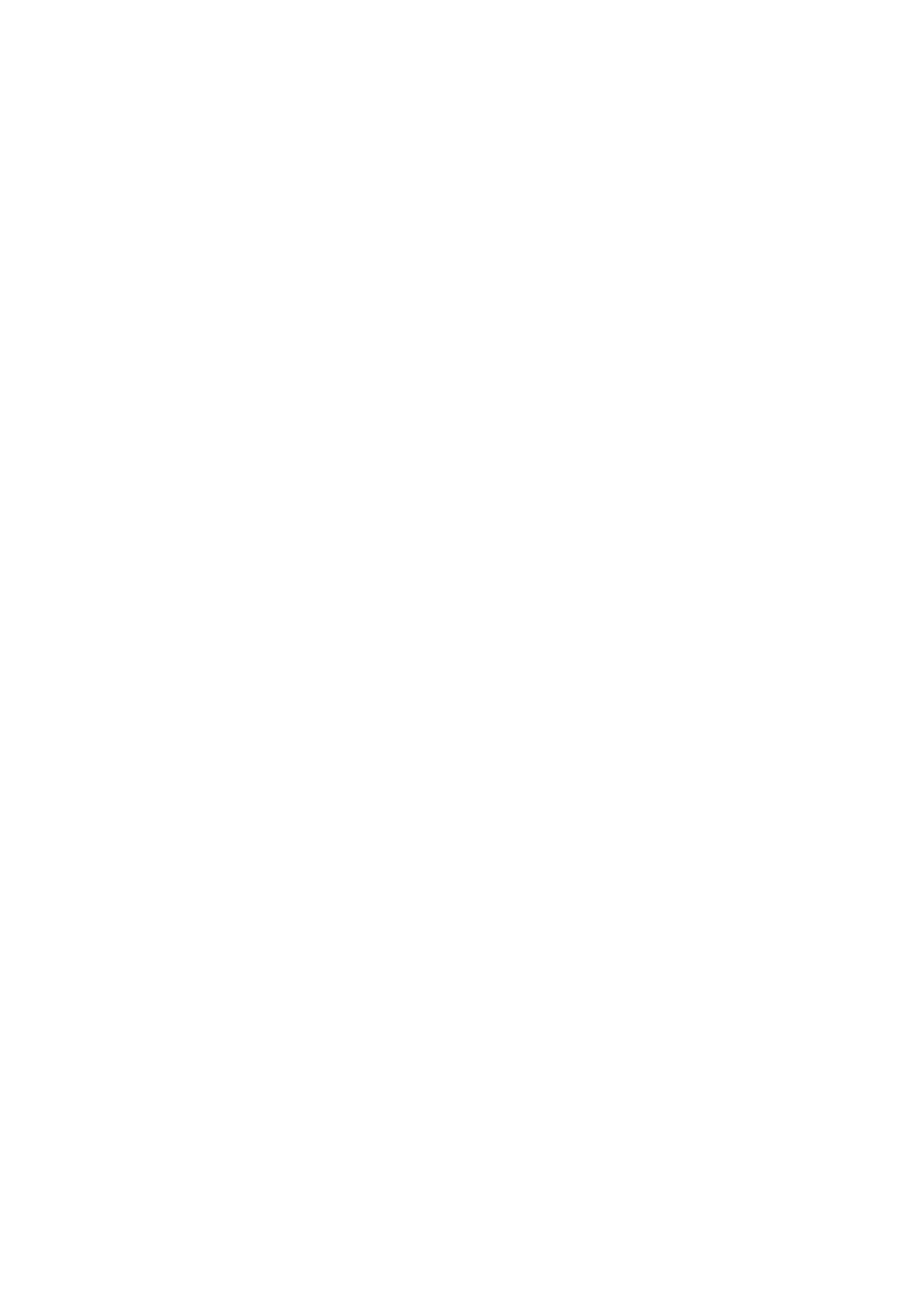# **Table of Contents**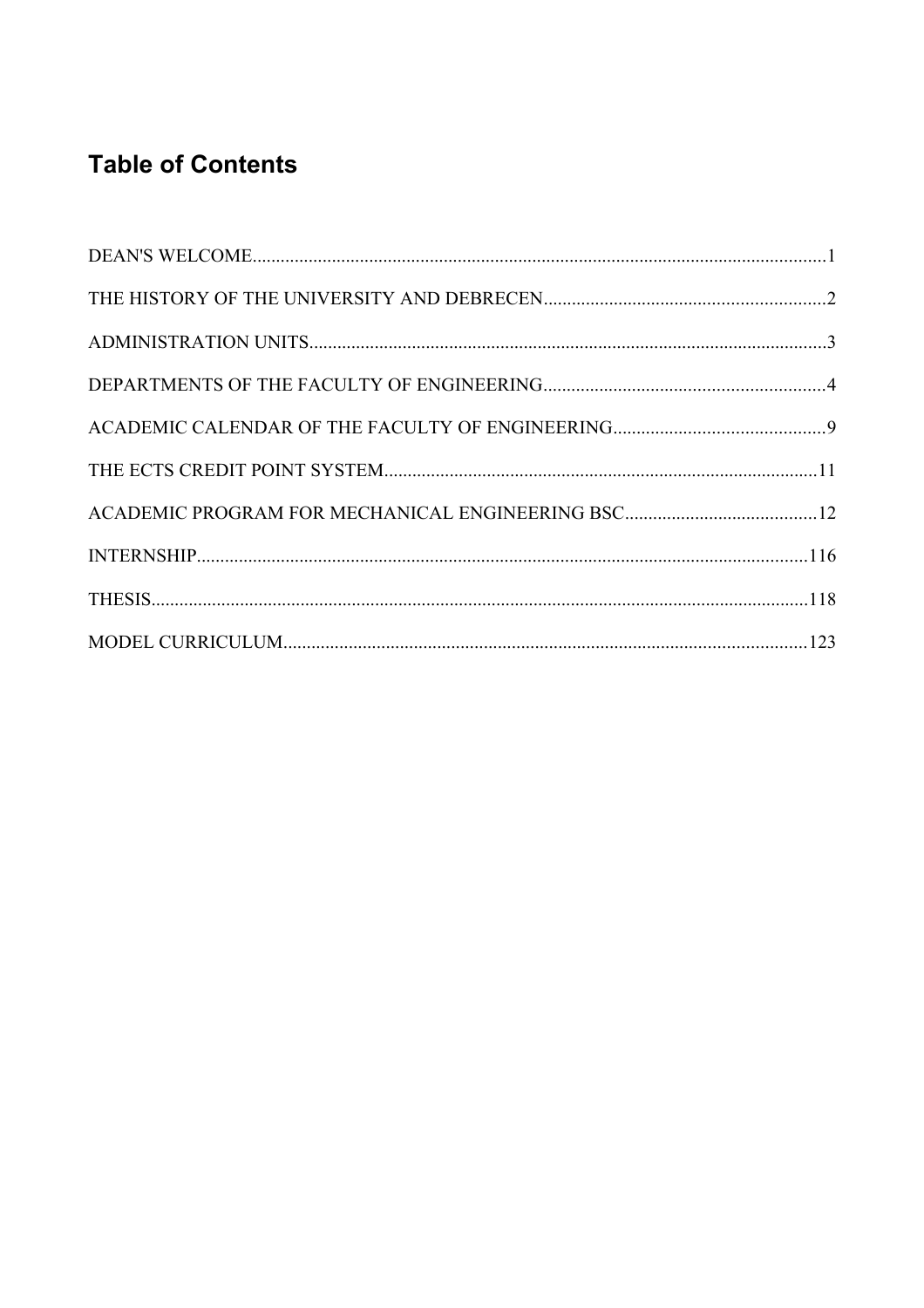## <span id="page-3-0"></span>**CHAPTER 1 DEAN'S WELCOME**

Welcome to the Faculty of Engineering!

This is an exciting time for you, and I encourage you to take advantage of all that Faculty of Engineering UD offers you during your bachelor's or master's studies. I hope that your time here will be both academically productive and personally rewarding. Think creatively and be confident.

The Faculty of Engineering of the University of Debrecen is at the forefront of the education and training of engineers in the North-Great-Plain Region of Hungary. It is a dynamically developing Faculty with over 3000 students and a highly-qualified and enthusiastic teaching staff of about 80 members. We offer a great variety of BSc, MSc courses and post-graduate training courses tailored to suit the rapidly changing world of engineering and focusing on European and international trends.

In order to optimize the quality of training the Faculty continuously strives to expand the number of industry and educational partners at home and abroad.

The Faculty was awarded the Quality Prize in 2011 by the Ministry of Education as recognition of its efforts in this field.

I wish you every success in your studies and hope to meet you personally in the near future.

Best wishes,

Edit Szűcs Dean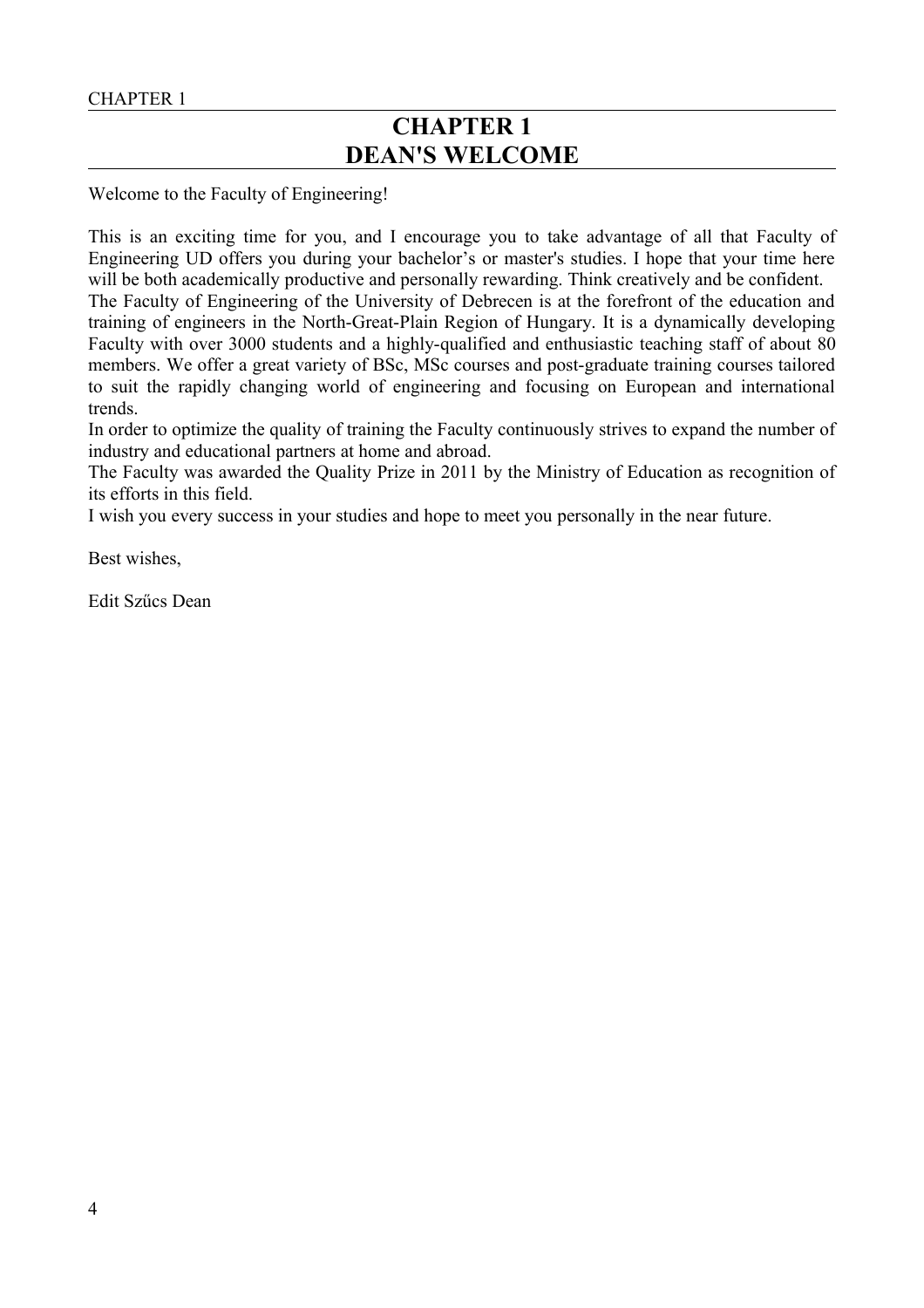## <span id="page-4-0"></span>THE HISTORY OF THE UNIVERSITY AND DEBRECEN **CHAPTER 2 THE HISTORY OF THE UNIVERSITY AND DEBRECEN**

The history of Debrecen's higher education dates back to the 16<sup>th</sup> century. The Calvinist Reformed College, established in 1538, played a central role in education, teaching in the native language and spreading Hungarian culture in the region as well asin the whole country. The College was a sound base for the Hungarian Royal University, founded in 1912. Apart from the three academic faculties (arts, law, theology) a new faculty, the faculty of medicine was established, and the University soon became one of the regional citadels of Hungarian higher education. Today the University of Debrecen is classified as a "University of National Excellence" and offers the highest number of academic programs in the country, hence it is one of the best universities in Hungary. Its reputation is a result of its quality training, research activities and the numerous training programs in different fields of science and engineering in English. With 14 faculties and a student body of almost 30.000, of which about 3700 are international students, the University of Debrecen is one of the largest institutions of higher education in Hungary.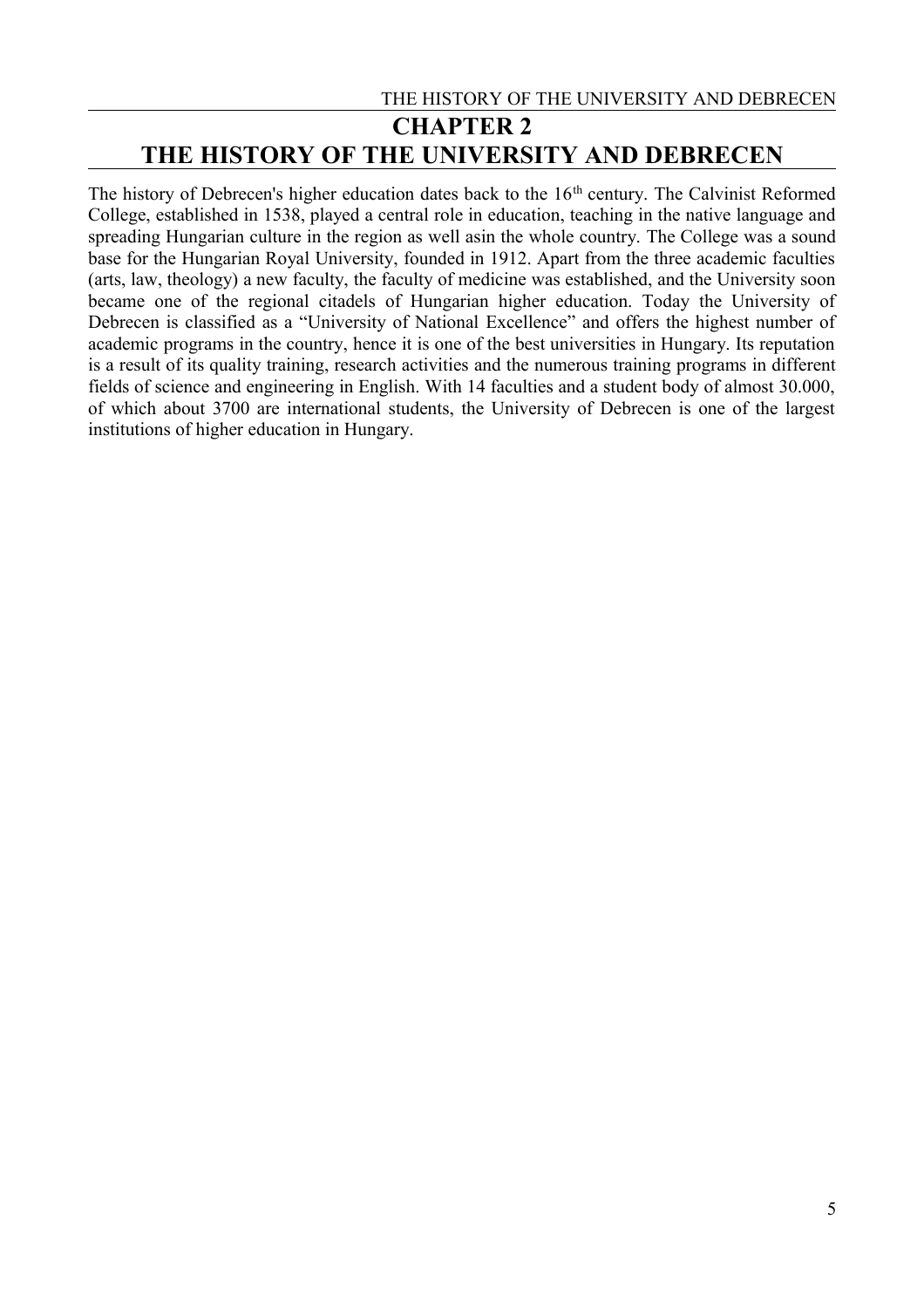## <span id="page-5-0"></span>**CHAPTER 3 ADMINISTRATION UNITS**

Vice-Dean for Educational Affairs: Géza Husi PhD habil. E-mail: husigeza@eng.unideb.hu

Vice-Dean for Scientific Affairs: Ferenc Kalmár PhD E-mail: kalmarf@eng.unideb.hu

Address: 4028 Ótemető u. 2-4. Phone: +36-52-415-155/77741

Head of Students' Administration Office: Tibor Balla Phone number:  $+36-52-415-155/77767$ 

Dean: Ms. Edit Szűcs Dr. habil. E-mail: dekan@eng.unideb.hu

Head of Directory Office: Ms. Noémi Dr. Bíró Siposné E-mail: bironoemi@eng.unideb.hu

Administrator for Foreign Students: Ms. Ágnes György Phone number: +36-415-155/77833 e-mail: agnes (a) eng.unideb.hu

Head of English Program Office: Zsolt Tiba PhD habil

International Relationship Coordinator: Ms. Zita Szilágyi Popovicsné Address: 4028 Debrecen, Ótemető u. 2-4.

E-mail: programcoordinator@eng.unideb.hu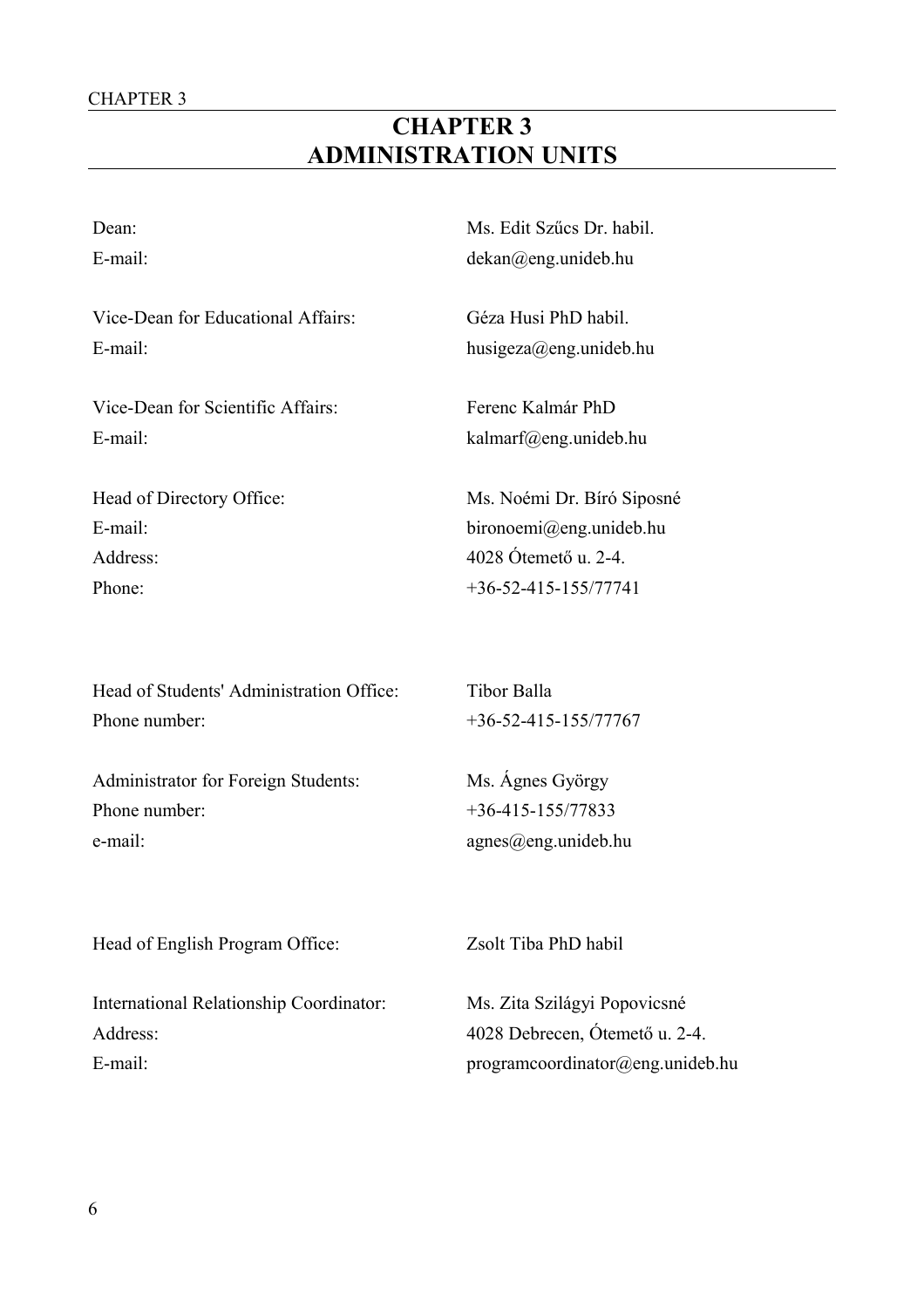## <span id="page-6-0"></span>DEPARTMENTS OF THE FACULTY OF ENGINEERING **CHAPTER 4 DEPARTMENTS OF THE FACULTY OF ENGINEERING**

## **DEPARTMENT OF ARCHITECTURE**

Ótemető u. 2-4., Debrecen, 4028 Telephone: +36 (52) 415-155/ 78704 Web: http://epitesz.eng.unideb.hu/

| Professor, Head of Department |     | Antal Puhl DLA, habil                |
|-------------------------------|-----|--------------------------------------|
| College Professor             |     | Gábor Mátyás Csanády DLA             |
|                               |     | Marcel Ferencz DLA, habil            |
| Associate Professor           |     | Balázs Falvai DLA                    |
|                               |     | Péter Kovács M.D., DLA, Ph.D., D.Sc. |
|                               |     | Tamás Szentirmai DLA                 |
|                               |     | Dávid Török DLA                      |
| <b>Assistant Lecturer</b>     |     | Béla Bogdándy                        |
|                               |     | Miklós János Boros                   |
|                               |     | Ferenc Kállay                        |
|                               | Ms. | Anita Kántor                         |
|                               |     | Gábor Zombor                         |
| Secretary                     | Ms. | Anita Tóth-Szél                      |
|                               |     |                                      |

## **DEPARTMENT OF BASIC TECHNICAL STUDIES**

2-4 Ótemető street, Debrecen, 4028 Telephone: +36-52-415-155 / 77730 E-mail: magdi@eng.unideb.hu, Web: http://www.eng.unideb.hu/userdir/mat/

| College Professor, Head of Department | Imre Kocsis Ph.D.               |
|---------------------------------------|---------------------------------|
| College Professor                     | Gusztáv Áron Sziki Ph.D.        |
| College Associate Professor           | Ms. Mária Krauszné Princz Ph.D. |
|                                       | Balázs Kulcsár Ph.D.            |
|                                       | Ms. Rita Nagyné Kondor Ph.D.    |
| <b>Assistant Lecturer</b>             | Ms. Éva Csernusné Ádámkó        |
|                                       | Csaba Gábor Kézi                |
|                                       | Ms. Erika Perge                 |
|                                       | Attila Vámosi                   |
| Secretary                             | Ms. Sándorné Anton              |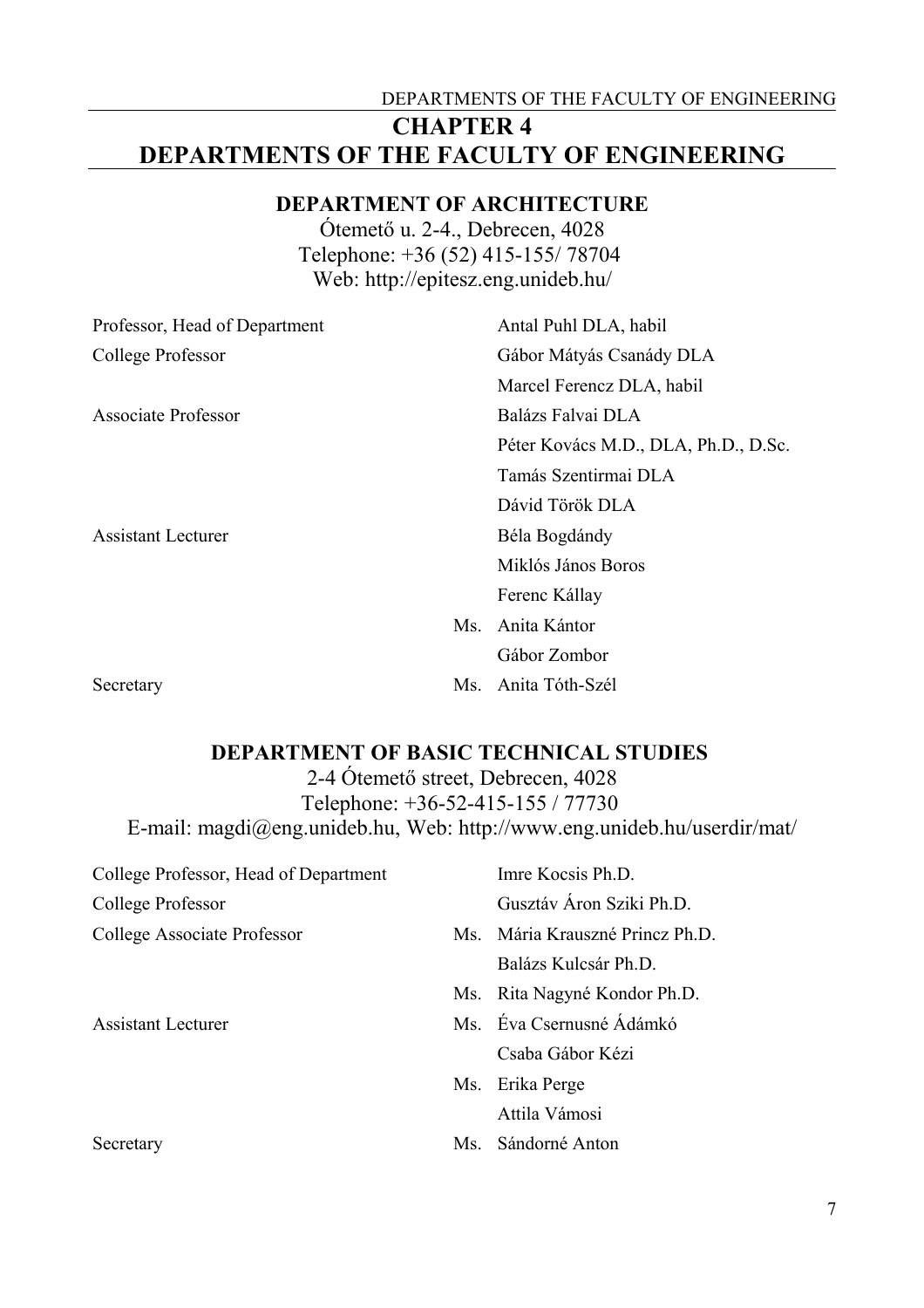## **DEPARTMENT OF BUILDING SERVICES AND BUILDING ENGINEERING**

Ótemető street 2-4., Debrecen, 4028 Telephone: +36-52-415-155 / 77770 Fax: +36-52-415-155 / 77713 Web: http://www.eng.unideb.hu/userdir/eglt/

| College Professor, Head of Department                     |    | Ferenc Kalmár Ph.D.      |
|-----------------------------------------------------------|----|--------------------------|
| College Associate Professor, Deputy Head of<br>Department |    | Ákos Lakatos Ph.D.       |
| College Associate Professor                               | Ms | Tünde Klára Kalmár Ph.D. |
| Assistant Lecturer                                        |    | Béla Bodó                |
|                                                           |    | Imre Csáky               |
|                                                           |    | Sándor Hámori            |
|                                                           |    | Gábor L. Szabó           |
|                                                           |    | Ferenc Szodrai           |
|                                                           |    | Zoltán Verbai            |
| Departmental Engineer                                     |    | Attila Kerekes           |
| Emeritus                                                  |    | András Zöld DSc          |

Secretary Lola Csibi

#### **DEPARTMENT OF MECHANICAL ENGINEERING**

2-4 Ótemető street , Debrecen, 4028 Telephone: +36-52-415-155 / 77776 Web: http://www.eng.unideb.hu/userdir/gepesz/

| College Professor, Head of Department           |     | Ms. Istvánné Ráthy Dr. Ph.D.         |
|-------------------------------------------------|-----|--------------------------------------|
| College Professor, Deputy Head of<br>Department |     | Lajos Fazekas Dr. Ph.D.              |
|                                                 |     | Tamás Mankovits Ph.D.                |
| College Professor                               |     | Zsolt Tiba Dr. habil.                |
| <b>Associate Professor</b>                      | Ms. | Ágnes Battáné Gindert-Kele Dr. Ph.D. |
|                                                 |     | György Juhász Ph.D.                  |
| College Associate Professor                     |     | Sándor Bodzás Ph.D.                  |
| <b>Assistant Lecturer</b>                       |     | Gábor Balogh                         |
|                                                 |     | Krisztián Deák                       |
|                                                 |     | József Menyhárt                      |
|                                                 |     | Sándor Pálinkás Ph.D.                |
| Departmental Engineer                           |     | Zsolt Békési                         |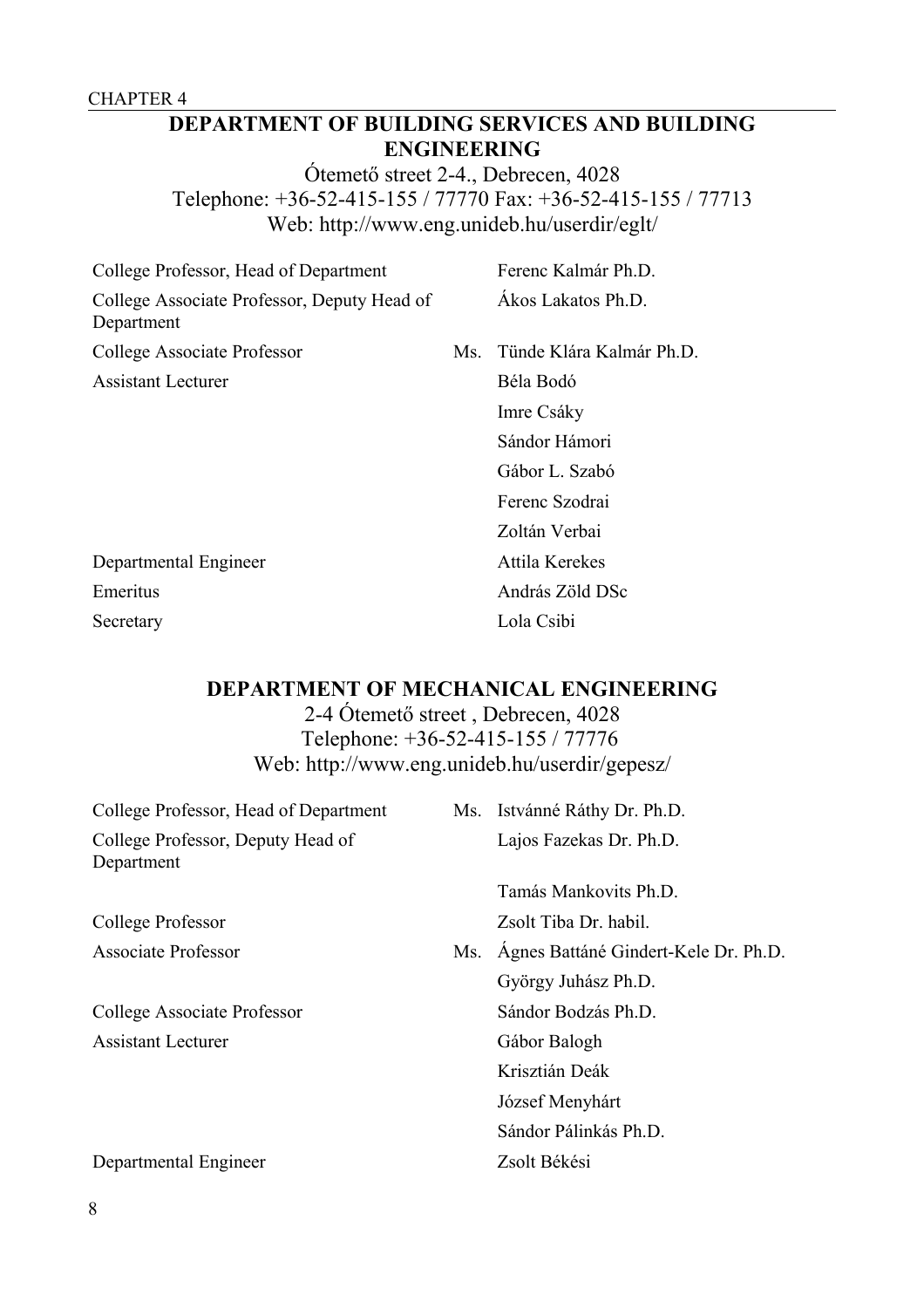#### DEPARTMENTS OF THE FACULTY OF ENGINEERING

| Senior Lecturer           |
|---------------------------|
| <b>Technical Lecturer</b> |

Secretary Ms. Judit Bak

András Gábora Dávid Huri Sándor Hajdu Márton Lévai István Székács

### **DEPARTMENT OF ENGINEERING MANAGEMENT AND ENTERPRISE**

2-4 Ótemető street , Debrecen, 4028 Telephone: +36-52-415-155 / 77762 E-mail: sztanyir@eng.unideb.hu, Web: http://www.eng.unideb.hu/index.php? pageid=muszaki\_menedzsment\_es\_vallalkozasi\_tanszek

| College Professor, Dean, Head of Department Ms. Edit Szűcs Dr. habil. |                        |                          |
|-----------------------------------------------------------------------|------------------------|--------------------------|
| <b>Titular Professor</b>                                              |                        | Tibor Szász Ph.D.        |
| College Professor                                                     |                        | Géza Lámer Ph.D.         |
| College Senior Lecturer                                               | Ms.                    | Éva Dr. Bujalosné Kóczán |
| <b>Associate Professor</b>                                            |                        | István Budai Ph.D.       |
|                                                                       | Ms                     | Judit T. Kiss Ph.D.      |
| Master Lecturer                                                       | Ms.                    | Tünde Jenei              |
| <b>Assistant Lecturer</b>                                             |                        | Tibor Balla M.Sc.        |
|                                                                       | Ms                     | Anita Dr. Mikó-Kis       |
|                                                                       |                        | Attila Halczman M.Sc.    |
|                                                                       | Ms                     | Kata Anna Váró           |
| Departmental Engineer                                                 |                        | Róbert Sztányi           |
| <b>Engineering Lecturer</b>                                           |                        | Gyula Mikula             |
| Senior Lecturer                                                       | Ms.                    | Éva Diószeginé Zentay    |
|                                                                       | $\overline{\text{Ms}}$ | Andrea Emese Matkó Ph.D. |
| Secretary                                                             | Ms.                    | Sándorné Anton           |

### **DEPARTMENT OF CIVIL ENGINEERING**

2-4 Ótemető street, Debrecen, 4028 Telephone: +36-52-415-155 / 77764 Fax: +36 (52) 418-643 E-mail: info@eng.unideb.hu, Web: http://www.epito.eng.unideb.hu

College Professor, Head of Department Imre Kovács Ph.D. College Professor György Csomós Ph.D.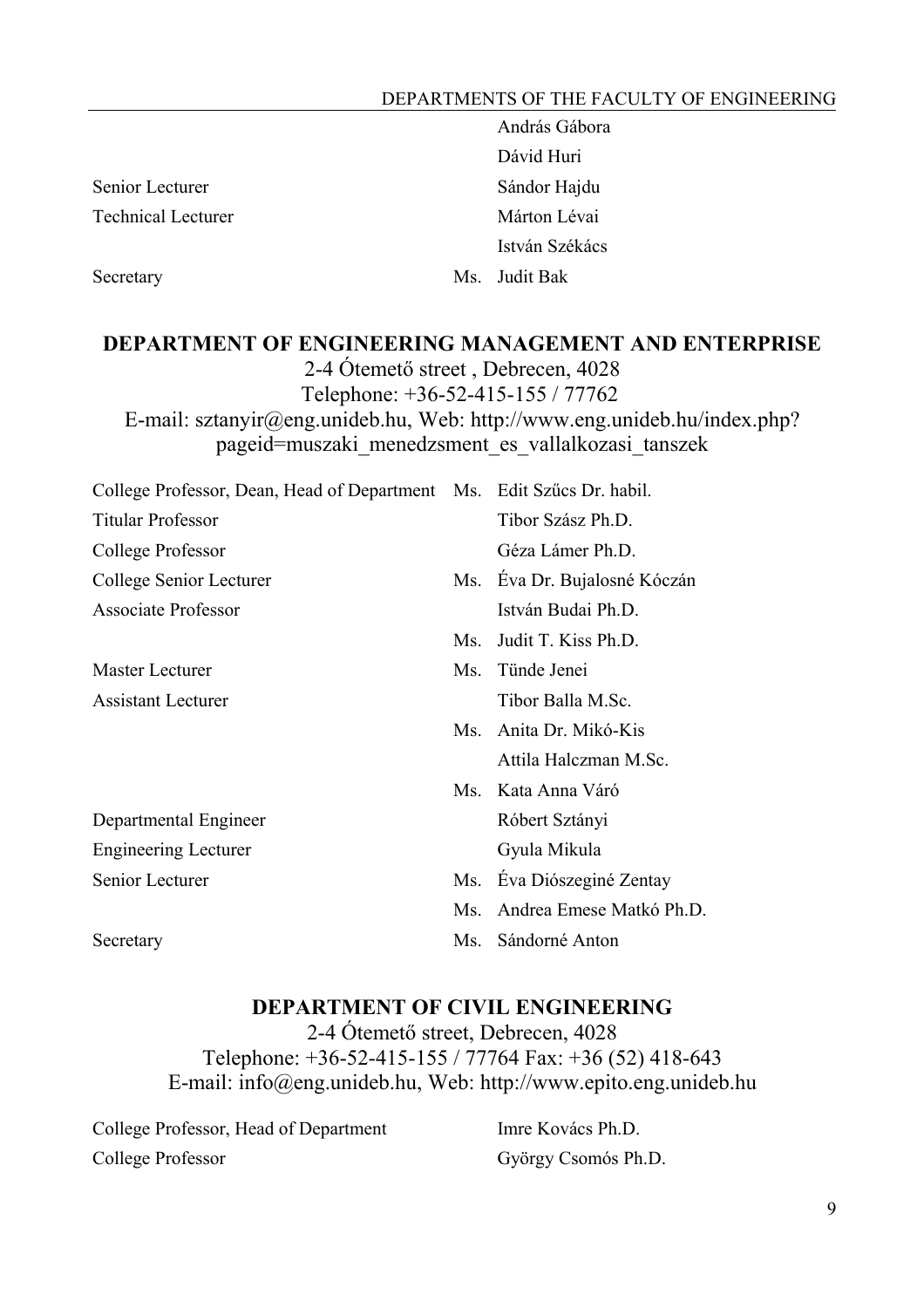|     | János Major Ph.D. habil.   |
|-----|----------------------------|
|     | József Garai Ph.D. habil.  |
| Ms. | Kinga Nehme Ph.D.          |
|     | Sándor Fehérvári Ph.D.     |
| Ms. | Gabriella Hancz Ph.D.      |
| Ms. | Krisztina Kozmáné Szirtesi |
|     | Ms. Beáta Pataki           |
|     | Ádám Ungvárai              |
|     | Zsolt Vadai                |
|     | Zsolt Varga                |
|     | László Tamás Vincze        |
|     | József Kovács              |
|     | Zsolt Martonosi            |
| Ms. | Beáta Szakács              |
|     | László Tarcsai             |
|     | János Bíró                 |
| Ms. | Herta Czédli Ph.D.         |
|     | László Radnay Ph.D.        |
|     | János Bíró                 |
|     | Zoltán Bereczki            |
|     | Titusz Igaz                |
|     | Péter Lugosi               |
|     | István Szabó               |
| Ms. | Mónika Tóthné Csákó        |
|     |                            |

## **DEPARTMENT OF ELECTRICAL ENGINEERING AND MECHATRONICS**

2-4 Ótemető street, Debrecen, 4028 Telephone: +36-52-415-155 / 77742 Web: http://eem.eng.unideb.hu/

Associate Professor, Head of Department Géza Husi Ph.D. habil. Associate Professor Péter Tamás Szemes Ph.D. College Associate Professor János Tóth Ph.D. Master Lecturer **István Ákos Bartha** Assistant Lecturer Sándor Piros Ph.D.

Attila Vitéz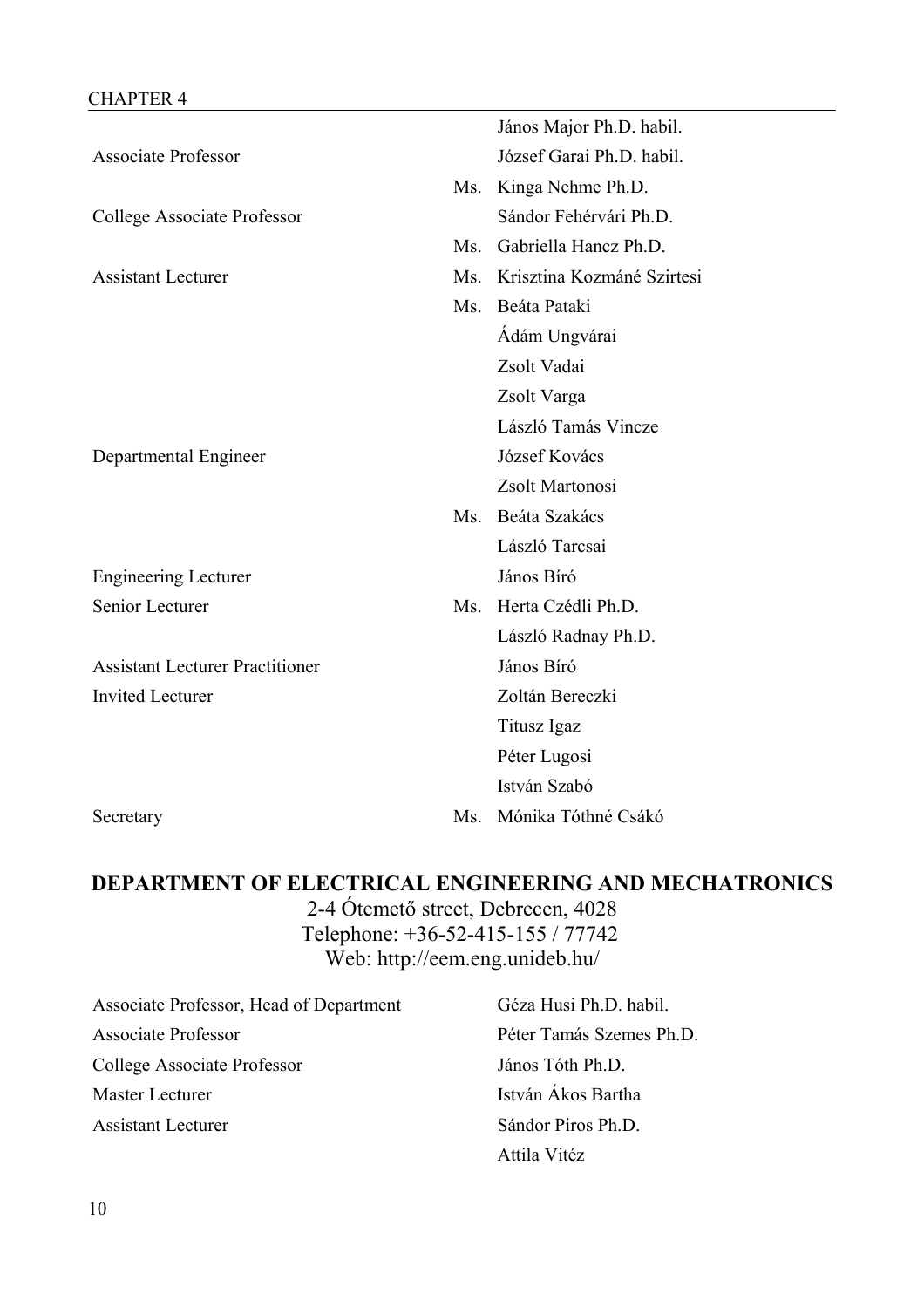#### DEPARTMENTS OF THE FACULTY OF ENGINEERING

Assistant

Administrator

## Departmental Engineer Gyula Attila Darai István Nagy Secretary Ms. Nóra Tóth PhD Student Ms. Emese Bánóczy-Sarvajcz István Pógár

## **DEPARTMENT OF CHEMICAL AND ENVIRONMENTAL ENGINEERING** 2-4 Ótemető street, Debrecen, 4028

Telephone: +36-52-415-155 / 77827

E-mail: labodaneandi@eng.unideb.hu, Web: http://eng.unideb.hu/userdir/kvt/

| College Professor, Head of Department | Ms. Ildikó Bodnár Ph.D.          |
|---------------------------------------|----------------------------------|
| <b>College Assistant Professor</b>    | Sándor Fórián                    |
| College Professor                     | Lajos Gulyás Ph.D.               |
| College Associate Professor           | Norbert Boros Ph.D.              |
|                                       | Ms. Andrea Keczánné Üveges Ph.D. |
| <b>Assistant Lecturer</b>             | Dénes Kocsis                     |
| Secretary                             | Ms. Andrea Dr. Labodáné Makay    |

## **COORDINATING CENTER FOR INTERNATIONAL EDUCATION**

Nagyerdei körút 98., Debrecen, 4032 Telephone: +36-52-512-900/62796 E-mail: info@edu.unideb.hu

|  | Ms. Ibolya Kun    |
|--|-------------------|
|  | Ms. Ágnes Czibere |

#### **English Program Office**

Ótemető u. 2-4., Debrecen, 4028 Telephone: +36-52-415-155/78707, 78708 E-mail: programcoordinator@eng.unideb.hu, Web: http://www.eng.unideb.hu

Head of the English Program Office Zsolt Tiba Dr. habil. International Relationship Coordinator Ms. Zita Popovicsné Szilágyi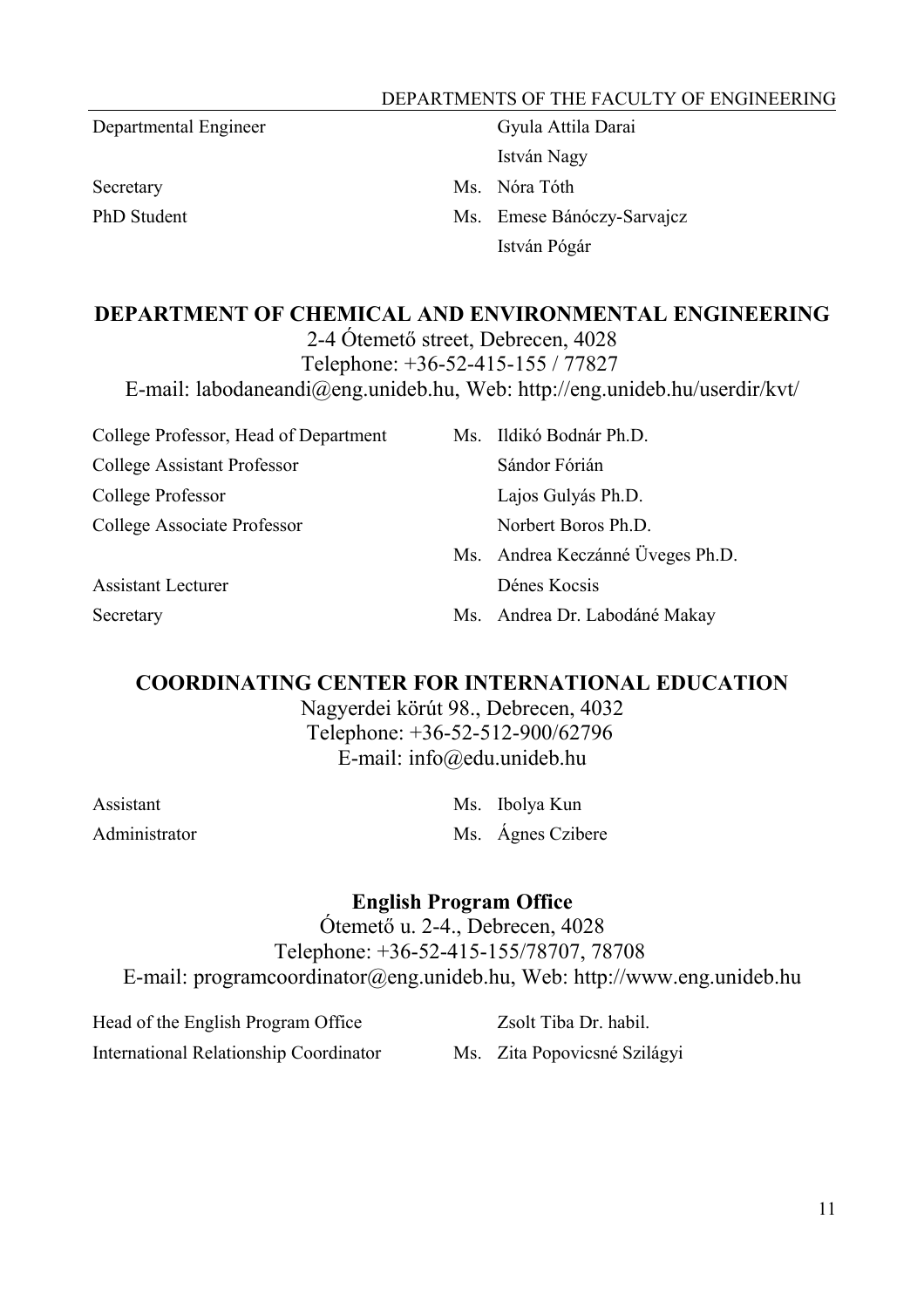# <span id="page-11-0"></span>**CHAPTER 5 ACADEMIC CALENDAR OF THE FACULTY OF ENGINEERING**

| Faculty calendar of the academic year 2015/2016                                                                  |                                                                                                                                                                                                    |  |  |
|------------------------------------------------------------------------------------------------------------------|----------------------------------------------------------------------------------------------------------------------------------------------------------------------------------------------------|--|--|
| <b>Faculty of Engineering, University of Debrecen</b>                                                            |                                                                                                                                                                                                    |  |  |
| Opening ceremony of the academic year                                                                            | 6 <sup>th</sup> September 2015                                                                                                                                                                     |  |  |
| 1 <sup>st</sup> semester registration week                                                                       | From 7 <sup>th</sup> September till 11 <sup>th</sup> September 2015.                                                                                                                               |  |  |
| Repeat period of exam courses announced for<br>the 1 <sup>st</sup> semester of the academic year 2015/2016       | From 7 <sup>th</sup> September till 11 <sup>th</sup> September 2015                                                                                                                                |  |  |
| 1st semester study period of BSc program                                                                         | From 14 <sup>th</sup> September till 18 <sup>th</sup> December 2015<br>(14 weeks). In case of finalist courses: from 14 <sup>th</sup><br>September till 13 <sup>th</sup> November 2015 (10 weeks). |  |  |
| 1st semester study period of BSc dual<br>program                                                                 | From 14 <sup>th</sup> September till 11 <sup>th</sup> December 2015<br>$(13$ weeks).                                                                                                               |  |  |
| Reporting period (Drawing week) of BSc and<br><b>BSc</b> dual program                                            | From 2 <sup>nd</sup> November till 6 <sup>th</sup> November 2015 (5<br>working days without scheduled lessons,<br>consultation schedule announced previously).                                     |  |  |
| Reporting period (Drawing week, term for<br>elaborating tasks apart from the finalist courses)<br>of BSc program | From 14 <sup>th</sup> December till 18 <sup>th</sup> December 2015 (5<br>working days without scheduled lessons,<br>consultation schedule announced previously).                                   |  |  |
| 1st semester exam period                                                                                         | From 21 <sup>th</sup> December 2015 till 5 <sup>th</sup> February 2016<br>(7 weeks). From 16 <sup>th</sup> November till 18 <sup>th</sup><br>December 2015 (5 weeks) for graduating<br>students    |  |  |
| Deadline of submitting degree theses and<br>dissertations                                                        | According to the decision of the departments but<br>in 21 days in proportion to the first day of the<br>final exam.                                                                                |  |  |
| Final exams (according to the decision of the<br>departments)                                                    | At least one occasion in January 2016. The<br>departments shall advertise the date of the final<br>exam until 15 <sup>th</sup> September 2015.                                                     |  |  |
| 2 <sup>nd</sup> semester registration week                                                                       | From 8 <sup>th</sup> February till 12 <sup>th</sup> February 2016.                                                                                                                                 |  |  |
| 2nd semester study period of BSc program                                                                         | From 15 <sup>th</sup> February till 20 <sup>th</sup> May 2016 (14<br>weeks). In case of finalist courses: from 15 <sup>th</sup><br>February till 29 <sup>th</sup> April 2016 (10 weeks).           |  |  |
| 2nd semester study period of BSc dual<br>program                                                                 | From 15th February till 13th May 2016 (13<br>weeks).                                                                                                                                               |  |  |
| Reporting period (Drawing week) of BSc and<br>BSc dual program                                                   | From 4 <sup>th</sup> April till 8 <sup>th</sup> April 2016. (5 working<br>days without scheduled lessons, consultation<br>schedule announced previously)                                           |  |  |
| Reporting period (Drawing week, term for<br>elaborating tasks apart from the finalist courses)<br>of BSc program | From $16th$ May till $20th$ May 2016 (5 working<br>days without scheduled lessons, consultation<br>schedule announced previously).                                                                 |  |  |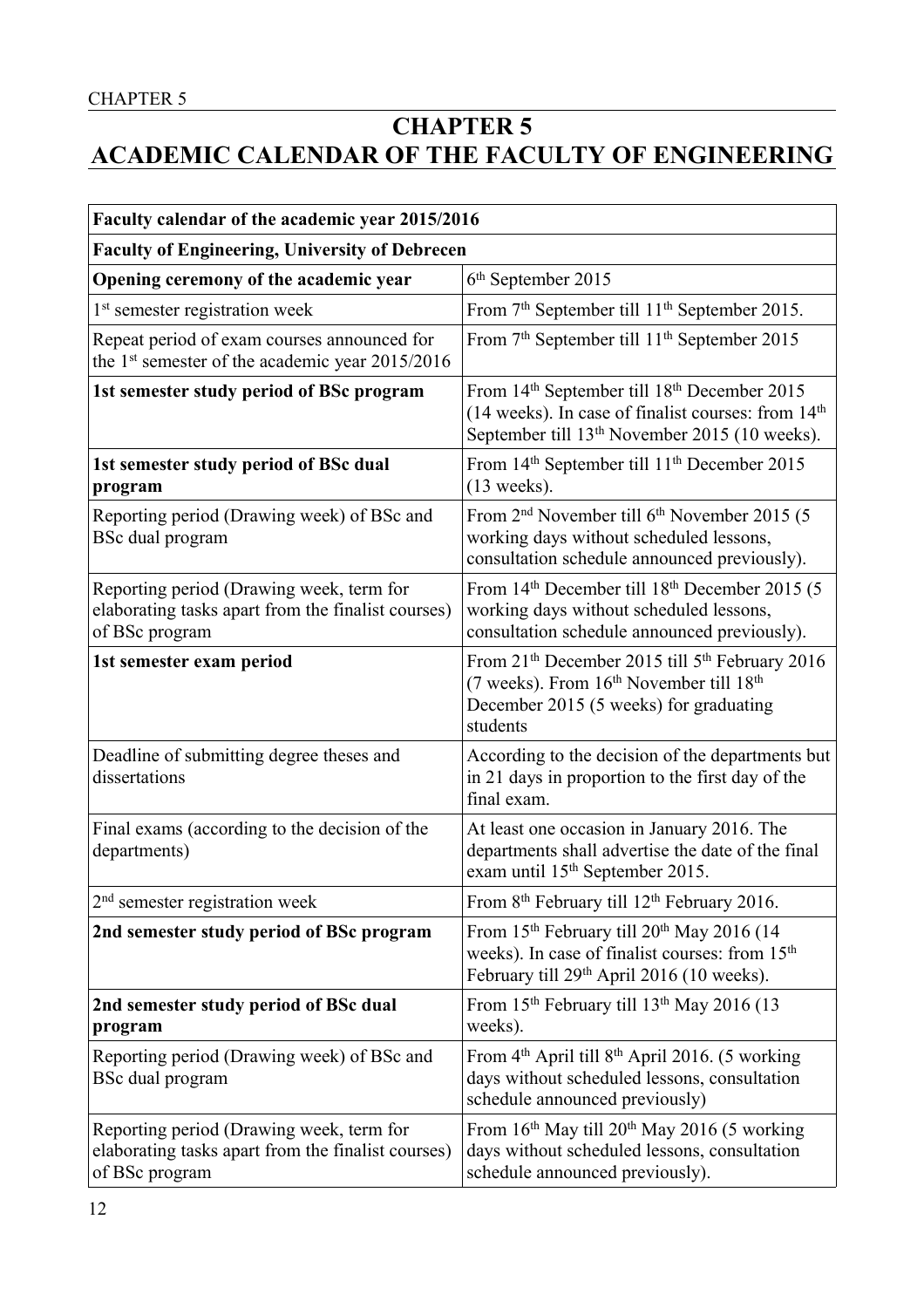#### **2nd semester exam period** From 23<sup>rd</sup> May till 8<sup>th</sup> July 2016 (7 weeks) From 2 nd May till 3rd June 2016 (5 weeks) for graduating students. Deadline of submitting degree theses and dissertations According to the decision of the departments but in 21 days in proportion to the first day of the final exam. Final exams (according to the decision of the departments) At least one occasion in June 2016. The departments shall advertise the date of the final exam until 15th February 2016.

#### ACADEMIC CALENDAR OF THE FACULTY OF ENGINEERING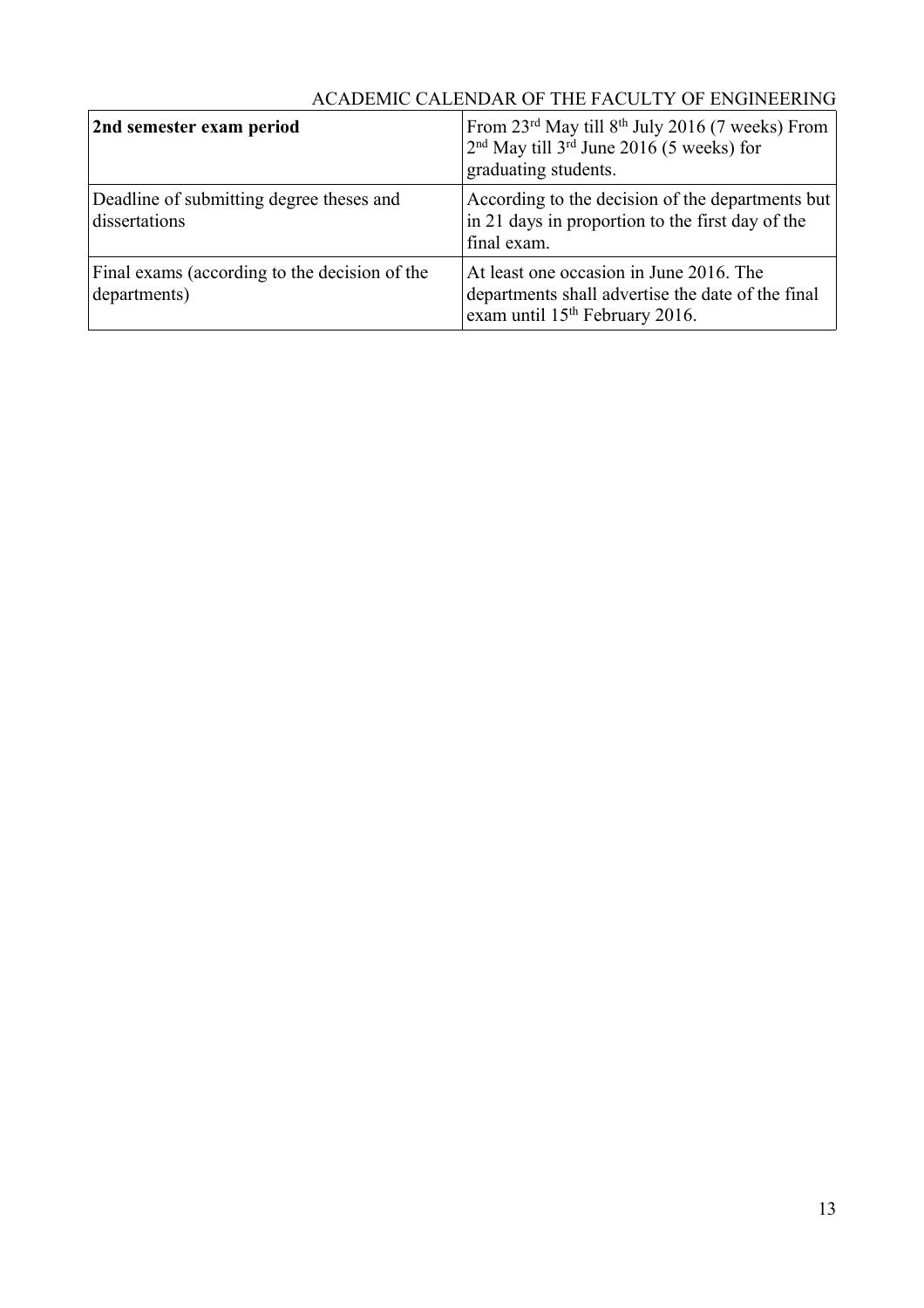## <span id="page-13-0"></span>**CHAPTER 6 THE ECTS CREDIT POINT SYSTEM**

The European Credit Transfer System (ECTS) is a system based on allocation and transfer of academic credits. It was developed and tested in a pilot scheme by 145 European institutions of higher education from all Member States and EFTA countries. ECTS was developed as an instrument of improving academic recognition throughout the European Universities by means of effective and general mechanisms. ECTS serves as a model of academic recognition, as it provides greater transparency of study programmes and student achievement. ECTS in no way regulates the content, structure and or equivalence of study programmes. These are issues of quality which have to be determined by the higher education institutions themselves when establishing a satisfactory basis for co-operation agreements, bilaterally or multilaterally.

The main characteristics of ECTS are:

Credits are allocated to each course unit. The starting point is the normal pattern of courses a student would have to take in an academic year. 60 credits represent the workload of an academic year of study. Each institution produces an information package as a guide to all courses available to ECTS students. The courses are described not only in terms of content but also have credits added to each course. Before the student leaves for the host institution, the home institution, the host institution and the student sign a learning agreement in which the study programme abroad is agreed upon. A transcript of records which gives all details of previous higher education is attached to the learning agreement. The transcript of records lists all successfully completed courses together with details on the course, code, content and credits. The home institution guarantees full academic recognition. The study period abroad replaces a comparable period of study at the home university. In order to promote a universal implementation of ECTS as part of ERASMUS, the European Commission respects the right of each institute of higher education, to choose whatever recognition methods or agreements best suit their particular needs. If, however, student mobility is to provide universal academic recognition, as many universities as possible should give thought to a system of recognition using commonly understood measurements. ECTS has so far proved the best instrument to create transparency. Universities that receive financial support for their ERASMUS programmes should envisage measurements to implement ECTS at their institution - or if it is already in use, to try to progress ECTS implementation within further departments/ faculties.

Hungarian Grading Scale Definition ECTS Grading Scale Percentage of successful students usually achieving this grade

- 5 Excellent: Outstanding performance with only minor errors A 10
- 4 Good: Above the average standard but with some errors -B 25
- 3 Good: Generally sound work with a number of notable errors C 30
- 3 Satisfactory: Generally sound work with a number of notable errors D 25
- 2 Sufficient: Performance meets the minimum criteria E 10
- 1 Fail: Some more work required before the credit can be awarded F 0

On the following pages the mandatory courses are listed within the framework of the usual schedule of studies for students of medicine at the University of Debrecen. Here incoming ERASMUS students can find the allotted number of ECTS credit points, as well as a brief description of the course content and the assessment requirements. International students study the English or Hungarian Program of the University of Debrecen. The curriculum parallels that of the Hungarian Engineering Program.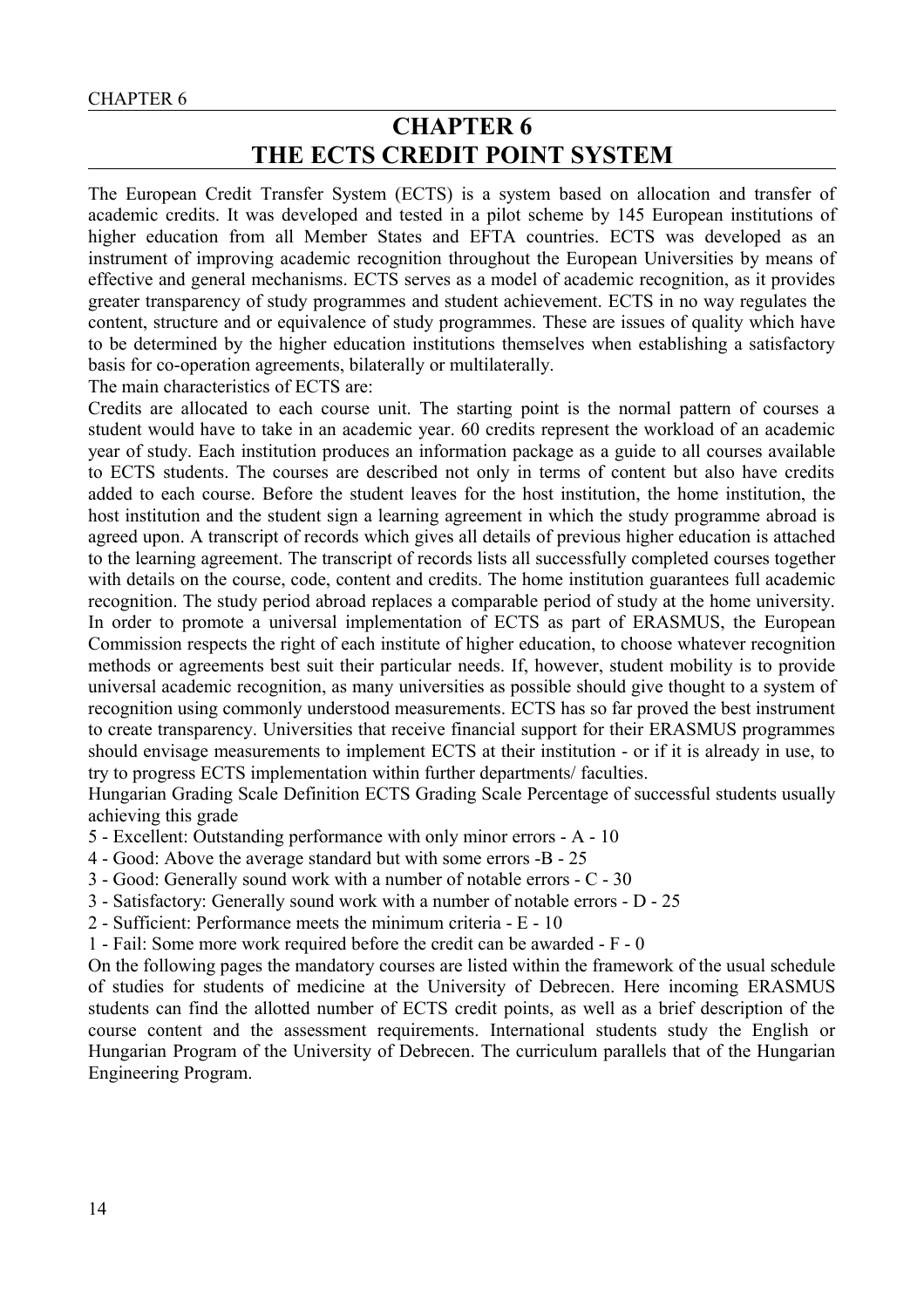# <span id="page-14-0"></span>**CHAPTER 7 ACADEMIC PROGRAM FOR MECHANICAL ENGINEERING BSC**

| Department of Basic Technical Studies                                                                                            |                                                                                                        |  |
|----------------------------------------------------------------------------------------------------------------------------------|--------------------------------------------------------------------------------------------------------|--|
| <b>Subject: INFORMATICS FOR ENGINEERS I</b><br>Year, Semester: 1 <sup>st</sup> year/1 <sup>st</sup> semester<br>Practical: 2     |                                                                                                        |  |
| $1st$ week:<br><b>Practical:</b> Introduction to informatics.<br>$2nd$ week:<br><b>Practical:</b> Computer structures. Operating | 9 <sup>th</sup> week:<br><b>Practical:</b> Expanding databases, formatting<br>databases.               |  |
| systems.<br>3 <sup>rd</sup> week:                                                                                                | $10th$ week:<br><b>Practical:</b> Relational databases.                                                |  |
| Practical: Computer networks, the Internet.                                                                                      | $11th$ week:<br><b>Practical:</b> SQL language.                                                        |  |
| $4th$ week:<br><b>Practical:</b> Theoretical and practical data<br>structures.                                                   | $12th$ week:<br><b>Practical:</b> Normalizing databases.                                               |  |
| $5th$ week:<br><b>Practical:</b> Algorithms.                                                                                     | $13th$ week:<br><b>Practical:</b> Securing databases (confidentiality,<br>integrity and availability). |  |
| 6 <sup>th</sup> week:<br><b>Practical:</b> Spreadsheets: entering data, records,<br>fields, creating a table.                    | $14th$ week:<br>Practical: Keys, transactions.                                                         |  |
| $7th$ week:<br><b>Practical:</b> Sorting and filtering data.                                                                     | $15th$ week:<br><b>Practical:</b> End-term test<br><b>Self Control Test</b>                            |  |
| 8 <sup>th</sup> week:<br><b>Practical:</b> Mid-term test.<br><b>Self Control Test</b>                                            |                                                                                                        |  |

## **Requirements**

A, for a signature: Attendance at lectures is recommended, but not compulsory. Participation at practice classes is compulsory. A student must attend the practices and may not miss more than three practice classes during the semester. In case a student does so, the subject will not be signed and the student must repeat the course. A student can't make up a practice with another group. Attendance at practice classes will be recorded by the practice leader. Being late is equivalent with an absence. In case of further absences, a medical certificate needs to be presented. Missed practice classes should be made up for at a later date, being discussed with the tutor. Active participation is evaluated by the teacher in every class. If a student's behavior or conduct doesn't meet the requirements of active participation, the teacher may evaluate his/her participation as an absence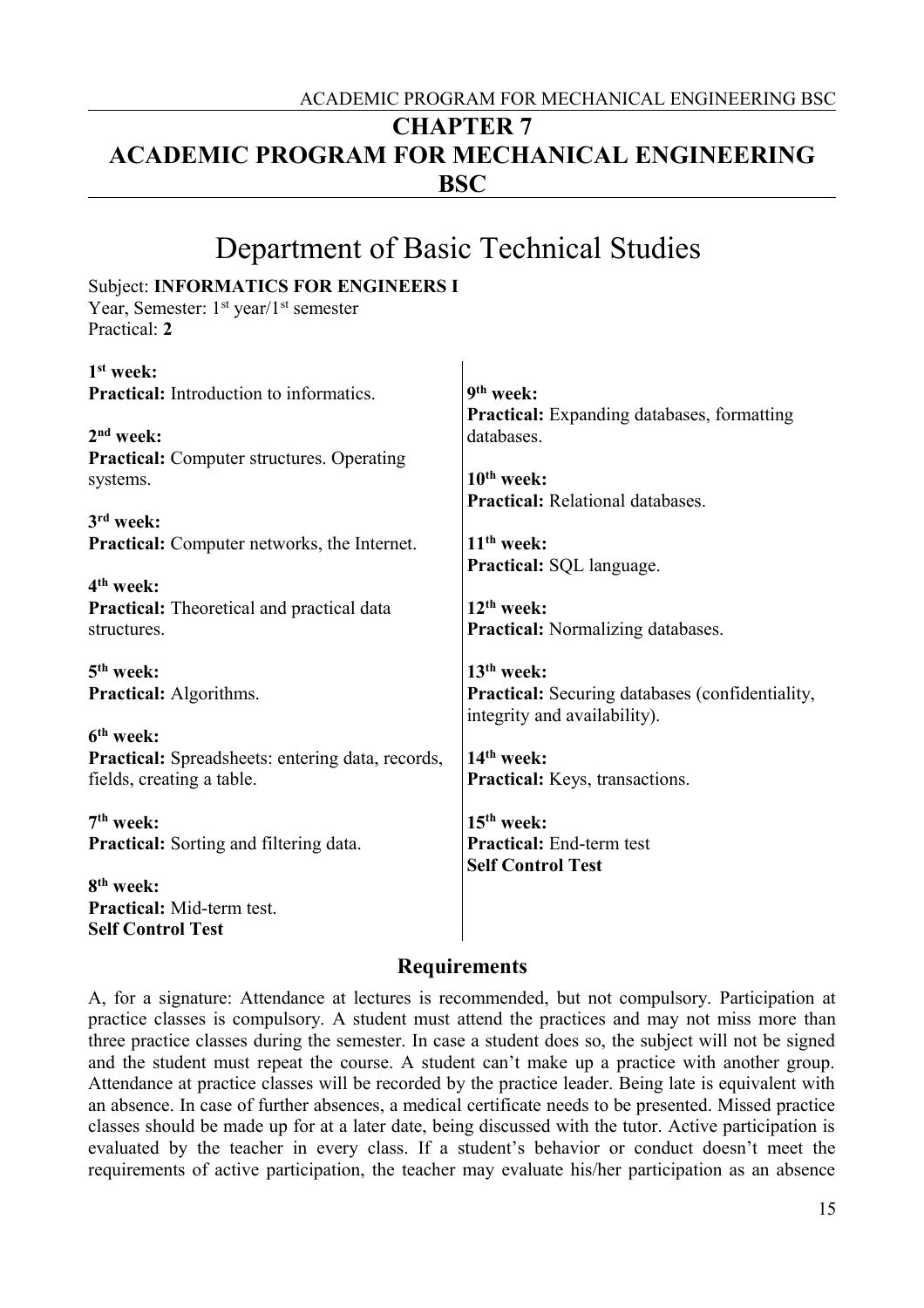#### CHAPTER 7

because of the lack of active participation in class. During the semester there are two tests: the midterm test in the 8th week and the end-term test in the 15th week. Students have to sit for the tests. B, for a grade: The course ends in a mid-semester grade (AW5). Based on the average of the marks of the tests the grade for the tests is given according to the following table: Score Grade 0-49 fail (1) 50-64 pass (2) 65-79 satisfactory (3) 80-89 good (4) 90-100 excellent (5)

### **Required reading materials**

*J. Walkenbach: Excel 2007* Wiley Publishing Inc., *C. N. Prague, M. R. Irwin, J. Reardon: Access 2003 Bible* Wiley Publishing Inc., 2003.

#### Subject: **MATHEMATICS I**

Year, Semester: 1<sup>st</sup> year/1<sup>st</sup> semester Lecture: **2** Seminar: **3**

| 1 <sup>st</sup> week:                             | power series, convergence criteria.                            |
|---------------------------------------------------|----------------------------------------------------------------|
| <b>Lecture:</b> Arithmetic of real and complex    | <b>Seminar:</b> Sequences and series of functions,             |
| numbers.                                          | power series, convergence criteria.                            |
| <b>Seminar:</b> Arithmetic of real and complex    |                                                                |
| numbers.                                          | $7th$ week:                                                    |
|                                                   | Lecture: Real functions. Polynomials.                          |
| $2nd$ week:                                       | <b>Seminar:</b> Real functions. Polynomials.                   |
| Lecture: Algebra of vectors in 2 and 3            |                                                                |
| dimensions.                                       | 8 <sup>th</sup> week:                                          |
| <b>Seminar:</b> Algebra of vectors in 2 and 3     | Lecture: The mid-term test.                                    |
| dimensions.                                       | <b>Self Control Test</b>                                       |
|                                                   |                                                                |
| 3 <sup>rd</sup> week:                             | 9 <sup>th</sup> week:                                          |
| Lecture: Coordinate systems. Functions and        | Lecture: Limits, continuity. Interpolation.                    |
| their graphs.                                     | Seminar: Limits, continuity. Interpolation.                    |
| Seminar: Coordinate systems. Functions and        | $10th$ week:                                                   |
| their graphs.                                     | Lecture: Arithmetic of matrices. Determinants.                 |
| 4 <sup>th</sup> week:                             | <b>Seminar:</b> Arithmetic of matrices. Determinants.          |
| Lecture: Composition of functions. Inverse        |                                                                |
| functions.                                        | $11th$ week:                                                   |
| <b>Seminar:</b> Composition of functions. Inverse |                                                                |
| functions.                                        | <b>Lecture:</b> Systems of linear equations. Cramer's<br>rule. |
|                                                   | <b>Seminar:</b> Systems of linear equations. Cramer's          |
| 5 <sup>th</sup> week:                             | rule.                                                          |
| Lecture: Sequences and series of numbers, and     |                                                                |
| convergence criteria.                             | 12 <sup>th</sup> week:                                         |
| Seminar: Sequences and series of numbers, and     | Lecture: Linear space, subspace, generating                    |
| convergence criteria.                             | systems.                                                       |
|                                                   | <b>Seminar:</b> Linear space, subspace, generating             |
| 6 <sup>th</sup> week:                             | systems.                                                       |
| Lecture: Sequences and series of functions,       |                                                                |
|                                                   |                                                                |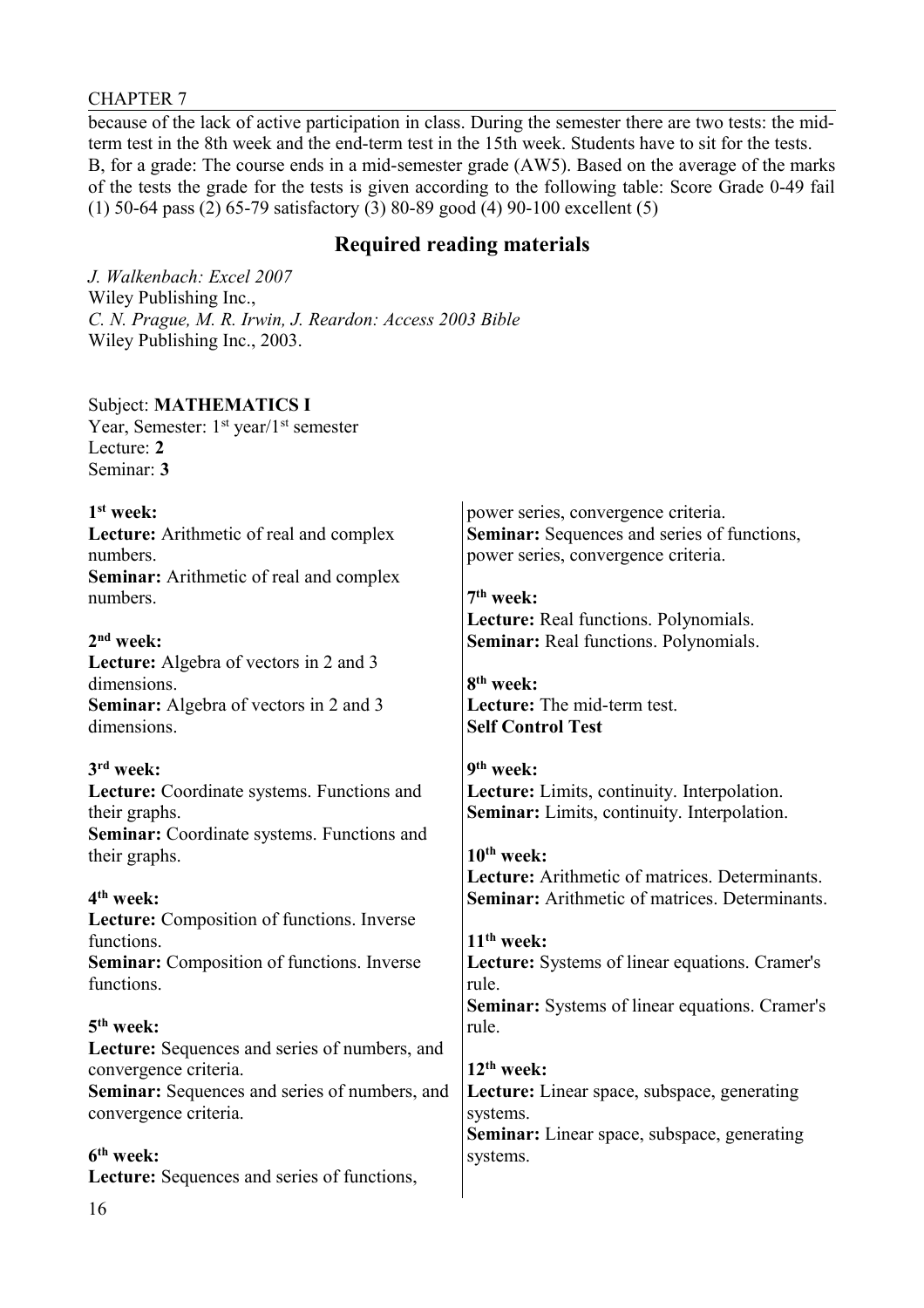| ACADEMIC PROGRAM FOR MECHANICAL ENGINEERING BSC   |                                                       |
|---------------------------------------------------|-------------------------------------------------------|
| $13th$ week:                                      | eigenvalues.                                          |
| Lecture: Bases, orthogonal and orthonormal        | <b>Seminar:</b> Linear transformations, eigenvectors, |
| bases.                                            | eigenvalues.                                          |
| <b>Seminar:</b> Bases, orthogonal and orthonormal |                                                       |
| bases.                                            | $15th$ week:                                          |
|                                                   | Lecture: End-term test                                |
| $14th$ week:                                      | <b>Self Control Test</b>                              |
| Lecture: Linear transformations, eigenvectors,    |                                                       |

## $\mathbf{R}$

#### **Requirements**

A, for a signature: Attendance at lectures is recommended, but not compulsory. Participation at practice classes is compulsory. A student must attend the practices and may not miss more than three practice classes during the semester. In case a student does so, the subject will not be signed and the student must repeat the course. A student can't make up any practice with another group. The attendance on practice classes will be recorded by the practice leader. Being late is equivalent with an absence. In case of further absences, a medical certificate needs to be presented. Missed practice classes should be made up for at a later date, being discussed with the tutor. Active participation is evaluated by the teacher in every class. If a student's behavior or conduct doesn't meet the requirements of active participation, the teacher may evaluate his/her participation as an absence because of the lack of active participation in class. During the semester there are two tests: the mid-term test in the 8th week and the end-term test in the 15th week. Students have to sit for the tests.

B, for a grade: The course ends in an exam grade (ESE). The grade for the test is given according to the following table: Score Grade 0-49 fail (1) 50-64 pass (2) 65-79 satisfactory (3) 80-89 good (4) 90-100 excellent (5)

## **Required reading materials**

*Addison Wesley : Thomas' Calculus* 11th.2005. ISBN: 0-321-24335-8 *S. Minton: Calculus Concept and Connections* McGraw Hill , 2006. ISBN: 0-07111200-6

#### Subject: **OPERATION AND THEORY OF MACHINES**

Year, Semester: 1<sup>st</sup> year/1<sup>st</sup> semester Lecture: **2** Practical: **1**

| $1st$ week:                                          | friction, dry friction, rolling resistance.       |
|------------------------------------------------------|---------------------------------------------------|
| Lecture: SI units, basic and derived quantities,     | <b>Practical:</b> Examples.                       |
| prefixes.                                            |                                                   |
| <b>Practical:</b> Examples.                          | $4th$ week:                                       |
|                                                      | Lecture: Efficiency, power loss of machines.      |
| $2nd$ week:                                          | <b>Practical:</b> Examples.                       |
| <b>Lecture:</b> Translational and rotational motion, |                                                   |
| moment of inertia, torque, work, power.              | $5th$ week:                                       |
| <b>Practical:</b> Examples.                          | Lecture: Bernoulli's equation, law of continuity, |
|                                                      | Venturi tube, water jet force.                    |
| $3rd$ week:                                          | <b>Practical:</b> Examples.                       |
| <b>Lecture:</b> Conservation of energy, viscous      |                                                   |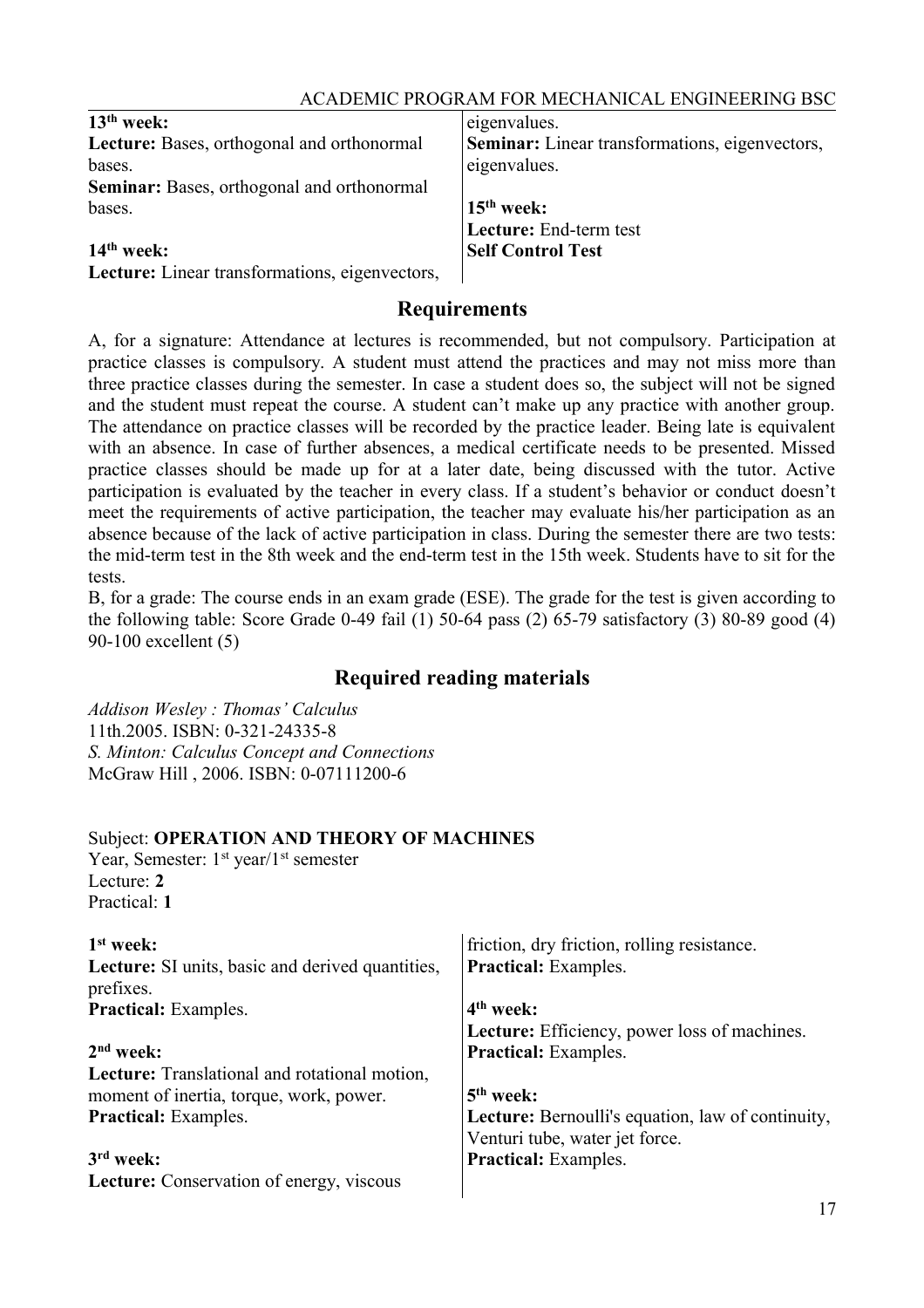| UHAI TEIV                                               |                                                      |
|---------------------------------------------------------|------------------------------------------------------|
| 6 <sup>th</sup> week:                                   | <b>Practical:</b> Examples.                          |
| <b>Lecture:</b> Entropy, specific heat capacity, latent |                                                      |
| heat, temperature-entropy diagram for steam.            | $11th$ week:                                         |
| Practical: Examples.                                    | Lecture: Fans, compressors.                          |
|                                                         | <b>Practical:</b> Examples.                          |
| $7th$ week:                                             |                                                      |
| <b>Lecture:</b> Classification of machines, power       | $12th$ week:                                         |
| drives. Drive gears, flywheels, breaks, springs,        | <b>Lecture:</b> Steam boilers, steam turbines, steam |
| bearings.                                               | power plants.                                        |
| <b>Practical:</b> Examples.                             |                                                      |
|                                                         | $13th$ week:                                         |
| 8 <sup>th</sup> week:                                   | <b>Lecture:</b> Water turbines, wind power plants.   |
| Lecture: Mid-term test.                                 | <b>Practical:</b> Examples.                          |
| <b>Self Control Test</b>                                |                                                      |
|                                                         | $14th$ week:                                         |
| 9 <sup>th</sup> week:                                   | Lecture: Adaptation of prime movers and driven       |
| Lecture: Otto engines, Diesel engines.                  | machines.                                            |
| <b>Practical:</b> Examples.                             | <b>Practical:</b> Examples.                          |
|                                                         |                                                      |
| $10th$ week:                                            | $15th$ week:                                         |
| Lecture: Positive displacement pumps,                   | Lecture: End-term test                               |
| centrifugal pumps and gear pumps.                       | <b>Self Control Test</b>                             |
|                                                         |                                                      |

Topics: SI units, basic and derived quantities, prefixes. Translational and rotational motion, moment of inertia, torque, work, power. Conservation of energy, viscous friction, dry friction, rolling resistance. Efficiency, power loss of machines. Bernoulli's equation, law of continuity, Venturi tube, water jet force. Entropy, specific heat capacity, latent heat, temperature-entropy diagram for steam. Classification of machines, power drives. Drive gears, flywheels, breaks, springs, bearings. Otto engines, Diesel engines. Positive displacement pumps, centrifugal pumps and gear pumps. Fans, compressors. Steam boilers, steam turbines, steam power plants, water turbines, wind power plants. Adaptation of prime movers and driven machines.

A, for a signature: Attendance at lectures is recommended, but not compulsory. Participation at practice classes is compulsory. A student must attend the practices and may not miss more than three practice classes during the semester. In case a student does so, the subject will not be signed and the student must repeat the course. A student can't make up a practice with another group. Attendance at practice classes will be recorded by the practice leader. Being late is equivalent with an absence. In case of further absences, a medical certificate needs to be presented. Missed practices should be made up for at a later date, being discussed with the tutor. Active participation is evaluated by the teacher in every class. If a student's behavior or conduct doesn't meet the requirements of active participation, the teacher may evaluate his/her participation as an absence due to the lack of active participation in class. During the semester there are two tests: the mid-term test in the 8th week and the end-term test in the 15th week. Students have to sit for the tests.

B, for a grade: The course ends in an exam grade (ESE). The grade for the test is given according to the following table: Score Grade 0-59 fail (1)  $60-69$  pass (2)  $70-79$  satisfactory (3)  $80-89$  good (4) 90-100 excellent (5)

## **Required reading materials**

*Mechanical Engineers' Handbook, Volume 4* John Willey & Sons, 2006.

 $CII$ ADTED 7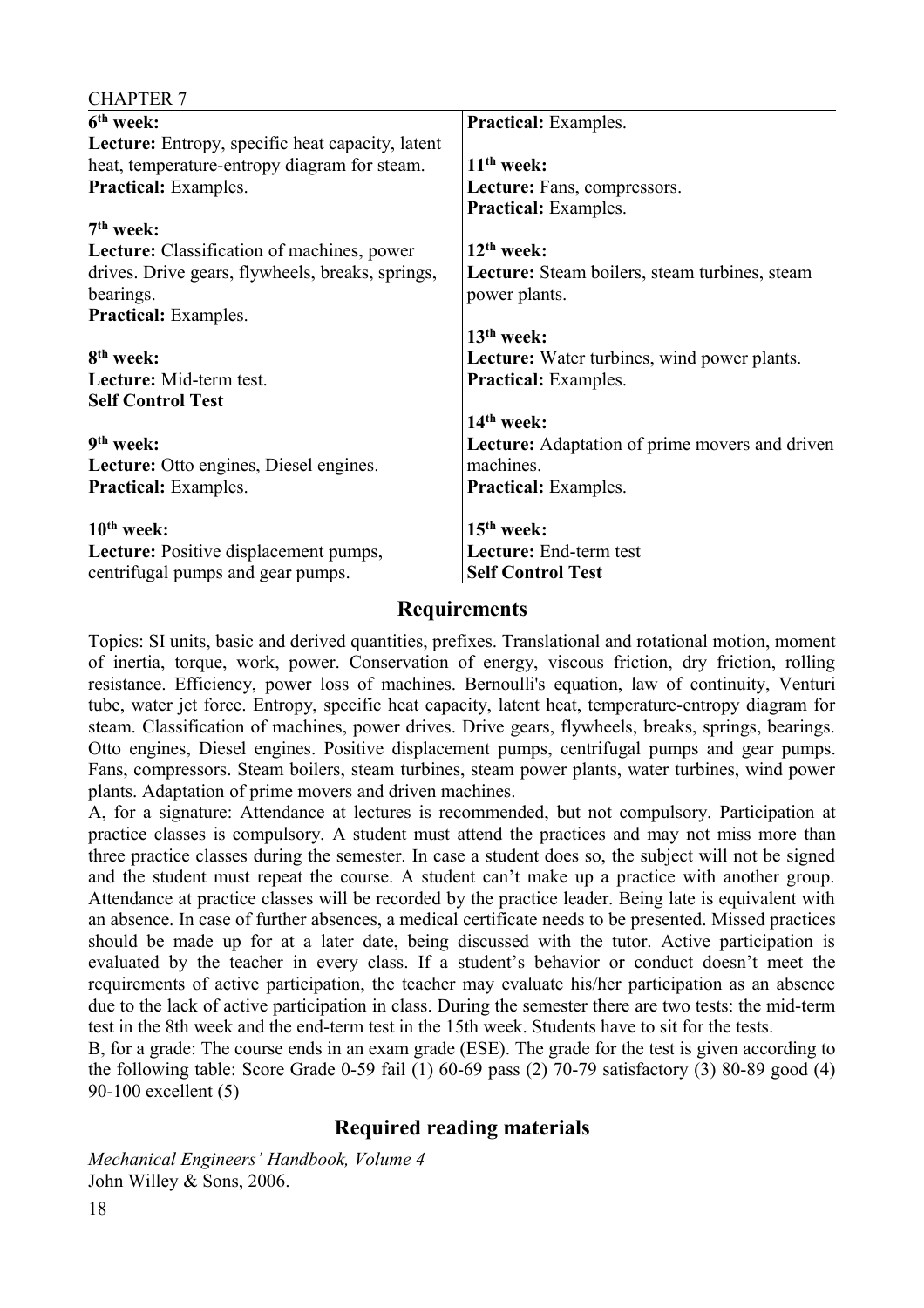ACADEMIC PROGRAM FOR MECHANICAL ENGINEERING BSC

*M. R. Lindeburg: Mechanical Engineering Reference Manual* 12th. Professional Publications Inc., 2006.

# Department of Chemical and Environmental Engineering

Subject: **TECHNICAL CHEMISTRY** Year, Semester: 1<sup>st</sup> year/1<sup>st</sup> semester Lecture: **2** Seminar: **1**

| $1st$ week:                                                             |                                                        |
|-------------------------------------------------------------------------|--------------------------------------------------------|
| Lecture: Sciences and chemistry, Quantitative                           | 9 <sup>th</sup> week:                                  |
| laws in chemistry, basic concepts of                                    | <b>Lecture:</b> The structure of atoms                 |
| stoichometry                                                            |                                                        |
|                                                                         | $10th$ week:                                           |
| $2nd$ week:                                                             | <b>Lecture:</b> The structure of the nucleus           |
| Lecture: Characterization of macroscopic                                |                                                        |
| chemical systems, states of matter                                      | $11th$ week:                                           |
|                                                                         | Lecture: Quantum mechanical model of the               |
| $3rd$ week:                                                             | atom                                                   |
| <b>Lecture:</b> Solutions                                               |                                                        |
|                                                                         | $12th$ week:                                           |
| $4th$ week:                                                             | <b>Lecture:</b> The chemical bond                      |
| Lecture: Thermochemistry                                                |                                                        |
|                                                                         | $13th$ week:                                           |
| $5th$ week:                                                             | <b>Lecture:</b> Structures and bonding in chemical     |
| <b>Lecture:</b> Reaction rates                                          | systems                                                |
|                                                                         |                                                        |
| $6th$ week:                                                             | $14th$ week:                                           |
| Lecture: Equilibrium                                                    | Lecture: Principles of determination a chemical        |
|                                                                         | structure                                              |
| $7th$ week:                                                             |                                                        |
| Lecture: Acid-base equilibriums, Heterogeneous   15 <sup>th</sup> week: |                                                        |
| equilibriums                                                            | <b>Lecture:</b> Theoretical models of solid materials: |
|                                                                         | band theory and its applications to metals.            |
| 8 <sup>th</sup> week:                                                   | Superconductivity and its applications.                |
| <b>Lecture:</b> Redox reactions                                         | Commercial methods of metal production.                |

#### **Requirements**

A, for a signature: Participation at practice classes is compulsory. Students must attend practice classes and may not miss more than three practice classes during the semester. In case a student does so, the subject will not be signed and the student must repeat the course. Students can't take part in any practice class with another group. Attendance at practice classes will be recorded by the practice leader. Being late is equivalent with an absence. In case of further absences, a medical certification needs to be presented. Missed practice classes must be made up for at a later date, being discussed with the tutor.

B, for a grade (ESE): A test after the completion of the semester, no midterm tests, sample test questions provided on the website in the beginning of December. Website: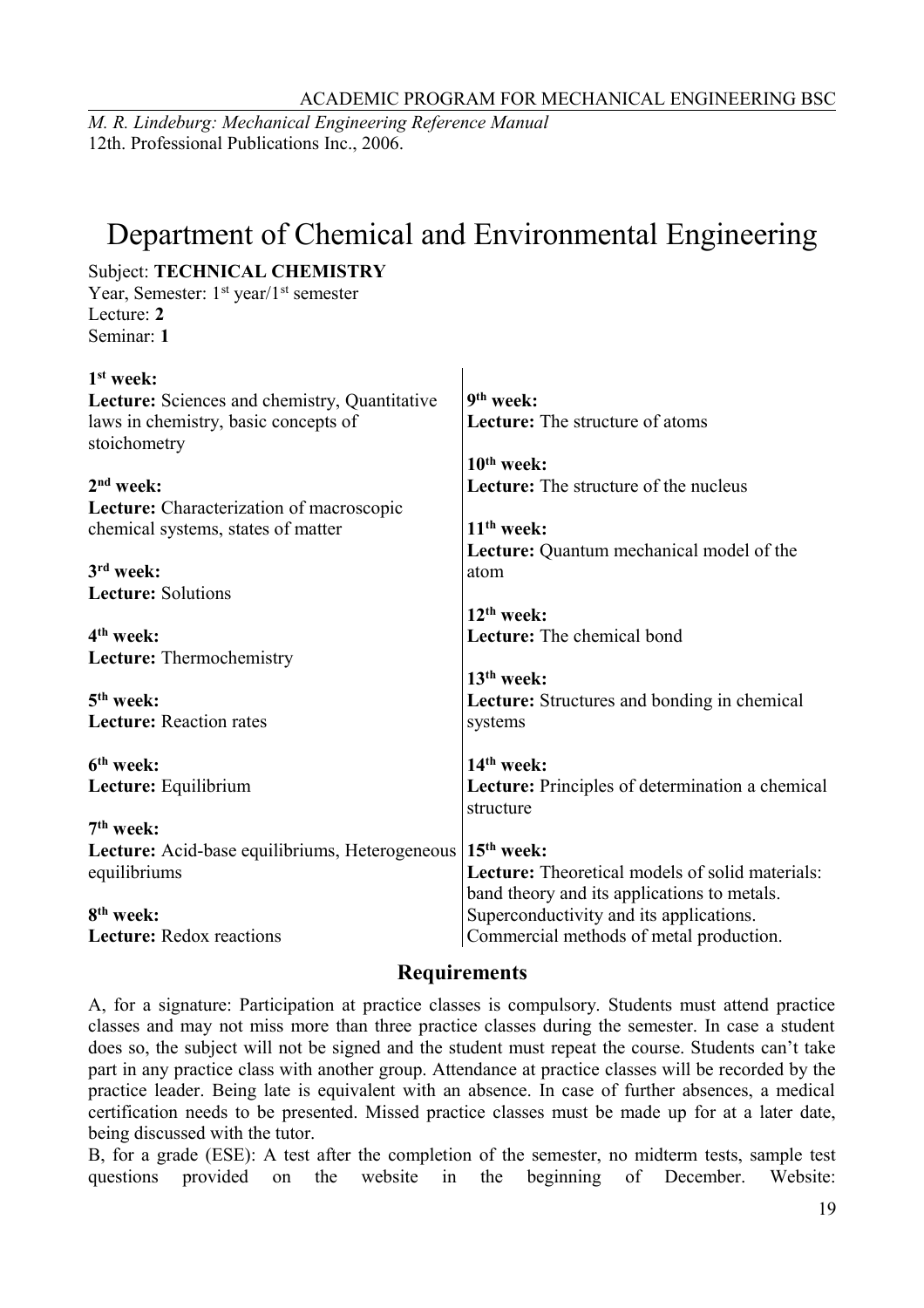#### CHAPTER 7

http://www.inorg.unideb.hu/ All lecture materials are posted at least one day before the lecture. The grade for each test is given according to the following table: Score Grade 0-59 fail (1) 60-69 pass (2) 70-79 satisfactory (3) 80-89 good (4) 90-100 excellent (5) If the score of any test is below 60, once students can take a retake test of the whole semester material.

#### **Required reading materials**

*Tom Holme, Larry Brown: Chemistry for Engineering Student* Brooks Cole, 2006. ISBN: 0534389740 *Darrell Ebbing, Steven D. Gammon: General Chemistry*  9th. Brooks Cole, 2007. ISBN: 978-06188574871 *James O. Glanville: General Chemistry for Engineers* Preliminary Edition . Prentice Hall, 2000. ISBN: 978-0130325143 *John McMurry – Robert C. Fay: Chemistry* 6th. Prentice Hall , ISBN: 0321704959

# Department of Engineering Management and Enterprise

## Subject: **MATERIALS SCIENCE I**

Year, Semester: 1<sup>st</sup> year/1<sup>st</sup> semester Lecture: **2** Seminar: **2**

| $1st$ week:                                            |                                                        |
|--------------------------------------------------------|--------------------------------------------------------|
| <b>Lecture:</b> Introduction to material               | $6th$ week:                                            |
| science. Definiton of the word "material", classes     | <b>Lecture:</b> Magnetic and optical properties of     |
| of materials and their properties.                     | materials.                                             |
| <b>Seminar:</b> The materials cycle. Recycling         | <b>Seminar:</b> Application of optical phenomena.      |
| $2nd$ week:                                            | $7th$ week:                                            |
| <b>Lecture:</b> Atomic structure Metallic bondsIonic   | Lecture: Diffusion - Mechanism of atomic               |
| bonding, Covalent bonding, Secondary bonds.            | movement. Diffusion coefficient Fick' Laws.            |
| <b>Seminar:</b> The periodic table.                    | <b>Seminar:</b> The importance of materials.           |
| $3rd$ week:                                            | 8 <sup>th</sup> week:                                  |
| <b>Lecture:</b> Crystal structures. Crystalline and    | Lecture: Mid-term test                                 |
| noncrystalline materials.                              | <b>Self Control Test</b>                               |
| <b>Seminar:</b> the building structure of crystal      |                                                        |
|                                                        | 9 <sup>th</sup> week:                                  |
| $4th$ week:                                            | <b>Lecture:</b> Phase diagrams. Basic concepts, binary |
| <b>Lecture:</b> Imperfections in solids. Defect types: | and multi-component systems.                           |
| point, line, bulk, surface.                            | <b>Seminar:</b> Calculation of phase diagrams.         |
| <b>Seminar:</b> Microscopic examinations.              |                                                        |
|                                                        | $10th$ week:                                           |
| $5th$ week:                                            | <b>Lecture:</b> Phase transformations: development of  |
| <b>Lecture:</b> Electrical and thermal properties of   | microstructure and alteration of mechanical            |
| materials.                                             | properties.                                            |
| <b>Seminar:</b> Test of electrical and thermal         | <b>Seminar:</b> Determination of the iron-carbon       |
| conduction.                                            | phase diagram.                                         |
|                                                        |                                                        |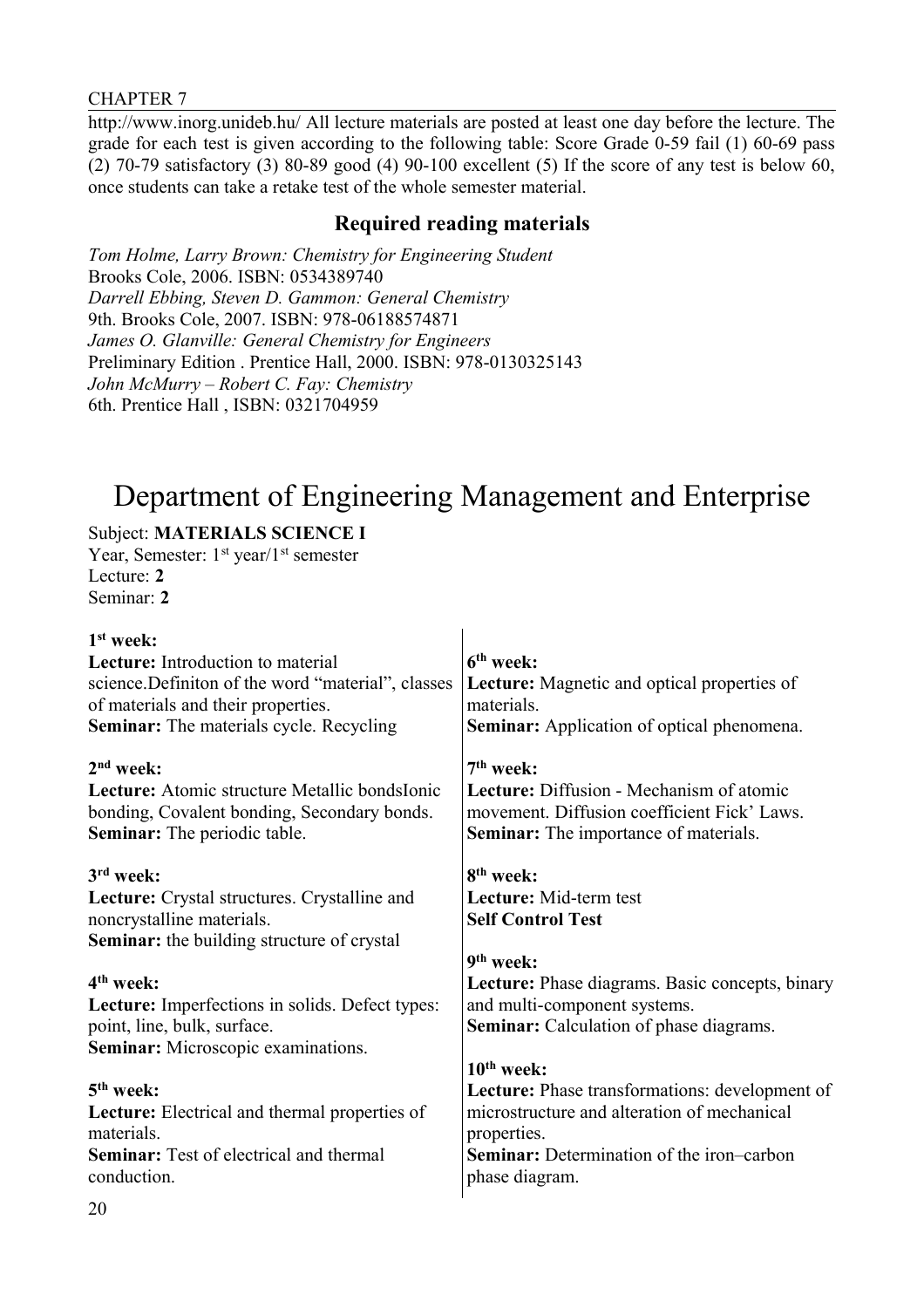| $11th$ week:                                                | $13th$ week:                                 |
|-------------------------------------------------------------|----------------------------------------------|
| <b>Lecture:</b> Mechanical properties of metals.            | Lecture: Failure: fracture, fatigue, creeps. |
| Elastic and plastic deformations.                           | <b>Seminar:</b> Hardness tests.              |
| <b>Seminar:</b> Design of materials by Ashby.               |                                              |
|                                                             | $14th$ week:                                 |
| $12th$ week:                                                | Lecture: End-term test                       |
| <b>Lecture:</b> Dislocation and strengthening<br>mechanism. | <b>Self Control Test</b>                     |
| <b>Seminar:</b> The Tensile test and stress-strain          | $15th$ week:                                 |
| curves                                                      | Lecture: Making up for practice.             |

Topics: The lectures and practice classes cover the followings: structure and composition of materials, including the types of atoms and their arrangement, as viewed over a range of length scales (nano-, micro-, meso-, and macro-scale), crystalline structure of metals, crystal defects, solid solutions, compounds, alloys, equilibrium conditions of systems, binary systems, phase diagrams, the iron-carbon phase diagram, austenite transformations, principles of transformation diagrams (isothermal, continuous cooling), ferrous and non-ferrous metals, basic micro-structures, polymers, ceramics, composites, material properties (physical, mechanical, electrical, optical, magnetic), calculation tasks on crystalline systems, phase diagrams, transformation diagrams.

A, for a signature: Attendance at lectures is recommended, but not compulsory. Participation at practice classes is compulsory. A student must attend the practice classes and not miss more than three times during the semester. In case a student does so, the subject will not be signed and the student must repeat the course. A student can't make up any practice with another group. Attendance at practice classes will be recorded by the practice leader. Being late is equivalent with an absence. In case of further absences, a medical certificate needs to be presented. Missed practice classes should be made up for at a later date, being discussed with the tutor. During the semester there are two tests: the mid-term test in the 8th week and the end-term test in the 14th week. Students have to sit for the tests.

B, for a grade: The course ends in an exam, the grade is calculated as: - 60% from the exam - 20%- 20% from the two tests The minimum requirement for passing is 60%, the grade for the final mark is given according to the following table: Score Grade 0-59 fail (1) 60-69 pass (2) 70-79 satisfactory (3) 80-89 good (4) 90-100 excellent (5) If the score of any test is below 60, students once can take a retake test of the whole semester material.

## **Required reading materials**

*William D. Callister and David G. Rethwisch: Materials Science and Engineering* 9th SI version. John Wiley and Sons , 2011. ISBN: 978-0-470-505861-1 *J.-P. Mercier: Introduction to Materials Science* Elsevier, 2002. *Alloy Phase Diagrams (ASM Handbook, Vol. 3)* ASM International, 1992.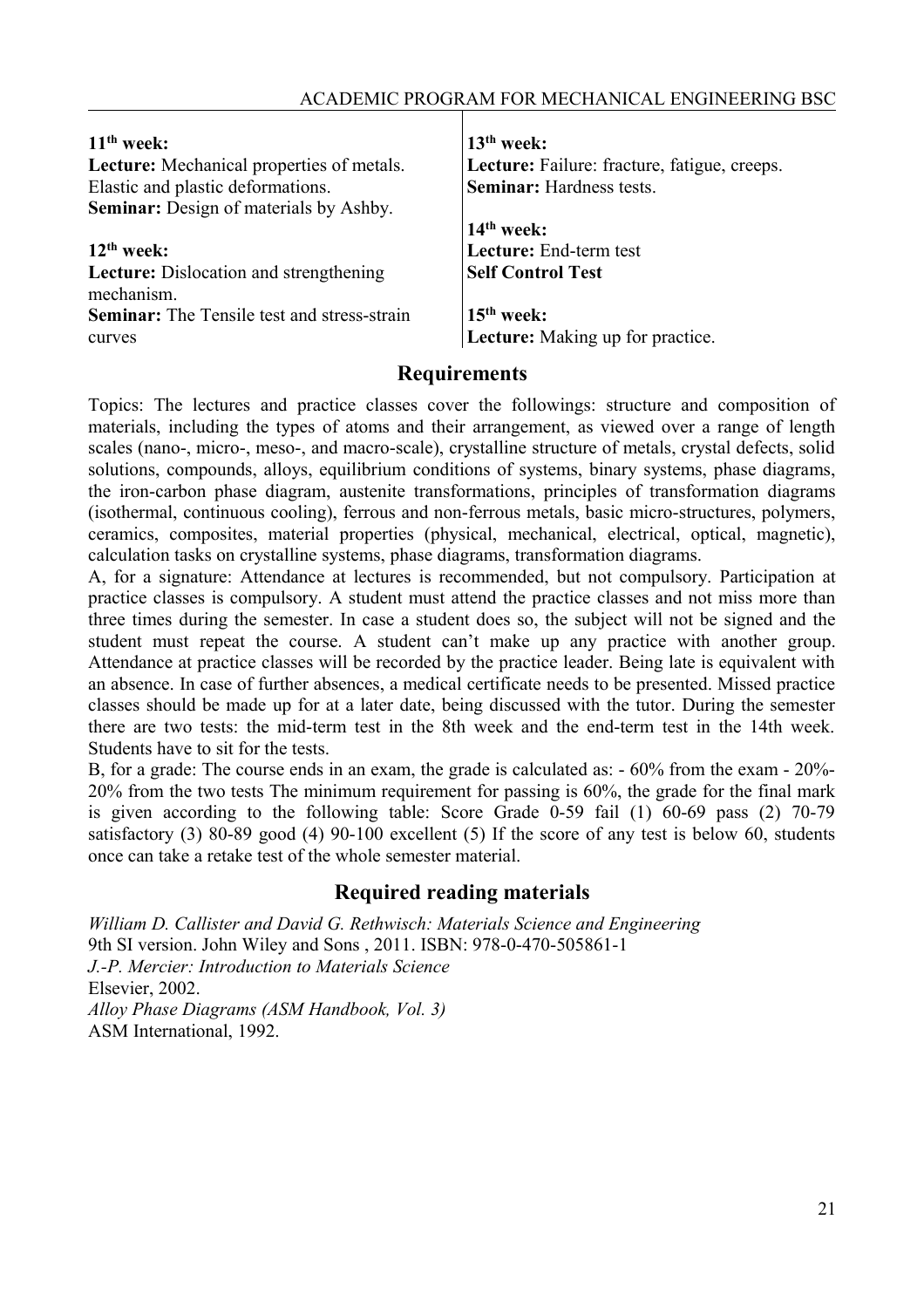# Department of Mechanical Engineering

#### Subject: **ENGINEERING PHYSICS**

Year, Semester: 1<sup>st</sup> year/1<sup>st</sup> semester Lecture: **2**

| $1st$ week:                                           | <b>Self Control Test</b>                            |
|-------------------------------------------------------|-----------------------------------------------------|
| <b>Lecture:</b> The basics of kinematics and dynamics |                                                     |
| of particles: Giving the position of a particle.      | 9 <sup>th</sup> week:                               |
|                                                       | Lecture: Transport processes. Electric current,     |
| $2nd$ week:                                           | AD circuits.                                        |
| Lecture: Position-time function, velocity and         |                                                     |
| acceleration.                                         | $10th$ week:                                        |
|                                                       | <b>Lecture:</b> Heat transfer: thermal conductions, |
| $3rd$ week:                                           | convection and radiation.                           |
| Lecture: Newton's laws. Types of forces.              |                                                     |
|                                                       | $11th$ week:                                        |
| 4 <sup>th</sup> week:                                 | Lecture: The fields of moving charges               |
| Lecture: The concept of mechanical work,              |                                                     |
| potential and kinetic energy.                         | $12th$ week:                                        |
|                                                       | Lecture: Magnetic fields, electromagnetic           |
| $5th$ week:                                           | induction.                                          |
| Lecture: Work-energy theorem.                         |                                                     |
|                                                       | 13 <sup>th</sup> week:                              |
| 6 <sup>th</sup> week:                                 | <b>Lecture:</b> Maxwell's equations.                |
| Lecture: The basics of electricity and                |                                                     |
| magnetism. Electrostatics, electrical potential.      | 14 <sup>th</sup> week:                              |
|                                                       | <b>Lecture:</b> AC circuits, electric and magnetic  |
| 7 <sup>th</sup> week:                                 | fields in matter.                                   |
| Lecture: electric fields around conductors,           |                                                     |
| capacity and capacitors.                              | $15th$ week:                                        |
|                                                       | Lecture: End-term test                              |
| 8 <sup>th</sup> week:                                 |                                                     |
| Lecture: Mid-term test.                               |                                                     |
|                                                       |                                                     |

#### **Requirements**

Topics: The basics of kinematics and dynamics of particles. Giving the position of a particle. Position-time function, velocity and acceleration. Newton's laws. Types of forces. The concept of mechanical work, potential and kinetic energy. Work-energy theorem. The basics of electricity and magnetism. Transport processes. Electrostatics, electrical potential, electric fields around conductors, capacity and capacitors. Transport processes. Electric current, AD circuits. A heat transfer: thermal conduction, convection and radiation. The fields of moving charges, magnetic fields, electromagnetic induction and Maxwell's equations, AC circuits, electric and magnetic fields in matter.

A, for a signature: Attendance at lectures is recommended, but not compulsory. Participation at practice classes is compulsory. A student must attend the practice classes and may not miss more than three times during the semester. In case a student does so, the subject will not be signed and the student must repeat the course. A student can't make up a practice with another group. The attendance at practice classes will be recorded by the practice leader. Being late is equivalent with an absence. In case of further absences, a medical certificate needs to be presented. Missed practices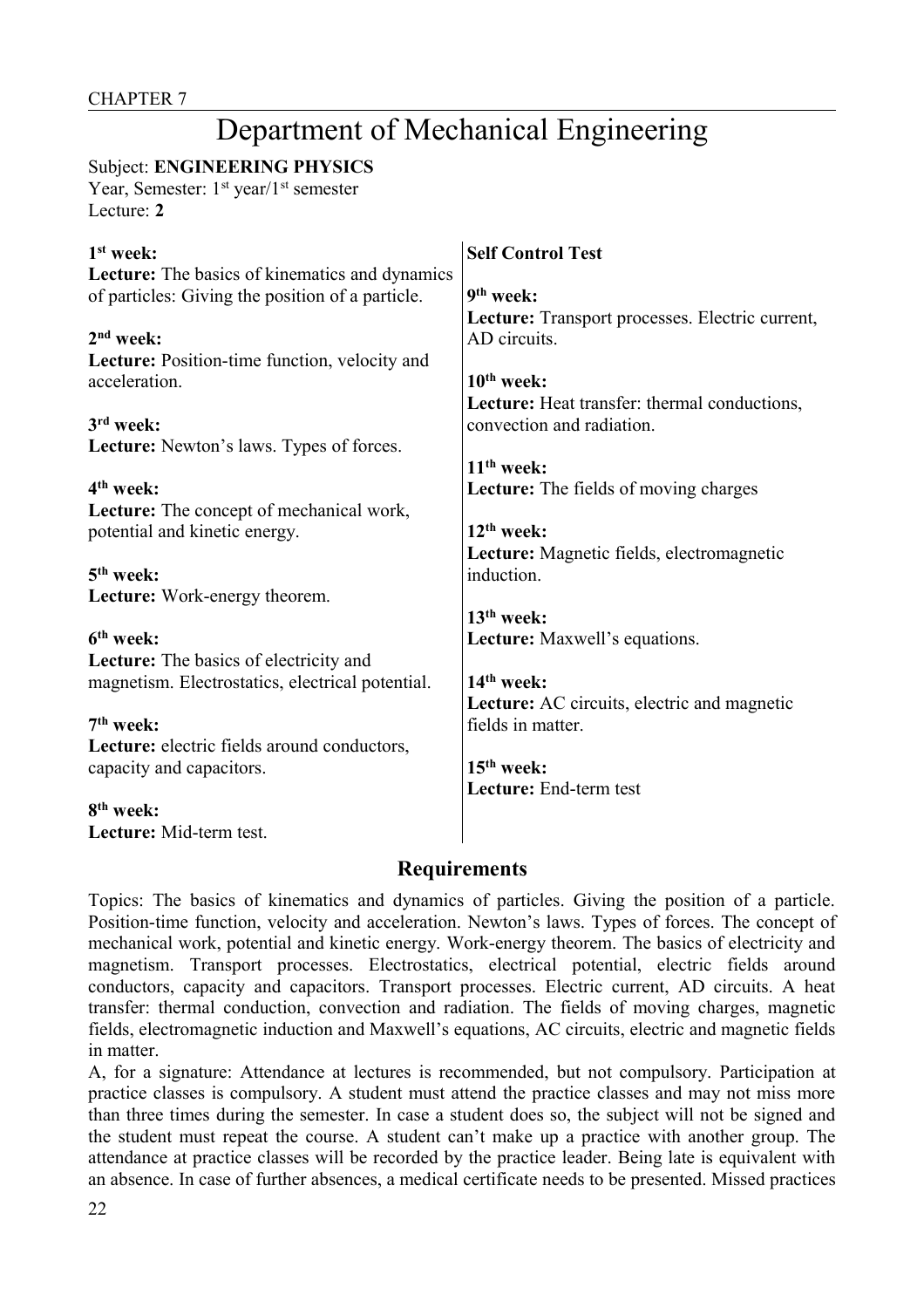#### ACADEMIC PROGRAM FOR MECHANICAL ENGINEERING BSC

should be made up for at a later date, being discussed with the tutor. Active participation is evaluated by the teacher in every class. If a student's behavior or conduct doesn't meet the requirements of active participation, the teacher may evaluate his/her participation as an absence due to the lack of active participation in class. During the semester there are two tests: the mid-term test in the 8th week and the end-term test in the 15th week. Students have to sit for the tests.

B, for a grade: The course ends in an exam grade (ESE). The grade for the test is given according to the following table: Score Grade 0-49 fail (1) 50-64 pass (2) 65-79 satisfactory (3) 80-89 good (4) 90-100 excellent (5)

## **Required reading materials**

*Alvin Halpern : 3,000 Solved Problems in Physics (SCHAUM'S SOLVED PROBLEM SERIES)* McGraw-Hill, 1988. ISBN: 0-07-025734-5 *Michael Browne : Physics for Engineering and Science* McGraw-Hill, 1999. ISBN: 0-07-161399-6 *Robert Balmer: Thermo-dynamics, 868 pages* Jaico Publishing House , 2006. ISBN: 817224262X

#### Subject: **TECHNICAL DRAWING I**

Year, Semester: 1<sup>st</sup> year/1<sup>st</sup> semester Lecture: **1** Practical: **2**

| $1st$ week:<br><b>Lecture:</b> Introduction to the multiview depiction<br><b>Practical:</b> Introduction to the multiview<br>depiction | $7th$ week:<br>Lecture: Mid-term test<br><b>Self Control Test</b>                                                          |
|----------------------------------------------------------------------------------------------------------------------------------------|----------------------------------------------------------------------------------------------------------------------------|
| $2nd$ week:                                                                                                                            | 8 <sup>th</sup> week:                                                                                                      |
| Lecture: On regular solids                                                                                                             | Lecture: Metrical problems I.                                                                                              |
| <b>Practical:</b> Tranceted polyhedrons                                                                                                | <b>Practical:</b> Metrical problems I.                                                                                     |
| $3rd$ week:                                                                                                                            | 9 <sup>th</sup> week:                                                                                                      |
| Lecture: Introduction to the Monge's method of                                                                                         | Lecture: Metrical problems II.                                                                                             |
| projecting                                                                                                                             | <b>Practical:</b> Metrical problems II.                                                                                    |
| <b>Practical:</b> Introduction to the Monge's method                                                                                   | $10th$ week:                                                                                                               |
| of projecting                                                                                                                          | Lecture: Polyhedrons: prisms and pyramids                                                                                  |
| $4th$ week:                                                                                                                            | <b>Practical:</b> Polyhedrons: prisms and pyramids                                                                         |
| <b>Lecture:</b> Intersection tasks I.                                                                                                  | $11th$ week:                                                                                                               |
| <b>Practical:</b> Intersection tasks I.                                                                                                | <b>Lecture:</b> Intersection of the polyhedrons with                                                                       |
| $5th$ week:                                                                                                                            | lines and planes                                                                                                           |
| <b>Lecture:</b> Intersection tasks II.                                                                                                 | <b>Practical:</b> Intersection of the polyhedrons with                                                                     |
| <b>Practical:</b> Intersection tasks II.                                                                                               | lines and planes                                                                                                           |
| $6th$ week:<br><b>Lecture:</b> Methods of the replacing image-planes<br><b>Practical:</b> Methods of the replacing image-<br>planes    | $12th$ week:<br><b>Lecture:</b> Intersection of two polyhedrons I.<br><b>Practical:</b> Intersection of two polyhedrons I. |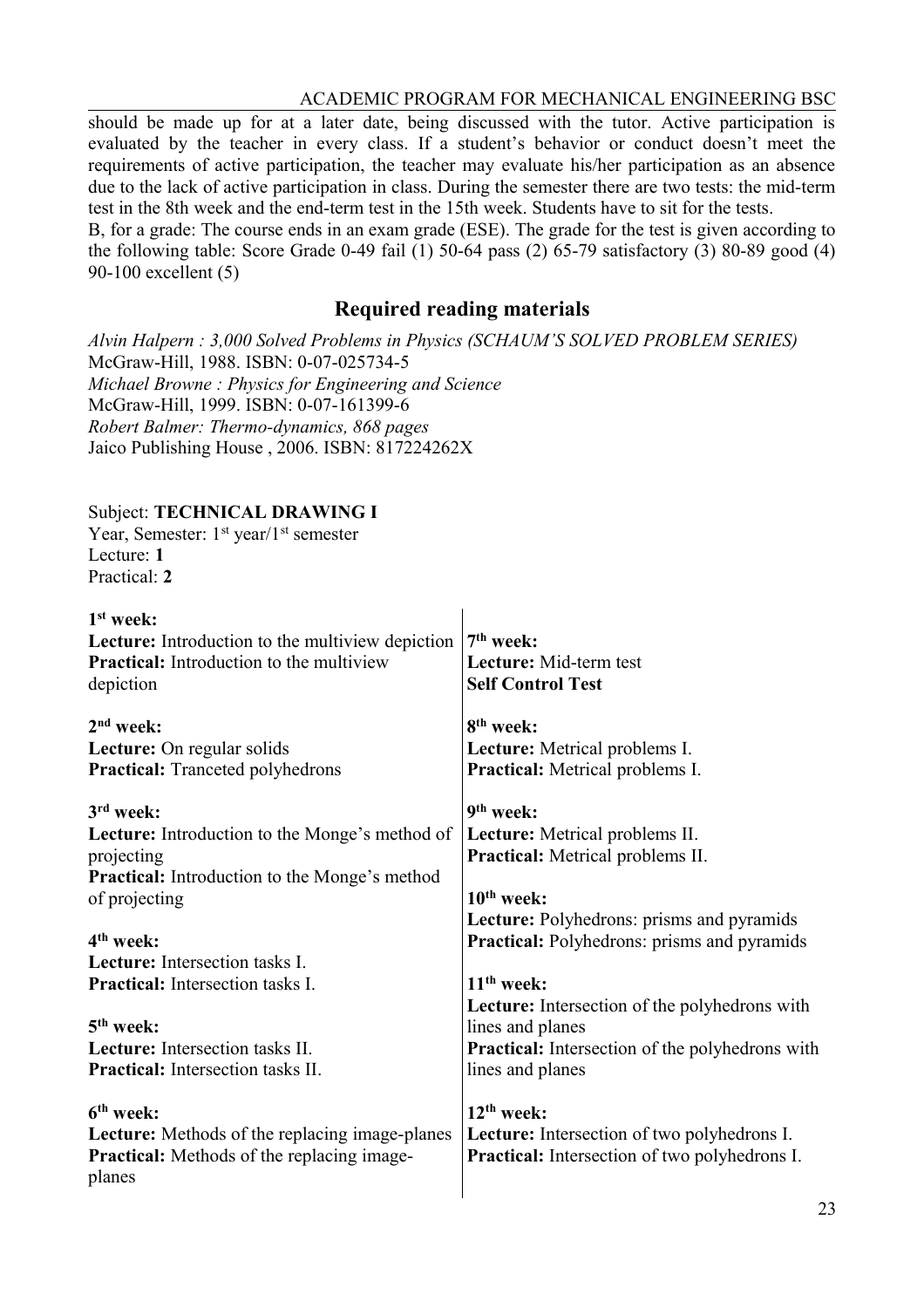#### CHAPTER 7

| $13th$ week:                                          | <b>Practical:</b> Curved surfaces |
|-------------------------------------------------------|-----------------------------------|
| <b>Lecture:</b> Intersection of two polyhedrons II.   |                                   |
| <b>Practical:</b> Intersection of two polyhedrons II. | $15th$ week:                      |
|                                                       | Lecture: End-term test            |
| $14th$ week:                                          | <b>Self Control Test</b>          |
| Lecture: Curved surfaces                              |                                   |

#### **Requirements**

Topics: Monge's method of projecting: methods of projection, an image-plane system, representation of spatial elements, reconstruction. The fundamentals of intersections: line-plane and plane-plane intersections. Metrical problems: distance and angle tasks, perpendicularity, rotation of a plane to parallel to an image plane, methods of replacing image-planes, constructing an illustrative picture using new image-planes, visibility. Polyhedrons: their representation, their intersection with a line, plane and the other polyhedron. Curved surfaces: construction and representation of curved surfaces, their intersection with a line, a plane.

A, for a signature: Attendance at lectures is recommended, but not compulsory. Participation at practice classes is compulsory. Students must attend the practice classes and may not miss more than three times during the semester. In case a student does so, the subject will not be signed and the student must repeat the course. Students can't make up a practice with another group. Attendance at practice classes will be recorded by the practice leader. Being late is counted as an absence. In case of further absences, a medical certificate needs to be presented. Missed practices should be made up for at a later date, to be discussed with the tutor. Active participation is evaluated by the teacher in every class. If a student's behavior or conduct doesn't meet the requirements of active participation, the teacher may evaluate his/her participation as an absence due to the lack of active participation in class. During the semester there is some homework related to each topic and there are two tests: the mid-term test is in the 7th week and the end-term test in the 15th week. Conditions for the signature: • to reach the 50 % score on both tests. • to hand the homeworks in time.

B, for a grade: The course ends in a mid-semester-grade. During the exam period there is another test on all the topics of the semester. This test is accepted with minimum 50 % score. The total score of the semester is the sum of the scores of all tests (mid-term, end-term, exam) and the homework tasks, and the grade is given according to the following table: Score Grade 0-99 fail (1) 100-129 pass (2) 130-159 satisfactory (3) 160-179 good (4) 180-200 excellent (5)

#### **Required reading materials**

*Vlasta Szirovicza: Descriptive geometry* Self-published, Zagreb, Croatia, 2007. ISBN: 978-953-95667-0-6 *Paré, E. G.: Descriptive geometry* Prentice Hall, 1997. *Gordon, V. O.: A course in descriptive geometry* Mir, 1980.

#### Subject: **TECHNICAL MECHANICS I**

Year, Semester: 1<sup>st</sup> year/1<sup>st</sup> semester Lecture: **2** Practical: **2**

| $1st$ week:<br><b>Lecture:</b> Vector algebra: description of a vector, vector operations | vector operations, geometric representation of |
|-------------------------------------------------------------------------------------------|------------------------------------------------|
| 24                                                                                        |                                                |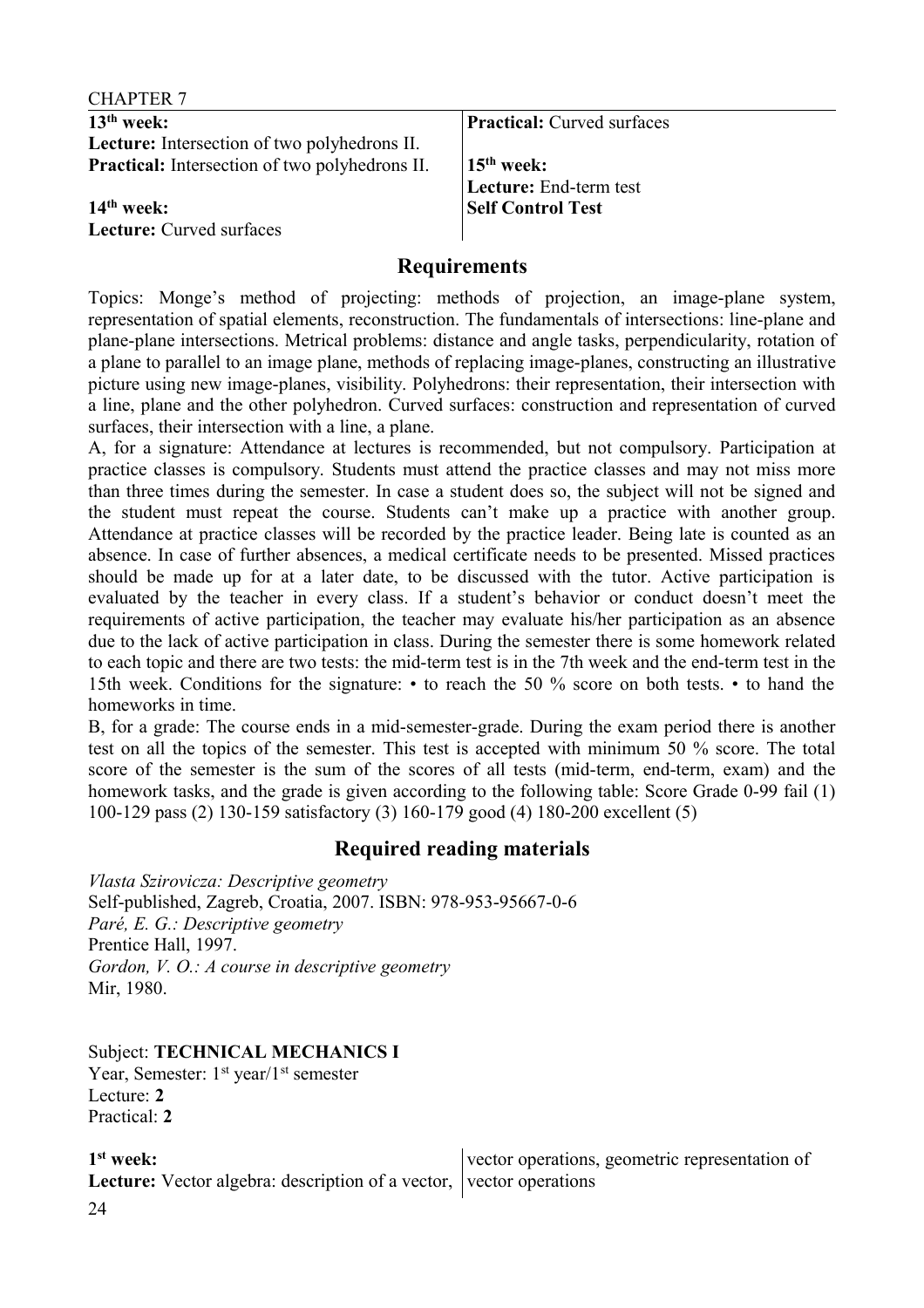| <b>Practical:</b> vector operations and their application (specially a cantilever, supported or fractioned<br>for solving geometry problems                                                                                                                                                                                                     | line beam) in equilibrium                                                                                                                                                                                                                                                                                                                                                                                              |
|-------------------------------------------------------------------------------------------------------------------------------------------------------------------------------------------------------------------------------------------------------------------------------------------------------------------------------------------------|------------------------------------------------------------------------------------------------------------------------------------------------------------------------------------------------------------------------------------------------------------------------------------------------------------------------------------------------------------------------------------------------------------------------|
| $2nd$ week:<br>Lecture: Introduction to Statics, Newton's laws<br>of motion, force formulas (gravitational, spring<br>and reaction force), equilibrium equations for a<br>material point<br><b>Practical:</b> calculation and construction of the net<br>force of a force system, calculation and<br>construction of unknown forces acting on a | 8 <sup>th</sup> week:<br>Lecture: Mid-term test I.<br>Practical: calculation of unknown force and<br>torques acting on a rigid plate (specially a<br>cantilever, supported or fractioned line beam) in<br>equilibrium<br><b>Self Control Test</b>                                                                                                                                                                      |
| material point<br>3 <sup>rd</sup> week:<br>Lecture: A moment of force, net force and a net<br>moment of a force system, connection between<br>the net moments of a force system relative to<br>different points, equivalence of force systems.<br><b>Practical:</b> calculation and construction of the net                                     | 9 <sup>th</sup> week:<br>Lecture: Construction of unknown external<br>forces acting on a determinate structure in<br>equilibrium<br><b>Practical:</b> Construction of unknown external<br>forces acting on a determinate structure in<br>equilibrium                                                                                                                                                                   |
| force and net moment of a force system<br>4 <sup>th</sup> week:<br><b>Lecture:</b> The resultant of a force system, couples<br>and screw, classification of force systems,<br>calculation of the resultant of a plane force<br>system<br><b>Practical:</b> Calculation of the resultant of a plane                                              | $10th$ week:<br>Lecture: Constraints with friction (friction, pin-<br>friction, rope friction) and rolling resistance.<br>Practical: analysis of structures which contain<br>constraints with friction or rolling resistance,<br>calculation the ranges of parameters at which the<br>structure is in equilibrium                                                                                                      |
| force system<br>5 <sup>th</sup> week:<br>Lecture: Construction of the resultant of a plane<br>force system<br><b>Practical:</b> Construction of the resultant of a<br>plane force system<br>6 <sup>th</sup> week:                                                                                                                               | $11th$ week:<br>Lecture: Internal force system of a rigid body,<br>calculation of the net force and moment of the<br>force system and also their components (normal<br>force, shear force, moment of torsion and<br>bending), loading of a beams (cantilevers, freely<br>supported beams, fraction lined beams)<br><b>Practical:</b> calculation of the internal forces and<br>moments of beams, drawing their loading |
| <b>Lecture:</b> The resultant of a homogeneous<br>gravitational force system, centre of gravity,<br>continuously distributed force systems<br><b>Practical:</b> Calculation of the centre of gravity of<br>material point systems and rigid discs with<br>constant areal density and thickness                                                  | (normal force, shear force and bending moment)<br>diagrams<br>$12th$ week:<br><b>Lecture:</b> Simple rules for the drawing of the<br>loading diagrams of beams<br><b>Practical:</b> drawing of the loading diagrams of                                                                                                                                                                                                 |
| 7 <sup>th</sup> week:<br>Lecture: An equilibrium state and its conditions,<br>equilibrium equations for a general and a plane<br>for system, statically determinate and<br>indeterminate structure, frictionless constraints<br>Practical: calculation of unknown external<br>forces and torques acting on a rigid plate                        | beams (cantilevers, freely supported beams,<br>fraction lined beams)<br>$13th$ week:<br><b>Lecture:</b> Statically determined beam structures<br>(hinged-bar systems, compound beams, truss<br>systems).                                                                                                                                                                                                               |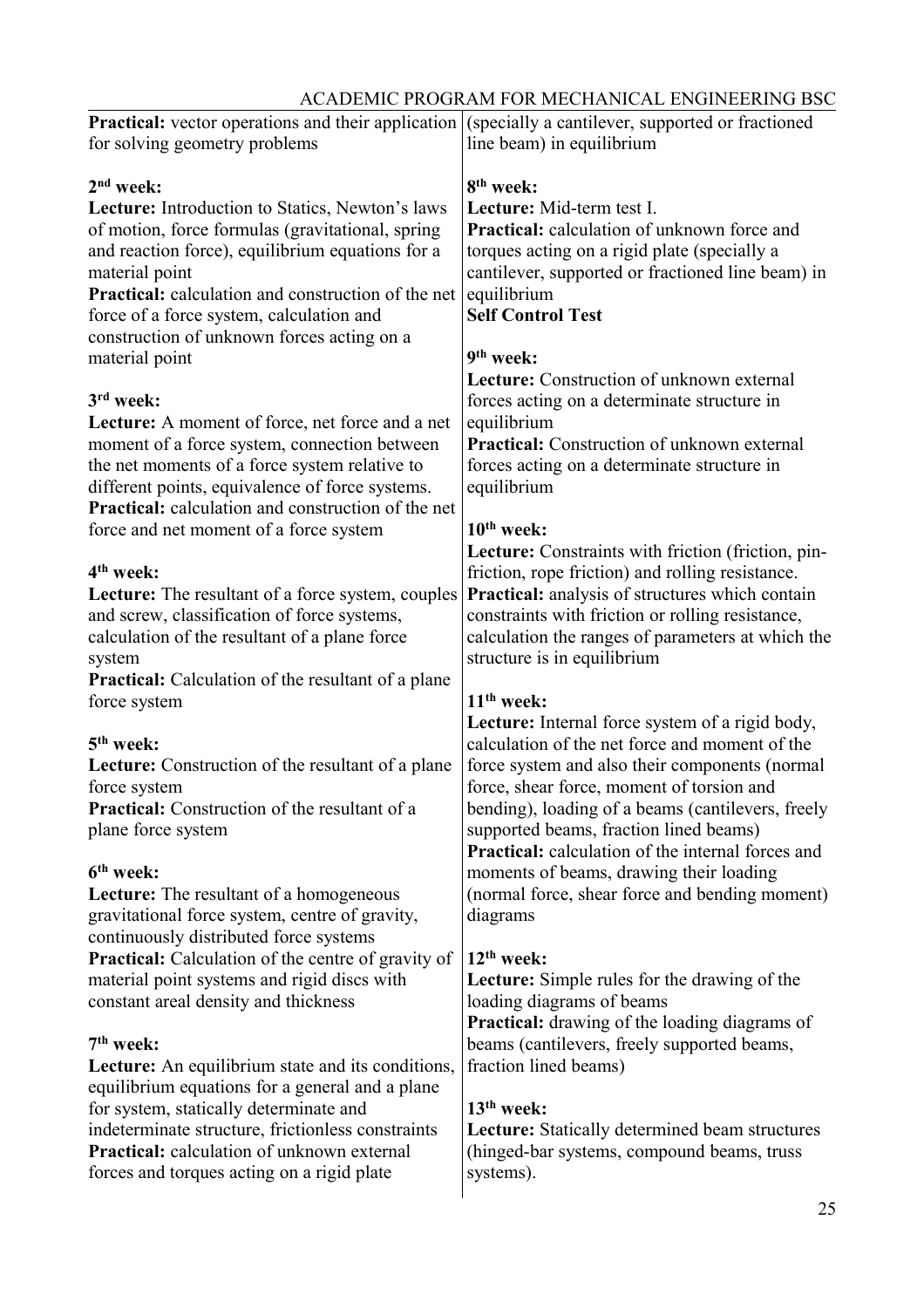| CHAPIER /                                             |                                                                                                                   |
|-------------------------------------------------------|-------------------------------------------------------------------------------------------------------------------|
|                                                       | <b>Practical:</b> analysis of statically determined beam <b>Practical:</b> analysis of statically determined beam |
| structures                                            | structures                                                                                                        |
|                                                       |                                                                                                                   |
| $14th$ week:                                          | $15th$ week:                                                                                                      |
| <b>Lecture:</b> Statically determined beam structures | Lecture: Mid-term test II.                                                                                        |
| (hinged-bar systems, compound beams, truss)           | <b>Self Control Test</b>                                                                                          |
| systems).                                             |                                                                                                                   |

Topics: The fundamentals of mechanics and statics. Newton's three laws of motion. Force, moment, and couples. Reduction of a force system. Resultant forces and the classification of force systems. Equilibrium equations. Statics of material points. Statics of rigid bodies (moment of inertia, systems of planar forces). Static problems in planar systems. Internal force systems of rigid bodies. Loading of beams (cantilevers, freely supported beams, fraction lined beams). Determination of shear and moment functions, and diagrams of beams. Statically determined beam structures (hinged-bar systems, compound beams, truss systems). Practical structures (friction, pin-friction, rolling resistance, rope friction).

A, for a signature: Attendance at lectures and practice classes is compulsory. A student may not miss more than three times during the semester. In case a student does so, the subject will not be signed and the student must repeat the course. A student can't make up a practice class with another group. Attendance on lectures and practice classes will be recorded by the lecturer. Being late is equivalent with an absence. In case of further absences, a medical certificate needs to be presented. Missed practice classes should be made up for at a later date, being discussed with the tutor. Active participation is evaluated by the teacher in every class. If a student's behavior or conduct doesn't meet the requirements of active participation, the teacher may evaluate his/her participation as an absence because of the lack of active participation in class. Everybody has to write two midterm tests during the semester. The first (40 points max) in the 8th, the second (40 points max) in the 14th week. At the end of the semester everybody will get a seminar grade on the basis of the table below: Fail (1) 0-39 Pass (2) 40-50 Satisfactory (3) 51-60 Good (4) 61-70 Excellent (5) 71-80 If somebody fails them he or she has to write both tests in the 1st week of the exam period again. If the result is 40 points (50%) or better, then he can take an exam. If somebody has to repeat his midterm tests then his seminar grade can't be better than (2). There will be homework from week to week. Only students who have handed in all their homework at the time of the midterm test will be allowed to write it. The problems in the midterm tests will be selected from the homework assignments.

B, for a grade: Everybody will get an exam grade for their exams. The final grade will be the average of the seminar and exam grade. If it is for example (3.5) then the lecturer decides if it is (3) or (4). An offered grade: -

## **Required reading materials**

*Joseph F. Shelley : 800 solved problems in vector mechanics for engineers, Volume I: Statics. (SCHAUM'S SOLVED PROBLEM SERIES)* McGraw-Hill, 1990. ISBN: 0-07-056835-9 *Russel C. Hibbeler : Engineering Mechanics – Statics and Dynamics* Prentice Hall, 2006. ISBN: 9780132215091 *Lakshmana C. Rao, J. Lakshminarasimhan, Raju Sethuraman, Srinivasan M. Sivakumar: Engineering Mechanics: Statics and Dynamics* PHI Learning Pvt. Ltd., 2004. ISBN: 8120321898, 97881203 *Lawrence E. Goodman, Susan Goodman, William H. Warner : Statics Courier* Dover Publications, 2001. ISBN: 0486420051, 97804864

 $C<sub>II</sub>$  DTED  $<sub>7</sub>$ </sub>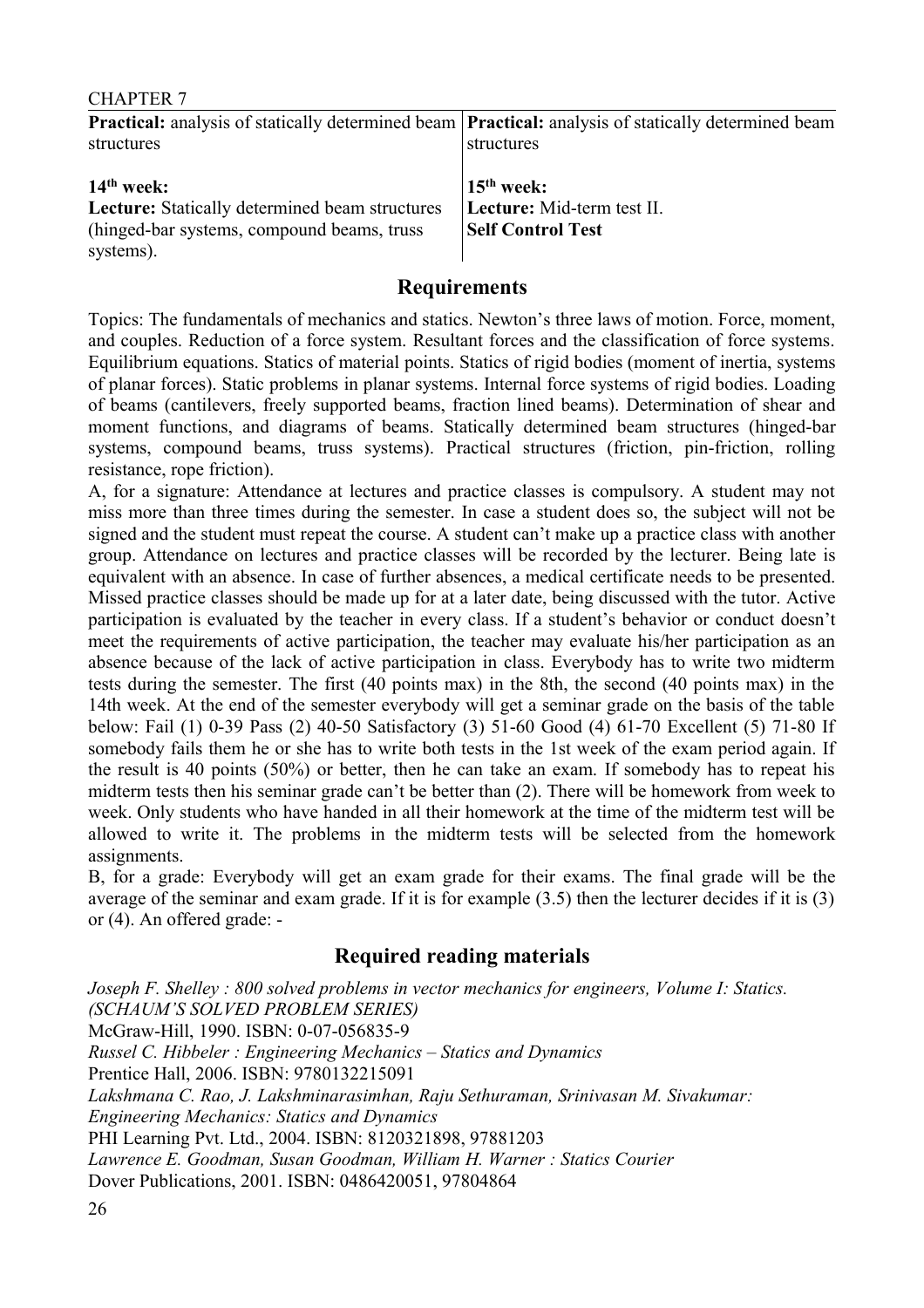#### ACADEMIC PROGRAM FOR MECHANICAL ENGINEERING BSC

*Ferdinand P. Beer, E. Russell Johnston, Jr: Mechanics for Engineers: Statics and Dynamics (Package)*

4th. University of Connecticut, 1987. ISBN: ISBN-13 978007004584

# Department of Basic Technical Studies

## Subject: **INFORMATICS FOR ENGINEERS II**

Year, Semester: 1<sup>st</sup> year/2<sup>nd</sup> semester Practical: **2**

| $1st$ week:                                                | 8 <sup>th</sup> week:                                |
|------------------------------------------------------------|------------------------------------------------------|
| Practical: 1 <sup>st</sup> module: ACCESS Database basics. | Practical: 2 <sup>nd</sup> module: LABVIEW Virtual   |
| Elements of relational databases: tables, records,         | instruments. A user interface of software. Main      |
| fields, keys, primary keys, indexes. Relationship          | components: a front Panel, a block Diagram, an       |
| between tables, relationship types. A user                 | icon and a connector pane. Data types. Elements      |
| interface of software.                                     | of a block diagram: nodes, functions, subVIs.        |
|                                                            |                                                      |
| $2nd$ week:                                                | 9 <sup>th</sup> week:                                |
| Practical: Create a new database. Create and               | Practical: A data flow model. Troubleshooting        |
| import tables. Data types. Create relations                | and debugging. Decision making: using                |
| between tables. Referential integrity. Insert,             | selection. Using case structure.                     |
| delete, update records, fields.                            |                                                      |
|                                                            | $10th$ week:                                         |
| 3 <sup>rd</sup> week:                                      | Practical: Loops: While loop. For Loop.              |
| Practical: Format. Input masks. Fast finding,              | Iterative data transfer: Use Shift register. Timing. |
| Filtering, and Sorting Data. Queries (Select,              |                                                      |
| Crosstab). Calculated fields. Summarizing Data.            | $11th$ week:                                         |
|                                                            | <b>Practical:</b> Modularity. Functions and SubVIs.  |
| $4th$ week:                                                | Three types of Functions: Express VIs, Standard      |
| <b>Practical:</b> Queries (Making table queries,           | VIs, Functions. Creating SubVIs.                     |
| appending queries, Updating queries, deleting              |                                                      |
| queries)                                                   | $12th$ week:                                         |
|                                                            | <b>Practical:</b> File I/O. Graph Indicators.        |
| 5 <sup>th</sup> week:                                      |                                                      |
| <b>Practical:</b> Creating forms using the Form            | 13 <sup>th</sup> week:                               |
| wizard. Creating reports using the Report wizard.          | <b>Practical:</b> Create codes. Practice the learned |
| Formatting a report.                                       | material.                                            |
| 6 <sup>th</sup> week:                                      | 14 <sup>th</sup> week:                               |
| <b>Practical:</b> Modeling and creating a new              | Practical: 2 <sup>nd</sup> Mid-term exam.            |
| database. Practicing the learned material.                 | <b>Self Control Test</b>                             |
|                                                            |                                                      |
| 7 <sup>th</sup> week:                                      | $15th$ week:                                         |
| <b>Practical:</b> 1 <sup>st</sup> Mid-term exam.           | Practical: Make up or improve grades: End-term       |
| <b>Self Control Test</b>                                   | exam.                                                |
|                                                            | <b>Self Control Test</b>                             |
|                                                            |                                                      |
|                                                            |                                                      |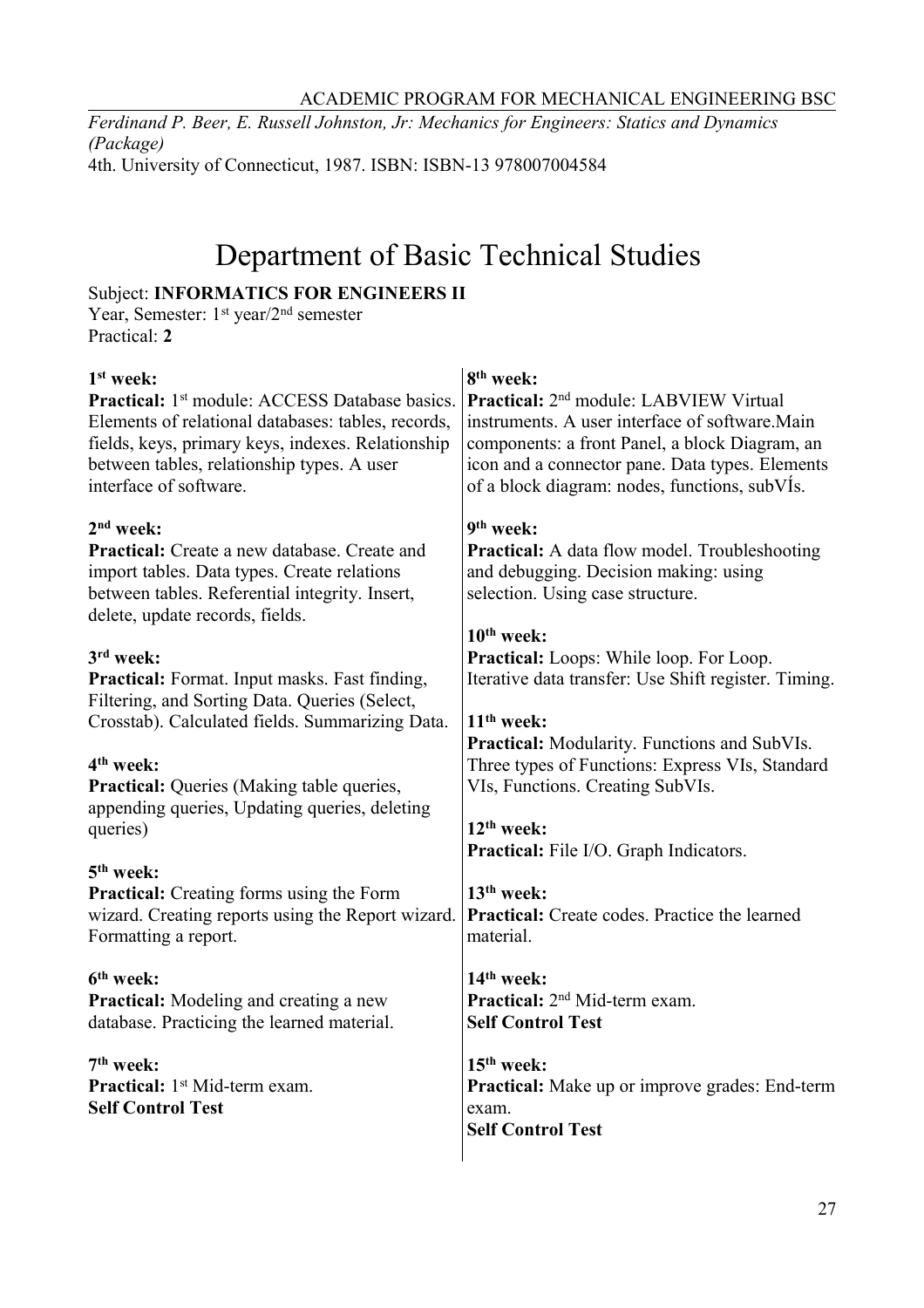A, for a signature: Participation at practice classes is compulsory. Students have to attend the practice classes and mustn't miss more than three occasions during the semester. In case a student does more so, the subject will not be signed and the student must repeat the course. Attendance at practice classes will be recorded by the practice leader. Being late is equivalent with an absence. In case of further absences, a medical certificate needs to be presented.

B, for a grade: Everybody has to take two mid-term exams during the semester at the end of the modules. The minimum requirement for the mid-term exams is 50%. Based on the score of the midterm exams, the grade for each exam is given according to the following table: Score Grade 0-49 % fail (1) 50-62 % pass (2) 63-75 % satisfactory (3) 76-88 % good (4) 89-100 % excellent (5) Both modules must be obtained at least pass (grade 2). Students can make up or improve their grades at the last week of the semester. At the end of the semester everybody will get a final grade (AW5) based on the average of his/her all grades: If the average is for example (3.5) then the lecturer decides if it is (3) or (4).

#### Subject: **MATHEMATICS II**

Year, Semester: 1<sup>st</sup> year/2<sup>nd</sup> semester Lecture: **2** Seminar: **3**

| $1st$ week:<br>Lecture: Derivatives, linear approximation.<br>Differentiation rules.<br>Seminar: Derivatives, linear approximation.<br>Differentiation rules. | $7th$ week:<br>Lecture: The Riemann integral. The Newton-<br>Leibniz theorem. Improper integrals.<br><b>Seminar:</b> The Riemann integral. The Newton-<br>Leibniz theorem. Improper integrals. |
|---------------------------------------------------------------------------------------------------------------------------------------------------------------|------------------------------------------------------------------------------------------------------------------------------------------------------------------------------------------------|
| 3rd week:<br>Lecture: Extreme values. Monotony and                                                                                                            | 8 <sup>th</sup> week:                                                                                                                                                                          |
| convexity testing.                                                                                                                                            | Lecture: Mid-term test.                                                                                                                                                                        |
| Seminar: Extreme values. Monotony and                                                                                                                         | <b>Self Control Test</b>                                                                                                                                                                       |
| convexity testing.                                                                                                                                            | 9 <sup>th</sup> week:                                                                                                                                                                          |
| 4 <sup>th</sup> week:                                                                                                                                         | Lecture: Applications of the integration in                                                                                                                                                    |
| Lecture: Mean value theorems, l'Hospital's rule,                                                                                                              | geometry and physics. Fourier series.                                                                                                                                                          |
| Taylor's theorem.                                                                                                                                             | <b>Seminar:</b> Applications of the integration in                                                                                                                                             |
| Seminar: Mean value theorems, l'Hospital's rule,                                                                                                              | geometry and physics. Fourier series.                                                                                                                                                          |
| Taylor's theorem.                                                                                                                                             |                                                                                                                                                                                                |
|                                                                                                                                                               | $10th$ week:                                                                                                                                                                                   |
| $5th$ week:                                                                                                                                                   | <b>Lecture:</b> Classification of differential equations.                                                                                                                                      |
| <b>Lecture:</b> Antiderivatives. Integration by parts<br>and by substitution.                                                                                 | Initial value problems, boundary value problems.<br>First order differential equations.                                                                                                        |
| <b>Seminar:</b> Antiderivatives. Integration by parts                                                                                                         | Seminar: Classification of differential equations.                                                                                                                                             |
| and by substitution.                                                                                                                                          | Initial value problems, boundary value problems.                                                                                                                                               |
| 6 <sup>th</sup> week:                                                                                                                                         | First order differential equations.                                                                                                                                                            |
| Lecture: Integration in special classes of                                                                                                                    | $11th$ week:                                                                                                                                                                                   |
| functions.                                                                                                                                                    | Lecture: Slope fields. Euler's and Runge-Kutta                                                                                                                                                 |
| Seminar: Integration in special classes of                                                                                                                    | methods. Problems leading to differential                                                                                                                                                      |
| functions.                                                                                                                                                    | equations.                                                                                                                                                                                     |
| 28                                                                                                                                                            |                                                                                                                                                                                                |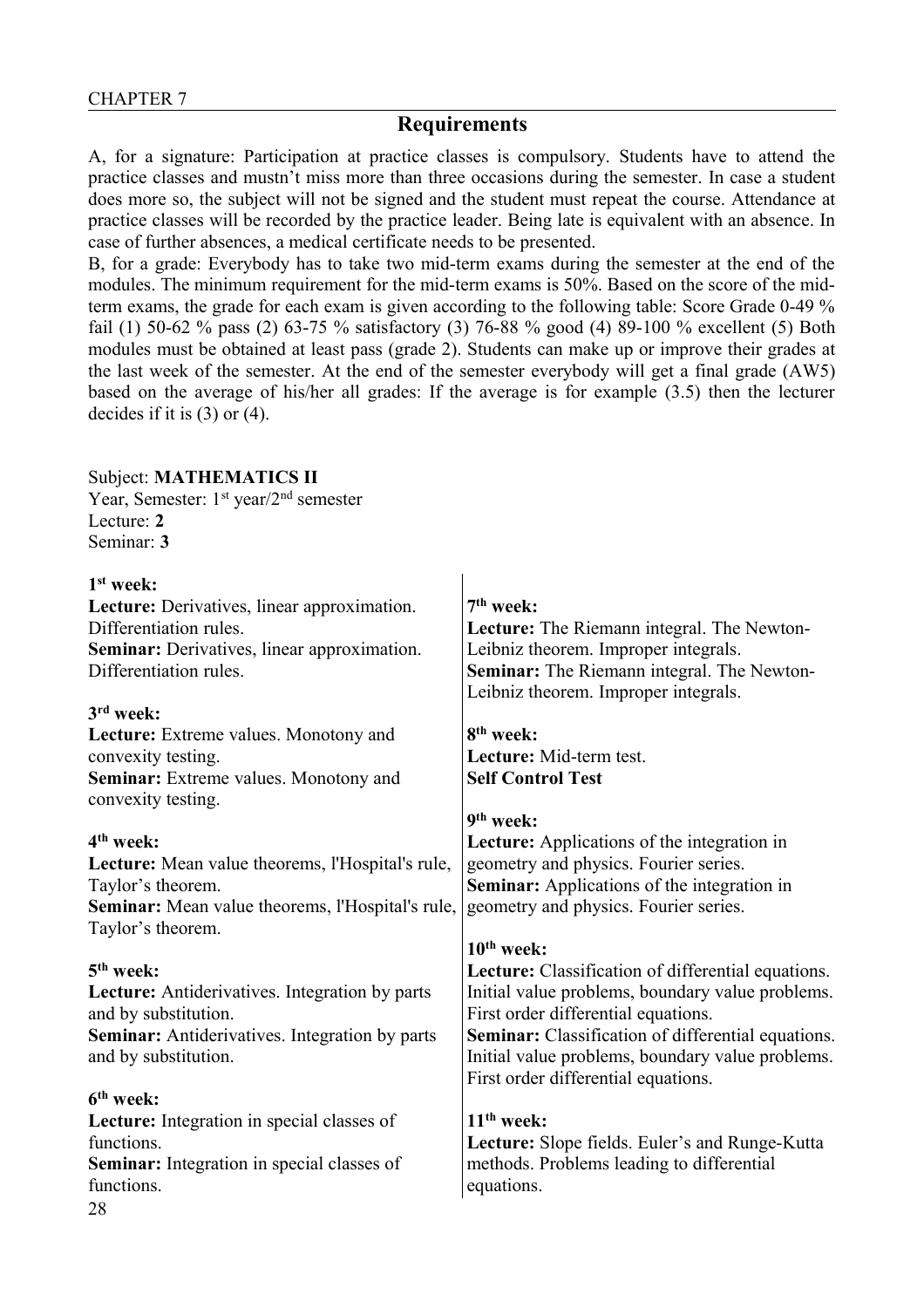| <b>Seminar:</b> Slope fields. Euler's and Runge-Kutta | The theory of linear differential equations.       |
|-------------------------------------------------------|----------------------------------------------------|
| methods. Problems leading to differential             |                                                    |
| equations.                                            | $14th$ week:                                       |
|                                                       | <b>Lecture:</b> Method of variation of parameters, |
| $12th$ week:                                          | method of undetermined coefficients, application   |
| <b>Lecture:</b> Problems leading to differential      | of the Laplace transform.                          |
| equations. Separable differential equations.          | <b>Seminar:</b> Method of variation of parameters, |
| <b>Seminar:</b> Problems leading to differential      | method of undetermined coefficients, application   |
| equations. Separable differential equations.          | of the Laplace transform.                          |
| $13th$ week:                                          | $15th$ week:                                       |
| <b>Lecture:</b> Second order differential equations.  | Lecture: End-term test                             |
| The theory of linear differential equations.          | <b>Self Control Test</b>                           |
| <b>Seminar:</b> Second order differential equations.  |                                                    |

A, for a signature: Attendance at lectures is recommended, but not compulsory. Participation at practice classes is compulsory. A student must attend the practice classes and may not miss more than three times during the semester. In case a student does so, the subject will not be signed and the student must repeat the course. A student can't make up any practice with another group. Attendance at practice classes will be recorded by the practice leader. Being late is equivalent with an absence. In case of further absences, a medical certificate needs to be presented. Missed practice classes should be made up for at a later date, to be discussed with the tutor. Active participation is evaluated by the teacher in every class. If a student's behavior or conduct doesn't meet the requirements of active participation, the teacher may evaluate their participation as an absence due to the lack of active participation in class. During the semester there are two tests: the mid-term test in the 8th week and the end-term test in the 15th week. Students have to sit for the tests.

B, for a grade: The course ends in an exam grade (ESE). The grade for the test is given according to the following table: Score Grade 0-49 fail (1) 50-64 pass (2) 65-79 satisfactory (3) 80-89 good (4) 90-100 excellent (5)

#### **Required reading materials**

*Addison Wesley : Thomas' Calculus* 11th.2005. ISBN: 0-321-24335-8 *S. Minton: Calculus Concept and Connections* McGraw Hill , 2006. ISBN: 0-07111200-6 *M. D. Greenberg: Fundamentals of engineering analysis* Cambridge University Press, ISBN: 978-0-521-80526-1

# Department of Building Services and Building Engineering

Subject: **THERMODYNAMICS AND FLUID MECHANICS I**

Year, Semester: 1<sup>st</sup> year/2<sup>nd</sup> semester Lecture: **2** Seminar: **2**

**1 st week: Lecture:** Definitions and Fundamental Ideas of Thermodynamics. **Seminar:** Solving problems in the theme of the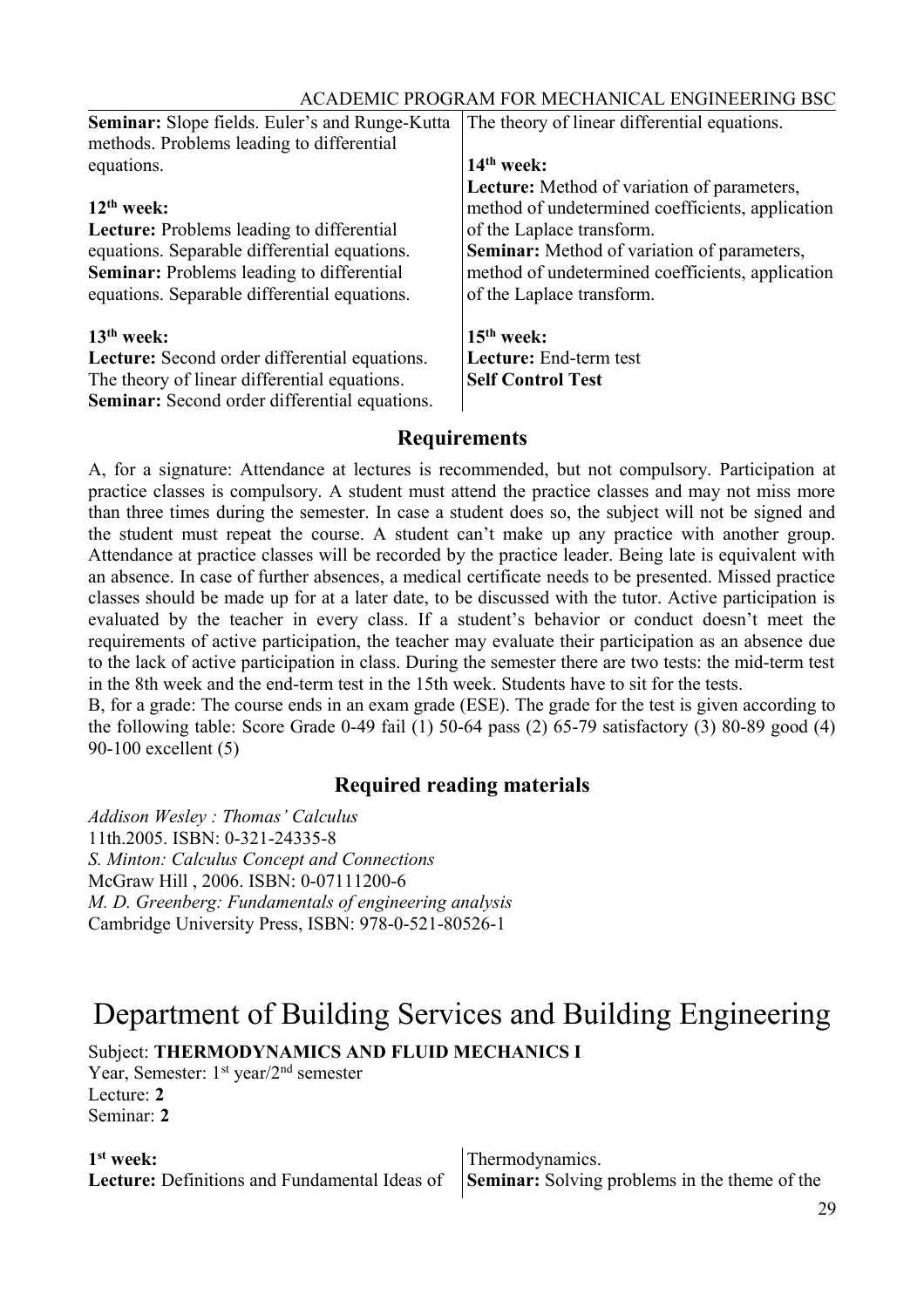#### CHAPTER 7

| $\sqrt{111}$ 11.11.                                                                                                                                                                                                              |                                                                                                                                                                                                                                                                |
|----------------------------------------------------------------------------------------------------------------------------------------------------------------------------------------------------------------------------------|----------------------------------------------------------------------------------------------------------------------------------------------------------------------------------------------------------------------------------------------------------------|
| lecture.                                                                                                                                                                                                                         | <b>Self Control Test</b>                                                                                                                                                                                                                                       |
| $2nd$ week:<br><b>Lecture:</b> Changing the same of a system with<br>heat and work. Zeroth Law of Thermodynamics<br><b>Seminar:</b> Solving problems in the theme of the<br>lecture.                                             | 9 <sup>th</sup> week:<br>Lecture: Steam. Humid air. T-s diagram.<br><b>Seminar:</b> Solving problems in the theme of the<br>lecture                                                                                                                            |
| 3 <sup>rd</sup> week:<br><b>Lecture:</b> The isotherm, isochor, isobar, adiabatic<br>and polytrophic process. The First Law of<br>Thermodynamics: Conservation of Energy<br><b>Seminar:</b> Solving problems in the theme of the | $10th$ week:<br>Lecture: Energy cycles. Carnot 's Cycle, Joule'<br>s cycle.<br><b>Seminar:</b> Solving problems in the theme of the<br>lecture                                                                                                                 |
| lecture.<br>4 <sup>th</sup> week:<br>Lecture: Corollaries of the First Law.<br>Generalized Representation of Thermodynamic<br>Cycles.                                                                                            | $11th$ week:<br>Lecture: Heat transfers. Basic forms of a heat<br>transfer<br><b>Seminar:</b> Solving problems in the theme of the<br>lecture. Threaded joints in section and on view.                                                                         |
| <b>Seminar:</b> Solving problems in the theme of the<br>lecture.                                                                                                                                                                 | $12th$ week:<br>Lecture: Fundamental equations. General<br>differential equation of heat conduction. Steady                                                                                                                                                    |
| 5 <sup>th</sup> week:<br><b>Lecture:</b> The Carnot Cycle. Entropy. The second<br>law of Thermodynamics.<br><b>Seminar:</b> Solving problems in the theme of the<br>lecture.                                                     | state and transient conduction.<br><b>Seminar:</b> Solving problems in the theme of the<br>lecture.<br>$13th$ week:                                                                                                                                            |
| 6 <sup>th</sup> week:<br>Lecture: Reversibility and il reversibility in<br>natural processes. Technical work. Enthalpy.<br>Exergy.<br><b>Seminar:</b> Solving problems in the theme of the<br>lecture                            | <b>Lecture:</b> Thermal resistance. Conduction (plane)<br>walls, cylindrical walls, spherical walls).<br>Convection: concepts and basic relations,<br>boundary layers, similarity concept.<br><b>Seminar:</b> Solving problems in the theme of the<br>lecture. |
| 7 <sup>th</sup> week:<br><b>Lecture:</b> Mixtures: Partial pressure, Dalton's<br>laws. Gas mixtures. Gas mixtures. Real gases.<br><b>Seminar:</b> Solving problems in the theme of the<br>lecture                                | 14 <sup>th</sup> week:<br><b>Lecture:</b> Free convection, forced convection (the<br>Reynolds, Grasshof, Prandtl, Galilei, Nusselt<br>numbers).<br><b>Seminar:</b> Solving problems in the theme of the<br>lecture.                                            |
| 8 <sup>th</sup> week:<br>Lecture: Mid-term test<br>Seminar: Mid-term test                                                                                                                                                        | $15th$ week:<br>Lecture: End-term test<br><b>Self Control Test</b>                                                                                                                                                                                             |

## **Requirements**

Topics: Thermodynamic properties. Definitions and fundamental ideas of thermodynamics. Changing the state of a system with heat and work. Change of phase. The zeroth law of thermodynamics. The isotherm, isochore and isobar, adiabatic and polytropic processes. The first law of thermodynamics: conservation of energy. Generalized representation of thermodynamic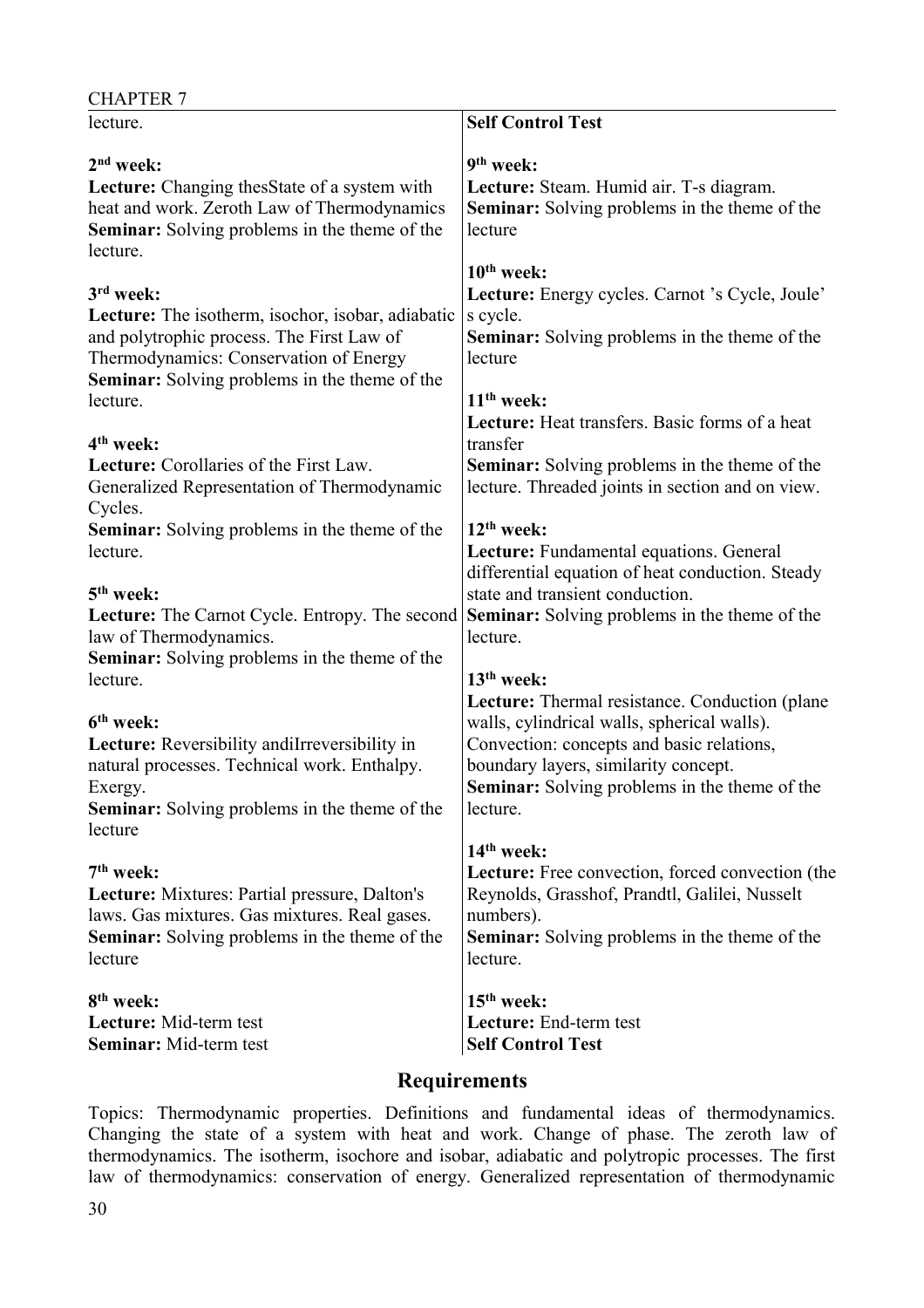#### ACADEMIC PROGRAM FOR MECHANICAL ENGINEERING BSC

cycles. The Carnot cycle. Entropy. The second law of thermodynamics. Reversibility and irreversibility in natural processes. Technical work. Enthalpy. Exergy. Gas mixtures: partial pressures, Dalton's law. Real gas types. Steam. Humid air. T-s diagrams. Energy cycles. Modes of heat transfer. Heat Flux, thermal conductivity. The general differential equation of heat conduction. Steady state and transient conduction. Thermal resistance. Conduction rectangular and cylindicar coordinates. Convection: concepts and basic relationships, boundary layers, the similarity concept. Heat transfer through gases, fluids and solids. Overall heat transfer coefficient. Moving heat sources. Extended surfaces, fin performances. Radiative heat transfers. Heat exchangers.

A, for a signature: Attendance at lectures is recommended, but not compulsory. Participation at practice classes is compulsory. A student must attend the practice classes and may not miss more than three times during the semester. In case a student misses more than three, the subject will not be signed and the student must repeat the course. A student can't make up a practice with another group. Attendance at practice classes will be recorded by the practice leader. Being late is counted as an absence. In case of further absences, a medical certificate needs to be presented. Missed practices should be made up for at a later date, being discussed with the tutor. Students are required to bring the drawing tasks and drawing instruments for the course to each practice. Active participation is evaluated by the teacher in every class. If a student's behavior or conduct doesn't meet the requirements of active participation, the teacher may evaluate his or her participation as an absence because of the lack of active participation in class. During the semester there are two tests: the mid-term test in the 8th week and the end-term test in the 15th week. Students have to sit for the tests.

B, for a grade: The course ends with an exam grade. Based on the average of the test results  $x \cdot 0.4 +$ the exam grade from the trheoryx0.6 the mid-semester grade is calculated as an average of them: The minimum requirement for the mid-term, end-term tests and for the exam is 50%. Based on the score of the tests separately, the grade for the tests is given according to the following table: Score Grade 0-50 fail (1) 51-60 pass (2) 61-74 satisfactory (3) 75-89 good (4) 90-100 excellent (5)

## **Required reading materials**

*LAKATOS A. : Thermodynamics and Fluid mechanics* 2014.

# Department of Chemical and Environmental Engineering

Subject: **ENVIRONMENTAL PROTECTION**

Year, Semester: 1<sup>st</sup> year/2<sup>nd</sup> semester Seminar: **2**

| $1st$ week:                                         | 3 <sup>rd</sup> week:                               |
|-----------------------------------------------------|-----------------------------------------------------|
| <b>Seminar:</b> The basic concepts of environmental | <b>Seminar:</b> Transport processes in the          |
| protection and management. The development of       | environment. Conservation of mass.                  |
| environmental management related events.            | Conservation of mass in an integral (control        |
|                                                     | volume) form. Differential forms of conservation    |
| $2nd$ week:                                         | of mass.                                            |
| <b>Seminar:</b> Environmental chemistry:            |                                                     |
| Characterization of environmental elements.         | $4th$ week:                                         |
| Green chemistry. Chemicals in the environment:      | <b>Seminar:</b> Groundwater hydrology. Diffusion of |
| their fate and transport.                           | an instantaneous, point source. Reactions and       |
|                                                     | exchanges. Exchanges across an air-water            |
|                                                     |                                                     |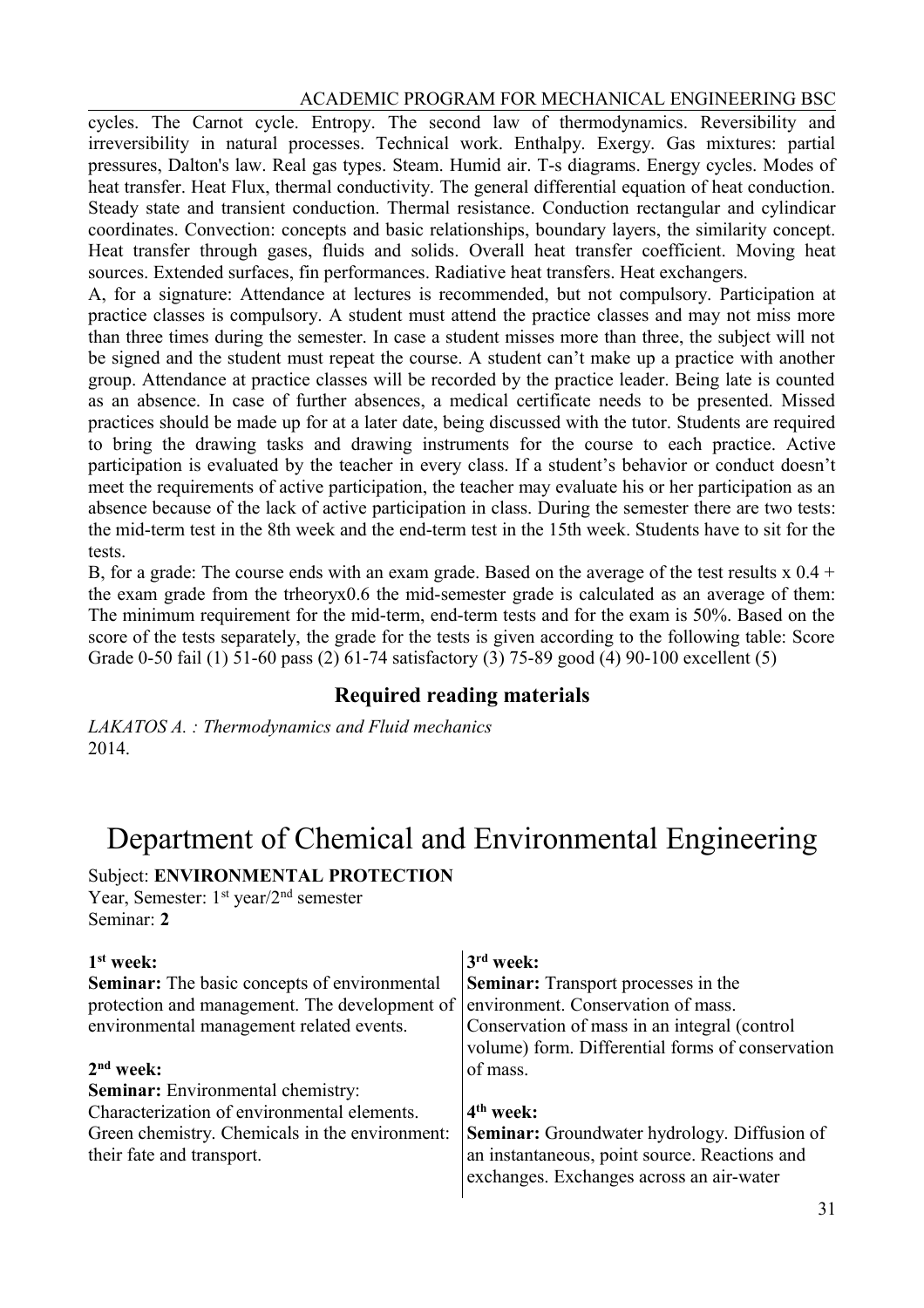| UHALIEK /                                              |                                                     |
|--------------------------------------------------------|-----------------------------------------------------|
| interface. Partitioning of a solid. Transport of       | $11th$ week:                                        |
| particles in the environment.                          | Seminar: Water management: Water resource           |
|                                                        | systems. Aquatic chemistry. Water quality           |
| $5th$ week:                                            | controls. Water and waste water treatment           |
| <b>Seminar:</b> Global and local environmental         | technologies.                                       |
| problems and their analyses.                           |                                                     |
|                                                        | $12th$ week:                                        |
| 6 <sup>th</sup> week:                                  | <b>Seminar:</b> Soil management: soil pollution     |
|                                                        |                                                     |
| <b>Seminar:</b> Earth systems and their relations.     | controls, soil degradation, erosion and deflation   |
| Characterization of natural resources.                 | processes.                                          |
|                                                        |                                                     |
| $7th$ week:                                            | $13th$ week:                                        |
| <b>Seminar:</b> Protection of nature and landscape.    | Seminar: Waste management.                          |
|                                                        |                                                     |
| 8 <sup>th</sup> week:                                  | $14th$ week:                                        |
| <b>Seminar:</b> Mid-term test                          | <b>Seminar:</b> Noise and vibration protection: the |
|                                                        | concept of noise. Noise levels and operation with   |
| 9 <sup>th</sup> week:                                  | noise levels. The effect of noise on human          |
| <b>Seminar:</b> Environmental analyses.                | beings. Perceptual acoustics. The spread of         |
|                                                        | sound. Traffic noise. Noise mapping.                |
| $10th$ week:                                           |                                                     |
| <b>Seminar:</b> Air chemistry. Air pollution controls. | $15th$ week:                                        |
|                                                        | <b>Seminar:</b> End-term test                       |
|                                                        | <b>Self Control Test</b>                            |
|                                                        |                                                     |

Topics: This series of practice classes is based on the topics of environmental issues. The basic concepts of environmental protection and management. Characterization of environmental elements. Green chemistry. Chemicals in the environment: their fate and transport. Transport processes in the environment. Conservation of mass. Conservation of mass in integral (control volume) form. The differential form of conservation of mass. Groundwater hydrology. Diffusion of an instantaneous, point sources. Reactions and exchanges. Exchanges across an air-water interface. Partitioning of a solid. The transport of particles in the environment. Water resource systems. Aquatic chemistry. Water quality controls. Water and wastewater treatment technologies. Air chemistry. Air, water and soil pollution controls, waste management, recycling, noise and vibration problems, environmental health engineering. Pollution controlling through different methods.

A, for a signature: Participation at practice classes is compulsory. A student must attend the practice classes and may not miss more than three practice classes during the semester. In case a student does so, the subject will not be signed and the student must repeat the course. The attendance on practice will be recorded by the practice leader. Being late is equivalent with an absence. In case of further absences, a medical certificate needs to be presented. Missed practices should be made up for at a later date, being discussed with the tutor. During the semester there are two tests: the midterm test in the 8th week and the end-term test in the 15th week. Students have to sit for the tests.

B, for a grade: The course ends in a mid-semester grade (AW5). The mid-semester grade is calculated as an average of the two tests' results. The minimum requirement for the mid-term and end-term tests is 60%. Based on the score of the tests separately, the grade for the tests is given according to the following table: Score Grade 0-59 fail (1) 60-69 pass (2) 70-79 satisfactory (3) 80- 89 good (4) 90-100 excellent (5) If the score of any test is below 60, once students can take a retake test of the whole semester material.

 $CII$ ADTED 7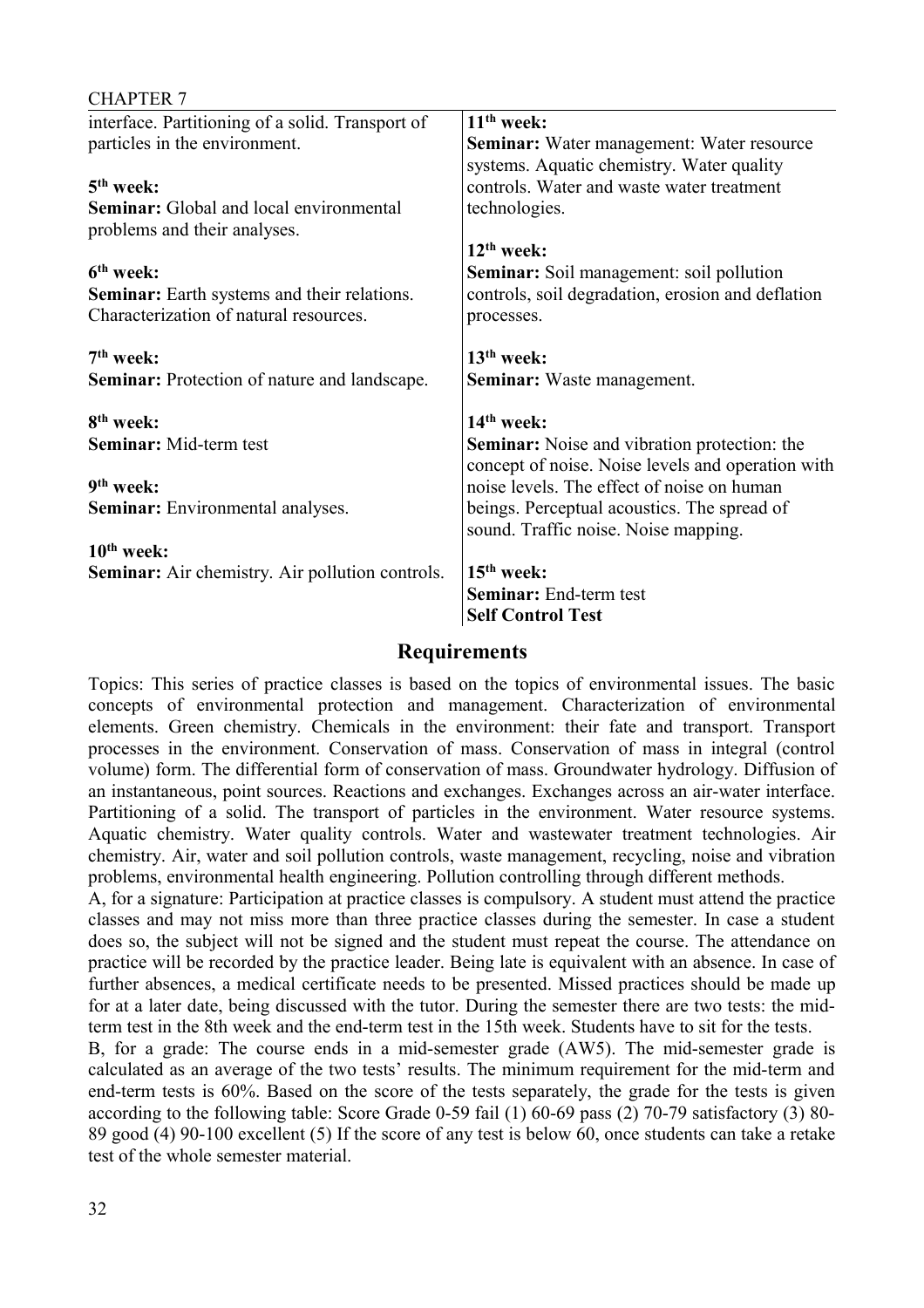#### ACADEMIC PROGRAM FOR MECHANICAL ENGINEERING BSC

**Required reading materials**

*Andrew Farmer: Handbook of Environmental Protection and Enforcement: Principles and Practice* Hardcover, 2007. ISBN: 978-1844073092 *Mukesh Doble: Green Chemistry and Engineering*  Hardcover, 2007. ISBN: 978-0123725325

# Department of Civil Engineering

# Subject: **CAD MODELLING I**

Year, Semester: 1<sup>st</sup> year/2<sup>nd</sup> semester Practical: **4**

| customizing and settings, drawing slab plan.                                                       |
|----------------------------------------------------------------------------------------------------|
| 8 <sup>th</sup> week:<br>Practical: 2 <sup>nd</sup> test                                           |
| <b>Self Control Test</b>                                                                           |
| 9 <sup>th</sup> week:                                                                              |
| <b>Practical:</b> Presentation of draw settings,<br>customizing and settings for ground plan.      |
| $10th$ week:                                                                                       |
| <b>Practical:</b> Presentation of draw settings,<br>customizing and settings, drawing ground plan. |
| $11th$ week:                                                                                       |
| <b>Practical:</b> Presentation of draw settings,<br>customizing and settings, drawing ground plan. |
| $12th$ week:<br><b>Practical:</b> Settings of printing. Semester                                   |
| summary.                                                                                           |
| $13th$ week:                                                                                       |
| <b>Practical:</b> Drawing practice.                                                                |
| 14 <sup>th</sup> week:                                                                             |
| <b>Practical:</b> 3 <sup>rd</sup> test<br><b>Self Control Test</b>                                 |
| $15th$ week:<br><b>Practical:</b> Repeat test.                                                     |
|                                                                                                    |
|                                                                                                    |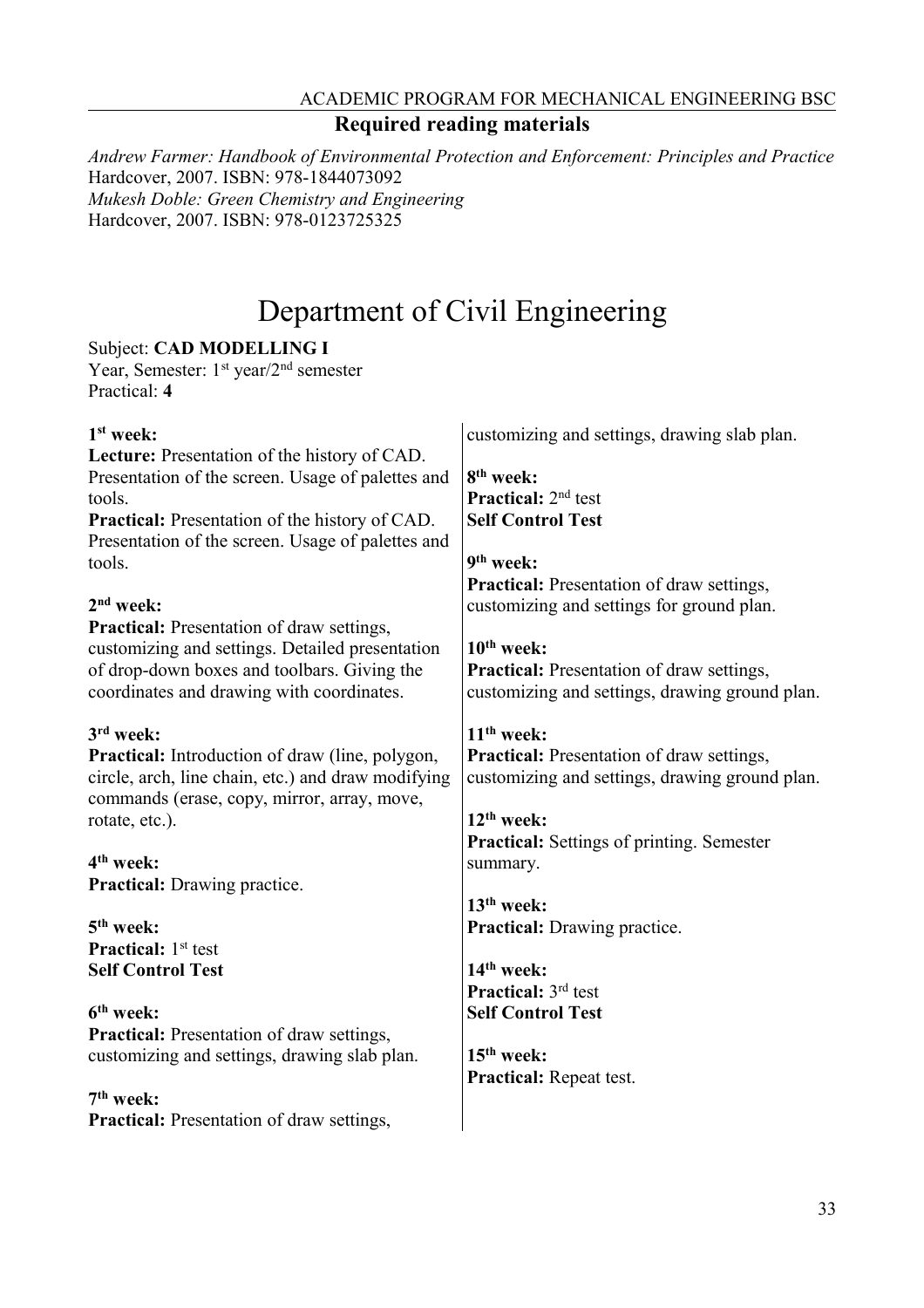Topics: Making construction plans in ArchiCAD software. Settings of the program, applying styles for construction plans. Making foundation, reinforced concrete, steel and wooden construction plans. Presentation of the history of CAD. Presentation of the screen. Giving the coordinates and drawing with coordinates. Introduction of draw (line, polygon, circle, arch, line chain, etc.) and draw modifying commands (erase, copy, mirror, array, move, rotate, etc.). Managing the layer and introduction of features, settings. Settings of the line type, context and dimension style. Usage of palettes and tools. Creating and using blocks and references. Introduction of inquiries. Presentation of draw settings, customizing and settings. Detailed presentation of drop-down boxes and toolbars. Usage of model space and paper space. Settings of printing and printing. Making construction plans in AutoCAD software. Settings of the program, applying styles for construction plans. Making foundation, reinforced concrete, steel and wooden construction plans. Presentation of the history of CAD. Presentation of the screen. Giving the coordinates and drawing with coordinates. Introduction of draw (line, polygon, circle, arch, line chain, etc.) and draw modifying commands (erase, copy, mirror, array, move, rotate, etc.). Managing the layer and introduction of features, settings. Settings of the line type, context and dimension style. Usage of palettes and tools. Creating and using blocks and references. Introduction of inquiries. Presentation of draw settings, customizing and settings. Detailed presentation of drop-down boxes and toolbars. Usage of model space and paper space. Settings of printing and printing.

A, for signature: Participation at practice is compulsory. Student must attend the practices and my not miss more than three practice during the semester. In case a student misses more than three, the subject will not be signed and the student must repeat the course. Student can't make up a practice with another group. The attendance on practice will be recorded by the practice leader. Being late is counted as an absence. In case of further absences, a medical certificate needs to be presented. Missed practices should be made up for at a later date, to be discussed with the tutor. Students are required to bring the drawing tasks and drawing instruments for the course with them to each practice. Active participation is evaluated by the teacher in every class. If student's behavior or conduct doesn't meet the requirements of active participation, the teacher may evaluate their participation as an absence due to the lack of active participation in class. Students have to submit all the six drawing tasks as scheduled minimum on a sufficient level.

B, for grade (AW5): The course ends in mid-semester grade. The minimum requirement for the mid-term and end-term tests is 60%. Based on the score of the tests separately, the grade for the tests is given according to the following table: Score Grade 0-59 fail (1) 60-69 pass (2) 70-79 satisfactory (3) 80-89 good (4) 90-100 excellent (5) If the score of any test is below 60, the student can't take any repeat test.

## **Required reading materials**

*Autodesk: AutoCAD help* URL: http://www.autodesk.com/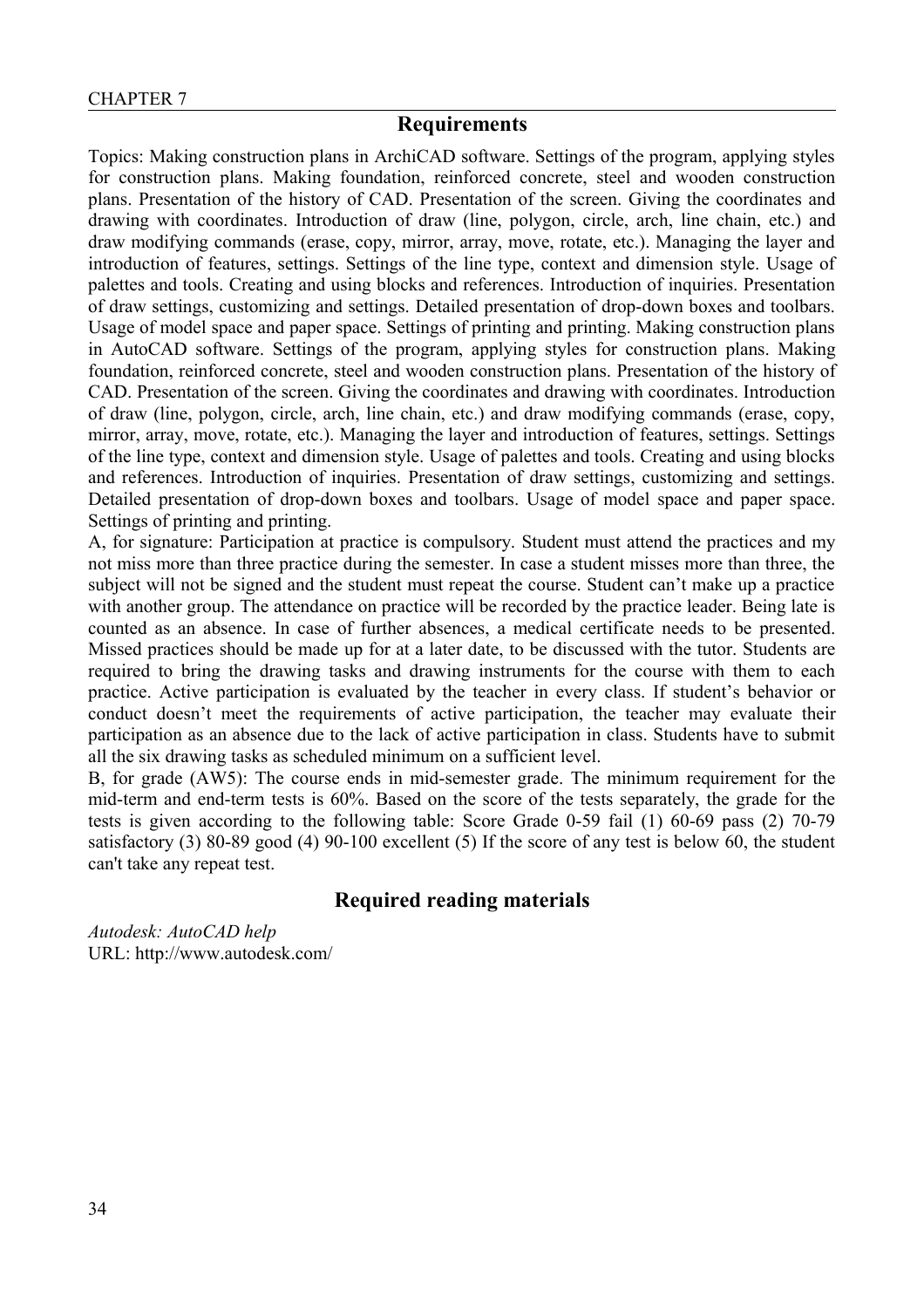# Department of Electrical Engineering and Mechatronics

Subject: **INSTRUMENTAL TECHNIQUE**  Year, Semester: 1<sup>st</sup> year/2<sup>nd</sup> semester

Practical: **2**

## **1 st week:**

**Practical:** Preparation, course registration, description of subject requirements, description of the course schedule, description of the course literature lists, registration week. **2 nd week: Practical:** Understanding the main basic measurement concepts such as: measurements, measured quantity, measure, measurement methods, measurement procedures. What metrology is and what are the main areas. **3 rd week: Practical:** The grouping of measurement errors. **8 th week:**  Preparation of reports aspects. **9 th week: Practical:** Mid-term test **Self Control Test**

Distinction between measurement errors according to their nature and origin. (absolute, relative, random, systematic error). What verification and calibration is.

#### **4 th week:**

**Practical:** The concept of reliability limit. The calculation of the measurement uncertainty. Characterization of indirect measurements. The steps of determining the measurement result from individual and measurement series.

## **5 th week:**

**Practical:** Introduction equipment for checking geometric dimensions. The concept of measurement and measuring instruments. The main aspects of choosing a suitable instrument for a given measurement task.

## **6 th week:**

**Practical:** Presentation of the features of analog and digital instrumentation and measurement techniques, such as: measuring range, sensitivity, instrument constant, consumption, capacity, accuracy class.

## **7 th week: Practical:** Analog measuring devices (permanent Self Control Test

magnet, electro-dynamic, soft-iron), their working principle, characteristics, structure.

**Practical:** Mathematical statistical characterization of measurement results. The reasons for using statistical methods. Statistical features of measurement series. The content and format of the test report. Evaluation of the measured values in MS Excel software.

## **10th week:**

**Practical:** Measurement 1: National Instruments hardware and software, voltage measurements and their evaluations.

## **11th week:**

**Practical:** Measurement 2: A thermocouple voltage measurement with National Instruments hardware and software and its evaluation.

## **12th week:**

**Practical:** Measurement 3: voltage divider measurement and evaluation the characteristics of a variable resistor.

## **13th week:**

**Practical:** Measurement 4: measurements with data acquisition cards, digital output controls.

## **14th week:**

**Practical:** Measurement 5: measurements with National Instruments hardware and software, controlling of analog outputs and inputs.

**15th week: Practical:** End-term test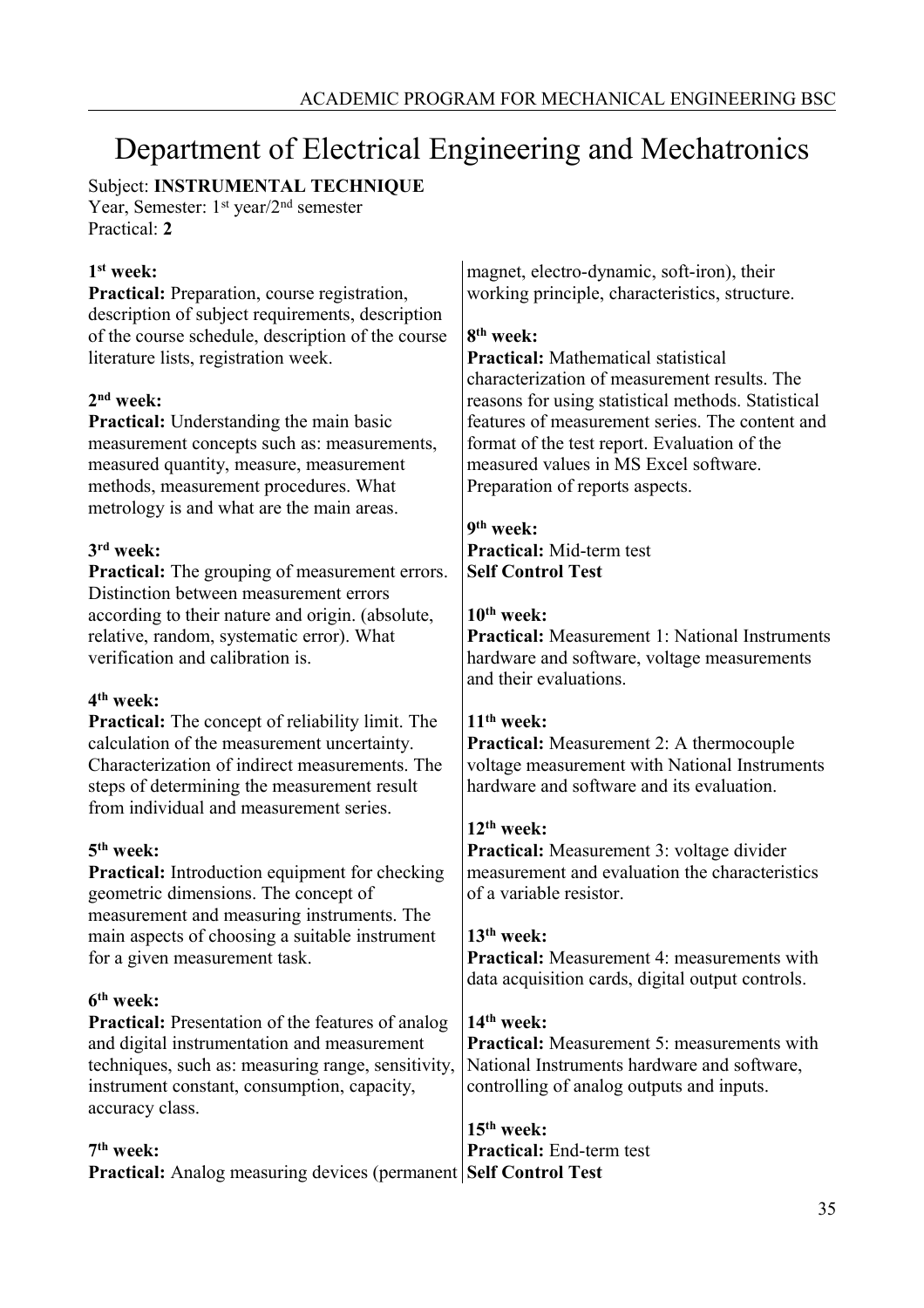A, for a signature: Participation at practice classes is compulsory. A student must attend the practice classes and may not miss more than three times during the semester. In case a student does so, the subject will not be signed and the student must repeat the course. A student can't make up any practice with another group. The attendance on practice classes will be recorded by the practice leader. Being late is equivalent with an absence. In case of further absences, a medical certificate needs to be presented. Missed practice classes should be made up for at a later date, being discussed with the tutor. Students are required to bring the necessary utensils (e.g. calculator) to the course to each practice class and they have to prepare a written report of their work. Active participation is evaluated by the teacher in every class. If a student's behavior or conduct doesn't meet the requirements of active participation, the teacher may evaluate his or her participation as an absence due to the lack of active participation in class. During the semester there are two tests: the mid-term test in the 8th week and the end-term test in the 15th week. Students have to sit for the tests.

B, for a grade: The course ends in a mid-semester grade (AW5). Based on the average of the reports and the average of the test results, the mid-semester grade is calculated as an average of them: - the average grade of the reports - the average grade of the two tests The minimum requirements for the mid-term and the end-term tests are 60%. Based on the score of the tests separately, the grade for the tests is given according to the following table: Score Grade 0-59 fail (1) 60-69 pass (2) 70-79 satisfactory (3) 80-89 good (4) 90-100 excellent (5) If the score of any test is below 60, the student once can take a retake test of the whole semester material.

#### **Required reading materials**

*Preben Howarth and Fiona Redgrave: Metrology - in short* 3rd.2008. ISBN: 978-87-988154-5-7

# Department of Engineering Management and Enterprise

Subject: **MATERIALS SCIENCE II**

Year, Semester: 1<sup>st</sup> year/2<sup>nd</sup> semester Lecture: **2** Seminar: **2**

| $1st$ week:                                                                                                                                          |                                                                                                                       |
|------------------------------------------------------------------------------------------------------------------------------------------------------|-----------------------------------------------------------------------------------------------------------------------|
| Lecture: Static and dynamic material properties.                                                                                                     | 4 <sup>th</sup> week:                                                                                                 |
| <b>Seminar:</b> Study of phase-transformations.                                                                                                      | <b>Lecture:</b> Non-destructive testing methods I.:<br>visual, radiographic, ultrasonic.                              |
| $2nd$ week:                                                                                                                                          | <b>Seminar:</b> Application of the test methods.                                                                      |
| <b>Lecture:</b> Ferrous metal: steel and types of alloy,                                                                                             |                                                                                                                       |
| cast iron.                                                                                                                                           | $5th$ week:                                                                                                           |
| <b>Seminar:</b> Microstructure of ferrous metals and<br>their classification.                                                                        | <b>Lecture:</b> Non-destructive testing methods II.:<br>magnetic, eddy current, dye penetrating, acoustic<br>emission |
| 3 <sup>rd</sup> week:                                                                                                                                | <b>Seminar:</b> Application of the testing methods.                                                                   |
| <b>Lecture:</b> Non-ferrous metals and types of alloy:<br>light metals, heavy metals, noble metals.<br>Seminar: Microstructure of non-ferrous metals | $6th$ week:<br>Lecture: Destructive testing methods: tensile,                                                         |
| and their classification.                                                                                                                            | impact, fatigue.                                                                                                      |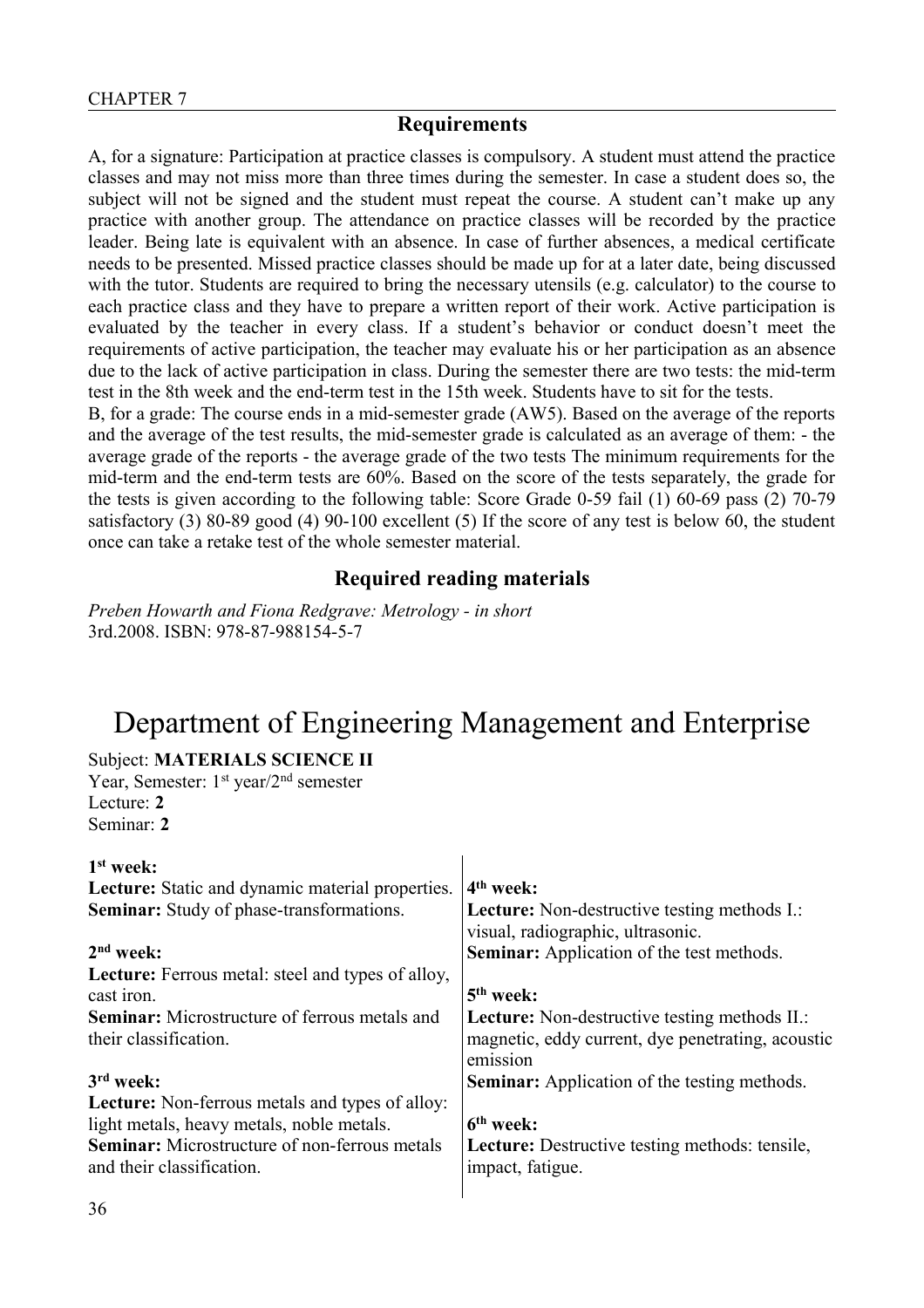| <b>Seminar:</b> Application of the testing methods.                           |                                                        |
|-------------------------------------------------------------------------------|--------------------------------------------------------|
|                                                                               | $11th$ week:                                           |
| $7th$ week:                                                                   | <b>Lecture:</b> Corrosion and degradation of material. |
| <b>Lecture:</b> Destructive testing methods: fracture<br>mechanics, hardness. | <b>Seminar:</b> Corrosion tests.                       |
| <b>Seminar:</b> Application of the testing methods.                           | $12th$ week:                                           |
|                                                                               | <b>Lecture:</b> Nanomaterial and nanotechnology and    |
| 8 <sup>th</sup> week:                                                         | applicability.                                         |
| <b>Lecture:</b> Mid-term test                                                 | <b>Seminar:</b> Producing technology of nanomaterial.  |
| <b>Self Control Test</b>                                                      |                                                        |
|                                                                               | $13th$ week:                                           |
| 9 <sup>th</sup> week:                                                         | Lecture: Composites. Particle-reinforced, fiber-       |
| Lecture: Structure and properties of ceramics:                                | reinforced, structural composites.                     |
| crystal structure, deformation.                                               | <b>Seminar:</b> Examination of composites.             |
| <b>Seminar:</b> Application and processing of                                 |                                                        |
| ceramics.                                                                     | $14th$ week:                                           |
|                                                                               | Lecture: End-term test                                 |
| $10th$ week:                                                                  | <b>Self Control Test</b>                               |
| Lecture: Polymers: structure, classification                                  |                                                        |
| <b>Seminar:</b> Application and processing of                                 | $15th$ week:                                           |
| ceramics.                                                                     | <b>Lecture:</b> making up for laboratory practice      |

Topics: The performance of materials under various loading and environmental conditions. Static and dynamic material properties. Fatigue (low cycle, high cycle fatigue), fracture (ductile, nonductile), plastic collapse. Corrosion (local, global, stress corrosion cracking, inter-crystalline, transcrystalline, erosion-corrosion). Material testing. Destructive testing methods (tensile, impact, fatigue, fracture mechanics, hardness, etc.). Introduction to non-destructive testing (NDT) methods (visual, radiographic, ultrasonic, magnetic, eddy current, dye penetrant, acoustic emission, etc.) Physical principles and areas of application. Flaw detection and sizing. Automation of NDT processes. The performance and evaluation of various laboratory tests (tensile, fracture mechanics, hardness).

A, for a signature: Attendance at lectures is recommended, but not compulsory. Participation at practice classes is compulsory. A student must attend the practice classes and may not miss more than three times during the semester. In case a student does so, the subject will not be signed and the student must repeat the course. A student can't make up any practice with another group. Attendance at practice classes will be recorded by the practice leader. Being late is equivalent with an absence. In case of further absences, a medical certificate needs to be presented. Missed practice classes should be made up for at a later date, being discussed with the tutor. During the semester there are two tests: the mid-term test in the 8th week and the end-term test in the 14th week and six laboratory practice classes. The students have to prepare the test reports of each measurement. Active participation is evaluated by the teacher in every class. If a student's behavior or conduct doesn't meet the requirements of active participation, the teacher may evaluate his/her participation as an absence as the lack of active participation in class. Students have to submit six test reports as scheduled minimum at a sufficient level. Students have to sit for the tests.

B, for a grade (AW5): The end-grade of the course is calculated as: The minimum requirement for passing is 60% (each test), the grade for the final mark is given according to the following table: Score Grade 0-59 fail (1) 60-69 pass (2) 70-79 satisfactory (3) 80-89 good (4) 90-100 excellent (5) If the score of any test is below 60, students once can take a retake test of the whole semester material.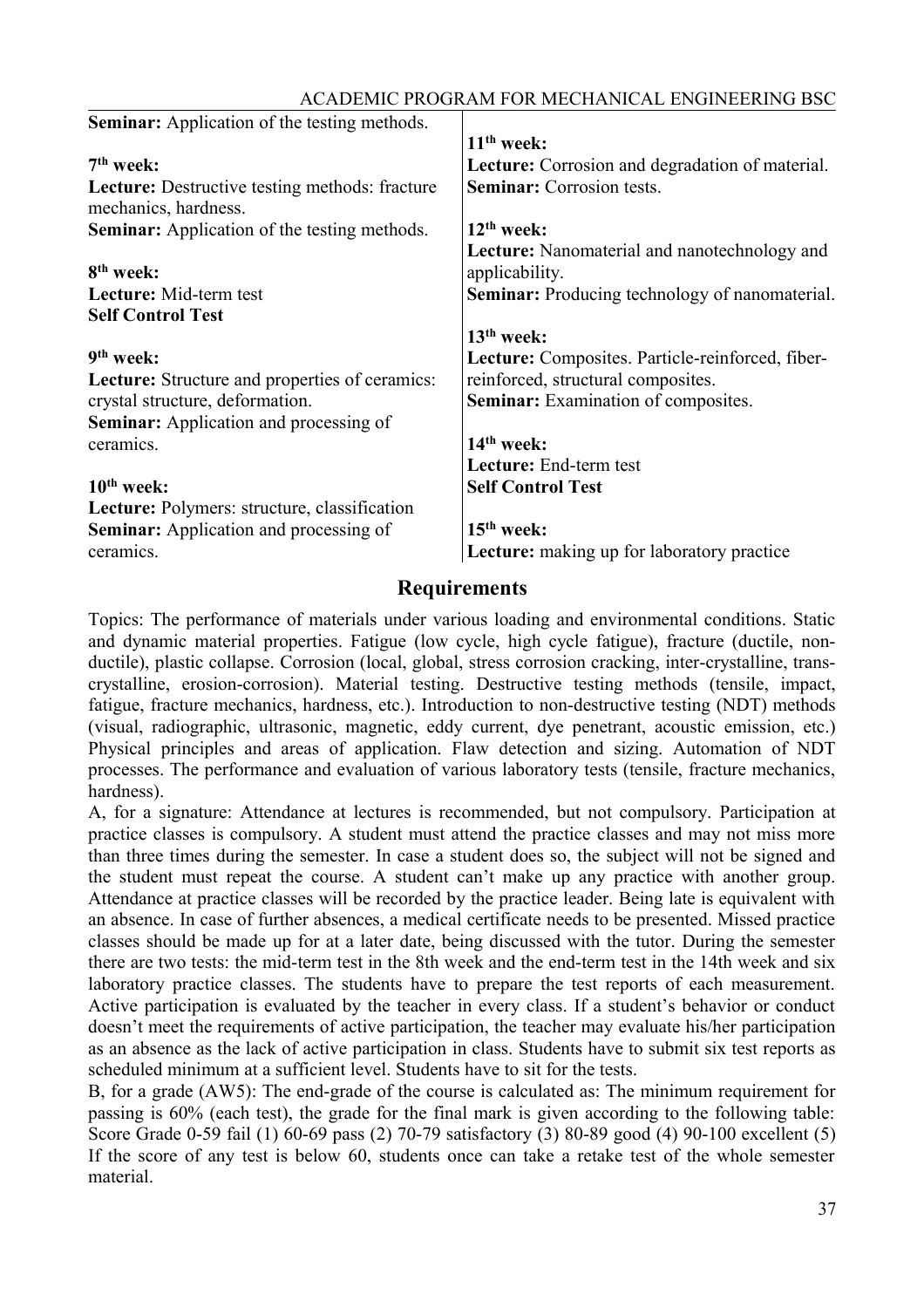## **Required reading materials**

*William D. Callister and David G. Rethwisch: Materials Science and Engineering* 9th SI version. John Wiley and Sons , 2011. ISBN: 978-0-470-505861-1 *Hellier, Chuck: Handbook of Nondestructive Evaluation* 2nd. McGraw-Hill , 2012. ISBN: 9780071777148 *McEvily, Arthur J., Kasivitamnuay, Jirapong: Metal Failure* 2nd. John Wiley & Sons , 2013. ISBN: 9781118163962

## Department of Mechanical Engineering

## Subject: **ENGINEERING ETHICS**

Year, Semester: 1<sup>st</sup> year/2<sup>nd</sup> semester Lecture: **2**

| $1st$ week:                                           | the case studies in terms of engineering ethics.       |
|-------------------------------------------------------|--------------------------------------------------------|
| Lecture: The code of engineering ethics. Rights       |                                                        |
| to engineering services.                              | 9 <sup>th</sup> week:                                  |
|                                                       | Lecture: Case studies. Discussing and analyzing        |
| $2nd$ week:                                           | the case studies in terms of engineering ethics.       |
| <b>Lecture:</b> An engineer's obligations to society. |                                                        |
| Obligations to his/her profession, employers and      | $10th$ week:                                           |
| clients.                                              | Lecture: Case studies. Discussing and analyzing        |
|                                                       | the case studies in terms of engineering ethics.       |
| $3rd$ week:                                           |                                                        |
| Lecture: Roles of engineering societies in ethics.    | $11th$ week:                                           |
|                                                       | Lecture: Case studies. Discussing and analyzing        |
| 4 <sup>th</sup> week:                                 | the case studies in terms of engineering ethics.       |
| Lecture: Ethical behavior versus management.          |                                                        |
| Internal and external procedures for considering      | $12th$ week:                                           |
| dissenting views.                                     | <b>Lecture:</b> Case studies. Discussing and analyzing |
|                                                       | the case studies in terms of engineering ethics.       |
| 5 <sup>th</sup> week:                                 |                                                        |
| Lecture: Case studies. Discussing and analyzing       | $13th$ week:                                           |
| the case studies in terms of engineering ethics.      | <b>Lecture:</b> Case studies. Discussing and analyzing |
|                                                       | the case studies in terms of engineering ethics.       |
| 6 <sup>th</sup> week:                                 |                                                        |
| Lecture: Case studies. Discussing and analyzing       | $14th$ week:                                           |
| the case studies in terms of engineering ethics.      | Lecture: Case studies. Discussing and analyzing        |
|                                                       | the case studies in terms of engineering ethics.       |
| $7th$ week:                                           |                                                        |
| Lecture: Case studies. Discussing and analyzing       | $15th$ week:                                           |
| the case studies in terms of engineering ethics.      | Lecture: Case studies. Discussing and analyzing        |
|                                                       | the case studies in terms of engineering ethics.       |
| 8 <sup>th</sup> week:                                 |                                                        |
| Lecture: Case studies. Discussing and analyzing       |                                                        |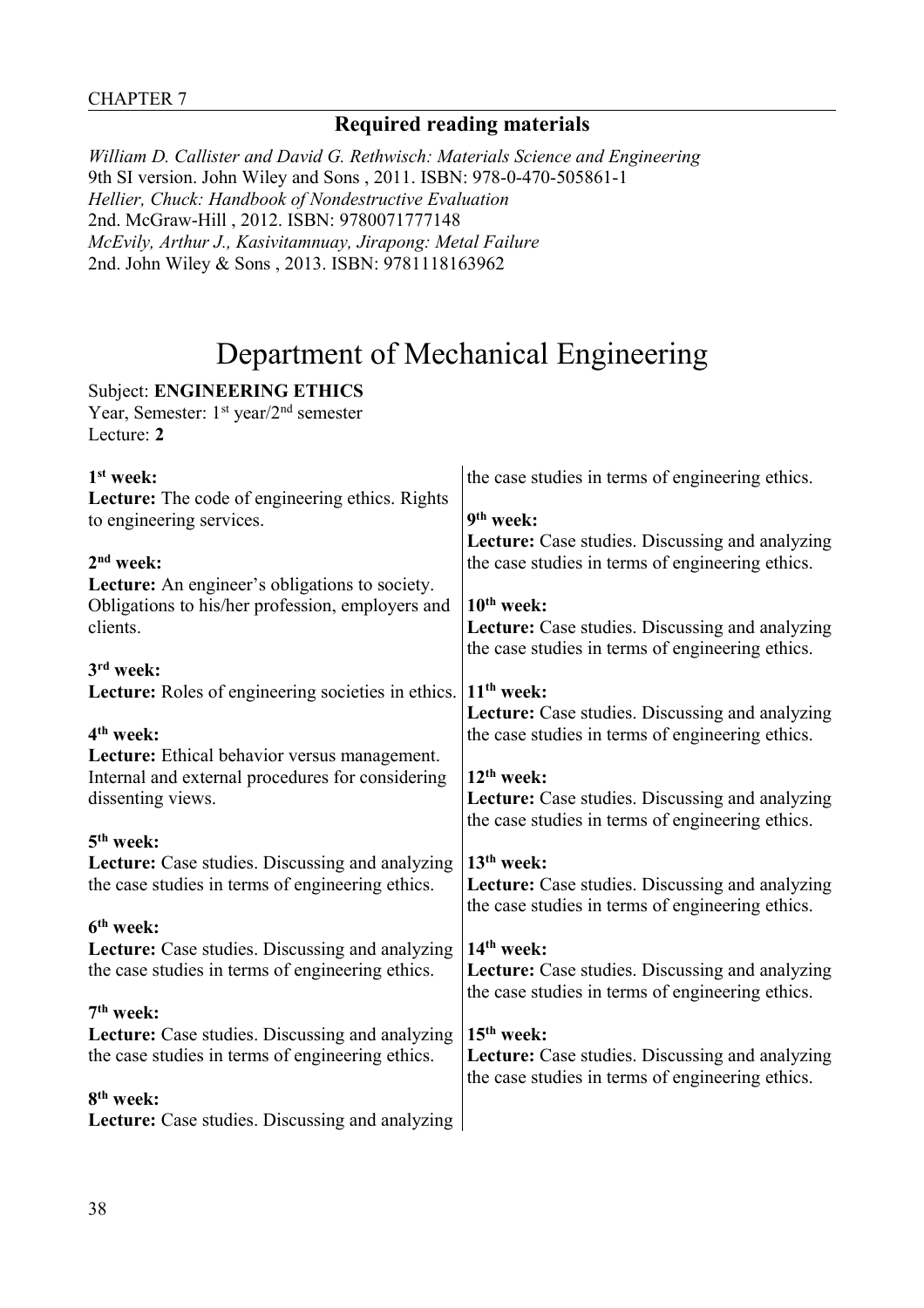Topics: This course is intended to introduce students to the study of ethics, the branch of philosophy that aims to understand what actions are right and wrong, what states of affairs are good and bad, and what traits of personality are desirable and undesirable. Our central question will be "What should I (morally) do?" Similarly, although it is impossible to separate the discussion of ethical theories from their application to particular moral problems, this course will emphasize the former. The most well-developed and carefully formulated ethical theory that addresses our central question is utilitarianism: what I should do to make the world a better place. In the second half of we review of the growth and development of professions, engineering ethics, obligations to employers and their peers, limits of professional responsibility, codes of ethics and enforcement. Traditional function of engineering societies. Ethical engineers and the lows, the public interest analyzing some case studies.

A, for a signature: Participation at lectures is compulsory. Students must attend the lecture and may not miss more than three practice during the semester. In case a student does so, the subject will not be signed and the student must repeat the course. A student can't make up a lecture with another group. Attendance at lecture will be recorded by the lecturer. Being late is equivalent with an absence. In case of further absences, a medical certificate needs to be presented. Missed lectures should be made up for at a later date, being discussed with the tutor. Active participation is evaluated by the lecture in every lecture. If a student's behavior or conduct doesn't meet the requirements of active participation, the lecturer may evaluate his/her participation as an absence because of the lack of active participation in class. Each student must give one short presentation about a case study during the semester. The presenter has to show his or her ability to present the case study clearly, focuses on the most important parts in a concise manner and answers the questions raised by the audience or the lecturer. Student has to analyze his or her case study in terms of ethical behavior, obligation to the profession, to the society, to the employer and the client. B, for a grade: The course ends in an examination (ESE). Based on the grades of the presentation and the examination, the exam grade is calculated as an average of them: The minimum requirement for the examination is 60%. Based on the score of the tests separately, the grade for the tests and the examination is given according to the following table: Score Grade 0-59 fail (1) 60-69 pass (2) 70-79 satisfactory (3) 80-89 good (4) 90-100 excellent (5) If the score of any tests is below 60, the student can take a retake test in conformity with the EDUCATION AND EXAMINATION RULES AND REGULATIONS. An offered grade: it may be offered for students if the grade of the presentation is at least satisfactory (3).

#### **Required reading materials**

*Charles E. Harris, Michael S. Pritchard, Michael J. Rabins: Engineering Ethics: Concepts and Cases* 2008.

Subject: **MANUFACTURING PROCESSES I** Year, Semester: 1<sup>st</sup> year/2<sup>nd</sup> semester Lecture: **2** Practical: **1**

| $1st$ week:                                               | 4 different practice types means 4x3 lectures in |
|-----------------------------------------------------------|--------------------------------------------------|
| <b>Lecture:</b> Basic principles of manufacturing         | the semester instead of 1 lecture per week.      |
| technologies.                                             |                                                  |
| <b>Practical:</b> The practice classes are separated into |                                                  |
|                                                           |                                                  |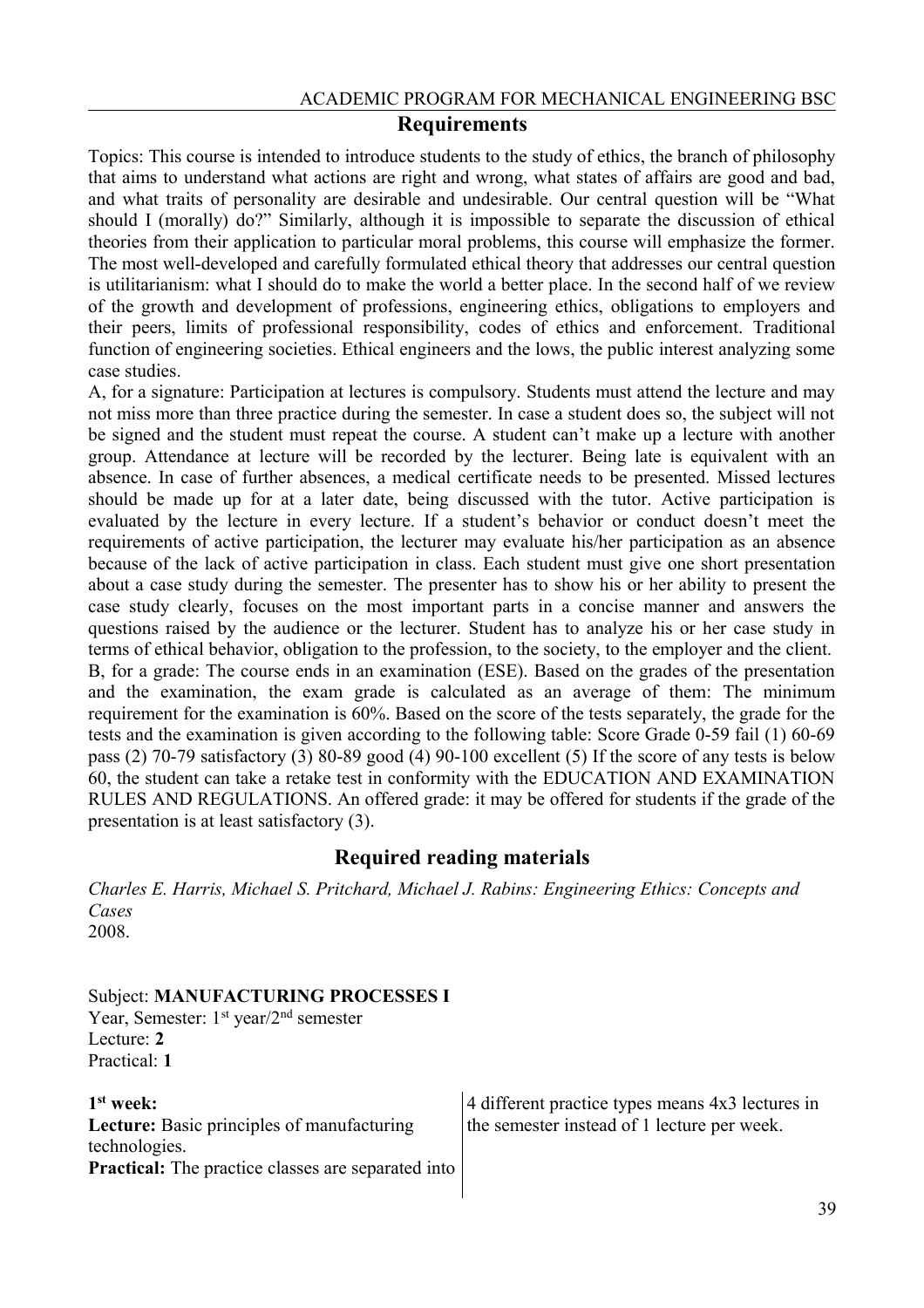| CHAPIER /                                                                                               |                                                                                                |
|---------------------------------------------------------------------------------------------------------|------------------------------------------------------------------------------------------------|
| $2nd$ week:                                                                                             | usability.                                                                                     |
| Lecture: Types of manufacturing methods, a                                                              | <b>Practical:</b> Presenting the results of the task.                                          |
| chip generation process, chip types                                                                     |                                                                                                |
| <b>Practical:</b> Machining Practice (on a turning                                                      | 9 <sup>th</sup> week:                                                                          |
| machine)                                                                                                | Lecture: Threading tools, gear manufacturing                                                   |
| 3 <sup>rd</sup> week:                                                                                   | tools, grinding tools. Fine machining.<br><b>Practical:</b> Presenting the results of the task |
| Lecture: Cutting force and cutting tool                                                                 |                                                                                                |
| geometries and the affects of the accuracy of                                                           | 10 <sup>th</sup> week:                                                                         |
| workpieces. Factors of the cutting force.                                                               | <b>Lecture:</b> Classification of turning machines.                                            |
| <b>Practical:</b> Action planning practice (shaft-typed                                                 | Design and components analysis.                                                                |
| workpieces)                                                                                             | <b>Practical:</b> Presenting the results of the task                                           |
|                                                                                                         |                                                                                                |
| 4 <sup>th</sup> week:                                                                                   | $11th$ week:                                                                                   |
| Lecture: Shaft tool wear, tool life and its                                                             | Lecture: Classification of milling machines.                                                   |
| equations. The economics of the machining an                                                            | Design and components analysis.                                                                |
| economical method for calculating tool life                                                             | Practical: Presenting the results of the task.                                                 |
| <b>Practical:</b> Tool-geometry practice (dimensional                                                   |                                                                                                |
| analysis of different cutting tools)                                                                    | 12 <sup>th</sup> week:                                                                         |
| $5th$ week:                                                                                             | Lecture: Classification of grinding and gear<br>production machines. Design and component      |
| Lecture: Parts of cutting tools and their                                                               | analysis.                                                                                      |
| classification, tool materials.                                                                         | Practical: Presenting the results of the task                                                  |
| <b>Practical:</b> Dimensional measuring practice                                                        |                                                                                                |
|                                                                                                         | 13 <sup>th</sup> week:                                                                         |
| 6 <sup>th</sup> week:                                                                                   | Lecture: Special technologies. Electric arc                                                    |
| Lecture: Single-point cutting tools, turning                                                            | cutting, ultrasonic milling, water-jet cutting,                                                |
| tools, planer knives, chisel knives                                                                     | electro-polishing.                                                                             |
| <b>Practical:</b> Presenting the results of the task                                                    | <b>Practical:</b> Presenting the results of the task                                           |
|                                                                                                         |                                                                                                |
| 7 <sup>th</sup> week:                                                                                   | 14 <sup>th</sup> week:                                                                         |
| Lecture: Boring tools, drill bits, countersinks,                                                        | Lecture: Methods to design a production                                                        |
| reamers, saws, structural design, the applicability<br>of them. Types of grooving tools, the main steps | technology. Calculation of basic technological<br>parameters.                                  |
| of the applicability of tool designing.                                                                 | <b>Practical:</b> Presenting the results of the task                                           |
| <b>Practical:</b> Presenting the results of the task.                                                   |                                                                                                |
|                                                                                                         | $15th$ week:                                                                                   |
| 8 <sup>th</sup> week:                                                                                   | Lecture: End-term test                                                                         |
| Lecture: Design of milling tools, types,                                                                | <b>Self Control Test</b>                                                                       |
|                                                                                                         |                                                                                                |

Topics: Basic principles of mechanical engineering. Overview of generally used raw materials manufacturing processes (steel-, copper-, alumina based and other alloys). Introduction of the basic material removal manufacturing processes. The basic concept of cutting, applicable tools and tool materials. Machining processes, turning, milling, drilling, planning, chipping, abrasive processes, gearing, and thread cutting technology. Methods of tool life analysis and management. Special machining, UP, HSC, electrochemical, laser-, and water-jet cutting.

A, for a signature: Attendance at lectures is recommended, but not compulsory. Participation at practice classes is compulsory. A student must attend the practices and may not miss more than three times during the semester. In case a student does so, the subject will not be signed and the

 $CII$ ADTED 7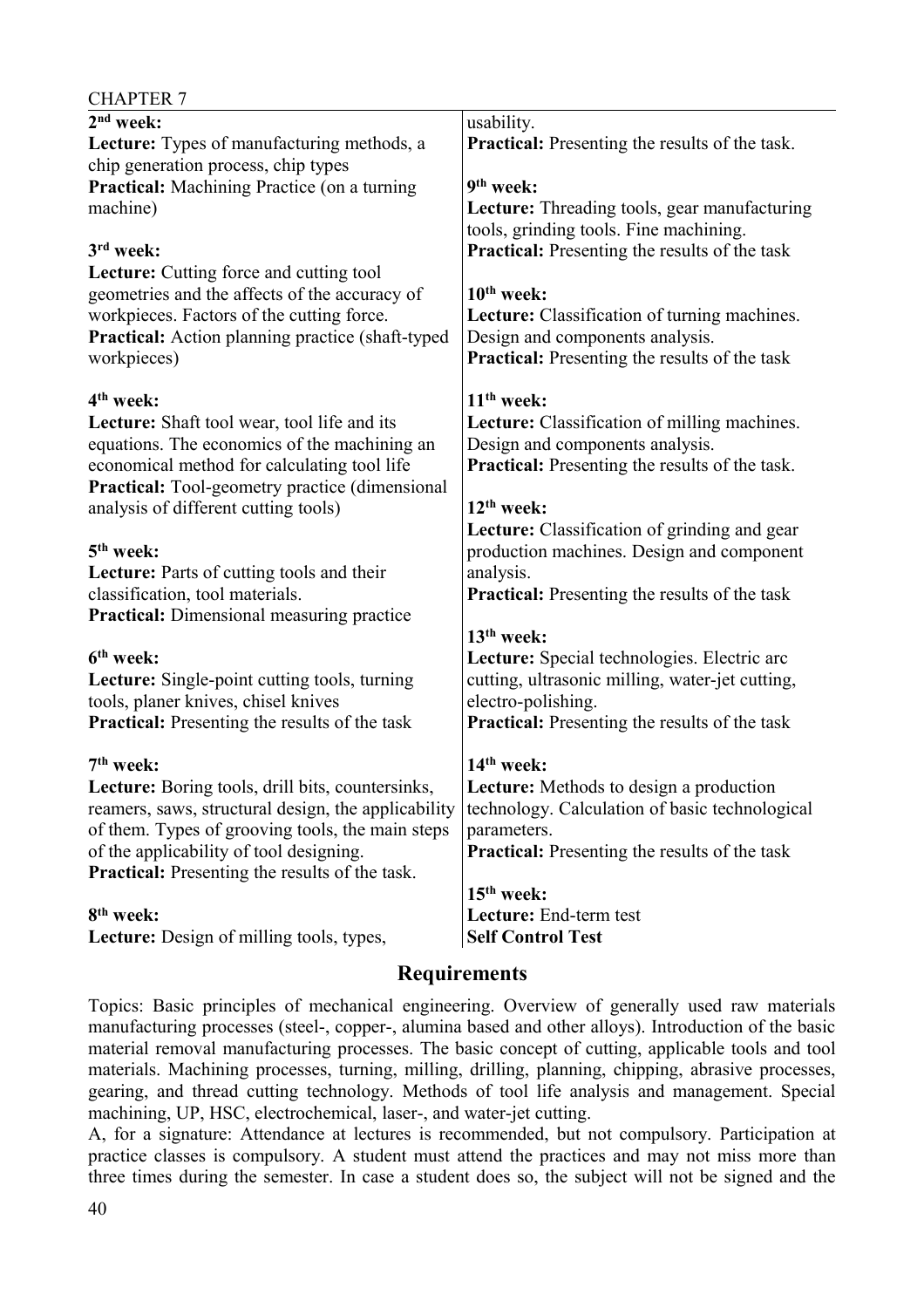student must repeat the course. A student can't make up any practice class with another group. Attendance at practice classes will be recorded by the practice leader. Being late is equivalent with an absence. In case of further absences, a medical certificate needs to be presented. Missed practice classes should be made up for at a later date, to be discussed with the tutor. Active participation is evaluated by the teacher in every class. If a student's behavior or conduct doesn't meet the requirements of active participation, the teacher may evaluate his/her participation as an absence because of the lack of active participation in class. Students have to submit all the tasks as scheduled minimum on a sufficient level. During the semester there are two tests: the mid-term test in the 8th week and the end-term test in the 15th week. Students have to sit for the tests.

B, for a grade: The course ends with an exam (ESE). The minimum requirement for the mid-term and end-term tests is 60%. Based on the score of the tests separately, the grade for the tests is given according to the following table: Score Grade 0-59 fail (1) 60-69 pass (2) 70-79 satisfactory (3) 80- 89 good (4) 90-100 excellent (5) If the score of any test is below 60, students once can take a retake test of the whole semester material.

#### **Required reading materials**

*L. Edwards, M. Endean: Manufacturing with Materials* Butterworths, 1990. ISBN: 0-408-02770-3 *M. F. Ashby: Materials Selection in Mechanical Design* 3rd. Elsevier, 2005. ISBN: 0-7506-6168-2 *DeGarmo, Black, Kohser: DeGarmo's Materials and Processes in Manufacturing* 10th.2008. ISBN: 978-0-470-05512-0 *Mikell P. Groover: Fundamentals of Modern Manufacturing: Materials, Processes, and Systems*

#### Subject: **TECHNICAL DRAWING II**

Year, Semester: 1<sup>st</sup> year/2<sup>nd</sup> semester Lecture: **2** Practical: **1**

#### **1 st week:**

| $1st$ week:                                           | view and sections, conventional practice in              |
|-------------------------------------------------------|----------------------------------------------------------|
| Lecture: Drawing standards, formal                    | machine drawing.                                         |
| requirements of machine drawing. Drawing sheet        | <b>Practical:</b> submitting task 1: Lettering,          |
| dimensions, a title block, defining line types and    | elaborating the task 2. Practicing the presentation      |
| thickness groups. Standardized letter and figure      | methods.                                                 |
| shapes and sizes, scales, the full size, reduction    |                                                          |
| scales, enlarged scales.                              | 4 <sup>th</sup> week:                                    |
| <b>Practical:</b> issuing task 1: Lettering           | <b>Lecture:</b> General prescriptions for                |
|                                                       | dimensioning, choosing basis surfaces.                   |
| $2nd$ week:                                           | Conventional dimensioning methods.                       |
| <b>Lecture:</b> Defining the surfaces of a part.      | <b>Practical:</b> submitting task 2, issuing the task 3: |
| Presentation method in machine drawing, views,        | Shaft drawing. Practicing the presentation               |
| auxiliary view, local view, breaking, sectional       | methods.                                                 |
| views and sections.                                   |                                                          |
| <b>Practical:</b> issuing the task 2: Drawing Machine | $5th$ week:                                              |
| Parts. Practicing the presentation methods.           | <b>Lecture:</b> Specific dimensioning, defining and      |
|                                                       | giving conical taper and flat taper                      |
| $3rd$ week:                                           | <b>Practical:</b> Applying the dimensioning methods      |
| <b>Lecture:</b> Complex sectional views, removed      | to dimensioning parts.                                   |
| elements, removed sections, specific sectional        |                                                          |
|                                                       |                                                          |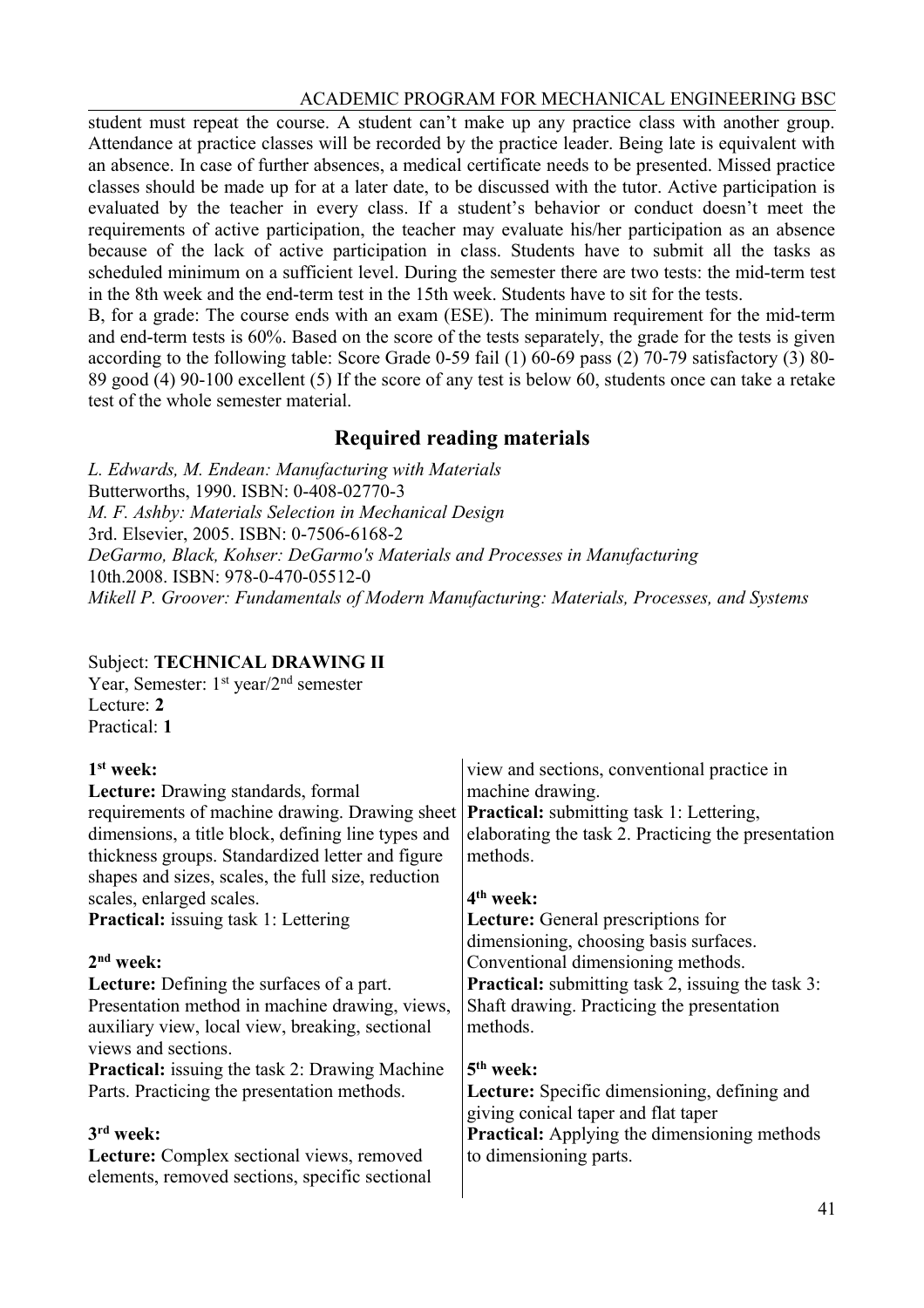| 6 <sup>th</sup> week:                                                                                       | drawing.                                               |
|-------------------------------------------------------------------------------------------------------------|--------------------------------------------------------|
| Lecture: ISO Tolerance system. The basic size,                                                              |                                                        |
| the actual size, limits, deviation, fundamental                                                             | $11th$ week:                                           |
| deviation                                                                                                   | <b>Lecture:</b> Standardized thread forms and its main |
| <b>Practical:</b> submitting task 3, issuing task 4:                                                        | features. Threads and thread symbols in drawing.       |
| Designing Fitting Pieces. Applying the cutting                                                              | Threaded joints: a bolted joint, a studded joint,      |
| plane and the cutting sphere method to construct                                                            | screw fastening.                                       |
| the intersection lines of interpenetrating surfaces.                                                        | Practical: elaborating the task 5, Drawing             |
|                                                                                                             | threaded joints in section and on view                 |
| $7th$ week:                                                                                                 |                                                        |
| Lecture: ISO Tolerance system. Defining the                                                                 | $12th$ week:                                           |
| tolerance IT grades, a hole-base system, a shaft                                                            | Lecture: springs: standardized representation of       |
| base system. Free dimensional tolerance.                                                                    | a helical spring, a belleville spring, a buffer        |
| <b>Practical:</b> Designing Fitting Pieces. Applying                                                        | spring, an annular spring, a multi-leaf spring.        |
| the triangulation and parallel line methods                                                                 | Keyed joints with saddle keys, sunk keys,              |
| todevelop fitting pieces. Representing tolerances                                                           | parallel keys and woodruff keys. A splinted shaft      |
| and calculating its dimensions.                                                                             | joint.                                                 |
|                                                                                                             | <b>Practical:</b> submitting task 5, issuing task 6:   |
| 8 <sup>th</sup> week:                                                                                       | Gearing. Drawing keyed joints and a splinted           |
| <b>Lecture:</b> ISO Tolerance system. Defining fits:                                                        | shaft joint in section and on view.                    |
| clearance, transition and interference fit.                                                                 |                                                        |
| <b>Practical:</b> Designing Fitting Pieces. Applying                                                        | $13th$ week:                                           |
| the triangulation and parallel line methods                                                                 | Lecture: Gears and toothed parts. Spur and             |
| todevelop fitting pieces. Representing fits and                                                             | helical gears, bevel gears, worms, rack and            |
| calculating its dimensions.                                                                                 | pinion gears, sprockets.                               |
|                                                                                                             | Practical: elaborating the gear task 5. Drawing        |
| 9 <sup>th</sup> week:                                                                                       | meshing gears in section and on view.                  |
| Lecture: The ISO tolerance system. Form and                                                                 |                                                        |
| position tolerance types.                                                                                   | $14th$ week:                                           |
| <b>Practical:</b> elaborating the shop drawing of                                                           | Lecture: rolling bearings: ball and roller             |
| pattern, development of fitting pieces                                                                      | bearings. Riveted joints. Welding symbols and          |
|                                                                                                             | welded joints: butt joint, a lap joint, a tee joint, a |
| $10th$ week:                                                                                                | corner joint.                                          |
| Lecture: Defining the surface roughness.                                                                    | <b>Practical:</b> submitting task 6. Drawing bearings, |
| Feasible roughness with different processing<br>methods. Correlation between the surface                    | riveted and welded joints in section and on view.      |
|                                                                                                             | $15th$ week:                                           |
| roughness and the IT grade of dimension.                                                                    | Lecture: End-term test                                 |
| <b>Practical:</b> issuing the task 5: Screw Fastening<br>and Joints. Presentation of tolerances and fits in | <b>Self Control Test</b>                               |
|                                                                                                             |                                                        |
| drawing. Presentation of surface roughness in                                                               |                                                        |

#### **Requirements**

Topics: The series of lectures are based on the relevant standards. It reviews the fundamental rules and formal requirements of the technical drawing, the drawing of projections, views and sections, auxiliary and sectional views. Representations of threaded parts, and threaded fasteners, gears, splines and keys. Drawing standardized machine elements and the concept of manufacturing tolerance and fitting, dimensional specification, geometrical and positioning tolerancing, surface roughness and the rules of elaboration of the workshop drawing and detailed drawings of simple machine elements. In seminar there are six tasks to elaborate: workshop drawing of different machine elements and components.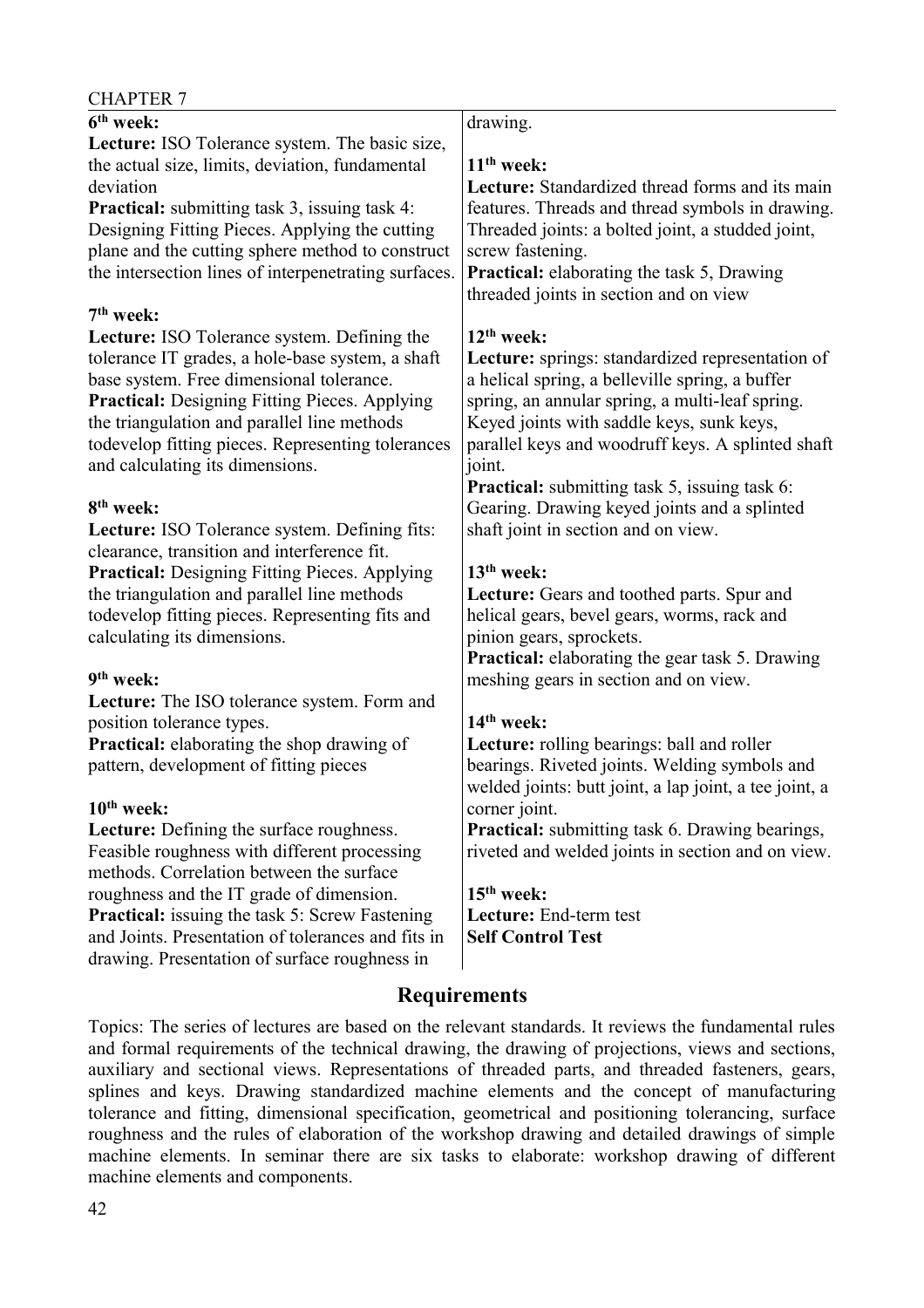A, for a signature: Attendance at lectures is recommended, but not compulsory. Participation at practice classes is compulsory. A student must attend the practices and my not miss more than three times during the semester. In case a student does so, the subject will not be signed and the student must repeat the course. Students can't make up a practice with another group. Attendance at practice classes will be recorded by the practice leader. Being late is equivalent with an absence. In case of further absences, a medical certificate needs to be presented. Missed practice classes should be made up for at a later date, being discussed with the tutor. Students are required to bring the drawing tasks and drawing instruments for the course to each occasion. Active participation is evaluated by the teacher in every class. If a student's behavior or conduct doesn't meet the requirements of active participation, the teacher may evaluate their participation as an absence because of the lack of active participation in class. Students have to submit all the six drawing tasks as scheduled minimum on a sufficient level. During the semester there are two tests: the mid-term test in the 8th week and the end-term test in the 15th week. Students have to sit for the tests. B, for a grade: The course ends in a mid-semester grade. Based on the average of the marks of the

drawings and the average of the test results, the mid-semester grade is calculated as an average of them: - the average grade of the six drawing tasks - the average grade of the two tests The minimum requirement for the mid-term and end-term tests is 60%. Based on the score of the tests separately, the grade for the tests is given according to the following table: Score Grade 0-59 fail (1) 60-69 pass (2) 70-79 satisfactory (3) 80-89 good (4) 90-100 excellent (5) If the score of any test is below 60, the student once can take a retake test of the whole semester material.

## **Required reading materials**

*Tiba Zs.: Machine Drawing* Debrecen University Press , 2010. ISBN: 978-963-318-066-2

#### Subject: **TECHNICAL MECHANICS II**

Year, Semester: 1<sup>st</sup> year/2<sup>nd</sup> semester Lecture: **2** Practical: **2**

#### **1 st week:**

## **4 th week:**

| ⊥ <sup>∞</sup> weeк:                                     | 4 <sup>"</sup> week:                                     |
|----------------------------------------------------------|----------------------------------------------------------|
| Lecture: Statics review, equilibrium equations,          | Lecture: State of stresses. Cauchy stress vector.        |
| loadings, supports. Mathematical preliminaries           | Principal values of normal stresses, principal           |
| (vector, matrix and tensor algebra).                     | axes (eigenvalue problem).                               |
| <b>Practical:</b> Reaction forces calculation and stress | <b>Practical:</b> Stress tensor, a stress vector, normal |
| resultant drawing.                                       | stress and shear stress determination.                   |
| $2nd$ week:                                              | $5th$ week:                                              |
| <b>Lecture:</b> Basics of strength of materials.         | Lecture: Strain energy and the constitutive              |
| Physical interpretation of displacement field.           | equation of linear elastic solids.                       |
| <b>Practical:</b> A displacement vector and derivative   | Practical: Hooke's law, material constants.              |
| tensor.                                                  | Stress-strain relations. Mid-term test No.1.             |
|                                                          | <b>Self Control Test</b>                                 |
| 3 <sup>rd</sup> week:                                    |                                                          |
| Lecture: Physical interpretation of strain terms.        | 6 <sup>th</sup> week:                                    |
| State of deformation.                                    | <b>Lecture:</b> Basics of sizing and controlling.        |
| Practical: Strain tensor, a strain vector, normal        | Simple loadings I. (tension and compression)             |
| strain and shear angle determination.                    | <b>Practical:</b> Examples on prismatic beams under      |
|                                                          | tension and compression (stress and strain               |
|                                                          |                                                          |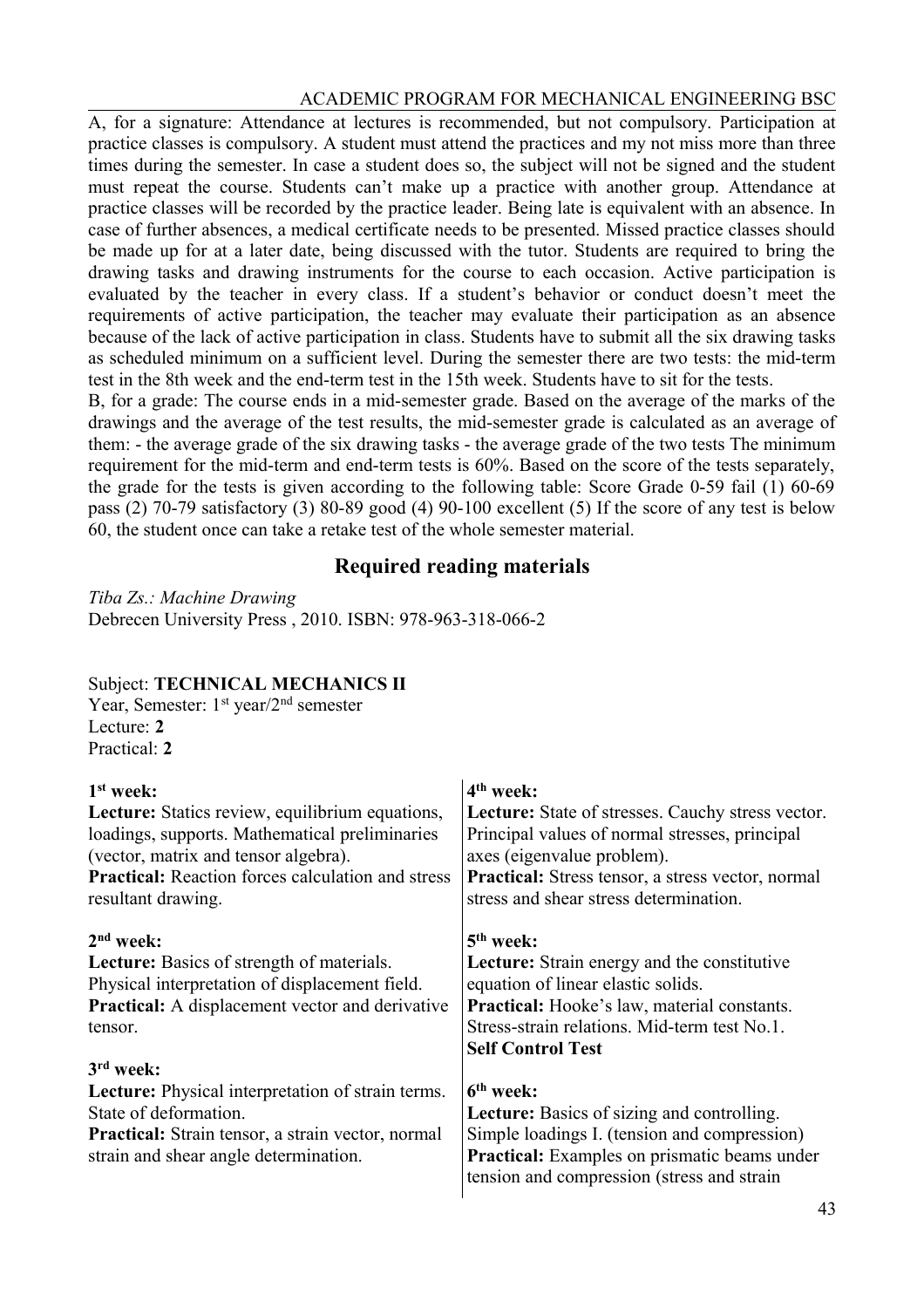| $11th$ week:                                         |
|------------------------------------------------------|
| <b>Lecture:</b> Combined loadings II. (inclined      |
| bending, excentric bending).                         |
| <b>Practical:</b> Examples on prismatic beams under  |
| inclined bending and excentric bending (stress       |
| and strain calculations, sizing and controlling).    |
|                                                      |
| $12th$ week:                                         |
| Lecture: Combined loadings III. (tension and         |
| torsion, compression and torsion). HMH and           |
| Mohr sizing theorems (equivalent stress).            |
| Practical: Examples on prismatic beams under         |
| tension/compression and torsion (stress and          |
| strain calculations, sizing and controlling).        |
| $13th$ week:                                         |
| Lecture: Combined loadings IV. (bending and          |
| torsion).                                            |
| Practical: Examples on prismatic beams under         |
| bending and torsion (stress and strain               |
| calculations, sizing and controlling).               |
|                                                      |
| $14th$ week:                                         |
| Lecture: Buckling of columns.                        |
| <b>Practical:</b> Examples on buckling of columns. A |
| mid-term test No.3.                                  |
| <b>Self Control Test</b>                             |
|                                                      |
| 15 <sup>th</sup> week:                               |
| Lecture: A Retake test                               |
|                                                      |

Topics: Statics review. Mathematical preliminaries (vector, matrix and tensor algebra). Fundamentals of the strength of materials. Physical interpretation of strain terms. State of deformation. State of stresses. Principal values of normal stresses, principal axes. Strain energy. Constitutive equation (Hooke's law). Simple loadings (tension, compression, bending, torsion, shear). Sizing methods. Area moment of inertia and product of inertia. A polar moment of inertia. Determination of principal axes. Mohr's circle. Combined loadings (tension and bending, inclined bending, excentric tension, tension and torsion, bending and torsion). Buckling of columns.

A, for a signature: Attendance at lectures is recommended, but not compulsory. Participation at practice classes is compulsory. A student must attend the practice classes and may not miss more than three times during the semester. In case a student does so, the subject will not be signed and the student must repeat the course. A student can't make up a practice with another group. Attendance at practice classes will be recorded by the practice leader. Being late is equivalent with an absence. In case of further absences, a medical certificate needs to be presented. Missed practices should be made up for at a later date, being discussed with the tutor. Active participation is evaluated by the teacher in every class. If a student's behavior or conduct doesn't meet the requirements of active participation, the teacher may evaluate their participation as an absence because of the lack of active participation in class. During the semester there are three tests on the 5th, 9th and 14th week. Students have to sit for the tests.

 $CII$ ADTED 7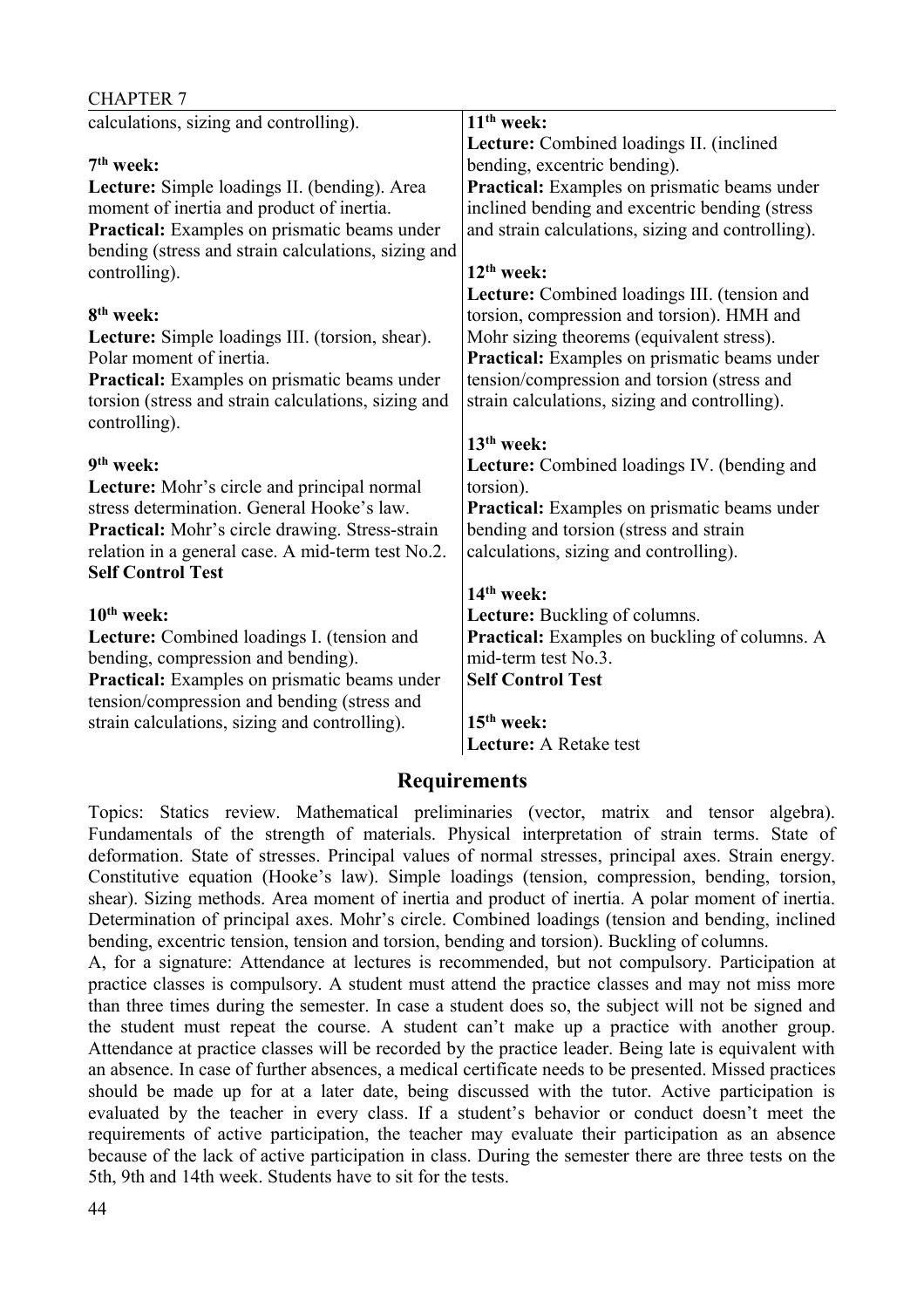B, for a grade: The course ends in an exam. The minimum requirement for the mid-term tests and the examination is respectively 50%. Based on the score of the tests separately, the grade for the tests and the examination is given according to the following table: Score Grade 0-49 fail (1) 50-64 pass (2) 65-79 satisfactory (3) 80-89 good (4) 90-100 excellent (5) If the score of any test is below 50, the student can take a retake test in conformity with the EDUCATION AND EXAMINATION RULES AND REGULATIONS. An offered grade: it may be offered for the students if the average grade of the three mid-term tests is at least good (4).

## **Required reading materials**

*Stephen Timoshenko : Strength of Materials: Elementary Theory and Problems* Van Nostrand, 1955. *Ladislav Cerny : Elementary Statics and Strength of Materials* McGraw-Hill, 1981. ISBN: 0070103399, 97800701 *3. László Kocsis : Brief Account of the Lectures of Mechanics, Strength of Materials* BME, 1988. *Ferdinand P. Beer, E. Russel Johnston, Jr., John T. DeWolf : Mechanics of Materials* 4th. University of Connecticut , 2006. ISBN: 9780073107950

## Department of Basic Technical Studies

#### Subject: **MATHEMATICS III**

Year, Semester: 2<sup>nd</sup> year/1<sup>st</sup> semester Lecture: **2** Seminar: **2**

| $1st$ week:<br><b>Lecture:</b> Functions of several variables, and<br>scalar fields.<br><b>Seminar:</b> Functions of several variables, and<br>scalar fields.<br>$2nd$ week:<br><b>Lecture:</b> Continuity, differential calculus, partial<br>derivatives, gradients.<br><b>Seminar:</b> Continuity, differential calculus,<br>partial derivatives, gradients.<br>3 <sup>rd</sup> week:<br><b>Lecture:</b> Young's theorem. Local and global<br>extrema.<br><b>Seminar:</b> Young's theorem. Local and global<br>extrema. | $5th$ week:<br><b>Lecture:</b> Vector-valued functions and curves.<br><b>Seminar:</b> Vector-valued functions and curves.<br>6 <sup>th</sup> week:<br>Lecture: Derivatives. Linear approximation.<br><b>Seminar:</b> Derivatives. Linear approximation.<br>$7th$ week:<br>Lecture: Curvature, torsion.<br><b>Seminar:</b> Curvature, torsion.<br>8 <sup>th</sup> week:<br>Lecture: Mid-term test<br><b>Self Control Test</b><br>9 <sup>th</sup> week: |
|---------------------------------------------------------------------------------------------------------------------------------------------------------------------------------------------------------------------------------------------------------------------------------------------------------------------------------------------------------------------------------------------------------------------------------------------------------------------------------------------------------------------------|-------------------------------------------------------------------------------------------------------------------------------------------------------------------------------------------------------------------------------------------------------------------------------------------------------------------------------------------------------------------------------------------------------------------------------------------------------|
| 4 <sup>th</sup> week:<br><b>Lecture:</b> Double and triple integrals. The<br>Jacobian determinant.<br><b>Seminar:</b> Double and triple integrals. The<br>Jacobian determinant.                                                                                                                                                                                                                                                                                                                                           | Lecture: Motion in space, velocity, acceleration.<br><b>Seminar:</b> Motion in space, velocity,<br>acceleration.                                                                                                                                                                                                                                                                                                                                      |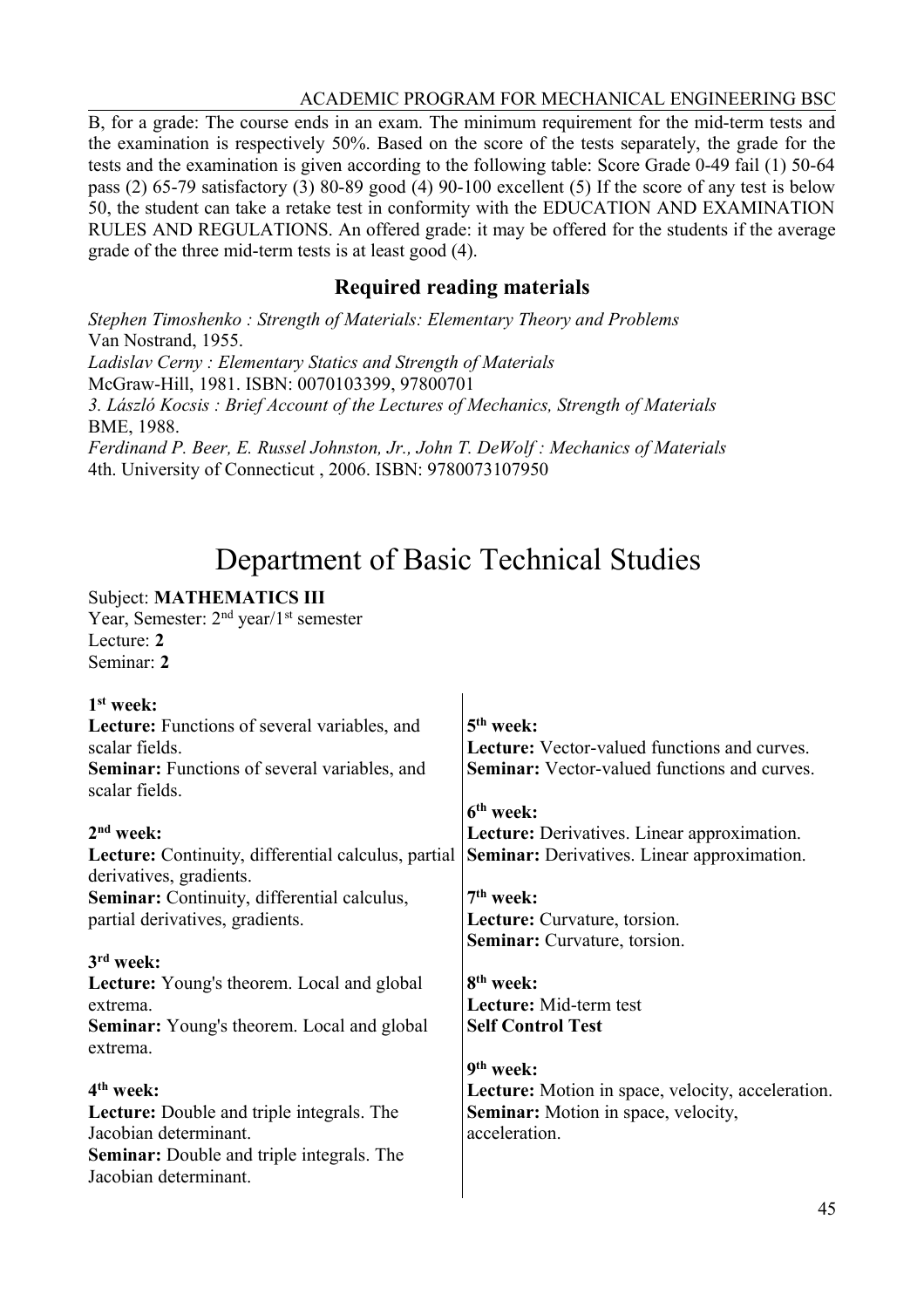| CHAF LEIV                                                                                                                                   |                                                                                                                                    |
|---------------------------------------------------------------------------------------------------------------------------------------------|------------------------------------------------------------------------------------------------------------------------------------|
| $10th$ week:                                                                                                                                | Green's formula.                                                                                                                   |
| <b>Lecture:</b> Vector fields. Derivatives. Divergence<br>and curl.<br><b>Seminar:</b> Vector fields. Derivatives. Divergence<br>and curl.  | $13th$ week:<br><b>Lecture:</b> Conservative vector fields, potentials.<br><b>Seminar:</b> Conservative vector fields, potentials. |
| $11th$ week:<br><b>Lecture:</b> Line and surface integrals.<br><b>Seminar:</b> Line and surface integrals.                                  | $14th$ week:<br>Lecture: Applications in physics.<br><b>Seminar:</b> Applications in physics.                                      |
| $12th$ week:<br><b>Lecture:</b> The theorems of Gauss and Stokes,<br>Green's formulae.<br><b>Seminar:</b> The theorems of Gauss and Stokes, | $15th$ week:<br>Lecture: End-term test<br><b>Self Control Test</b>                                                                 |

A, for a signature: Attendance at lectures is recommended, but not compulsory. Participation at practice classes is compulsory. A student must attend the practice classes and may not miss more than three times during the semester. In case a student does so, the subject will not be signed and the student must repeat the course. A student can't make up any practice with another group. Attendance at practice class will be recorded by the practice leader. Being late is equivalent with an absence. In case of further absences, a medical certificate needs to be presented. Missed practice classes should be made up for at a later date, to be discussed with the tutor. Active participation is evaluated by the teacher in every class. If a student's behavior or conduct doesn't meet the requirements of active participation, the teacher may evaluate his/her participation as an absence due to the lack of active participation in class. During the semester there are two tests: the mid-term test in the 8th week and the end-term test in the 15th week. Students have to sit for the tests. B, for a grade: The course ends in an exam grade (ESE). The grade for the test is given according to the following table: Score Grade 0-49 fail (1) 50-64 pass (2) 65-79 satisfactory (3) 80-89 good (4) 90-100 excellent (5)

#### **Required reading materials**

*Addison Wesley : Thomas' Calculus* 11th.2005. ISBN: 0-321-24335-8 *S. Minton: Calculus Concept and Connections* McGraw Hill , 2006. ISBN: 0-07111200-6 *M. D. Greenberg: Fundamentals of engineering analysis* Cambridge University Press, ISBN: 978-0-521-80526-1

Subject: **MATHEMATICS FINAL EXAM**

Year, Semester: 2<sup>nd</sup> year/1<sup>st</sup> semester

 $CII$ ADTED 7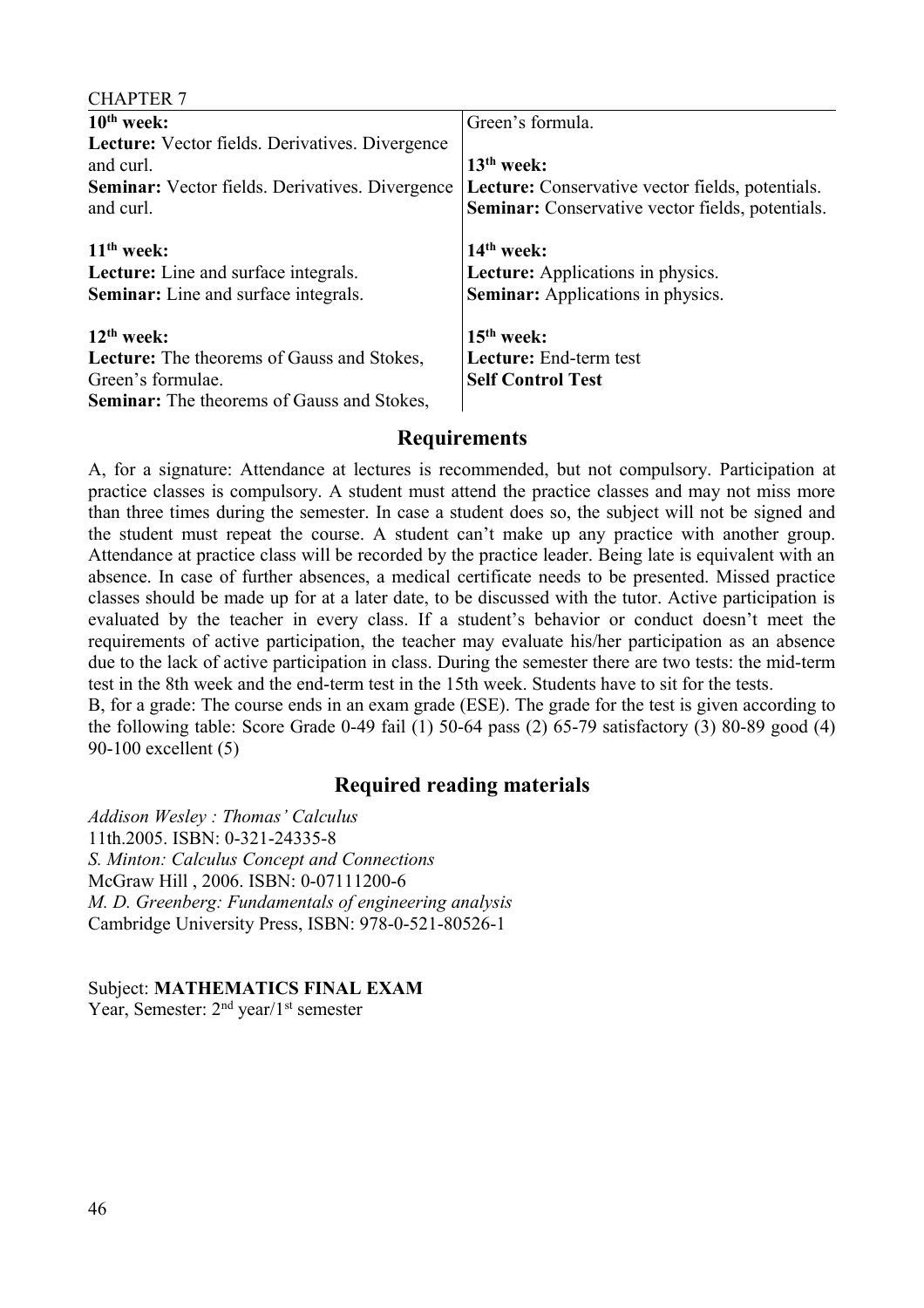## Department of Building Services and Building Engineering

Subject: **THERMODYNAMICS AND FLUID MECHANICS II**

Year, Semester: 2<sup>nd</sup> year/1<sup>st</sup> semester Lecture: **2** Seminar: **2**

| 1 <sup>st</sup> week:<br>Lecture: Definitions and Fundamental Ideas of<br>Fluid mechanics and Hydrostatics. Introducing to<br>concepts, principles, laws, observations, and<br>models of fluids at rest.<br><b>Seminar:</b> Solving problems in the theme of the<br>lecture. | 7 <sup>th</sup> week:<br>Lecture: Ideal fluid kinematics and dynamics<br>(applications to flow nets, pressure distributions)<br>and lift)<br><b>Seminar:</b> Solving problems in the theme of the<br>lecture. |
|------------------------------------------------------------------------------------------------------------------------------------------------------------------------------------------------------------------------------------------------------------------------------|---------------------------------------------------------------------------------------------------------------------------------------------------------------------------------------------------------------|
|                                                                                                                                                                                                                                                                              | 8 <sup>th</sup> week:                                                                                                                                                                                         |
| $2nd$ week:                                                                                                                                                                                                                                                                  | Lecture: Mid-term test                                                                                                                                                                                        |
| Lecture: Introducing to concepts, principles,<br>laws, observations, and models of fluids at<br>rmotion.                                                                                                                                                                     | <b>Seminar:</b> Mid-term test<br><b>Self Control Test</b>                                                                                                                                                     |
| <b>Seminar:</b> Solving problems in the theme of the                                                                                                                                                                                                                         | 9 <sup>th</sup> week:                                                                                                                                                                                         |
| lecture.                                                                                                                                                                                                                                                                     | Lecture: Real fluid phenomena and description                                                                                                                                                                 |
|                                                                                                                                                                                                                                                                              | (resistance, laminar and turbulent flow, boundary                                                                                                                                                             |
| 3rd week:                                                                                                                                                                                                                                                                    | layers, separation) with applications to lift and                                                                                                                                                             |
| Lecture: Pressure and its variation, measurement<br>and forces on plane and curved surfaces (fluid                                                                                                                                                                           | drag on objects.<br>Seminar: Solving problems in the theme of the                                                                                                                                             |
| statics)                                                                                                                                                                                                                                                                     | lecture.                                                                                                                                                                                                      |
| Seminar: Solving problems in the theme of the                                                                                                                                                                                                                                |                                                                                                                                                                                                               |
| lecture.                                                                                                                                                                                                                                                                     | $10th$ week:                                                                                                                                                                                                  |
|                                                                                                                                                                                                                                                                              | <b>Lecture:</b> Shear, pressure and velocity                                                                                                                                                                  |
| 4 <sup>th</sup> week:                                                                                                                                                                                                                                                        | distributions in pipe flow.                                                                                                                                                                                   |
| Lecture: Velocity and acceleration<br>representations, visualizing and describing                                                                                                                                                                                            | <b>Seminar:</b> Solving problems in the theme of the<br>lecture.                                                                                                                                              |
| motion, rotational motion (fluid kinematics)                                                                                                                                                                                                                                 |                                                                                                                                                                                                               |
| <b>Seminar:</b> Solving problems in the theme of the                                                                                                                                                                                                                         | $11th$ week:                                                                                                                                                                                                  |
| lecture.                                                                                                                                                                                                                                                                     | <b>Lecture:</b> Friction and fitting losses in pipe flow.                                                                                                                                                     |
|                                                                                                                                                                                                                                                                              | <b>Seminar:</b> Solving problems in the theme of the                                                                                                                                                          |
| $5th$ week:<br><b>Lecture:</b> Control volume (integral) approach for                                                                                                                                                                                                        | lecture.                                                                                                                                                                                                      |
| property (mass, energy, momentum)                                                                                                                                                                                                                                            | $12th$ week:                                                                                                                                                                                                  |
| conservation Euler and Bernoulli equations                                                                                                                                                                                                                                   | Lecture: Analysis and design of single pipe                                                                                                                                                                   |
| <b>Seminar:</b> Solving problems in the theme of the                                                                                                                                                                                                                         | systems, types and characteristics of open                                                                                                                                                                    |
| lecture.                                                                                                                                                                                                                                                                     | channel flow (analysis of uniform flow)                                                                                                                                                                       |
| 6 <sup>th</sup> week:                                                                                                                                                                                                                                                        | <b>Seminar:</b> Solving problems in the theme of the<br>lecture.                                                                                                                                              |
| Lecture: Dimensional analysis and                                                                                                                                                                                                                                            |                                                                                                                                                                                                               |
| similitude/modeling.                                                                                                                                                                                                                                                         | $13th$ week:                                                                                                                                                                                                  |
| <b>Seminar:</b> Solving problems in the theme of the                                                                                                                                                                                                                         | Lecture: Modified Bernoulli. Diffusor.                                                                                                                                                                        |
| lecture.                                                                                                                                                                                                                                                                     | <b>Seminar:</b> Solving problems in the theme of the                                                                                                                                                          |
|                                                                                                                                                                                                                                                                              | lecture.                                                                                                                                                                                                      |
|                                                                                                                                                                                                                                                                              |                                                                                                                                                                                                               |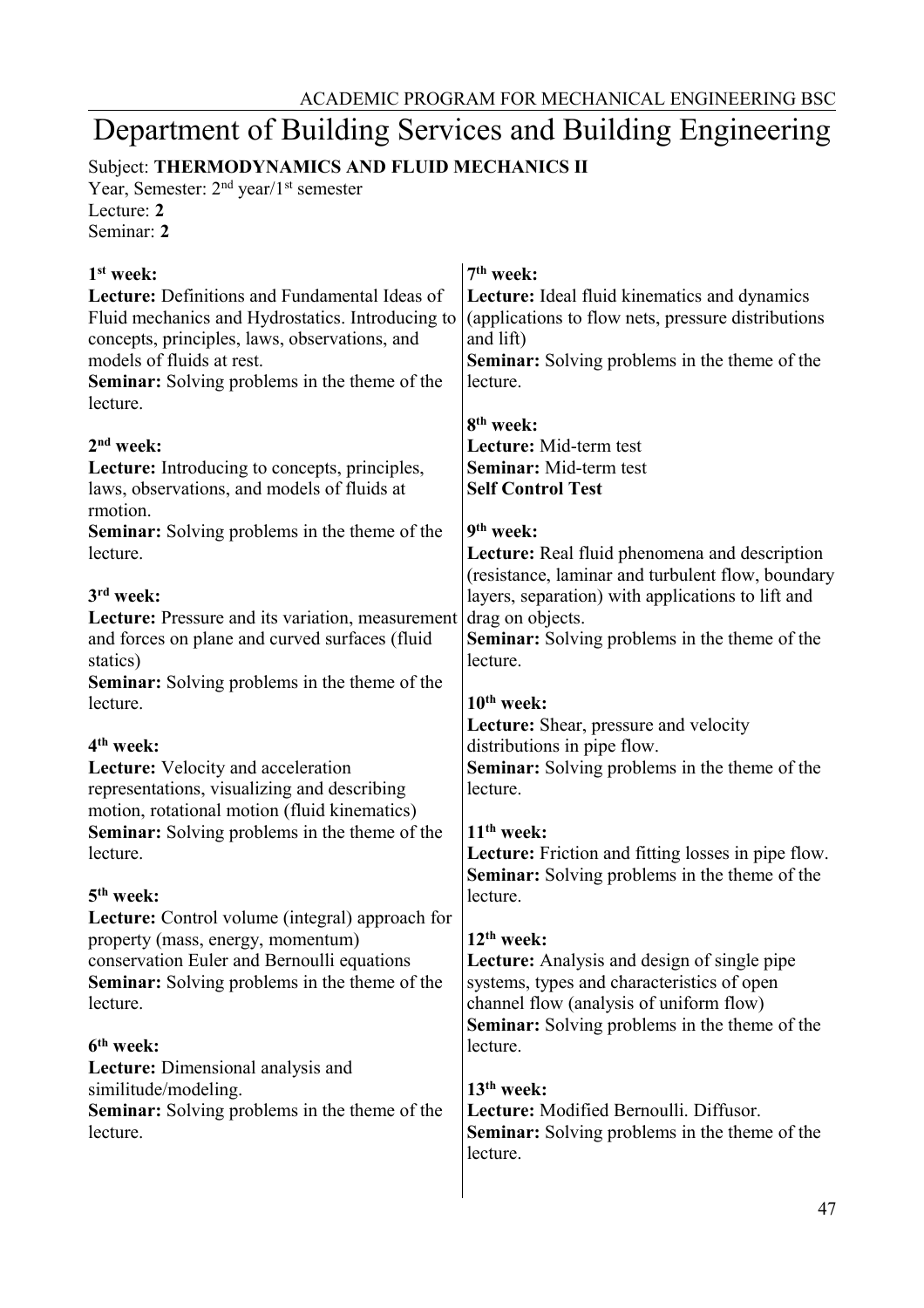| $14th$ week:                                         |                          |
|------------------------------------------------------|--------------------------|
| <b>Lecture:</b> Forces acting on the body merged in  | $15th$ week:             |
| fluid.                                               | Lecture: End-term test   |
| <b>Seminar:</b> Solving problems in the theme of the | <b>Self Control Test</b> |
| lecture.                                             |                          |

Topics: Definitions, concepts and properties of fluids. Hydrostatics, pressure, density. Main equations (Continuity, Law of Impulse Navier-Stokes etc.) Velocity and acceleration representations. Euler and Bernoulli equations. Ideal and Real Fluids. Flows in piped, friction and fitting losses in pipe flow. Frictional Bernoulli equation.

A, for a signature: Attendance at lectures is recommended, but not compulsory. Participation at practice classes is compulsory. A student must attend the practice classes and may not miss more than three times during the semester. In case a student does so, the subject will not be signed and the student must repeat the course. A student can't make up a practice class with another group. Attendance at practice will be recorded by the practice leader. Being late is equivalent with an absence. In case of further absences, a medical certificate needs to be presented. Missed practice classes should be made up for at a later date, being discussed with the tutor. Students are required to bring the drawing tasks and drawing instruments for the course to each practice class. Active participation is evaluated by the teacher in every class. If a student's behavior or conduct doesn't meet the requirements of active participation, the teacher may evaluate his or her participation as an absence because of the lack of active participation in class. During the semester there are two tests: the mid-term test in the 8th week and the end-term test in the 15th week. Students have to sit for the tests.

B, for a grade: The course ends with an exam grade. Based on the average of the test results  $x \cdot 0.4 +$ the exam grade from the theory x0.6 the mid-semester grade is calculated as an average of them: The minimum requirement for the mid-term, end-term tests and for the exam is 50%. Based on the score of the tests separately, the grade for the tests is given according to the following table: Score Grade 0-50 fail (1) 51-60 pass (2) 61-74 satisfactory (3) 75-89 good (4) 90-100 excellent (5)

## **Required reading materials**

*LAKATOS A. : Thermodynamics and Fluid mechanics* 2014.

# Department of Electrical Engineering and Mechatronics

## Subject: **ELECTROTECHNICS AND ELECTRONICS I**

Year, Semester: 2<sup>nd</sup> year/1<sup>st</sup> semester Lecture: **2** Practical: **1**

| $1st$ week:                                            | $2nd$ week:                                         |
|--------------------------------------------------------|-----------------------------------------------------|
| <b>Lecture:</b> The laws of electromagnetism.          | Lecture: Single- and three-phase AC circuits.       |
| Superconductivity.                                     | Transformers.                                       |
| <b>Practical:</b> Examples and application of the laws | <b>Practical:</b> Single and three-phase exercises. |
| of electromagnetism. Superconductivity.                |                                                     |
|                                                        | $3rd$ week:                                         |
|                                                        | Lecture: Induction, synchronous and DC              |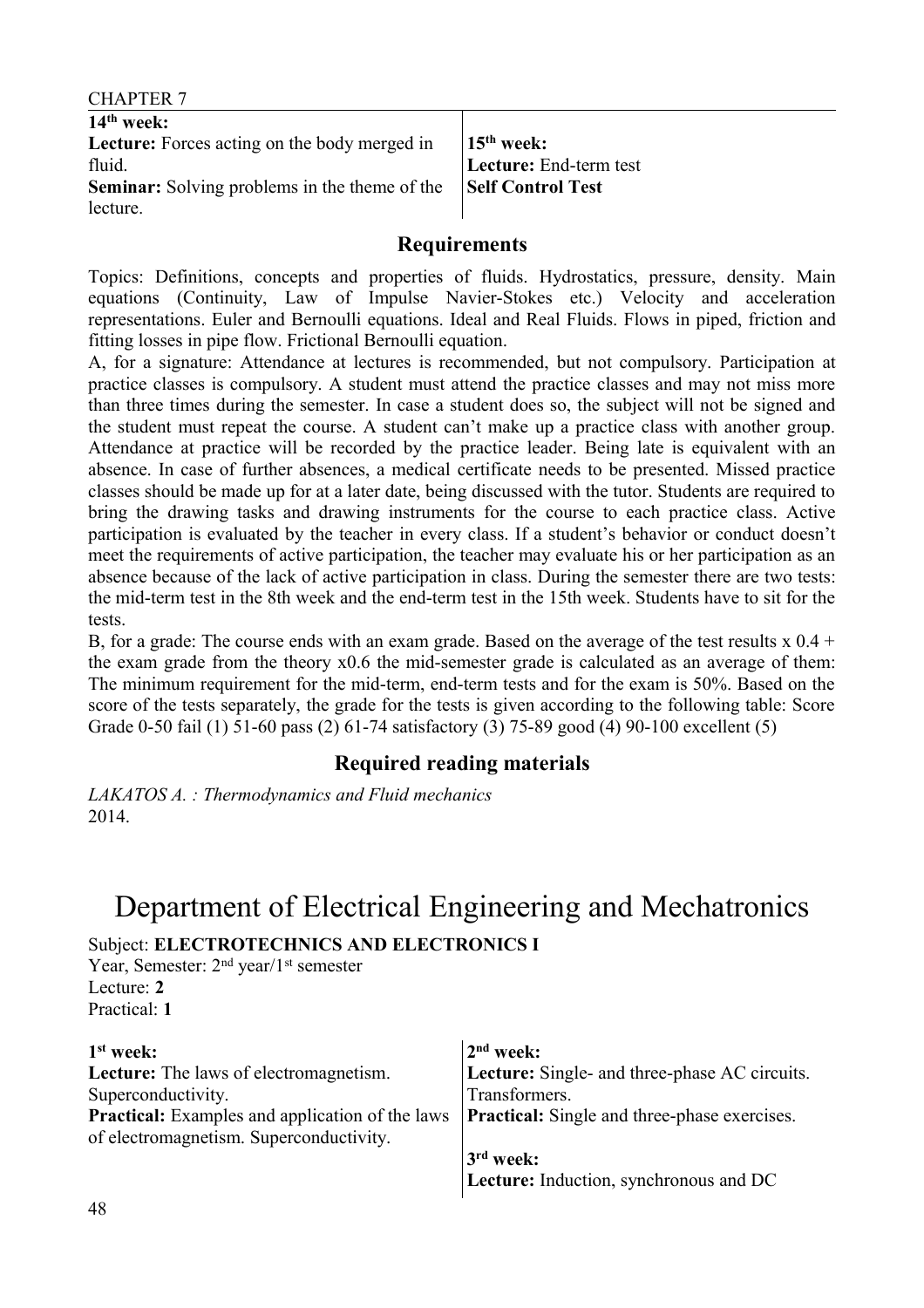| motors.                                                                           | <b>Practical:</b> Thevenin's and Norton's theorems.        |
|-----------------------------------------------------------------------------------|------------------------------------------------------------|
| <b>Practical:</b> Induction, synchronous and DC<br>motors.                        | Exercises.                                                 |
|                                                                                   | $10th$ week:                                               |
| 4 <sup>th</sup> week:                                                             | Lecture: The constant current. Other currents.             |
| <b>Lecture:</b> Principles of electric and electronic                             | RLC circuits.                                              |
| diagrams.                                                                         | <b>Practical:</b> The constant current. Other currents.    |
| <b>Practical:</b> Principles of electric and electronic                           | RLC circuits. Exercises.                                   |
| diagrams. Schematic reading and drawing.                                          |                                                            |
|                                                                                   | $11th$ week:                                               |
| 5 <sup>th</sup> week:                                                             | Lecture: Unstable states, transient state                  |
| Lecture: Semiconductor devices. Integrated                                        | analyses.                                                  |
| circuits: processors, controllers, memories.                                      | <b>Practical:</b> Unstable states, transient state         |
| Practical: Semiconductor devices. Integrated                                      | analyses. Exercises.                                       |
| circuits: processors, controllers, memories.                                      |                                                            |
|                                                                                   | $12th$ week:                                               |
| 6 <sup>th</sup> week:                                                             | Lecture: Resonance circuits. Theories and                  |
| Lecture: Power electronics. Basic                                                 | Applications.                                              |
| electrotechnical laws.                                                            | <b>Practical:</b> Resonance circuits. Theories and         |
| <b>Practical:</b> Exercises on power electronics. Basic<br>electrotechnical laws. | Applications. Exercises.                                   |
|                                                                                   | 13 <sup>th</sup> week:                                     |
| 7 <sup>th</sup> week:                                                             | <b>Lecture:</b> Application of industrial electronics:     |
| Lecture: Electrotechnical and electronic                                          | electrical drive systems.                                  |
| materials.                                                                        | <b>Practical:</b> Application of industrial electronics I: |
| <b>Practical:</b> Electrotechnical and electronic                                 | electrical drive systems.                                  |
| materials.                                                                        |                                                            |
|                                                                                   | $14th$ week:                                               |
| 8 <sup>th</sup> week:                                                             | Lecture: Application of industrial electronics II:         |
| Lecture: Mid-term testBasic concepts and                                          | Controlling and measurement.                               |
| theorems in circuit theory. Kirchhoff's and                                       | <b>Practical:</b> Application of industrial electronics    |
| Ohm's laws.                                                                       | II: Controlling and measurement.                           |
| Practical: Basic concepts and theorems in circuit                                 |                                                            |
| theory. Kirchhoff's and Ohm's laws. Exercises.                                    | 15 <sup>th</sup> week:                                     |
| <b>Self Control Test</b>                                                          | Lecture: End-term test                                     |
| 9 <sup>th</sup> week:                                                             | <b>Self Control Test</b>                                   |
|                                                                                   |                                                            |
| Lecture: Thevenin's and Norton's theorems                                         |                                                            |

Topics: The laws of electromagnetism. Superconductivity. Single- and three-phase AC circuits. Transformers. Induction, synchronous and DC motors. The principles of electric and electronic diagrams. Semiconductor devices. Integrated circuits: processors, controllers, memories. Power electronics. Basic electrotechnical laws. Electrotechnical and electronic materials. Basic concepts and theorems in circuit theories. Kirchhoff's and Ohm's laws. Thevenin's and Norton's theorems. The constant current. Other currents. RLC circuits. Unstable states, transient state analyses. Resonance circuits. Linking p-n-p and n-p-n. The aim is to get to know the basic electrotechnical laws in the field of system theory. The structure of the basic electrotechnical circuits in computer systems. Basic concepts of the theory of analogue signals, its characteristics. Basic operations in linear signals.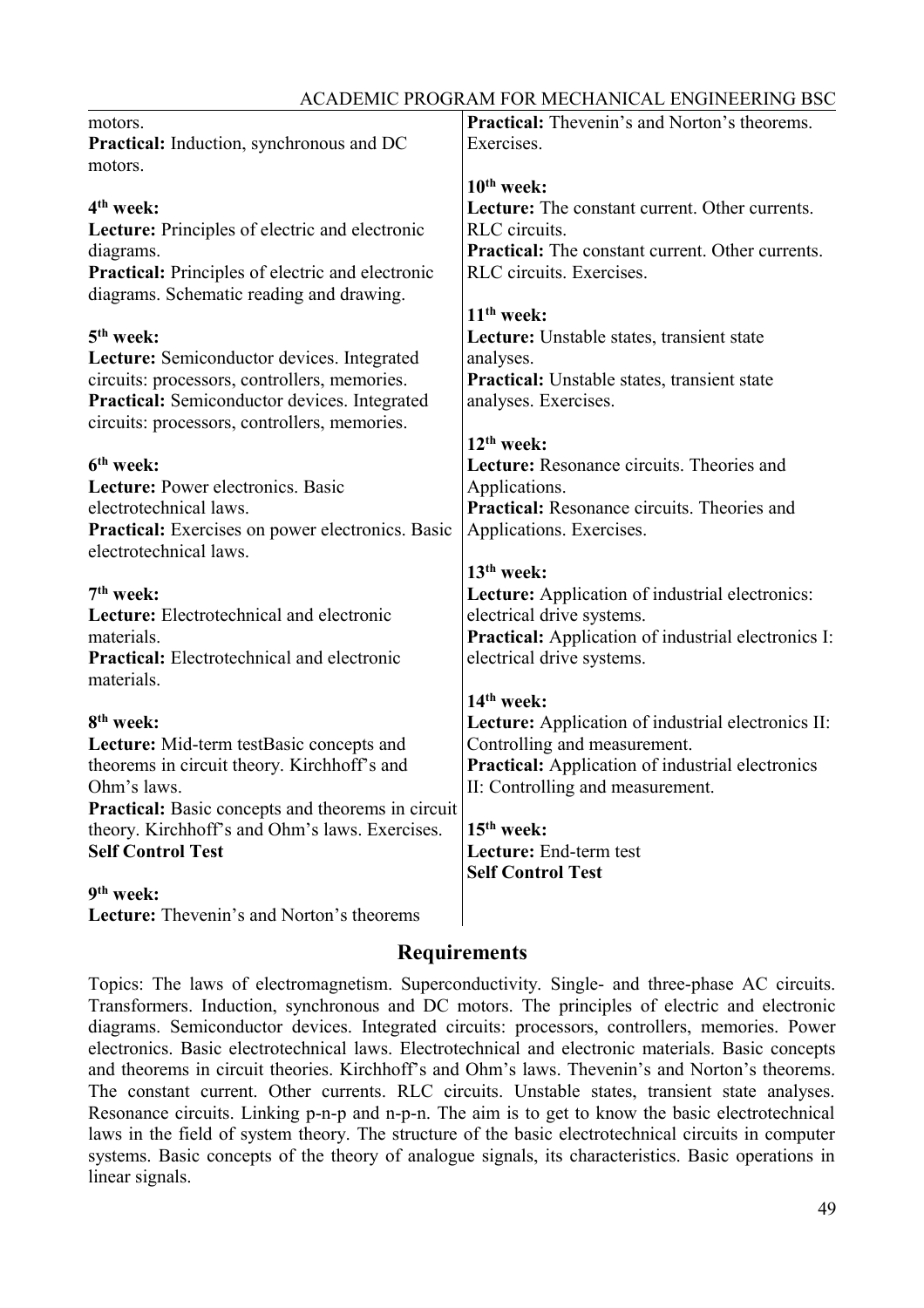A, for a signature: Attendance at lectures is recommended, but not compulsory. Participation at practice classes is compulsory. A student must attend the practice classes and may not miss more than three times during the semester. In case a student does so, the subject will not be signed and the student must repeat the course. A student can't make up a practice class with another group. The attendance on practice classes will be recorded by the practice leader. Being late is equivalent with absence. In case of further absences, a medical certificate needs to be presented. Missed practice classes should be made up for at a later date, being discussed with the tutor. Students are required to bring the drawing tasks and drawing instruments to the course to each practice class. Active participation is evaluated by the teacher in every class. If a student's behavior or conduct doesn't meet the requirements of active participation, the teacher may evaluate his/her participation as an absence because of the lack of active participation in class. During the semester there are two tests: the mid-term test in the 8th week and the end-term test in the 15th week. Students have to sit for the tests.

B, for a grade: The course ends in an exam (ESE) based on the average of the test results, the exam grade is calculated as an average of them: - an average grade of the two tests The minimum requirement for the mid-term and end-term tests is 60%. Based on the score of the tests separately, the grade for the tests is given according to the following table: Score Grade 0-59 fail (1) 60-69 pass (2) 70-79 satisfactory (3) 80-89 good (4) 90-100 excellent (5) If the score of any test is below 60, the student once can take a retake test of the whole semester material.

## **Required reading materials**

*David Crecraft, David Gorham: Electronics The Open University*  2003. ISBN: 0 7487 7036 4 *Ralf Kories, Heinz Schmidt-Walter: Electrical Engineering a pocket reference* Spriger, 2003. ISBN: 3-540-43965-X *Wai-Kai Chen Editor-in-Cheif: The Electrical Engineering Handbook*  Elsevier Academic Press, 2005. ISBN: 0-12-170960-4

## Department of Engineering Management and Enterprise

#### Subject: **ECONOMICS FOR ENGINEERS**

Year, Semester: 2<sup>nd</sup> year/1<sup>st</sup> semester Lecture: **3**

| $1st$ week:                                            | Disposable income). Calculation exercises.            |
|--------------------------------------------------------|-------------------------------------------------------|
| <b>Lecture:</b> Introduction to economics. The method  |                                                       |
| of economics. Microeconomics and                       | $3rd$ week:                                           |
| Macroeconomics. Introduction to                        | <b>Lecture:</b> Measuring the cost of living (GDP and |
| Macroeconomics. Economic Policy and                    | social welfare, the Consumer Price Index, GDP         |
| economic problems. Economics in practice.              | deflator versus CPI, real and nominal interest        |
|                                                        | rates. Sustainable development). Calculation          |
| $2nd$ week:                                            | exercises.                                            |
| <b>Lecture:</b> Measuring national output and national |                                                       |
| income (Gross Output, Gross Domestic Product,          | 4 <sup>th</sup> week:                                 |
| calculating GDP, real versus nominal GDP, the          | <b>Lecture:</b> The Keynesian Theory of consumption,  |
| components of the GDP, the expenditure                 | consumption function, marginal propensity to          |
| approach, the income approach, GDP deflator,           | consume, planned investment, saving function,         |
| Gross National Income, and Gross National              | marginal propensity to saving, aggregate output,      |
|                                                        |                                                       |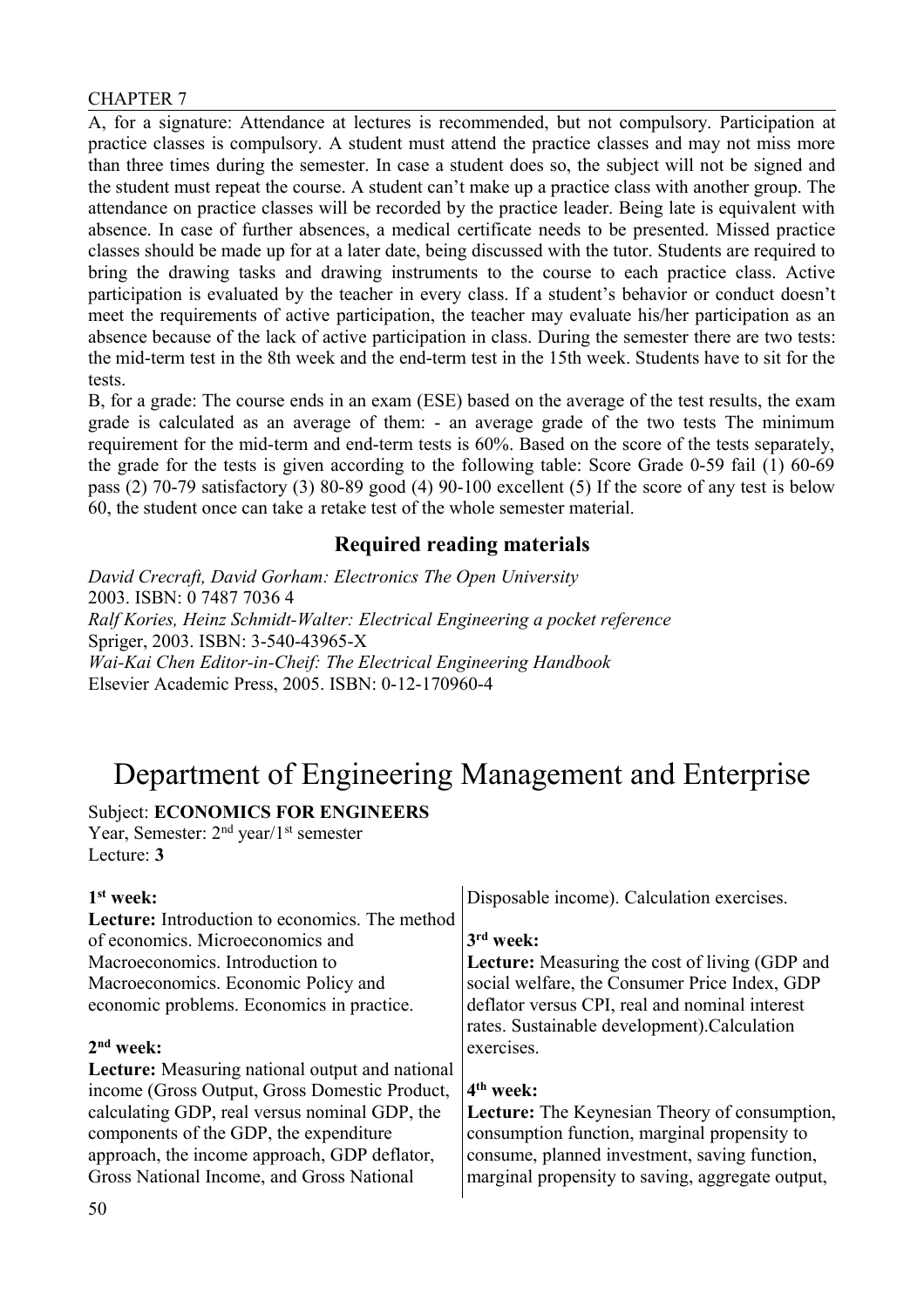| determination of equilibrium output, the<br>multiplier, IS curve. Calculation exercises. | supply curve. Calculation exercises.                 |
|------------------------------------------------------------------------------------------|------------------------------------------------------|
|                                                                                          | 10 <sup>th</sup> week:                               |
| 5 <sup>th</sup> week:                                                                    | <b>Lecture:</b> The demand for labour, the supply of |
| <b>Lecture:</b> The government and fiscal policy.                                        | labour, labour force, working-age population,        |
| Government purchases, taxes, disposable                                                  | active and inactive population, labour               |
| income, government budget deficits and                                                   | participation rate, Unemployment, the                |
| surpluses, determination of equilibrium output,                                          | unemployment rate, the activity rate. Okun law.      |
| fiscal policy, the government spending                                                   | Calculation exercises.                               |
| multiplier, the tax multiplier. Average tax rates,                                       |                                                      |
| tax wedges, and marginal tax rates. Calculation                                          | $11th$ week:                                         |
| exercises.                                                                               | Lecture: Inflation; (Price level, inflation rate,    |
|                                                                                          | definition and measuring of inflation, types and     |
| 6 <sup>th</sup> week:                                                                    | causes of inflation, The Philips curve).             |
| Lecture: Open-Economy, Equilibrium output in                                             | Calculation exercises.                               |
| an Open Economy, net exports. Imports and                                                |                                                      |
| exports and Trade Feedback effect. Calculation                                           | $12th$ week:                                         |
| exercises.                                                                               | Lecture: Growth (sources of economic growth,         |
|                                                                                          | increasing in the quality of labour, human           |
| 7 <sup>th</sup> week:                                                                    | capital, education and skills), Economic growth      |
| Lecture: Mid-term test. The meaning of money,                                            | around the world.                                    |
| the functions of money, measuring the supply of                                          |                                                      |
| money. The creation of money, required reserve                                           | 13 <sup>th</sup> week:                               |
| ratio. The money multiplier. Open market                                                 | Lecture: Basic tools of finance. Investment and      |
| operations. Calculation exercises.                                                       | interest rates (measuring the time value of          |
| <b>Self Control Test</b>                                                                 | money, future values and present values,             |
|                                                                                          | compounding, trading off between risk and            |
| 8 <sup>th</sup> week:                                                                    | return, the efficient market hypothesis).            |
| Lecture: Demanding money. Supplying and<br>demanding in the money market. The            | Investments analysis. Calculation exercises.         |
| equilibrium interest rates. The IS-LM model. The 14 <sup>th</sup> week:                  |                                                      |
| equilibrium price-level.                                                                 | Lecture: Comparative analysis. Case studies.         |
|                                                                                          |                                                      |
| 9 <sup>th</sup> week:                                                                    | $15th$ week:                                         |
| Lecture: Aggregate demand and aggregate                                                  | Lecture: End-term test                               |
| supply. The effects of a shift in aggregate                                              | <b>Self Control Test</b>                             |
| demanding. Labour market. Labour demand and                                              |                                                      |

#### **Requirements**

Topics: This course focuses on the theory and application of the following: Measuring national income and output (real vs. nominal GNP, GDP, NNP, NDP, the problem of double counting). Consumption and Investment. IS model. Economic role of government (externalities). Fiscal policy and output determination. The role of money in the economy, the evolution of money, central bank, commercial banking, supply and demand for money. Monetary policy (varieties and problems of monetary policy). IS-LM analysis: the integration of the goods and money market models. Aggregate demand and supply. Labour market. Unemployment and inflation.

For a signature: Attendance at lectures is recommended, but not compulsory. B, for a grade: The course ends in an exam grade (ESE). Attendance at lectures is recommended, but not compulsory. During the semester there are two tests: the mid-term test in the 7th week and the end-term test in the 15th week. Based on the cumulative results of the 2 tests written in Economics for Engineers,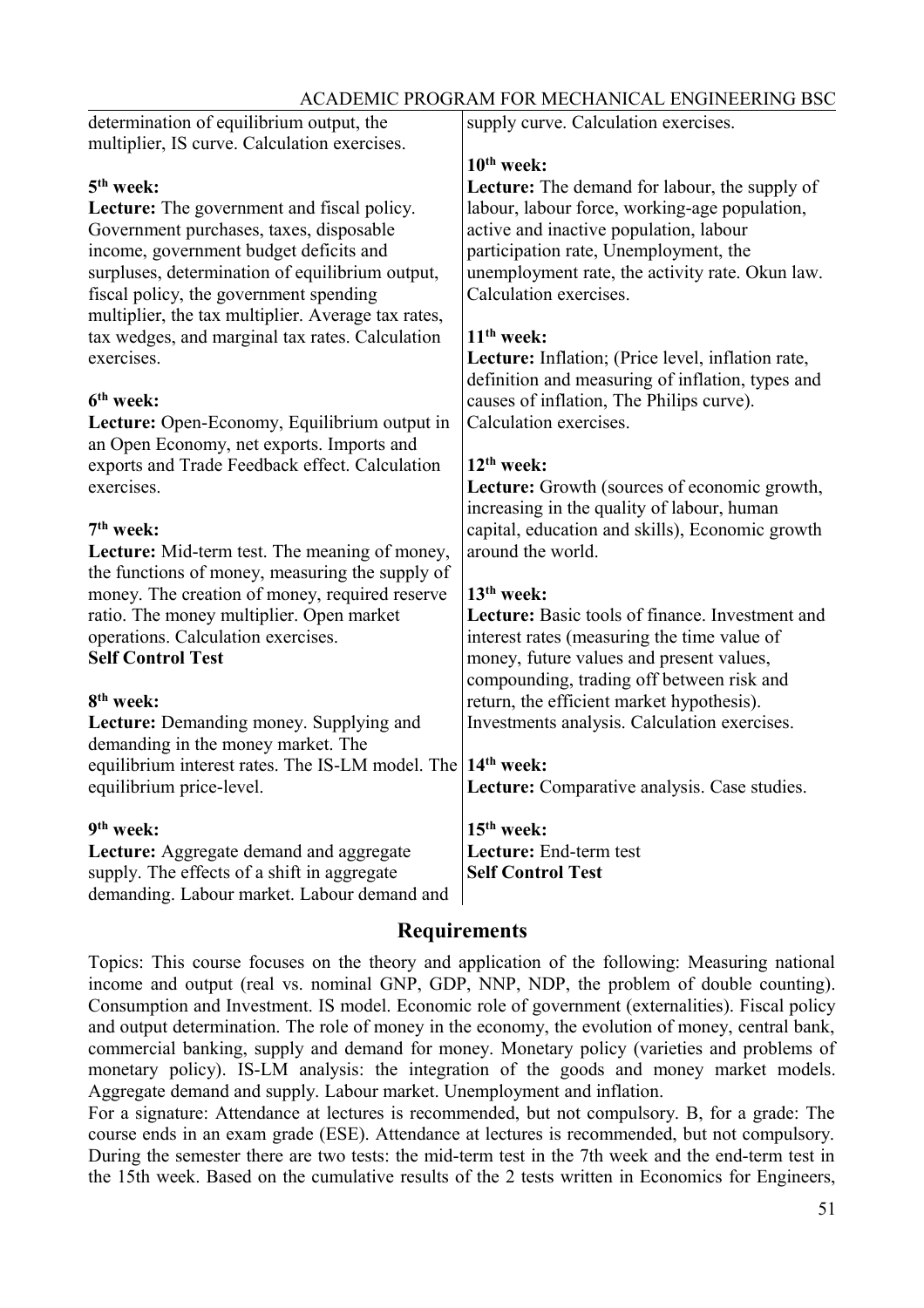students are offered an exam grade. The students can either accept or refuse the offered grades. If a student does not accept the grade offered by the lecturer, they should sit for a written exam during the examination period. Evaluation of the written exam (ESE) is according to the following table: Score Grade 0 - 49 fail (1) 50 - 62 pass (2) 63 - 75 satisfactory (3) 76 - 88 good (4) 89 - 100 excellent (5)

## **Required reading materials**

*T. Kiss, J. : Introduction to Macroeconomics for Engineers and Technical Managers* Debrecen University Press, 2014. ISBN: 978 963 318 416 5 *SAMUELSON P.A., NORDHAUS W.D.: Economics* 18th. Academic Internet Publishers Inc., 2006. ISBN: 0072872055 *PARKIN, M., POWELL, M. & MATTHEWS, K. : Economics* 7th. Harlow: Addison, 2008. ISBN: 9780132041225

#### Subject: **TECHNOLOGY OF STRUCTURAL MATERIALS**

Year, Semester: 2<sup>nd</sup> year/1<sup>st</sup> semester Lecture: **1** Practical: **1**

| $1st$ week:                                            | Nitriding, carbonitriding                               |
|--------------------------------------------------------|---------------------------------------------------------|
| <b>Lecture:</b> Introduction to manufacturing and      | <b>Practical:</b> Equipment for heat treating           |
| manufacturing processes. Production systems            | operations                                              |
| Practical: Introduction of safety laboratory           |                                                         |
| work.                                                  | $7th$ week:                                             |
|                                                        | <b>Lecture:</b> Direct hardening : austenitizing and    |
| $2nd$ week:                                            | quench, selective hardening                             |
| Lecture: Equilibrium and non-equilibrium               | Practical: Hardening test of heat treated               |
| transformations of steel. C-curves.                    | specimen                                                |
| <b>Practical:</b> Analyses of phase diagrams.          |                                                         |
|                                                        | 8 <sup>th</sup> week:                                   |
| $3rd$ week:                                            | Lecture: Brazing, soldering adhesive bonding            |
| Lecture: The <b>DD</b> transformation's driving        | <b>Practical:</b> The Jominy test                       |
| force behind these products properties of perlite,     |                                                         |
| bainite and martensite in case of transformation.      | 9 <sup>th</sup> week:                                   |
| <b>Practical:</b> Determination of iron-carbon phase   | Lecture: Characterization of engineering                |
| diagrams.                                              | powders. Production of metallic powders                 |
|                                                        | conventional and alternative pressing.                  |
| 4 <sup>th</sup> week:                                  | Practical: Design considerations in powder              |
| <b>Lecture:</b> Types of typical alloy steel and their | metallurgy. Materials and products for powder           |
| properties.                                            | metallurgy                                              |
| <b>Practical:</b> Effects of Alloying elements         |                                                         |
|                                                        | $10th$ week:                                            |
| 5 <sup>th</sup> week:                                  | <b>Lecture:</b> Quality controls and inspection product |
| Lecture: Annealing methods: full annealing,            | quality, process of capability and tolerances,          |
| stress relief annealing                                | modern inspection technologies                          |
| <b>Practical:</b> Heat treating processes              | Practical: Image processing program                     |
| 6 <sup>th</sup> week:                                  | $11th$ week:                                            |
| Lecture: Diffusion Hardening Carburizing,              | <b>Lecture:</b> Overview of a welding technology. A     |
| $\sqrt{2}$                                             |                                                         |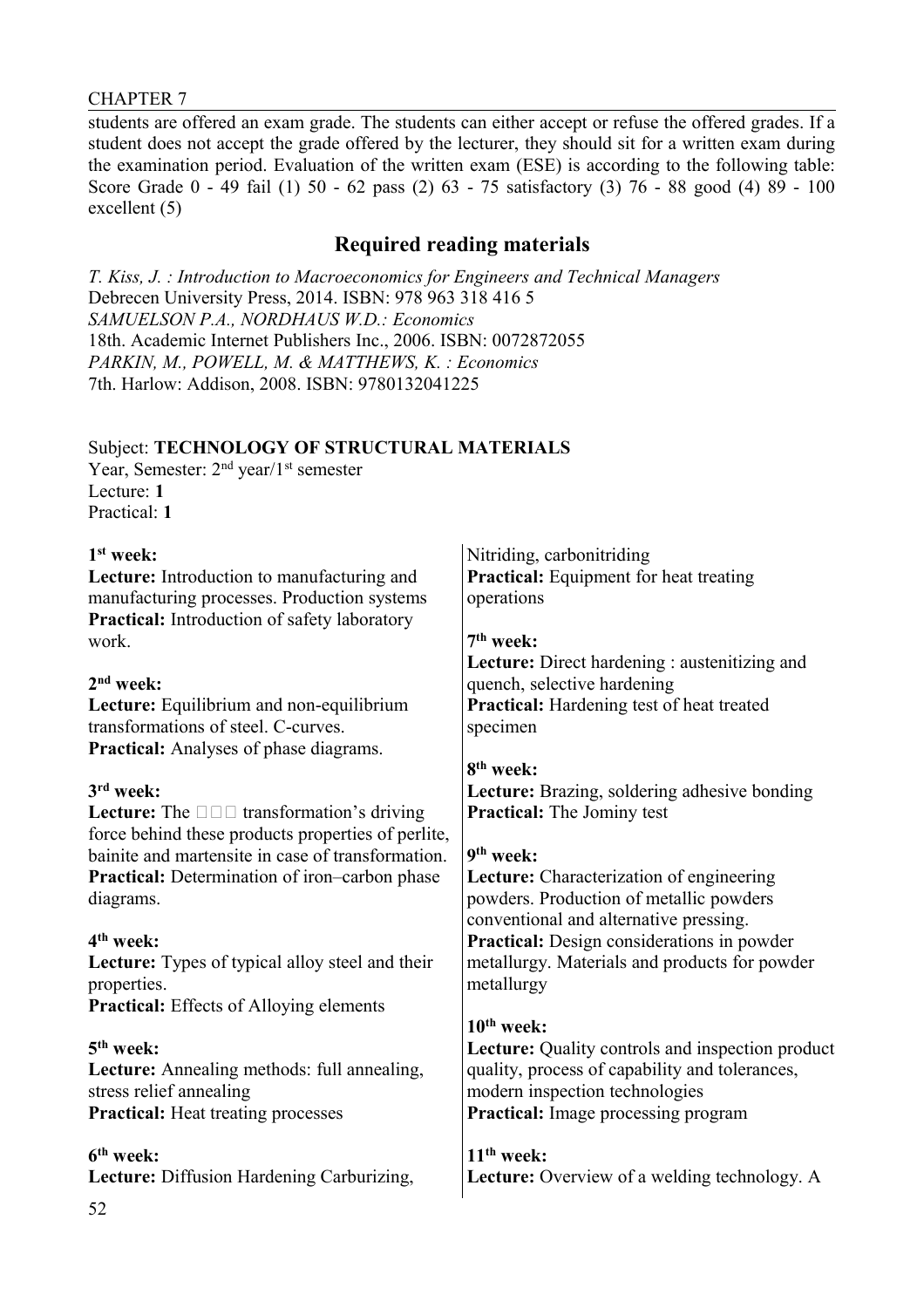| weld joint. Physics of welding. Features of a       | $13th$ week:                                          |
|-----------------------------------------------------|-------------------------------------------------------|
| fusion-welded joint.                                | <b>Lecture:</b> Introduction to theologies of liquids |
| <b>Practical:</b> Different welding technologies    | and semi-solid systems and suspensions.               |
|                                                     | <b>Practical:</b> Measurement technologies            |
| $12th$ week:                                        |                                                       |
| <b>Lecture:</b> Arc welding. Resistance of welding. | $14th$ week:                                          |
| Oxyfuel gas welding. Other fusion-welding           | <b>Lecture:</b> Overview of casting technologies.     |
| processes. Solid-state welding. Weld quality.       | Solidification and cooling. Sand casting              |
| Weld ability.                                       | <b>Practical:</b> Metal casting probe.                |
| <b>Practical:</b> Machines of welding technologies. |                                                       |
|                                                     | $15th$ week:                                          |
|                                                     | Lecture: make up for laboratory practice              |

Topics: Definition and classification of technological processes applied for engineering materials. Basic principles of heat treatments (phase transformations; transformation without diffusion). Hardening, tempering, annealing. Surface heat treatments (case hardening), thermo-chemical treatments (nitriding). Joining technologies and their applications. Classification of welding, major welding technologies. Heat sources, filler materials, machines for different welding technologies. Arc-welding processes (with consumable and non-consumable electrode), resistance welding, pressure welding, high energy welding, etc. Fusion welded joints (weld quality). Application fields of the various welding processes. Brazing and soldering.

For a signature: Attendance at lectures is recommended, but not compulsory. Participation at practice classes is compulsory. A student must attend the practice classes and not miss more than three during the semester. In case a student does so, the subject will not be signed and the student must repeat the course. A student can't take part in a practice with another group. Attendance at practice classes will be recorded by the practice leader. Being late is equivalent with an absence. In case of further absences, a medical certificate needs to be presented. Missed practice classes should be made up for at a later date, being discussed with the tutor.

During the semester there are six laboratory practice tasks. The students have to prepare all the test reports of the measurements. Active participation is evaluated by the teacher in every class. If a student's behavior or conduct doesn't meet the requirements of active participation, the teacher may evaluate his/her participation as an absence as the lack of active participation in class. Students have to submit six test reports as scheduled minimum at a sufficient level.

## **Required reading materials**

*Groover: Fundamentals of Modern Manufacturing: Materials, Processes and Systems* 3rd.2007. ISBN: 978-0-471-74485-6

## Department of Mechanical Engineering

Subject: **AUTOMOTIVE CONSTRUCTIONS** 

Year, Semester: 2<sup>nd</sup> year/1<sup>st</sup> semester Lecture: **2**

#### **1 st week:**

**Lecture:** Internal combustion engines (ICE). Major engine components. A four-stroke and a two-stroke power cycle. Gasoline and diesel engines.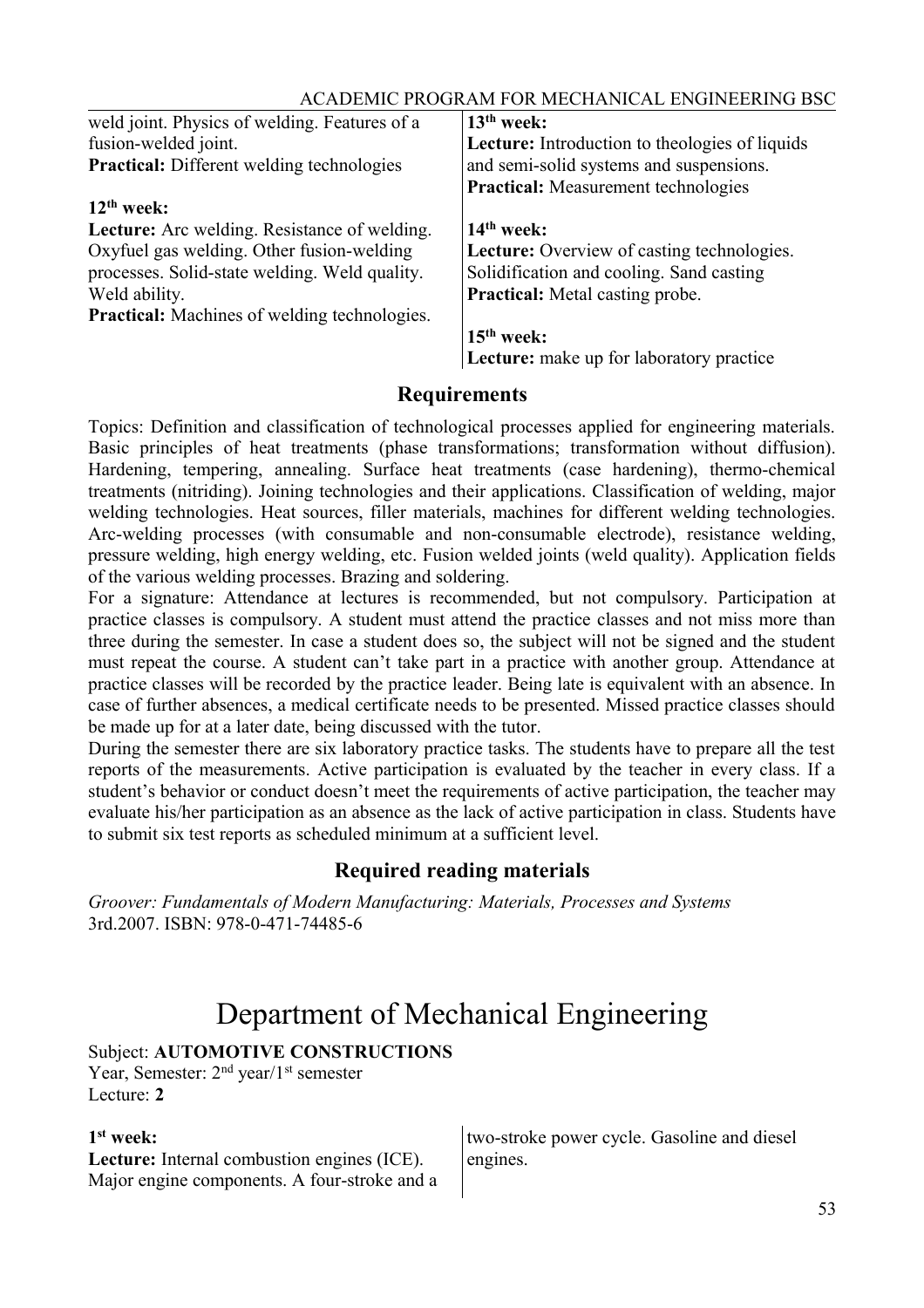| CHAPIER /                                                                                                                                                                       |                                                                                                                                                                         |
|---------------------------------------------------------------------------------------------------------------------------------------------------------------------------------|-------------------------------------------------------------------------------------------------------------------------------------------------------------------------|
| $2nd$ week:                                                                                                                                                                     | bars.                                                                                                                                                                   |
| Lecture: Lubrication and fuel systems.<br>Supercharging and turbochargers, emissions<br>control devices. The electrical systems: ignition,<br>starting, a charging system       | 9 <sup>th</sup> week:<br>Lecture: Double-wishbone suspension, multi-<br>link suspension, strut suspension, air suspension<br>systems.                                   |
| 3 <sup>rd</sup> week:                                                                                                                                                           |                                                                                                                                                                         |
| <b>Lecture:</b> The Cooling system of ICE: a radiator,<br>a fan, a water pump, a thermostat, and their<br>operation.                                                            | $10th$ week:<br>Lecture: Brake systems. Drum and disc brakes,<br>master cylinders, brake boosters.                                                                      |
| 4 <sup>th</sup> week:<br>Lecture: Transmission system, construction of<br>manual transmission. Drive train of a vehicle and<br>its major parts. Differential and transfer case. | $11th$ week:<br><b>Lecture:</b> Parking brake systems. Bleeding<br>brakes. Anti-lock brake systems, brake assist.                                                       |
| $5th$ week:<br>Lecture: Automatic hydraulic transmissions,<br>dual-clutch transmissions, continuously variable<br>transmissions.                                                | $12th$ week:<br>Lecture: Tire construction, tire codes. Balancing<br>wheels. Aligning wheels: caster, camber, toe-in,<br>toe-out, turning radius.                       |
| 6 <sup>th</sup> week:<br>Lecture: Steering system: steering linkage, tie<br>rods, control arms, ball joints, power steering<br>system.                                          | $13th$ week:<br>Lecture: Traction Control System (TCS),<br>Electronic Stability Control (ESC), Side Impact<br>Protection Systems (SIPS), Air Bags.                      |
| $7th$ week:<br>Lecture: Rack-and-pinion steering,<br>recirculating-ball steering, electronic power<br>steering systems.                                                         | $14th$ week:<br>Lecture: Hybrids. Parallel hybrids, series of<br>hybrid, plug-in hybrid. Regenerative brakes.<br>Electric vehicles, hydrogen and fuel cell<br>vehicles. |
| 8 <sup>th</sup> week:<br>Lecture: Suspension systems and springs:<br>independent and depended suspension. Control<br>arms, rubber bushings, shock absorber, stabilizer          | $15th$ week:<br>Lecture: Oral test<br><b>Self Control Test</b>                                                                                                          |

Topics: This series of lectures is based on the fundamental machine constructions taught in the machine elements course. It reviews the build-up of a road vehicle and the construction of main units such as a drive train with rear-wheel and a front-wheel drive and its parts (transmission, transaxle, clutch, differential), suspension and steering systems, braking systems (disc brake, drum brake, brake booster). After that the operation principles of internal combustion engines (a four stroke-power cycle of a gasoline engine and a diesel engine) are discussed. The classes focus on fuel management, cooling and lubrication systems and exhaust systems. After discussing the main structural members the course reviews basic electrical systems, the starting and ignition systems and the power supply respectively.

A, for a signature: Participation at lectures is compulsory. Students must attend the lectures and may not miss more than three practice classes during the semester. In case a student does so, the subject will not be signed and the student must repeat the course. Students can't make up a lecture with another group. Attendance at lectures will be recorded by the lecturer. Being late is equivalent

 $C<sub>II</sub>$  DTED  $<sub>7</sub>$ </sub>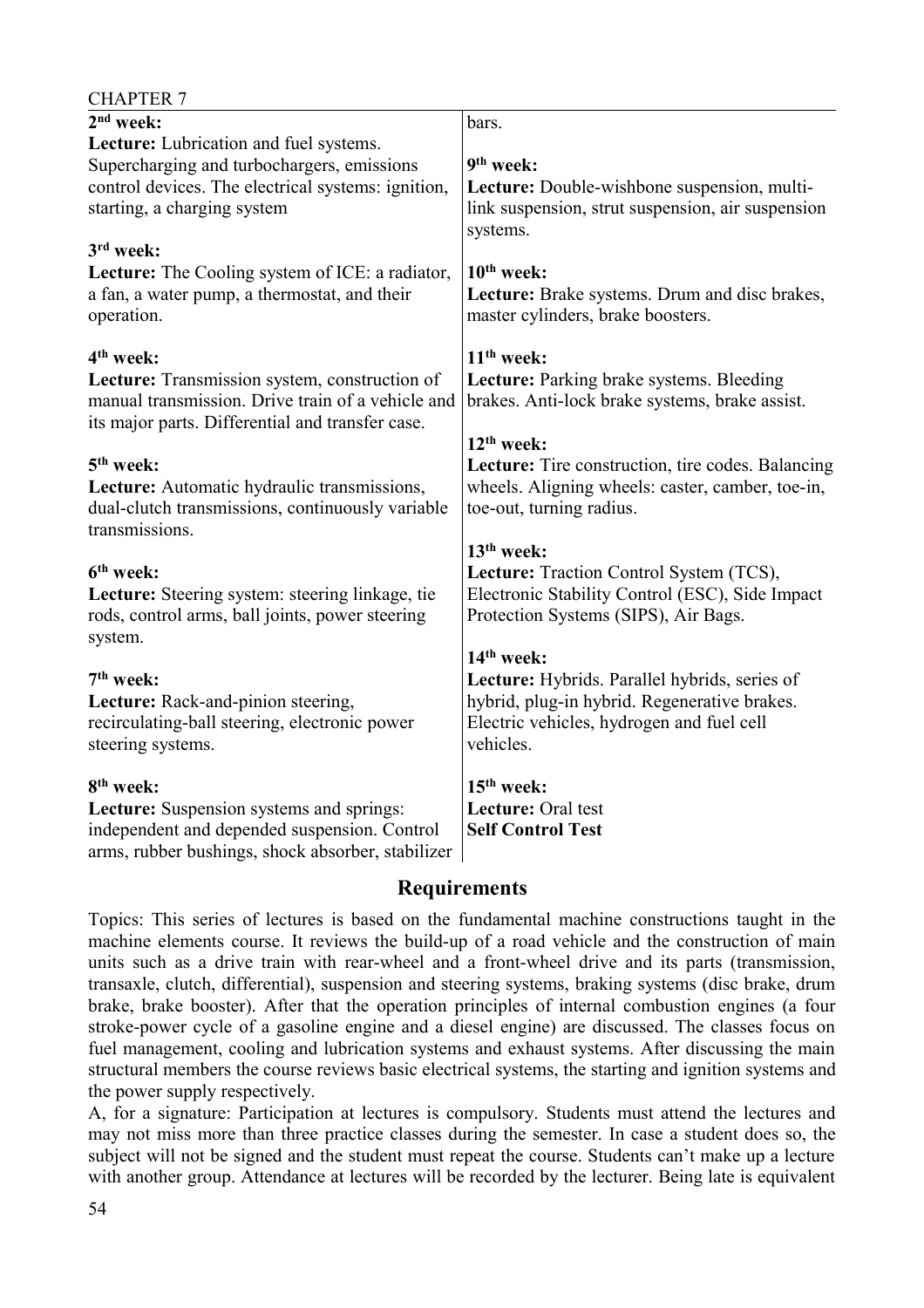with an absence. In case of further absences, a medical certificate needs to be presented. Missed lecture should be made up for at a later date, being discussed with the tutor. Active participation is evaluated by the teacher in every class. If a student's behavior or conduct doesn't meet the requirements of active participation, the teacher may evaluate his/her participation as an absence because of the lack of active participation in class. Students may give one presentation about an automotive construction.

B, for a grade: The course ends in a mid-semester grade (AW5). At the end of the semester there is an oral test, based on assembly drawings of automotive constructions. Based on the marks of the presentation and the oral test, the mid-semester grade is calculated as an average of them. An offered grade: it may be offered for the students whose grade of the presentation is at least good (4).

## **Required reading materials**

*Reinert Kenneth, A: An introduction to International Economics: New Perspectives on the World Economy*

2nd. Cambridge University Press, 2011. ISBN: 1107003571, 97811070 *Peter Girling (Editor): Automotive Handbook* VDI-Verlag GmbH, 1993. ISBN: 3-1-419115-X

#### Subject: **CAD AND CAE I** Year, Semester: 2<sup>nd</sup> year/1<sup>st</sup> semester Lecture: **1** Practical: **1**

| $1st$ week:<br><b>Practical:</b> Introduction to AUTOCAD, describe<br>and set up the Workspace.                                                                                                                                              | Viewports.<br>$7th$ week:<br><b>Practical:</b> Annotating the drawing: Text and                                                                                                                |
|----------------------------------------------------------------------------------------------------------------------------------------------------------------------------------------------------------------------------------------------|------------------------------------------------------------------------------------------------------------------------------------------------------------------------------------------------|
| $2nd$ week:<br><b>Practical:</b> Creating drawings: using the<br>Dynamic Input interface, Object Snap and Snap<br>points, Polar Tracking and Polar Snap, using<br>Units command to set drawing units. Drawing<br>commands: Line, Circle etc. | Multiline Text commands, Text Styles<br>8 <sup>th</sup> week:<br><b>Practical:</b> Dimensioning. Create and modify<br>Dimension Styles to control the appearance of<br>dimensions.             |
| 3 <sup>rd</sup> week:<br>Practical: Manipulating objects: using of Move,<br>Copy, Rotate, Mirror, Array, Erase etc.                                                                                                                          | 9 <sup>th</sup> week:<br><b>Practical:</b> Hatching objects. Create Hatch<br>patterns and fills.                                                                                               |
| 4 <sup>th</sup> week:<br><b>Practical:</b> Drawing organization and inquiry<br>commands. Measuring distance, angle, area and<br>perimeter. Layers. Object properties.                                                                        | $10th$ week:<br><b>Practical:</b> Working with reusable content: use<br>the Block command to create a block definition,<br>use the Insert command to insert a block<br>reference in a drawing. |
| 5 <sup>th</sup> week:<br><b>Practical:</b> Altering objects: using of Offset,<br>Trim, Stretch, Explode etc.<br>$6th$ week:<br><b>Practical:</b> Working with Layouts. Layout mode,                                                          | $11th$ week:<br><b>Practical:</b> Creating additional drawing objects.<br>Use the Tablestyle command to create table<br>styles.                                                                |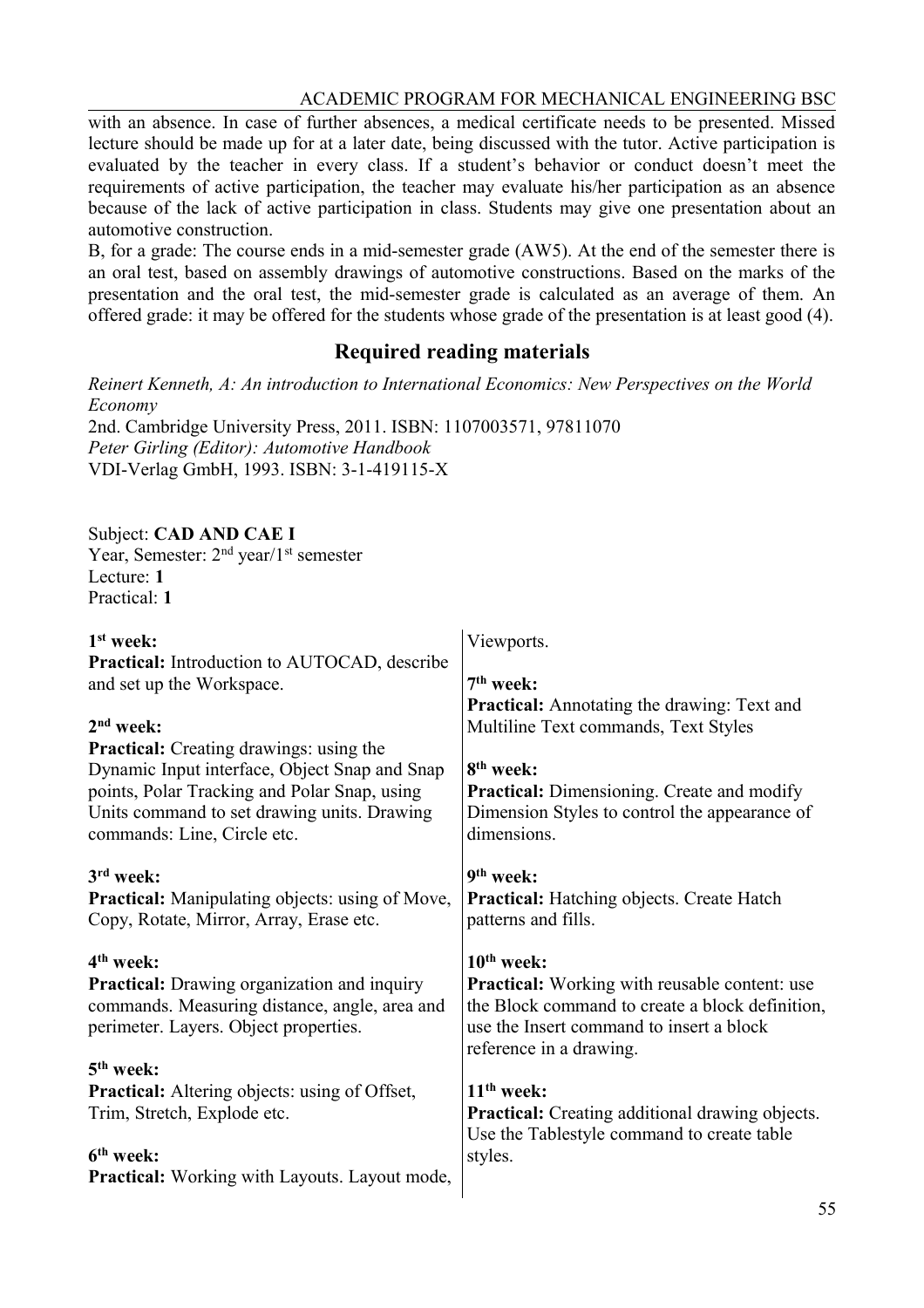| <b>CHAPTER 7</b>                                                                                               |                                                                             |
|----------------------------------------------------------------------------------------------------------------|-----------------------------------------------------------------------------|
| $12th$ week:<br><b>Practical:</b> Plotting. Create and modify Page<br>Setup.                                   | $14th$ week:<br>Practical: Parametric drawing in AUTOCAD.                   |
| $13th$ week:<br><b>Practical:</b> 3D modelling. Create basic 3D<br>objects. Create 3D objects from 2D objects. | $15th$ week:<br><b>Practical:</b> End-term test<br><b>Self Control Test</b> |

Topics: The series of practice classes cover the following topics: introduction to AUTOCAD, creating drawings in AUTOCAD, manipulating objects, drawing organization and inquiry commands, altering objects, working with Layouts, annotating, dimensioning and hatching objects. Working with reusable content, plotting, creating 3D objects and parametric drawing in AUTOCAD.

A, for a signature: Participation at practice classes is compulsory. Students must attend practice classes and may not miss more than three practice classess during the semester. In case a student does so, the subject will not be signed and the student must repeat the course. Students can't take part in any practice class with another group. Attendance at practice classes will be recorded by the practice leader. Being late is equivalent with an absence. In case of further absences, a medical certification needs to be presented. Missed practice classes must be made up for at a later date, being discussed with the tutor. During the semester there are two tests: the mid-term test is on the 8th week and the end-term test is on the 15th week. Students must sit for the tests.

B, for a grade (AW5): The course ends in a mid-semester grade based on the average grade of the two tests. The minimum requirement of the mid-term and the end-term test is 60% separately. The grade for each test is given according to the following table: Score Grade 0-59 fail (1) 60-69 pass (2) 70-79 satisfactory (3) 80-89 good (4) 90-100 excellent (5) If the score of any test is below 60, the student once can take a retake test of the whole semester material.

## **Required reading materials**

*Randy H. Shih: AutoCad 2010 Tutorial* SDC Publications, 2009. ISBN: 978-1-58503-498-7

#### Subject: **ENGINEERING EXPERIMENTATION**

Year, Semester: 2<sup>nd</sup> year/1<sup>st</sup> semester Practical: **2**

#### **1 st week:**

**Practical:** Standard organizations, reliability of measurements, fundamental methods of measurements, direct and indirect comparison, calibration. Measurement devices overview in practice.

#### **2 nd week:**

**Practical:** Source of errors, Bias and Random Errors, measurement stages, Data transmission, DAQ, data store in practice. Calculation of measurement errors

#### **3 rd week:**

**Practical:** Periodic waves and its spectrum, Time Domain & Freq. Domain, frequency spectrum examples, Fourier transform, Square and Hanning window functions, Shannon law, Periodic Signals, Analog-Digital Conversion, resolution of an A/D ConverterSpecial signforms: sinus, triangle, sgn, saw, square in computer softwares practice. Tone generator.

#### **4 th week:**

**Practical:** Measuring instruments, length, angle, thickness gauge, micrometers, dial test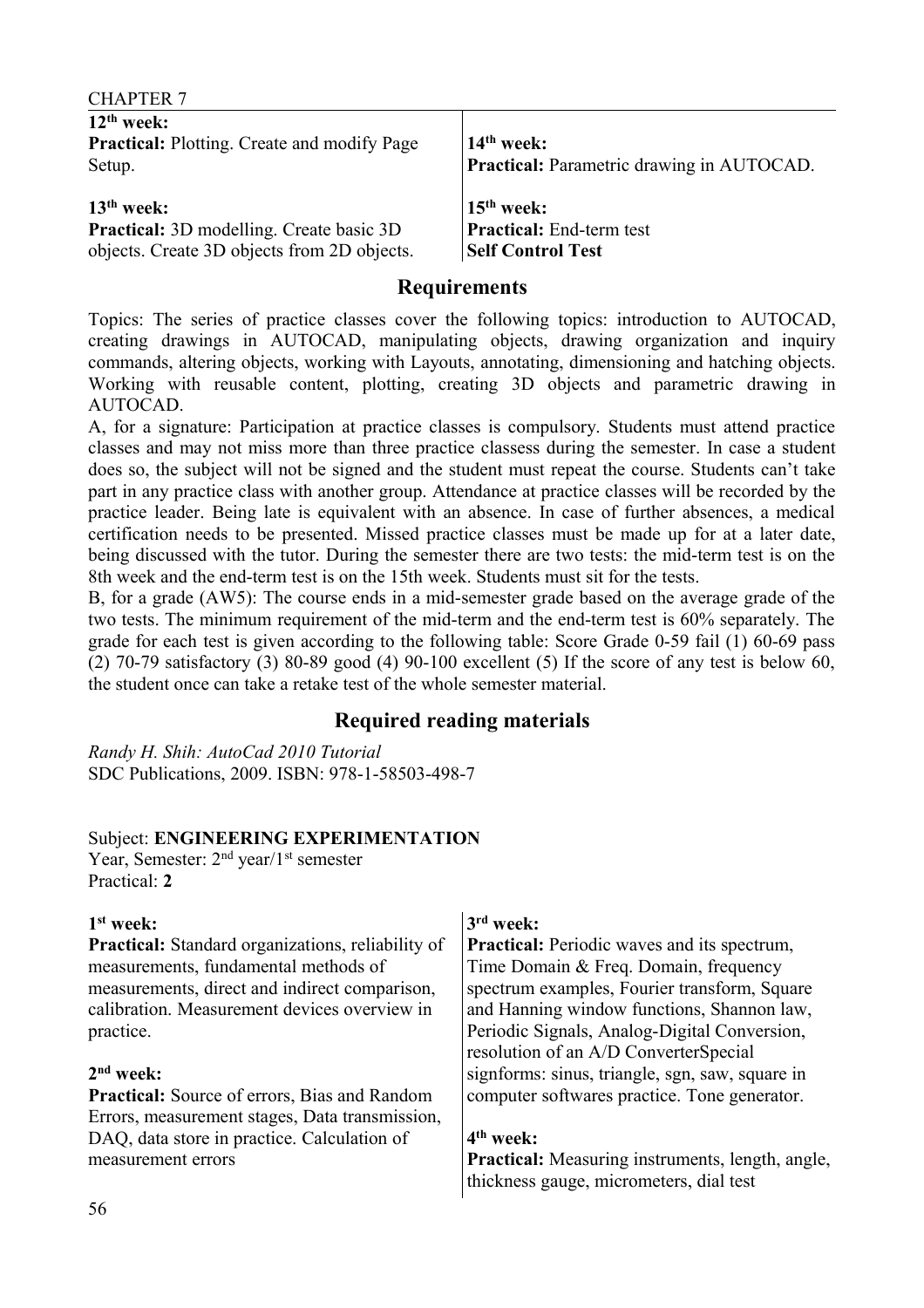| indicators, sine bars, pressure gauge, mass- or<br>volume flow measurement, flow measurement,                                                                                                                                    | recording then FFT spectrum analysis, filtering,<br>denoising in Audacity software.                                                                                                               |
|----------------------------------------------------------------------------------------------------------------------------------------------------------------------------------------------------------------------------------|---------------------------------------------------------------------------------------------------------------------------------------------------------------------------------------------------|
| Venturi meter, tachometers, stroboscopes<br>Measurement with a micrometer, a stroboscope<br>rpm measurement on bearing test-rig.                                                                                                 | $10th$ week:<br>Practical: Acceleration measurement, vibration<br>transducers, displacement-velocity-acceleration                                                                                 |
| 5 <sup>th</sup> week:<br><b>Practical:</b> Force measurement, force gauge, load<br>cells, Wheatstone bridge configuration, torque<br>measurement, dynamometer. Force measurement<br>with load cells, Spider 8 system with Catman | conversion, calibration ISO 10816, assessment<br>zones, fault frequencies Measurements with NI<br>9214 DAQ unit, PCB transducers. Soundbook<br>system. SciLab.                                    |
| software.                                                                                                                                                                                                                        | $11th$ week:<br><b>Practical:</b> Thermography. Thermal radiation.                                                                                                                                |
| 6 <sup>th</sup> week:<br><b>Practical:</b> Tribometers, tribotesters,<br>thermometers, thermocouples, pyrometers,<br>bimetallic thermometers. Thermosensor<br>measurement by getting voltage in Wheatstone<br>bridge.            | Emission coefficient. Limitations and<br>disadvantages of thermography. Black body<br>theory. Thermography measurements of machine<br>elements under operation, test-rig, bearings,<br>gear-boxes |
| $7th$ week:<br><b>Practical:</b> Electrical voltage, current, resistance<br>measurement.PC based Digital Oscilloscope<br>measurement and measurement of current,<br>impedance, voltage.                                          | $12th$ week:<br><b>Practical:</b> Non-destructive measurements<br>overview. Crack detection. Dye penetrant<br>inspection. Optical microscopy. SEM scanning<br>electrone microscopy.               |
| 8 <sup>th</sup> week:<br>Practical: Overview of methods.in engineering<br>measurements Main tools for measurements.<br>Mid-term test                                                                                             | $13th$ week:<br><b>Practical:</b> Destructive testing measurements. A<br>hardness test. Charpy impact tests. Calculation of<br>hardness and Charpy V-notch calculation.                           |
| <b>Self Control Test</b>                                                                                                                                                                                                         | 14 <sup>th</sup> week:<br><b>Practical:</b> Summary of mechanical engineering                                                                                                                     |
| 9 <sup>th</sup> week:<br><b>Practical:</b> Acoustic and noise measurement.<br>Fletcher-Munson curves. Sound pressure levels.                                                                                                     | measurements. General overview. Full sensor<br>measurements.                                                                                                                                      |
| A, B, C, D filtering. Microphones. Standards for<br>measurement. Pink and white noises. Low/High<br>pass filtering, ultrasonic noise measurements to<br>leakage detection.SPL measurement, mic                                   | 15 <sup>th</sup> week:<br><b>Practical:</b> End-term test<br><b>Self Control Test</b>                                                                                                             |

#### **Requirements**

Topics: A laboratory to instruct students in the performance of basic mechanical engineering components and systems. Digital data acquisition. Applications include the measurement of strain, pressure, temperature, flow, force, torque, and vibration. Introduction to error analysis, and design and planning of experiments. Performance of experiments, application of theory and reporting. Participation at practice classes is compulsory. A student must attend the practice classes and may not miss more than three times during the semester. In case a student does so, the subject will not be signed and the student must repeat the course. A student can't make up any practice with another group. The attendance on practice classes will be recorded by the practice leader. Being late is equal with an absence. In case of further absences, a medical certificate needs to be presented. Missed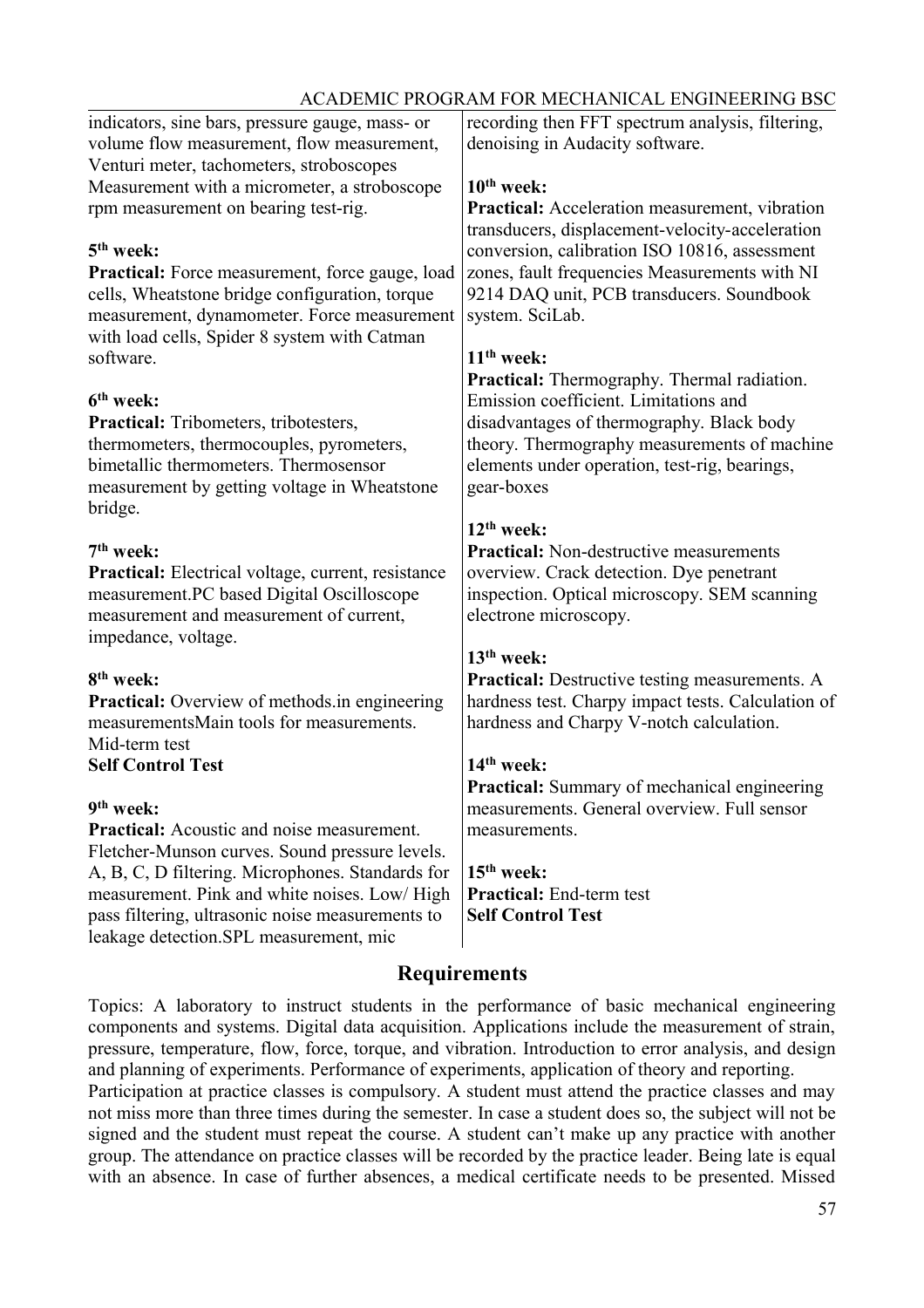practices should be made up for at a later date, to be discussed with the tutor. Active participation is evaluated by the teacher in every class. If a student's behavior or conduct doesn't meet the requirements of active participation, the teacher may evaluate his/her participation as an absence due to the lack of active participation in class.

During the semester there are two tests: the mid-term test in the 8th week and the end-term test in the 15th week. Students have to sit for the tests. The course ends in a mid-semester grade (AW5). The minimum requirement for the mid-term and end-term tests is 50%. Based on the score of the tests separately, the grade for the tests is given according to the following table: Score Grade 0-50 fail (1) 50-60 pass (2) 60-75 satisfactory (3) 75-90 good (4) 90-100 excellent (5) If the score of any test is below 50%, the student once can take a retake test of the whole semester material.

## **Required reading materials**

*Zsolt TIBA, Géza HUSI: Mechanical Design of a Mechatronics Systems: Laboratory Handbook* University of Debrecen Faculty of Engineering, 2012. ISBN: 978 963 473 525 0 *Jon S. Wilson (Editor-in-Chief): Sensor Technology Handbook* Elsevier Inc., 2005. ISBN: 0-7506-7729-5

#### Subject: **LOGISTICS I**

Year, Semester: 2<sup>nd</sup> year/1<sup>st</sup> semester Lecture: **2**

| $1st$ week:<br>Lecture: Definitions of logistics. Aims of<br>logistics.                                          | $7th$ week:<br>Lecture: Procurement logistics. Centralized and<br>decentralized procurement. Direct and indirect                                     |
|------------------------------------------------------------------------------------------------------------------|------------------------------------------------------------------------------------------------------------------------------------------------------|
| $2nd$ week:                                                                                                      | procurement. Mid-term test No.1.                                                                                                                     |
| Lecture: Global logistics. Logistics                                                                             | <b>Self Control Test</b>                                                                                                                             |
| performance. The effects of the logistics to<br>economy.                                                         | 8 <sup>th</sup> week:                                                                                                                                |
|                                                                                                                  | <b>Lecture:</b> A supplier performance. A supplier                                                                                                   |
| 3 <sup>rd</sup> week:                                                                                            | scoreboard. A supply chain management.                                                                                                               |
| Lecture: A material flow system. Material                                                                        |                                                                                                                                                      |
| handling outside the company. External                                                                           | 9 <sup>th</sup> week:                                                                                                                                |
| transportation (vehicular, railway, water, air,<br>special, combined and multimodal transport).                  | Lecture: The make or buy decision, Just in time.<br>Economic order quantity (EOQ).                                                                   |
| $4th$ week:                                                                                                      | $10th$ week:                                                                                                                                         |
| Lecture: Transit and waiting time. Economic<br>geography.                                                        | Lecture: Logistics divisions at a company II.<br>Production logistics. Production design, material<br>flow determination. Material handling systems. |
| 5 <sup>th</sup> week:                                                                                            |                                                                                                                                                      |
| Lecture: Evolution of transport. Types of                                                                        | $11th$ week:                                                                                                                                         |
| maritime and inland transport (waterways and<br>ports).                                                          | Lecture: Distributional logistics. Distributional<br>networks. Direct and indirect distributional<br>systems.                                        |
| 6 <sup>th</sup> week:                                                                                            |                                                                                                                                                      |
| Lecture: Logistics divisions at a company I.<br>Company logistics (strategic, tactical and<br>operative levels). | $12th$ week:<br><b>Lecture:</b> Distribution required planning (DRP).<br>Packaging.                                                                  |
| 5Q                                                                                                               |                                                                                                                                                      |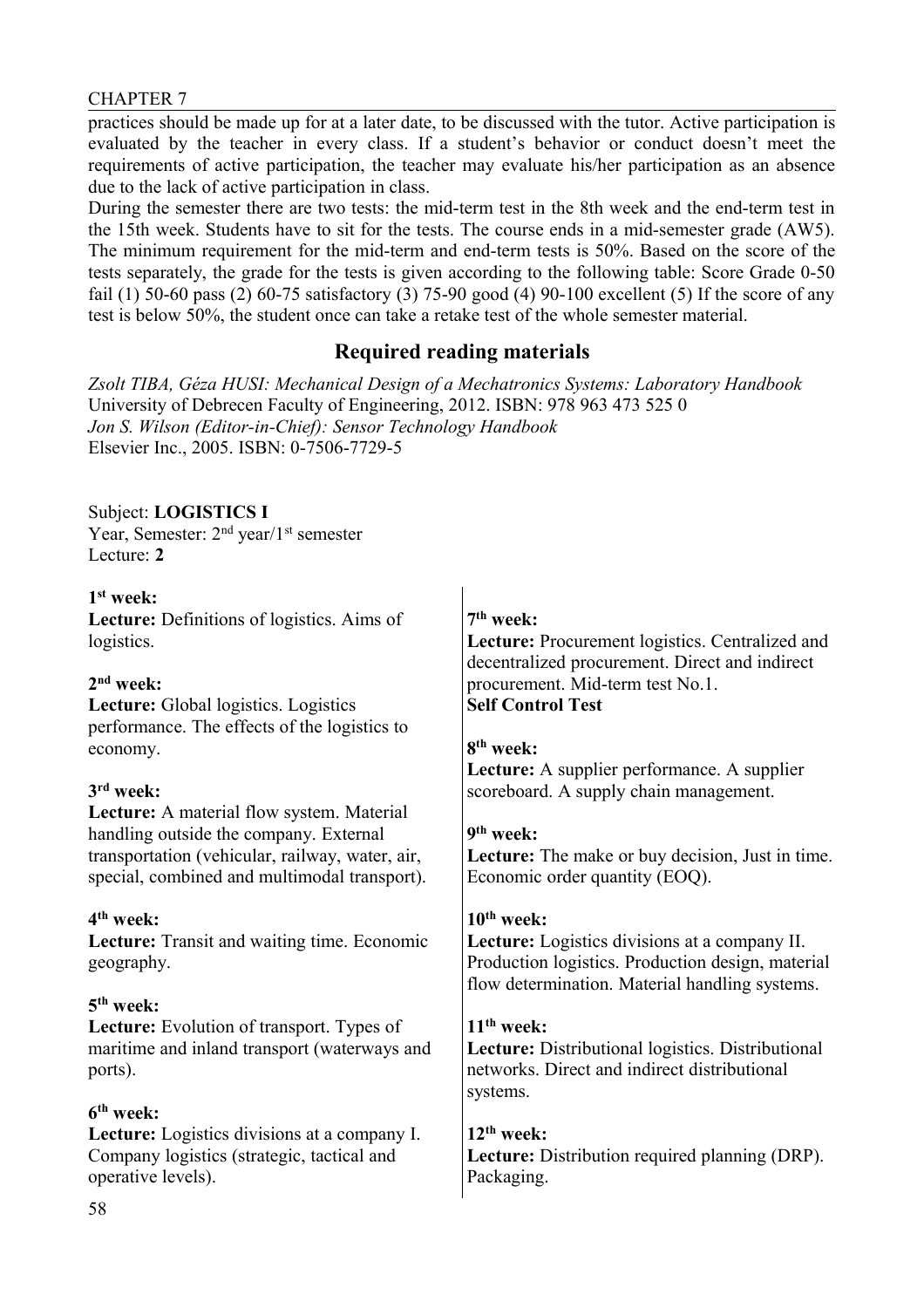|                                                                                           | $14th$ week:                              |
|-------------------------------------------------------------------------------------------|-------------------------------------------|
| $13th$ week:                                                                              | Lecture: Warehousing systems. Information |
| <b>Lecture:</b> Unit load devices (pallets, containers).   logistics. Mid-term test No.2. |                                           |
| Recycling logistics.                                                                      | <b>Self Control Test</b>                  |
|                                                                                           |                                           |

Topics: This series of lectures is based on the topics of logistics. It covers the areas of logistics, construction of logistics systems and major construction units. Logistic systems management levels, functions, levels of development. Material handling systems and their role in the logistics system. Material handling systems characterization, classification, material flow characteristics. The choice of material handling systems and equipment. Storage systems, processes and the interpretation of break bulk storage systems. Warehousing systems, transportation systems, controlling and information systems, supply chain management, industrial and manufacturing logistics.

A, for a signature: Attendance at lectures is recommended, but not compulsory. Participation at practice classes is compulsory. A student must attend the practices and may not miss more than three times during the semester. In case a student does so, the subject will not be signed and the student must repeat the course. A student can't make up a practice with another group. Attendance at practice classes will be recorded by the practice leader. Being late is equivalent with an absence. In case of further absences, a medical certificate needs to be presented. Missed practice classes should be made up for at a later date, being discussed with the tutor. Active participation is evaluated by the teacher in every class. If a student's behavior or conduct doesn't meet the requirements of active participation, the teacher may evaluate his or her participation as an absence because of the lack of active participation in class. During the semester there are two tests in the 7th and 14th week. Students have to sit for the tests.

B, for a grade: The course ends in an examination (ESE). The minimum requirements of the midterm tests and the examination is respectively 50%. Based on the score of the tests separately, the grade for the tests and the examination is given according to the following table: Score Grade 0-49 fail (1) 50-64 pass (2) 65-79 satisfactory (3) 80-89 good (4) 90-100 excellent (5) If the score of any test is below 50, students can take a retake test in conformity with the EDUCATION AND EXAMINATION RULES AND REGULATIONS. An offered grade: it may be offered for students if the average grade of the two mid-term tests is at least good (4).

## **Required reading materials**

*Alan Rushton, Phil Croucher, Peter Baker: The Handbook of Logistics and Distribution Management* Kogan Page, 2006. ISBN: 0749446692 *Michael B. Stroh: A Practical Guide to Transportation and Logistics* Logistics Network, 2001. ISBN: 0970811500 *Michael B. Stroh: Transport Logistics: Past, Present and Predictions* Winning Books, 2010. ISBN: 9781571975089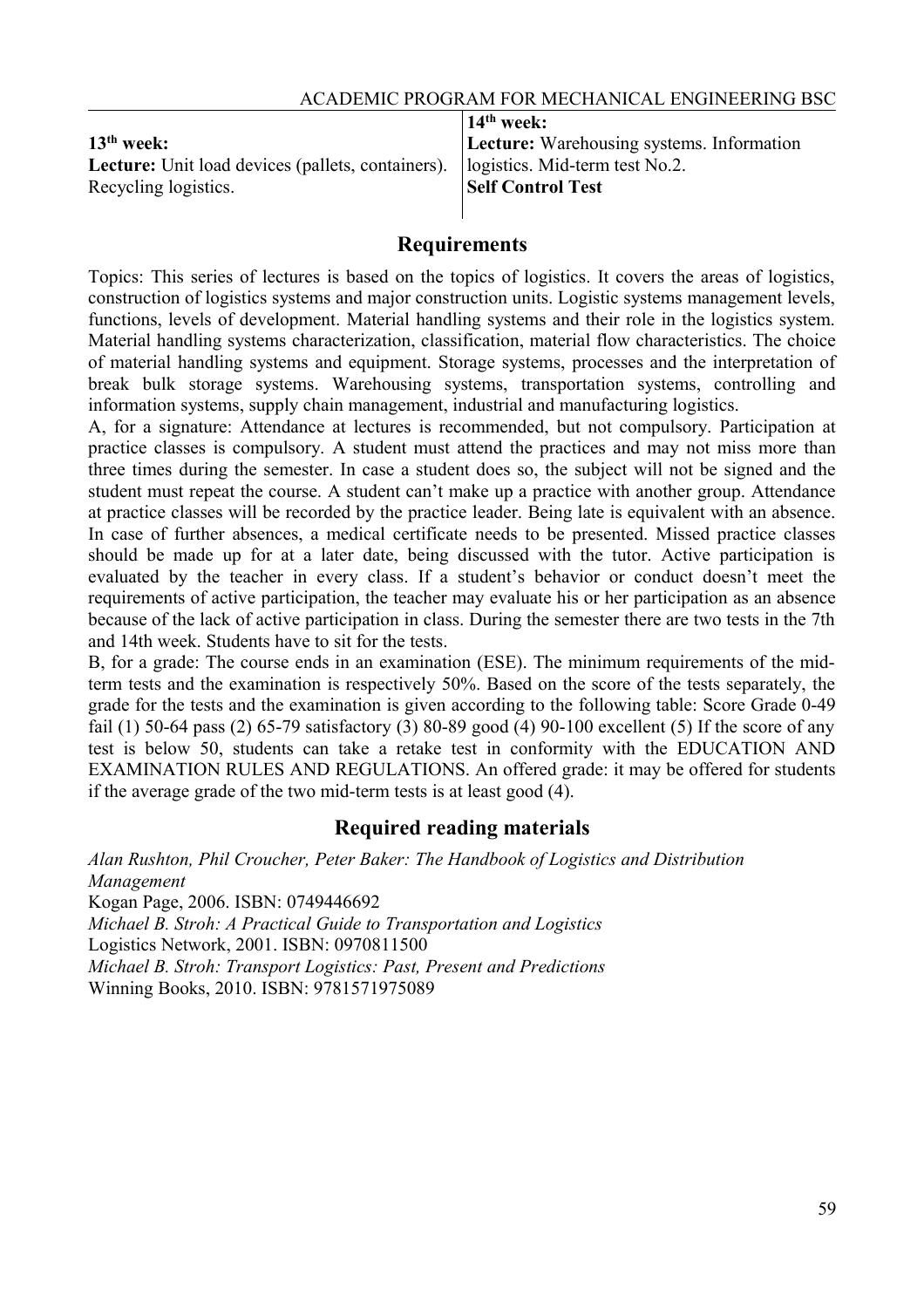Subject: **MACHINE ELEMENTS I** Year, Semester: 2<sup>nd</sup> year/1<sup>st</sup> semester Lecture: **3** Seminar: **2**

#### **1 st week:**

| 1 <sup>st</sup> week:<br>Lecture: Requirements against components,<br>stressing theories.<br><b>Seminar:</b> Issuing task 1: Designing a welded<br>machinery base.<br>$2nd$ week:<br>Lecture: Theory of a fatigue failure, designing a<br>simple and a combined fluctuating load.<br>Goodman diagram, Smith diagram.<br>Seminar: Scathing different constructions for a<br>welded base. Measuring the dimension of parts,<br>calculating the tolerance and fit dimensions.<br>3 <sup>rd</sup> week:<br>Lecture: Power screws and fasteners. Free body<br>diagrams of power screws, wrench torques.<br>Fastener materials and stress. Lap joints from<br>bolted joints. Bolt tightening of pressure vessel<br>caps.<br><b>Seminar:</b> Design of welded constructions.<br>Dimensioning a welded base. Determining the<br>friction coefficient in a bolted joint by | 7 <sup>th</sup> week:<br>Lecture: Springs, tasks and operation principles<br>of springs. Stressing of bar springs, leaf springs,<br>multi-leaf springs, Belleville springs.<br>Seminar: Sketching different constructions for a<br>piston, a cap and a cover regarding sealing.<br>8 <sup>th</sup> week:<br>Lecture: Helical springs, designing and stressing<br>for a fatigue load.<br>Seminar: Sketching different constructions for a<br>piston, a cap and a cover regarding sealing,<br>studying similar constructions. Determining a<br>spring diagram by measuring.<br>9 <sup>th</sup> week:<br><b>Lecture:</b> Rubber springs, features and spring<br>diagrams. Designing and stressing block and<br>cylindrical rubber springs for compression, shear<br>and torsion load.<br>Seminar: Constructing the assembly drawing of<br>a hydraulic cylinder. |
|-------------------------------------------------------------------------------------------------------------------------------------------------------------------------------------------------------------------------------------------------------------------------------------------------------------------------------------------------------------------------------------------------------------------------------------------------------------------------------------------------------------------------------------------------------------------------------------------------------------------------------------------------------------------------------------------------------------------------------------------------------------------------------------------------------------------------------------------------------------------|--------------------------------------------------------------------------------------------------------------------------------------------------------------------------------------------------------------------------------------------------------------------------------------------------------------------------------------------------------------------------------------------------------------------------------------------------------------------------------------------------------------------------------------------------------------------------------------------------------------------------------------------------------------------------------------------------------------------------------------------------------------------------------------------------------------------------------------------------------------|
| measurement.<br>4 <sup>th</sup> week:<br><b>Lecture:</b> Riveted joints. Welded joints, strength<br>of a butt and lap joint subjected to a constant<br>load, a fatigue load and an eccentric load.<br>Seminar: Constructing a welded base.                                                                                                                                                                                                                                                                                                                                                                                                                                                                                                                                                                                                                        | $10th$ week:<br>Lecture: Bearings, lubrication principles and<br>methods. Heat balance and application fields of<br>journal bearings.<br><b>Seminar:</b> Constructing the assembly drawing of<br>the hydraulic cylinder.                                                                                                                                                                                                                                                                                                                                                                                                                                                                                                                                                                                                                                     |
| 5 <sup>th</sup> week:<br>Lecture: Positive and frictional torque<br>transmitting connections. Torque capacity of<br>keyed joints, spline joints, clamped joints.<br><b>Seminar:</b> Submitting a welded base design.<br>Issuing a hydraulic cylinder designing task.<br>6 <sup>th</sup> week:                                                                                                                                                                                                                                                                                                                                                                                                                                                                                                                                                                     | $11th$ week:<br>Lecture: Rolling bearings, features of different<br>types of bearings. Separable, non separable<br>bearings, bearing clearances (initial, mounting,<br>working).<br><b>Seminar:</b> Elaborating the shop drawings of the<br>parts: a piston, a piston rod, a head, and a cover.                                                                                                                                                                                                                                                                                                                                                                                                                                                                                                                                                              |
| Lecture: Seals, operation principles. Contacting<br>and non-contacting seals and their application<br>fields.<br><b>Seminar:</b> Studying the operation method of a<br>hydraulic cylinder, determining its main<br>dimensions.                                                                                                                                                                                                                                                                                                                                                                                                                                                                                                                                                                                                                                    | $12th$ week:<br><b>Lecture:</b> Bearing arrangements. Locating, non<br>locating bearing arrangement.<br>Seminar: Elaborating the shop drawings of the<br>parts: a piston, a piston rod, a head, a cover.                                                                                                                                                                                                                                                                                                                                                                                                                                                                                                                                                                                                                                                     |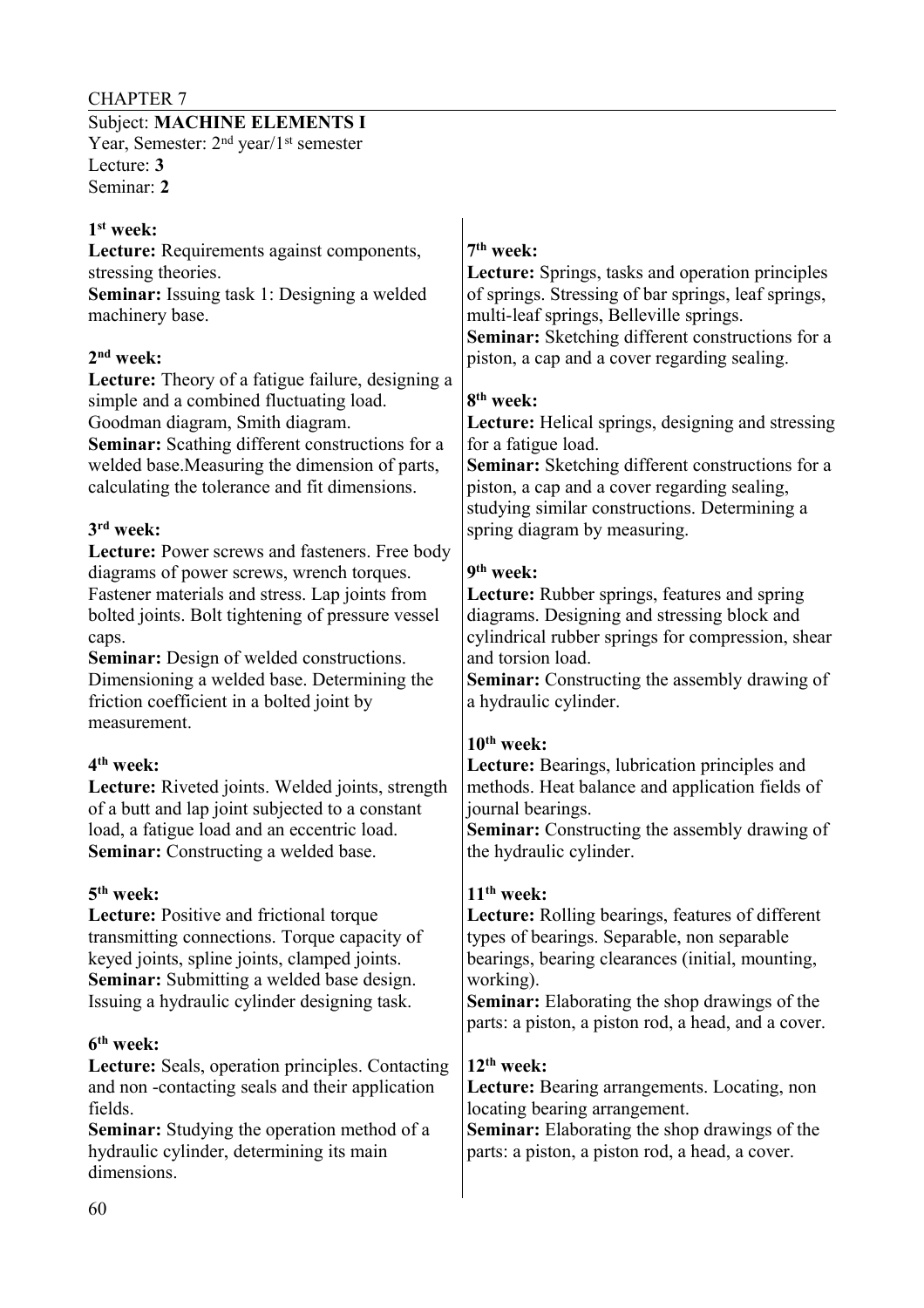| $13th$ week:                                         | service life.                                         |
|------------------------------------------------------|-------------------------------------------------------|
| <b>Lecture:</b> Cross located bearing arrangements   | <b>Seminar:</b> Submitting a hydraulic cylinder task. |
| with adjusted or floating bearings                   |                                                       |
| <b>Seminar:</b> Elaborating the records of stressing | $15th$ week:                                          |
| and design.                                          | Lecture: End-term test                                |
|                                                      | <b>Self Control Test</b>                              |
| $14th$ week:                                         |                                                       |

**Lecture:** Selection of ball and roller bearings for

#### **Requirements**

Topics: The series of lectures are based on the topics of technical drawing and mechanics. It reviews the fundamental relations of the sizing procedure of machineries (stress analysis for static combined loads; dimensioning on strength at harmonically varying loads, fatigue and life of members) and the concept of manufacturing tolerance and fitting. After that it deals with connections between components (connection with force transmission by friction, positive connections, bolted joints, weldings), gaskets, elastic connections (metal springs, rubber springs) beds for machine eg. rolling bearings, plain journal bearings. In the laboratory, being connected with the lectures machine elements are studied and tests of them are carried out. In seminars there are two design tasks to elaborate: a welded machinery base, and a hydraulic cylinder.

A, for a signature: Attendance at lectures is recommended, but not compulsory. Participation at practice classes is compulsory. A student must attend the practice classes and may not miss more than three times during the semester. In case a student does so, the subject will not be signed and the student must repeat the course. A student can't make up any practice with another group. Attendance at practice classes will be recorded by the practice leader. Being late is equivalent with an absence. In case of further absences, a medical certificate needs to be presented. Missed practice classes should be made up for at a later date, to be discussed with the tutor. Students are required to bring the drawing tasks and drawing instruments of the course to each practice class. Active participation is evaluated by the teacher in every class. If a student's behavior or conduct doesn't meet the requirements of active participation, the teacher may evaluate his/her participation as an absence because of the lack of active participation in class. Students have to submit all the two designing tasks as scheduled minimum on a sufficient level. During the semester there are two tests: the mid-term test in the 8th week and the end-term test in the 15th week. Students have to sit for the tests.

B, for a grade: The course ends in an examination (ESE). Based on the average of the grades of the designing tasks and the examination, the exam grade is calculated as an average of them: - the average grade of the two designing tasks - the result of the examination The minimum requirements for the mid-term and end-term tests and the examination respectively is 60%. Based on the score of the tests separately, the grade for the tests and the examination is given according to the following table: Score Grade 0-59 fail (1) 60-69 pass (2) 70-79 satisfactory (3) 80-89 good (4) 90-100 excellent (5) If the score of any test is below 60, students can take a retake test in conformity with the EDUCATION AND EXAMINATION RULES AND REGULATIONS. An offered grade: it may be offered for students if the average grade of the two designing tasks is at least good (4) and the average of the mid-term and end-term tests is at least good (4). The offered grade is the average of them.

## **Required reading materials**

*Tiba Zs.: Machine Drawing* Debrecen University Press , 2010. ISBN: 978-963-318-066-2 *Joseph Shigley, Charles Mischke, Richard Budynas: Mechanical Engineering Design* 7th. Hardcover , 2004. ISBN: 9780072921939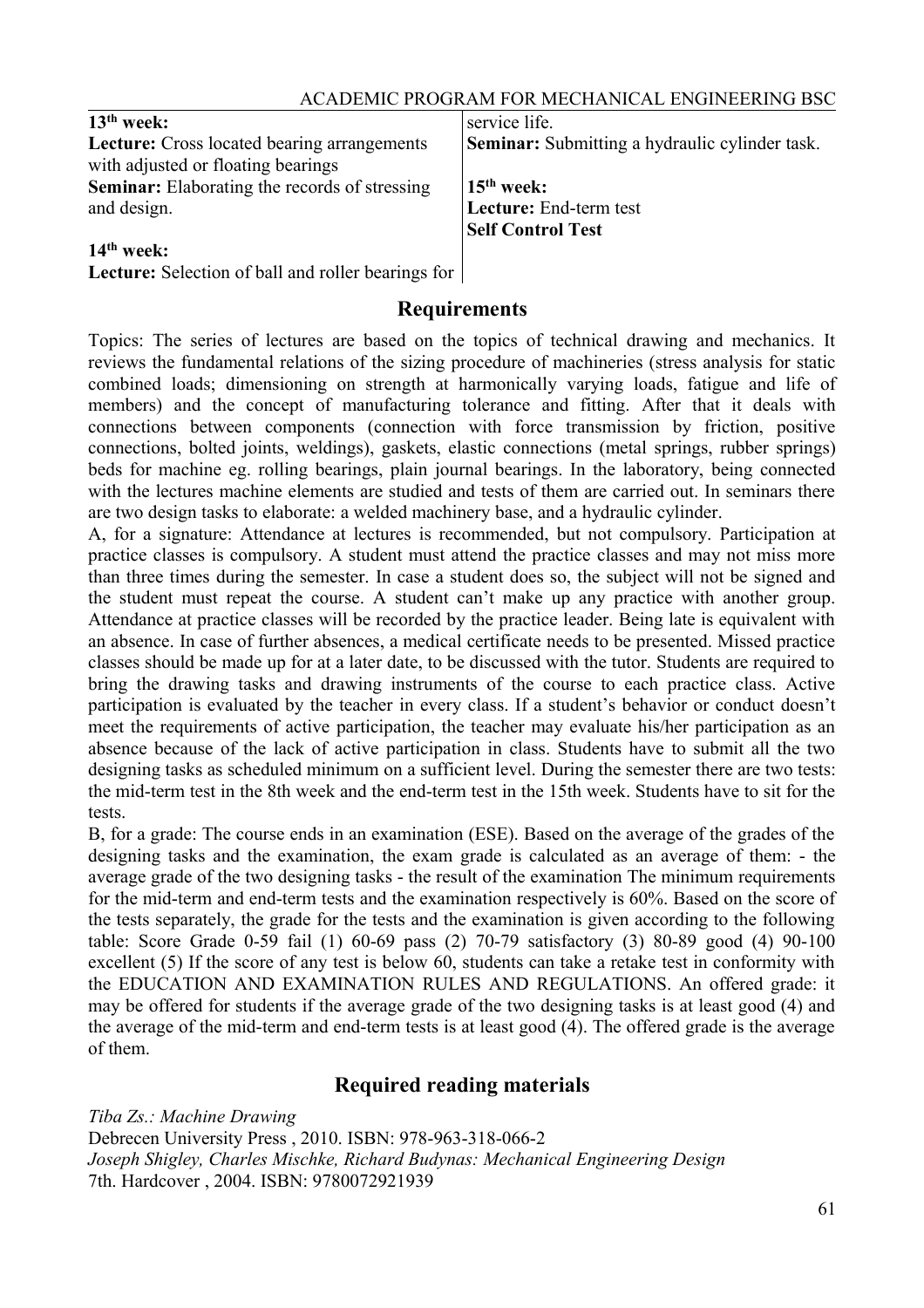*Ansel Ugural: Mechanical Design: An Integrated Approach* 1st. NEW JERSEY INSTITUTE TECH, 2004. ISBN: 9780072921854

#### Subject: **MANUFACTURING PROCESSES II**

Year, Semester: 2<sup>nd</sup> year/1<sup>st</sup> semester Lecture: **2** Practical: **1**

| 1 <sup>st</sup> week:                                     | 7 <sup>th</sup> week:                                     |
|-----------------------------------------------------------|-----------------------------------------------------------|
| <b>Lecture:</b> Overview of Plastic Deformation of        | <b>Lecture:</b> Splitting techniques in sheet metal       |
| sheet metals. Stresses and shape modification             | forming. Machines, technologies.                          |
| during plastic deformation.                               | <b>Practical:</b> Presenting the results of the task.     |
| <b>Practical:</b> The practice classes are separated into |                                                           |
| 4 different practice types means 4x3 lecture              | 8 <sup>th</sup> week:                                     |
| instead of 1 lecture per week                             | <b>Lecture:</b> Cutout and punching tools. Standard       |
|                                                           | parts, basic rules of designing these elements,           |
| $2nd$ week:                                               | tool types.                                               |
| <b>Lecture:</b> Stress tensors, stress depensity of       | <b>Practical:</b> Presenting the results of the task.     |
| defomation, calculation methods, scalar and               |                                                           |
| vectoric methods                                          | 9 <sup>th</sup> week:                                     |
| <b>Practical:</b> Machining Practice (on a turning        | Lecture: Bending and deep drawing. Standard               |
| machine)                                                  | parts, basic rules of designing these elements,           |
|                                                           | tool types.                                               |
| 3 <sup>rd</sup> week:                                     | <b>Practical:</b> Presenting the results of the task.     |
| <b>Lecture:</b> Calculation of the minimal force to       |                                                           |
| plastic forming, work nneds calculations, and             | $10th$ week:                                              |
| average stress calculation in different forming           | <b>Lecture:</b> Grouping of plastics, typical properties, |
| types                                                     | application in industrial fields.                         |
| <b>Practical:</b> Gear wheel production practice (on a    | <b>Practical:</b> Presenting the results of the task.     |
| turning machine and a product oriented milling            |                                                           |
| machine)                                                  | $11th$ week:                                              |
|                                                           | Lecture: Thermoplastics production                        |
| 4 <sup>th</sup> week:                                     | technologies, pressing tools and design methods.          |
| Lecture: Pressing and punching techniques                 | <b>Practical:</b> Presenting the results of the task.     |
| (extrusion, wire drawing, tube drawing,                   |                                                           |
| reduction)                                                | $12th$ week:                                              |
| <b>Practical:</b> Thread production practice              | Lecture: production technologies of                       |
|                                                           | thermosetting plastic types, pressing tools and           |
| 5 <sup>th</sup> week:                                     | design methods.                                           |
| Lecture: Technology of forging. Physical basics,          | <b>Practical:</b> Presenting the results of the task.     |
| and force calculation                                     |                                                           |
| Practical: Sheet-metal forming practice.                  | $13th$ week:                                              |
|                                                           | <b>Lecture:</b> Cutting, milling, forming machines for    |
| 6 <sup>th</sup> week:                                     | plastic. Design, technologies, limitations.               |
| Lecture: Forward and backward tubing technics,            | <b>Practical:</b> Presenting the results of the task.     |
| machines, technologies.                                   |                                                           |
| <b>Practical:</b> Presenting the results of the task.     | 14 <sup>th</sup> week:                                    |
|                                                           | Lecture: Summary of forming technologies,                 |
|                                                           | industrial examples, case studies.                        |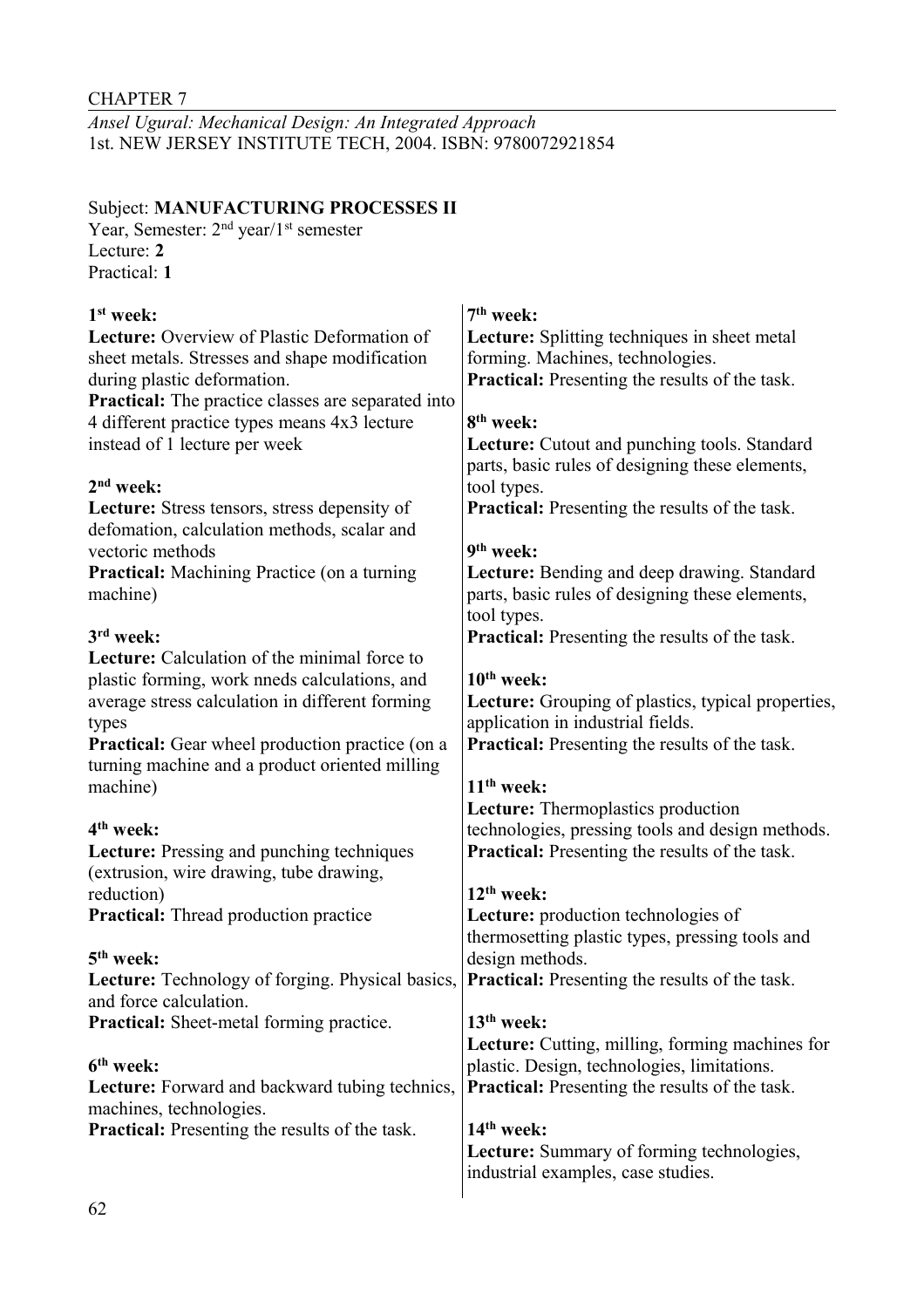**Practical:** Presenting the results of the task. **15<sup>th</sup>** week:

**Lecture:** Summary of forming technologies, industrial examples, case studies.

## **Requirements**

Topics: Planning of technological methods in manufacturing. Introduction of the basic industrial design and operation documentation procedure in manufacturing. Primary forming processes (casting, powder metallurgy, metallurgical, hot forming processes). Sheet metal forming processes and its technology (volume shaping, material separation processes, sheet forming). The main methods of forging and its manufacturing processes, forging machines. Manufacturing of forming plastic, ceramic, composite, its technologies and applicable tools and machines.

A, for a signature: Attendance at lectures is recommended, but not compulsory. Participation in practice classes is compulsory. A student must attend the practices and my not miss more than three times during the semester. In case a student does so, the subject will not be signed and the student must repeat the course. Student can't make up any practice class with another group. The attendance on practice classes will be recorded by the practice leader. Being late is equal with an absence. In case of further absences, a medical certificate needs to be presented. Missed practice classes should be made up for at a later date, being discussed with the tutor. Active participation is evaluated by the teacher in every class. If a student's behavior or conduct doesn't meet the requirements of active participation, the teacher may evaluate his/her participation as an absence because of the lack of active participation in class. Students have to submit all the tasks as scheduled minimum on a sufficient level. During the semester there are two tests: the mid-term test in the 8th week and the end-term test in the 15th week. Students have to sit for the tests.

B, for a grade: The course ends in a mid-semester grade (AW5). Based on the average of the marks of the drawings and the average of the test results, the mid-semester grade is calculated as an average of them: - the grade of the drawing task - the average grade of the two tests The minimum requirement for the mid-term and end-term tests is 60%. Based on the score of the tests separately, the grade for the tests is given according to the following table: Score Grade 0-59 fail (1) 60-69 pass (2) 70-79 satisfactory (3) 80-89 good (4) 90-100 excellent (5) If the score of any test is below 60, students once can take a retake test of the whole semester material.

## **Required reading materials**

*L. Edwards, M. Endean: Manufacturing with Materials* Butterworths, 1990. ISBN: 0-408-02770-3 *M. F. Ashby: Materials Selection in Mechanical Design* 3rd. Elsevier, 2005. ISBN: 0-7506-6168-2 *S. Kalpakjian, S.R. Schmid, Chih-Wah Kok: Manufacturing Processes for Engineering Materials*  SI, *John A. Schey: Introduction to Manufacturing Procesesses (McGraw-Hill Series in Mechanical & Materialls Science)*

#### Subject: **TECHNICAL MECHANICS III**

Year, Semester: 2<sup>nd</sup> year/1<sup>st</sup> semester Lecture: **1** Practical: **1**

#### **1 st week:**

**Lecture:** Description of the motion of the particle with scalar quantities: scalar position, velocity and acceleration, connection between the  $s(t)$ ,  $v(t)$  and  $a(t)$  functions, example: motion with constant velocity and acceleration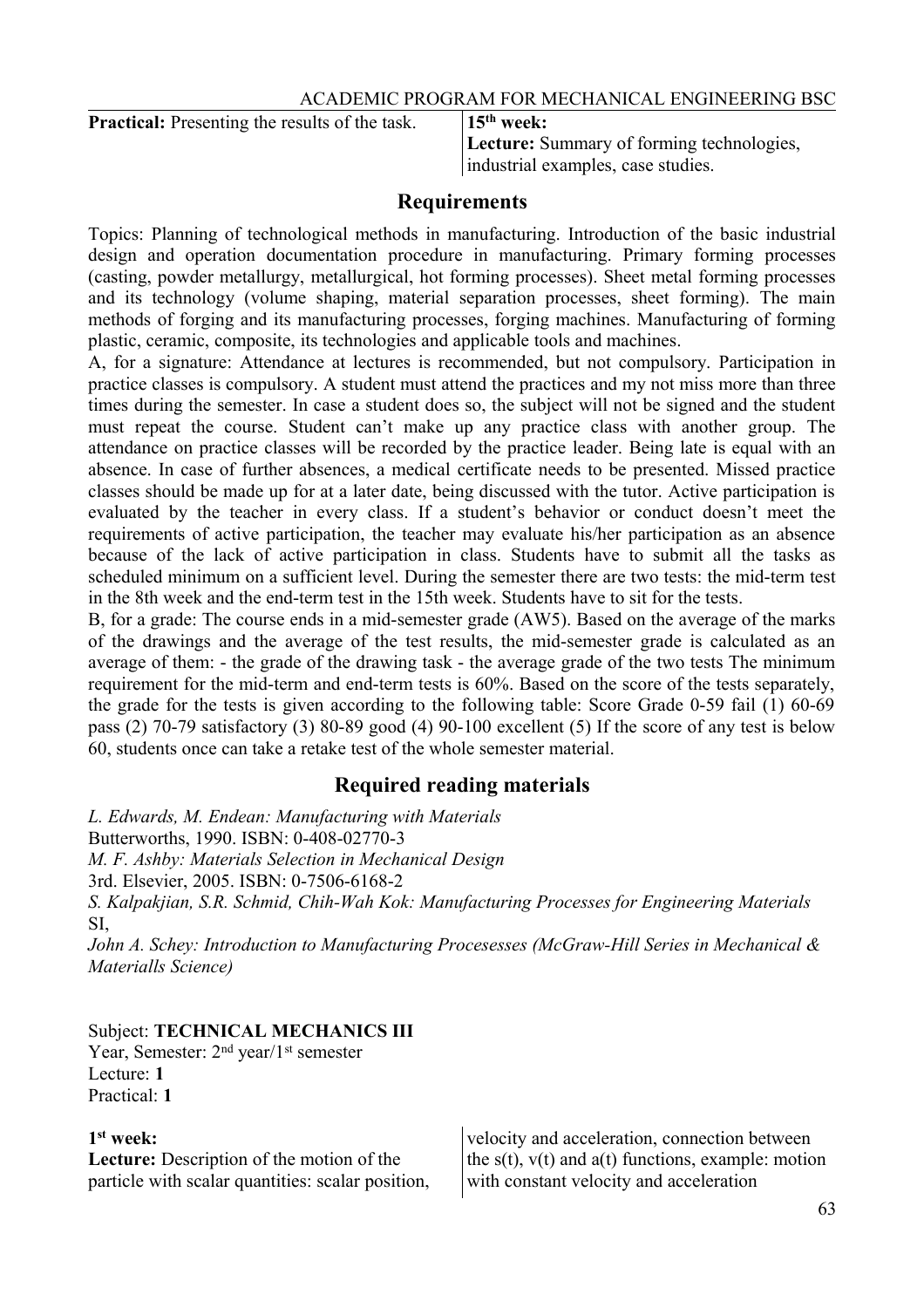| <b>Practical:</b> calculation of the $s(t)$ , $v(t)$ and $a(t)$                                  | and work-energy theorem in kinetic problems                                                              |
|--------------------------------------------------------------------------------------------------|----------------------------------------------------------------------------------------------------------|
| functions with differential and integral calculus,                                               |                                                                                                          |
| drawing the diagrams of the functions in simple                                                  | 7 <sup>th</sup> week:                                                                                    |
| cases                                                                                            | <b>Lecture:</b> Constrained motion on a given space or                                                   |
|                                                                                                  | plane curve: Newton's second law in Frenet                                                               |
| $2nd$ week:                                                                                      | frame and its application for the calculation of                                                         |
| <b>Lecture:</b> Description of the motion of the                                                 | the kinematic parameters and reaction force                                                              |
| particle with vector quantities: position, velocity                                              | Practical: application of Newton's second law in                                                         |
| and acceleration vector, connection between the r                                                | Frenet frame                                                                                             |
| $\overline{(t)}$ , $\overline{v}(t)$ and $\overline{a}(t)$ functions, example: motion            |                                                                                                          |
| with constant acceleration                                                                       | 8 <sup>th</sup> week:                                                                                    |
| <b>Practical:</b> calculation of the $\overline{r}(t)$ , $\overline{v}(t)$ and $\overline{a}(t)$ | Lecture: Mid-term test I                                                                                 |
| functions with differential and integral calculus,                                               | <b>Self Control Test</b>                                                                                 |
| solving problems for motion with constant<br>acceleration                                        | 9 <sup>th</sup> week:                                                                                    |
|                                                                                                  |                                                                                                          |
| 3 <sup>rd</sup> week:                                                                            | <b>Lecture:</b> Translation, rotation and general plane<br>motion of a rigid disc: Basic concepts (plane |
| Lecture: Description of circular motion: angular                                                 | motion, rigid body and disc), description of the                                                         |
| position, velocity and acceleration, connections                                                 | translation, rotation and general plane motion of                                                        |
| between the peripheral and angular quantities                                                    | the disc                                                                                                 |
| and between the $\square(t)$ , $\square(t)$ and $\square(t)$ functions,                          | <b>Practical:</b> solving problems for the kinematic                                                     |
| the tangential and normal component of                                                           | analysis of rigid discs                                                                                  |
| acceleration example: circular motion with                                                       |                                                                                                          |
| constant angular velocity and acceleration                                                       | $10th$ week:                                                                                             |
| <b>Practical:</b> solving problems for circular motion                                           | Lecture: Instantaneously centre of zero velocity                                                         |
|                                                                                                  | and acceleration: definition and determination of                                                        |
| 4 <sup>th</sup> week:                                                                            | the centres with calculation and construction                                                            |
| <b>Lecture:</b> Description of the motion of the                                                 | <b>Practical:</b> solving problems for the kinematic                                                     |
| particle in Frenet frame: The concept of Frenet                                                  | analysis of rigid discs and simple mechanisms                                                            |
| basis, the components of velocity and                                                            |                                                                                                          |
| acceleration in Frenet frame                                                                     | $11th$ week:                                                                                             |
| <b>Practical:</b> calculation of the components of                                               | Lecture: Rolling without slipping: definition and                                                        |
| velocity and acceleration in Frenet frame                                                        | kinematic conditions, formulas for the velocity                                                          |
|                                                                                                  | and acceleration of the centre of curvature of a                                                         |
| 5 <sup>th</sup> week:                                                                            | rolling curve                                                                                            |
| <b>Lecture:</b> Newton's laws of motion for particles,                                           | <b>Practical:</b> solving problems for the kinematic                                                     |
| force formulas: Newton's laws of motion,                                                         | analysis of simple mechanisms containing rolling                                                         |
| gravitational, springs, drag and reaction forces,                                                | parts                                                                                                    |
| the differential equation of motion, example:                                                    |                                                                                                          |
| oscillation under the effect of a linear spring                                                  | $12th$ week:                                                                                             |
| <b>Practical:</b> application of Newton's laws in                                                | Lecture: Basic concepts for the kinetics of rigid                                                        |
| kinetic problems                                                                                 | bodies and discs: centre of mass, momentum,                                                              |
| 6 <sup>th</sup> week:                                                                            | angular momentum, moment of inertia and<br>kinetic energy, the Huygens-Steiner theorem,                  |
| <b>Lecture:</b> Theorem of kinetics for a particle,                                              | calculation of moment of inertia                                                                         |
| force fields: impulse-momentum and work-                                                         | <b>Practical:</b> calculation of the moment of inertia                                                   |
| energy theorem, homogeneous, central and                                                         | of rigid discs                                                                                           |
| conservative force fields, the conservation of                                                   |                                                                                                          |
| mechanical energy                                                                                | $13th$ week:                                                                                             |
| <b>Practical:</b> application of the impulse-momentum                                            | Lecture: Newton's laws for bodies, theorem of                                                            |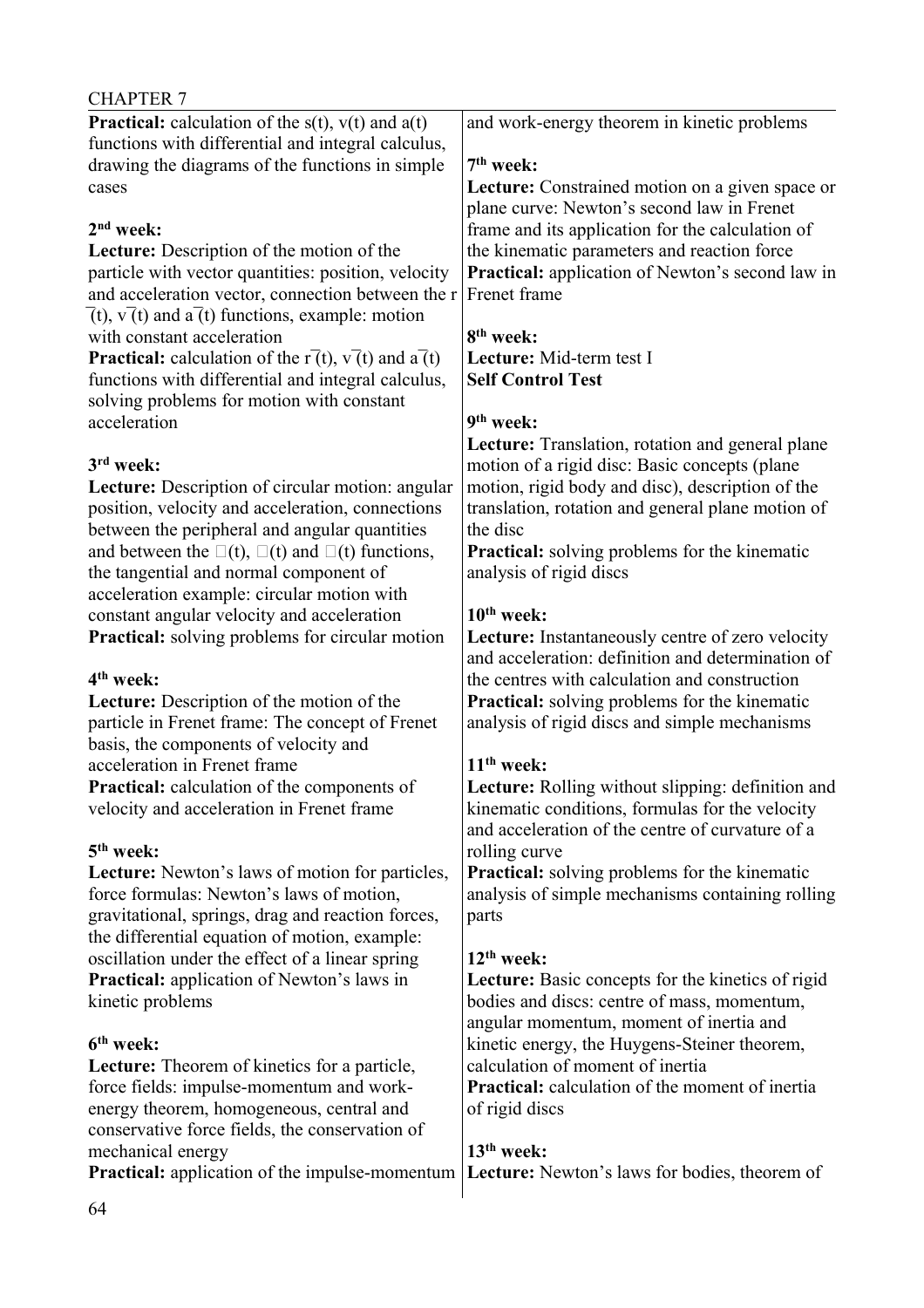| kinetics for rigid discs: Newton's laws for                                                       | rolling, sway motion      |
|---------------------------------------------------------------------------------------------------|---------------------------|
| bodies, impulse-momentum, angular momentum <b>Practical:</b> application of Newton's laws and the |                           |
| and work-energy theorem for the plane motion of theorem of kinetics for rotational, rolling and   |                           |
| rigid bodies                                                                                      | sway motion               |
| <b>Practical:</b> application of Newton's laws and the                                            |                           |
| theorem of kinetics for the plane motion of rigid                                                 | $15th$ week:              |
| bodies                                                                                            | Lecture: Mid-term test II |
|                                                                                                   | <b>Self Control Test</b>  |
| $14th$ week:                                                                                      |                           |

#### **14th week:**

**Lecture:** Examples: rotation about a fixed axis,

## **Requirements**

Topics: Kinematics of particles: description of motion with scalar and vector quantities, examples (free motion with constant acceleration, circular motion), the Frenet-Serret frame. Kinetics of particles: Newton's laws for particles, force formulas (gravitational, spring, drag and reaction forces), the differential equation of motion, the impulse-momentum and work-energy theorems, homogeneous, central and conservative force fields, the concept and calculation of potential energy. Kinematics of plane motion of rigid bodies: Basic concepts, velocity and acceleration analyses of translation, rotation and general plane motion, instantaneous centre of zero velocity and acceleration, rolling without slipping, presenting general plane motion as rolling. Kinetics of plane motion of rigid bodies: basic concepts (centre of mass, momentum, angular momentum, moment of inertia and kinetic energy), the Huygens-Steiner theorem, calculation of moment of inertia, Newton's laws for bodies, impulse-momentum, angular momentum and work-energy theorem for the plane motion of rigid bodies, rotation about a fixed axis, rolling and sway motion.

For a signature: Attendance at lectures and practice classes is compulsory. A student mustn't miss more than three times of lectures and practice classes during the semester. In case a student does so, the subject will not be signed and the student must repeat the course. A student can't make up a practice with another group. Attendance at lectures and practice classes will be recorded by the lecturer. Being late is counted as an absence. In case of further absences, a medical certificate needs to be presented. Missed practice classes should be made up for at a later date, being discussed with the tutor. Active participation is evaluated by the teacher in every class. If a student's behavior or conduct doesn't meet the requirements of active participation, the teacher may evaluate his or her participation as an absence because of the lack of active participation in class.

Everybody has to write two midterm tests during the semester. The first (40 points max) in the 8th, the second (40 points max) in the 14th week. At the end of the semester everybody will get a seminar grade on the basis of the table below: Fail (1) 0-39 Pass (2) 40-50 Satisfactory (3) 51-60 Good (4) 61-70 Excellent (5) 71-80 If somebody fails them he or she has to write both tests in the 1st week of the exam period again. If the result is 40 points (50%) or better, then he or she can take an exam. If somebody has to repeat his or her midterm tests his seminar grade can't be better than (2). There will be homework from week to week. Only students who have handed in all their homework at the time of the midterm test will be allowed to write it. The problems in the midterm tests will be selected from the homework assignments. B, for a grade: For their exam everybody will get an exam grade (ESE). The final grade will be the average of the seminar and exam grade. If it is for example (3.5) then the lecturer decides if it is (3) or (4). An offered grade: -

## **Required reading materials**

*Joseph F. Shelley : 700 solved problems in vector mechanics for engineers, Volume II: Dynamics. (SCHAUM'S SOLVED PROBLEM SERIES)* McGraw-Hill, 1990. ISBN: 0-07-056687-9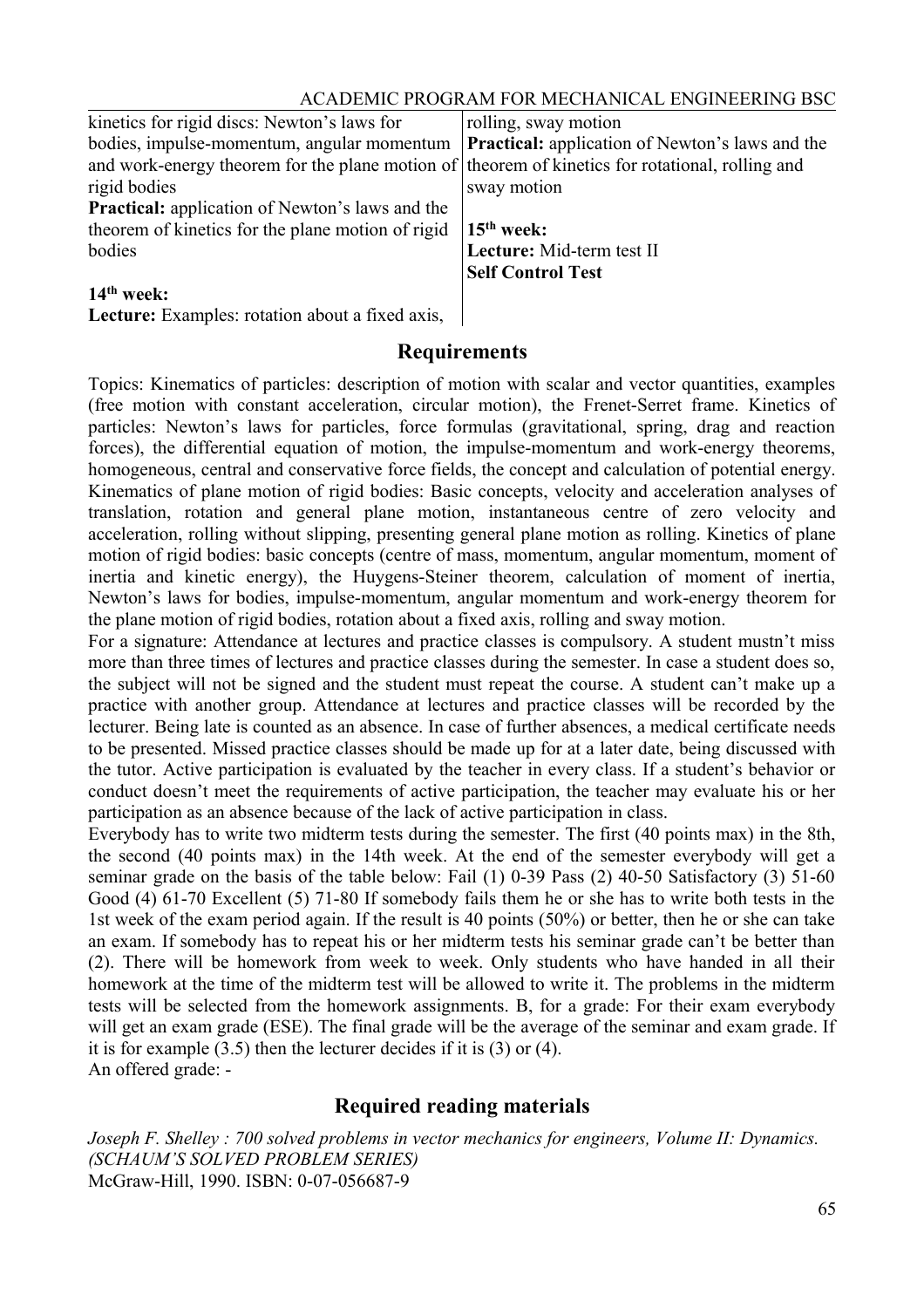*Russel C. Hibbeler : Engineering Mechanics – Statics and Dynamics* Prentice Hall, 2006. ISBN: 9780132215091 *Ferdinand P. Beer, E. Russell Johnston, Jr: Mechanics for Engineers: Statics and Dynamics (Package)* 4th. University of Connecticut, 1987. ISBN: ISBN-13 978007004584

## Department of Building Services and Building Engineering

## Subject: **THERMAL AND FLUID MACHINES I**

Year, Semester: 2nd year/2nd semester Lecture: **2** Practical: **1**

| $1st$ week:                                        | 7 <sup>th</sup> week:                              |
|----------------------------------------------------|----------------------------------------------------|
| Lecture: Energy conversion, phase diagrams.        | Lecture: Steam and gas turbines                    |
| Heat losses in different energy transformation     | <b>Practical:</b> The practical application of the |
| processes.                                         | theoretical curriculum introduced on the lecture.  |
| <b>Practical:</b> The practical application of the |                                                    |
| theoretical curriculum introduced on the lecture.  | 8 <sup>th</sup> week:                              |
|                                                    | Lecture: Mid-term test                             |
| $2nd$ week:                                        | <b>Self Control Test</b>                           |
| Lecture: Power cycles.                             |                                                    |
| <b>Practical:</b> The practical application of the | 9 <sup>th</sup> week:                              |
| theoretical curriculum introduced on the lecture.  | Lecture: Mid-term test                             |
|                                                    | <b>Practical:</b> The practical application of the |
| 3 <sup>rd</sup> week:                              | theoretical curriculum introduced on the lecture.  |
| Lecture: Combustion technologies                   | <b>Self Control Test</b>                           |
| <b>Practical:</b> The practical application of the |                                                    |
| theoretical curriculum introduced on the lecture.  | $10th$ week:                                       |
|                                                    | Lecture: Heat pumps: operation principles,         |
| 4 <sup>th</sup> week:                              | types, parameters, coefficient of performances.    |
| Lecture: Boilers: Burners                          | <b>Practical:</b> The practical application of the |
| <b>Practical:</b> The practical application of the | theoretical curriculum introduced on the lecture.  |
| theoretical curriculum introduced on the lecture.  |                                                    |
|                                                    | $11th$ week:                                       |
| 5 <sup>th</sup> week:                              | Lecture: Chillers. Absorption and adsorption       |
| Lecture: Boilers: their structures, operation heat | machines.                                          |
| loss, efficiency of the burning process.           | <b>Practical:</b> The practical application of the |
| <b>Practical:</b> The practical application of the | theoretical curriculum introduced on the lecture.  |
| theoretical curriculum introduced on the lecture.  | $12th$ week:                                       |
| 6 <sup>th</sup> week:                              | Lecture: End-term test                             |
| Lecture: Biomass and steam boilers.                | <b>Self Control Test</b>                           |
| Practical: The practical application of the        |                                                    |
| theoretical curriculum introduced on the lecture.  |                                                    |
|                                                    |                                                    |
|                                                    |                                                    |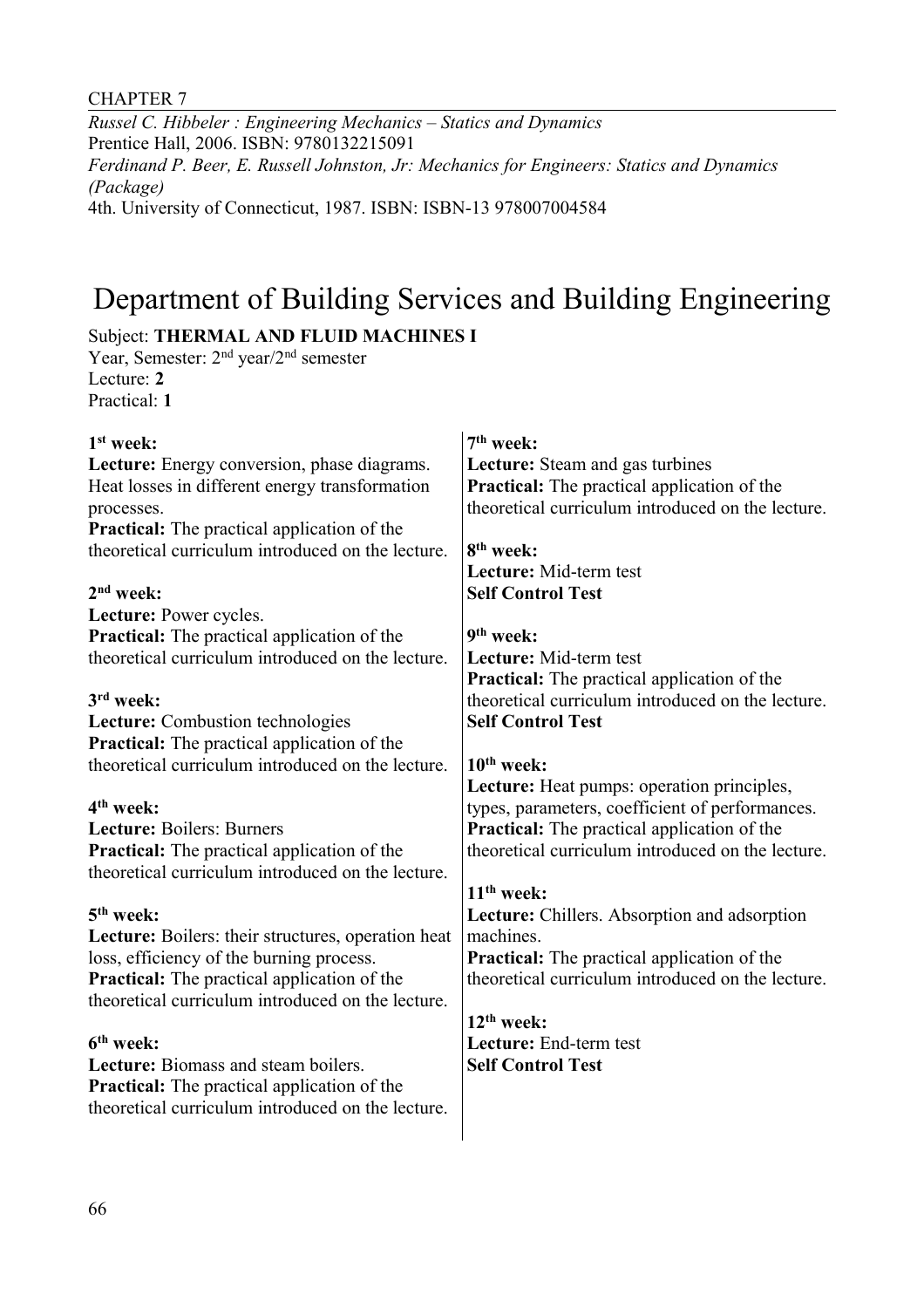Topics: Energy conversion processes. Heat loss in different energy transformation processes. Thermal analysis of gas and steam turbines, gas motors. The Schema and its operation. Cycles and efficiency of these machines. Boilers: their structures, operation and heat loss, efficiency of a burning process. Efficiency of boilers at partial load. Heat exchangers: types, parameters, efficiency, heat transfer processes, heat loss. Dimensioning of heat exchangers. Heat pumps: operation principles, types, parameters, coefficient of their performances. Compressors: types, thermodynamic parameters, efficiency. Chillers. Absorption and adsorption machines.

A, for a signature: Attending lectures is recommended, but not compulsory. Participation at practice classes is compulsory. Students must attend practice classes and may not miss more than three times during the semester. In case a student does so, the subject will not be signed and the student must repeat the course. Students can't take part a practice class with another group. Attendance at practice classes will be recorded by the practice leader. Being late is equivalent with an absence. In case of further absences, a medical certificate needs to be presented. Missed practice classes should be made up for at a later date, being discussed with the tutor. Students are required to bring calculators to each practice class. In each class active participation is evaluated by the teacher. If a student's behavior or conduct doesn't meet the requirement of active participation, the teacher may evaluate their participation as an absence because of the lack of active participation in class. During the semester there are two tests: the mid-term test is in the 8th week and the end-term test in the 15th week. Students have to sit for the tests.

B, for a grade: The examination consists of two parts: • Two exercise tests during the semester. • a 20–minute long theory test. The minimum requirement for the mid-term and end-term tests is 60%. Based on the score of the tests separately, the grade for the tests is given according to the following table: Score Grade 0-59 fail (1) 60-69 pass (2) 70-79 satisfactory (3) 80-89 good (4) 90-100 excellent (5) If the score of any test is below 60, the student once can take a retake test of the whole semester material.

#### **Required reading materials**

*M. J. MORAN, H. N. SHAPIRO, J. WILEY: Fundamentals of Engineering Thermodynamics* 2004. ISBN: 978-0-471-78735-8 *W. M. ROHSENOW, J. P. HARTNETT, Y. I. CHO: Handbook of Heat Transfer* McGraw-Hill , 1998. ISBN: 0070535558 / 9780070 *K. C. WESTON: Energy Conversion* Har/Dsk edition . PWS Pub. Co., 1992. ISBN: 978-0534938611 *J. HEYWOOD: Internal Combustion Engine Fundamentals* McGraw-Hill , 1988. ISBN: 978-0070286375 *C. FAYETTE TAYLOR: The Internal Combustion Engine in Theory and Practice: Vol. 1* 2nd. The MIT Press , 1985. ISBN: 978-0262700269 *C.FAYETTE TAYLOR: The Internal Combustion Engine in Theory and Practice: Vol. 2*  2nd. The MIT Press , 1985. ISBN: 978-0262700276 *K. HEROLD, R. RADERMACHER: Absorption Chillers and Heat Pumps* CRC-Press, 1996. ISBN: 978-0849394270 *T. KUPPAN: Heat Exchanger Design Handbook* CRC Publishing, 2000. ISBN: 978-0824797874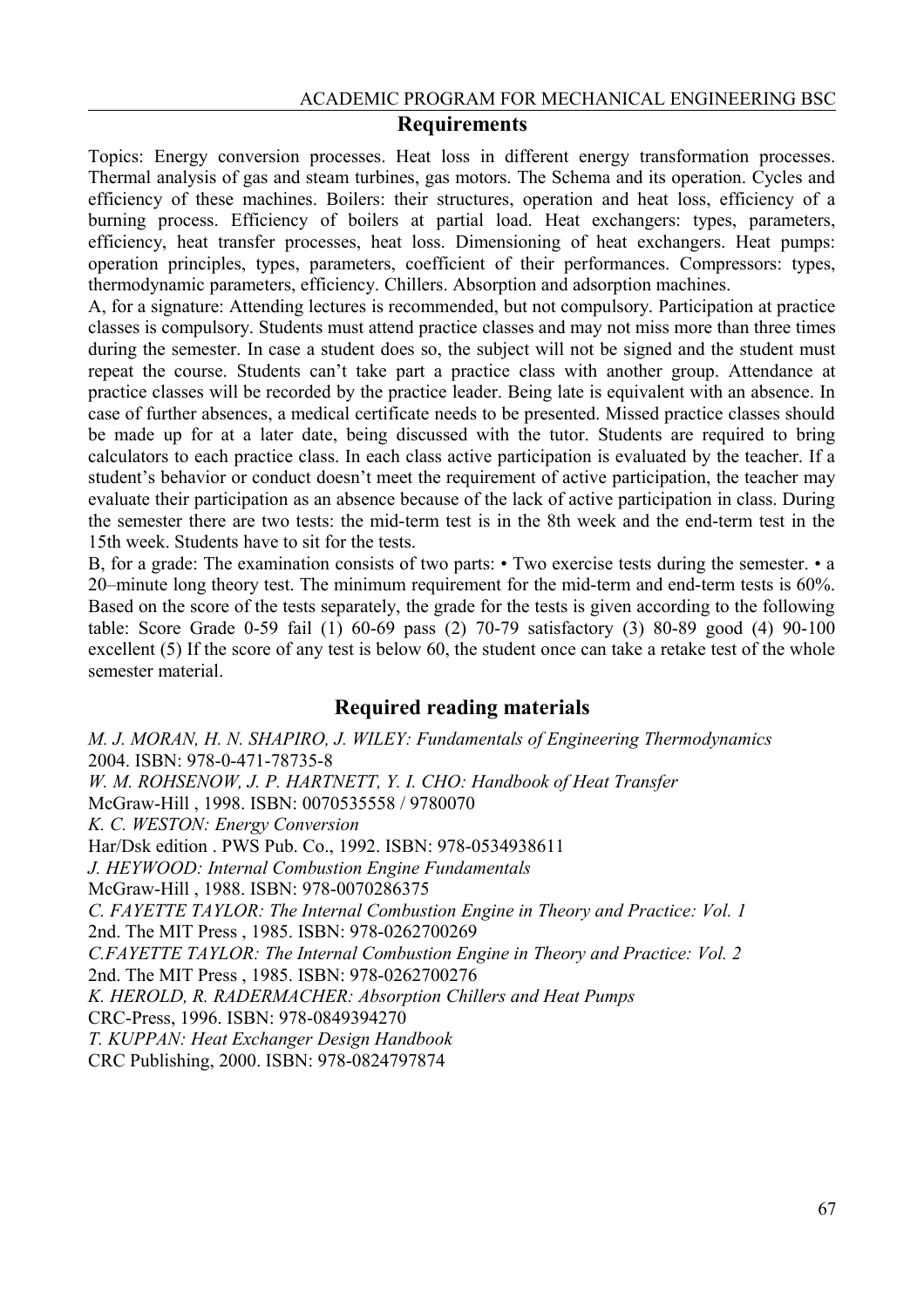# Department of Electrical Engineering and Mechatronics

 $\overline{1}$ 

Subject: **ELECTRONICS AND ELECTROTECHNICS II**

Year, Semester: 2<sup>nd</sup> year/2<sup>nd</sup> semester Lecture: **2** Practical: **1**

## **1 st week:**

| Lecture: Pure and doped semiconductor                                                                                                                                                                                                                                                                                                                                        | 7 <sup>th</sup> week:                                                                                                                                                                                                                                                                                                                                                                                                                         |
|------------------------------------------------------------------------------------------------------------------------------------------------------------------------------------------------------------------------------------------------------------------------------------------------------------------------------------------------------------------------------|-----------------------------------------------------------------------------------------------------------------------------------------------------------------------------------------------------------------------------------------------------------------------------------------------------------------------------------------------------------------------------------------------------------------------------------------------|
| characteristics, behavior of a PN junction at                                                                                                                                                                                                                                                                                                                                | Lecture: Boolean logic functions and the                                                                                                                                                                                                                                                                                                                                                                                                      |
| forward and reverse bias conditions.                                                                                                                                                                                                                                                                                                                                         | concept of electrical realization of Boolean                                                                                                                                                                                                                                                                                                                                                                                                  |
| Practical: Safety regulations, laboratory orders,                                                                                                                                                                                                                                                                                                                            | algebra, basic logic circuits.                                                                                                                                                                                                                                                                                                                                                                                                                |
| the use of measuring instruments.                                                                                                                                                                                                                                                                                                                                            | <b>Practical:</b> measurements of an adder circuit                                                                                                                                                                                                                                                                                                                                                                                            |
| $2nd$ week:                                                                                                                                                                                                                                                                                                                                                                  | 8 <sup>th</sup> week:                                                                                                                                                                                                                                                                                                                                                                                                                         |
| <b>Lecture:</b> Characteristics and applications of                                                                                                                                                                                                                                                                                                                          | Lecture: Mid-term test. Combinational                                                                                                                                                                                                                                                                                                                                                                                                         |
| semiconductor diodes, a rectifier circuit                                                                                                                                                                                                                                                                                                                                    | network's characteristics, its implementation and                                                                                                                                                                                                                                                                                                                                                                                             |
| operation, one-way, two-way rectifier circuit                                                                                                                                                                                                                                                                                                                                | simplification.                                                                                                                                                                                                                                                                                                                                                                                                                               |
| operations.                                                                                                                                                                                                                                                                                                                                                                  | <b>Practical:</b> NOT and NAND logic circuits, taking                                                                                                                                                                                                                                                                                                                                                                                         |
| <b>Practical:</b> Silicon diode opening and closing                                                                                                                                                                                                                                                                                                                          | up a truth table.                                                                                                                                                                                                                                                                                                                                                                                                                             |
| characteristics measurements.                                                                                                                                                                                                                                                                                                                                                | <b>Self Control Test</b>                                                                                                                                                                                                                                                                                                                                                                                                                      |
| 3 <sup>rd</sup> week:                                                                                                                                                                                                                                                                                                                                                        | 9 <sup>th</sup> week:                                                                                                                                                                                                                                                                                                                                                                                                                         |
| Lecture: Bipolar transistor structure, gain,                                                                                                                                                                                                                                                                                                                                 | Lecture: MSI combinational circuits and their                                                                                                                                                                                                                                                                                                                                                                                                 |
| transistor parameters and characteristics, the FE                                                                                                                                                                                                                                                                                                                            | application.                                                                                                                                                                                                                                                                                                                                                                                                                                  |
| connection, adjusting the set point.                                                                                                                                                                                                                                                                                                                                         | <b>Practical:</b> Testing of OR and NOR logic                                                                                                                                                                                                                                                                                                                                                                                                 |
| <b>Practical:</b> analysis of rectifier circuits                                                                                                                                                                                                                                                                                                                             | circuits.                                                                                                                                                                                                                                                                                                                                                                                                                                     |
| 4 <sup>th</sup> week:<br><b>Lecture:</b> Areas of application of bipolar<br>transistors, circuit transistor basic (CB, CC<br>circuits), Principles of operation of field-effect<br>transistors.                                                                                                                                                                              | $10th$ week:<br>Lecture: Basics of pulse techniques circuits.<br>Practical: Measurement of multiplexer and de-<br>multiplexer circuits.                                                                                                                                                                                                                                                                                                       |
| Practical: analysis of common emitter basic<br>circuits<br>5 <sup>th</sup> week:<br>Lecture: Feedback concepts, types and<br>implementation. Operational amplifier model<br>structure (differential amplifier, level<br>transmitting amplifiers) and features.<br><b>Practical:</b> measurements of emitter follower<br>type transistor stabilizers<br>6 <sup>th</sup> week: | $11th$ week:<br>Lecture: Features of sequential networks basic<br>sequential circuits (flip-flop's) characteristics,<br>implementation of storage, assessment of counter<br>functions.<br><b>Practical:</b> examination of a stable multivibrator<br>$12^{th}$ week:<br><b>Lecture:</b> Description of MSI sequential circuits,<br>synchronous and asynchronous counters,<br>registers).<br><b>Practical:</b> Measurements of binary counter. |
| <b>Lecture:</b> Operation and characteristics of basic<br>operational amplifier circuits (inverting, non-<br>inverting, follower basic circuits)<br><b>Practical:</b> analysis of phase inverting<br>operational amplifier basic circuits                                                                                                                                    | 13 <sup>th</sup> week:<br><b>Lecture:</b> AD / DA converters, semiconductor<br>memory circuits (RAM, ROM circuits)<br><b>Practical:</b> Testing D / A converters                                                                                                                                                                                                                                                                              |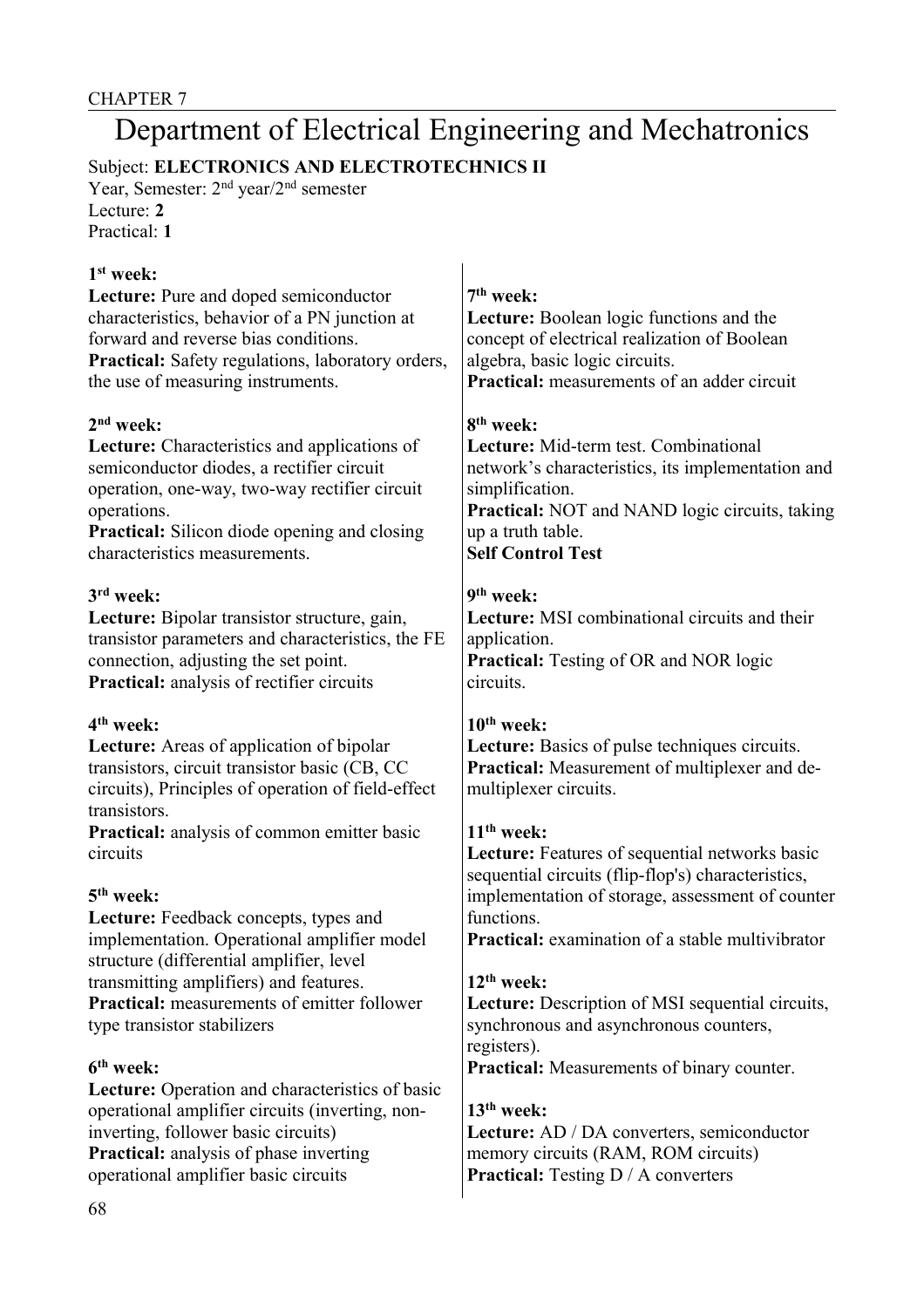**14th week: Lecture:** Microprocessors and block schematic structures of microcomputers. **Practical:** Substituting measurement dates.

**15th week: Lecture:** End-term test **Self Control Test**

## **Requirements**

Topics: Introduction: electronics circuits, components, introduction to mechatronics systems. Signals: Sinusoidal waves, periodic and quasi-periodic signals. Amplifiers: a 4 port theory, transfer functions, feedback: positive and negative. Common emitter amplifier. Differential amplifiers: operational modes, circuits. Class A and AB amplifiers. Power amplifiers. Operational amplifiers: inverting and non-inverting types. Regulated power supplies: linear regulators, zener diode. AC-DC converter: a non-controlled one phase, a controlled three phase. DC-AC converters: one and three phase converters. Oscillators: RC and LC oscillators. Si oscillators. Filters: Low and high pass filters, band pass filter.

A, for a signature: Attendance at lectures is recommended, but not compulsory. Participation at practice classes is compulsory. A student must attend practice classes and may not miss more than three times during the semester. In case a student does so, the subject will not be signed and the student must repeat the course. A student can't make up a practice with another group. Attendance on practice classes will be recorded by the practice leader. Being late is equivalent with an absence. In case of further absences, a medical certificate needs to be presented. Missed practices should be made up for at a later date, to be discussed with the tutor. Students are required to bring the necessary utensils (e.g. calculator) for the course to each practice class. Active participation is evaluated by the teacher in every class. If student's behavior or conduct doesn't meet the requirements of active participation, the teacher may evaluate their participation as an absence due to the lack of active participation in class. During the semester there are two tests: the mid-term test is in the 8th week and the end-term test in the 15th week. Students have to sit for the tests.

B, for a grade: The course ends in an exam (ESE), the grade is calculated as: - 60% from the exam - 20%-20% from the two tests The minimum requirement for passing is 60%, the grade for the final mark is given according to the following table: Score Grade 0-59 fail (1) 60-69 pass (2) 70-79 satisfactory (3) 80-89 good (4) 90-100 excellent (5) If the score of any test is below 60, the student once can take a retake test of the whole semester material.

## **Required reading materials**

*U. Tietze, Ch. Schenk: Electronic Circuits: Handbook for Design and Application* 2nd.2008. ISBN: 3540004297

#### Subject: **HYDRAULIC AND PNEUMATIC MACHINES**

Year, Semester: 2nd year/2nd semester Lecture: **2** Practical: **2**

| $1st$ week:                                      | $2nd$ week:                                        |
|--------------------------------------------------|----------------------------------------------------|
| <b>Lecture:</b> Classification of power systems. | Lecture: Force transmission through fluid. Fluid   |
| Pneumatic power systems. Evolution of            | pressure to mechanical force. Fluid power          |
| compressed air.                                  | cylinders.                                         |
| <b>Practical:</b> Examples on perfect gas laws   | <b>Practical:</b> Sizing pneumatic cylinders. Load |
| (isothermal, isobaric and isochoric processes).  | ratio. Angle of movement.                          |
|                                                  |                                                    |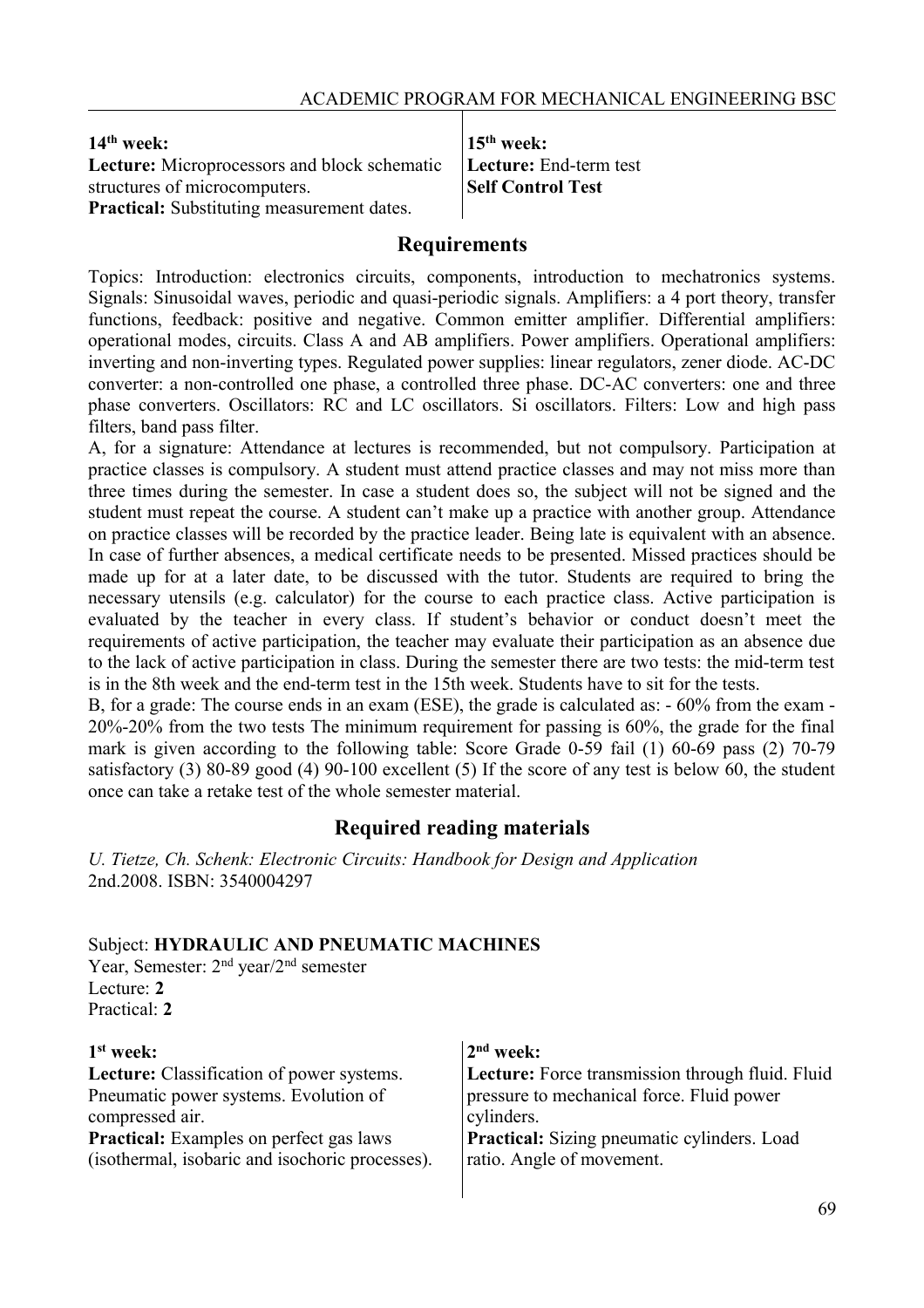| 3 <sup>rd</sup> week:                                                                                 | $10th$ week:                                          |
|-------------------------------------------------------------------------------------------------------|-------------------------------------------------------|
| <b>Lecture:</b> Fundamentals of pneumatics. The<br>general structure of pneumatic systems.            | Lecture: Physical basic of hydraulics (pressure       |
| <b>Practical:</b> Calculations on relative humidity                                                   | transmission, force transmission, way                 |
| determination. Receiver sizing. Sizing                                                                | transmission, pressure ratio). Kind of flow.          |
| compressor air mains.                                                                                 | Working fluid (types of tasks, viscosity).            |
|                                                                                                       | Practical: Operation actuator elements via            |
| 4 <sup>th</sup> week:                                                                                 | indirect valves. Roller track exercises.              |
| <b>Lecture:</b> Control systems (directional control                                                  |                                                       |
| valves, dual-pressure valves, shuttle valves,                                                         | $11th$ week:                                          |
| pressure sequence valves, time delay valves).                                                         | Lecture: Equipment representation (layout             |
| Practical: Calculations on air consumptions and                                                       | drawings, wiring diagrams, operating charts).         |
| required air flow.                                                                                    | Power supply system components (a gear motor,         |
|                                                                                                       | a pump, a filter, a tank).                            |
| $5th$ week:                                                                                           | Practical: Implementation of complex control          |
| Lecture: Simple pneumatic connections.                                                                | exercises in real environment and Fluid SIM-H         |
| Symbolic representation of pneumatic elements                                                         | software. Lift table exercise. Lidded container       |
| and devices. Build up of the circuit diagrams.                                                        | exercises.                                            |
| <b>Practical:</b> Design of simple pneumatic systems.                                                 |                                                       |
|                                                                                                       | $12th$ week:                                          |
| 6 <sup>th</sup> week:                                                                                 | <b>Lecture:</b> Valves (method of construction,       |
| <b>Lecture:</b> Applications of the FluidSIM-P                                                        | nominal value, slides). Pressure control valves.      |
| program. Introduction to the Festo Didactic                                                           | Way valves (2/2, 3/2, 4/2, 4/3).                      |
| education system.                                                                                     | Practical: Paint drying furnace exercise. Holder      |
| <b>Practical:</b> Design of simple pneumatic systems<br>using FluidSIM-P software.                    | exercise. Hydraulic tilting platform exercise.        |
|                                                                                                       | $13th$ week:                                          |
| 7 <sup>th</sup> week:                                                                                 | Lecture: Shut-off valves (check valve,                |
| Lecture: Pneumatics in the industry. Pneumatic                                                        | controlled check valve). Flow control valves          |
| machines.                                                                                             | (one-way control valves, two-way flow control         |
| <b>Practical:</b> Design of a complex pneumatics                                                      | valves).                                              |
| system. Mid-term test No.1.                                                                           | <b>Practical:</b> Turning machine feeding exercise.   |
|                                                                                                       | Grinding machine exercise. Drill machine              |
| 8 <sup>th</sup> week:                                                                                 | exercises.                                            |
| <b>Lecture:</b> Functions of hydraulic equipment.                                                     |                                                       |
| Symbols and drawing techniques.                                                                       | $14th$ week:                                          |
| <b>Practical:</b> Understanding of physical elements.                                                 | Lecture: Hydraulic cylinders (single, double-         |
| Technical description of drawing symbols.                                                             | acting, sealing, venting, buckling). Hydraulic        |
|                                                                                                       | motors.                                               |
| 9 <sup>th</sup> week:                                                                                 | <b>Practical:</b> Design of complex hydraulic systems |
| <b>Lecture:</b> The structure and circuit diagram<br>(control, power supply) of the hydraulic system. | and realization in reality. Mid-term test No.2.       |
| Practical: Actuator elements operation in real                                                        | $15th$ week:                                          |
| environment and FluidSIM-H software. Bending                                                          | Lecture: Re-take test                                 |
| machine exercise.                                                                                     |                                                       |

## **Requirements**

A, for a signature: Attendance at lectures is recommended, but not compulsory. Participation at practice classes is compulsory. A student must attend the practice classes and may not miss more than three times during the semester. In case a student does so, the subject will not be signed and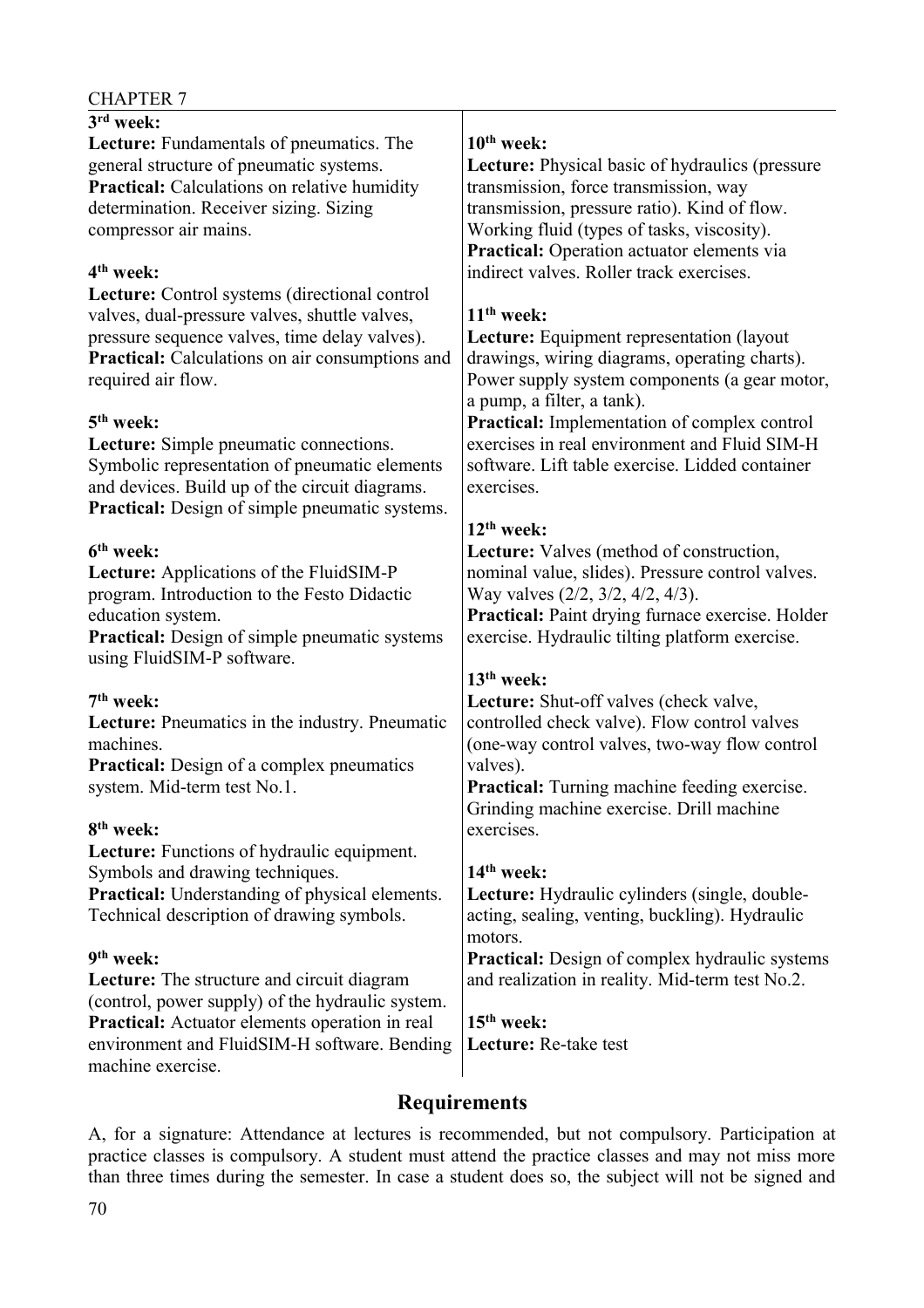the student must repeat the course. A student can't make up any practice with another group. Attendance at a practice class will be recorded by the practice leader. Being late is equivalent with an absence. In case of further absences, a medical certificate needs to be presented. Missed practices should be made up for at a later date, being discussed with the tutor. Active participation is evaluated by the teacher in every class. If students' behavior or conduct doesn't meet the requirements of active participation, the teacher may evaluate their participation as an absence due to the lack of active participation in class. During the semester there are two tests in the 7th and 14th weeks. Students have to sit for the tests.

B, for a grade: The course ends in an examination (ESE). The minimum requirement for the midterm tests and the examination is respectively 50%. Based on the score of the tests separately, the grade for the tests and the examination is given according to the following table: Score Grade 0-49 fail (1) 50-64 pass (2) 65-79 satisfactory (3) 80-89 good (4) 90-100 excellent (5) If the score of any test is below 50, students can take a retake test in conformity with the EDUCATION AND EXAMINATION RULES AND REGULATIONS. An offered grade: It may be offered for students if the average grade of the two mid-term tests is at least good (4).

## **Required reading materials**

*Peter Croser, Frank Ebel: Pneumatics Basic Level* Festo Didactic GmbH and Co., 2002. *D. Merkle, B.Schrader, M. Thomes: Hydraulics Basic Level* Festo Didactic GmbH and Co., 2003. *De Silva, Clarence W.: Mechatronics : an integrated approach* CRC Press, 2005.

#### Subject: **MEASUREMENT AND AUTOMATICS I**

Year, Semester: 2nd year/2nd semester Lecture: **2** Practical: **1**

#### **1 st week:**

**Lecture:** Basic concepts of measurement. Sensors (sensors) and transducers. The sensors are grouped. The structure and characteristics of the measuring apparatus. Measurement Systems. Measurement errors. Measurement methods. **Practical:** General description about laboratory regulations. Accident prevention and safety education.

#### **2 nd week:**

**Lecture:** Theoretical basis of inductivity sensors. Different types of inductive sensors (differential coil sensor, FLDT, LVDT, proximity sensors) modes of operation and signal processing. **Practical:** Measurement of inductive position sensor.

#### **3 rd week:**

**Lecture:** Theoretical basis of Light electric

effect sensors. The photodiode and photovoltaic structure, modes of operation and application. Multi-color LEDs. The structure and characteristics of optical interfaces. The scanner structure and characteristics of CCD sensors. **Practical:** Examination of solar cell.

#### **4 th week:**

**Lecture:** Types of photo resist and application. The structure and features of a phototransistor. The structure and use of a light pencil. The structure, characterization and application of a liquid crystal display. **Practical:** Measurement of LED characteristics.

#### **5 th week:**

**Lecture:** Measuring elastic deformation instruments. Piezoelectric and piezoresistive sensors. Elastic deformation measuring instruments. Bellows. Microelectronic capacitive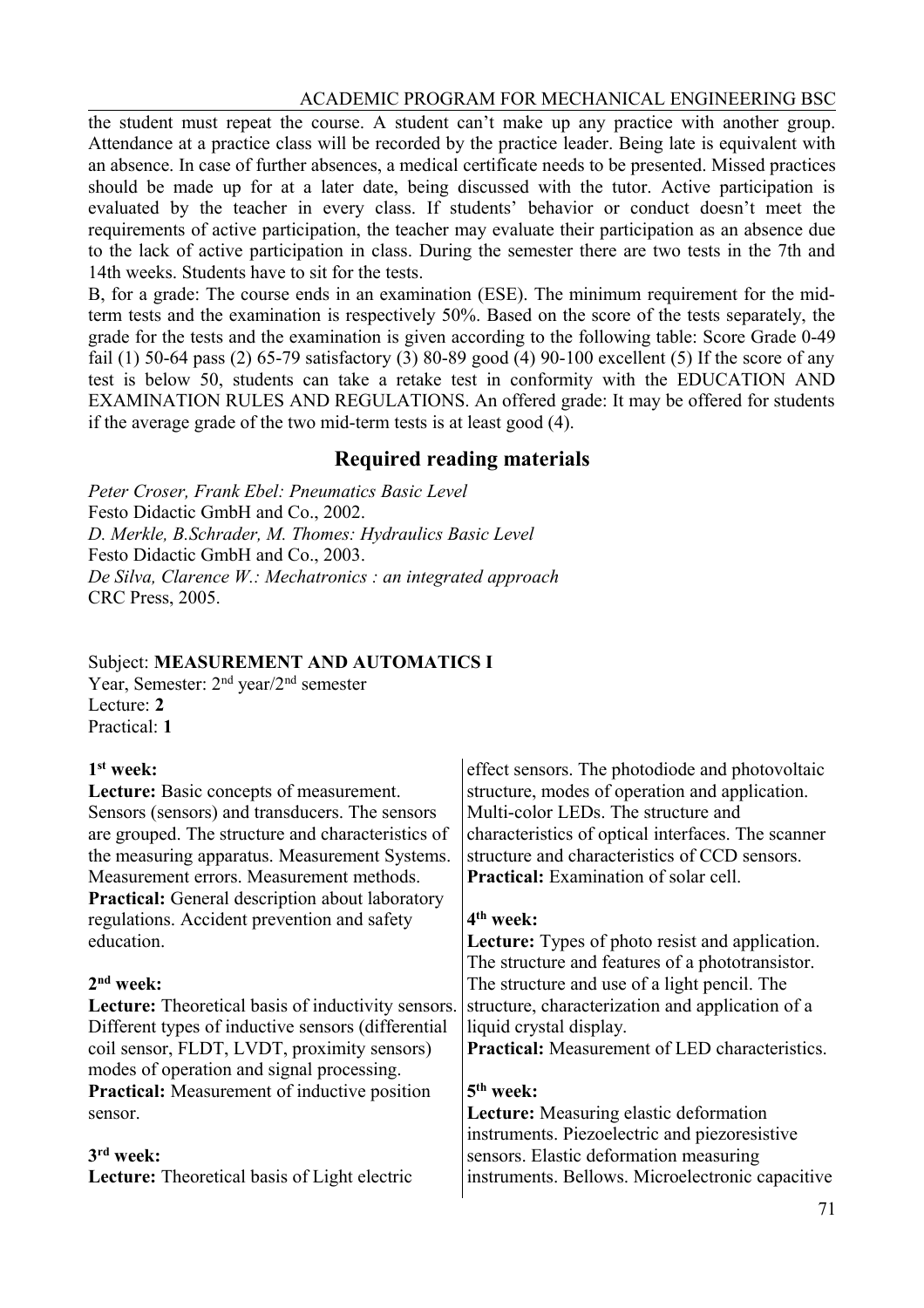| CHAPIER /                                                                 |                                                                          |
|---------------------------------------------------------------------------|--------------------------------------------------------------------------|
| pressure sensors. PN-gradient sensors and the<br><b>MOSFET</b> structure. | working principles, characteristics, and<br>application areas.           |
| <b>Practical:</b> Measurement of elastic deformation.                     | <b>Practical:</b> Measuring of an ultrasonic distance                    |
|                                                                           | sensor.                                                                  |
| 6 <sup>th</sup> week:                                                     |                                                                          |
| <b>Lecture:</b> Thermoelectric sensors. The operating                     | $11th$ week:                                                             |
| principles, construction and characteristics of an                        | Lecture: Strain gages. Foil strain gauges,                               |
| infrared motion sensor. Thermoelectric                                    | semiconductor strain gauge, strain sensor wires,                         |
| transducer coupling, the PVDF film.                                       | one, two and four-sensing bridge circuits.                               |
| Thermocouples, semiconductor structure,                                   | <b>Practical:</b> Measuring of strain gages.                             |
| function and features of metal thermometers and<br>other thermometers.    | $12th$ week:                                                             |
| Practical: Measurement of temperature.                                    | <b>Lecture:</b> The Reed switch and magneto                              |
|                                                                           | inductive sensors. Their structures, working                             |
| 7 <sup>th</sup> week:                                                     | principles, characteristics and Application areas.                       |
| <b>Lecture:</b> An optical gate. Its structure, working                   | Practical: Measuring of reed switch.                                     |
| principle and characteristics and application                             |                                                                          |
| areas.                                                                    | 13 <sup>th</sup> week:                                                   |
| <b>Practical:</b> Measurement of an optical gate.                         | Lecture: Description of the main features of the<br>NI LabVIEW software. |
| 8 <sup>th</sup> week:                                                     | Practical: Preparation degrees Fahrenheit                                |
| Lecture: Mid-term test                                                    | conversion program by LabVIEW.                                           |
| <b>Self Control Test</b>                                                  |                                                                          |
|                                                                           | $14th$ week:                                                             |
| 9 <sup>th</sup> week:                                                     | <b>Lecture:</b> Structure of the NI data acquisition                     |
| Lecture: A capacitive proximity switch. Its                               | systems. DAQ connecting to your computer.                                |
| structure, working principle, characteristics and                         | Practical: Practice: Recording and evaluation of                         |
| application areas.                                                        | data measured by National Instruments                                    |
| <b>Practical:</b> Measuring of capacitive proximity<br>switch.            | Hardware                                                                 |
|                                                                           | $15th$ week:                                                             |
| $10th$ week:                                                              | Lecture: End-term test                                                   |
| Lecture: Ultrasonic sensors. Their structures,                            | <b>Self Control Test</b>                                                 |
|                                                                           |                                                                          |

Topics: Basic Concepts of Measurement, measurement systems. Measuring instrument designs, measurement instruments. Electromechanical and electronic instruments. Digital instrumentation. Microelectronic sensors. Elastic deformation gauges. Temperature, light and radiation sensors. Fiber optic sensors. Signal processing systems. Pressure, temperature, strain and rotational movement measurement using National Instruments LabVIEW software.

A, for a signature: Attendance at lectures is recommended, but not compulsory. Participation at practice classes is compulsory. A student must attend the practice classes and may not miss more than three times during the semester. In case a student does so, the subject will not be signed and the student must repeat the course. A student can't make up a practice class with another group. Attendance at practice classes will be recorded by the practice leader. Being late is equivalent with absence. Missed practices should be made up for at a later date, being discussed with the tutor. Active participation is evaluated by the teacher in every class. If a student's behavior or conduct doesn't meet the requirements of active participation, the teacher may evaluate his or her participation as an absence because of the lack of active participation in the class. Students have to submit all the twelve reports as scheduled minimum at a sufficient level. During the semester there

 $\alpha$ <sub>L</sub>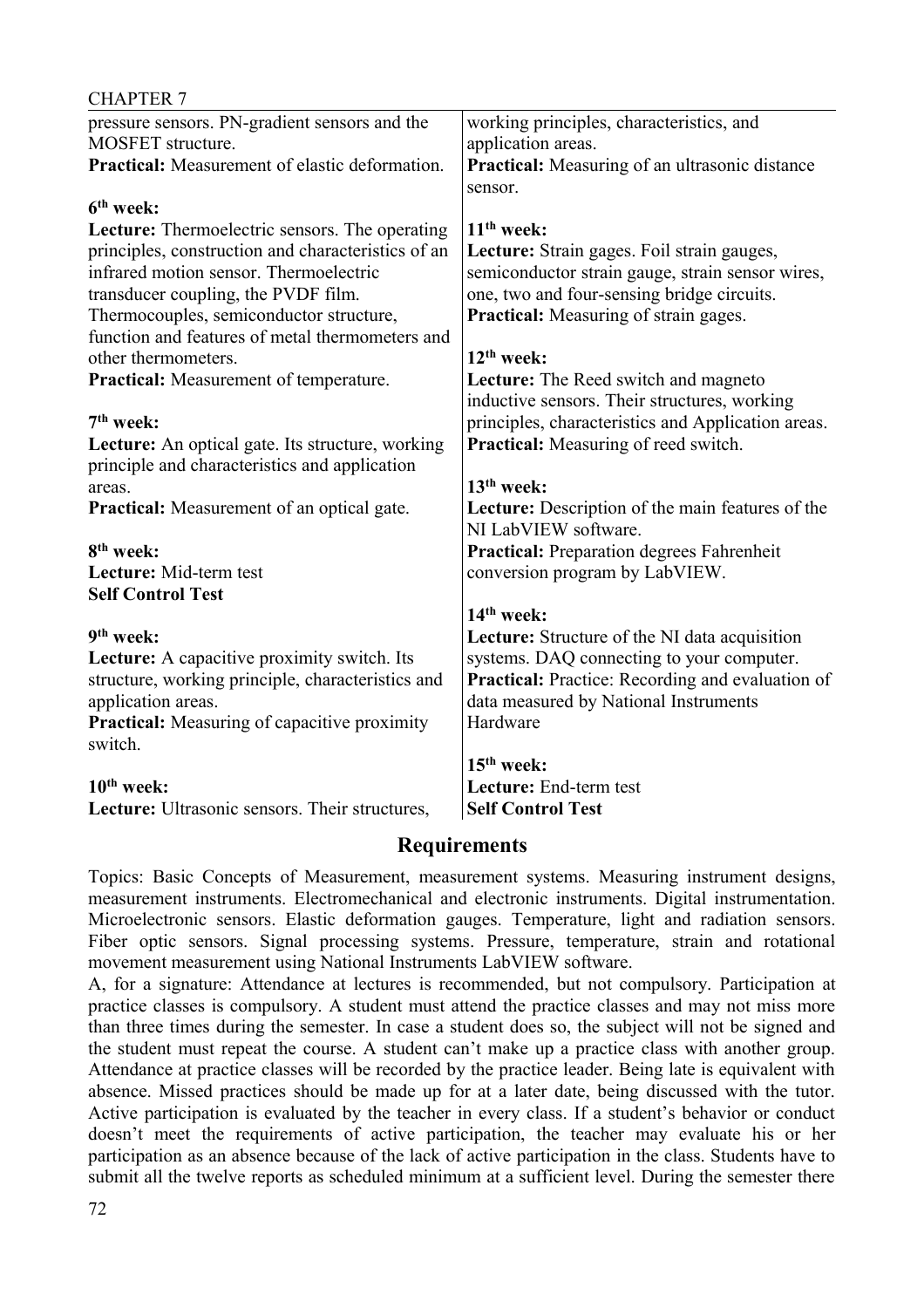#### ACADEMIC PROGRAM FOR MECHANICAL ENGINEERING BSC

is one test: the end-term test in the 15th week. Students have to sit for this test.

B, for a grade (ESE): At the end of the course an oral exam must be taken. Based on the average of the grades of the reports and the test results, the mid-semester grade is calculated as an average of them: - the average grade of the twelve reports  $(30\%)$  - the grade of the tests  $(20\%)$  - the oral exam (50 %) The minimum requirement for end-term test is 60%. Based on the score of the test separately, the grade for the test is given according to the following table: Score Grade 0-59 fail (1) 60-69 pass (2) 70-79 satisfactory (3) 80-89 good (4) 90-100 excellent (5)

# **Required reading materials**

*David G. Alciatore, Michael B. Histand: Introduction to mechatronics and measurement systems* 1st. McGraw-Hill, 2013. ISBN: 978-0073380230 *U. A. Bakshi – V.U. Bakshi: Electronic Measurement and Instrumentation* 1st. Technical Publications Pune, 2009. ISBN: 9788184315295

#### Subject: **MECHATRONICS I**

Year, Semester: 2nd year/2nd semester Lecture: **1** Practical: **2**

| $1st$ week:<br>Lecture: Development of pneumatics.<br>Compressed air properties. Pneumatic equipment<br>economy. State equation of gases.<br>Practical: General descriptions, laboratory<br>regulations. Accident prevention and safety<br>education. | $6th$ week:<br>Lecture: Pneumatic-electric transducers, relays.<br><b>Practical:</b> Implementation of complex control<br>exercises in real environment and<br>FluidSIMsoftware.<br>$7th$ week: |
|-------------------------------------------------------------------------------------------------------------------------------------------------------------------------------------------------------------------------------------------------------|-------------------------------------------------------------------------------------------------------------------------------------------------------------------------------------------------|
| $3rd$ week:<br>Lecture: Pneumatic actuators (structure-                                                                                                                                                                                               | <b>Lecture:</b> The basic concepts of a control<br>technology. Pneumatic and electro-pneumatic<br>controls. Basics of electricity.                                                              |
| cylinder, rotary actuators, sizing cylinders).<br><b>Seminar:</b> Practice: Actuator elements direct<br>operation in real and FluidSIM software<br>environment.                                                                                       | <b>Practical:</b> Understanding Electro-pneumatic<br>devices in real and FluidSIM software<br>environment.<br>8 <sup>th</sup> week:                                                             |
| $4th$ week:                                                                                                                                                                                                                                           | Lecture: Mid-term test                                                                                                                                                                          |
| Lecture: Generally about valves (way-, closing-,<br>pressure managing-, stop-, time-).                                                                                                                                                                | <b>Self Control Test</b>                                                                                                                                                                        |
| Practical: Actuator elements actuation via<br>indirect valves.                                                                                                                                                                                        | 9 <sup>th</sup> week:<br>Lecture: Basics of electricity. The electrical<br>power supply. Electric transducers, signal                                                                           |
| $5th$ week:<br><b>Lecture:</b> Basic circuit (single- and double acting<br>cylinder controlling, control with And-                                                                                                                                    | processors. Buttons, switches.<br><b>Practical:</b> Saw machine exercises.                                                                                                                      |
| Orelements, increase speed)<br><b>Practical:</b> Implementation of logical circuits,<br>speed controls in real environment and FluidSIM<br>software.                                                                                                  | $10th$ week:<br>Lecture: Sensors. Relays and contactors. Freely<br>programmable controllers (PLC).<br><b>Practical:</b> Package lift machine exercise.                                          |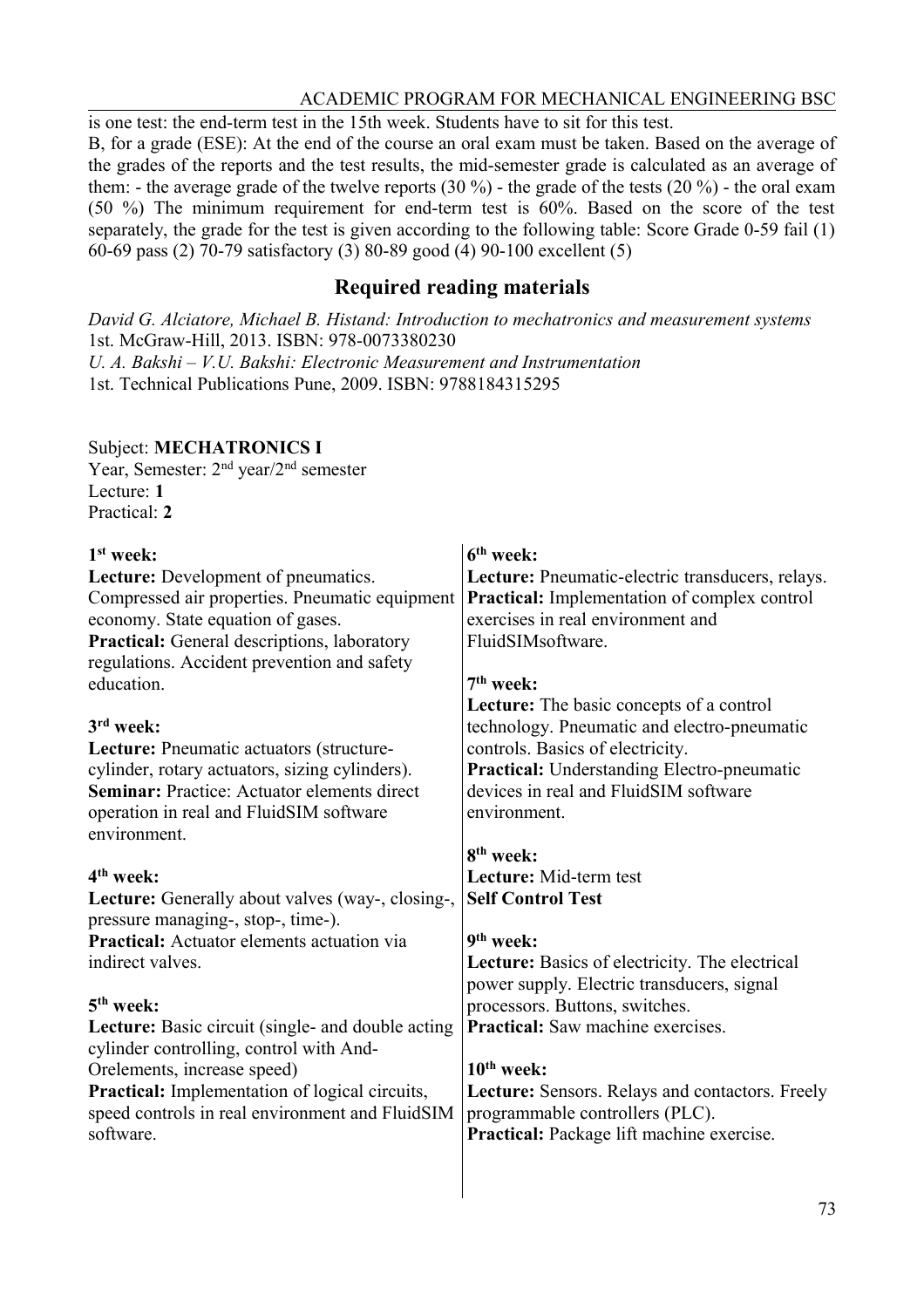| <b>CHAPTER 7</b>                                       |                                                         |
|--------------------------------------------------------|---------------------------------------------------------|
| $11th$ week:                                           | controls. Pneumatic drives. Sensors. Signal             |
| <b>Lecture:</b> Electrically operated valves. Usage of | processing.                                             |
| solenoid valves and structures. Construction           | <b>Practical:</b> Expanding machine exercises.          |
| methods.                                               |                                                         |
| <b>Practical:</b> Slotting machine exercises.          | $14th$ week:                                            |
|                                                        | <b>Lecture:</b> Electric drive proportional pneumatics. |
| $12th$ week:                                           | Proportional pressure control valves.                   |
| <b>Lecture:</b> Relay controls. Relay controls         | Proportional valves.                                    |
| applications. Direct and indirect control. Logic       | <b>Practical:</b> Cascade controlling exercises.        |
| controls. Signal storage with relay.                   |                                                         |
| <b>Practical:</b> Sheet beading machine exercise.      | $15th$ week:                                            |
|                                                        | Lecture: End-term test                                  |
| $13th$ week:                                           | <b>Self Control Test</b>                                |
| <b>Lecture:</b> Time tracking controls. Workflow       |                                                         |

Topics: Development of pneumatics. Producing compressed air. Pneumatic actuators. Valves in general. Basic circuits. Pneumatic-electric transducers. Pneumatic and electro-pneumatic controls. Electric transducers, signal processors. Relays and protective relays. Electrically operated valves. Direct and indirect controls. Logic controls. Time tracking controls. Workflow controls. Electric drives. Proportional pneumatics. Proportional directional control valves.

A, for a signature: Attendance at lectures is recommended, but not compulsory. Participation at practice classes is compulsory. A student must attend practice classes and may not miss more than three times during the semester. In case a student does so, the subject will not be signed and the student must repeat the course. A student can't make up a practice with another group. The attendance on practice will be recorded by the practice leader. Being late is counted as an absence. Missed practices should be made up for at a later date, being discussed with the tutor. Active participation is evaluated by the teacher in every class. If a student's behavior or conduct doesn't meet the requirements of active participation, the teacher may evaluate his or her participation as an absence because of the lack of active participation in class. During the semester there are two tests: the mid-term test in the 8th week and the end-term test in the 15th week. Students have to sit for the tests.

B, for a grade: The course ends in a mid-semester grade (AW5). Based on the average of the marks of the drawings and the average of the test results, the mid-semester grade is calculated as an average of them: - the average grade of the two tests The minimum requirements for the mid-term and end-term tests are 60%. Based on the score of the tests separately, the grade for the tests is given according to the following table: Score Grade 0-59 fail (1) 60-69 pass (2) 70-79 satisfactory (3) 80-89 good (4) 90-100 excellent (5)

# **Required reading materials**

*Peter Croser, Frank Ebel: Pneumatics Basic Level* Festo Didactic GmbH and Co., 2002. *G. Prede, D. Scholz: Electropneumatics Basic Level* Festo Didactic GmbH & Co., 2002.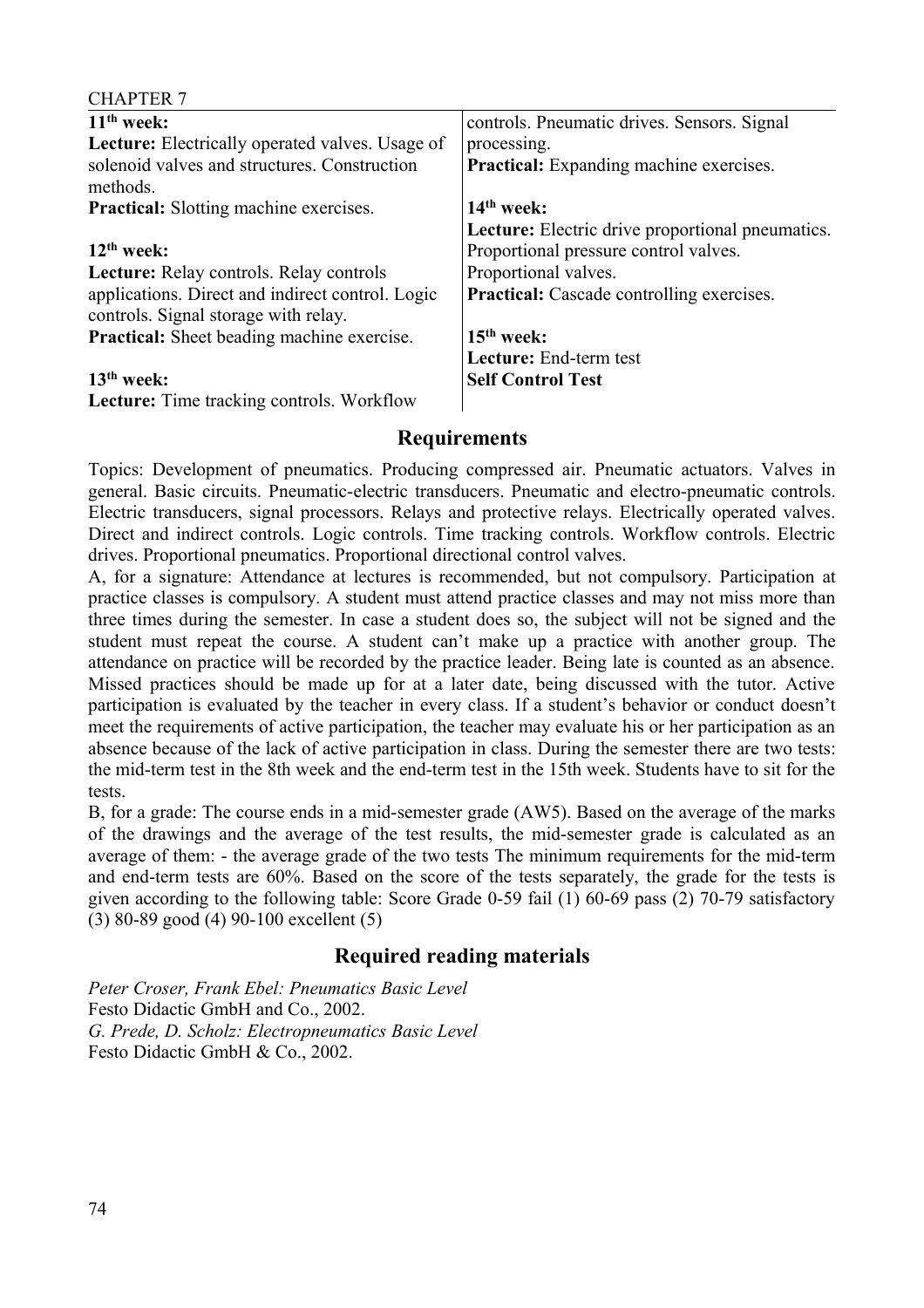# Department of Engineering Management and Enterprise

# Subject: **MICROECONOMICS**

Year, Semester: 2nd year/2nd semester Lecture: **1** Seminar: **2**

# **1 st week:**

**Lecture:** Demand and supply analyses. Demand curves, Supply curves; demand, supply and market equilibrium; shift in demand and supply. **Seminar:** Calculating problems: equilibrium price and quantity; market demand and individual demand; shifts versus movements along the demand curve (supply curve); market supply and individual supply; shifts versus movements along the supply curve.

# **2 nd week:**

**Lecture:** Consumer theories, consumer preferences, cardinal ranking. Total utility, marginal utility. Principle of diminishing marginal utility. Indifference curves, diminishing marginal rate of substitution.

**Seminar:** Calculating problems: marginal utility, marginal rate of substitution. Indifference curves with diminishing (increasing marginal rate of substitution).

# **3 rd week:**

**Lecture:** Consumer choice, the budget constraint, budget line, optimal choice. The effects of a change in price, demand curve, the effects of a change in income, Engel curve. Income and substitution effect. **Seminar:** Calculating problems: determination of optimal choice, consumption basket, income and substitution effects. Understanding consumer surplus.

# **4 th week:**

**Lecture:** The elasticity of demand (price elasticity of demand, cross price elasticity of demand, income elasticity of demand). The elasticity of supply. Total revenue and the price elasticity of demand.

**Seminar:** Application of elasticity of demand. Energy and price elasticity. Types of goods (substitutes, complements, independents).

# **5 th week:**

**Lecture:** Production. Inputs and production functions. Total product functiosn. Marginal and average product of labour.

**Seminar:** Calculating problems (average product of labour (capital), marginal products of labour (capital), relationship between marginal products and average products.

# **7 th week:**

**Lecture:** Costs of production. (Total, fixed and variable costs, marginal and variable cost). Relationship between marginal and average cost. Total revenue, total profit curves. **Seminar:** Costs of production. (Total, fixed and variable costs, marginal and variable cost). Relationship between marginal and average cost. Total revenue, total profit curves.

# **8 th week:**

**Lecture:** Perfectly competitive markets I. (main characteristics of perfect competition, profitmaximizing output, shut down and breakeven points, the competitive firm's supply curve. **Seminar:** Calculating problems (marginal average, total revenue, average and marginal profits, profit-maximizing outputs, the marginal cost curve and the supply curve. Determination of the shut down and breakeven points.

# **9 th week:**

**Lecture:** Competitive markets II. Taxes and subsidies. Price ceilings, production quotas, tariffs.

**Seminar:** Calculating problems (consumer surplus, producer surplus – tariffs, quotas).

# **10th week:**

**Lecture:** Monopoly (the profit-maximization condition; average revenue, marginal revenue, total revenue curves).

**Seminar:** Problems (calculation of the profitmaximization output and price. Relationship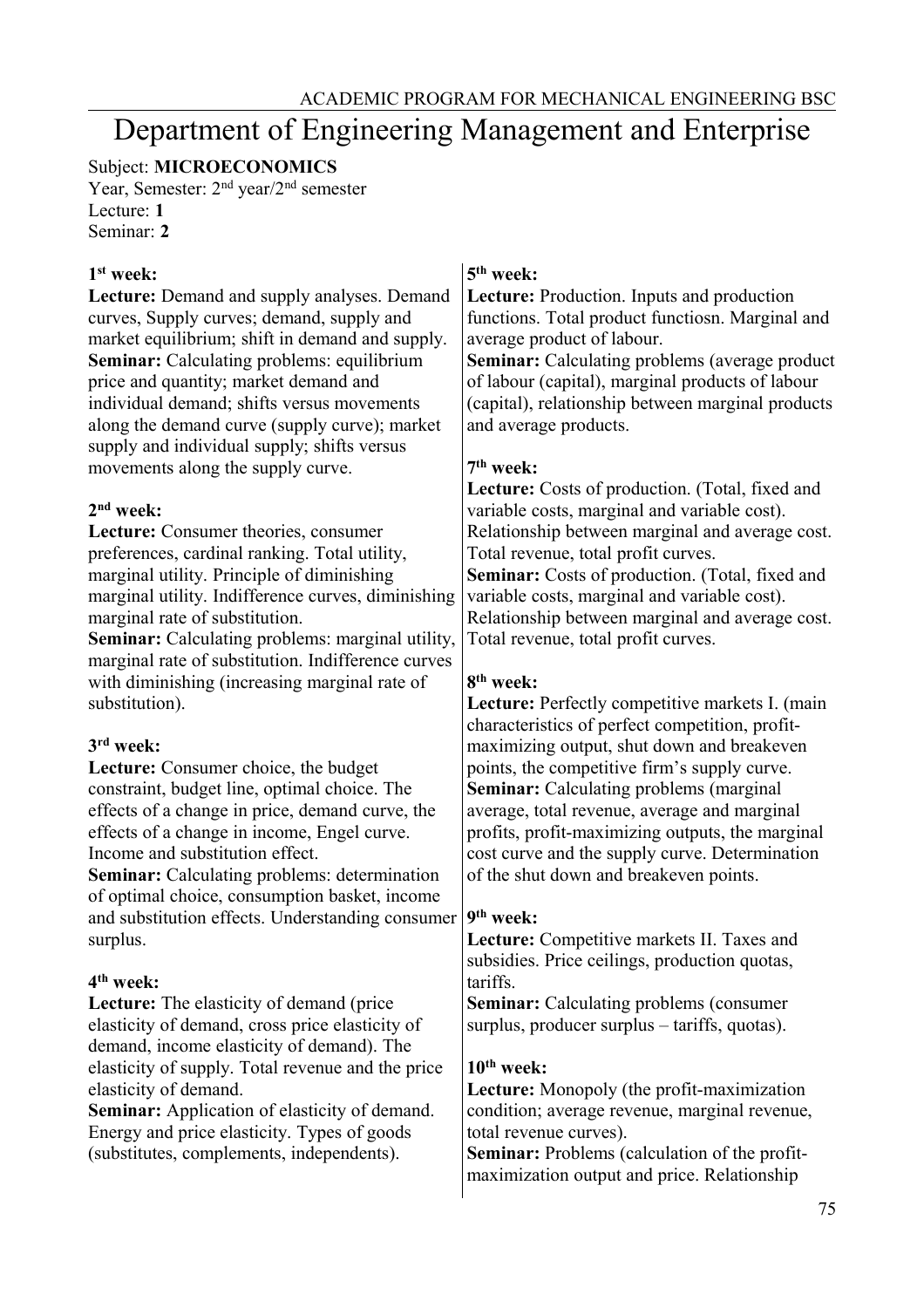| CHAP LEK /                                     |                                                      |
|------------------------------------------------|------------------------------------------------------|
| between the marginal revenue and the linear    | main characteristics of oligopoly and                |
| demand curve).                                 | monopolistic competition.                            |
|                                                | <b>Seminar:</b> Comparative analyses.                |
| $11th$ week:                                   |                                                      |
| Lecture: First-degree price discrimination,    | $13th$ week:                                         |
| second-degree price discrimination and third-  | <b>Lecture:</b> Time value of money. Present value   |
| degree price discrimination. Consumer surplus, | calculation, net present value, profitability index. |
| producer surplus, deadweight loss.             | <b>Seminar:</b> Analysing of an investment           |
| <b>Seminar:</b> Monopoly equilibrium versus    | possibility. Net present value calculation.          |
| perfectly competitive equilibrium.             |                                                      |
|                                                | $15th$ week:                                         |
| $12th$ week:                                   | Lecture: End-term test                               |
| Lecture: Market structure and competition. The | <b>Self Control Test</b>                             |

Topics: This course aims to make students familiar with the basic concepts of microeconomic analysis. In particular, the course will be focused on the analysis of how economic actors, consumers and firms choose between different alternatives. By the end of the course, the student should be able to use the basic tools and models of microeconomics, and apply them in solving problems. The course focuses on the theory and application of the following: The basics of supply and demand. Market equilibrium. Elasticity of demand (supply). Consumer behavior - Households' choices (Marginal utility theory, indifference (curve) analysis. Firm's production (factors), costs of production, profit-maximizing behavior. Market structures (perfect competition, imperfect competition: monopoly, oligopoly, monopolistic competition). Profit maximizing under perfect competition, and monopoly. Investment, interest, profits and capital.

A, for a signature: Attendance at lectures is recommended, but not compulsory. Participation at practice classes is compulsory. A student must attend the practice classes and may not miss more than three times during the semester. In case a student does so, the subject will not be signed and the student must repeat the course. A student can't make up a practice with another group. The attendance on practice will be recorded by the practice leader. Being late is equivalent with an absence. In case of further absences, a medical certificate needs to be presented. Missed practices should be made up for at a later date, being discussed with the tutor. Active participation is evaluated by the teacher in every class. If a student's behavior or conduct doesn't meet the requirements of active participation, the teacher may evaluate his or her participation as an absence due to the lack of active participation in class. During the semester there are two tests: the mid-term test in the 7th week and the end-term test in the 15th week. Students have to sit for the tests.

B, for a grade: The course ends in a mid-semester grade (AW5). The mid-semester grade is calculated as an average of the test results. The minimum requirement for the mid-term and endterm tests is 50%. Based on the score of the tests separately, the grade for the tests is given according to the following table: Score Grade  $0 - 49$  fail (1)  $50 - 62$  pass (2)  $63 - 75$  satisfactory (3) 76 - 88 good (4) 89 - 100 excellent (5) If the score of any test is below 50, the student once can take a retake test of the whole semester material.

# **Required reading materials**

*1. BESANKO, DAVID – BREAUTIGAM, RONALD R.: Microeconomics (International Student version)* 3rd. John Wiley and Sons, Inc., 2008. *2. BESANKO, DAVID – BREAUTIGAM, RONALD R.: Microeconomics Study Guide* 3rd. John Wiley and Sons, Inc., 2008. *GREGORY MANKIW: Principles of Microeconomics*

 $C<sub>II</sub>$  DTED  $<sub>7</sub>$ </sub>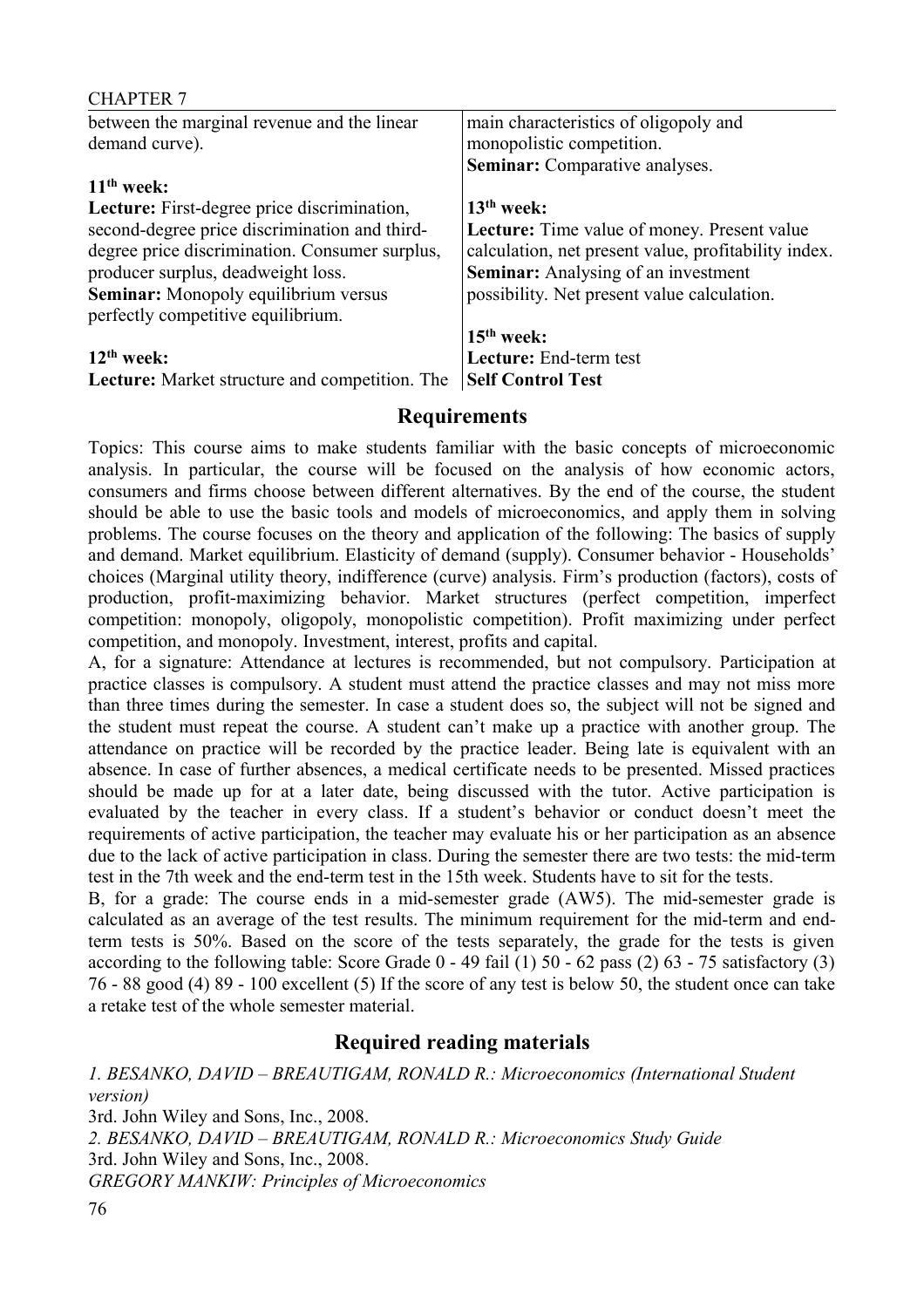#### ACADEMIC PROGRAM FOR MECHANICAL ENGINEERING BSC

4th. South-Western College Publishing, 2006. *GREGORY MANKIW: Principles of Microeconomics - Study Guide* Western College Publishing, 2006.

Subject: **3D COMPUTER AIDED DESIGN**

# Department of Mechanical Engineering

| Year, Semester: 2 <sup>nd</sup> year/2 <sup>nd</sup> semester<br>Practical: 2                      |                                                                                    |
|----------------------------------------------------------------------------------------------------|------------------------------------------------------------------------------------|
| $1st$ week:                                                                                        | 9 <sup>th</sup> week:                                                              |
| <b>Seminar:</b> Introduction to parametric modeling<br>systems. Properties of parametric modeling. | <b>Seminar:</b> Assembly design I.                                                 |
|                                                                                                    | $10th$ week:                                                                       |
| $2nd$ week:                                                                                        | <b>Seminar:</b> Assembly design II.                                                |
| <b>Seminar:</b> Creating profiles and sketches (sketch,                                            |                                                                                    |
| drawing tools, geometrical and dimensional                                                         | $11th$ week:                                                                       |
| constraints).                                                                                      | <b>Seminar:</b> Creating technical drawings (view                                  |
|                                                                                                    | generation from parts, dimensions, section views,                                  |
| $3rd$ week:                                                                                        | part list, symbols).                                                               |
| <b>Seminar:</b> Using features (protusion, revolved                                                |                                                                                    |
| protusion, chamfers, fillets, etc.). Model history.                                                | $12th$ week:                                                                       |
|                                                                                                    | <b>Seminar:</b> Special environments (sheet models,                                |
| 4 <sup>th</sup> week:                                                                              | welding design). Handling variables.                                               |
| <b>Seminar:</b> Part modeling I.                                                                   |                                                                                    |
|                                                                                                    | $13th$ week:                                                                       |
| 5 <sup>th</sup> week:                                                                              | Seminar: Importing standard parts. Interface                                       |
| Seminar: Part modeling II.                                                                         | between CAD systems. Integrated simulations<br>(FEM analysis, dynamic simulation). |
| $7th$ week:                                                                                        |                                                                                    |
| <b>Seminar:</b> Part design task.                                                                  | $14th$ week:                                                                       |
|                                                                                                    | <b>Seminar:</b> Practice: Assembly design task.                                    |
| 8 <sup>th</sup> week:                                                                              | $15th$ week:                                                                       |
| <b>Seminar:</b> Assembly designing (assembly<br>comfigurations, exploded views).                   | <b>Seminar:</b> Re-take part and assembly design                                   |
|                                                                                                    |                                                                                    |

# **Requirements**

Topics: Introduction to parametric modeling systems. Properties of parametric modeling. Creating profiles and sketches (sketches, drawing tools, geometrical and dimensional constraints). Using features (protrusion, revolved protrusion, chamfers, fillets, etc.). Model history. Assembly designing (assembly configurations, exploded views). Creating technical drawings (view generation from parts, dimensions, section views, part list, symbols). Special environments (sheet models, welding design). Handling variables. Creating parts and assembly families. Importing standard parts. Interface between CAD systems. Integrated simulations (FEM analysis, dynamic simulation). A, for a signature: Attendance at lectures is recommended, but not compulsory. Participation at practice classes is compulsory. A student must attend the practice classes and may not miss more than three practice classes during the semester. In case a student does so, the subject will not be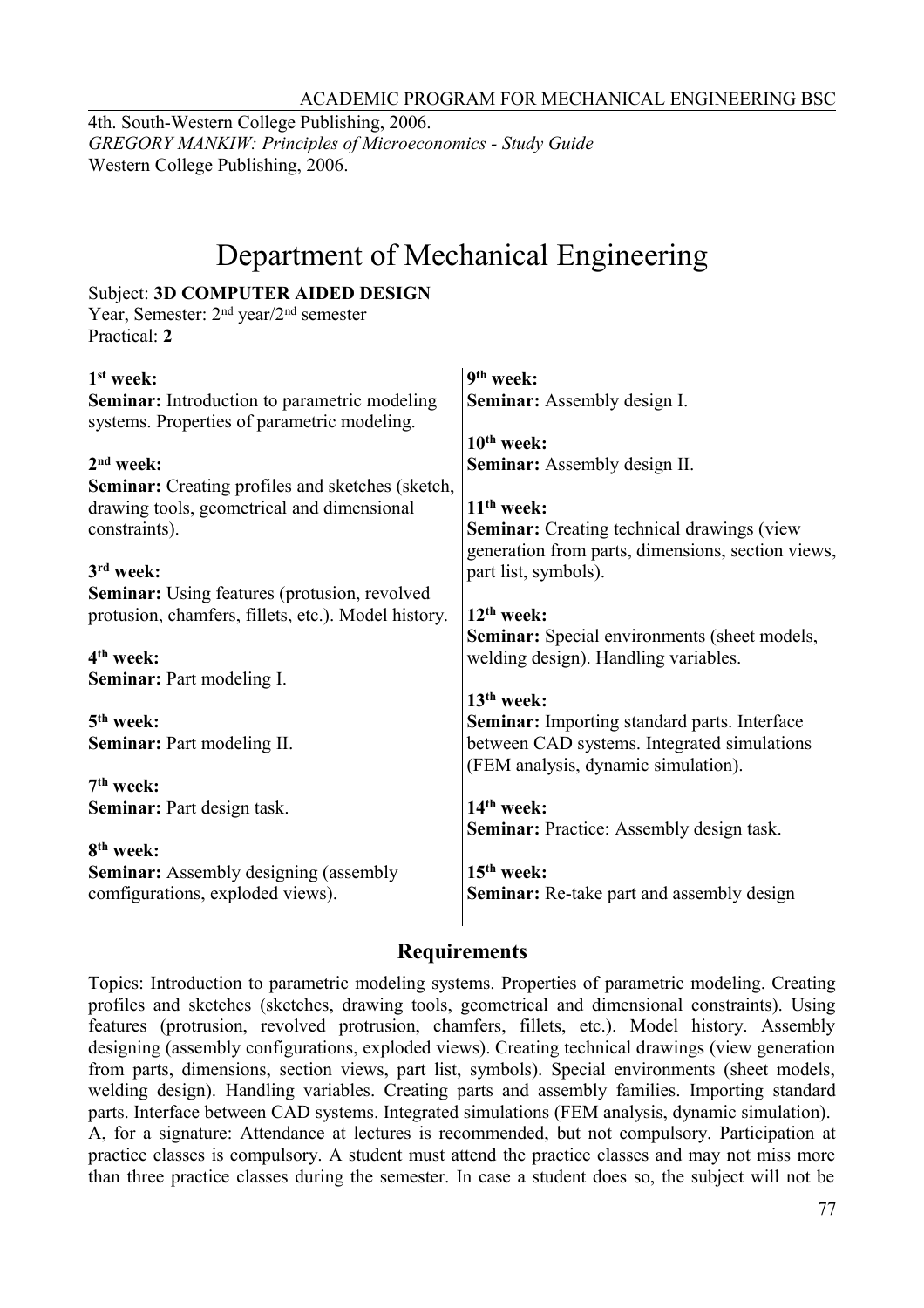signed and the student must repeat the course. A student can't make up a practice class with another group. The attendance on practice classes will be recorded by the practice leader. Being late is equivalent with an absence. In case of further absences, a medical certificate needs to be presented. Missed practice classes should be made up for at a later date being discussed with the tutor. Active participation is evaluated by the teacher in every class. If a student's behavior or conduct doesn't meet the requirements of active participation, the teacher may evaluate their participation as absence because of the lack of active participation in class. During the semester there are two design tasks in the 7th and 14th week. Students have to sit for the design tasks.

B, for a grade: The course ends in a mid-semester grade (AW5) based on the part design and assembly design. The minimum requirement for the mid-semester grade is 50%. Based on the score of the two design tasks, the grade for the tasks is given according to the following table: Score Grade 0-39 fail (1) 40-52 pass (2) 52-63 satisfactory (3) 64-71 good (4) 72-80 excellent (5) If the score of the sum of the two tests is below 40, the student once can take a retake design task of the whole semester material.

# **Required reading materials**

*Siemens: Solid Edge* URL: http://www.plm.automation.siemens.com/en\_us/products/solid-edge/ *Getting Started with Solid Edge*  Version 20. UGS Corp, 2007.

#### Subject: **CALCULATIONS WITH MATLAB**

Year, Semester: 2nd year/2nd semester Seminar: **2**

| $1st$ week:<br><b>Seminar: Starting MATLAB, Using MATLAB</b><br>as a calculator, Quitting MATLAB, Creating<br><b>MATLAB</b> variables                  | 6 <sup>th</sup> week:<br><b>Seminar:</b> Matrix generation, Entering a vector,<br>Entering a matrix, Matrix indexing   |
|--------------------------------------------------------------------------------------------------------------------------------------------------------|------------------------------------------------------------------------------------------------------------------------|
| $2nd$ week:                                                                                                                                            | $7th$ week:                                                                                                            |
| <b>Seminar:</b> Overwriting variable, Error messages,<br>Making corrections, Controlling the hierarchy of<br>operations or precedence, Controlling the | <b>Seminar:</b> A colon operator, Linear spacing, A<br>colon operator in a matrix                                      |
| appearance of floating point number                                                                                                                    | 8 <sup>th</sup> week:                                                                                                  |
|                                                                                                                                                        | Seminar: Mid-term test.                                                                                                |
| 3 <sup>rd</sup> week:                                                                                                                                  | <b>Self Control Test</b>                                                                                               |
| <b>Seminar:</b> Managing the workspace, Entering<br>multiple statements per line, Miscellaneous<br>commands, Getting help                              | 9 <sup>th</sup> week:<br><b>Seminar:</b> Creating a sub-matrix, Deleting a row<br>or a column, Dimension, Continuation |
| 4 <sup>th</sup> week:                                                                                                                                  |                                                                                                                        |
| <b>Seminar:</b> Mathematical functions, Basic<br>plotting, Creating simple plots                                                                       | $10th$ week:<br><b>Seminar:</b> Transposing a matrix, Concatenating<br>matrices, Matrix generators, Special matrices   |
| $5th$ week:                                                                                                                                            |                                                                                                                        |
| <b>Seminar:</b> Adding titles, axis labels, and<br>annotations, Multiple data sets in one plot,<br>Specifying line styles and colours                  | $11th$ week:<br>Seminar: Array operations, Matrix arithmetic<br>operations, Array arithmetic operations                |
| $70^{\circ}$                                                                                                                                           |                                                                                                                        |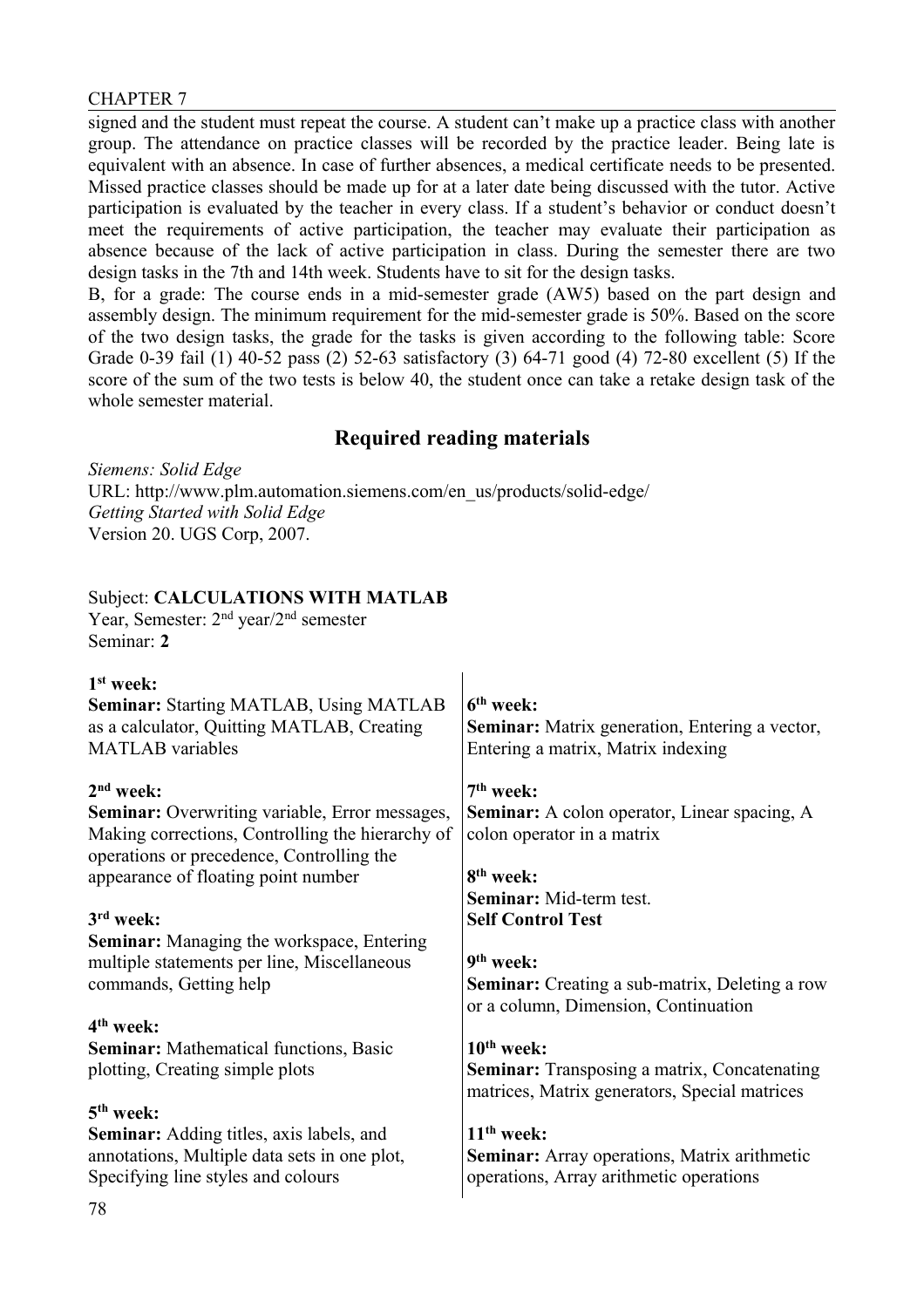| $12th$ week:<br><b>Seminar:</b> Solving linear equations, Matrix<br>functions | $14th$ week:<br><b>Seminar:</b> Input and output arguments, Inputs to<br>a script file, Output commands Control flow and<br>operators, Saving output to a file |
|-------------------------------------------------------------------------------|----------------------------------------------------------------------------------------------------------------------------------------------------------------|
| $13th$ week:                                                                  | $15th$ week:                                                                                                                                                   |
| <b>Seminar:</b> M-File Scripts, Script side-effects, M-                       | <b>Seminar:</b> End-term test                                                                                                                                  |
| File functions                                                                | <b>Self Control Test</b>                                                                                                                                       |

Topics: Starting MATLAB, using MATLAB as a calculator, quitting MATLAB, creating MATLAB variables, overwriting variable, error messages, making corrections, controlling the hierarchy of operations or precedence, controlling the appearance of a floating point number, managing workspace, entering multiple statements per line, miscellaneous commands, getting help, mathematical functions, basic plotting, creating simple plots, adding titles, axis labels, and annotations, multiple data sets in one plot, specifying line styles and colours, a matrix generation, entering a vector, entering a matrix, matrix indexing, a colon operator, linear spacing, a colon operator in a matrix, creating a sub-matrix, deleting a row or a column, dimension, continuation Transposing a matrix, Concatenating matrices, matrix generators, special matrices, array operations, matrix arithmetic operations, array arithmetic operations, solving linear equations, matrix functions, M-File scripts, script side-effects, M-File functions, Input and output arguments, Input to a script file, Output commands control flows and operators, Saving outputs to a file.

A, for a signature: Participation at practice classes is compulsory. A student must attend the practice classes and may not miss more than three times during the semester. In case a student does so, the subject will not be signed and the student must repeat the course. A student can't make up any practice with another group. The attendance on practice classes will be recorded by the practice leader. Being late is equivalent with an absence. In case of further absences, a medical certificate needs to be presented. Missed practice classes should be made up for at a later date, being discussed with the tutor. Active participation is evaluated by the teacher in every class. If students' behaviour or conduct doesn't meet the requirements of active participation, the teacher may evaluate their participation as an absence because of the lack of active participation in class. During the semester there are two tests: the mid-term test in the 8th week and the end-term test in the 15th week. Students have to sit for the tests.

B, for a grade: The course ends in a mid-term grade (AW5). The grade for the test is given according to the following table: Score Grade 0-59 fail (1) 60-69 pass (2) 70-79 satisfactory (3) 80- 89 good (4) 90-100 excellent (5)

# **Required reading materials**

*Hunt, Lipsman, Rosenberg: A Guide to MATLAB for Beginners and Experienced Users* Cambridge University Press, *Kiusalaas: Numerical methods in Engineering with MATLAB* Cambridge University Press, *S.E. Lyshevski: Engineering and Scientific Computations Using Matlab* John Wiley & Sons,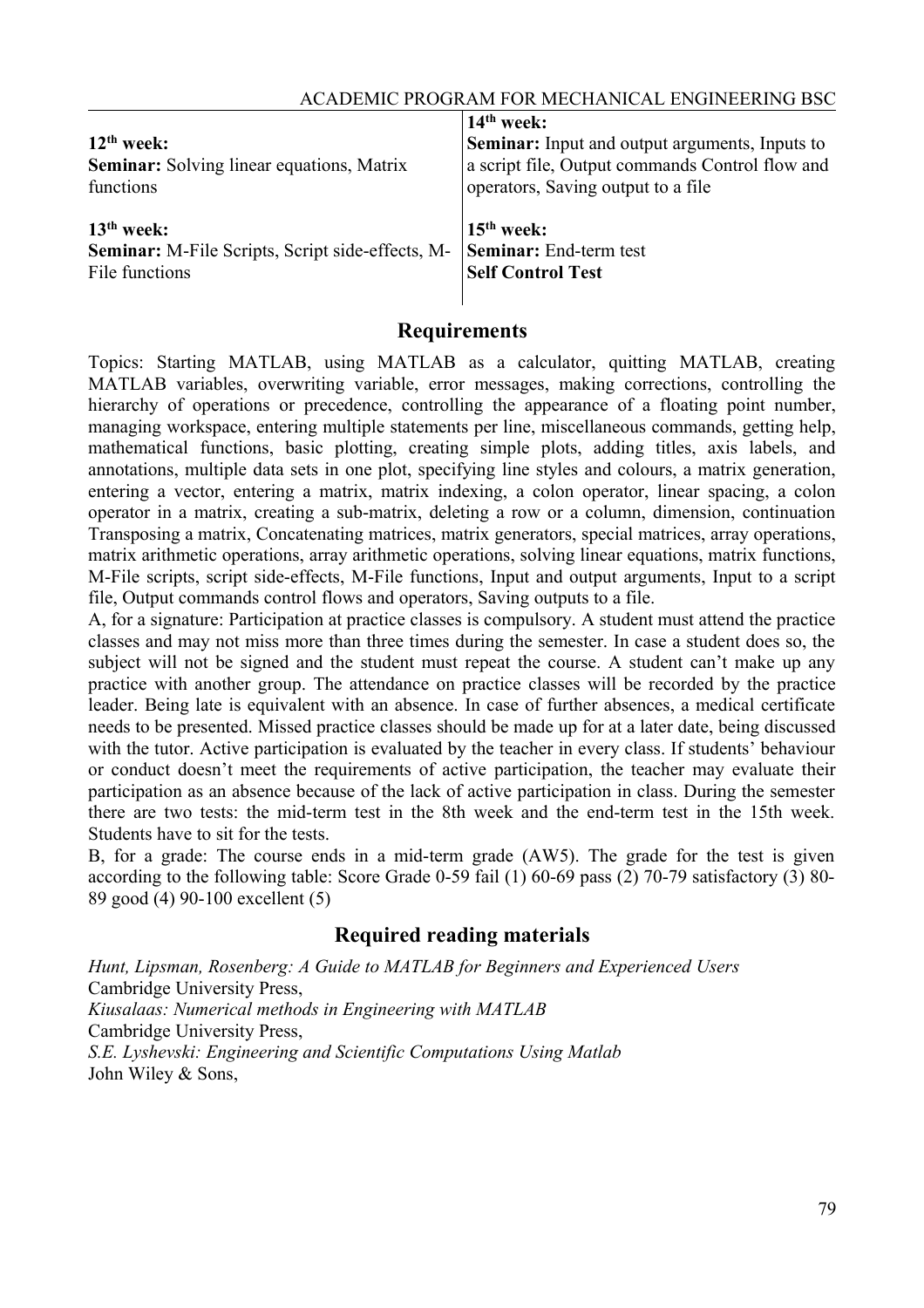Subject: **MACHINE ELEMENTS II** Year, Semester: 2<sup>nd</sup> year/2<sup>nd</sup> semester Lecture: **2** Seminar: **2**

| 1 <sup>st</sup> week:<br>Lecture: Energy equilibrium of braking<br>processes. A mechanical model of a winch crane.<br><b>Seminar:</b> Issuing task 1: Designing an external<br>double-shoe thruster released a drum brake.<br>$2nd$ week:<br>Lecture: Calculation of an external shoe drum<br>brake, a serviceable diagram. Designing a brake<br>spring and choosing its thruster.<br>Seminar: Scathing different constructions for<br>brake actuation.<br>3rd week:<br><b>Lecture:</b> Derivation of the braking moment<br>capacity of an internal shoe drum brake, band<br>brakes and disc brakes and clutches. A uniform<br>wear model, a uniform pressure model.<br><b>Seminar:</b> A service diagram of a brake:<br>maximum brake moment, maximum drum speed,<br>checking for heat generation. Designing the<br>brake spring, selecting the brake thruster.<br>4 <sup>th</sup> week:<br>Lecture: Designing steps of an external shoe<br>thruster released drum brake.<br><b>Seminar:</b> Constructing a brake assembly<br>drawing.<br>5 <sup>th</sup> week:<br>Lecture: Couplings, rigid couplings, flexible<br>couplings, universal joints. Supplementary loads | 7 <sup>th</sup> week:<br><b>Lecture:</b> A chain drive. Types and application<br>fields of chains, chordal action. Designing a<br>chain drive, selecting a chain from brand<br>catalogue.<br><b>Seminar:</b> Designing a belt and a chain drive of a<br>counter drive.<br>8 <sup>th</sup> week:<br>Lecture: Mid-term test. A shaft and its associate<br>parts. Designing a shaft and stressing against<br>fatigue, plastic deformation, elastic deflection<br>and critical speed.<br><b>Seminar:</b> Designing a counter shaft and its<br>keyed joints. Stressing a shaft and checking<br>against fatigue and plastic deformation.<br><b>Self Control Test</b><br>9 <sup>th</sup> week:<br>Lecture: Gears, types of gears. Nomenclature of<br>a spur gear. Involving gears. A standard basic<br>rack tooth profile.<br>Seminar: Designing a counter shaft bearing.<br>Selecting ball bearings.<br>$10th$ week:<br>Lecture: Unmodified, modified gear pairs,<br>addendum modification.<br>Seminar: Constructing an assembly drawing of a<br>counter drive.<br>$11th$ week: |
|-----------------------------------------------------------------------------------------------------------------------------------------------------------------------------------------------------------------------------------------------------------------------------------------------------------------------------------------------------------------------------------------------------------------------------------------------------------------------------------------------------------------------------------------------------------------------------------------------------------------------------------------------------------------------------------------------------------------------------------------------------------------------------------------------------------------------------------------------------------------------------------------------------------------------------------------------------------------------------------------------------------------------------------------------------------------------------------------------------------------------------------------------------------------------|---------------------------------------------------------------------------------------------------------------------------------------------------------------------------------------------------------------------------------------------------------------------------------------------------------------------------------------------------------------------------------------------------------------------------------------------------------------------------------------------------------------------------------------------------------------------------------------------------------------------------------------------------------------------------------------------------------------------------------------------------------------------------------------------------------------------------------------------------------------------------------------------------------------------------------------------------------------------------------------------------------------------------------------------------------------------------|
| on shafts having misalignment.<br><b>Seminar:</b> Submitting a brake design. Issuing a<br>counter drive designing task.                                                                                                                                                                                                                                                                                                                                                                                                                                                                                                                                                                                                                                                                                                                                                                                                                                                                                                                                                                                                                                               | Lecture: Definition of a modified gear's<br>dimensions.<br><b>Seminar:</b> Elaborating an assembly drawing.<br>Designing a chain drive chasing.                                                                                                                                                                                                                                                                                                                                                                                                                                                                                                                                                                                                                                                                                                                                                                                                                                                                                                                           |
| 6 <sup>th</sup> week:<br><b>Lecture:</b> Belt drives. Flat, round, V and timing<br>belts. Forces on a belt, optimal belt speed. Belt<br>drive arrangements, selection procedure of a belt<br>profile, designing a belt drive.<br><b>Seminar:</b> Designing the layout of a counter<br>drive. Dividing the total speed ratio for a belt<br>drive and for a chain drive.                                                                                                                                                                                                                                                                                                                                                                                                                                                                                                                                                                                                                                                                                                                                                                                                | $12th$ week:<br>Lecture: Checking gears for crest width, contact<br>ratio and undercut.<br>Seminar: Elaborating the shop drawing of the<br>parts: a shaft, a pulley, a sprocket, a bearing<br>house.                                                                                                                                                                                                                                                                                                                                                                                                                                                                                                                                                                                                                                                                                                                                                                                                                                                                      |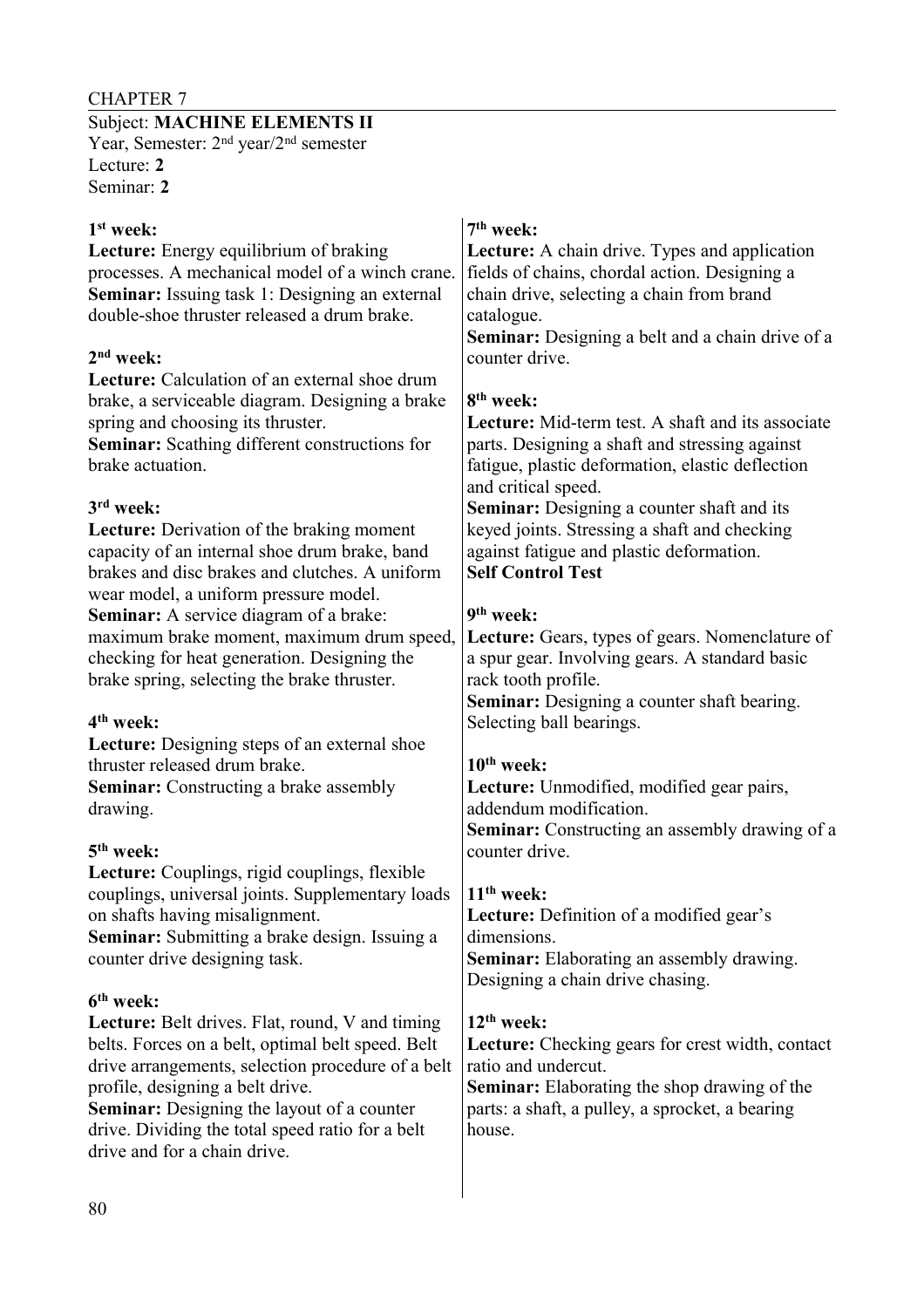| $13th$ week:                                        | bending.                                           |
|-----------------------------------------------------|----------------------------------------------------|
| <b>Lecture:</b> Load bearing capacity of a gear.    | <b>Seminar:</b> Submitting the Counter Drive task. |
| <b>Seminar:</b> Elaborating the shop drawing of the |                                                    |
| parts: a shaft, a pulley, a sprocket, a bearing     | $15th$ week:                                       |
| house.                                              | Lecture: End-term test                             |
|                                                     | <b>Self Control Test</b>                           |
| $14th$ week:                                        |                                                    |
| Lecture: Resistance to pitting, tooth root          |                                                    |

Topics: The series of lectures review types of couplings, clutches and breaks and their sizing. It deals with classification and sizing of shafts, gives review of the components of drive chains, and the construction of a drive chain: Operation methods of a belt and a chain drive, mechanical relations of a sizing procedure. After that it deals with the types of gearing, gear tooth geometry, load capacity of gears, design of geared transmission. In the laboratory, connected to the lecture the machine elements are studied and tests of them are carried out. In seminars there are two design tasks to elaborate: an external long-shoes drum break, and a counterdrive containing a V-belt drive and a chain drive.

A, for a signature: Attendance at lectures is recommended, but not compulsory. Participation at practice classes is compulsory. A student must attend the practice classes and may not miss more than three times during the semester. In case a student does so, the subject will not be signed and the student must repeat the course. A student can't make up a practice class with another group. Attendance at practice will be recorded by the practice leader. Being late is equivalent with an absence. In case of further absences, a medical certificate needs to be presented. Missed practices should be made up for at a later date, being discussed with the tutor. Students are required to bring the drawing tasks and drawing instruments for the course with them to each practice class. Active participation is evaluated by the teacher in every class. If a student's behavior or conduct doesn't meet the requirements of active participation, the teacher may evaluate their participation as an absence because of the lack of active participation in class. Students have to submit all the two designing tasks as scheduled minimum on a sufficient level. During the semester there are two tests: the mid-term test in the 8th week and the end-term test in the 15th week. Students have to sit for the tests.

B, for a grade: The course ends in an examination (ESE). Based on the average of the grades of the designing tasks and the examination, the exam grade is calculated as an average of them: - the average grade of the two designing tasks - the result of the examination The minimum requirement for the mid-term and end-term tests and the examination respectively is 60%. Based on the score of the tests separately, the grade for the tests and the examination is given according to the following table: Score Grade 0-59 fail (1) 60-69 pass (2) 70-79 satisfactory (3) 80-89 good (4) 90-100 excellent (5) If the score of any test is below 60, students can take a retake test in conformity with the EDUCATION AND EXAMINATION RULES AND REGULATIONS. An offered grade: it may be offered for the students if the average grade of the two designing tasks is at least good (4) and the average of the mid-term and end-term tests is at least good (4). The offered grade is the average of them.

# **Required reading materials**

*Tiba Zs.: Machine Drawing* Debrecen University Press , 2010. ISBN: 978-963-318-066-2 *Joseph Shigley, Charles Mischke, Richard Budynas: Mechanical Engineering Design* 7th. Hardcover , 2004. ISBN: 9780072921939 *Ansel Ugural: Mechanical Design: An Integrated Approach*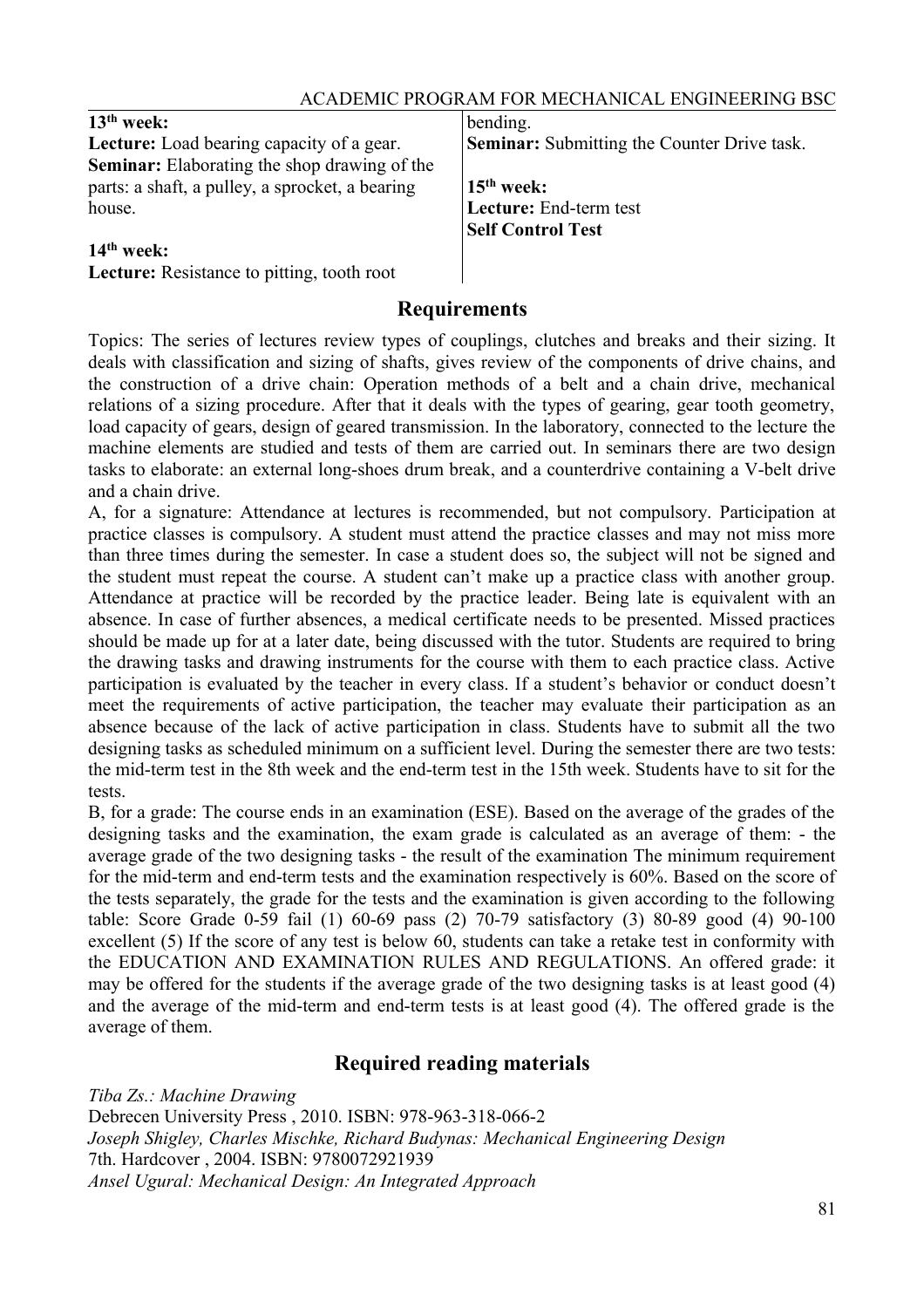# CHAPTER 7 1st. NEW JERSEY INSTITUTE TECH, 2004. ISBN: 9780072921854

#### Subject: **MANUFACTURING PROCESSES III**

Year, Semester: 2<sup>nd</sup> year/2<sup>nd</sup> semester Lecture: **1** Practical: **2**

| $1st$ week:                                                                       | 8 <sup>th</sup> week:                                 |
|-----------------------------------------------------------------------------------|-------------------------------------------------------|
| Lecture: Basic principles of manufacturing and                                    | <b>Lecture:</b> Mid-term test Fixer parts, and it's   |
| technology design in production                                                   | design methods.                                       |
| Practical: Reconciliation of the program and the                                  | <b>Practical:</b> EdgeCAM pactice                     |
| tasks.                                                                            | <b>Self Control Test</b>                              |
| $2nd$ week:                                                                       | 9 <sup>th</sup> week:                                 |
| <b>Lecture:</b> The calculation method of                                         | <b>Lecture:</b> Allowances design and calculation in  |
| technological parameters, manufacturing time                                      | different types of manufactured parts.                |
| calculation methods.                                                              | Practical: EdgeCAM pactice                            |
| Practical: Basic steps and calculation methods                                    |                                                       |
| of the deep drawing technology.                                                   | $10th$ week:                                          |
|                                                                                   | Lecture: Surface roughness definition,                |
| 3 <sup>rd</sup> week:                                                             | measurement and economical calculations.              |
| Lecture: Quality management. Failure modes                                        | Practical: EdgeCAM pactice                            |
| and affect analysis.                                                              |                                                       |
| <b>Practical:</b> Action planning practice.                                       | $11th$ week:                                          |
|                                                                                   | <b>Lecture:</b> The inaccurate dimensions caused by   |
| 4 <sup>th</sup> week:                                                             | manufacturing devices, tolerances and                 |
| Lecture: Quality management. Failure modes                                        | optimisation                                          |
| and affect analysis.                                                              | Practical: EdgeCAM pactice                            |
| <b>Practical:</b> Action planning practice tools)                                 |                                                       |
|                                                                                   | $12th$ week:                                          |
| $5th$ week:                                                                       | Lecture: Simulation methods of manufacturing.         |
| <b>Lecture:</b> Failures of base point selection and its<br>dimensional problems. | <b>Practical:</b> EdgeCAM pactice                     |
| <b>Practical:</b> Dimensional measuring practice, case                            | $13th$ week:                                          |
| studies.                                                                          | Lecture: Specialized simulation methods for           |
|                                                                                   | different production types and it's application       |
| 6 <sup>th</sup> week:                                                             | <b>Practical:</b> Presenting the results of the task. |
| Lecture: Position definitions of workpieces, the                                  |                                                       |
| attachments of positioning and its design                                         | 14 <sup>th</sup> week:                                |
| methods.                                                                          | Lecture: Methods to design a real-time                |
| <b>Practical:</b> Presenting the results of the task.                             | production technology. Calculation of                 |
|                                                                                   | technological parameters.                             |
| 7 <sup>th</sup> week:                                                             | <b>Practical:</b> Presenting the results of the task. |
| <b>Lecture:</b> Position definitions of workpieces, the                           |                                                       |
| attachments of positioning and its design                                         | $15th$ week:                                          |
| methods.                                                                          | Lecture: End-term test                                |
| <b>Practical:</b> EdgeCAM pactice                                                 | <b>Self Control Test</b>                              |
|                                                                                   |                                                       |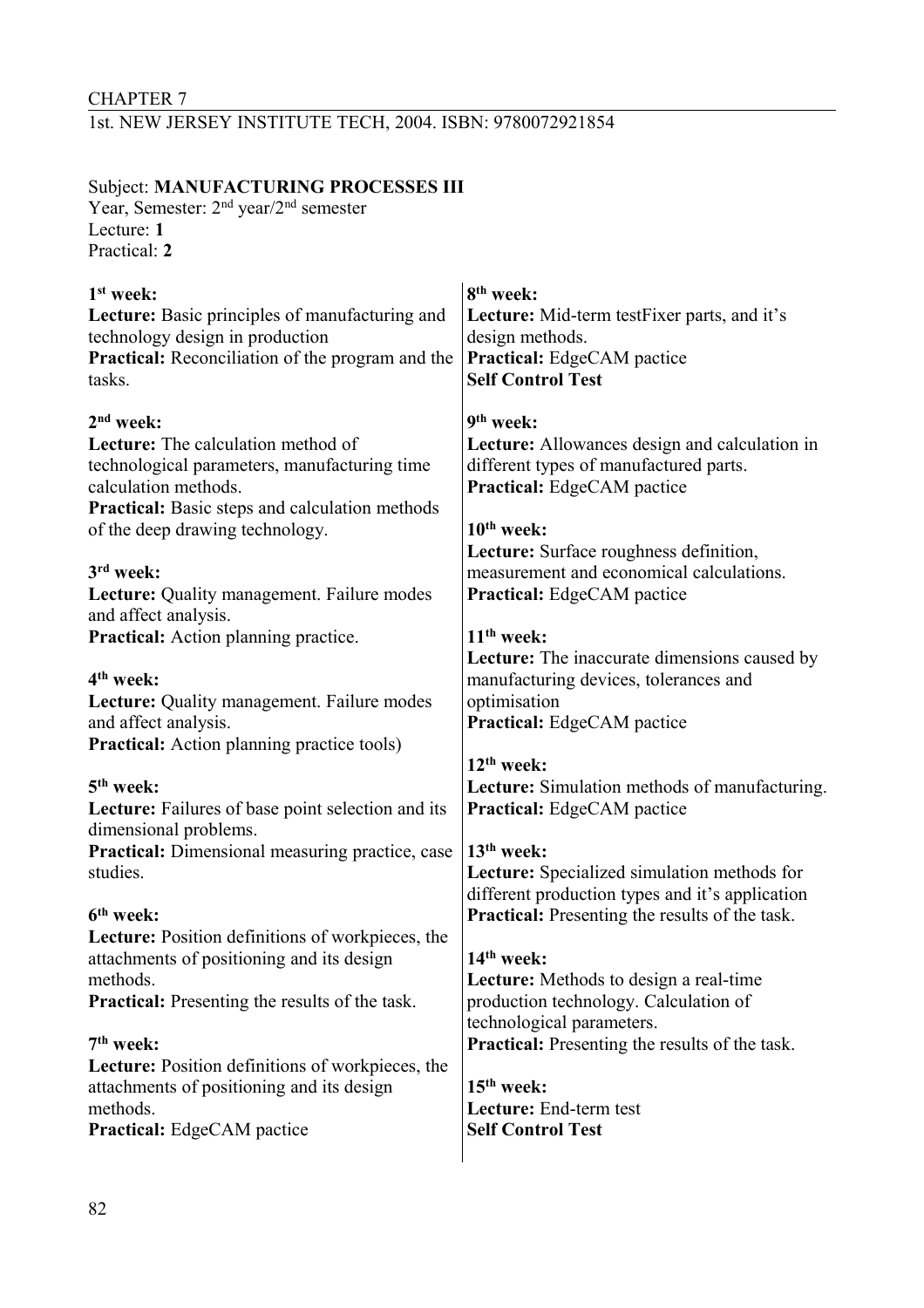Topics: Introduction of material joint processes (welding, soldering, adhesive). Overview of welding processes and applicable technologies of designing and manufacturing of a welded joint. Weldability of metals and its alloys. Basic principles of industrial robots, and its basic kinematic characteristics. Designing the manufacturing process (in a CNC milling centre) of a product, applying the basic knowledge of Manufacturing processes I. & II. and using the EdgeCAM software to optimize the milling process.

A, for a signature: Attendance at lectures is recommended, but not compulsory. Participation at practice classes is compulsory. A student must attend the practice classes and may not miss more than three times during the semester. In case a student misses more than three, the subject will not be signed and the student must repeat the course. A student can't make up any practice with another group. Attendance at practice classes will be recorded by the practice leader. Being late is equivalent with an absence. In case of further absences, a medical certificate needs to be presented. Missed practice classes should be made up for at a later date, being discussed with the tutor. Active participation is evaluated by the teacher in every class. If a student's behavior or conduct doesn't meet the requirements of active participation, the teacher may evaluate his/her participation as an absence because of the lack of active participation in class. Students have to submit all the tasks as scheduled minimum at a sufficient level.

During the semester there are two tests: the mid-term test in the 8th week and the end-term test in the 15th week. Students have to sit for the tests.

# **Required reading materials**

*Howard B. Cary, Scott Helzer : Modern Welding Technology*  6th.2004. ISBN: 0131130293, 978-0131 *John W. Evans: A Guide to Lead-free Solders: Physical Metallurgy and Reliability* 1st.2007. ISBN: 1846283094, 978-1846 *Edward Petrie: Handbook of Adhesives and Sealants* 2nd.2006. ISBN: 0071479163, 978-0071 *Günter Radons, Reimund Neugebauer: Nonlinear Dynamics of Production Systems* 1st.2004. ISBN: 3527404309, 978-3527

#### Subject: **STEEL CONSTRUCTIONS**

Year, Semester: 2<sup>nd</sup> year/2<sup>nd</sup> semester Lecture: **2** Seminar: **1**

| $1st$ week:                                                                          |                                                                                 |
|--------------------------------------------------------------------------------------|---------------------------------------------------------------------------------|
| <b>Lecture:</b> Steel usage in structural building.                                  | $3rd$ week:                                                                     |
| History of steel structures. Failure forms of steel                                  | Lecture: Bolted joints of steel structures.                                     |
| structures.                                                                          | <b>Seminar:</b> Constructing bolted joints.                                     |
| <b>Seminar:</b> Classification of cross-sections.                                    |                                                                                 |
| Specific effects on steel structures.                                                | $4th$ week:                                                                     |
|                                                                                      | Lecture: Welded joints of steel structures.                                     |
| $2nd$ week:                                                                          | <b>Seminar:</b> Calculating welded joints.                                      |
| Lecture: Tensile, compressive, shear and                                             |                                                                                 |
| combinated resistance of cross-sections.                                             | $5th$ week:                                                                     |
| Seminar: Tensile, compressive, shear and<br>combinated resistance of cross-sections. | Lecture: Stability of structural elements. Design<br>of bars under compression. |
|                                                                                      |                                                                                 |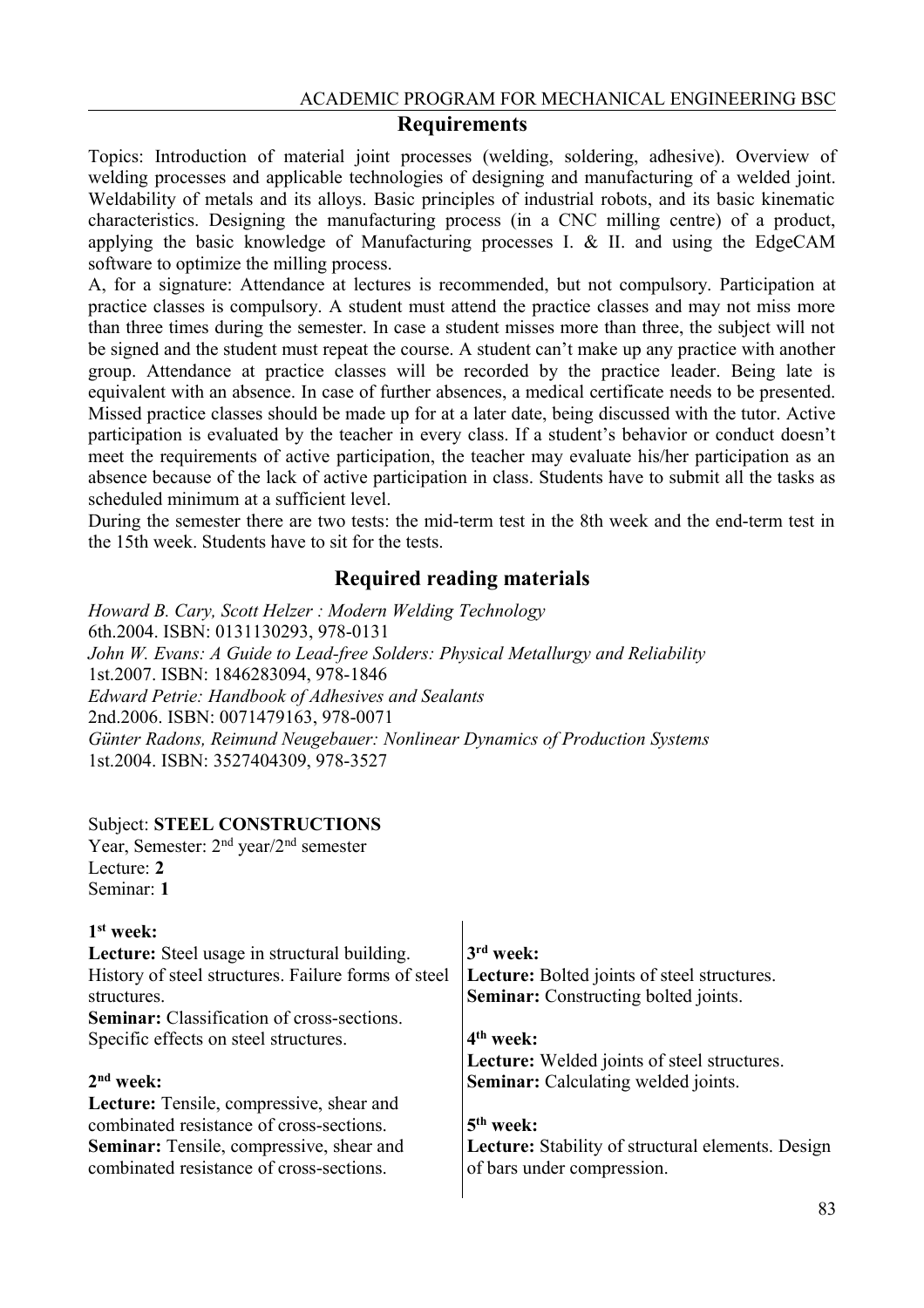| UTAL LEK                                             |                                                       |
|------------------------------------------------------|-------------------------------------------------------|
| <b>Seminar:</b> Continue designing joints. Outgiving | <b>Seminar:</b> Lateral torsional buckling and local  |
| and discussion of the Design Task.                   | buckling.                                             |
|                                                      |                                                       |
| 6 <sup>th</sup> week:                                | $11th$ week:                                          |
| <b>Lecture:</b> Design of structural elements under  | <b>Lecture:</b> Fabrication and installation of steel |
| bending. Lateral torsional buckiling.                | structures.                                           |
| <b>Seminar:</b> Design of bars under compression.    | <b>Seminar:</b> Design of frame structures.           |
|                                                      | Calculating imperfections.                            |
| $7th$ week:                                          |                                                       |
| <b>Lecture:</b> Design of structural elements under  | $12th$ week:                                          |
| bending. Design of second order structural           | <b>Lecture:</b> Steel corrosion and fire protection.  |
| elements under bending.                              | <b>Seminar: Consultation</b>                          |
| <b>Seminar:</b> Design of beams under bending.       |                                                       |
|                                                      | $13th$ week:                                          |
| 8 <sup>th</sup> week:                                | Lecture: Reserve week                                 |
| Lecture: TEST1                                       | <b>Seminar: Consultation</b>                          |
| <b>Self Control Test</b>                             |                                                       |
|                                                      | $14th$ week:                                          |
| 9 <sup>th</sup> week:                                | Lecture: TEST2                                        |
| Lecture: Truss girders                               | <b>Self Control Test</b>                              |
| <b>Seminar:</b> Design of beams under bending.       |                                                       |
|                                                      | $15th$ week:                                          |
| $10th$ week:                                         | <b>Lecture: Consultation</b>                          |
| Lecture: Design of buildings with steel              | <b>Seminar:</b> Consultation Handing in of the Design |
| structures.                                          | Task                                                  |
|                                                      |                                                       |

Topics: Steel usage in structural building. History of steel structures. Failure forms of steel structures. Tensile, compressive, shear and combinated resistance of the cross-sections. Bolted joints of steel structures. Welded joints of steel structures. Stability of structural elements. Design of bars under compression. Design of structural elements under bending. Lateral torsional buckling. Design of second order structural elements under bending. Fabrication and installation of steel structures. Steel corrosion and fire protection.

During the semester there are two tests: the 1st test in the 8th week and the 2nd test in the 15th week – and there are three design tasks. Attendance at lectures is strongly recommended, but not compulsory. Participation at practice classes is compulsory. A student must attend practice classes and may not miss more than three times during the semester. In case a student misses more than three, the subject will not be signed and the student must repeat the course. A student can't make up a practice with another group. The attendance at lectures and at practice classes will be recorded by the staff of the department. Being late is equivalent with an absence. In case of further absences, a medical certificate needs to be presented. Missed practice classes should be made up for at a later date, being discussed with the tutor. Students are required to bring the calculator and the printed materials of the lectures to each occasion (both lectures and practice classes). Active participation is evaluated by the teacher in every class. Students1 activity and participation is required.

Students have to submit all the two tests and the design tasks as scheduled minimum on a sufficient level. The minimum point of test and design task has to be taken. The minimum (required to have mid-semester grade) and maximum points can be obtained are the follows: Two tests: I. Test: Maximum: 30 points Minimum: 18 points II. Test: Maximum: 30 points Minimum: 18 points Summa: 60 points 36 ponits Design task: Maximum: 40 points Minimum: 25 points Summa points: Maximum: 100 points Minimum: 61 points The course ends with a mid-semester grade (AW5).

 $CII$ ADTED 7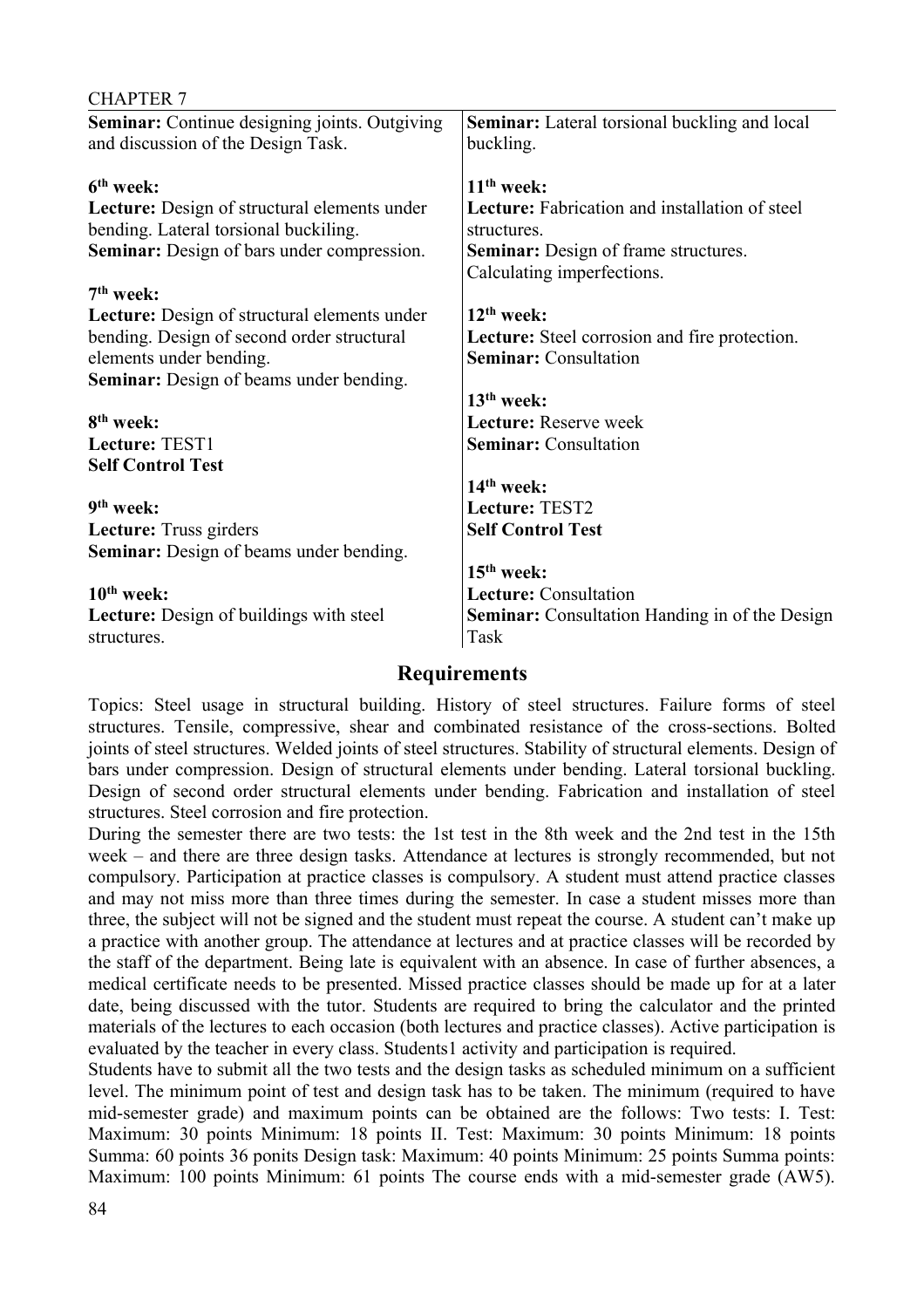#### ACADEMIC PROGRAM FOR MECHANICAL ENGINEERING BSC

Based on the summa points of the tests and the summa points of the design tasks, the mid-semester grade is defined by the following way: Score Grade  $0 - 60$  points: fail (no sign)  $61 - 70$  points: pass (2) 71 – 80 points: satisfactory (3) 81 – 90 points: good (4) 91 – 100 points: excelent (5)

# **Required reading materials**

*Eurocode: Basis of structural design* EN 1990:2002/A1:2005 . *Eurocode 1: Actions on structures - Part 1-1: General actions - Densities, self-weight, imposed loads for buildings* EN 1991-1-1:2002 . *MSZ: Design of steel structures Part 1-1.:General rules and rules for buildings* EN 1993-1-1: 2009 . *MSZ: Design of steel structures Part 1-8.:Design of joints* EN 1993-1-8: 2005.

#### Subject: **TECHNICAL MECHANICS FINAL EXAM**

Year, Semester: 2nd year/2nd semester

#### Subject: **TECHNICAL MECHANICS IV**

Year, Semester: 2nd year/2nd semester Lecture: **1** Practical: **1**

#### **1 st week:**

| $1st$ week:                                             | excitation, inertial (unbalance) excitation, ground     |
|---------------------------------------------------------|---------------------------------------------------------|
| Lecture: Description and classification of              | motion excitation.                                      |
| vibratory motions and vibrating systems. Basic          | Practical: Calculations about excitation effects.       |
| definitions and properties of vibratory motion.         |                                                         |
| <b>Practical:</b> Generation and analytical solution of | $5th$ week:                                             |
| the motion equations to a single degree of              | <b>Lecture:</b> Opportunities of the model              |
| freedom undamped and damped vibrating                   | investigations. Two ways of motion equation             |
| systems.                                                | generation: the D'Alembert's principle and the          |
|                                                         | Lagrange equations of motion.                           |
| $2nd$ week:                                             | <b>Practical:</b> Generating the motion equation of a   |
| <b>Lecture:</b> Investigation of the elements of        | single DOF damped linear system; solving the            |
| vibrating systems 1: masses and inertial                | motion equation using the phase plane method.           |
| elements.                                               |                                                         |
| <b>Practical:</b> Reduction of masses. Replacement of   | 6 <sup>th</sup> week:                                   |
| rigid bodies by lumped masses.                          | <b>Lecture:</b> Investigation and properties of the     |
|                                                         | excited vibrations of single DOF undamped and           |
| $3rd$ week:                                             | damped systems.                                         |
| Lecture: Investigation of the elements of               | <b>Practical:</b> Calculation examples of several kinds |
| vibrating systems 2: flexible and damping               | of excited vibrations in case of single DOF             |
| elements.                                               | undamped and damped systems 1.                          |
| <b>Practical:</b> Reduction of springs and damping      |                                                         |
| elements.                                               | $7th$ week:                                             |
|                                                         | Lecture: Investigation of the excited vibrations.       |
| 4 <sup>th</sup> week:                                   | Basic types of excited vibrating systems.               |
| Lecture: External excitation effects: force             | <b>Practical:</b> Calculation examples of several kinds |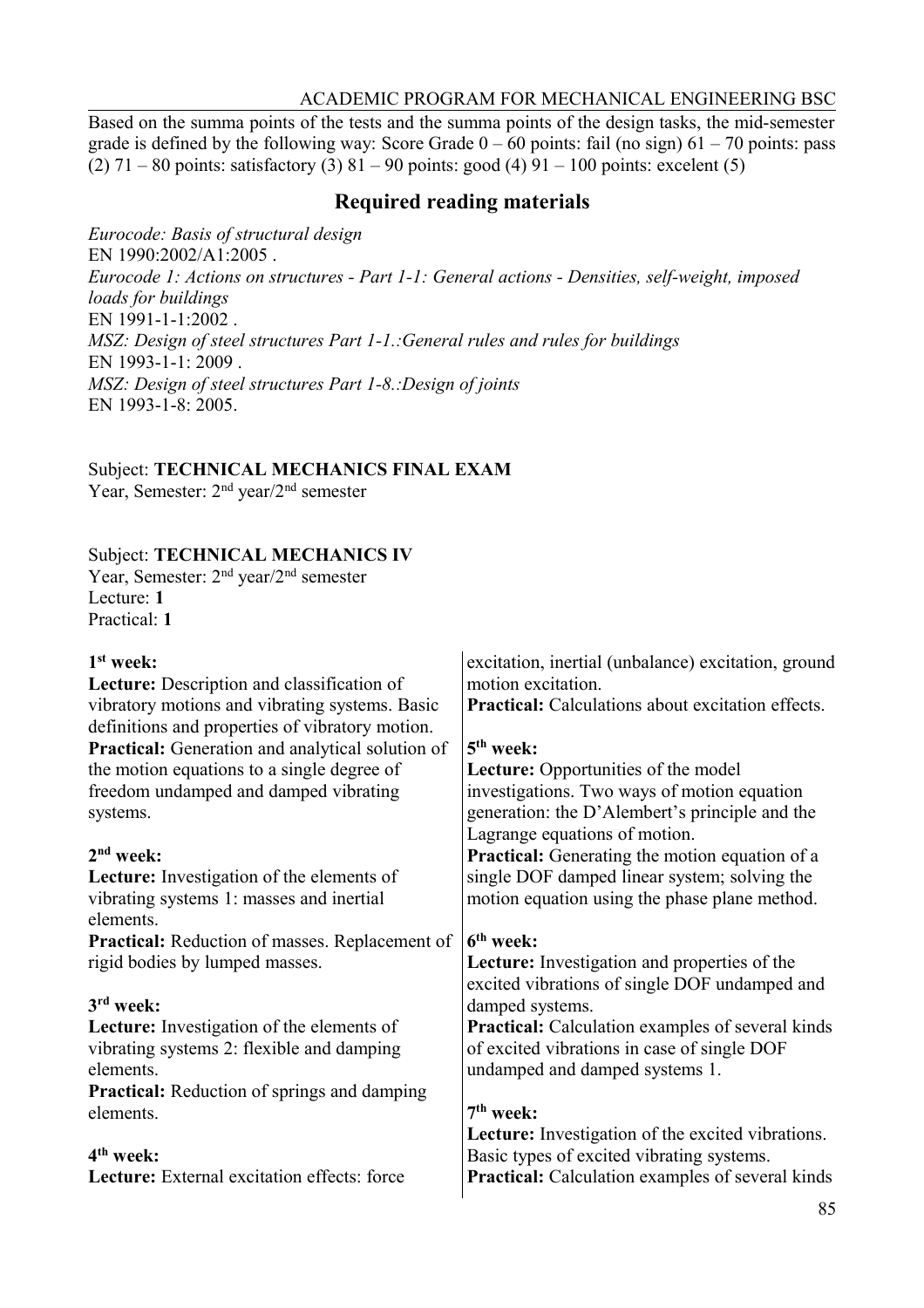| UIII II I LII I                                         |                                                        |
|---------------------------------------------------------|--------------------------------------------------------|
| of excited vibrations in case of single DOF             | Laplace transformation.                                |
| undamped and damped systems 2.                          | <b>Practical:</b> Calculation examples about Laplace   |
|                                                         | transformation.                                        |
| 8 <sup>th</sup> week:                                   |                                                        |
| Lecture: Mid-term test                                  | $12th$ week:                                           |
| <b>Practical:</b> Summary of the first part of lectures | <b>Lecture:</b> Application of the impulse response    |
| and practices.                                          | function (IRF) and convolution theorems.               |
| <b>Self Control Test</b>                                | Transfer functions.                                    |
|                                                         | <b>Practical:</b> Calculation of transfer functions in |
| 9 <sup>th</sup> week:                                   | case of actual systems.                                |
| Lecture: Multiple DOF systems: introduction;            |                                                        |
| generation of the motion equations; basic               | $13th$ week:                                           |
| properties.                                             | <b>Lecture:</b> Simulation of single and multiple DOF  |
| <b>Practical:</b> Calculation examples about the        | systems. Introduction of Runge-Kutta methods.          |
| motion equation generation of multiple DOF              | <b>Practical:</b> Introduction of Matlab-Simulink.     |
| systems 1.                                              |                                                        |
|                                                         | $14th$ week:                                           |
| $10th$ week:                                            | Lecture: Simulation of single and multiple DOF         |
| <b>Lecture:</b> Properties of multiple DOF systems:     | systems. Generation of the block diagram of            |
| natural frequencies and modes.                          | systems.                                               |
| <b>Practical:</b> Calculation examples about the        | <b>Practical:</b> Using of Matlab-Simulink in case of  |
| motion equation generation of multiple DOF              | vibrating systems.                                     |
| systems 2.                                              |                                                        |
|                                                         | $15th$ week:                                           |
| $11th$ week:                                            | Lecture: End-term test                                 |
| Lecture: Investigation and of the excited               | <b>Self Control Test</b>                               |
| vibrations of multiple DOF systems using                |                                                        |
|                                                         |                                                        |

Topics: This course presents periodic motion machines and investigates harmonic vibratory motion mathematically. The series of lectures cover the following topics: properties of vibrating systems; single-degree-of-freedom vibrating systems; free, undamped vibrations; pendulums; damped vibrations (dry friction, viscous damping); forced (harmonically excited) vibrations of undamped and damped mechanical systems; isolation of vibrations; multiple-degrees-of-freedom systems; application of Langrange's equation; natural frequencies and vibration modes; normal mode analyses; approximate solutions to the equations of motion: the Runge-Kutta method; simulation methods for vibrating systems: usage of MATLAB Simulink; operation principle of the oscillation measuring apparatus.

A, for a signature: Attendance at lectures is recommended, but not compulsory. Participation at practice classes is compulsory. A student must attend the practice classes and may not miss more than three times during the semester. In case a student does so, the subject will not be signed and the student must repeat the course. A student can't make up a practice with another group. Attendance at practice will be recorded by the practice leader. Being late is equivalent with an absence. In case of further absences, a medical certificate needs to be presented. Missed practice classes should be made up for at a later date, to be discussed with the tutor. During the semester there are two tests: the mid-term test in the 8th week and the end-term test in the 15th week. Students have to sit for the tests.

B, for a grade: The course ends in a mid-semester grade (AW5) based on the average grade of the two tests. The minimum requirement for the mid-term and end-term tests is 60%. Based on the score of the tests separately, the grade for the tests is given according to the following table: Score

CHAPTER 7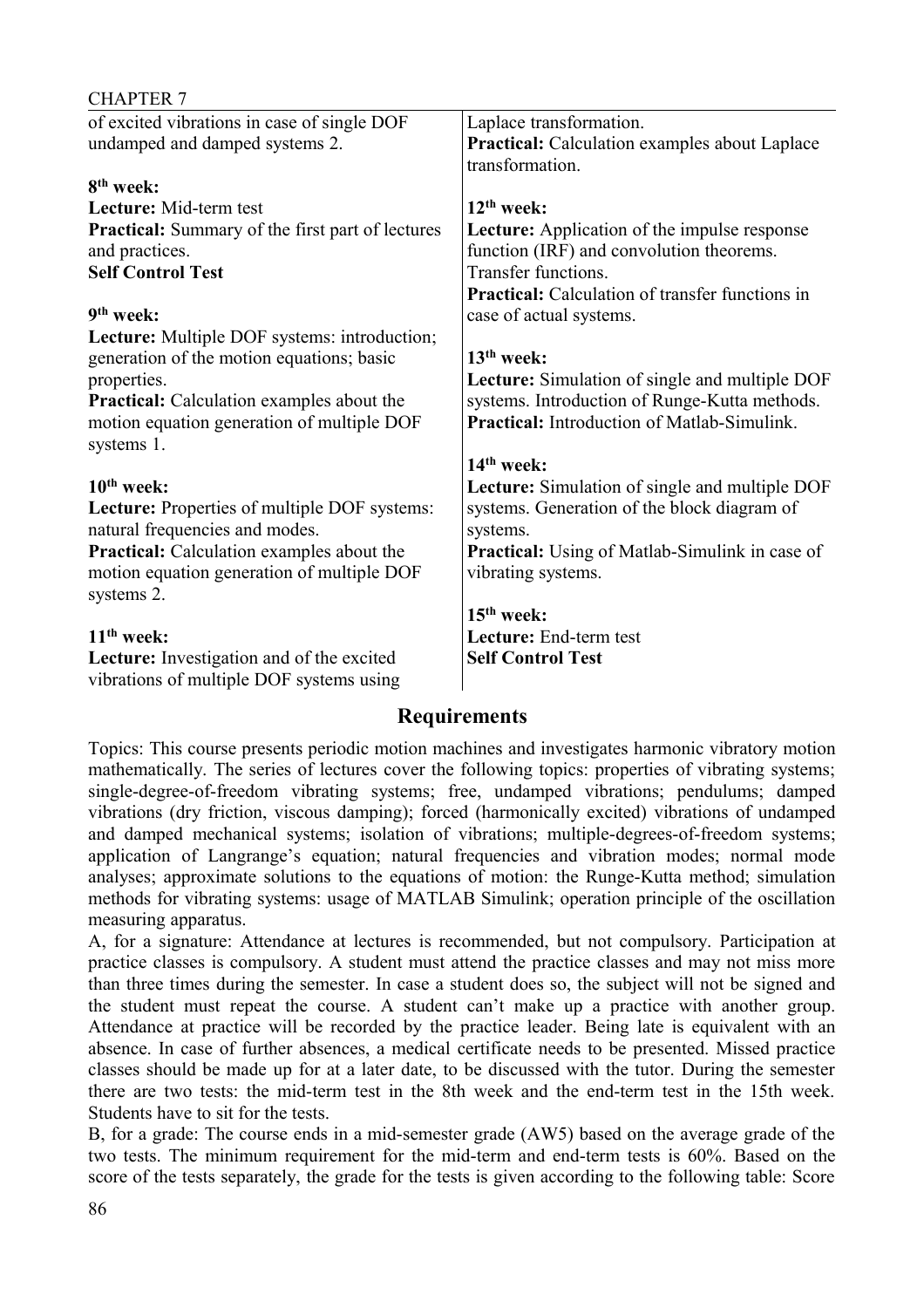# ACADEMIC PROGRAM FOR MECHANICAL ENGINEERING BSC

Grade 0-59 fail (1) 60-69 pass (2) 70-79 satisfactory (3) 80-89 good (4) 90-100 excellent (5) If the score of any test is below 60, the student once can take a retake test of the whole semester material.

# **Required reading materials**

*Meirovitch, Leonard: Fundamentals of Vibration* McGraw-Hill Publishing Company, 2000. ISBN: 0071181741

# Department of Basic Technical Studies

#### Subject: **DIAGNOSTICS**

Year, Semester: 3<sup>rd</sup> year/1<sup>st</sup> semester Lecture: **2** Practical: **1**

| $1st$ week:<br>Lecture: Basic maintenance philosophies and<br>strategies.                                                                                                 | analysis techniques.<br>Practical: Vibration analysis IV.                                                                                |
|---------------------------------------------------------------------------------------------------------------------------------------------------------------------------|------------------------------------------------------------------------------------------------------------------------------------------|
| <b>Practical:</b> Introduction to measuring equipment<br>of the laboratory I.                                                                                             | $7th$ week:<br>Lecture: Vibration signal measurement and<br>recording instrumentation, vibration level                                   |
| $2nd$ week:<br>Lecture: Diagnostics and condition based<br>maintenance, predictive maintenance.                                                                           | standards, rolling element and journal bearing<br>faults, gear wear detection.<br>Practical: Vibration analysis V.                       |
| Practical: Introduction to measuring equipment<br>of the laboratory II.                                                                                                   | 8 <sup>th</sup> week:<br>Lecture: Mid-term test.                                                                                         |
| 3 <sup>rd</sup> week:                                                                                                                                                     | <b>Self Control Test</b>                                                                                                                 |
| Lecture: Vibration analysis: oscillation, mass,<br>spring, damper, sine waves, amplitude,<br>frequency, phase.<br>Practical: Vibration measurement I.                     | 9 <sup>th</sup> week:<br>Lecture: Typical vibration problems: unbalance,<br>misalignment, structural weakness, loose parts.              |
| 4 <sup>th</sup> week:                                                                                                                                                     | Practical: Vibration analysis VI.                                                                                                        |
| Lecture: Time and frequency domains,<br>spectrum, displacement, velocity, acceleration,<br>natural frequencies, resonance.<br><b>Practical:</b> Vibration measurement II. | $10th$ week:<br>Lecture: Sensors, transducers, the shock pulse<br>method.<br><b>Practical:</b> Application of the shock pulse<br>method. |
| 5 <sup>th</sup> week:                                                                                                                                                     |                                                                                                                                          |
| Lecture: Fourier transform, DFT, FFT, FFT<br>analyzers, frequency resolution, acquisition time,<br>averaging.<br>Practical: Vibration measurement III.                    | $11th$ week:<br>Lecture: Balancing methods, trial weights,<br>correction weights<br>Practical: Balancing.                                |
| 6 <sup>th</sup> week:<br>Lecture: Condition monitoring of machines:<br>Dynamic behavior of rotating machinery,<br>vibration based methods of data acquisition and         | $12th$ week:<br>Lecture: Shaft alignment methods<br><b>Practical:</b> Shaft alignment                                                    |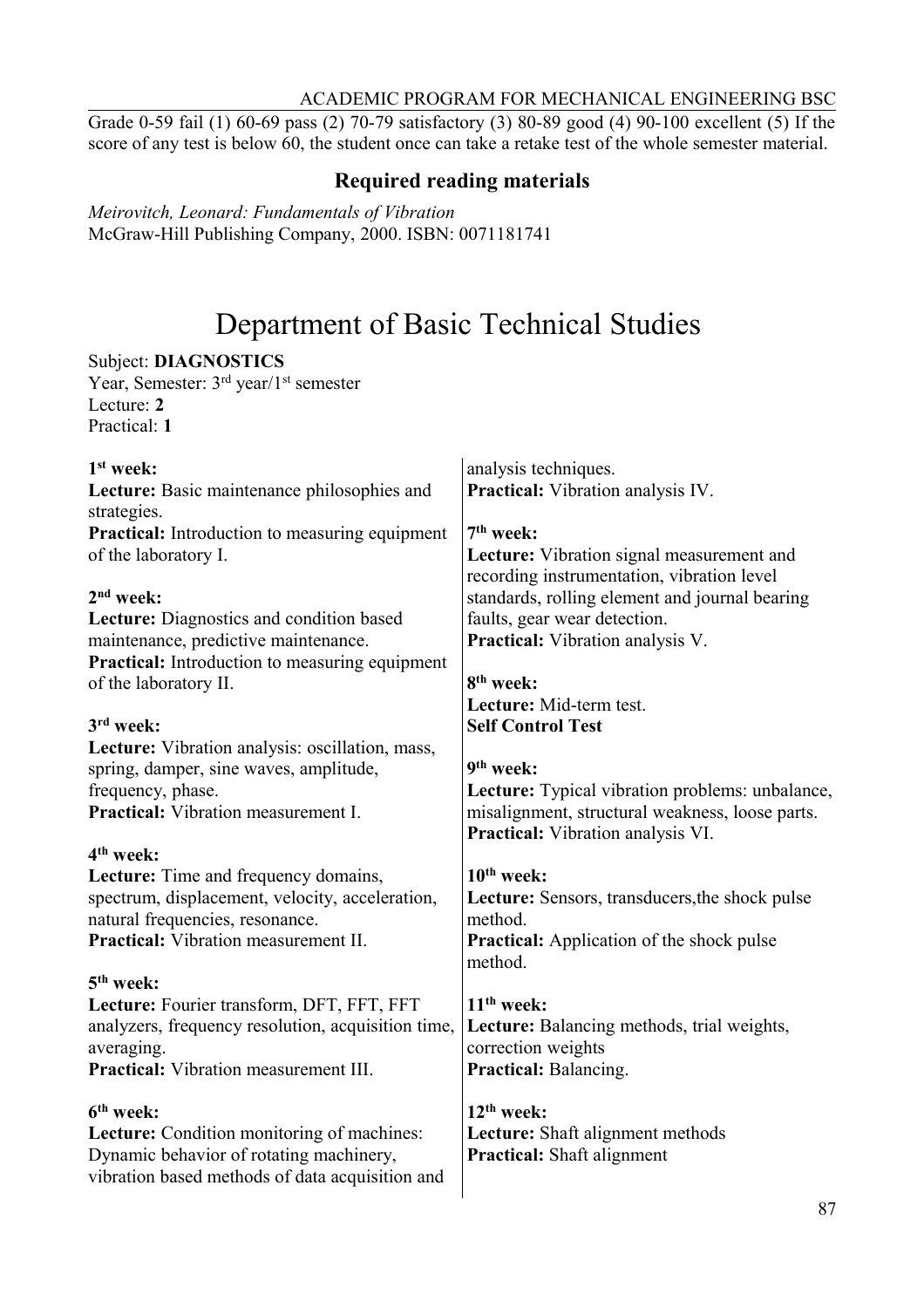| CHALLEN <sub>1</sub>                                                                               |                                                 |
|----------------------------------------------------------------------------------------------------|-------------------------------------------------|
| $13th$ week:                                                                                       | radiation and its applications, thermal imaging |
| Lecture: Acoustics for machinery: Noise                                                            | for industrial inspections                      |
| behaviour of a machinery, measurement of sound <b>Practical:</b> Measurement with infra-red camera |                                                 |
| radiation of machines, determination of sound                                                      |                                                 |
| power, sound level meters and analyzers                                                            | $15th$ week:                                    |
| <b>Practical:</b> Acoustic measurement                                                             | Lecture: End-term test                          |
|                                                                                                    | <b>Self Control Test</b>                        |
| $14th$ week:                                                                                       |                                                 |
| Lecture: Infra-red thermography: Infrared                                                          |                                                 |

Topics: Basic maintenance philosophies and strategies: Diagnostics and condition based maintenance. Vibration analyses: oscillation, mass, spring, damper, sine waves, amplitude, frequency, phase, time and frequency domains, spectrum, displacement, velocity, acceleration, natural frequencies, resonance, Fourier transform, DFT, FFT, FFT analyzers, frequency resolution, acquisition time and averaging. Condition monitoring of machines: Dynamic behavior of rotating machinery, vibration based methods of data acquisition and analysis techniques, vibration signal measurement and recording instrumentation, vibration level standards, rolling element and journal bearing faults, gear wear detection, typical vibration problems: unbalance, misalignment, structural weakness, loose parts, sensors, transducers, shock pulse methods. Balancing: balancing methods, trial weights, correction weights. Shaft Alignment. Acoustics for Machinery: Noise behavior of a machinery, measurement of sound radiation of machines, determination of sound power, sound level meters and analyzers. Infra-red thermography: Infrared radiation and its applications, thermal imaging for industrial inspections

A, for a signature: Attendance at lectures is recommended, but not compulsory. Participation at practice classes is compulsory. A student must attend the practice classes and may not miss more than three times during the semester. In case a student does so, the subject will not be signed and the student must repeat the course. A student can't make up a practice class with another group. The attendance on practice class will be recorded by the practice leader. Being late is equivalent with an absence. In case of further absences, a medical certificate needs to be presented. Missed practices should be made up for at a later date, being discussed with the tutor. Active participation is evaluated by the teacher in every class. If a student's behavior or conduct doesn't meet the requirements of active participation, the teacher may evaluate his/her participation as an absence because of the lack of active participation in class. During the semester there are two tests: the midterm test on the 8th week and the end-term test on the 15th week. Students have to sit for the tests. B, for a grade: The course ends in an exam grade (ESE). The grade for the test is given according to

the following table: Score Grade 0-59 fail  $(1)$  60-69 pass  $(2)$  70-79 satisfactory  $(3)$  80-89 good  $(4)$ 90-100 excellent (5)

# **Required reading materials**

*Maldague, X. P.: Theory and Practice of Infrared Technology for Nondestructive Testing* Wiley, 2001. *Nagy, I.: Technical Diagnostics I. - Vibration Analysis* Delta3N Kft., 2010. *Taylor, J.: The Vibration Analysis Handbook*  VCI, 2000. *Taylor, J.: The Gear Analysis Handbook* VCI, 2000. *Taylor, J., Kirkland, D.W.: The Bearing Analysis Handbook* VCI, 2000.

 $C<sub>II</sub>$  DTED  $<sub>7</sub>$ </sub>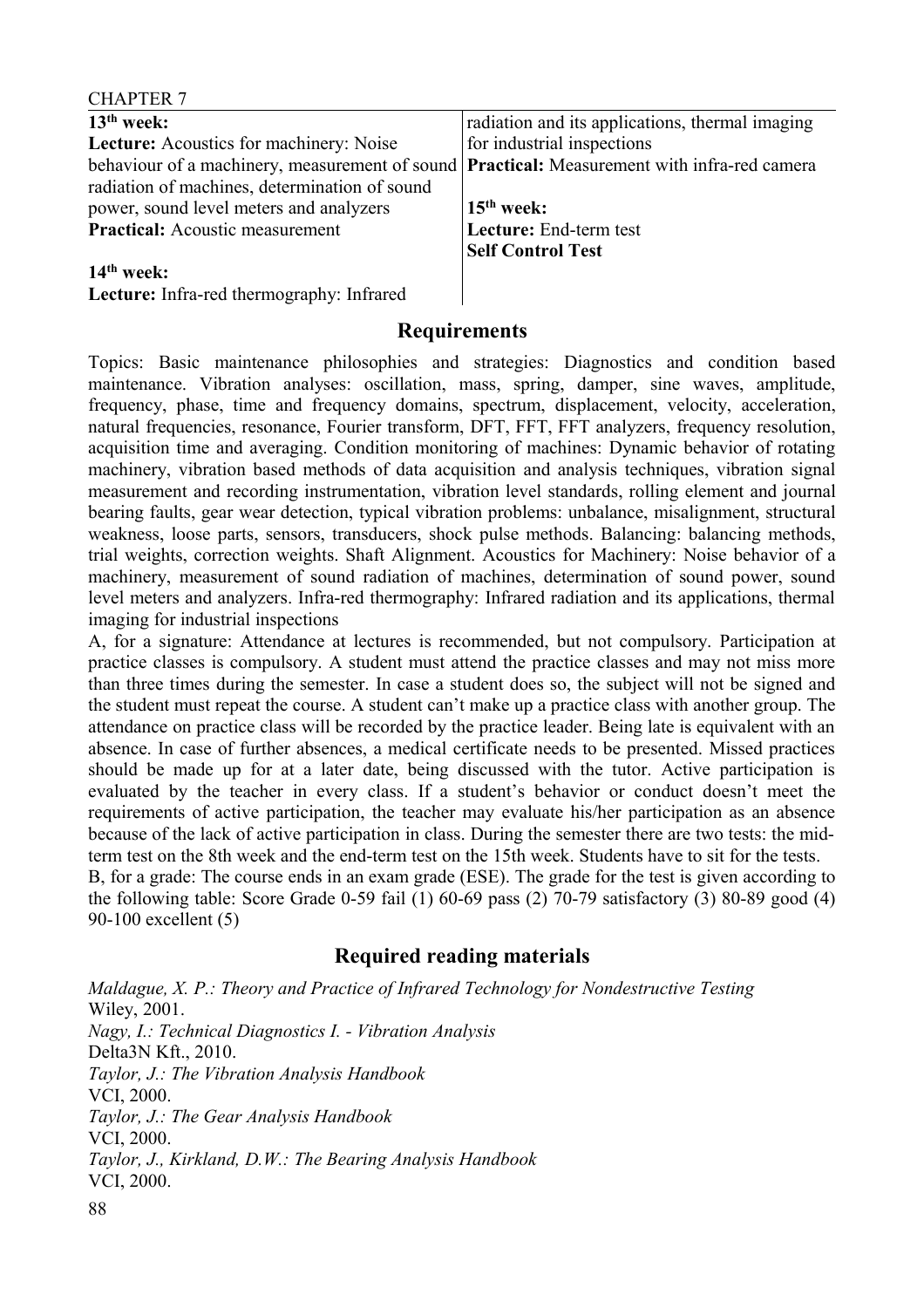# Department of Building Services and Building Engineering Subject: **THERMAL AND FLUID MACHINES II**

Year, Semester: 3<sup>rd</sup> year/1<sup>st</sup> semester Lecture: **2** Practical: **1**

| $1st$ week:                                                                                   | 6 <sup>th</sup> week:                                         |
|-----------------------------------------------------------------------------------------------|---------------------------------------------------------------|
| Lecture: System components, system                                                            | Lecture: Adjusting pump performances. A                       |
| classification, basic relationships of                                                        | throttle control, a bypass control, modifying an              |
| thermodynamics, fluid flow, laminar flow,                                                     | impeller diameter, a speed control                            |
| turbulent flow.                                                                               | <b>Practical:</b> Exercises on connected pumps.               |
| Practical: basic relationships of thermodynamics                                              |                                                               |
|                                                                                               | $7th$ week:                                                   |
| $2nd$ week:                                                                                   | Lecture: Laws of affinity. Cavitations. NPSH.                 |
| Lecture: Basic relationships of fluid flow,                                                   | Review selection of pumps.                                    |
| continuity, Bernoulli equation, major and minor                                               | <b>Practical:</b> Compare the methods of adjusting            |
| losses, friction coefficient, roughness, sudden                                               | pump performance.                                             |
| enlargement and contraction, exit and entrance                                                | 8 <sup>th</sup> week:                                         |
| losses, gradual enlargement and contraction.<br>Valves and Kvs values.                        | Lecture: Centrifugal and axial fans. Forward                  |
| <b>Practical:</b> basic relationships of fluid flow                                           | curved impellers, radial impellers, backward                  |
|                                                                                               | curved impellers.                                             |
| 3 <sup>rd</sup> week:                                                                         | <b>Practical:</b> Calculating energy consumption              |
| Lecture: Centrifugal pumps, construction of                                                   | Affinity laws.                                                |
| pumps, pump operation, wet and dry runner                                                     |                                                               |
| pumps, materials.                                                                             | 9 <sup>th</sup> week:                                         |
| <b>Practical:</b> Choosing regulating valves, turbo                                           | Lecture: Tube axial fans, vane axial fans. Fan                |
| machinery system components.                                                                  | selections. Fan curves. Fans connected in series              |
|                                                                                               | and parallel.                                                 |
| 4 <sup>th</sup> week:                                                                         | <b>Practical:</b> Fan selections. Calculating a duty          |
| Lecture: Pump curves, shut-off Head, maximum                                                  | point.                                                        |
| flow. Flat and steep characteristic curves. System                                            |                                                               |
| characteristics. A duty point. Open systems,                                                  | $10th$ week:                                                  |
| closed systems.                                                                               | Lecture: Fan laws. Fan installation and                       |
| <b>Practical:</b> Pump choosing. Calculating the mass                                         | maintenance. A standard drive. Noises.                        |
| flow.                                                                                         | <b>Practical:</b> Exercises in connected fans.                |
|                                                                                               |                                                               |
| 5 <sup>th</sup> week:                                                                         | $11th$ week:<br>Lecture: Gas turbines. The gas turbine cycle. |
| Lecture: Pump efficiency, efficiency curves.<br>Resistances connected in series and parallel. | Performance and efficiency. Engine sections.                  |
| Pumps connected in series and parallel. Non-                                                  | Inlet, compressors, diffuser, combustor.                      |
| return valve.                                                                                 | Practical: Elaborating the homework.                          |
| <b>Practical:</b> Pump choosing in case of open and                                           |                                                               |
| closed systems (a heating system, a cooling                                                   | $12th$ week:                                                  |
| tower system)                                                                                 | <b>Lecture:</b> Visitation of the Sustainable Building        |
|                                                                                               | Energetic Iinformation Centre. Introduction of                |
|                                                                                               | the building.                                                 |
|                                                                                               |                                                               |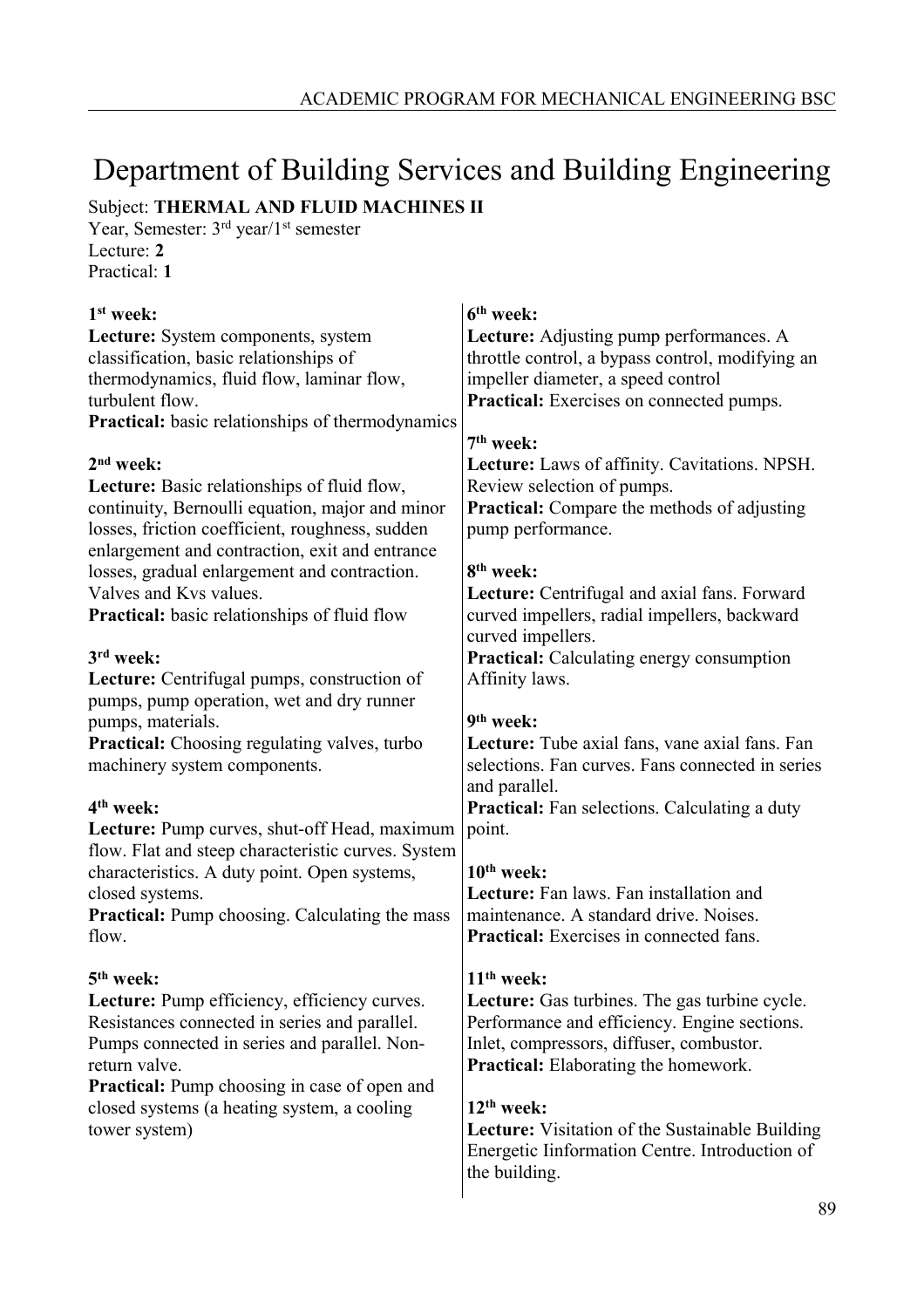|                                                      | $14th$ week:                      |
|------------------------------------------------------|-----------------------------------|
| $13th$ week:                                         | Lecture: Submitting the homework. |
| <b>Lecture:</b> The current situation in energetics. | <b>Practical:</b> End-term test.  |
| <b>Practical:</b> Elaborating the homework.          | Self Control Test                 |
|                                                      |                                   |

Topics: It reviews the basic relationships of thermodynamics and fluid mechanics. Representations of the construction and operation of fluid machines. Fitting the suitable pumps, fans to the system characteristics. Calculating energy consumption. Fluid machines connected in series and parallel. Representations of system components.

A, for a signature: Attending lectures is recommended, but not compulsory. Participation at practice classes is compulsory. A student must attend the practice classes and may not miss more than three times during the semester. In case a student does so, the subject will not be signed and the student must repeat the course. Attendance at practice classes will be recorded by the practice leader. Being late is equivalent with an absence. In case of further absences, a medical certificate needs to be presented. Missed practice classes should be made up for at a later date, being discussed with the tutor. Students have to submit the homework as scheduled minimum at a sufficient level. During the semester there is one test in the 14th week. Students have to sit for the test.

B, for a grade: The course ends in an exam grade. The semester grade is based on the result of the test and the exam. The grade is calculated as an average of them: - the grade of the end-term test the exam grade. The minimum requirement for the end-term test is 50%. The grade for the test is given according to the following table: Score Grade 0-50 fail (1) 51-60 pass (2) 61-70 satisfactory (3) 71-80 good (4) 81-100 excellent (5) If the score of the test is below 50%, the student once can take a retake test of the whole semester material. The examination consists of two parts: 1. Two exercise tests during the semester. 2. A 20-minute theory test.

# **Required reading materials**

*T. WRIGHT: Fluid Machinery: Performance, Analysis, and Design* CRC Press , 1999. ISBN: 978-0849320156 *I. J. KARASSIK, J. P. MESSINA, P. COOPER, C. C. HEALD: Pump Handbook* McGraw-Hill Professional , 2000. ISBN: 978-0070340329

# Department of Electrical Engineering and Mechatronics

# Subject: **MATERIAL HANDLING**

Year, Semester: 3rd year/1st semester Lecture: **2** Seminar: **1**

#### **1 st week:**

**Lecture:** Basic concepts for the handling and conveyance of materials. Classification of material handling systems. **Seminar:** Basic calculations of material handling.

#### **2 nd week:**

**Lecture:** Fundamental elements of material handling systems. Properties of handled materials. **Seminar:** Basic calculations of handled materials.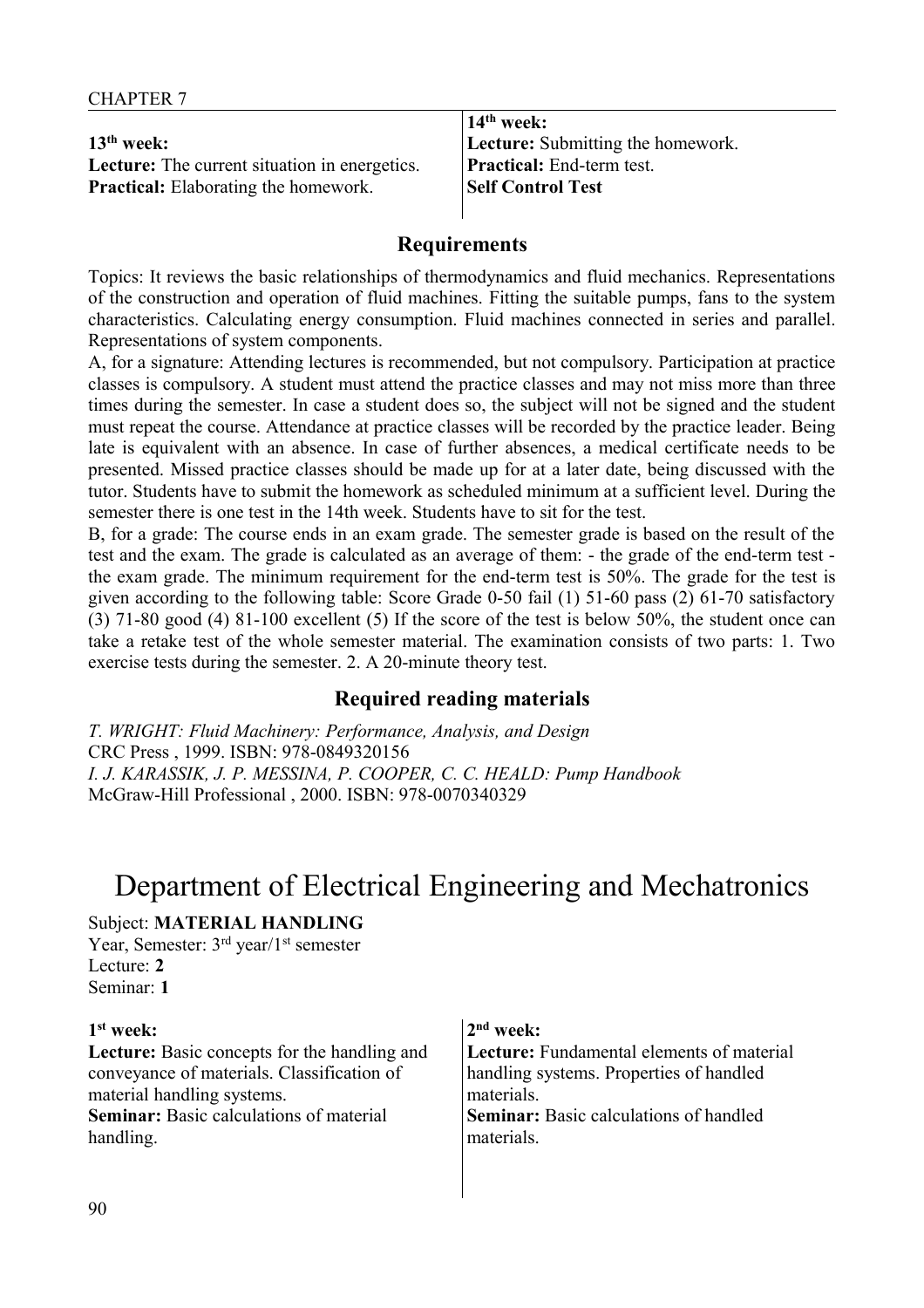|                                                        | <i><u>Extra particle in the contraction of the contraction of Doct</u></i> |
|--------------------------------------------------------|----------------------------------------------------------------------------|
| 3rd week:                                              | conveyors.                                                                 |
| <b>Lecture:</b> Continuous operating materials         | <b>Self Control Test</b>                                                   |
| handling equipment: belt conveyors.                    |                                                                            |
| Configurations of belt conveyors.                      | 9 <sup>th</sup> week:                                                      |
| Seminar: Basic calculations of belt conveyors.         | <b>Lecture:</b> Powered industrial trucks and forklifts.                   |
|                                                        | Configurations and safety equipment of trucks.                             |
| 4 <sup>th</sup> week:                                  | <b>Seminar:</b> Calculations about stability of                            |
| Lecture: Designing principles and safety               | forklifts. A forklift truck loading diagram.                               |
| equipments of belt conveyors.                          |                                                                            |
| <b>Seminar:</b> Designing principles and safety        | $10th$ week:                                                               |
| equipments of belt conveyors.                          | Lecture: ISO Cranes and lifting equipment.                                 |
|                                                        | Configurations of cranes.                                                  |
| 5 <sup>th</sup> week:                                  | <b>Seminar:</b> Basic calculations of cranes.                              |
| <b>Lecture:</b> Continuous operating material handling |                                                                            |
| equipment: bucket elevators. Configurations of         | $11th$ week:                                                               |
| bucket elevators.                                      | Lecture: Designing and safety rules of cranes.                             |
| <b>Seminar:</b> Designing calculations of bucket       | Safety equipment of hoisting machines.                                     |
| elevators.                                             | Seminar: Designing calculations of cranes, part                            |
|                                                        | 1.                                                                         |
| 6 <sup>th</sup> week:                                  |                                                                            |
| Lecture: Continuous operating material handling        | $12th$ week:                                                               |
| equipment: overhead conveyors. Configurations          | Lecture: Introduction to unit load forming and                             |
| of overhead conveyors.                                 | container transporting technologies.                                       |
| Seminar: Designing calculations of overhead            | <b>Seminar:</b> Designing calculations of cranes, part                     |
| conveyors.                                             | 2.                                                                         |
|                                                        |                                                                            |
| 7 <sup>th</sup> week:                                  | $13th$ week:                                                               |
| <b>Lecture:</b> Continuous operating material handling | Lecture: Introduction to warehousing principles                            |
| equipment: roller conveyors and screw                  | and technologies.                                                          |
| conveyors. Configurations of roller and screw          | Seminar: Basic calculations about warehousing.                             |
| conveyors.                                             |                                                                            |
| <b>Seminar:</b> Designing calculations of roller and   | 14 <sup>th</sup> week:                                                     |
| screw conveyors.                                       | Lecture: Automatic storage warehouses with                                 |
|                                                        | high racks and their equipment. Stacker cranes.                            |
| 8 <sup>th</sup> week:                                  | <b>Seminar:</b> Designing calculations of stacker                          |
| Lecture: Mid-term test. Continuous operating           | cranes.                                                                    |
| material handling equipment: pneumatic                 |                                                                            |
| conveyors. Configurations of pneumatic                 | $15th$ week:                                                               |
| conveyors.                                             | Lecture: End-term test                                                     |
| Seminar: Designing calculations of pneumatic           | <b>Self Control Test</b>                                                   |

Topics: Basic concepts for the handling and conveyance of materials. Classification of material handling systems. Fundamental elements of material handling systems. Properties of handled materials. Configurations and calculations of continuous operating materials handling equipment: belt conveyors, bucket elevators, overhead conveyors, roller conveyors, screw conveyors, pneumatic conveyors. Powered industrial trucks and forklifts. Designing and safety rules of cranes and lifting equipment. Introduction to unit load forming and container transporting technologies. Introduction to warehousing principles and technologies. Automatic storage warehouses with high racks and their equipment. Stacker cranes.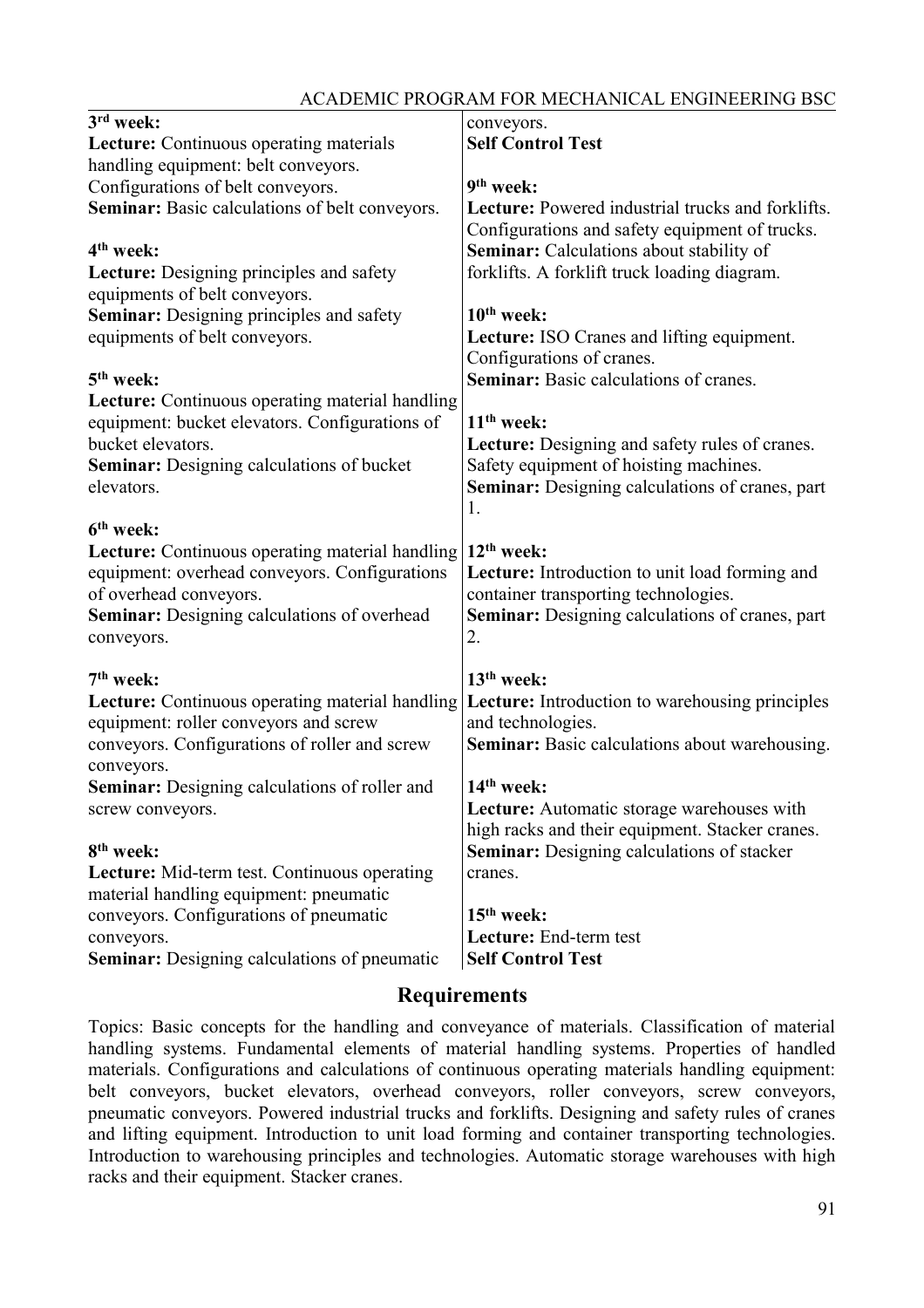A, for a signature: Attendance at lectures is recommended, but not compulsory. Participation at practice classes is compulsory. Students must attend the practice classes and may not miss more than three practice classes during the semester. In case a student does so, the subject will not be signed and the student must repeat the course. Student can't make up a practice class with another group. Attendance at practice will be recorded by the practice leader. Being late is counted as an absence. In case of further absences, a medical certificate needs to be presented. Missed practices should be made up for at a later date, being discussed with the tutor. During the semester there are two tests: the mid-term test in the 8th week and the end-term test in the 15th week. Students have to sit for the tests.

B, for a grade: The course ends in a mid-semester grade based on the average grade of the two tests. The minimum requirement for the mid-term and end-term tests is 60%. Based on the score of the tests separately, the grade for the tests is given according to the following table: Score Grade 0-59 fail (1) 60-69 pass (2) 70-79 satisfactory (3) 80-89 good (4) 90-100 excellent (5) If the score of any test is below 60, the student once can take a retake test covering the whole semester material.

# **Required reading materials**

 $\overline{1}$ 

*Mulcahy, David E.: Materials Handling Handbook* McGraw-Hill Professional, 1999. ISBN: 007044014X

# Subject: **MEASUREMENT AND AUTOMATICS II**

Year, Semester: 3<sup>rd</sup> year/1<sup>st</sup> semester Lecture: **2** Practical: **2**

#### **1 st week:**

| Lecture: The theoretical bases of control              | 4 <sup>th</sup> week:                                 |
|--------------------------------------------------------|-------------------------------------------------------|
| technology. Basic concepts, symbols and                | Lecture: De Morgan's theorems. Two-variable           |
| allocation. Comparison of control and feedback         | logic functions (Nor, Inhibition, Antivalency,        |
| control. Subdivision of control and feedback           | Equivalency, Implication).                            |
| control.                                               | <b>Practical:</b> Compilation of logical relations on |
| <b>Practical:</b> General description about laboratory | practicing board with "Nand" gates.                   |
| regulations. Accident prevention and safety            |                                                       |
| education.                                             | $5th$ week:                                           |
|                                                        | <b>Lecture:</b> Functions to simplify algebraic and   |
| $2nd$ week:                                            | graphical way. Operation and programming of           |
| Lecture: Feedback control. Signs and                   | freely programmable logic controllers (PLCs).         |
| characteristics of a control loop. Loop tags (a        | <b>Practical:</b> Compilation of logical relations on |
| sensor, a signal generator, subtraction, signal        | practicing board with Nor gates.                      |
| processing, an amplifier, an actuator). Automatic      |                                                       |
| feedback control subdivision.                          | 6 <sup>th</sup> week:                                 |
| <b>Practical:</b> Realization of logic functions "And, | Lecture: Linear Control Systems. Test methods         |
| Or, Not" with relays.                                  | (time domain, frequency domain, and transfer          |
|                                                        | functions method).                                    |
| 3 <sup>rd</sup> week:                                  | <b>Practical:</b> PLC programming. Measuring          |
| Lecture: Control systems. Boolean algebra,             | internal timers and counters.                         |
| basic operations (And, Or, Not). Basic identity of     |                                                       |
| Boolean algebra.                                       | $7th$ week:                                           |
| <b>Practical:</b> "Nand" and "Nor" logic functions     | Lecture: Linear control steady-state operation.       |
| realization with relays.                               | Linear terms $(P, I, D)$ and transmission             |
|                                                        |                                                       |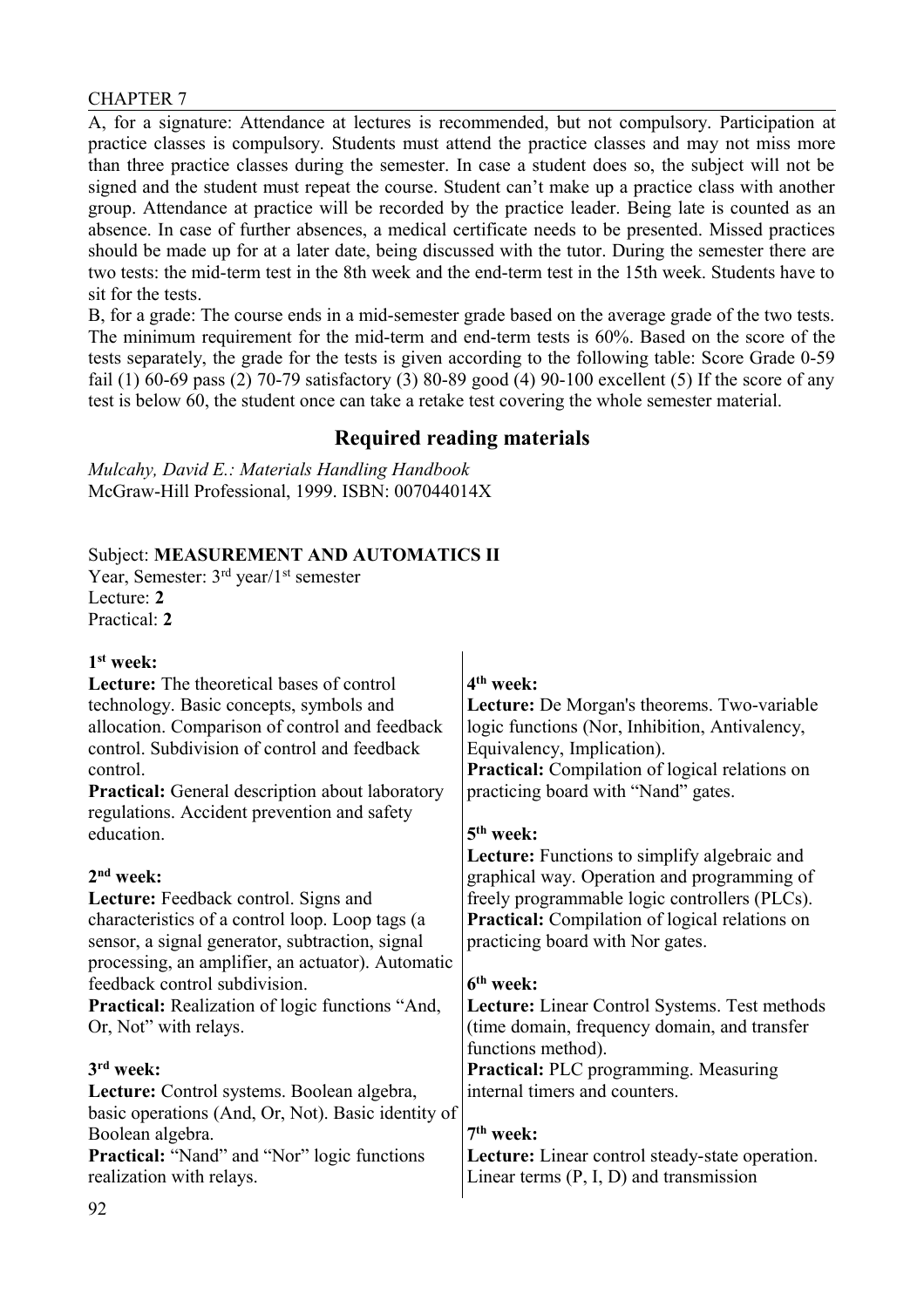| coefficient. Linear coupling of tags (serial,           |                                                          |
|---------------------------------------------------------|----------------------------------------------------------|
| parallel, feedback).                                    | $12th$ week:                                             |
| Practical: Analysis and determination of one            | Lecture: Transition, transfer function and               |
| variable proportional transfer function.                | differential equations of a proportional and             |
|                                                         | integral tag. Transition, transfer function and          |
| 8 <sup>th</sup> week:                                   | differential equations of a derivate and dead time       |
| Lecture: Mid-term test                                  | tag.                                                     |
| <b>Self Control Test</b>                                | <b>Practical:</b> Analyze proportional-integral (PI) tag |
|                                                         | transition function.                                     |
| 9 <sup>th</sup> week:                                   |                                                          |
| <b>Lecture:</b> A proportional tag, negative feedback   | $13th$ week:                                             |
| through a proportional tag. Examination of              | Lecture: Control loops investigation in a                |
| feedback.                                               | transition state. Control loops stability criterion      |
| <b>Practical:</b> Determination of a variable           | with Routh-Hurwitz and high-quality specifics.           |
| proportional transfer function and its analysis.        | <b>Practical:</b> Analyzing the proportional-derivative  |
|                                                         | (PD) tag and its transition function.                    |
| $10th$ week:                                            |                                                          |
| <b>Lecture:</b> Analysis of proportional (type 0)       | 14 <sup>th</sup> week:                                   |
| control. Examination of integral (type 1) control.      | Lecture: Continuous (P, I, D, PI, PD, PID)               |
| Gaining and measuring a concept loop.                   | controllers. Non-electrical quantities electrical        |
| Practical: Analysis transfer function of two            | measuring. Temperature and pressure                      |
| variable proportional tag.                              | measurement. Flowing liquids and gases in fluid          |
|                                                         | volume measurement.                                      |
| $11th$ week:                                            | <b>Practical:</b> The Proportional-Integral-Derivative   |
| Lecture: Linear feedback control transition state.      | (PID) tag recording its transition function and          |
| Typical testing functions. Linear tags differential     | function analyzing.                                      |
| equations. Transfer function preparation about          |                                                          |
| transmission function.                                  | $15th$ week:                                             |
| <b>Practical:</b> Conditions and analysis of a variable | Lecture: End-term test                                   |
| storage differentiator tag and its transfer             | <b>Self Control Test</b>                                 |
| function.                                               |                                                          |

#### ACADEMIC PROGRAM FOR MECHANICAL ENGINEERING BSC

# **Requirements**

Topics: Different theoretical foundation of control engineering. Technical and application control functions. Programmable logic controllers. Members of the control loop. The members of the control loop steady state analysis. Linear transition state regulations. Linear members describing state transition. Control loop analysis. Stability and quality characteristics. Selection and setting of regulators. Digital controllers.

A, for a signature: Attendance at lectures is recommended, but not compulsory. Participation at practice classes is compulsory. A student must attend the practice classes and may not miss more than three times during the semester. In case a student does so, the subject will not be signed and the student must repeat the course. A student can't make up a practice class with another group. Attendance at practice classes will be recorded by the practice leader. Being late is equivalent with an absence. Missed practice classes must be made up for at a later date, being discussed with the tutor. Active participation is evaluated by the teacher in every class. If student's behavior or conduct doesn't meet the requirements of active participation, the teacher may evaluate his/her participation as absence because of the lack of active participation in class. Students have to submit all the twelve reports as scheduled minimum on a sufficient level. During the semester there are two tests: the mid-term test in the 8th week and the end-term test in the 15th week. Students have to sit for these tests.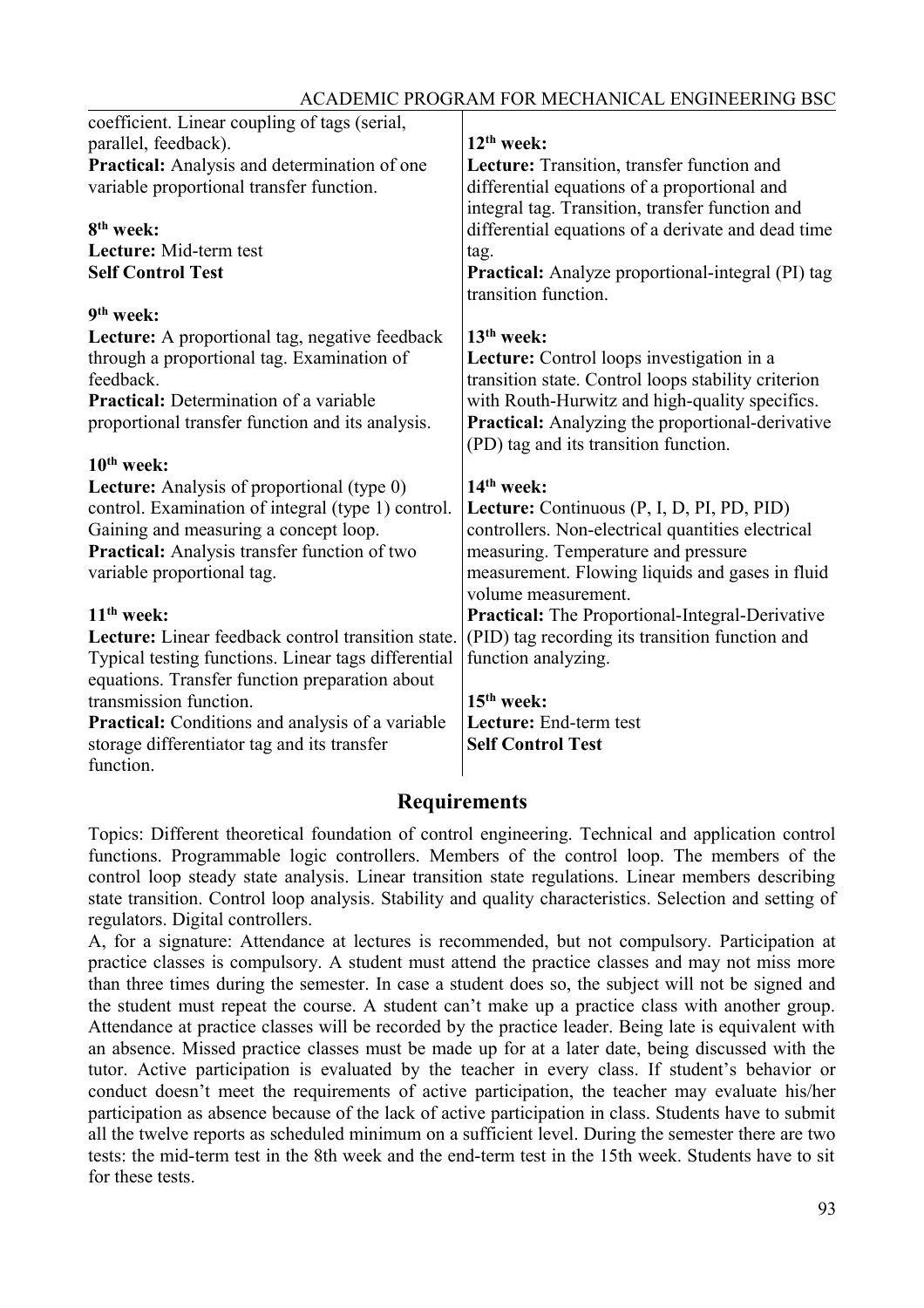B, for a grade: The course ends in a mid-semester grade based on the average of the grades of the drawings and the average of the test results. The mid-semester grade is calculated as an average of them: - the average grade of the twelve reports - the average grade of the two tests The minimum requirement for the mid-term and end-term tests is 60%. Basing on the score of the tests separately, the grade for the tests is given according to the following table: Score Grade 0-59 fail (1) 60-69 pass (2) 70-79 satisfactory (3) 80-89 good (4) 90-100 excellent (5)

# **Required reading materials**

*Travis, Jeffrey : Labview for everyone: graphical programming made easy and fun p:1032* Jeffrey Travis, Jim Kring, 2007. *Robert H. Bishop: Labview 2009*  student edition. Prentice Hall, 2009. ISBN: 978-0132141291

#### Subject: **PROGRAMMABLE LOGIC CONTROLLERS**

Year, Semester: 3<sup>rd</sup> year/1<sup>st</sup> semester Practical: **4**

| 1 <sup>st</sup> week:                                  | <b>Self Control Test</b>                                |
|--------------------------------------------------------|---------------------------------------------------------|
| Practical: Basic knowledge of PLC                      |                                                         |
|                                                        | 9 <sup>th</sup> week:                                   |
| $2nd$ week:                                            | <b>Practical:</b> Basic structures of PLC Using         |
| <b>Practical:</b> Basic functions, and handling of the | comparative blocks, and word-type pointers.             |
| programming environment (Twido Suite)Making            |                                                         |
| of Test project.                                       | $10th$ week:                                            |
|                                                        | <b>Practical:</b> Basic structures of PLC Subroutines   |
| 3 <sup>rd</sup> week:                                  |                                                         |
| <b>Practical:</b> Basic structures of PLC Simple       | $11th$ week:                                            |
| switches, push buttons, other types of contactors.     | <b>Practical:</b> Practice of various industry inspired |
|                                                        | problems.                                               |
| 4 <sup>th</sup> week:                                  |                                                         |
| <b>Practical:</b> Basic structures of PLCUsing the     | $12th$ week:                                            |
| structure of timers, TP TON, TOF.                      | <b>Practical:</b> Practice of various industry inspired |
|                                                        | problems.                                               |
| 5 <sup>th</sup> week:                                  |                                                         |
| <b>Practical:</b> Basic structures of PLCUsing the     | 13 <sup>th</sup> week:                                  |
| structure of counters, upcounting, downcounting        | <b>Practical:</b> End-term task                         |
|                                                        | <b>Self Control Test</b>                                |
| 6 <sup>th</sup> week:                                  |                                                         |
| <b>Practical:</b> Basic structures of PLCUsing the     | 14 <sup>th</sup> week:                                  |
| structures, building in step counters, ring            | <b>Practical:</b> End-term task                         |
| counters                                               | <b>Self Control Test</b>                                |
|                                                        |                                                         |
| $7th$ week:                                            | $15th$ week:                                            |
| <b>Practical:</b> Basic structures of PLC Using        | <b>Practical:</b> End-term task                         |
| internal memory spaces, merkers, merker words,         | <b>Self Control Test</b>                                |
| merker flags                                           |                                                         |
|                                                        |                                                         |
| 8 <sup>th</sup> week:                                  |                                                         |
| <b>Practical:</b> Midterm exercise                     |                                                         |
|                                                        |                                                         |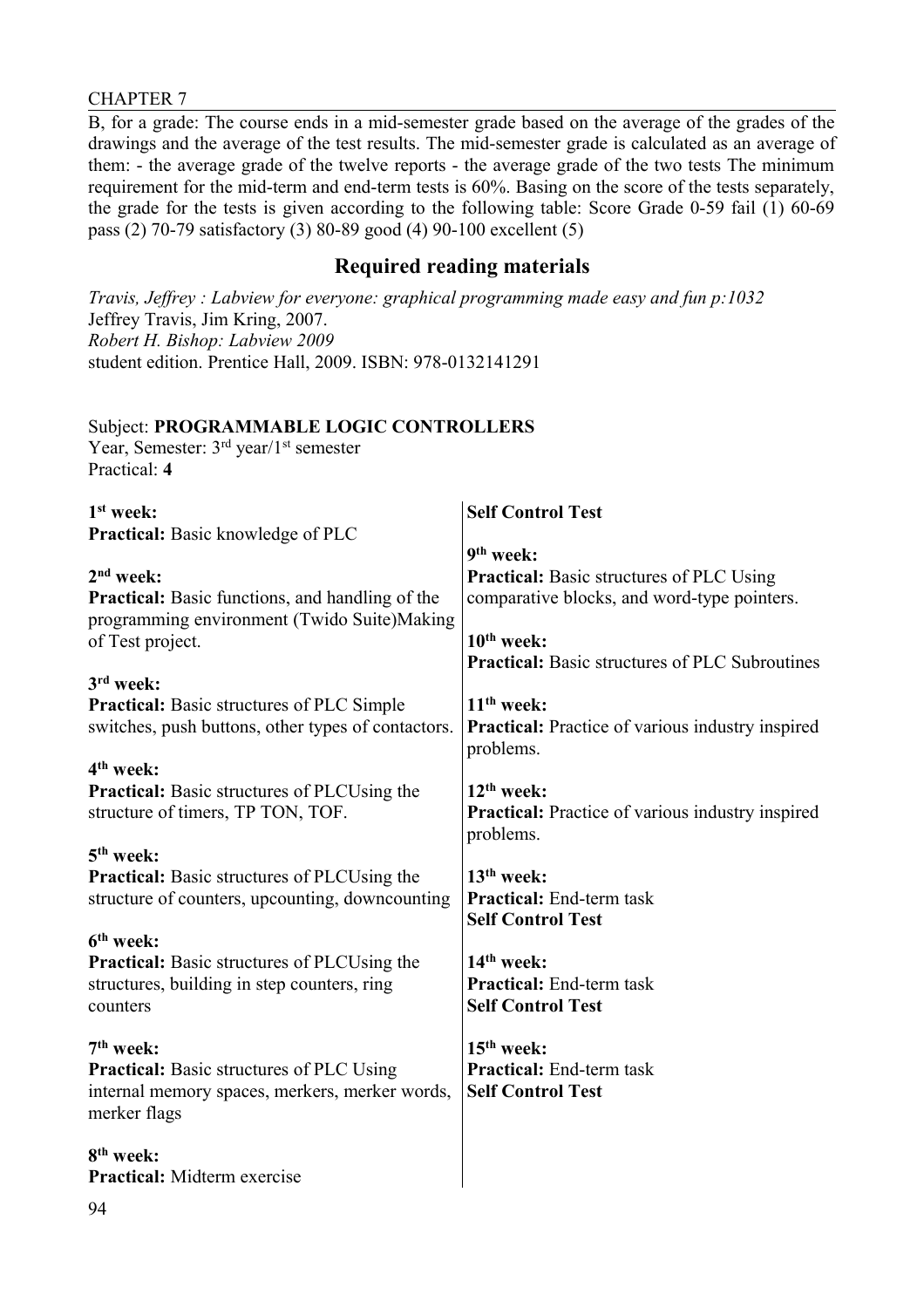Topics: Basic knowledge of main structures of programming PLC in theory and in practice, using TWIDO PLC. Introduction to the installation of programming software, learning the usage of the program. Basic knowledge of the internal structure of PLC. Basic knowledge of programming: usage of mathematical and logical structures. Programming in practice: Principles of using logical functions, timer structures, counter structures, analogue problems in theory and practice. Modeling of real industrial processes.

A, for a signature: Attendance at lectures is compulsory.

B, for a mid-semester grade (AW5): Students have to fulfill a mid-term exercise at least for 50% to take part on the next practice classes. All students, who failed the mid-term exercise will not get a mid-semester grade. At the end of the semester, all students have to solve a real life problem in programming. Also a task, to make a complete documentation of the project file, using all the methods, mentioned during the semester. The course ends in a mid-semester grade (AW5). Based on the average of the grades of the tasks.

# Department of Engineering Management and Enterprise

# Subject: **BASICS OF QUALITY MANAGEMENT**

Year, Semester: 3<sup>rd</sup> year/1<sup>st</sup> semester Lecture: **1** Seminar: **1**

| $1st$ week:                                                                                                                                          | 6 <sup>th</sup> week:                                                                                                                                         |
|------------------------------------------------------------------------------------------------------------------------------------------------------|---------------------------------------------------------------------------------------------------------------------------------------------------------------|
| <b>Lecture:</b> Quality and global competitiveness<br>Seminar: Discussion with different dispute<br>methods, case studies.                           | Lecture: Statistical concepts.<br>Seminar: Discussion with different dispute<br>methods, case studies.                                                        |
| $2nd$ week:                                                                                                                                          | 7 <sup>th</sup> week:                                                                                                                                         |
| Lecture: Strategic management: planning and<br>execution.<br><b>Seminar:</b> Discussions with different dispute<br>methods, case studies.            | Lecture: Control charts for variables, control<br>chart interpretations and analyses, other variable<br>control charts.<br>Seminar: Case studies, group work. |
| 3 <sup>rd</sup> week:                                                                                                                                | 8 <sup>th</sup> week:                                                                                                                                         |
| <b>Lecture:</b> Quality management and ethics, and<br>communication and interpersonal relations.<br><b>Seminar:</b> Case studies, situational tasks. | Lecture: Control charts for variables, control<br>chart interpretations and analyses, other variable<br>control charts.<br>Seminar: Case studies, group work. |
| 4 <sup>th</sup> week:                                                                                                                                |                                                                                                                                                               |
| Lecture: Total quality management.                                                                                                                   | 9 <sup>th</sup> week:                                                                                                                                         |
| <b>Seminar:</b> Discussions with different dispute<br>methods, case studies.                                                                         | Lecture: Fundamentals of probability.<br>Reliability.<br><b>Seminar:</b> Discussion with different dispute                                                    |
| $5th$ week:                                                                                                                                          | methods, case studies.                                                                                                                                        |
| Lecture: Quality improvement techniques.                                                                                                             |                                                                                                                                                               |
| <b>Seminar:</b> Case studies, group work, situational                                                                                                | $10th$ week:                                                                                                                                                  |
| tasks.                                                                                                                                               | Lecture: Quality costs.                                                                                                                                       |
|                                                                                                                                                      | Seminar: Discussion with different dispute                                                                                                                    |
|                                                                                                                                                      | $\Omega$                                                                                                                                                      |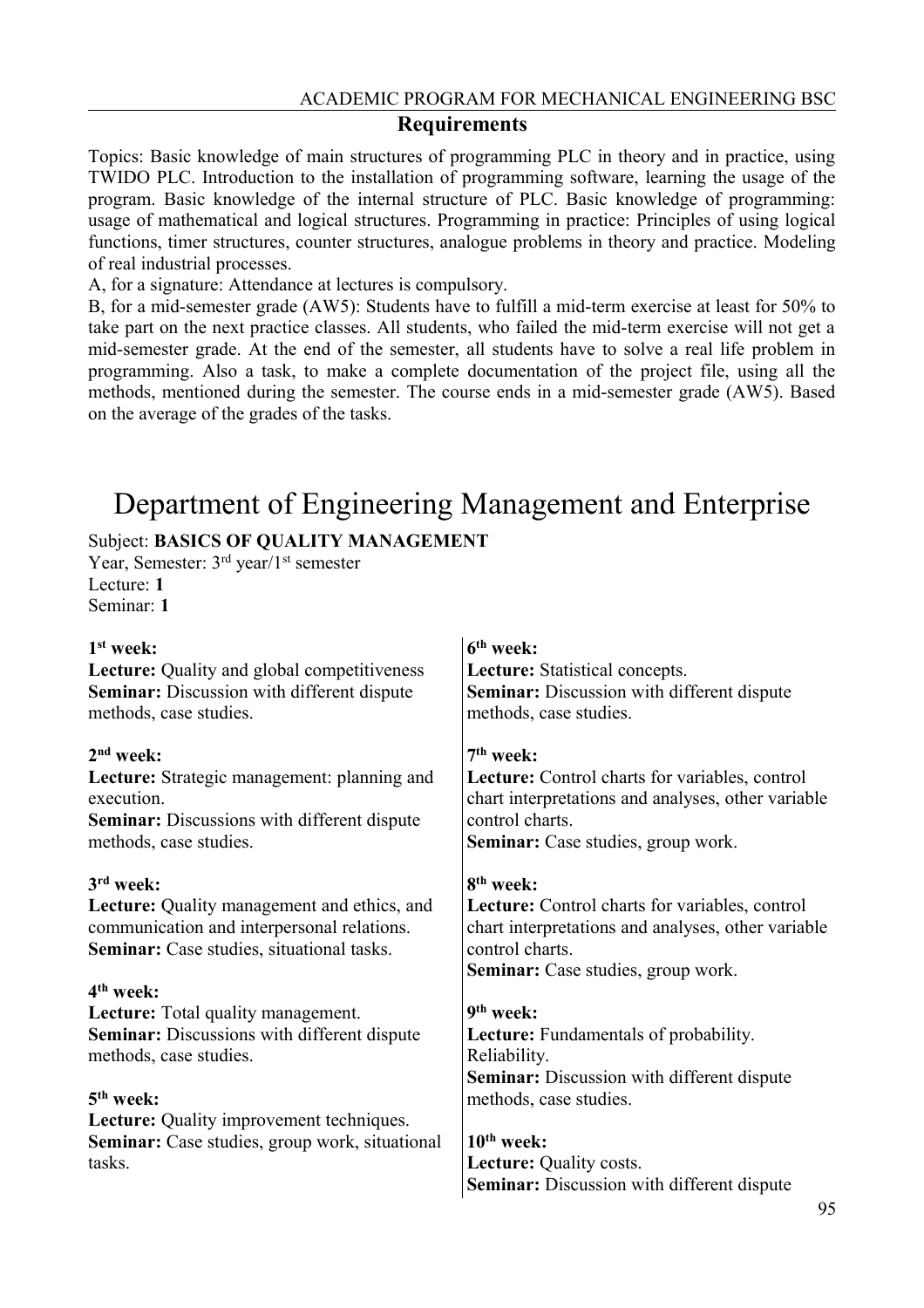#### CHAPTER 7 methods, case studies. **11th week: Lecture:** Quality function deployment. Design of experiments. **Seminar:** Case studies, group work. **12th week: Lecture:** Quality systems: ISO 9000 **Seminar:** Case studies, group work.  $13<sup>th</sup>$  **week: Lecture:** Quality systems: ISO 9000 **Seminar:** Case studies, group work. **14th week: Lecture:** Six Sigma **Seminar:** Case studies, group work. **15th week: Lecture:** End-term test **Self Control Test**

# **Requirements**

Topics: This course focuses on making the theories and principles of total quality both practical and useful ways. Practitioners in a corporate setting will find it a valuable guide in helping them to learn how to be effective agents of the total quality approach, to understand and implement total quality.

A, for a signature: Attendance at lectures is recommended, but not compulsory. Participation at practice classes is compulsory. Students must attend the practice classes and may not miss more than three times during the semester. In case a student does so, the subject will not be signed and the student must repeat the course. Attendance at practice classes will be recorded by the practice leader. Active participation is evaluated by the teacher in every class. If a student's behavior or conduct doesn't meet the requirements of active participation, the teacher may evaluate his/her participation as an absence because of the lack of active participation in class. During the semester there is an end-term test in the 15th week. Students have to sit for the test.

B, for a grade: The course ends in a mid-semester grade (AW5) based on the average of the grades for the participation and the average of the test results, the mid-semester grade is calculated as an average of them: - an average grade of the practice - a grade of the test The minimum requirement for the mid-term and end-term tests is 60%. Based on the score of the test, the grade for the test is given according to the following table: Score Grade 0-59 fail (1) 60-69 pass (2) 70-79 satisfactory (3) 80-89 good (4) 90-100 excellent (5) If the score of the test is below 60, once the student can take a retake test of the whole semester material.

# **Required reading materials**

*David L. Goetsch, Stanley Davis: Quality management: introduction to total quality management for production* Pearson Prentice Hall, 2013. ISBN: 0-13-287097-5, 978-0 *B. G. Dale: Managing Quality* Wiley-Blackwell, 2007. ISBN: 978-1-4051-4279-3

Subject: **STATE ADMINISTRATION AND LAW** Year, Semester: 3<sup>rd</sup> year/1<sup>st</sup> semester Lecture: **2**

#### **1 st week:**

**Lecture:** Introducing the law systems of the world, especially the common law and the e continental law system by explaining details of the main characteristics of the two systems.

#### **2 nd week:**

**Lecture:** The constitutional basics of the municipality structure, state organization, municipality levels, basic civil rights, a historical overview of the civil institutions. Operation of municipalities, their organization system,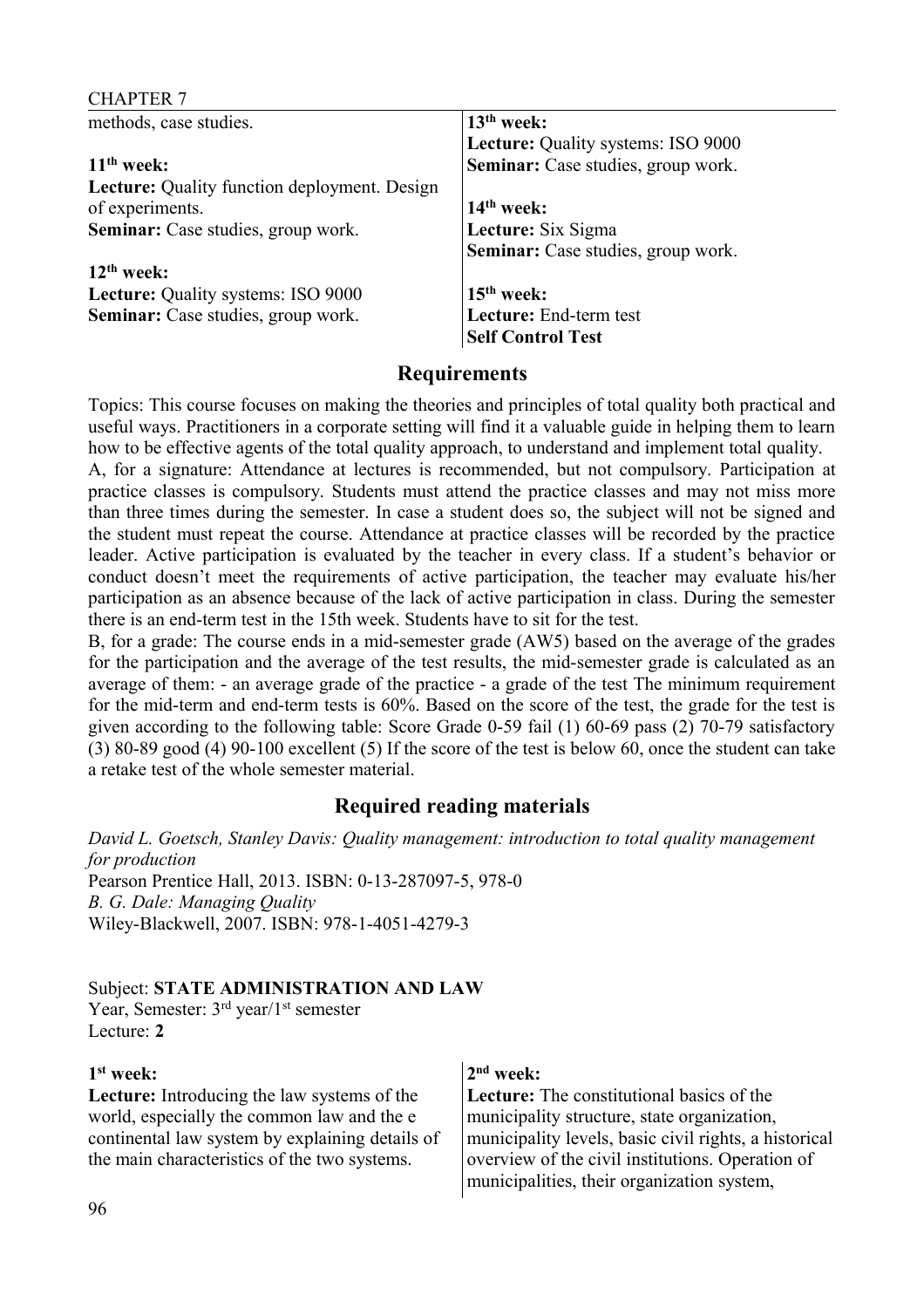| statutory supervision, and the major rules and<br>regulations of the municipal, state and<br>administrative procedures                                                                                                                                   | development of the European integration: the<br>integration issue after the second world war.                                                                                                                                |
|----------------------------------------------------------------------------------------------------------------------------------------------------------------------------------------------------------------------------------------------------------|------------------------------------------------------------------------------------------------------------------------------------------------------------------------------------------------------------------------------|
| 3rd week:                                                                                                                                                                                                                                                | $10th$ week:<br>Lecture: The Rome treaty and the establishment                                                                                                                                                               |
| Lecture: The main characteristics and structure<br>of the Hungarian Law System. The sources of<br>law.                                                                                                                                                   | of the European Economic Community. .; The<br>EU after Maastricht, new enlargements, the<br>Amsterdam Treaty, and the Treaty of Nice, the<br>further enlargements with the Eastern European                                  |
| $4th$ week:<br><b>Lecture:</b> The main rules of the administration<br>system.                                                                                                                                                                           | countries, The Lisbon Treaty, the future of the<br>EU.                                                                                                                                                                       |
| 5 <sup>th</sup> week:<br>Lecture: The major rules of commercial law and<br>proprietary rights. The major forms of<br>responsibility (compensation, indemnity) related<br>to the activity, and general rules and regulations<br>of concluding a contract. | $11th$ week:<br>Lecture: The law of the European Union: the<br>Community law, the sources of the Community<br>law (primary and secondary legal sources, and<br>other sources) The features of the Community<br>legal system. |
| 6 <sup>th</sup> week:<br>Lecture: The major forms of responsibility<br>(compensation, indemnity) related to the activity,<br>and general rules and regulations of concluding a<br>contract.                                                              | $12th$ week:<br>Lecture: The European Court of Justice. Human<br>rights and the Universal Declaration of Human<br>Rights.<br>13 <sup>th</sup> week:                                                                          |
| $7th$ week:<br>Lecture: The basics of contract law (written and<br>oral contracts, the contracts of corporations)                                                                                                                                        | <b>Lecture:</b> The characteristics of the Hungarian<br>municipality structure in light of the EU<br>municipality systems. The sources of law in the<br>EU.                                                                  |
| 8 <sup>th</sup> week:<br>Lecture: Mid-term test<br><b>Self Control Test</b>                                                                                                                                                                              | $14th$ week:<br>Lecture: Informal conversation with the students<br>about their homeland's law system.                                                                                                                       |
| 9 <sup>th</sup> week:<br>Lecture: The evolution, history and                                                                                                                                                                                             | $15th$ week:<br>Lecture: Consultation                                                                                                                                                                                        |

#### ACADEMIC PROGRAM FOR MECHANICAL ENGINEERING BSC

# **Requirements**

Topics: Legal systems of the world, civil and human rights, the main characteristics and structure of the Hungarian Law System, major rules of commercial law and proprietary rights, evolution, history and development of the European integration.

A, for a signature: Attendance at lectures is recommended, but not compulsory. Participation at practice classes is compulsory. A student must attend the practice classes and may not miss more than three times during the semester. In case a student does so, the subject will not be signed and the student must repeat the course. A student can't make up a practice with another group. Attendance at practice classes will be recorded by the practice leader. Being late is equivalent with an absence. In case of further absences, a medical certificate needs to be presented. Missed practice classes should be made up for at a later date, being discussed with the tutor. During the semester there are two tests: the mid-term test in the 8th week and the end-term test in the 15th week. Students have to sit for the tests.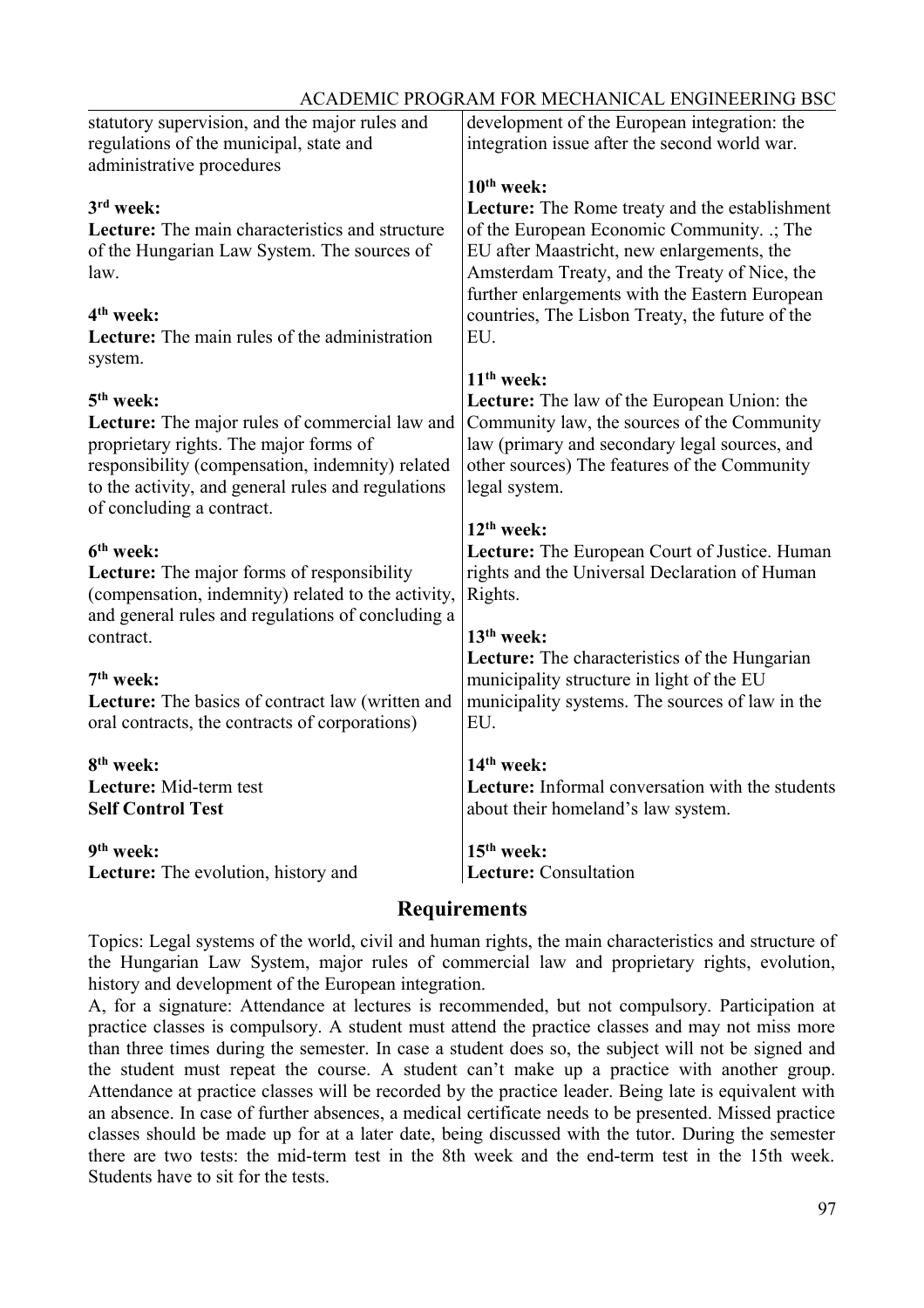B, for a grade: The course ends in mid-semester grade (ESE) based on the average grade of the two tests. The minimum requirement for the mid-term and end-term tests is 60%. Based on the score of the tests separately, the grade for the tests is given according to the following table: Score Grade 0- 59 fail (1) 60-69 pass (2) 70-79 satisfactory (3) 80-89 good (4) 90-100 excellent (5) If the score of any test is below 60, the student once can take a retake test of the whole semester material.

# **Required reading materials**

*Zoltán Horváth: Handbook on the European Union* HVG-ORAC, 2011. *Péter Smuk: The transformation of the Hungarian Legal System 2010-2013* Complex, 2013.

# Department of Mechanical Engineering

# Subject: **FINITE ELEMENT METHOD**

Year, Semester: 3<sup>rd</sup> year/1<sup>st</sup> semester Lecture: **2** Seminar: **1**

| 1 <sup>st</sup> week:                               | <b>Seminar:</b> total potential energy applications  |
|-----------------------------------------------------|------------------------------------------------------|
| Lecture: Overview of the finite element method,     |                                                      |
| historical background.                              | 6 <sup>th</sup> week:                                |
| <b>Seminar: FEM softwares</b>                       | Lecture: The Ritz method.                            |
|                                                     | Seminar: application of the Ritz method              |
| $2nd$ week:                                         |                                                      |
| Lecture: Strength of materials review: a            | $7th$ week:                                          |
| displacement field, a strain field, a stress field, | <b>Lecture:</b> Basic concepts of the finite element |
| energy of a strain.                                 | method. Finite elements. Displacement of a           |
| <b>Seminar:</b> calculation of strain and stress    | vector, approximate matrix, a strain vector and a    |
| measures                                            | stress vector.                                       |
|                                                     | <b>Seminar:</b> introduction of the Femap finite     |
| 3 <sup>rd</sup> week:                               | element software                                     |
| Lecture: Governing equations of linear              |                                                      |
| elasticity: equilibrium equation, constitutive      | 8 <sup>th</sup> week:                                |
| equation, kinematic equation, boundary              | <b>Lecture:</b> Elasticity problem and the method    |
| conditions.                                         | solution, stiffness matrix.                          |
| Seminar: calculation of strain and stress           | <b>Seminar:</b> problem solution in Femap            |
| measures.                                           |                                                      |
|                                                     | 9 <sup>th</sup> week:                                |
| 4 <sup>th</sup> week:                               | Lecture: Properties of truss and beam elements.      |
| Lecture: One-dimensional boundary value             | <b>Seminar:</b> problem solution in Femap            |
| problems.                                           |                                                      |
| Seminar: a boundary value problem and its           | $10th$ week:                                         |
| solution                                            | Lecture: Two-dimensional problems.                   |
|                                                     | <b>Seminar:</b> problem solution in Femap            |
| 5 <sup>th</sup> week:                               |                                                      |
| Lecture: Total potential energy. Variational        | $11th$ week:                                         |
| principles.                                         | Lecture: Three-dimensional problems.                 |
|                                                     |                                                      |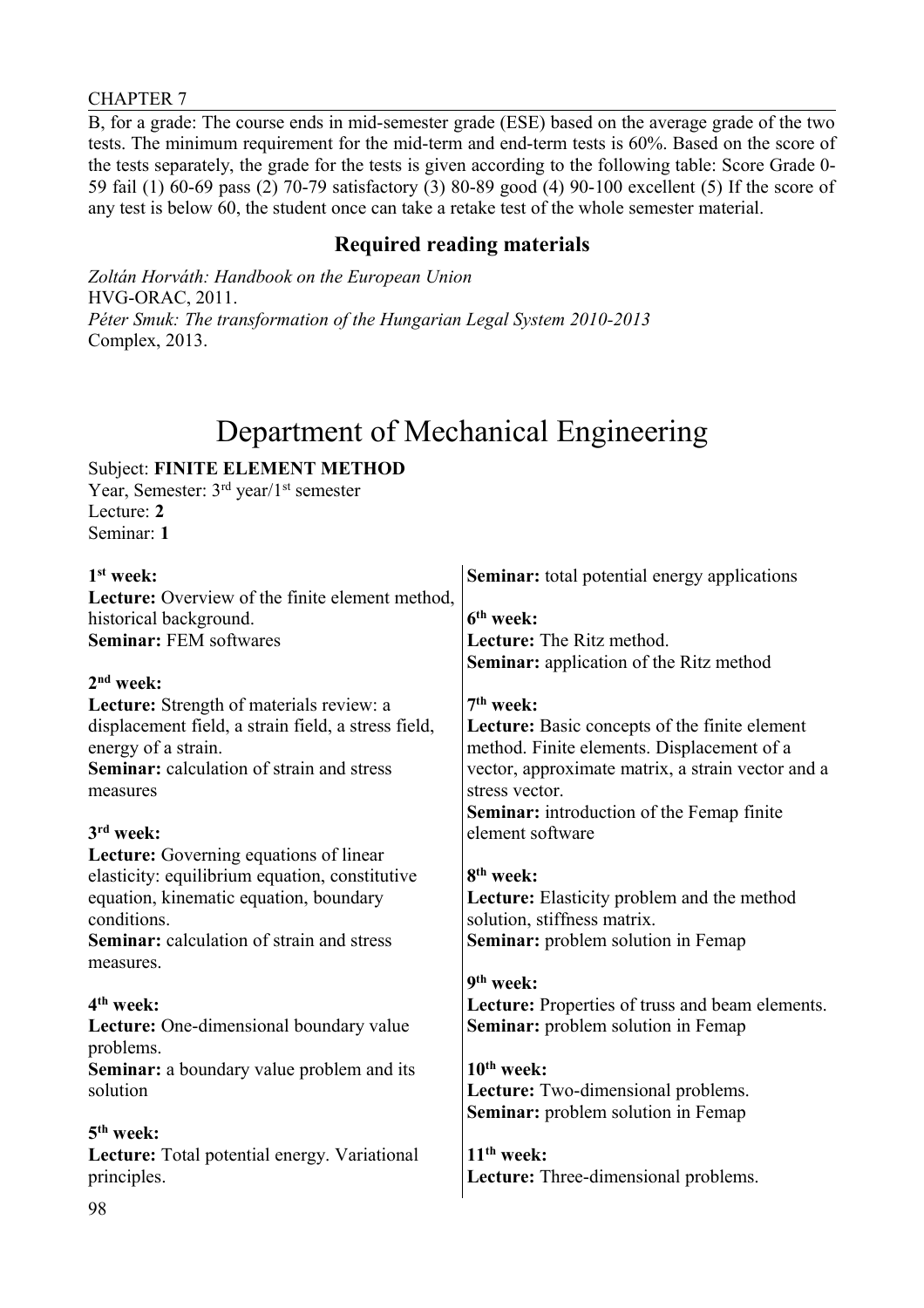| <b>Seminar:</b> problem solution in Femap |                                           |
|-------------------------------------------|-------------------------------------------|
|                                           | $14th$ week:                              |
| $12th$ week:                              | Lecture: Modeling questions. Meshing,     |
| Lecture: Isoparametric finite elements    | postprocessing. Error analyses.           |
| <b>Seminar:</b> problem solution in Femap | <b>Seminar:</b> problem solution in Femap |
| $13th$ week:                              | $15th$ week:                              |
| Lecture: Numerical integration.           | Lecture: End-term test                    |
| <b>Seminar:</b> problem solution in Femap | <b>Self Control Test</b>                  |

Topics: Finite element methods in the product lifecycle. Mathematical and mechanical background of the finite element method. Fundamentals of linear elasticity (displacement field, strain field, stress field). Equilibrium equation, kinematic equation, constitutive equation. Boundary conditions. Boundary value problems. Total potential energy and its applications. Variational principles. Ritz method. Overview on frequently used types of elements in structural analyses. Compatible element models. Elemental and structural matrices. Isoparametric finite elements. Interpolation, numerical integration. Meshing. Postprocessing. Modelling questions. Application of Femap 9.3 FEM software.

A, for a signature: Attendance at lectures is recommended, but not compulsory. Participation at practice is compulsory. Students must attend the practice classes and may not miss more than three times during the semester. In case a student does so, the subject will not be signed and the student must repeat the course. Students can't make up a practice class with another group. Attendance at practice classes will be recorded by the practice leader. Being late is counted as an absence. In case of further absences, a medical certificate needs to be presented. Missed practices should be made up for at a later date, being discussed with the tutor. Students are required to bring the drawing tasks and drawing instruments to the course with them to each practice class. Active participation is evaluated by the teacher in every class. If a student's behavior or conduct doesn't meet the requirements of active participation, the teacher may evaluate his/her participation as an absence because of the lack of active participation in class. During the semester there are two tests: the midterm test in the 8th week and the end-term test in the 15th week. Students have to sit for the tests. B, for a grade: The course ends in a mid-semester grade (AW5) based on the test results. The minimum requirement for both mid-term and end-term tests is 50%. Based on the score of the tests separately, the grade for the tests is given according to the following table: Score Grade 0-39 fail (1) 40-52 pass (2) 52-63 satisfactory (3) 64-71 good (4) 72-80 excellent (5) If the score of the sum of the two tests is below 40, the student once can take a retake test of the whole semester material.

# **Required reading materials**

*Bathe, K.J. : Finite Element Procedures* Prentice-Hall, 1996. *O. C. Zienkiewicz, Robert Leroy Taylor : The Finite Element Method: Solid Mechanics* Butterworth-Heinemann, 2000. ISBN: 0750650559, 97807506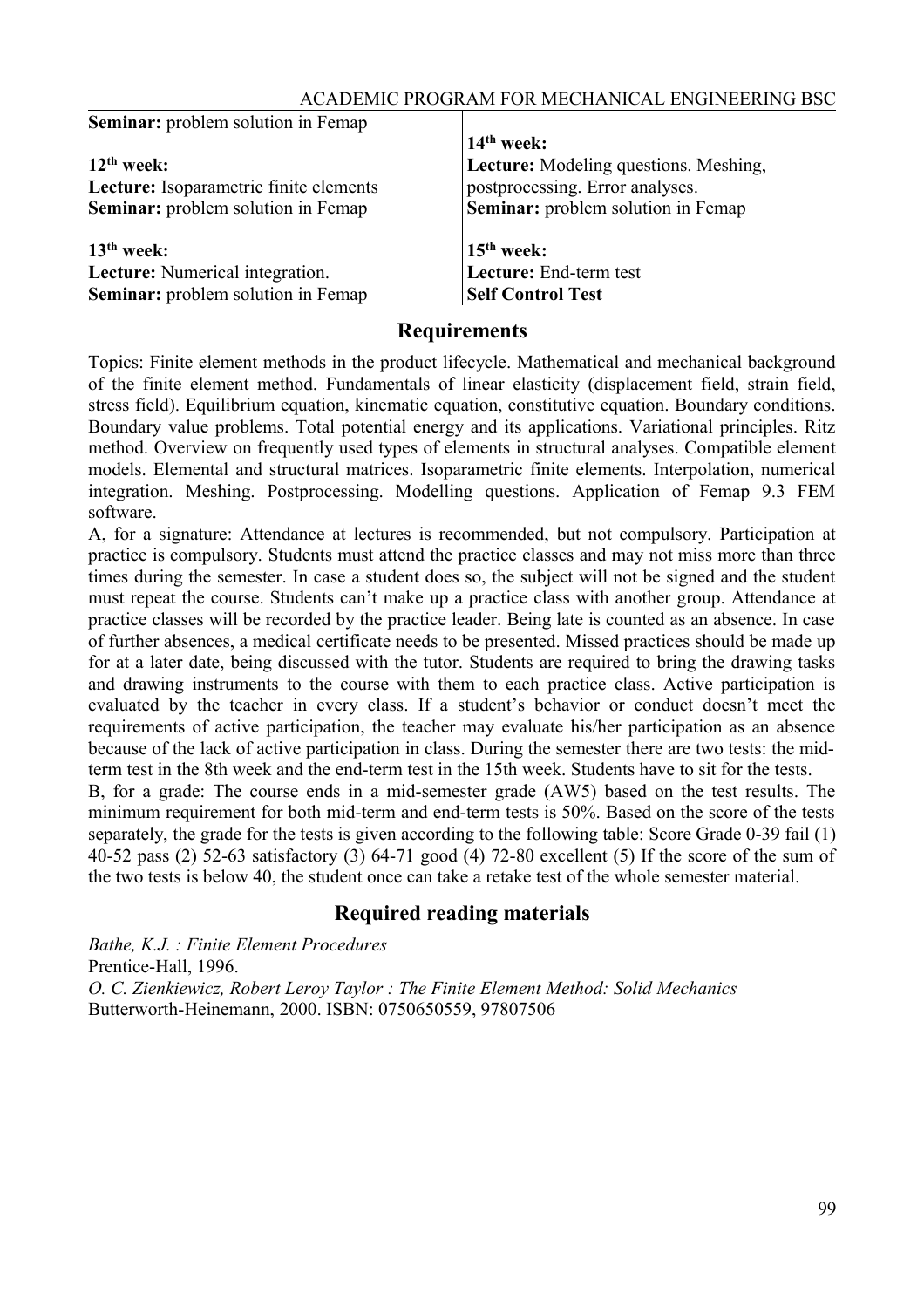Subject: **MACHINE REPAIRING I** Year, Semester: 3<sup>rd</sup> year/1<sup>st</sup> semester Lecture: **2** Practical: **2**

#### **1 st week:**

**Lecture:** Introduction to maintenance engineering, machine repairing and maintenance management: corrective, preventive, predictive methodsbath curve, machine lifetime and faults **Practical:** CMMS, RBI in practice

#### **2 nd week:**

**Lecture:** Tribology, wear, wear types, wear mechanism. Causes of machine faults. **Practical:** tribotester test measurement

#### **3 rd week:**

**Lecture:** Friction theories, sliding and rolling friction, dry, fluid, COF, hydrodynamic, lubricants

**Practical:** Lubricant test, SAE viscosity stages, COF calculation.

#### **4 th week:**

**Lecture:** Lubricant stability, purposes, oil, grease, additives, locomotive and gearbox oils, surface roughness

**Practical:** An oil test, surface in SEM.wear particles analyses

#### **5 th week:**

**Lecture:** Fatigue and initial cracks in machine operation, WEC, S-N curve, cyclic stress, probalistic nature, residual stresses. Corrossion theories. SCC problems.

**Practical:** Crack detection with ultrasonic its technique. A penetration test. Acid etching reagent to measure pitting corrosion.

#### **6 th week:**

**Lecture:** ISO Protection from corrosion. Shrink wraps. Reactive coatings. Anodization. Hot deep galvanizing. Chatodic protection of steel structures.

**Practical:** A ferrit-oxid analysis with Olympus optical microscope. Software for image processing. Edge detection, filtering. Morphology.

#### **7 th week:**

**Lecture:** Probabilistic risk assessment. A fault tree. An event tree. Failure mode and effect analyses in manufacturing and repairing. Ishikawa diagram before machine repairing. **Practical:** A fault tree in practice. FMEA evaluation in practice in one significant mechanical engineering and machine repair problems.

#### **8 th week:**

**Lecture:** Overview of methods. Machine fault diagnosis I. **Practical:** Main tools for machine repairing. Mid-term test **Self Control Test**

#### **9 th week:**

**Lecture:** Machine fault diagnosis II. Vibration measurement methods. ISO 10816 standard. Bearings. Gear boxes. Misaligment. Fourier and wavelet transform. Neural networks. Artificial intelligence applications.

**Practical:** Devices to vibration diagnosis. Sensors. Vibration measuremet with NI DAQ and FPGA.

#### **10th week:**

**Lecture:** Thermography. An infrared theory. Endoscopy. Eddy-current testing. Acoustic emission. An X-ray tomography. A DPI test.SEM and AFM measurement in machine repairing.

**Practical:** measurement with thermocam, image processing software application.

# **11th week:**

**Lecture:** Measuring instruments. Length. Angle. Velocity. Rpm. Force, strain gauge. Pressure. Current and voltage measurement. **Practical:** Spider 8 force measurement with software application. Stroboscope to rpm of bearing test-rig.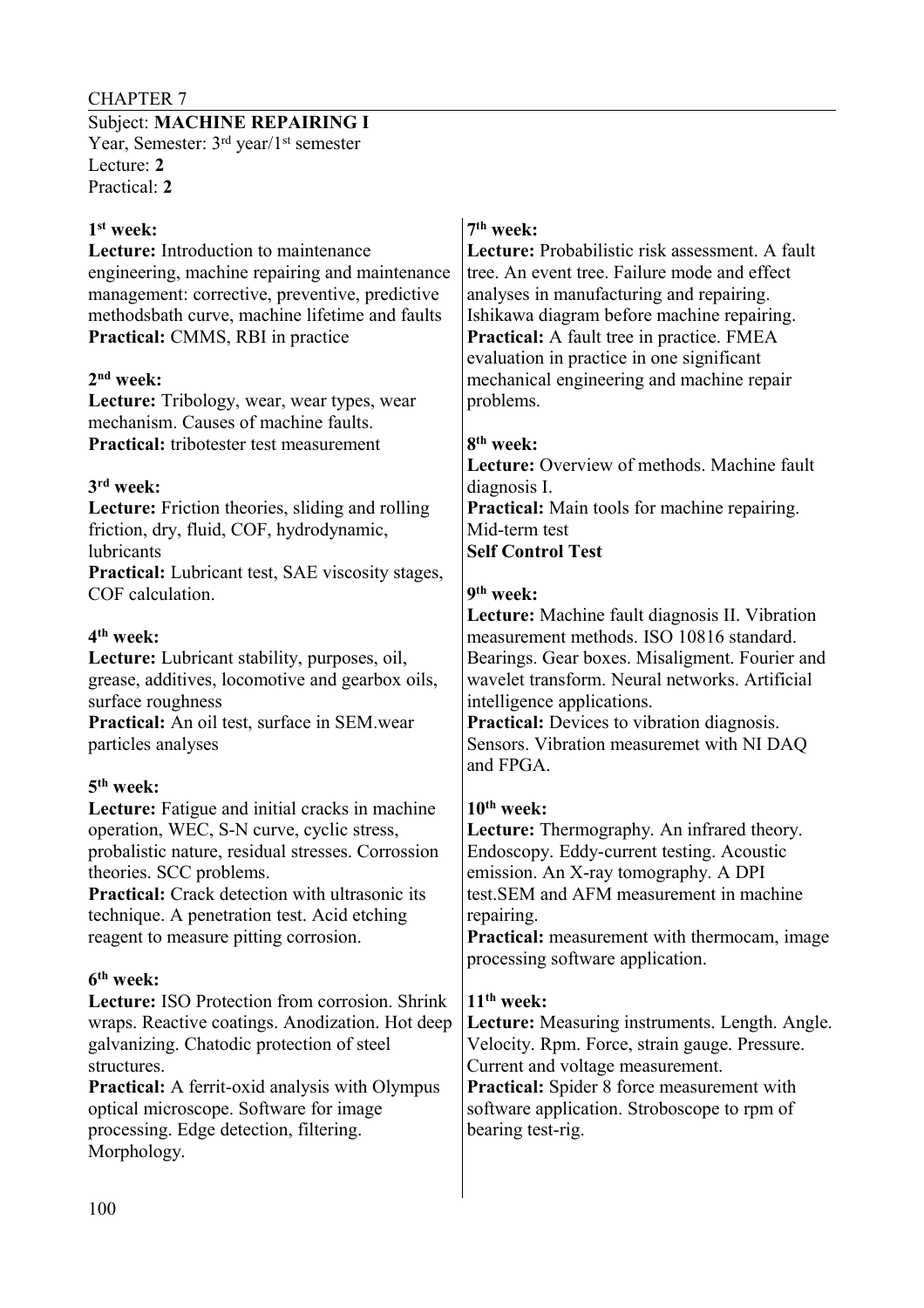| $12th$ week:                                          | a special chemical bath.                         |
|-------------------------------------------------------|--------------------------------------------------|
| Lecture: Cleaning methods. Manual washing.            |                                                  |
| Ultrasonic part washers. Solvents.                    | $14th$ week:                                     |
| Practical: Contamination and grease removal in        | <b>Lecture:</b> Basic machine repairing methods. |
| a special chemical bath.                              | Repairing of bearings. Bearing faults.           |
|                                                       | Practical: Bearing repair techniques. An         |
| $13th$ week:                                          | induction heater.                                |
| Lecture: Detergents. Contaminations.                  |                                                  |
| Immersion. Rinsing. Drying procedures. Wheel          | $15th$ week:                                     |
| blasting.                                             | Lecture: End-term test                           |
| <b>Practical:</b> Contamination and grease removal in | <b>Self Control Test</b>                         |
|                                                       |                                                  |

#### ACADEMIC PROGRAM FOR MECHANICAL ENGINEERING BSC

#### **Requirements**

Topics: Basics concepts of machine failures and repairing. Requirements of reconditioned parts. The progress of failure inspections and analysis reports. Determinative factors of fraying. Types and measurement modes of fraying. Protecting machinery parts against loss of surface. Physical and chemical attritions. Optimizing the efficiency and reliability of machinery. Principles and techniques to reduce "self induced failures". Characteristics and nature of faults. Providing techniques and procedures that extend machinery life and achieve optimum machinery reliability. The most pertinent aspects of identifying and repairing faulty equipment. In laboratory practice students study defective disassembled machine parts, examine and reconditioning of worn components.

A, for a signature: Attendance at lectures is recommended, but not compulsory. Participation at practice classes is compulsory. A student must attend the practice classes and may not miss more than three times during the semester. In case a student does so, the subject will not be signed and the student must repeat the course. A student can't make up any practice with another group. Attendance at practice classes will be recorded by the practice leader. Being late is counted as an absence. In case of further absences, a medical certificate needs to be presented. Missed practices should be made up for at a later date, being discussed with the tutor. Active participation is evaluated by the teacher in every class. If a student's behavior or conduct doesn't meet the requirements of active participation, the teacher may evaluate his/her participation as an absence because of the lack of active participation in class. During the semester there are two tests: the midterm test is in the 8th week and the end-term test in the 15th week. Students have to sit for the tests. B, for a grade: The course ends in a mid-semester grade (AW5). It is based on the average grade of the two tests. The minimum requirement for the mid-term and end-term tests is 50%. Based on the score of the tests separately, the grade for the tests is given according to the following table: Score Grade 0-50 fail (1) 50-60 pass (2) 60-75 satisfactory (3) 75-90 good (4) 90-100 excellent (5) If the score of any test is below 50%, the student once can take a retake test of the whole semester

# **Required reading materials**

material.

*Heinz P. Bloch, Fred K. Geitner: Machinery Component Maintenance And Repair* Elsevier, 2004. *Fred K. Geitner, Heinz P. Bloch: Maximizing Machinery Uptime* Gulf Professional Publishing, 2006. *Ricky Smith, R. Keith Mobley: Industrial Machinery Repair: Best Maintenance Practices Pocket Guide* Elsevier, 2003.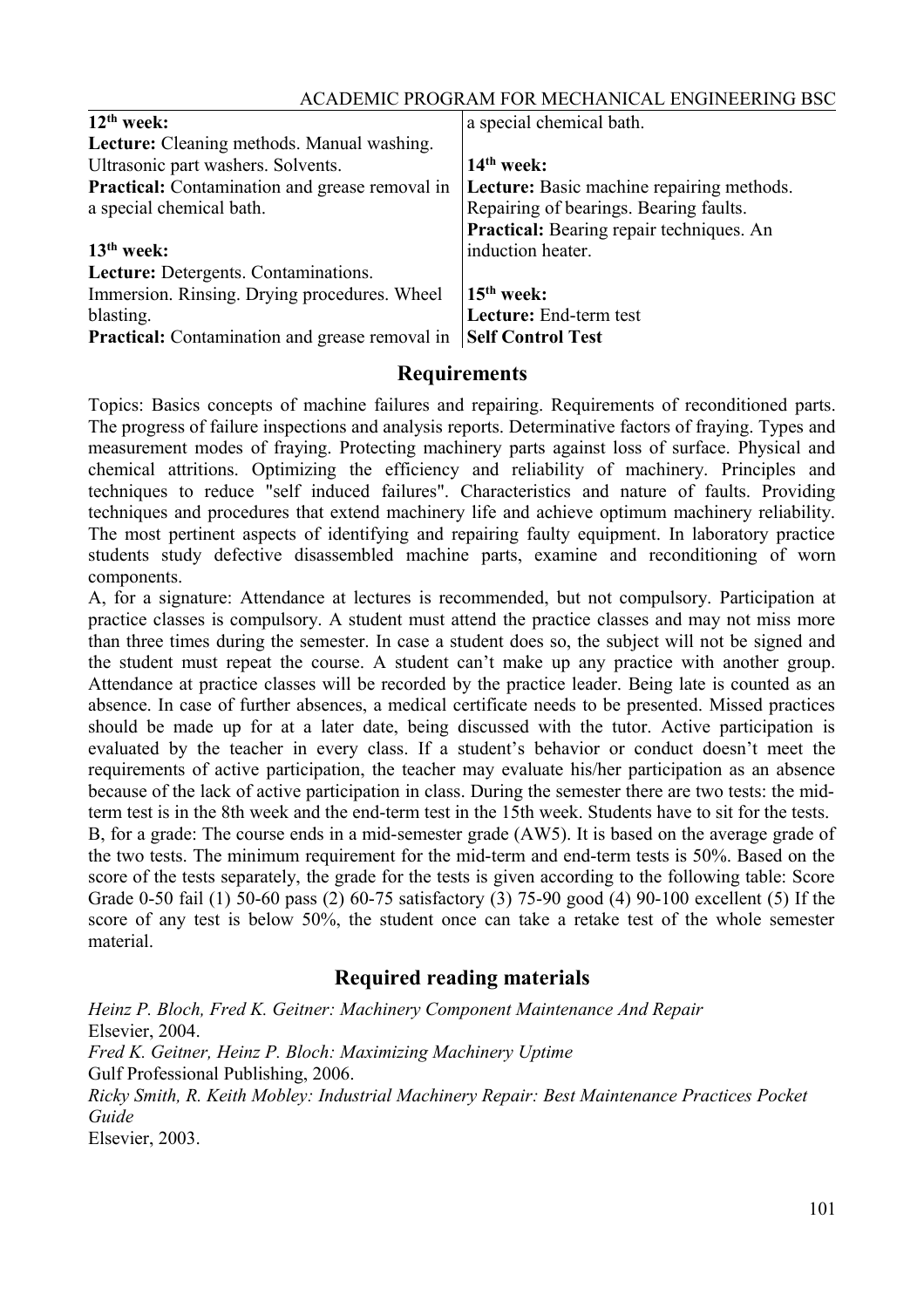#### Subject: **MAINTENANCE ENGINEERING I** Year, Semester: 3<sup>rd</sup> year/1<sup>st</sup> semester Lecture: **2**

Practical: **1**

| $1st$ week:<br>Lecture: Maintenance Policies, Impact, Benefits<br>and Effects of Maintenance, Principles of                                                                                                             | Preventive Maintenance, Predictive<br>Maintenance.<br>Practical: Examples, case studies                                                                                                                                                                    |
|-------------------------------------------------------------------------------------------------------------------------------------------------------------------------------------------------------------------------|------------------------------------------------------------------------------------------------------------------------------------------------------------------------------------------------------------------------------------------------------------|
| Maintenance<br><b>Practical:</b> Examples, case studies                                                                                                                                                                 | 8 <sup>th</sup> week:<br>Lecture: Mid-term test.                                                                                                                                                                                                           |
| $2nd$ week:<br>Lecture: Organization and Management of a<br>Maintenance Function, The importance of an                                                                                                                  | <b>Self Control Test</b><br>9 <sup>th</sup> week:                                                                                                                                                                                                          |
| overall maintenance strategy, Operating Policies<br>of Effective Maintenance<br><b>Practical:</b> Examples, case studies                                                                                                | Lecture: Organizational Structure for<br>Maintenance, Effective maintenance<br>organizations, Maintenance Levels,                                                                                                                                          |
| 3rd week:<br>Lecture: Maintenance management methods,                                                                                                                                                                   | Responsibilities of Maintenance Department.<br><b>Practical:</b> Examples, case studies                                                                                                                                                                    |
| Maintenance Engineering Roles and<br>Responsibilities, Performance Measurement and<br>Management, Development of Maintenance<br><b>Engineering Practices</b><br>Practical: Examples, case studies.                      | $10th$ week:<br>Lecture: Maintenance Planning and Scheduling,<br>Planning of Maintenance Function, Manpower<br>Allocation, Long-range Planning, Development<br>of Maintenance Department, Short-range<br>Planning, Planning Techniques, Planning           |
| 4 <sup>th</sup> week:<br>Lecture: Maintenance Equipment and Facilities,<br>Maintainability and its costs, Maintainability                                                                                               | Procedure.<br>Practical: Examples, case studies                                                                                                                                                                                                            |
| Analysis.<br><b>Practical:</b> Examples, case studies                                                                                                                                                                   | $11th$ week:<br>Lecture: Estimation of Maintenance Work,<br>Maintenance Control, Maintenance Scheduling,                                                                                                                                                   |
| 5 <sup>th</sup> week:<br>Lecture: Economic Aspects of Maintenance,<br>Life Cycle Costing, Maintenance Costs,<br>Maintenance Budget, Cost Control, Maintenance<br>Audit.<br>Practical: Examples, case studies.           | Work Order System, Work-order Procedure,<br>Creating a Set of Priority Functions, Forecasting<br>Maintenance Requirements, Planned<br>Maintenance Procedure.<br><b>Practical:</b> Examples, case studies                                                   |
| $6th$ week:<br><b>Lecture:</b> The control of maintenance costs while<br>improving reliability. Avoid or mitigate of the<br>impact of operational failures, Estimating Repair<br>and Maintenance Costs, Key Performance | $12th$ week:<br>Lecture: Maintenance Evaluation, Reliability in<br>Maintenance, Economics of Reliability, Quality<br>and Reliability, Reliability Improvement,<br>Reliability Testing, Design for Reliability.<br><b>Practical:</b> Examples, case studies |
| Indicators.<br><b>Practical:</b> Examples, case studies<br>7 <sup>th</sup> week:<br><b>Lecture:</b> Types of Maintenance Systems,<br>Corrective Maintenance, Reliability-Based                                          | 13 <sup>th</sup> week:<br><b>Lecture:</b> Root cause analysis (RCA) and Root<br>cause failure analysis (RCFA), Failure-Mode and<br>Effect Analysis (FMEA), Concept of safety,<br>reliability and risk, Environmental impacts, Six                          |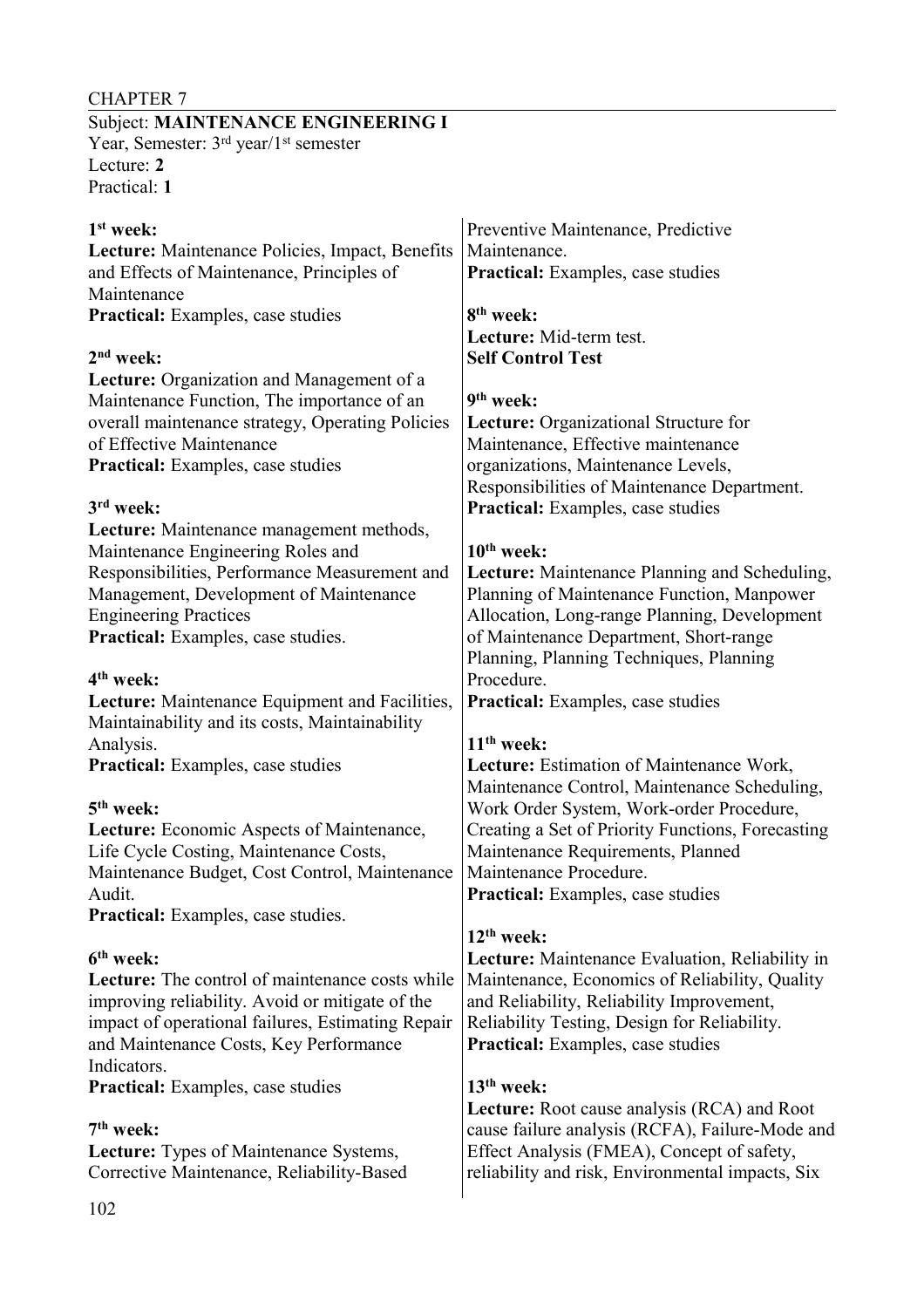| ACADEMIC PROGRAM FOR MECHANICAL ENGINEERING BSC |  |
|-------------------------------------------------|--|
|                                                 |  |

| Sigma Safety, Zero-Injury Safety Culture.      | Costs of implementing terotechnology,          |
|------------------------------------------------|------------------------------------------------|
| <b>Practical:</b> Examples, case studies       | Introducing terotechnology to an organization. |
|                                                | <b>Practical:</b> Examples, case studies       |
| $14th$ week:                                   |                                                |
| <b>Lecture:</b> Maintainability. Design for    | $15th$ week:                                   |
| Maintainability, Terotechnology, Objectives of | <b>Lecture:</b> End-term test                  |
| terotechnology, Principles of terotechnology,  | <b>Self Control Test</b>                       |

Topics: Maintenance Policies, Impact, Benefits and Effects of Maintenance, Principles of Maintenance, Organization and Management of the Maintenance Function, The importance of an overall maintenance strategy, Operating Policies of Effective Maintenance, Maintenance management methods, Maintenance Engineering Roles and Responsibilities, Performance Measurement and Management, Development of Maintenance Engineering Practices, Maintenance Equipment and Facilities, Maintainability and Its Costs, Maintainability Analysis, Economic Aspects of Maintenance, Life Cycle Costs, Maintenance Costs, Maintenance Budget, Cost Control, Maintenance Audit.

A, for a signature: Attendance at lectures is recommended, but not compulsory. Participation at practice classes is compulsory. A student must attend the practices and may not miss more than three times during the semester. In case a student does so, the subject will not be signed and the student must repeat the course. A student can't make up a practice with another group. Attendance at practice classes will be recorded by the practice leader. Being late is equivalent with an absence. In case of further absences, a medical certificate needs to be presented. Missed practices should be made up for at a later date, to be discussed with the tutor. Active participation is evaluated by the teacher in every class. If a student's behavior or conduct doesn't meet the requirements of active participation, the teacher may evaluate his/her participation as an absence due to the lack of active participation in class. During the semester there are two tests: the mid-term test in the 8th week and the end-term test in the 15th week. Students have to sit for the tests.

B, for a grade: The course ends in an exam grade (ESE). The grade for the test is given according to the following table: Score Grade 0-59 fail  $(1)$  60-69 pass  $(2)$  70-79 satisfactory  $(3)$  80-89 good  $(4)$ 90-100 excellent (5)

# **Required reading materials**

*Reinert Kenneth, A: An introduction to International Economics: New Perspectives on the World Economy* 2nd. Cambridge University Press, 2011. ISBN: 1107003571, 97811070 *R. K. Mobley: Maintenance Fundamentals* Butterworth-Heineman, 2004. *R. K. Mobley, L. R. Higgins, D. J. Wikoff : Maintenance Engineering Handbook* McGraw-Hill, 2008. *J. Moubray: Reliability-Centered Maintenance* Industrial Press Inc., 2001. *R. Smith, R. K. Mobley: Rules of Thumb for Maintenance and Reliability Engineers* Elsevier, 2007.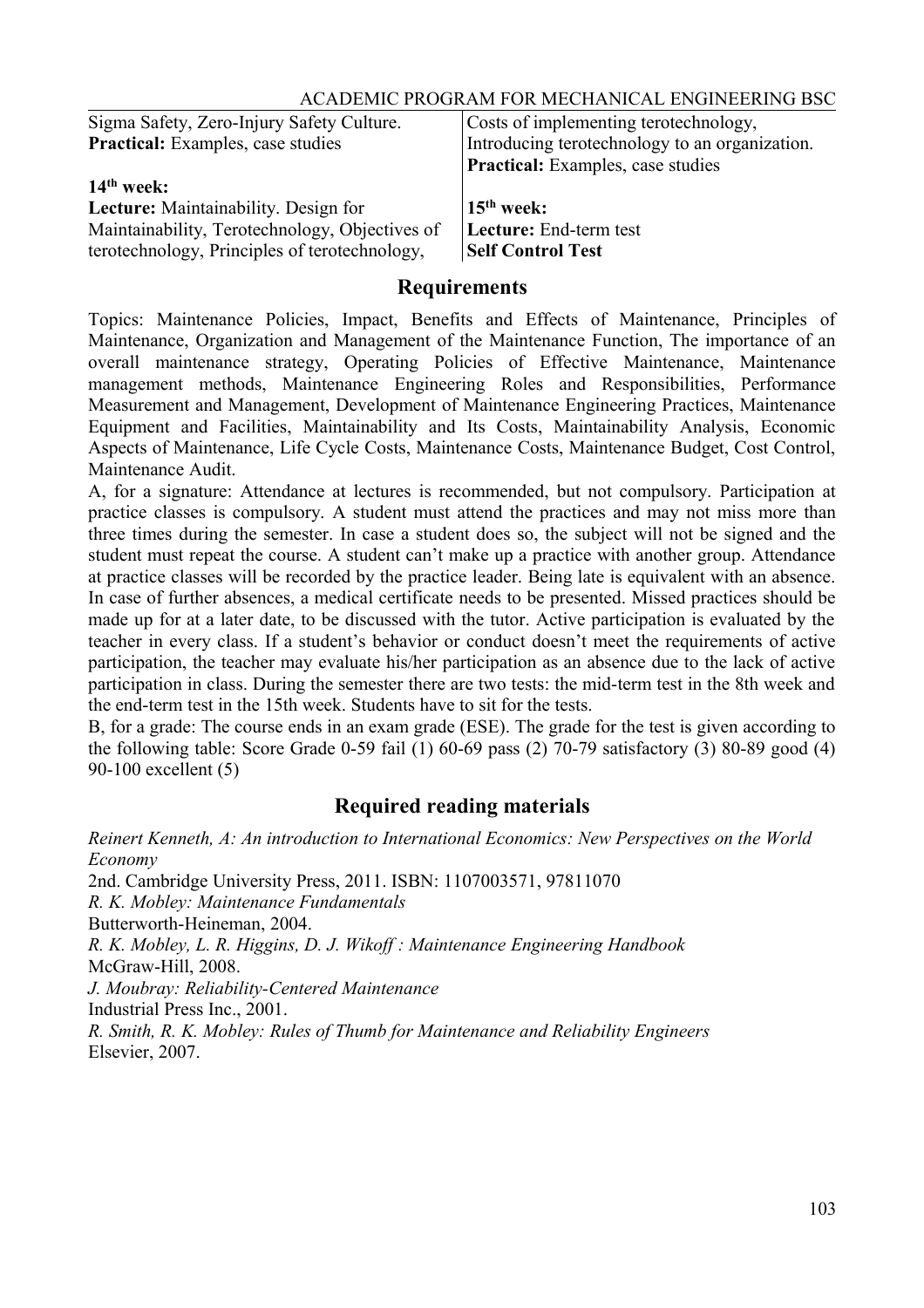Subject: **MANUFACTURING PLANNING** Year, Semester: 3<sup>rd</sup> year/1<sup>st</sup> semester Lecture: **2** Seminar: **2**

| $1st$ week:<br>Lecture: Overview of different manufacturing<br>principles. Selection of the best fitted<br>manufacturing model.<br><b>Seminar:</b> Giving personal tasks to make during<br>the semester. Introducing basic calculation<br>models for capacity planning.<br>$2nd$ week:<br><b>Lecture:</b> Custom manufacturing model (Basic<br>rules, capacity calculation, storage solutions,<br>optimization of the production, applicability in<br>real industry)<br>Seminar: Case studies.<br>3 <sup>rd</sup> week:<br>Lecture: An intermittent and batch<br>manufacturing model (Basic rules, capacity<br>calculation, storage solutions, optimization of the<br>production, applicability in real industry)<br>Seminar: Case studies.<br>4 <sup>th</sup> week:<br>Lecture: A continuous manufacturing model<br>(Basic rules, capacity calculation, storage<br>solutions, optimization of the production,<br>applicability in real industry)<br><b>Seminar:</b> Case studies. | 7 <sup>th</sup> week:<br><b>Lecture:</b> Quality management at a company<br>(Measuring equipments, gauges $&$ it's<br>importance and design methods)<br><b>Seminar:</b> Case studies, practical measuring.<br>8 <sup>th</sup> week:<br><b>Lecture:</b> CIM (How it works, - to design,<br>-operate, -manage a system, maintenance)<br><b>Seminar:</b> Case studies.<br>9 <sup>th</sup> week:<br>Lecture: CNC (programming, control,<br>documentation)<br><b>Seminar:</b> Case studies.<br>$10th$ week:<br>Lecture: CNC2 (types, design, production of a<br>CNC machine)<br><b>Seminar:</b> Case studies.<br>$11th$ week:<br>Lecture: CNC programs.<br><b>Seminar:</b> CNC programming and simulation.<br>$12th$ week:<br>Lecture: CNC production modeling.<br><b>Seminar: Simulation.</b> |
|------------------------------------------------------------------------------------------------------------------------------------------------------------------------------------------------------------------------------------------------------------------------------------------------------------------------------------------------------------------------------------------------------------------------------------------------------------------------------------------------------------------------------------------------------------------------------------------------------------------------------------------------------------------------------------------------------------------------------------------------------------------------------------------------------------------------------------------------------------------------------------------------------------------------------------------------------------------------------------|-------------------------------------------------------------------------------------------------------------------------------------------------------------------------------------------------------------------------------------------------------------------------------------------------------------------------------------------------------------------------------------------------------------------------------------------------------------------------------------------------------------------------------------------------------------------------------------------------------------------------------------------------------------------------------------------------------------------------------------------------------------------------------------------|
| 5 <sup>th</sup> week:<br>Lecture: A flexible manufacturing model (Basic<br>rules, capacity calculation, storage solutions,<br>optimization of the production, applicability in<br>real industry).<br><b>Seminar:</b> Case studies.<br>6 <sup>th</sup> week:<br><b>Lecture:</b> Capacity planning (Overview of<br>different possibilities, calculation methods,<br>applied methods in different industries)<br><b>Seminar:</b> Calculation on a special case (for<br>nuclear devices).                                                                                                                                                                                                                                                                                                                                                                                                                                                                                              | $13th$ week:<br>Lecture: Integrated material data processing<br>systems.<br><b>Seminar:</b> Case studies.<br>14 <sup>th</sup> week:<br>Lecture: Integrated manufacturing systems.<br>Summary of the semester.<br><b>Seminar:</b> Case studies.<br>$15th$ week:<br>Lecture: End-term test<br><b>Self Control Test</b>                                                                                                                                                                                                                                                                                                                                                                                                                                                                      |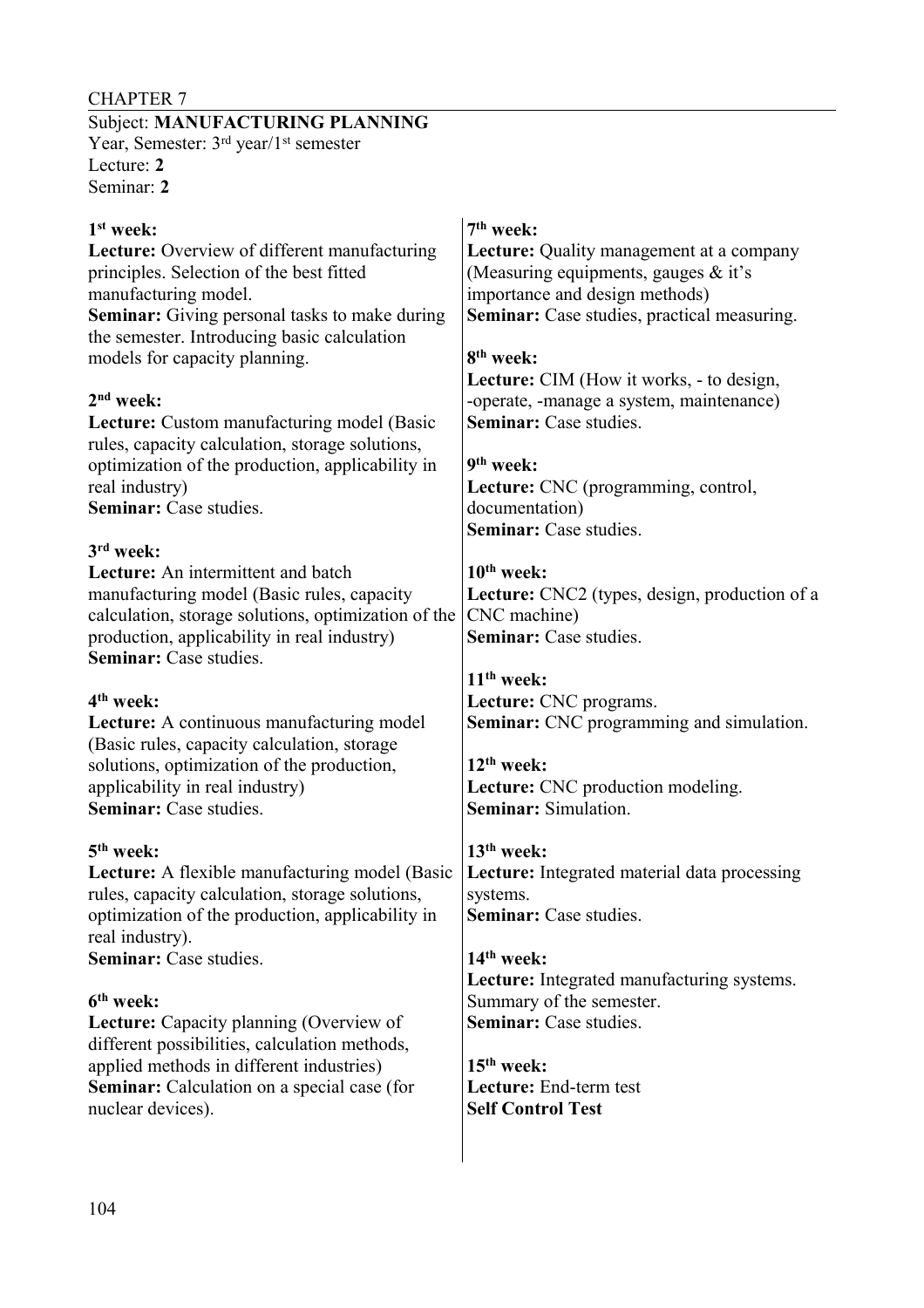Topics: This course is a study of the efficient and effective utilization of manufacturing resources. Course topics include: optimization of technological data. Material requirements planning. Capacity requirements planning. The design of (Go - No Go) gauges; the function of gauges in production; the main types of gauges and their principle of operation. Production planning supported by computers. CNC programming. CNC control. Parts of the CNC documentation. Types and construction of NC and CNC machine tools. Programming exercises. Integrated material data processing systems. Integrated manufacturing systems.

A, for a signature: Attendance at lectures is recommended, but not compulsory. Participation at practice classes is compulsory. A student must attend the practice classes and may not miss more than three times during the semester. In case a student does so, the subject will not be signed and the student must repeat the course. Students can't make up a practice class with another group. Attendance at practice classes will be recorded by the practice leader. Being late is equivalent with an absence. In case of further absences, a medical certificate needs to be presented. Missed practice classes should be made up for at a later date, being discussed with the tutor. Active participation is evaluated by the teacher in every class. If a student's behavior or conduct doesn't meet the requirements of active participation, the teacher may evaluate his/her participation as an absence because of the lack of active participation in class. Students have to submit all the tasks as scheduled minimum on a sufficient level. During the semester there are two tests: the mid-term test in the 8th week and the end-term test in the 15th week. Students have to sit for the tests.

B, for a grade: The course ends in a mid-semester grade (AW5). Based on the average of the grades of the drawings and the average of the test results, the mid-semester grade is calculated as an average of them: - the grade of the drawing task - the average grade of the two tests The minimum requirement for the mid-term and end-term tests is 60%. Based on the score of the tests separately, the grade for the tests is given according to the following table: Score Grade 0-59 fail (1) 60-69 pass (2) 70-79 satisfactory (3) 80-89 good (4) 90-100 excellent (5) If the score of any test is below 60, students once can take a retake test of the whole semester material.

# **Required reading materials**

*B. Benhabib: Manufacturing* Marcel Dekker Inc. , 2003. ISBN: 0-8247-4273-7 *S. Kalpakjian, S. R. Schmid: Manufacturing Engineering and Technology* 4th. Prentice Hall , 2001. ISBN: 0-201-36131-0 *Y. Altintas: Manufacturing Automation* Cambridge University Press , 2000. ISBN: 0-521-65973-6 *Mikell P. Groover: Fundamentals of Modern Manufacturing* John Wiley & Sons, 2006. ISBN: 0471744859

# Department of Electrical Engineering and Mechatronics

Subject: **ROBOTICS** Year, Semester: 3rd year/2nd semester Lecture: **2**

Practical: **1**

**1 st week: Lecture:** Introduction to robotics. **Practical:** Examples and application of robotics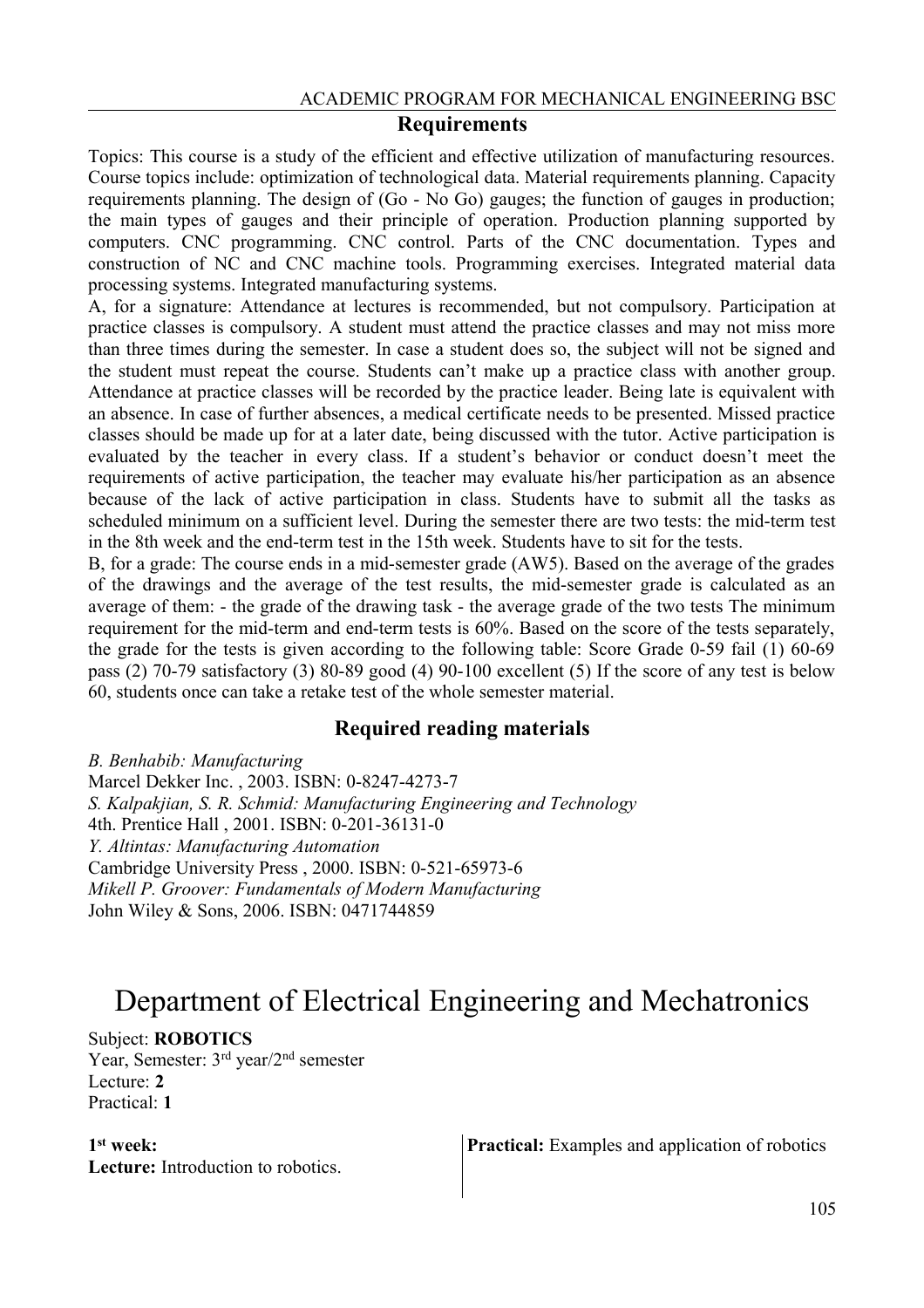| $2nd$ week:<br><b>Lecture:</b> Classification of robot systems,<br>architectures, coordinating systems, and work<br>spaces.<br><b>Practical:</b> Classification of robot systems,<br>architectures, coordinating systems, and work<br>spaces. Exercises.                                   | 8 <sup>th</sup> week:<br><b>Lecture:</b> Mid-term test. Robot programming<br>applications, communication with other robots.<br><b>Practical:</b> Robot programming applications,<br>communication with other robots.<br><b>Self Control Test</b> |
|--------------------------------------------------------------------------------------------------------------------------------------------------------------------------------------------------------------------------------------------------------------------------------------------|--------------------------------------------------------------------------------------------------------------------------------------------------------------------------------------------------------------------------------------------------|
| 3rd week:<br><b>Lecture:</b> The mechanical structure of robots,<br>kinematic chains, and equations of motion.<br><b>Practical:</b> The mechanical structure of robots,<br>kinematic chains, and equations of motion.<br>Exercises.                                                        | 9 <sup>th</sup> week:<br><b>Lecture:</b> Robot applications, the design of robot<br>applications.<br><b>Practical:</b> Robot applications, the design of<br>robot applications. Exercises.                                                       |
| $4th$ week:<br><b>Lecture:</b> End effectors and tools.<br><b>Practical:</b> End effectors and tools. Exercises.<br>5 <sup>th</sup> week:                                                                                                                                                  | $10th$ week:<br><b>Lecture:</b> Technological and work piece flow<br>applications.<br>Practical: Technological and work piece flow<br>applications. Exercises.                                                                                   |
| Lecture: Robots programming: methods and<br>technologies, internal and external information<br>processing, and basic terms of programming.<br>Practical: Programming robots: methods and<br>technologies, internal and external information<br>processing, and basic terms of programming. | $11th$ week:<br><b>Lecture:</b> Performance and safety issues.<br><b>Practical:</b> Performance and safety issues.<br>$13th$ week:<br><b>Lecture:</b> Introduction to robot operating                                                            |
| 6 <sup>th</sup> week:<br><b>Lecture:</b> Description of robot motion by<br>programming languages.<br><b>Practical:</b> Description of robot motion by<br>programming languages.                                                                                                            | systems.<br><b>Practical:</b> Introduction to robot operating<br>systems.<br>$14th$ week:<br><b>Lecture:</b> Robot operating functions: sensor,                                                                                                  |
| 7 <sup>th</sup> week:<br><b>Lecture:</b> General principles of moving paths,<br>linear and curved paths, the interpolation of<br>circles.<br><b>Practical:</b> General principles of moving paths,                                                                                         | actuator and network communication functions.<br><b>Practical:</b> Robot operating functions: sensor,<br>actuator and network communication functions.<br>Exercises.<br>$15th$ week:                                                             |
| linear and curved paths, the interpolation of<br>circles.                                                                                                                                                                                                                                  | Lecture: End-term test<br><b>Self Control Test</b>                                                                                                                                                                                               |

# **Requirements**

Topics: Introduction to robotics and the classification of robot systems, architectures, coordinate systems, and work spaces. The mechanical structure of robots, kinematic chains, and equations of motion. End effectors and tools. Programming robots: methods and technologies, internal and external information processing, and basic terms of programming. Description of robot motion by programming languages. General principles of moving paths, linear and curved paths, the interpolation of circles. Robot applications, the design of robot applications. Technological and work piece flow applications. Performance and safety issues. Scheduling with other systems. Introduction to robot operating systems. Introduction to robot operating functions: sensor, actuator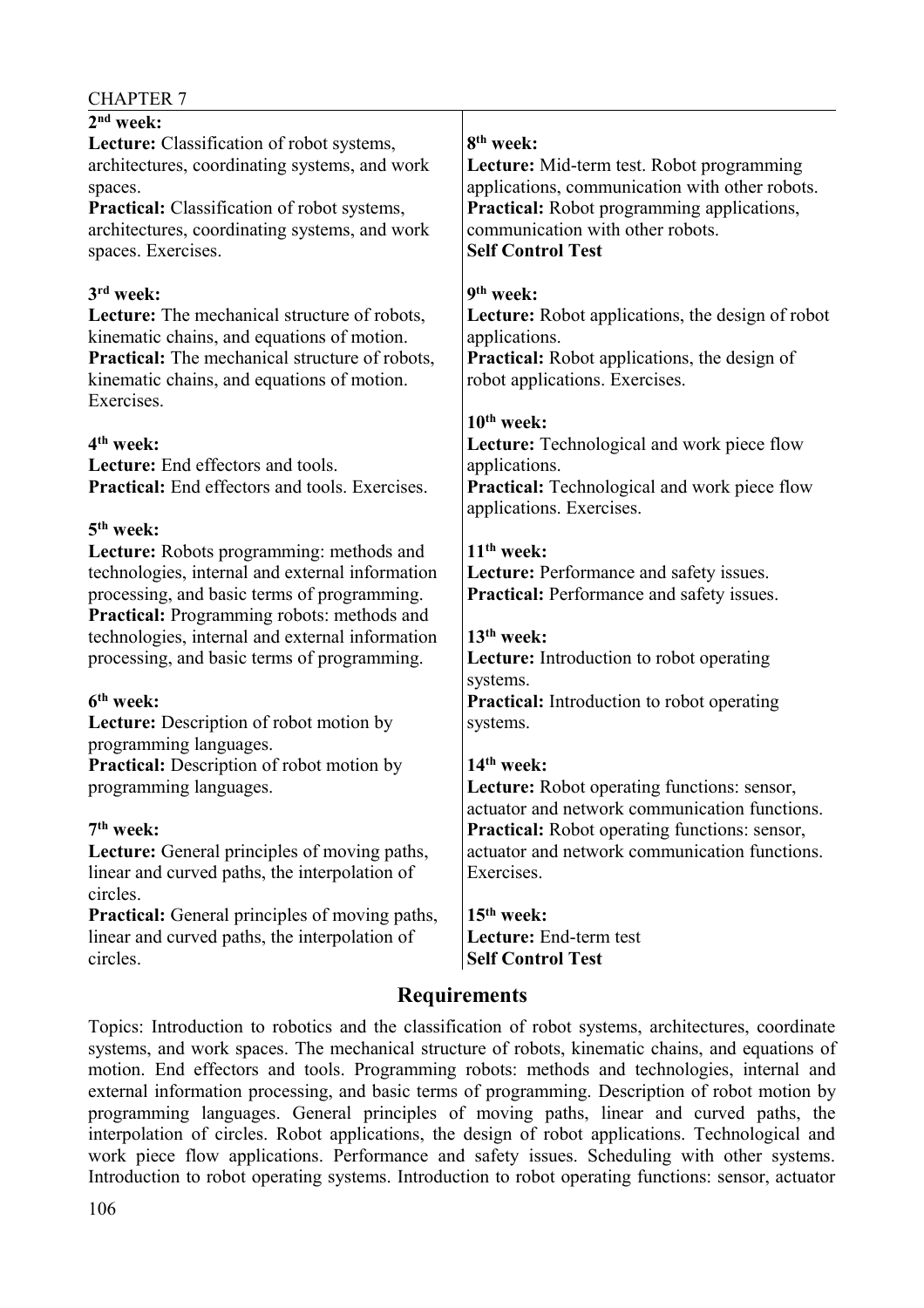and network communication functions. Grading requirement: a working and accepted robot program.

A, for a signature: Attendance at lectures is recommended, but not compulsory. Participation at practice classes is compulsory. A student must attend the practice classes and may not miss more than three times during the semester. In case a student does so, the subject will not be signed and the student must repeat the course. A student can't make up any practice with another group. The attendance on practice will be recorded by the practice leader. Being late is equivalent with an absence. In case of further absences, a medical certificate needs to be presented. Missed practices should be made up for at a later date, to be discussed with the tutor. Students are required to bring the drawing tasks and drawing instruments for the course with them to each practice. Active participation is evaluated by the teacher in every class. If a students' behavior or conduct doesn't meet the requirements of active participation, the teacher may evaluate his/her participation as an absence because of the lack of active participation in class. During the semester there are two tests: the mid-term test in the 8th week and the end-term test in the 15th week. Students have to sit for the tests.

B, for a grade: The course ends in an exam. The grade for the exam is given according to the following table: Score Grade 0-59 fail (1) 60-69 pass (2) 70-79 satisfactory (3) 80-89 good (4) 90- 100 excellent (5)

# **Required reading materials**

*Reza N. Jazar: Theory of Applied Robotics: Kinematics, Dynamics, and Control* Springer, 2010. ISBN: 978-1441917492 *Saeed B. Niku: Introduction to Robotics: Analysis, Control, Applications* Wiley, 2010. ISBN: 978-0470604465 *Operating and programming manuals of KUKA Robots Géza HUSI: Mechatronics Control Systems - course book* 1st. University of Debrecen , 2012. ISBN: 978-963-473-520-5 *Géza HUSI: Mechatronics Control Systems - laboratory handbook* 1st. University of Debrecen, 2012. ISBN: 978-963-473-521-2

# Department of Engineering Management and Enterprise

Subject: **INDUSTRIAL SAFETY** 

Year, Semester: 3rd year/2nd semester Lecture: **2**

| $1st$ week:<br>Lecture: Concepts of Hazard Avoidance &<br>Ergonomics | $5th$ week:<br>Lecture: Personal Protection and first aid                                            |
|----------------------------------------------------------------------|------------------------------------------------------------------------------------------------------|
| $2nd$ week:<br><b>Lecture:</b> Health and Toxic Substances           | 6 <sup>th</sup> week:<br><b>Lecture:</b> Fire protection                                             |
| $3rd$ week:<br>Lecture: Environmental control and noise              | 7 <sup>th</sup> week:<br><b>Lecture:</b> Materials handling and storage<br>Machine guarding. Welding |
| $4th$ week:<br>Lecture: Flammable and explosive materials            |                                                                                                      |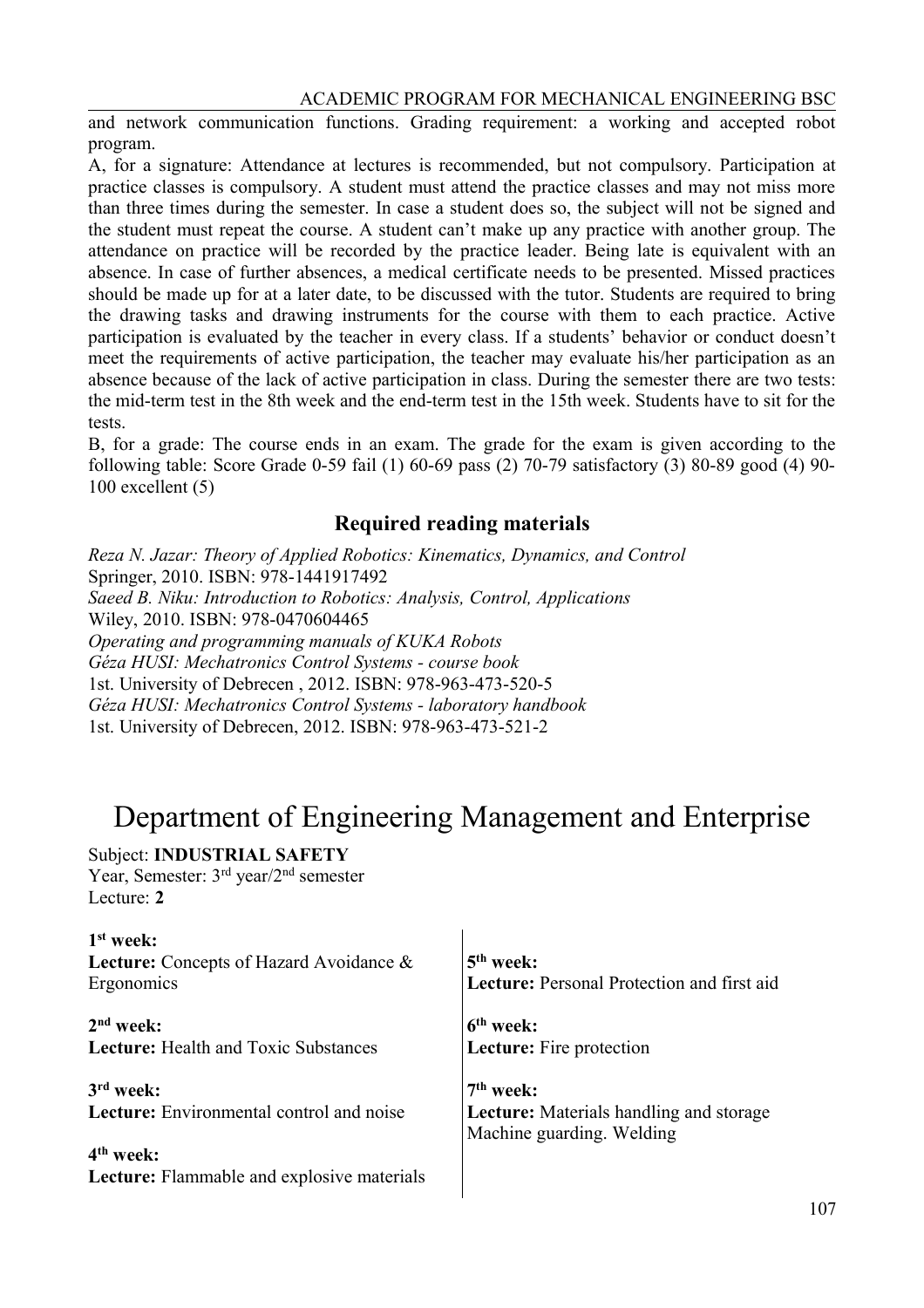| <b>CHAPTER 7</b>                                        |                                                       |
|---------------------------------------------------------|-------------------------------------------------------|
| 8 <sup>th</sup> week:                                   | suffering from electric shock                         |
| Lecture: Mid-term test                                  |                                                       |
| <b>Self Control Test</b>                                | $12th$ week:                                          |
|                                                         | <b>Lecture:</b> Implementation of protection against  |
| 9 <sup>th</sup> week:                                   | an accidental contact                                 |
| <b>Lecture:</b> Electrical hazards, effects of electric |                                                       |
| current on a human body                                 | $13th$ week:                                          |
|                                                         | <b>Lecture:</b> Implementation of earthing. Lightning |
| $10th$ week:                                            | and surge protection                                  |
| <b>Lecture:</b> Regulations, standards for shock        |                                                       |
| protection                                              | $14th$ week:                                          |
|                                                         | Lecture: End-term test                                |
| $11th$ week:                                            | <b>Self Control Test</b>                              |
| <b>Lecture:</b> First aid measurments in case of people |                                                       |

Topics: The Industrial Safety focuses on most of the real issues of future safety and health practitioners, such as dealing with enforcement, protecting workers from ergonomic hazards, and accommodating the latest advances in process technologies, health management, a modern perspective on compliance with mandatory standards for workplace safety and health, and a variety of solved problems. Topics covered include workers' compensation, fault tree analyzes, hearing protection, environmental protection, fire protection, workers with disabilities, OSHA violation policy.

A, for a signature: Attendance at lectures is recommended, but not compulsory. During the semester there are two tests: the mid-term test in the 8th week and the end-term test in the 15th week. Students have to sit for the tests.

B, for a grade: The course ends in an exam (ESE), the grade is calculated as: - 60% from the exam - 20%-20% from the two tests The minimum requirement for passing is 60%, the final grade is given according to the following table: Score Grade 0-59 fail (1) 60-69 pass (2) 70-79 satisfactory (3) 80- 89 good (4) 90-100 excellent (5) If the score of any tests is below 60, the student once can take a retake test of the whole semester material.

# **Required reading materials**

*C. Ray Asfahl, David W. Rieske: Industrial safety and health management*  6th. Boston Pearson, 2010. ISBN: 13 978-0-13-207650-0 *Roger L. Brauer: Safety and health for engineers*  2nd. John Wiley cop., 2006.

# Subject: **MANAGEMENT FOR ENGINEERS**

Year, Semester: 3rd year/2nd semester Lecture: **1** Seminar: **3**

| $1st$ week:                                                           |                                                       |
|-----------------------------------------------------------------------|-------------------------------------------------------|
| <b>Lecture:</b> The history of management. A classical $2^{nd}$ week: |                                                       |
| school, integrating management theories,                              | <b>Lecture:</b> Organization structures               |
| emerging management positions                                         | <b>Seminar:</b> Matrix, Functional, Divisional, Line, |
| <b>Seminar:</b> group work, situational tasks,                        | <b>SWOT</b> analysis                                  |
| discussion with different dispute methods                             |                                                       |
|                                                                       |                                                       |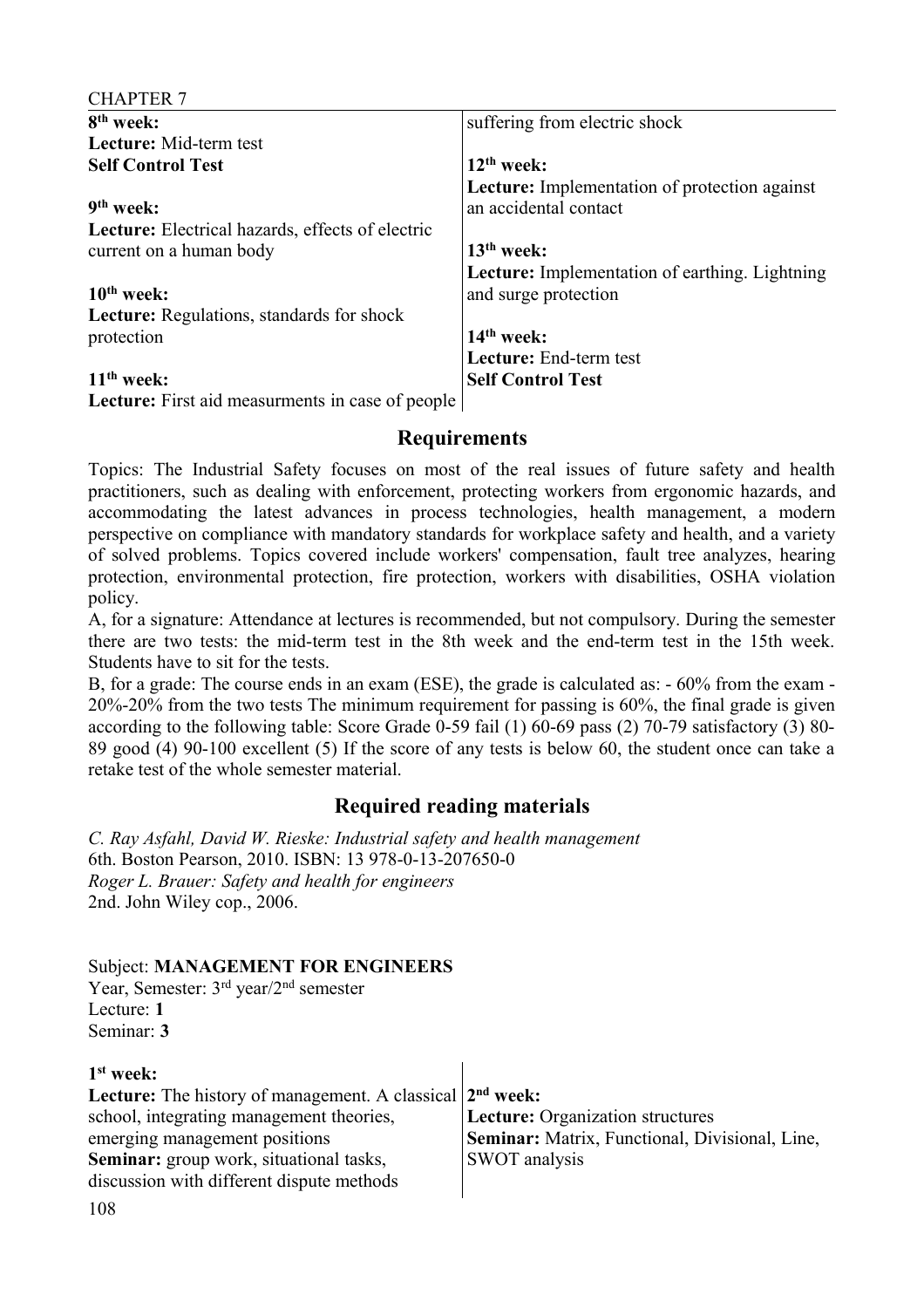|                                                                                             | ACADEMIC I ROUMAM I OR MECHANICAE ENGINEERING DOC     |
|---------------------------------------------------------------------------------------------|-------------------------------------------------------|
| 3 <sup>rd</sup> week:                                                                       | 9 <sup>th</sup> week:                                 |
| Lecture: Management gurus. Fayol, Taylor,                                                   | Lecture: The basics of strategic management,          |
| Mitzberg, Porter, Weber, Mayo                                                               | Problem-solving strategic analysis, strategy          |
| Seminar: Pest model                                                                         | formulation, strategy implementation, what is a       |
|                                                                                             | problem? How can it be solved?                        |
| 4 <sup>th</sup> week:                                                                       | Seminar: Why-why analysis, 80/20 theory,              |
| Lecture: Functions of management, Leadership                                                | fishbone diagram                                      |
| theories Planning, Organizing, Directing,                                                   |                                                       |
| Controlling, Innovation and Representation, Trait 10 <sup>th</sup> week:                    |                                                       |
| theory, Behavioural theories, The                                                           | Lecture: Work Performance determining work            |
| Contingencialist Leadership Models, Hersey and                                              | performance, analyze the problems, find               |
| Blanchard                                                                                   | solutions                                             |
| <b>Seminar:</b> Situational tasks in group work, Tests                                      | <b>Seminar:</b> Test measuring Work Performance,,     |
| measuring leadership styles                                                                 | discussion of the results                             |
|                                                                                             |                                                       |
| $5th$ week:                                                                                 | $11th$ week:                                          |
| Lecture: Managing people perception, learning                                               | Lecture: Emotional Intelligence determining           |
| and personality, motivation and organizational                                              | emotional intelligence, highlighting the EM'S         |
| learning                                                                                    | role and its effect in the leadership                 |
|                                                                                             | <b>Seminar:</b> Tests measuring the Emotional         |
| <b>Seminar:</b> group work, situational tasks,<br>discussion with different dispute methods |                                                       |
|                                                                                             | Intelligence, discussion of the results               |
| 6 <sup>th</sup> week:                                                                       | 12 <sup>th</sup> week:                                |
| Lecture: Leadership styles Autocratic,                                                      | Lecture: Managing relationships                       |
| Bureaucratic, Laissez-faire, Democratic,                                                    | communications, interpersonal relationships,          |
| <b>Transformational leadership</b>                                                          | building groups into teams communications,            |
| <b>Seminar:</b> Tests measuring leadership styles,                                          | interpersonal relationships, building groups into     |
| discussion of the results                                                                   | teams                                                 |
|                                                                                             | <b>Seminar:</b> Tests measuring, discussion of the    |
| $7th$ week:                                                                                 | results                                               |
| Lecture: Leadership qualities. Most important                                               |                                                       |
| leadership skills and qualities, Generic leadership                                         | $13th$ week:                                          |
| traits, What you have to know, What you need to                                             |                                                       |
|                                                                                             | <b>Lecture:</b> Coaching, stress caused by leadership |
| do, How to turn the core leadership functions<br>into skills                                | defining what a coach is, identifying, the tasks of   |
|                                                                                             | coaching and authoritarian leadership, signs of       |
| <b>Seminar:</b> Tests measuring leadership qualities,                                       | stress, recognizing symptoms                          |
| discussion of the results                                                                   | Seminar: Case studies, stress tests                   |
| 8 <sup>th</sup> week:                                                                       | 14 <sup>th</sup> week:                                |
| <b>Lecture:</b> Time management, Energy                                                     | <b>Lecture:</b> The basic of Quality Management. ISO  |
| management. Taming Time, A Few Myths About                                                  | 9001:2008, TOM, EFQM                                  |
| Managing Your Time, Lining Up Your Ducks:                                                   | <b>Seminar:</b> Case studies.                         |
|                                                                                             |                                                       |
| Prioritize!, Knowing Your Time Management                                                   |                                                       |
| Style, How You Relate to Time                                                               | $15th$ week:                                          |
| <b>Seminar:</b> Techniques to manage the time and                                           | Lecture: End-term test                                |
| energy                                                                                      | <b>Self Control Test</b>                              |
|                                                                                             |                                                       |
|                                                                                             |                                                       |

### ACADEMIC PROGRAM FOR MECHANICAL ENGINEERING BSC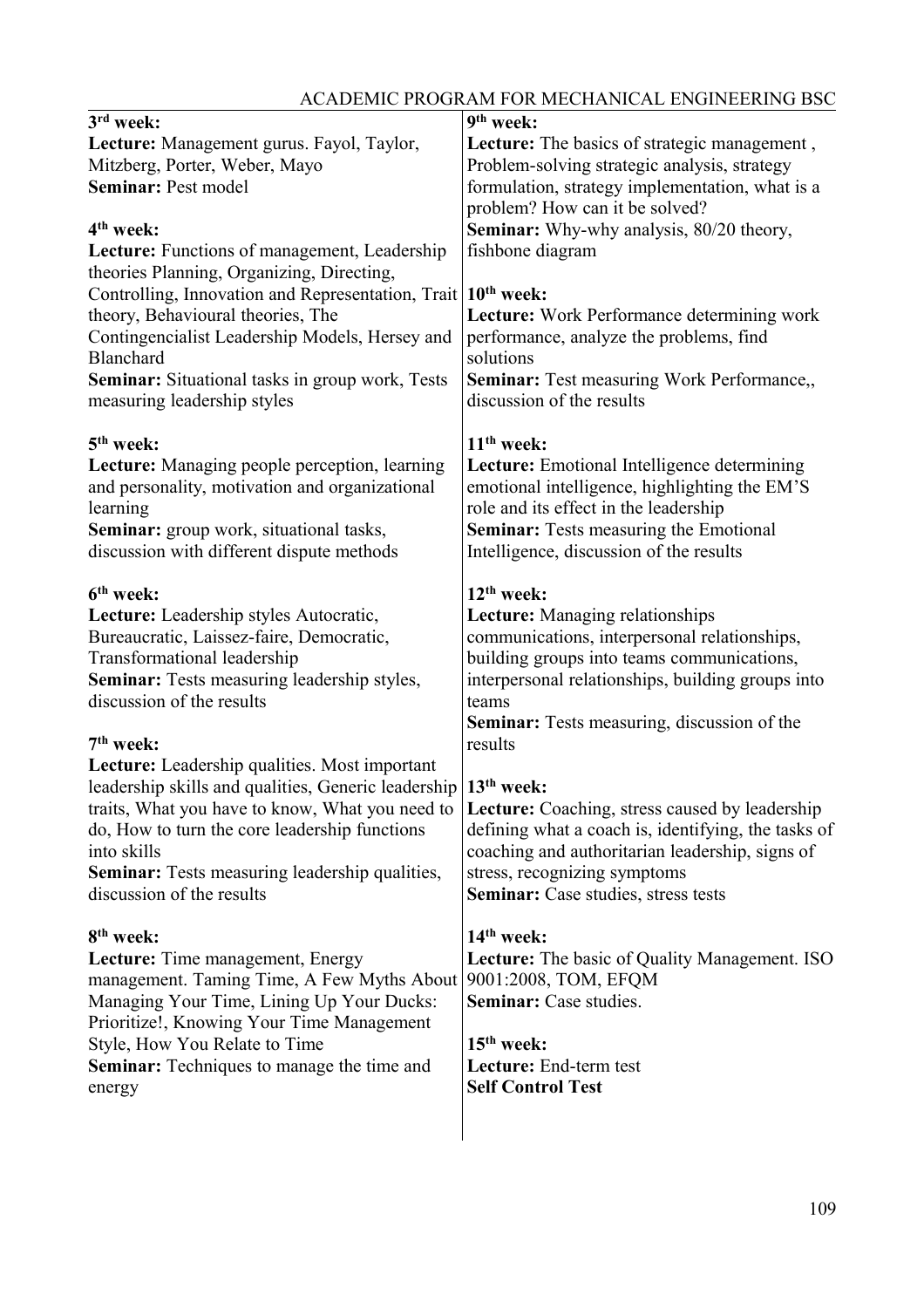#### **Requirements**

Topics: In the Management for Engineers course students gain in sight into the key areas of leadership. During the course students become familiar with the new management trends, such as coaching authoritarian leadership, time- and energy management and with the importance of emotional intelligence in effective leadership. In the framework of practical classes the students' leadership skills, emotional intelligence and their soft skills are measured and analyzed.

A, for a signature: Attendance at lectures is recommended, but not compulsory. Participation at practice classes is compulsory. Students must attend the practices and may not miss more than three times during the semester. In case a student does so, the subject will not be signed and the student must repeat the course. Attendance at practice classes will be recorded by the practice leader. Active participation is evaluated by the teacher in every class. If a student's behavior or conduct doesn't meet the requirements of active participation, the teacher may evaluate his/her participation as an absence because of the lack of active participation in class. During the semester there is an end-term test in the 15th week. Students have to sit for the test.

B, for a grade: The course ends in a mid-semester grade (AW5) based on the average of the grades of the participation and the average of the test results, the mid-semester grade is calculated as an average of them: - the average grade of practice - the average grade of the test The minimum requirement for the mid-term and end-term tests is 60%. Based on the score of the tests separately, the grade for the tests is given according to the following table: Score Grade 0-59 fail (1) 60-69 pass (2) 70-79 satisfactory (3) 80-89 good (4) 90-100 excellent (5) If the score of any test is below 60, once students can take a retake test of the whole semester material.

### **Required reading materials**

*McKeown, A. – Wright, R. : Professional English in Use* Cambridge University Press, 2011. *McKeown, A. – Wright, R. : Leader Effectiveness Training* Cambridge University Press, 2011. *Schwart, T – Loehr, J. : The Power of Full Engagement: Managing Energy, Not Time, Is the Key to High Performance and Personal Renewal* Free Press, 2005. *Mancini, M. : Time management* McGraw-Hill Companies, 2003. *Taylor, J. : Decision Management System* IBM Press, 2012.

# Department of Mechanical Engineering

### Subject: **DRIVE TRAIN OPTIMIZATION**

Year, Semester: 3rd year/2nd semester Lecture: **2** Practical: **2**

| $1st$ week:                                                                                   | $2nd$ week:                        |
|-----------------------------------------------------------------------------------------------|------------------------------------|
| <b>Lecture:</b> Prerequisite of performing the planned Lecture: Excitation effects, resonance |                                    |
| service life of a drive train.                                                                | phenomenon.                        |
| Practical: Load situations acting on a drive train. Practical: Electric motors and internal   |                                    |
|                                                                                               | combustion engine characteristics. |
|                                                                                               |                                    |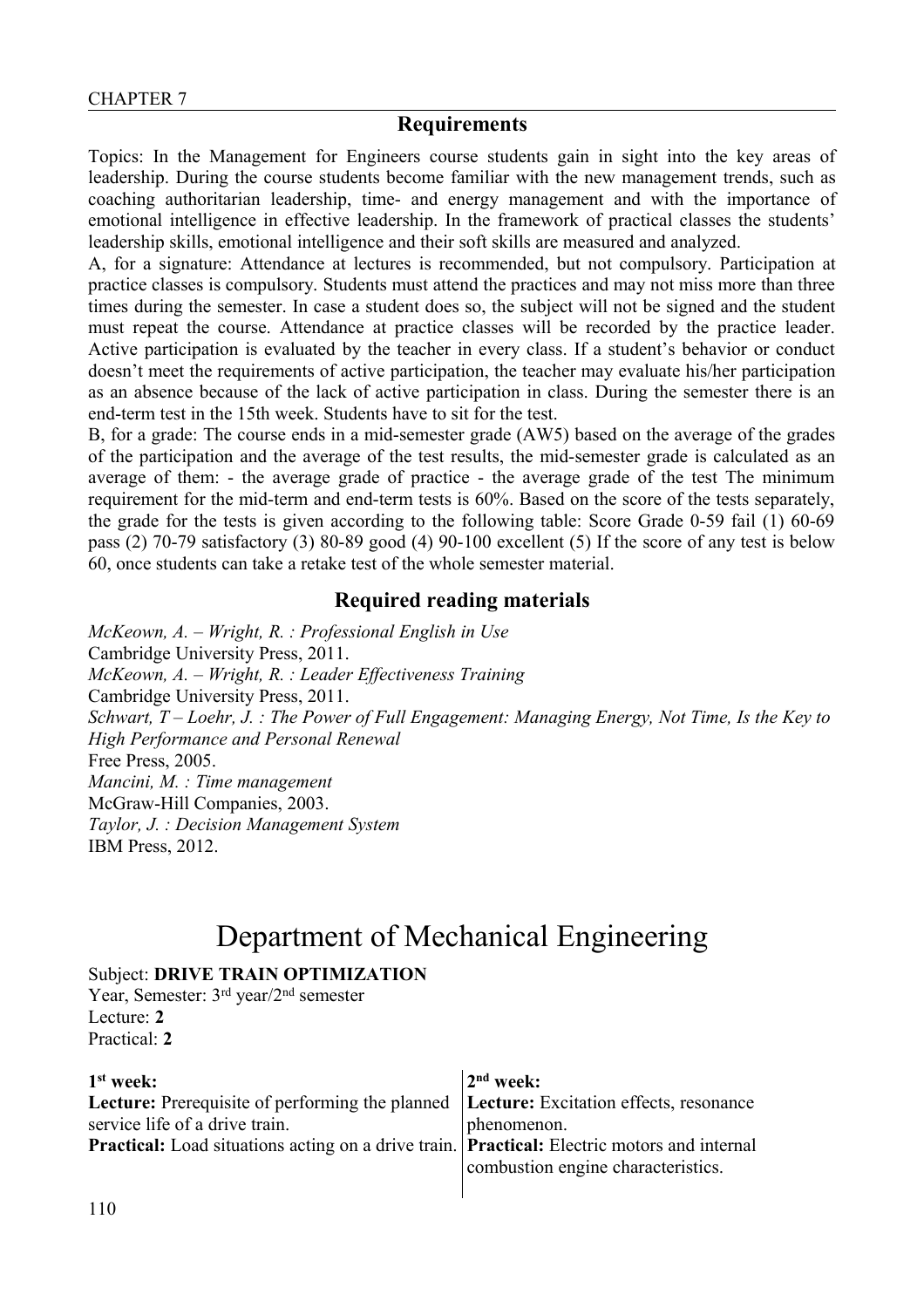|                                                           | vibration. Motion equation of torsion vibration.      |
|-----------------------------------------------------------|-------------------------------------------------------|
| 3 <sup>rd</sup> week:                                     | Practical: Frequency equation, determination of       |
| Lecture: Prerequisite of smooth running of a              | the natural frequencies of torsion vibration.         |
| drive train.                                              |                                                       |
| Practical: Machinery characteristics.                     | $10th$ week:                                          |
|                                                           | Lecture: The dynamic model of bending                 |
| 4 <sup>th</sup> week:                                     | vibration. Motion equation of bending vibration.      |
| Lecture: Motion equation of a drive train.                | <b>Practical:</b> Matrix of motion parameters         |
| <b>Practical:</b> Features of the equation of motion of   |                                                       |
| a chain type drive train.                                 | $11th$ week:                                          |
|                                                           | <b>Lecture:</b> Derivation of the Transform matrix.   |
| 5 <sup>th</sup> week:                                     | <b>Practical:</b> Considering the cardan joint in the |
| Lecture: Features of the equation of motion of a          | drive, connecting matrix for a cardan joint.          |
| transmission type drive train.                            |                                                       |
| Practical: A gear drive transmission system. A            | $12th$ week:                                          |
| belt drive transmission system.                           | Lecture: Considering the flexible suspension in       |
|                                                           | the drive, connecting matrix for flexible             |
| 6 <sup>th</sup> week:                                     | suspension.                                           |
| Lecture: Features of the equation of motion of a          | <b>Practical:</b> Connecting matrix for excitation    |
| forked type drive train.                                  | effects and for general situations.                   |
| <b>Practical:</b> Forked transmission systems.            |                                                       |
| 7 <sup>th</sup> week:                                     | $13th$ week:                                          |
|                                                           | Lecture: Application of a dynamic model for           |
| Lecture: Determination of the bearing stiffness.          | general drive train cases.                            |
| <b>Practical:</b> Calculation of the bearing stiffness of | Practical: A dynamic simulation computer              |
| different type of rolling bearings.                       | programs and its application.                         |
| 8 <sup>th</sup> week:                                     | $14th$ week:                                          |
| Lecture: Mid-term testOperation characteristics           | Lecture: A dynamic simulation computer                |
| of a cardan joint.                                        | program and its application.                          |
| Practical: Quasi homokinetic joints,                      | Practical: A dynamic simulation computer              |
| homokinetic joints.                                       | program and its application.                          |
| <b>Self Control Test</b>                                  |                                                       |
|                                                           | $15th$ week:                                          |
| 9 <sup>th</sup> week:                                     | Lecture: End-term test                                |
| Lecture: The dynamic model of torsion                     | <b>Self Control Test</b>                              |

### **Requirements**

Topics: This series of lectures is based on the topics of technical mechanics and machine elements. The course is aimed at designing a drive train that runs smooth at a moderate vibration. It comprises: ascertaining the excitation effects that act on the drive train, ensuring stable operation of the engine and the coupled machine, deriving the equation of motion of the drive train and modeling its torsion and banding vibrations. In particular, the course focuses on the application of dynamic models using a computer simulation program based on the frequency equations, how to calculate the natural frequencies, and how to tune or detune the natural frequencies from the excitation frequency. In the laboratory, vibration measuring is introduced along with testing pieces of equipment like amplifiers (Spider 8), transducers, and the application of measuring software (Catman).

A, for a signature: Attendance at lectures is recommended, but not compulsory. Participation at practice classes is compulsory. A student must attend the practice classes and may not miss more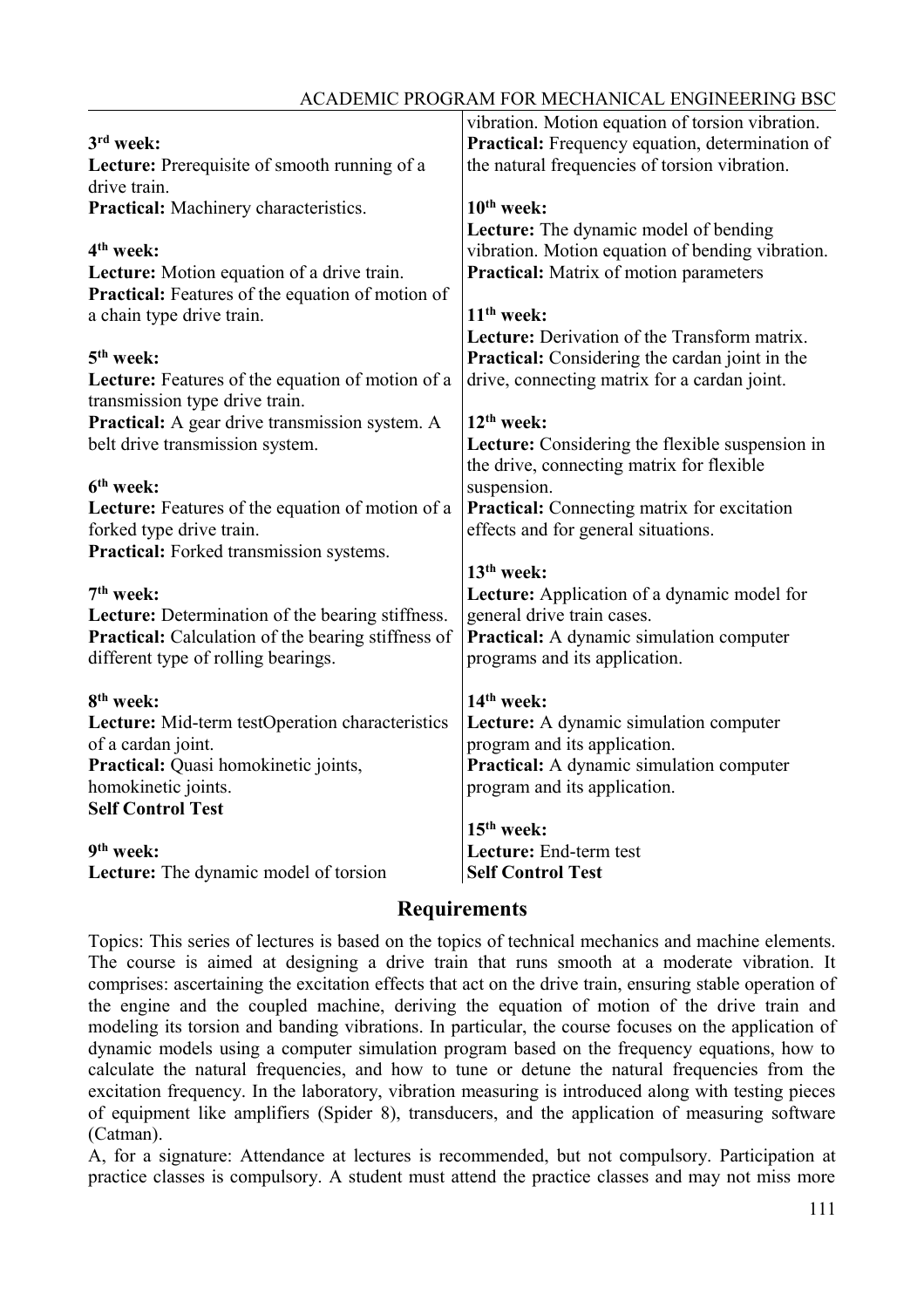than three times during the semester. In case a student does so, the subject will not be signed and the student must repeat the course. A student can't make up a practice class with another group. The attendance at practice classes will be recorded by the practice leader. Being late is equivalent with an absence. In case of further absences, a medical certificate needs to be presented. Missed practices should be made up for at a later date, being discussed with the tutor. Active participation is evaluated by the teacher in every class. If a student's behavior or conduct doesn't meet the requirements of active participation, the teacher may evaluate his/her participation as an absence because of the lack of active participation in class. During the semester there are two tests: the midterm test in the 8th week and the end-term test in the 15th week. Students have to sit for the tests. B, for a grade: The course ends in an examination (ESE). The minimum requirement for the midterm and end-term tests and the examination respectively is 60%. Based on the score of the tests separately, the grade for the tests and the examination is given according to the following table: Score Grade 0-59 fail (1) 60-69 pass (2) 70-79 satisfactory (3) 80-89 good (4) 90-100 excellent (5) If the score of any test is below 60, the student can take a retake test in conformity with the EDUCATION AND EXAMINATION RULES AND REGULATIONS. An offered grade: It may

### **Required reading materials**

be offered for the students if the average of the mid-term and end-term tests is at least good (4). The

*Zsolt Tiba: Dynamic driveline modeling* Debrecen University Press , 2010. ISBN: 978-963-318-044-0 *Zsolt TIBA, Géza HUSI: Mechanical Design of a Mechatronics Systems: Laboratory Handbook* University of Debrecen Faculty of Engineering, 2012. ISBN: 978 963 473 525 0

#### Subject: **FRACTURE MECHANICS**

offered grade is the average of them.

Year, Semester: 3rd year/2nd semester Lecture: **2** Practical: **1**

#### **1** of **st week:**

| $1st$ week:                                             | techniques. COD and its measuring.                    |
|---------------------------------------------------------|-------------------------------------------------------|
| <b>Lecture:</b> Overviewing the basics of fracture      | <b>Practical:</b> Searching results (by Internet)     |
| mechanics and their history.                            | checking & comparing.                                 |
| <b>Practical:</b> Introduction to fracture mechanics    |                                                       |
| and giving personal tasks to solve it during the        | 4 <sup>th</sup> week:                                 |
| semester.                                               | Lecture: Calculation methods of the                   |
|                                                         | deformation of the crack end area, and the            |
| $2nd$ week:                                             | importance of these phenomena in crack                |
| <b>Lecture:</b> Measuring techniques of fracture        | growing. Non linear calculation methods $\&$          |
| mechanics, linear mechanics basic laws, SIF &           | techniques. COD and its measuring.                    |
| KIC calculation methods. The basic rules of             | <b>Practical:</b> Presenting the results of the task. |
| checking these parameters.                              |                                                       |
| <b>Practical:</b> Search results (by Internet) checking | $5th$ week:                                           |
| $&$ comparing.                                          | <b>Lecture:</b> The importance of remaining stress in |
|                                                         | crack growing phenomena. Own-check methods            |
| 3 <sup>rd</sup> week:                                   | of fracture mechanics (R9, EPRI, COD, leak-           |
| <b>Lecture:</b> Calculation methods of the              | before-break, etc.) Measuring methods of COD.         |
| deformation of the crack end area, and the              | <b>Practical:</b> Presenting the results of the task. |
| importance of these phenomena in crack                  |                                                       |
| growing. Non linear calculation methods $\&$            |                                                       |
|                                                         |                                                       |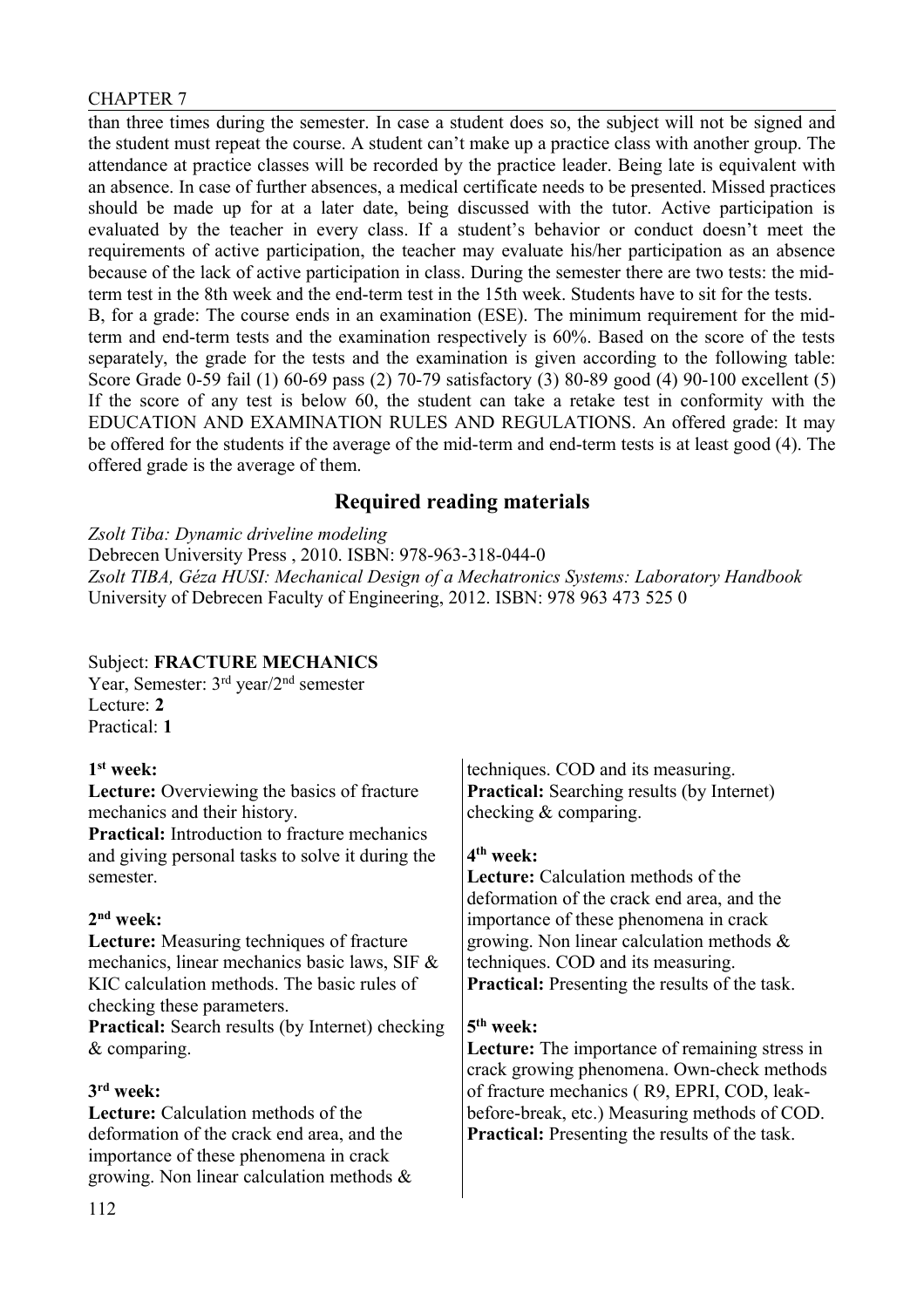#### ACADEMIC PROGRAM FOR MECHANICAL ENGINEERING BSC

| 6 <sup>th</sup> week:                                                             | Physical basics of the methods.                         |
|-----------------------------------------------------------------------------------|---------------------------------------------------------|
| Lecture: The importance of remaining stress in                                    | <b>Practical:</b> Presenting the results of the task.   |
| crack growing phenomena. Own-check methods                                        |                                                         |
| of fracture mechanics (R9, EPRI, COD, leak-                                       | $11th$ week:                                            |
| before-break, etc.). Measuring methods of COD                                     | Lecture: Ultrasonic testing methods, physical           |
| <b>Practical:</b> Presenting the results of the task.                             | basics.                                                 |
|                                                                                   | <b>Practical:</b> Presenting the results of the task.   |
| 7 <sup>th</sup> week:                                                             |                                                         |
| Lecture: The applicable material testing (NDT)                                    | $12th$ week:                                            |
| methods to detect typical failures in raw material                                | <b>Lecture:</b> Other NDT testing methods, physical     |
| or welded joints. Overview of methods and its                                     | basics, limitations.                                    |
| industrial applications.                                                          | <b>Practical:</b> Presenting the results of the task.   |
| <b>Practical:</b> Presenting the results of the task.                             |                                                         |
|                                                                                   | 13 <sup>th</sup> week:                                  |
| 8 <sup>th</sup> week:                                                             | Lecture: Crack sensitivity of different structures      |
| <b>Lecture:</b> The typical testing methods to detect                             | (case studies) by the affect of kvasi-statical and      |
| surface or mid surface failures in a structure.                                   | repetitive stresses.                                    |
| Physical basics of the methods.                                                   | <b>Practical:</b> Case studies and calculation methods, |
| <b>Practical:</b> Presenting the results of the task.<br><b>Self Control Test</b> | examples. Presenting the results of the task.           |
|                                                                                   | $14th$ week:                                            |
| 9 <sup>th</sup> week:                                                             | Lecture: Summary of Fracture Mechanics and              |
| <b>Lecture:</b> The typical testing methods to detect                             | its importance in design, production and other          |
| surface or mid surface failures in a structure.                                   | engineering fields.                                     |
| Physical basics of the methods.                                                   | <b>Practical:</b> Presenting the results of the task    |
| <b>Practical:</b> Presenting the results of the task.                             |                                                         |
|                                                                                   | $15th$ week:                                            |
| $10th$ week:                                                                      | Lecture: End-term test                                  |
| <b>Lecture:</b> X-ray and isotopic NDT methods.                                   | <b>Self Control Test</b>                                |
|                                                                                   |                                                         |

#### **Requirements**

Topics: Continuum mechanical approaches to describe the stress-strain circumstances in the vicinity of cracks where there are different constitutive laws. Possible fracture criteria. The plane (stress or strain) theory of elasticity. The basic principles of the theory of linear elastic fracture mechanics (LEFM). LEFM solutions, the concept of the stress intensity factor (SIF). Plastic field estimations at the crack tip. Non-linear fracture mechanics, J-integrals. Residual stress fields in fracture mechanics. Sources of residual stresses. Crack propagation sensitivity index concept and its practical use for quasi-static and cyclic loaded elements. Engineering procedures (R9, EPRI, COD, leak-before-break) for the handling of crack-like defects in engineering structures. NDT techniques and their reliability, applicability in detection of crack-like defects.

A, for a signature: Attendance at lectures is recommended, but not compulsory. Participation in practice classes is compulsory. A student must attend the practices and may not miss more than three times during the semester. In case a student does so, the subject will not be signed and the student must repeat the course. A student can't make up a practice class with another group. Attendance at practice classes will be recorded by the practice leader. Being late is equivalent with an absence. In case of further absences, a medical certificate needs to be presented. Missed practices should be made up for at a later date, being discussed with the tutor. Active participation is evaluated by the teacher in every class. If a student's behavior or conduct doesn't meet the requirements of active participation, the teacher may evaluate his/her participation as an absence because of the lack of active participation in class. Students have to submit all the tasks as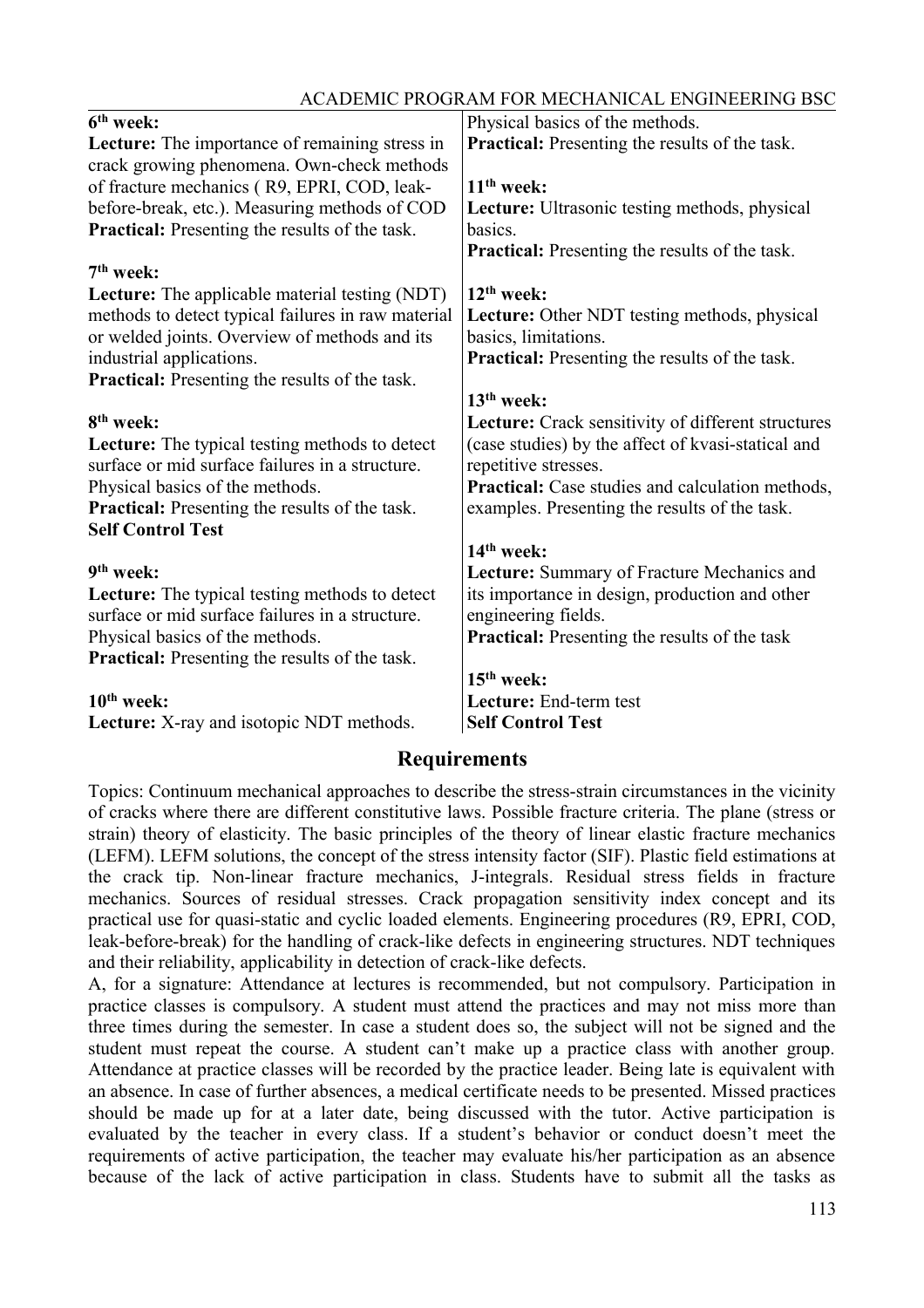scheduled minimum on a sufficient level. During the semester there are two tests: the mid-term test in the 8th week and the end-term test in the 15th week. Students have to sit for the tests.

B, for a grade: The course ends with an exam (ESE). The minimum requirement for the mid-term and end-term tests is 60%. Based on the score of the tests separately, the grade for the tests is given according to the following table: Score Grade 0-59 fail (1) 60-69 pass (2) 70-79 satisfactory (3) 80- 89 good (4) 90-100 excellent (5) If the score of any test is below 60, the student once can take a retake test covering the whole semester material.

### **Required reading materials**

*Broek, D.: The Practical Use of Fracture Mechanics* Kluwer Academic Publishers, 1988. *Fred Nilson: Fracture Mechanics – from theory to Application* KTH, 1993. *Norman E. Dowling: Mechanical Behavior Materials. Engineering methods for deformation, fracture and fatigue* International . Prentice-Hall , 1993. *Richard Hertzberg: Deformation and Frature Mechanics of Engineering Materials* John Willey and Sons, 1989. *M. Kocak, A.Webster, J.J. Janos, R.A Ainsworth, R. Koers: FITNET Fitness-for Service. Vol. I. and II.*  2008. ISBN: 978-3-940923-00-4

### Subject: **MACHINE REPAIRING II**

Year, Semester: 3rd year/2nd semester Lecture: **2** Practical: **1**

#### **1 st week:**

| $1st$ week:                                              | <b>Practical:</b> Gear repair and diagnosis.             |
|----------------------------------------------------------|----------------------------------------------------------|
| <b>Lecture:</b> Advanced bearing repair techniques I.    | Supervision by endoscopes. Vibration, thermo             |
| Plain bearing faults. Plastic bearing materials.         | measurements.                                            |
| Damages of plain bearings. Lubrication                   |                                                          |
| problems. Diagnosis before machine repairing.            | 4 <sup>th</sup> week:                                    |
| <b>Practical:</b> Bearing repair and diagnosis. Optical, | Lecture: Techniques and technologies for                 |
| vibration, thermo measurements.                          | machine repairing. Soldering and brazing.                |
|                                                          | Desoldering. Materials.                                  |
| $2nd$ week:                                              | <b>Practical:</b> Soldering practice.                    |
| Lecture: Advanced bearing repair techniques II.          |                                                          |
| Damages of ball and roller bearings. Wear traces.        | $5th$ week:                                              |
| Damages of raceways, an inner ring, an outer             | Lecture: Techniques and technologies for                 |
| ring, a cage. Typical fault frequencies. Diagnosis       | machine repairing. The role of heat treatment in         |
| before machine repairing.                                | machine repairing. Annealing. Stress relieving.          |
| <b>Practical:</b> Bearing repair and diagnosis. Oil      | Tempering. Induction to hardening of re-                 |
| checking with devices. Optical, vibration, thermo        | manufactured gears.                                      |
| measurements.                                            | <b>Practical:</b> Heat treatment devices presentation in |
|                                                          | practice.                                                |
| $3rd$ week:                                              |                                                          |
| <b>Lecture:</b> Gear system repairing. Grinding.         | $6th$ week:                                              |
| Welding practice. Typical fault frequencies.             | <b>Lecture:</b> Machining processes and machining        |
| Diagnosis before machine repairing.                      | tools in machine repairing. Turning, boring,             |
|                                                          |                                                          |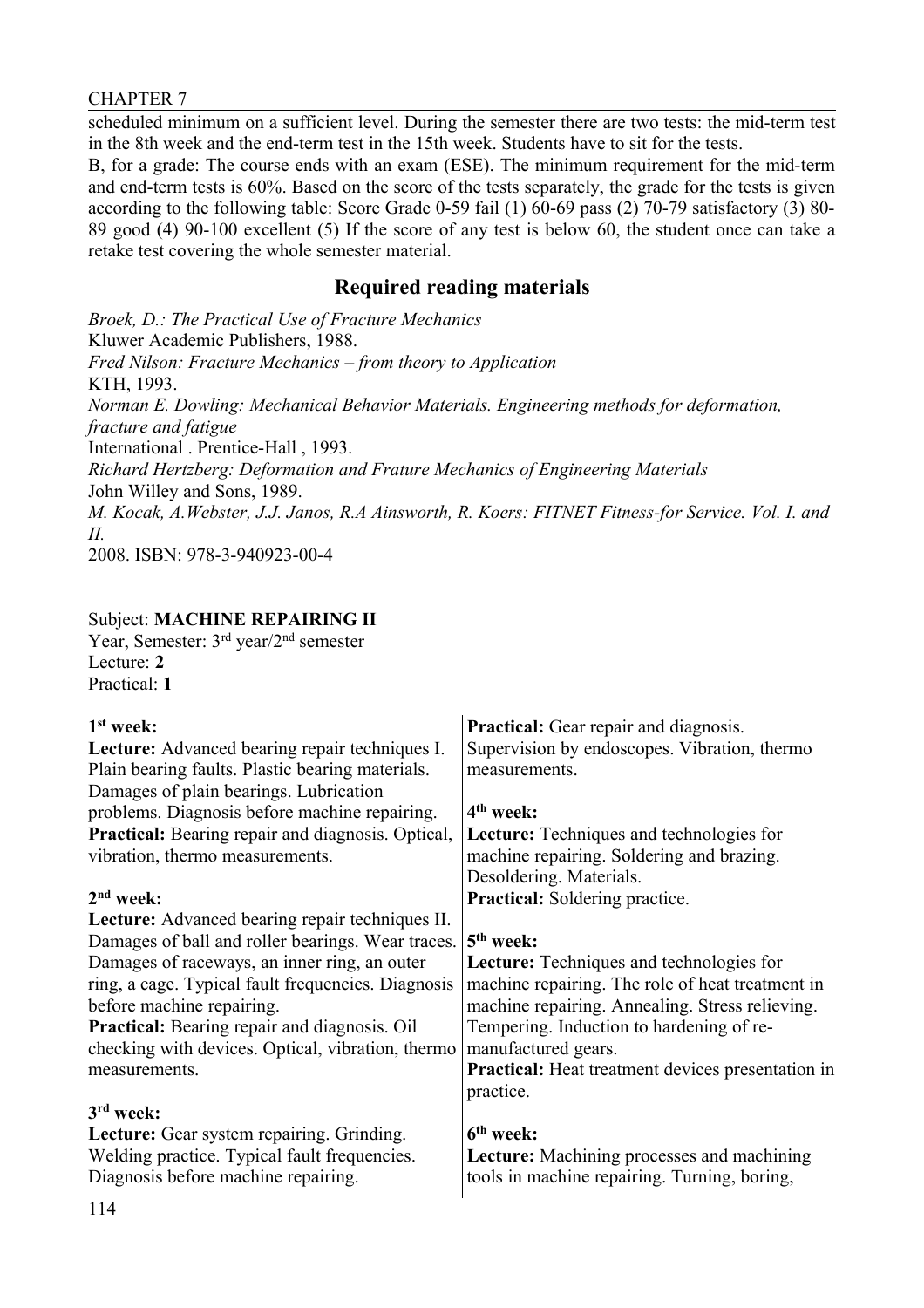#### ACADEMIC PROGRAM FOR MECHANICAL ENGINEERING BSC

| drilling, milling, grinding of re-manufactured<br>machine elements. Tool condition monitoring. | Thermal cutting processes. Repair welding.<br>Recommended preheating temperatures. Hard |  |
|------------------------------------------------------------------------------------------------|-----------------------------------------------------------------------------------------|--|
| Cutting tool materials. Cutting fluids selections.                                             | facing.                                                                                 |  |
| <b>Practical:</b> Tools and pieces of equipment in                                             | Practical: Welding calculations.                                                        |  |
| practice.                                                                                      |                                                                                         |  |
|                                                                                                | $11th$ week:                                                                            |  |
| 7 <sup>th</sup> week:                                                                          | <b>Lecture:</b> Adhesives for machine repairing.                                        |  |
| Lecture: Machining processes and machining                                                     | Contact adhesives. Hot adhesives. UV reagent                                            |  |
| tools in machine repairing. Reaming. Threading.                                                | adhesives. Glueing of shafts, bearings, gears.                                          |  |
| Gear re-manufacturing. Gear grinding. Shaving.                                                 | Stress in adhesive joints. Traditional fastening                                        |  |
| Broaching. Polishing. Superfinishing of repaired                                               | methods rivets, pins.                                                                   |  |
| shafts and other machine elements.                                                             | Practical: Selection of adhesives for practice,                                         |  |
| <b>Practical:</b> Tools and equipments in practice.                                            | types of glues in catalogues, calculations.                                             |  |
| 8 <sup>th</sup> week:                                                                          | $12th$ week:                                                                            |  |
| Lecture: Machining processes and machining                                                     | Lecture: Repairing of shafts. Detection of                                              |  |
| tools in machine repairing. Lapping. Honing.                                                   | failures. Diagnosis before and after repairing.                                         |  |
| Debarring. Advanced machine processing. EDM,                                                   | Misalignment problems.                                                                  |  |
| ECM, ECG technologies and machines.                                                            | Practical: Shaft repair and diagnosis.                                                  |  |
| Ultrasonic machining. Chemical machining.                                                      |                                                                                         |  |
| WJM technologies. Abrasive jet machining.                                                      | $13th$ week:                                                                            |  |
| Laser beam machining.                                                                          | Lecture: Surface hardening. Chrome coating.                                             |  |
| <b>Practical:</b> Mid-term test                                                                | Galvanic chroming. Nitrid coating. Selectron                                            |  |
| <b>Self Control Test</b>                                                                       | methods. Resin coatings.                                                                |  |
|                                                                                                | <b>Practical:</b> Measurement of coatings by contact                                    |  |
| 9 <sup>th</sup> week:                                                                          | and optical methods.                                                                    |  |
| Lecture: Welding in machine repairing. Arc                                                     | $14th$ week:                                                                            |  |
| welding. Shielding and fluxing. Shielded metal<br>arc welding. Flux Cored Arc Welding. Welding | Lecture: Summary of methods and technologies                                            |  |
| equipment selections for machine repairing.                                                    | in machine repairing.                                                                   |  |
| Practical: Welding calculations.                                                               | Practical: Summary.                                                                     |  |
|                                                                                                |                                                                                         |  |
| $10th$ week:                                                                                   | $15th$ week:                                                                            |  |
| Lecture: Welding in machine repairing.                                                         | Lecture: End-term test                                                                  |  |
| Submerged arc welding. Gas metal arc welding.<br>Gas Tungsten Arc welding. Gas welding.        | <b>Self Control Test</b>                                                                |  |

#### **Requirements**

Topics: Reconditioning of holes, axes and gears. Types of ball bearings and plain bearings failures. Procedures of corrosion protection. Repair and recondition of steel structures and chassis. Systematically analyze and troubleshoot machinery distress and component problems. Preventive and predictive maintenance for major process units. Alignment, Balancing, Maintenance and Repairing of Machinery Components. Recondition of machinery parts with traditional methods, welding and thermal spraying. Repairing and Maintenance of Equipment Components. In laboratory practice the students study different kind of recondition task and failure analysis.

A, for a signature: Attendance at lectures is recommended, but not compulsory. Participation at practice classes is compulsory. A student must attend the practice classes and may not miss more than three times during the semester. In case a student misses more than three, the subject will not be signed and the student must repeat the course. A student can't make up a practice class with another group. Attendance at practice classes will be recorded by the practice leader. Being late is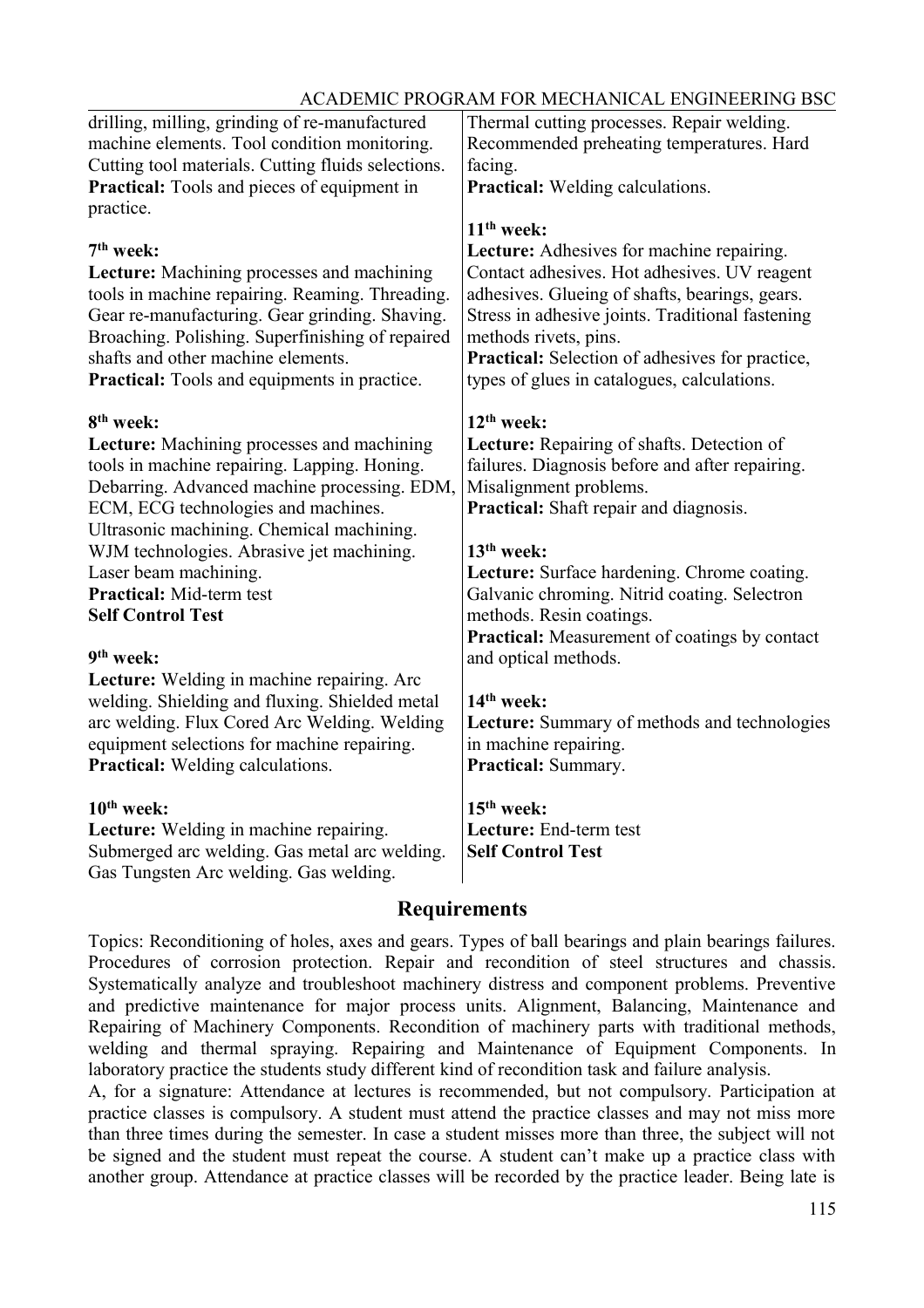equivalent with an absence. In case of further absences, a medical certificate needs to be presented. Missed practices should be made up for at a later date, being discussed with the tutor. Active participation is evaluated by the teacher in every class. If a student's behavior or conduct doesn't meet the requirements of active participation, the teacher may evaluate his/her participation as an absence because of the lack of active participation in class. During the semester there are two tests: the mid-term test in the 8th week and the end-term test in the 15th week. Students have to sit for the tests.

B, for a grade: The course ends in a mid-semester grade (AW5). Average grade of the two tests. The minimum requirement for the mid-term and end-term tests is 50%. Based on the score of the tests separately, the grade for the tests is given according to the following table: Score Grade 0-50 fail (1) 50-60 pass (2) 60-75 satisfactory (3) 75-90 good (4) 90-100 excellent (5) If the score of any test is below 50%, the student once can take a retake test covering the whole semester material.

### **Required reading materials**

*Lotfi Tadj, Mohamed-Salah Ouali, Soumaya Yacout, Daoud Ait-Kadi: Replacement Models With Minimal Repair* Springer, 2011. *Fred K. Geitner, Heinz P. Bloch: Maximizing Machinery Uptime* Gulf Professional Publishing, 2006. *Heinz P. Bloch, Fred K. Geitner: Machinery failure analysis and troubleshooting: Practical Machinery Management for Process Plants* Elsevier Science & Technology, 2012.

#### Subject: **MAINTENANCE ENGINEERING II**

Year, Semester: 3rd year/2nd semester Lecture: **2** Practical: **1**

#### **1 st week:**

| $1st$ week:                                                | 4 <sup>th</sup> week:                                  |
|------------------------------------------------------------|--------------------------------------------------------|
| Lecture: Organization and Management of the                | <b>Lecture:</b> The concept and basics of total        |
| Maintenance Function. Environmental impacts.               | productive maintenance (TPM).                          |
| Corrective, Preventive, Predictive Maintenance             | <b>Practical:</b> The concept and basics of total      |
| <b>Practical:</b> Organization and Management of the       | productive maintenance (TPM). Examples.                |
| Maintenance Function. Environmental impacts.               |                                                        |
| Corrective, Preventive, Predictive Maintenance.            | 5 <sup>th</sup> week:                                  |
| Examples.                                                  | <b>Lecture:</b> The overall efficiency of the          |
|                                                            | equipment.                                             |
| $2nd$ week:                                                | <b>Practical:</b> The overall efficiency of the        |
| Lecture: Concept of safety, reliability and risk.          | equipment. Examples.                                   |
| <b>Practical:</b> Concept of safety, reliability and risk. |                                                        |
| Examples.                                                  | $6th$ week:                                            |
|                                                            | <b>Lecture:</b> The control of maintenance costs while |
| 3 <sup>rd</sup> week:                                      | improving reliability. Avoid or mitigate of the        |
| Lecture: The concept and basics of reliability-            | impact of operational failures.                        |
| centered maintenance (RCM).                                | <b>Practical:</b> The control of maintenance costs     |
| <b>Practical:</b> The concept and basics of reliability-   | while improving reliability. Avoid or mitigate of      |
| centered maintenance (RCM). Examples                       | the impact of operational failures. Examples.          |
|                                                            |                                                        |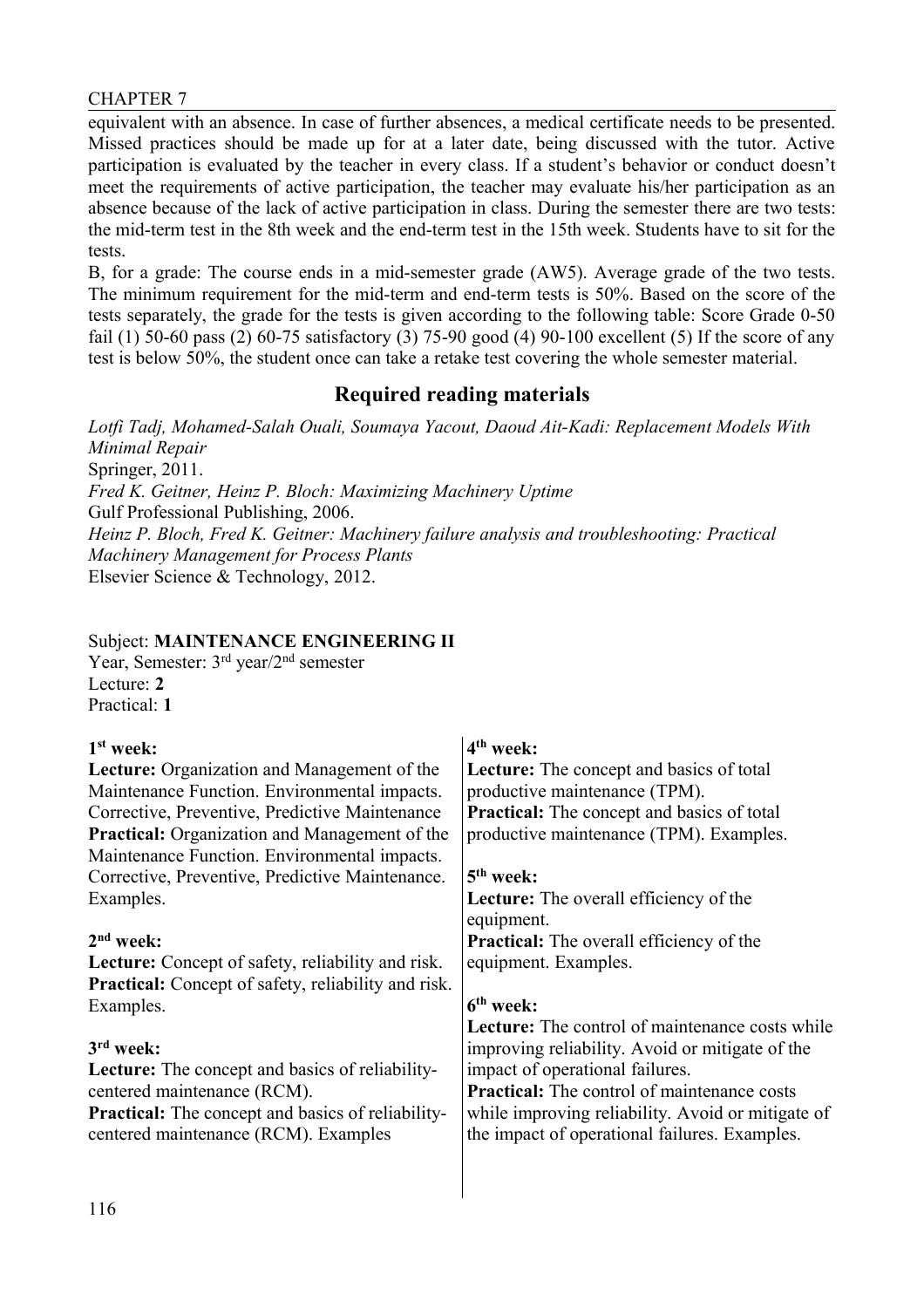| $7th$ week:                                          | $11th$ week:                                         |
|------------------------------------------------------|------------------------------------------------------|
| Lecture: Company visit                               | Lecture: Measuring and improvement of                |
| <b>Practical:</b> Company visit                      | productivity. Terotechnology.                        |
|                                                      | <b>Practical:</b> Measuring and improvement of       |
| 8 <sup>th</sup> week:                                | productivity. Terotechnology. Examples.              |
| Lecture: Mid-term test.                              |                                                      |
| <b>Self Control Test</b>                             | $12th$ week:                                         |
|                                                      | <b>Lecture:</b> Maintenance and TQM, quality control |
| 9 <sup>th</sup> week:                                | in maintenance.                                      |
| <b>Lecture:</b> Root cause analysis (RCA) and Root   | <b>Practical:</b> Maintenance and TQM, quality       |
| cause failure analysis (RCFA).                       | control in maintenance. Examples.                    |
| <b>Practical:</b> Root cause analysis (RCA) and Root |                                                      |
| cause failure analysis (RCFA). Examples.             | $13th$ week:                                         |
|                                                      | <b>Lecture:</b> Job evaluation.                      |
| $10th$ week:                                         | <b>Practical:</b> Job evaluation. Examples.          |
| Lecture: Computerized maintenance                    |                                                      |
| management system (CMMS).                            | $14th$ week:                                         |
| <b>Practical:</b> Computerized maintenance           | Lecture: Company visit                               |
| management system (CMMS). Examples.                  | <b>Practical:</b> Company visit                      |
|                                                      |                                                      |

### **Requirements**

Topics: Organization and management of maintenance functions. Environmental impacts. Concept of safety, reliability and risk. The concept and basics of reliability-centered maintenance (RCM) and total productive maintenance (TPM). The overall efficiency of the equipment. The control of maintenance costs while improving reliability. Avoid or mitigate of the impact of operational failures. Root cause analysis (RCA) and Root cause failure analysis (RCFA). This course provides students with safety and risk assessment tools and techniques they need to work effectively in any safety- or reliability-critical environment. In laboratory practice students are involved in installation projects and make reports of them.

A, for a signature: Attendance at lectures is recommended, but not compulsory. Participation at practice is compulsory. Students must attend the practice classes and may not miss more than three occasions during the semester. In case a student does so, the subject will not be signed and the student must repeat the course. Students can't make up a practice with another group. Attendance at practice classes will be recorded by the practice leader. Being late is counted as an absence. In case of further absences, a medical certificate needs to be presented. Missed practice classes should be made up for at a later date, being discussed with the tutor. Active participation is evaluated by the teacher in every class. If a student's behaviour or conduct doesn't meet the requirements of active participation, the teacher may evaluate his/her participation as an absence because of the lack of active participation in class.

During the semester there are two tests: the mid-term test in the 8th week and the end-term test in the 15th week. Students have to sit for the tests.

B, for a grade: The course ends in an exam grade (ESE). The grade for the test is given according to the following table: Score Grade 0-59 fail (1)  $60-69$  pass (2)  $70-79$  satisfactory (3)  $80-89$  good (4) 90-100 excellent (5)

### **Required reading materials**

*R. K. Mobley, L. R. Higgins, D. J. Wikoff : Maintenance Engineering Handbook* McGraw-Hill, 2008. *J. Moubray: Reliability-Centered Maintenance*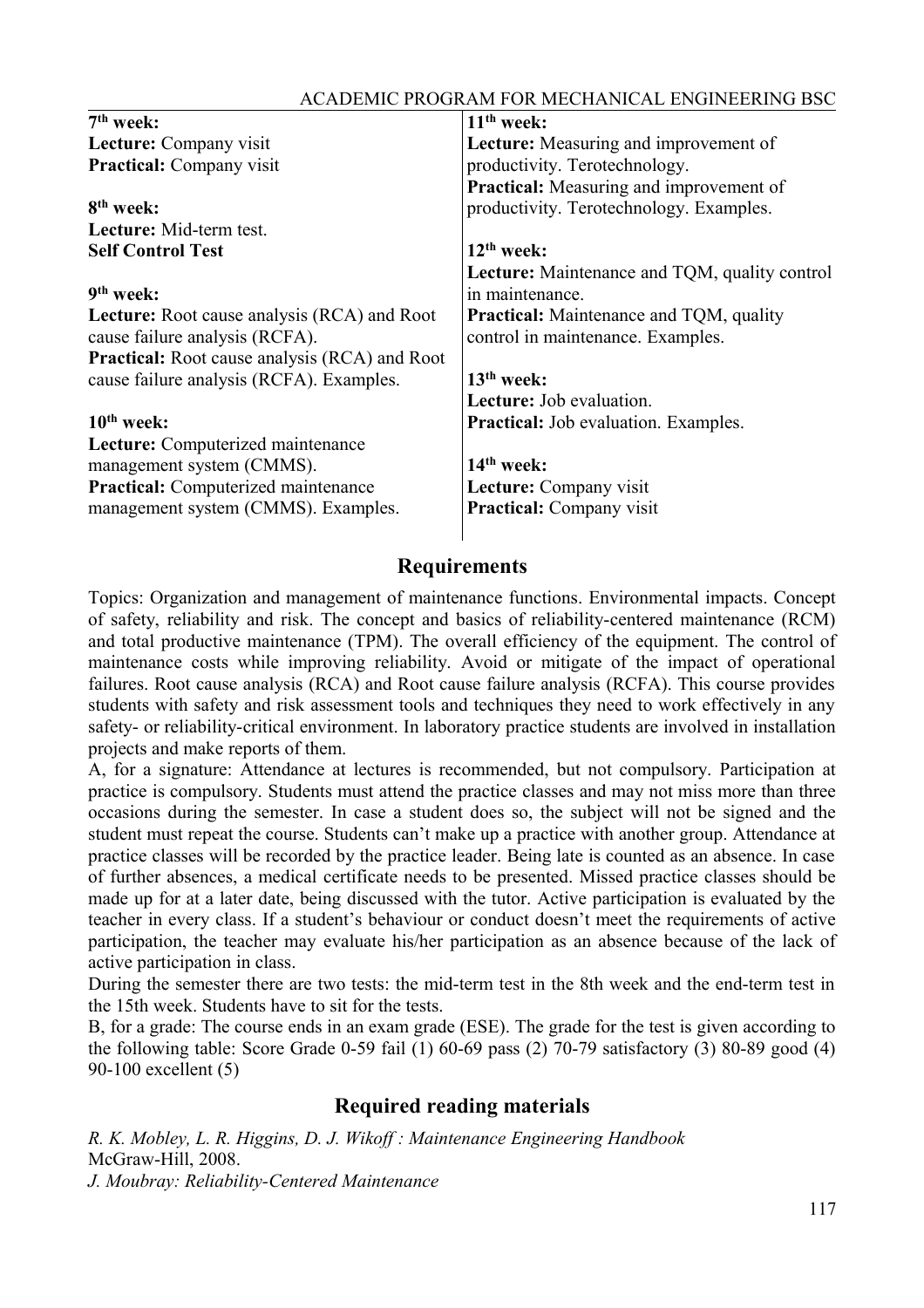Industrial Press Inc., 2001. *R. Smith, R. K. Mobley: Rules of Thumb for Maintenance and Reliability Engineers* Elsevier, 2007.

Subject: **PROJECT WORK** Year, Semester: 3rd year/2nd semester Seminar: **2**

### **Requirements**

Topic: Preparation of the thesis.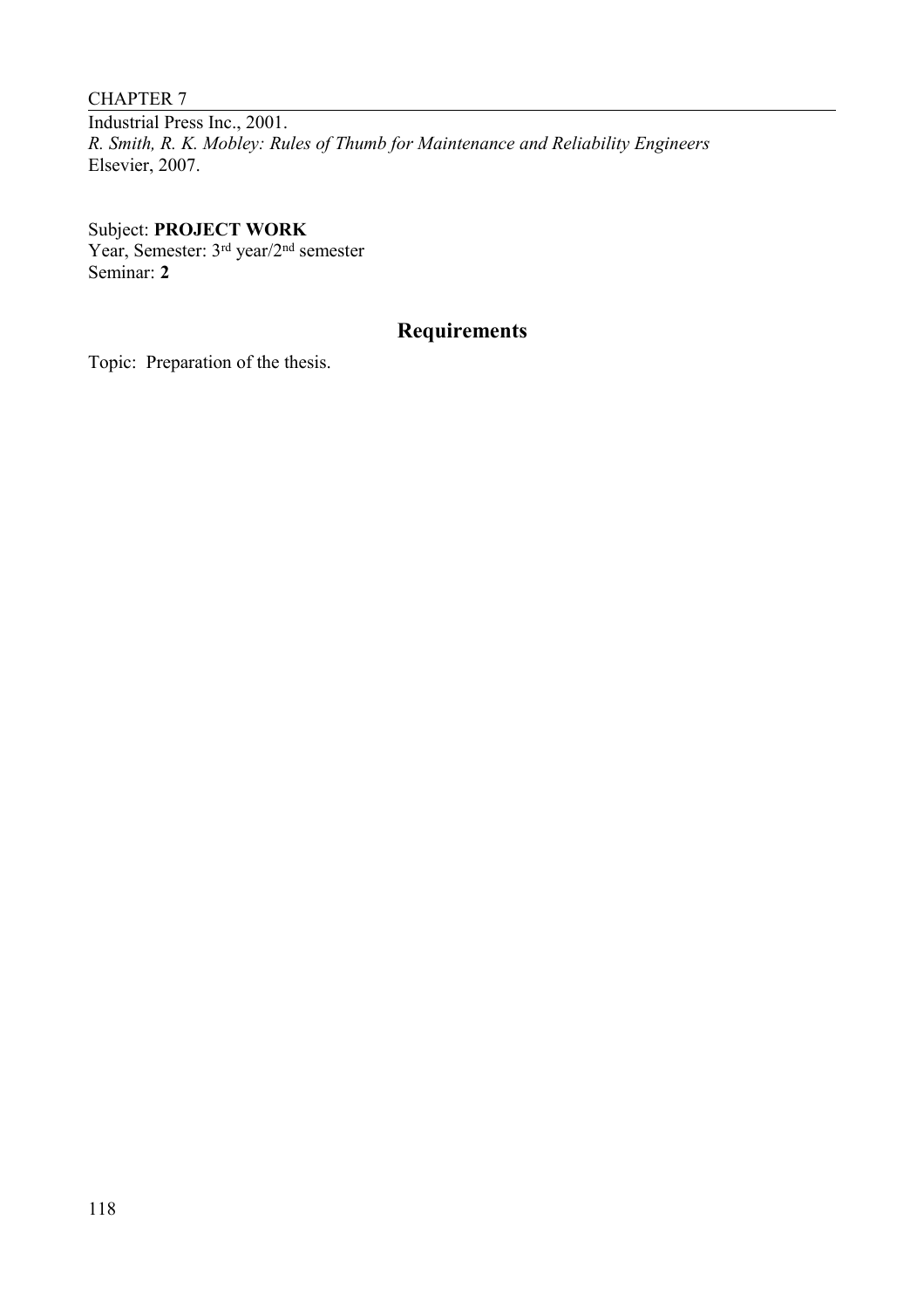## **CHAPTER 8 INTERNSHIP**

All the necessary formal documents can be downloaded from the website of the Faculty of Engineering. www.eng.unideb.hu (English Page/Internship)

Students majoring in the Mechanical Engineering BSc have to carry out a 6 weeks internship involved in the model curriculum. The internship course must be signed up for previously via the NEPTUN study registration system in the spring semester  $(4<sup>th</sup>$  semester). Its execution is the criteria requirement of getting the leaving certificate (absolutorium).

I. Objective of the internship, competences

• Students get acquainted with professional work in conformity with their major at the company or institution and join in the daily working process. They have to resolve tasks independently assigned by their supervisor and gain experiences may be utilized later in the labour market.

• During the internship common and professional competences may be acquired. Common competences: precise working on schedule either individually or in team, talk shop applying correct technical terms. Professional competences: applying the professional skill gained during the training and acquiring new knowledge.

II. Places suitable for internship

All the organizations, institutions and companies, provide students with the opportunity to acquire proficiency in accordance with their specialization in the field of operation, repairing technology, installation, management and development of different machines and vehicles, may be a suitable place.

III. Documents necessary for commencing and completing the internship

Students need to hand in as many copies of all the necessary documents as many signers are on them. The deadline of receiving the Invitation Letter is 30<sup>th</sup> May 2016 to the secretariat (Ms. Judit Bak) office 304.

A student need an Internship Cooperation (Company abroad) in several copies or "Megállapodás" (Company in Hungary). There must be 4 signers on it: one of the company, a faculty signer, a supervisor of the faculty, a major responsible person. The deadline is  $30<sup>th</sup>$  May 2016 to the secretariat (Ms. Judit Bak). A Student Agreement must have got 3 signers: company, faculty, student. The deadline is 30<sup>th</sup> May 2016 to secretariat (Ms. Judit Bak). There must be one signer on the Evaluation Sheet and Certificate by the company. The deadline is 9<sup>th</sup> September 2016 to the secretariat (Ms. Judit Bak, office 304). Initiative of the internship at the company and providing for the documents from the company is the student's duty. If the student doesn't specify the receiving company or doesn't provide for the Invitation Letter or the initiative of the Agreement and the Student Agreement (or its signature) in time, the major responsible will refuse the Internship Certificate.

IV. Execution of the Internship and its certification

1. The duration of the internship is 6 weeks.

2. Besides completing the internship, students have to compile a 15-20 pages essay about the work done. The topic of the essay must be negotiated with the supervisor and attached to the activity actually done by the student. It is expedient to choose a topic which may be appropriate either for participating in the National Scientific Students' Associations Conference ("OTDK") or a thesis.

3. The execution of the internship must be certified by the Evaluation Sheet and Certificate form can be downloaded from the website of the Department of Mechanical Engineering. The deadline of submitting the Essay and the "Evaluation Sheet and Certificate": 9<sup>th</sup> September 2016, office 304. Summary of the tasks and deadlines regarding the internship

• the student sign up for the Internship course via the NEPTUN in the spring semester,

• contact the company and provide for the Invitation Letter (1 copy) must be submitted to the secretariat, for the Internship Cooperation (2 original copies, company is abroad) or "Internship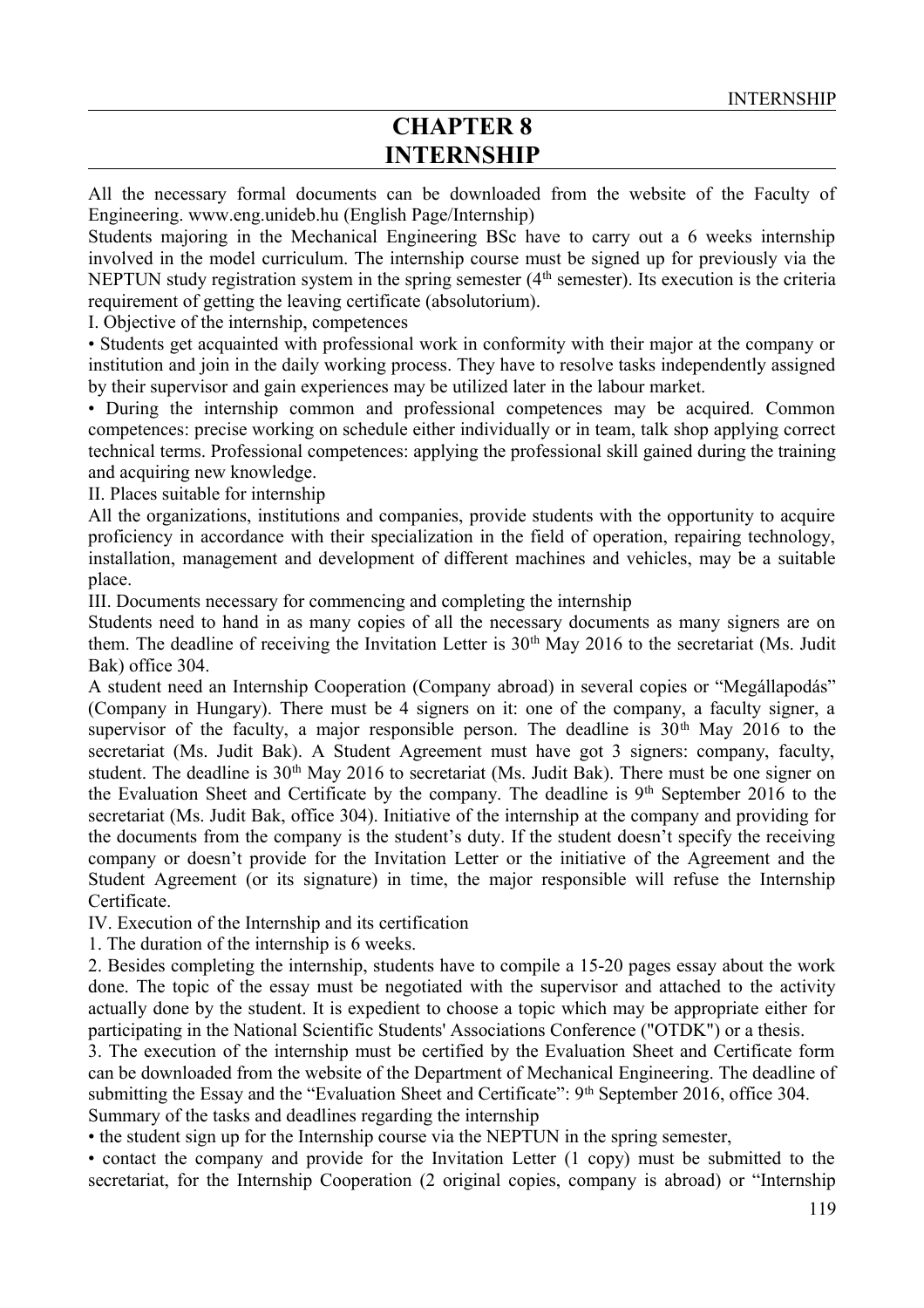Cooperation with Company in Hungary" (4 original copies, company is in Hungary ) and for the Student Agreement (3 original copies) respectively signed by the company till  $30<sup>th</sup>$  May 2016. Please remember that it is the student's responsibility to meet the deadline given! Having the documents signed by the Dean of the Faculty and sending copies to the company by post is the duty of the secretariat.

• executing the 6 weeks internship in the summertime,

• providing for the Evaluation Sheet and Certificate form at the end of the internship and submitting it together with the essay to Mr. András Gábora responsible for the internship program at the department till 9<sup>th</sup> September 2016.

#### V. Exemption

A partial exemption may be required by the student who has completed an internship in the secondary school and it is certified by the secondary school certificate. The request for partial exemption can be submitted till 31<sup>th</sup> May 2015. After this deadline requests are denied. The copy of the secondary school certificate and the written request addressed to Dr. Imre Kovács major responsible must be submitted to Mr. András Gábora (office 301). In the case of any problem arising from the internship please contact Mr. András Gábora instructor (office 301, andrasbagora@eng.unideb.hu).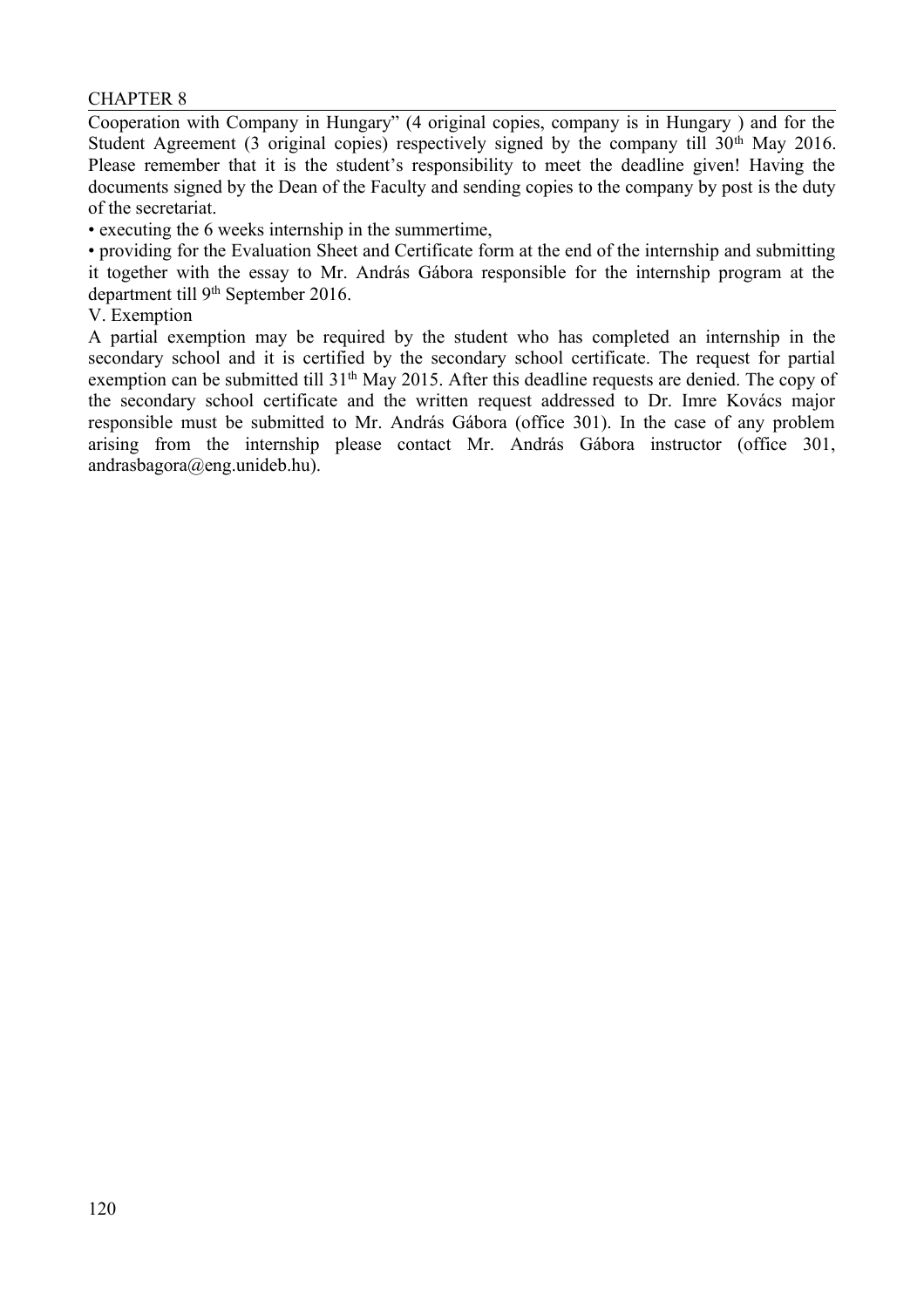### **CHAPTER 9 THESIS**

#### Objective

These guidelines describe the formal principles that must be observed when writing thesis at the Faculty of Engineering. Adhering to these principles ensures comparability between different theses. Furthermore, this guidance provides you assistance to the successful elaboration and submission of the thesis. General principles Students majored in engineering have to write thesis for completing the academic studies. The successful elaboration and submission of the thesis is the condition of admission for the finals. The aim of writing thesis is to systematize the theoretical and the professional knowledge of the candidates and to prove the skill in the field of constructing and seizing procedures. The thesis is a resolution of a real technical problem as an engineering task. The candidate proves by writing thesis that he/she is capable of working on engineering task independently. This is why the thesis must be elaborated and compiled with the greatest carefulness considering the specific requirements for format and structure.

The topics of the thesis are provided by the companies, firms, research institutes from their running tasks to be elaborated. Consequently, the appropriate solution of the engineering task is useful for the companies as well. Full and part time students can obtain thesis topic unaided from companies. The essay and experiment report made for the National Scientific Students' Association Conference ("OTDK") may be developed for degree thesis as well. For the elaboration of the thesis 3 weeks are ensured – stated in the model curriculum – after finishing the scheduled lessons in the term (before the examination period). Of course, there is opportunity to study the specialized literature and negotiate it with the supervisor earlier since the thesis topic has been issued previously. The candidate is supported by the internal tutor (supervisor) and the external tutor (supervisor) however the task must be solved individually. The internal supervisor assigned the details must be elaborated which could not be defined at the announcement of the thesis topic. The profoundness of the elaboration and the proportion of the parts are specified by the supervisors primarily and by the internal one. The thesis is pronounced by the supervisors to be appropriate for submission if it is completed and meets the formal, content and look requirements.

Format, layout, structure and the length of the thesis:

Structure of the thesis: (bounded with black fabric cover with gilt letters on it)

- Cover page

- Original thesis sheet (must be bound!)
- Table of contents (with the page number 3, after that it is consecutively numbered)
- List of abbreviations and symbols (if applicable)
- Text (introduction, main part, conclusion)
- Bibliography
- Appendix (if applicable)
- Drawings

- Abstract (Max. 1 page abstract in Hungarian and in English containing the name of the student, the title of the thesis and the brief summary of the topic. The abstracts are not bound into the thesis!) The structure of a paper should allow the reader to quickly gain an overview of its contents. It is thus important that the selected headings reflect the content in a concise way. The central theme should be clearly visible from the structure as presented in the table of contents. Layout of the thesis:

The paper format is DIN A4, portrait orientation.

The thesis must be printed single-sided and bound in hardcover.

The page margin is 30 mm on left side to allow printing and binding.

The page margin is 20 mm on the right side.

The page margin is 25 mm on the top/bottom.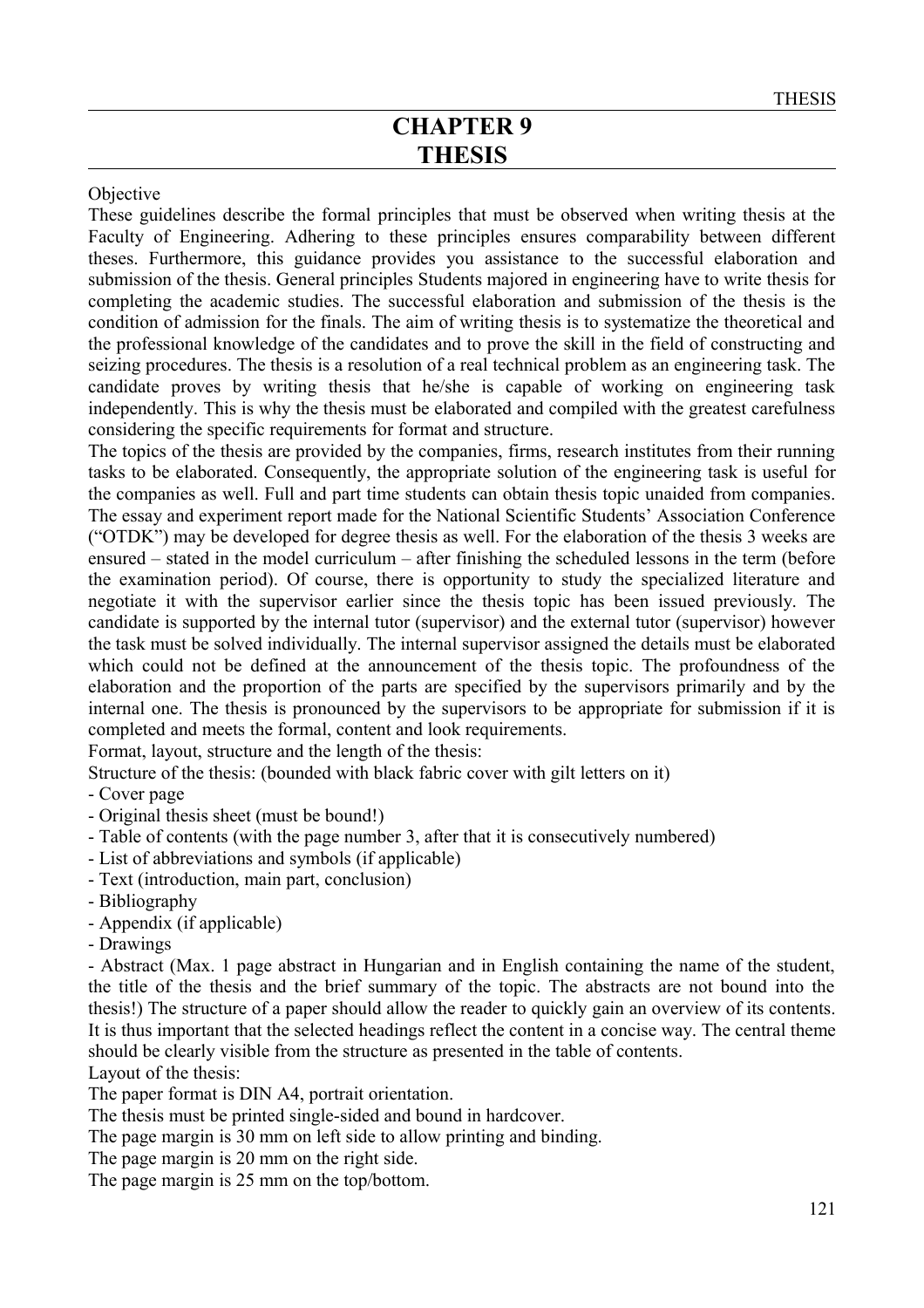The recommended standard font and font size are the following: Times New Roman CE 13, full justification, Arial CE 12, full justification

Line spacing is 1.5.

The content is structured in consecutively numbered chapters. Chapter sections and subsections should also be assigned a numerical index. E.g.: 1.Introduction 1.1. Problem definition 1.1.1. The method of inspection, measurement 1.1.1.1. Results, implication The chapter structure should not have more than 4 hierarchical levels. Headings of the first hierarchy 14 points, bold; heading 2: 12 points, bold; heading 3: 12 points, bold and italic; heading 4: 12 points, italic. One section requires a minimum of two sub-sections or none at all.

Page numbers should be indicated on every page on the bottom / outside. Length of the thesis: The main body of the text of the thesis must be between 30-50 A4 pages in length. It contains about 1500 characters (including space characters) per page. The table of contents, the reference list and appendixes are not to be included in the count. Additional tables, calculations and graphs that are too voluminous for or not explicitly mentioned in the running text have to be placed in the appendix. Language of the thesis: The thesis in the English program must be written in English. Both UK and US spelling are possible. Look of the thesis The look of the thesis has to be nice with uniform appearance in some respect. This is why the following formal specifications have to be kept. The pages are not framed like a sizing record or a shop drawing. Text and figures built in the text

The text has to be started with table of contents. The table of contents (on a separated page) is followed by the list of the abbreviations and symbols. You should start the main text with an introduction that briefly and clearly outlines the topic of your work and the survey of the specialized literature. The candidate has to prove his/her proficiency in the topic. The text should be concise clear and contain correct technical terms.

The figures and pictures have to be inserted into the Microsoft Word document. Tables and figures should be numbered and have a caption. Please be aware that also figures need to be referenced. In particular, please pay attention to copyright issues and the often-required permission to reprint figures.

The stressing and sizing procedures must be explained in the text in that way so that it can be followed by a non-professional person as well.

Before the main text begins, you should also include a list of abbreviations, a list of graphs and tables, and a list of formulas and symbols (in this order) that are used in your paper. They should also be listed in your table of contents. The list of abbreviations contains all the abbreviations that are used in the thesis except for those in common use like "e.g.", "etc.", "i.e.", which can be found in a standard dictionary. All abbreviated terms must be written out when they are first mentioned in the text.

Calculated and measured data should be compiled in a table placed either in the text or in the appendix with numbering and referring. Tables, graphs and formulas

Tables, graphs and formulas should be numbered continuously per section to make them uniquely identifiable. Example: Table 2.3 is the third table in chapter 2.

Tables and graphs are to be given a caption to characterize their content and should be explanatory by themselves. Example: Graph 3.4: Example of a table header (Source: Statistisches Bundesamt: Statistisches Jahrbuch 2008 für die Bundesrepublik Deutschland, Wiesbaden, September 2008, p. 58).

Additional tables and graphs that are too voluminous or are not explicitly mentioned in the running text must be placed in the appendix.

The formulas are numbered per section and the numbering must be stated on the right in parenthesis and right-justified. Numbers

Numbers from zero to twelve should be written out.

To depict decimals use a point in English; thousands are separated by a comma in English (i.e.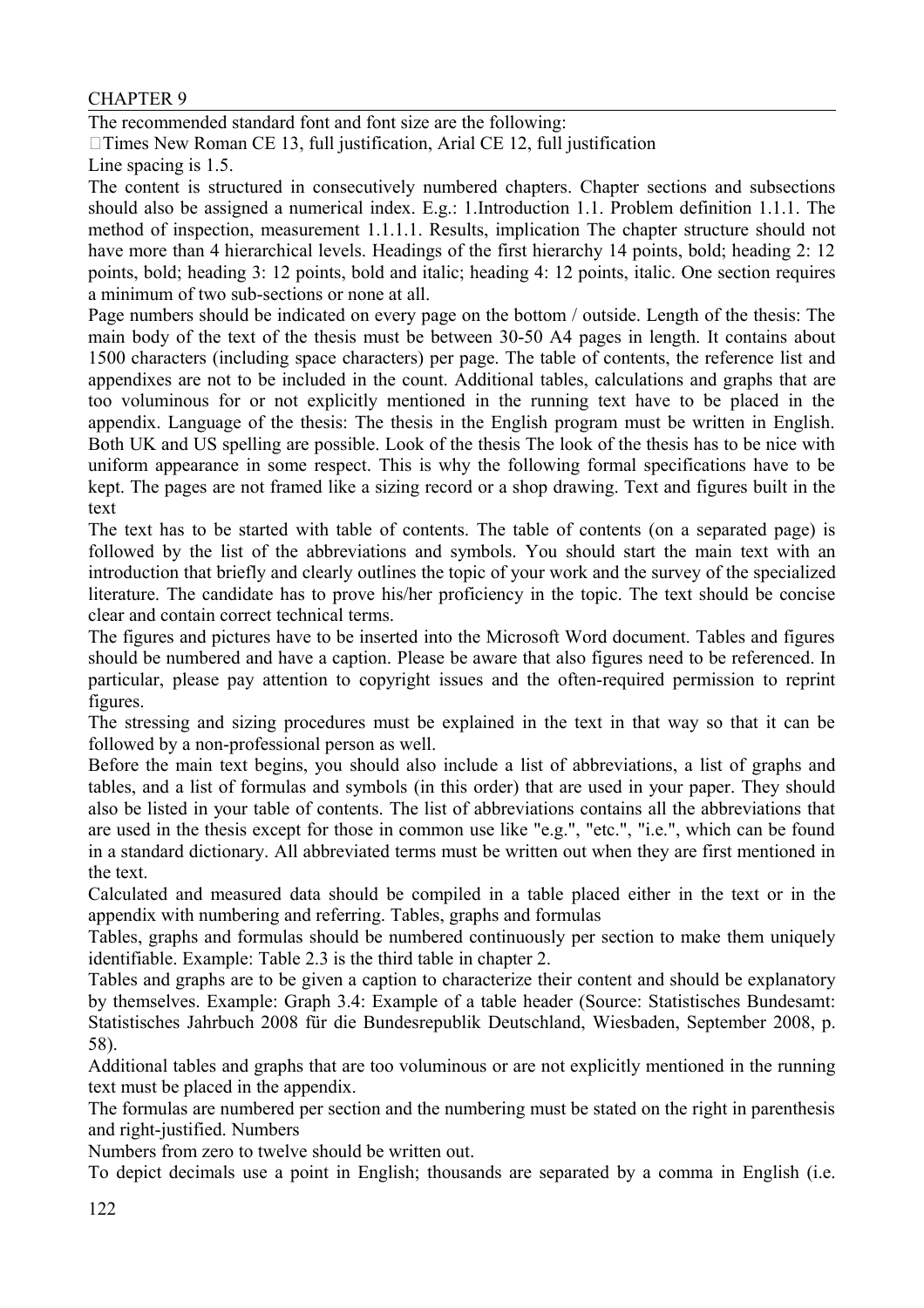English: 1,234,567.89).

Units of measurement that do not follow a number are to be written out: "15 kg", but "Kilogram is a unit of measurement." References References must be displayed in the list of references. Clear references are of importance throughout the thesis and must be numbered eg. [4]. The numbering of the references is made from 1 to "n" in the order of appearances. Referring to own papers or assignments must also be in a proper way. The same applies to references from the Internet. The electronic references must be referred to in such a way that a reader can relocate your reference. The plagiarism is strictly forbidden. The reference list must contain:

Last name and initials of the author's first name

Full title of the book, periodical or article

Publisher and place of publishing

Year of publishing For Example: [4] Pattantyus Á.G.: Gépész és villamosmérnökök kézikönyve Budapest, Műszaki Könyvkiadó, 1961. [5] K.V.Jegorov: Osznovü teorij avtomaticseszkogo regulirovanyija Izdatyel'sztvo Energija, Moszkva, 1967. [8] Lajtai I.: Szerszámgép-kiszolgáló robotok megfogószerkezetei Automatizálás, 1983. 3.sz. p. 37-41. Drawings Drawings are made either by computer program or by hand and ink in on max. A/1 drawing sheet. All the drawings must be numbered. The drawing number consists of two parts. The first part corresponds with the serial number of the thesis (placed at the right top corner of the cover page). The other one numbered from 1000 is the number of the drawing according to the rules of drawing numbering (assembly drawing, part assembly drawing, shop drawing). The drawings must be fold into A/4 size and put into the bag formed in the internal side of the cover at the back. It is expedient to inform the bookbinder about the amount of drawings must be stored in it.

Handing in, evaluation

The thesis fulfilling the formal requirements has to be handed in to the internal supervisor in two copies on schedule. The hand in-date is indicated on the thesis sheet. The submission is approved by the signature of the supervisor. The print out has to be accompanied by an electronic version on a CD or DVD (word, pdf or image format). The thesis is evaluated by the two supervisors. The final mark is given by the Finals Committee. One 4 cm x 4 cm photo of the candidate must be bound on the internal side of the cover at the back.

Elaborating/submitting the Thesis

1. "Thesis" course

The "Thesis" course may be signed up for in the beginning of the semester via the NEPTUN system after negotiating it with the internal tutor (supervisor). During the semester students have to give an account of the actual state of the thesis to the internal tutor at least three times, which is certified on the Consultation Sheet. The Consultation Sheet is made out and managed by the supervisor. The thesis can be submitted at the end of the semester after approving it by the supervisor on the Consultation Sheet. The grade gained for it is not identical with the grade of the evaluation of the Thesis, it is merely a grade of the "Thesis" course. The precondition of approving the course must be negotiated with the supervisor however in general 80% readiness of the thesis is the minimum requirement. The Consultation Sheet signed by the supervisor must be bound into the thesis!

2. After negotiating with the supervisor for the company providing for the thesis topic, the external tutor has to have the Form of Thesis Topic Announcement signed certifying that his/her company provides Thesis Topic for the student. Thesis Topic Announcement Form signed by the external tutor and the company must be delivered to the Department. In addition to this, the filled form without signature in MS Word file should be sent to bakjudit@eng.unideb.hu address as soon as it is finalized but not later than 14th November. On the basis of this, the Thesis Sheet is constructed by the Department and it must be bound into the thesis. The data necessary for constructing the Thesis Sheet must be handed in at the department (in that case as well, if the company didn't sign the Thesis Topic Announcement Form in time):

name of the student,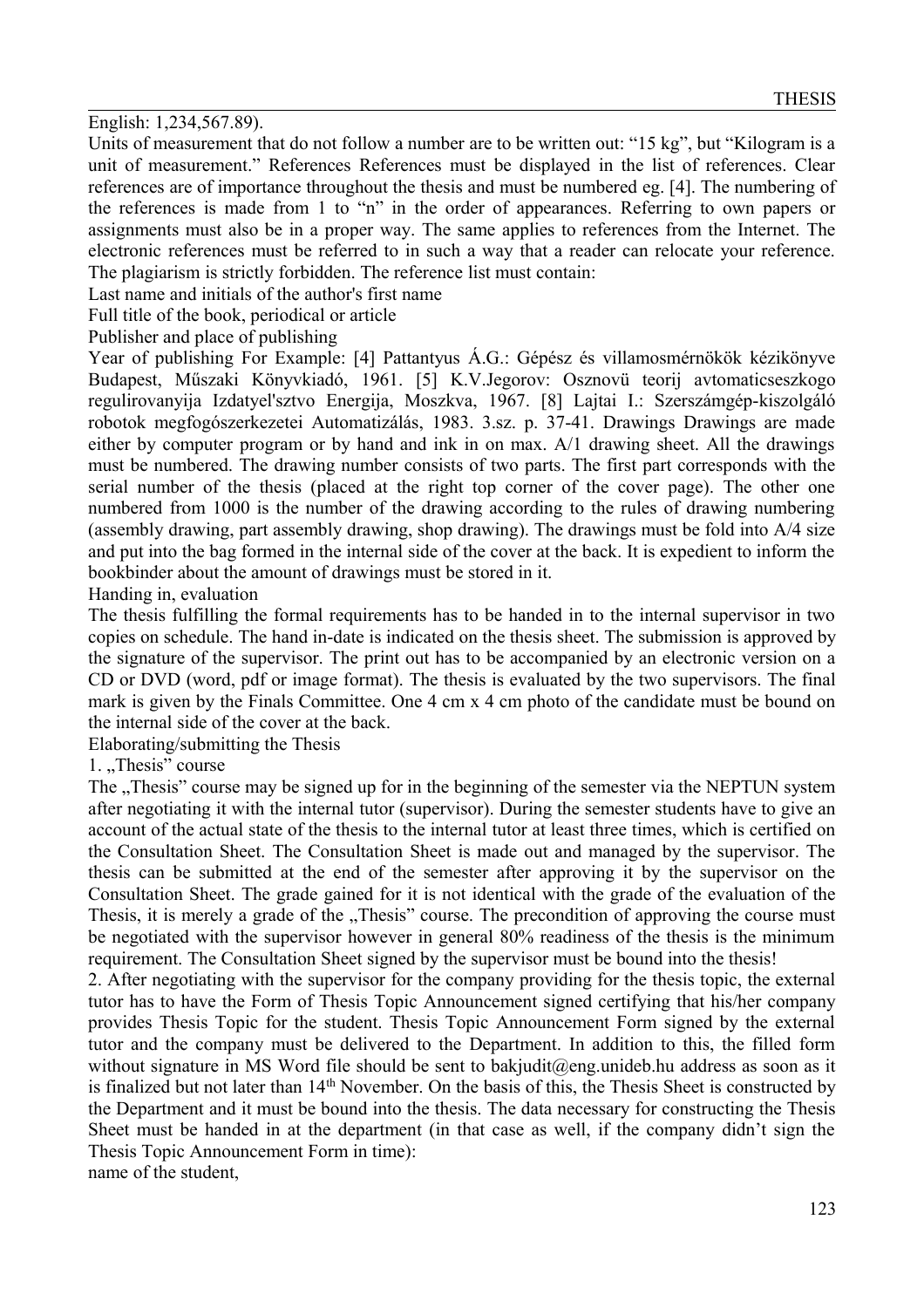title of the thesis.

tasks must be elaborated in some sentences, (commonly the same as the chapters of the thesis), name of the internal tutor (supervisor),

name of the external tutor, name of the company,

two chosen subjects for the final exam (qv. state exam guide).

3. Plagiarism

Plagiarism is strictly forbidden! Student has to sign the Plagiarism Statement must be bound into the thesis between the Thesis Sheet and the Consultation Sheet. The Plagiarism Statement must be filled electronic as well.

4. Formal Thesis Requirements (minimum number of pages, font style and size, prescriptions regarding the content, etc.) may be downloaded from the above mentioned website as well.

#### *Deadlines of Submission:*

*For students who apply to MSc training: 25th November (Date of the State Exam: 17th December) For students who intend to take State Exam on 26th January to fullfil Bsc training: 5th January*

To be handed in:

2 bound copies (1 for the Department, 1 for the external examiner) The following must be bound (in this sequence):

Thesis Sheet (with serial number and the signature of the head of department) - can be required from the secretariat after  $30<sup>th</sup>$  November (it is not the sheet signed by the company!),

Plagiarism Statement - must be filled electronic and sign by the student,

Consultation Sheet (issued and signed by the supervisor),

occasional Confidential Agreement,

photo 4x4 cm.

To be handed in with the thesis, but not bound:

max. 1 page abstract<sup>\*</sup> in English containing the name of the student, the title of the thesis, and the brief summary of the topic, with readable signature,

max. 1 page abstract\* in Hungarian containing the name of the student, the title of the thesis, and the brief summary of the topic, with readable signature,

thesis in electronic version (tagged: name, major, title of thesis, date of final exam) on CD or DVD in MS Word or PDF format.

\* It is not identical with the "Summary" chapter of the thesis though obviously similar to its content. It contains the objective, the topics and tasks elaborated by the student, and the conclusion in some sentences regarding the topic respectively! One copy of the thesis remains at the department which will be presented in the final exam. Another copy is given for the external examiner which after referee will get back to the student.

1. "Thesis" course.

The "Thesis" course may be signed up for in the beginning of the semester via the NEPTUN system after negotiating it with the internal tutor (supervisor). During the semester students have to give an account of the actual state of the thesis to the internal tutor at least three times, which is certified on the Consultation Sheet. The Consultation Sheet is made out and managed by the supervisor. The thesis can be submitted at the end of the semester after approving it by the supervisor on the Consultation Sheet. The grade gained for it is not identical with the grade of the evaluation of the Thesis, it is merely a grade of the "Thesis" course. The precondition of approving the course must be negotiated with the supervisor however in general 80% readiness of the thesis is the minimum requirement. The Consultation Sheet signed by the supervisor must be bound into the thesis!

2. After negotiating with the supervisor for the company providing for the thesis topic, the external tutor has to have the Form of Thesis Topic Announcement signed certifying that his/her company provides Thesis Topic for the student. Thesis Topic Announcement Form signed by the external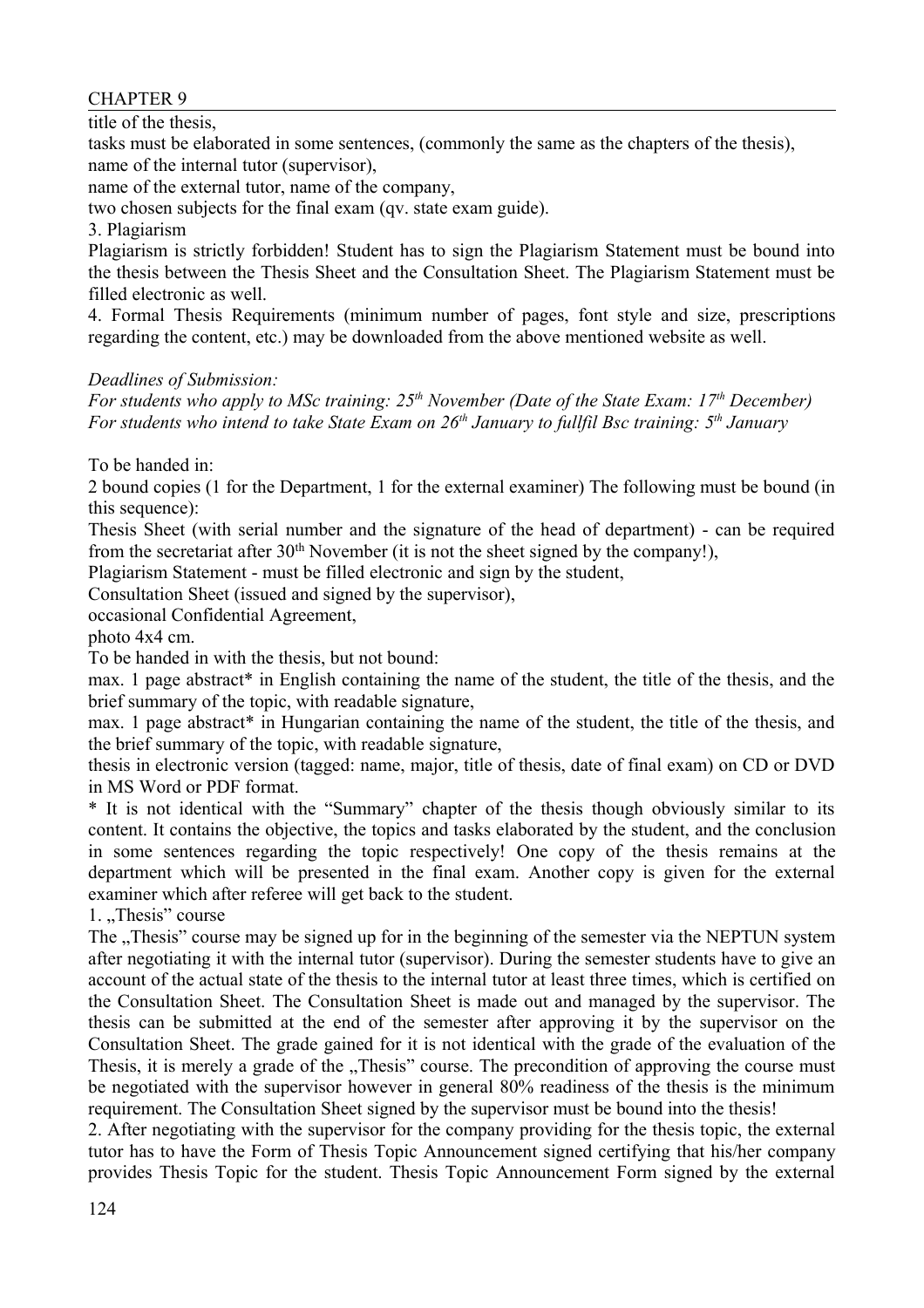tutor and the company must be delivered to the Department. In addition to this, the filled form without signature in MS Word file should be sent to secretary's e-mail address as soon as it is finalized but not later than the deadline. On the basis of this, the Thesis Sheet is constructed by the Department and it must be bound into the thesis. The data necessary for constructing the Thesis Sheet must be handed in at the department (in that case as well, if the company didn't sign the Thesis Topic Announcement Form in time): - name of the student, - title of the thesis, - tasks must be elaborated in some sentences, (commonly the same as the chapters of the thesis), - name of the internal tutor (supervisor), - name of the external tutor, name of the company, - two chose subjects for the final exam (qv. final exam guide).

3. Plagiarism is strictly forbidden! Student has to sign the Plagiarism Statement must be bound into the thesis between the Thesis Sheet and the Consultation Sheet. The Plagiarism Statement must be filled electronic as well.

4. Formal Thesis Requirements (minimum number of pages, font style and size, prescriptions regarding the content, etc.) may be downloaded from the above mentioned website as well. To be handed in:

- 2 bound copies (1 for the Department, 1 for the external examiner) The following must be bound (in this sequence):

- Thesis Sheet (with serial number and the signature of the head of department) – can be required from the secretariat after the end of November (it is not the sheet signed by the company!), - Plagiarism Statement – must be filled electronic and sign by the student, - Consultation Sheet (issued and signed by the supervisor), - occasional Confidential Agreement,

- photo 4x4 cm. To be handed in with the thesis, but not bound:

- max. 1 page abstract\* in English containing the name of the student, the title of the thesis, and the brief summary of the topic, with readable signature,

- max. 1 page abstract\* in Hungarian containing the name of the student, the title of the thesis, and the brief summary of the topic, with readable signature, - thesis in electronic version (tagged: name, major, title of thesis, date of state exam) on CD or DVD in MS Word or PDF format. \* It is not identical with the "Summary" chapter of the thesis though obviously similar to its content. It contains the objective, the topics and tasks elaborated by the student, and the conclusion in some sentences regarding the topic respectively! One copy of the thesis remains at the department which will be presented in the state exam. Another copy is given for the external examiner which after referee will be got back to the student.

You can find all the formal documents you need to download on the website of the Faculty here: http://www.eng.unideb.hu (English Page/Thesis)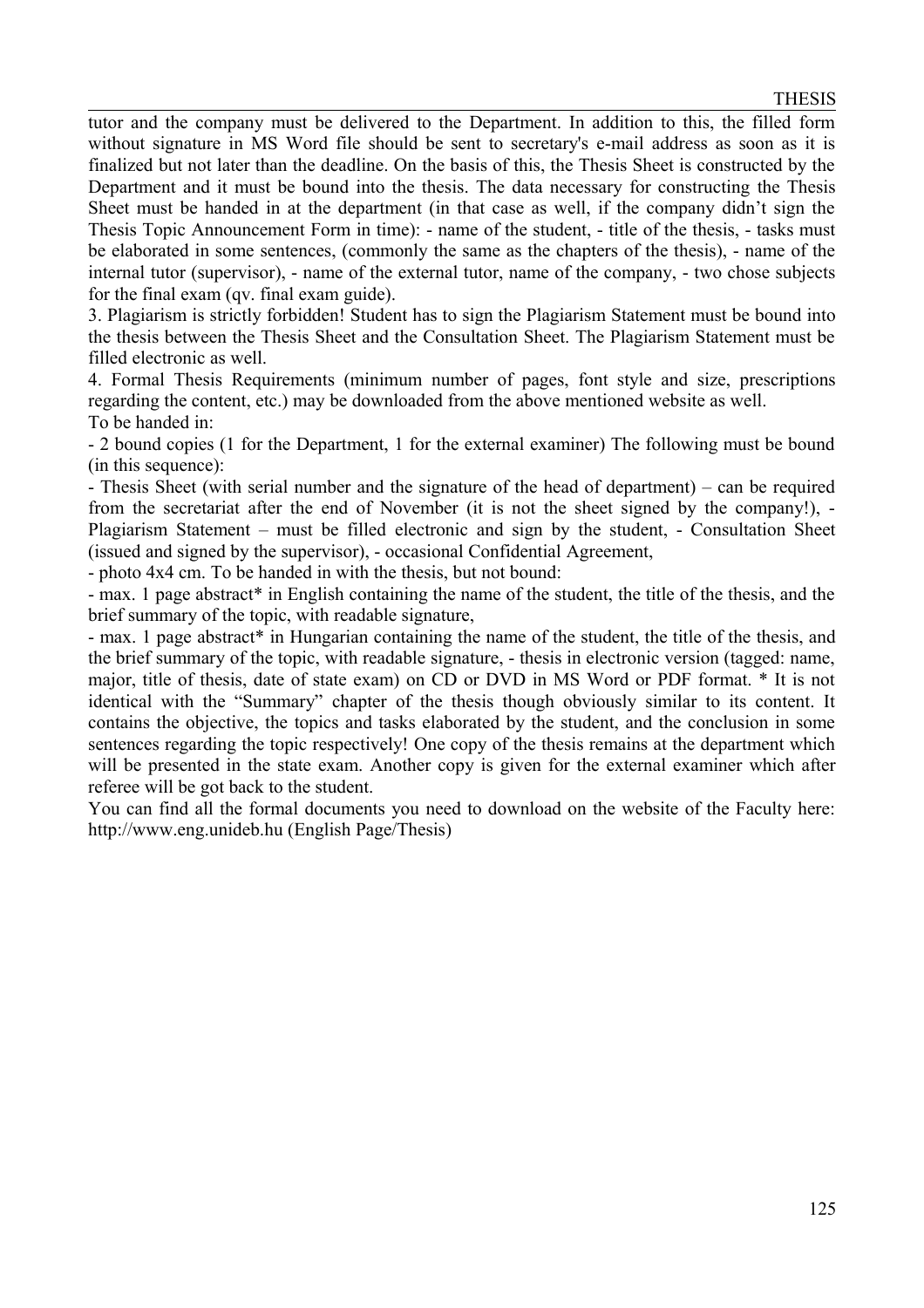# **CHAPTER 10 MODEL CURRICULUM**

|                                             |                              | Compulsory courses       |         |               |                          |              |                          |               |                          |      |                   |                                                                                     |
|---------------------------------------------|------------------------------|--------------------------|---------|---------------|--------------------------|--------------|--------------------------|---------------|--------------------------|------|-------------------|-------------------------------------------------------------------------------------|
|                                             |                              |                          | 1. year |               |                          |              |                          |               |                          |      |                   |                                                                                     |
|                                             |                              |                          |         |               | 1 <sup>st</sup> semester |              |                          |               | 2 <sup>nd</sup> semester |      |                   |                                                                                     |
| Subjects                                    | Neptun code                  | $\overline{\phantom{0}}$ | S       | $\sim$        | Exam                     | Crd.         | $\overline{\phantom{0}}$ | S             | $\sim$                   | Exam | ರ<br>ರ            | Prerequisites of taking the<br>subject                                              |
| <b>CAD</b> modelling I                      | MFCAD31S04-EN                |                          |         |               |                          |              |                          |               | 4                        | AW5  | 4                 | Descriptive Geometry I.:<br>MFABR31X04-EN                                           |
| <b>Construction Materials FEP A31S03-EN</b> |                              |                          |         |               |                          |              | $\mathbf{C}$             |               |                          | AW5  | $\epsilon$        | MFMFI31S03-EN, Technical<br>Chemistry: MFKEM31S03-<br>Engineering Physics:<br>$\Xi$ |
| <b>Engineering Ethics</b>                   | <b>MFTAI31X02-EN</b>         |                          |         |               |                          |              | $\mathbf{\Omega}$        |               |                          | ESE  | $\mathbf{\Omega}$ | None                                                                                |
| <b>Engineering Physics</b>                  | MFMF131G02-EN                | $\mathbf{C}$             |         |               | ESE                      | $\mathbf{C}$ |                          |               |                          |      |                   | None                                                                                |
| Environmental<br>Protection                 | MFKOR31X02-<br>$\mathbf{E}$  |                          |         |               |                          |              |                          | $\mathcal{L}$ |                          | ESE  | $\mathbf{\Omega}$ | Technical Chemistry<br>MFKEM31X03-EN                                                |
| Informatics for<br>Engineers                | MFINF31X03-EN                |                          |         | $\mathcal{L}$ | AW5                      | 3            |                          |               |                          |      |                   | None                                                                                |
| Informatics for<br><b>Engineers</b> 11      | MFINF32X03-EN                |                          |         |               |                          |              |                          |               | $\mathbf{C}$             | AW5  | 3                 | Informatics for Engineers I.<br>MFINF31X03-EN                                       |
| Instrumental Technique                      | $\mathbf{E}$<br>MFMUS31R04-I |                          |         |               |                          |              |                          |               | $\mathcal{L}$            | ESE  | 4                 | None                                                                                |
| Manufacturing<br>Processes 1                | MFGYT31G04-EN                |                          |         |               |                          |              | $\mathcal{L}$            |               | $\overline{\phantom{0}}$ | ESE  | 4                 | Materials Science I.<br>MFANI31G04-EN                                               |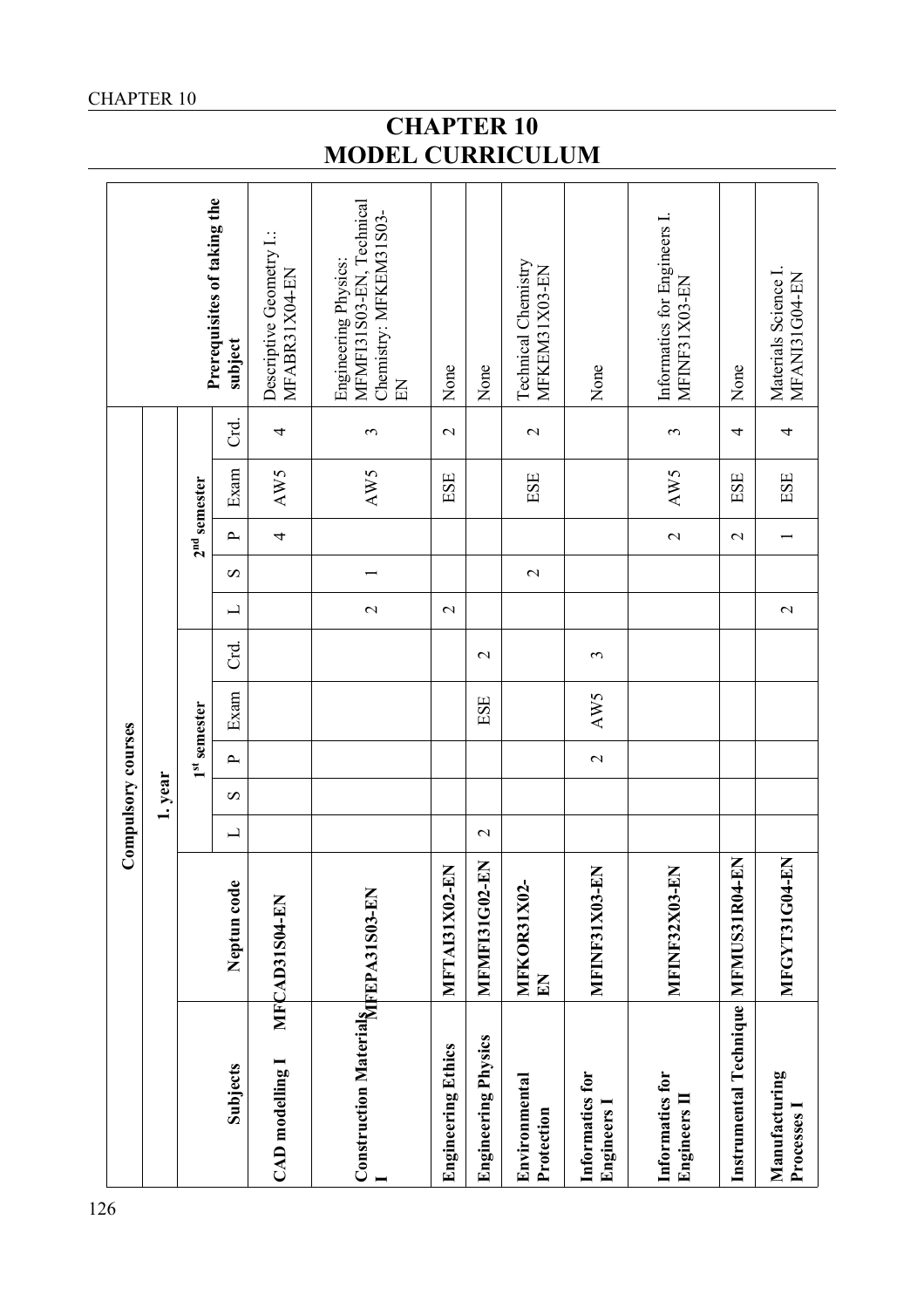|                                            |                                     |                          |               | Compulsory courses  |                       |          |                          |                 |                |             |                |                                                                                    |
|--------------------------------------------|-------------------------------------|--------------------------|---------------|---------------------|-----------------------|----------|--------------------------|-----------------|----------------|-------------|----------------|------------------------------------------------------------------------------------|
|                                            |                                     |                          |               | 1. year (continued) |                       |          |                          |                 |                |             |                |                                                                                    |
|                                            |                                     |                          |               |                     | $1^{\rm st}$ semester |          |                          |                 | $2nd$ semester |             |                |                                                                                    |
| Subjects                                   | Neptun code                         | $\overline{\phantom{0}}$ | S             | $\sim$              | Exam                  | ل<br>ال  | $\overline{\phantom{0}}$ | S               | $\mathbf{r}$   | Exam        | ರದ             | Prerequisites of taking the<br>subject                                             |
| <b>Materials Science</b>                   | MFANI31G04-EN                       | $\mathcal{L}$            | $\mathcal{L}$ |                     | ESE                   | 4        |                          |                 |                |             |                | None                                                                               |
| Materials Science II                       | MFANI32G04-EN                       |                          |               |                     |                       |          | $\mathbf{\Omega}$        | $\mathbf{\sim}$ |                | AW5         | 4              | Materials Science I.<br>MFANI31G04-EN                                              |
| Mathematics I                              | MFMAT31S05-EN                       | $\mathcal{L}$            | 3             |                     | ESE                   | $\sigma$ |                          |                 |                |             |                | None                                                                               |
| Mathematics II                             | MFMAT32S05-EN                       |                          |               |                     |                       |          | $\mathbf{C}$             | 3               |                | ESE         | $\overline{5}$ | MFMAT31S05-EN<br>Mathematics I                                                     |
| <b>Operation and Theory</b><br>of Machines | MFAGT31G03-EN                       | $\mathbf 2$              |               |                     | ESE                   | 3        |                          |                 |                |             |                | None                                                                               |
| <b>Technical Chemistry</b>                 | MFKEM31X03-EN                       | $\mathcal{L}$            |               |                     | ESE                   | 3        |                          |                 |                |             |                | None                                                                               |
| <b>Technical Drawing</b>                   | MFMAB31G03-EN                       | $\overline{\phantom{0}}$ |               | $\mathcal{L}$       | AW5                   | 3        |                          |                 |                |             |                | None                                                                               |
| Technical Drawing II                       | MFMAB32G03-EN                       |                          |               |                     |                       |          | $\mathbf{\Omega}$        |                 |                | AW5         | 3              | Technical Drawing I<br>MFMAB31G03-EN                                               |
| <b>Technical Mechanics I</b>               | $\mathbf{E}$<br><b>MFMMC31G04-1</b> | $\mathbf 2$              |               | $\mathbf 2$         | ESE                   | 4        |                          |                 |                |             |                | None                                                                               |
| Technical Mechanics II MFMMC32G04-EN       |                                     |                          |               |                     |                       |          | $\mathcal{L}$            |                 | $\mathbf{C}$   | ${\rm ESE}$ | 4              | <b>Technical Mechanics I.</b><br>MFMMC31G04-EN,<br>MFMAT31S05-EN<br>Mathematics I. |

### MODEL CURRICULUM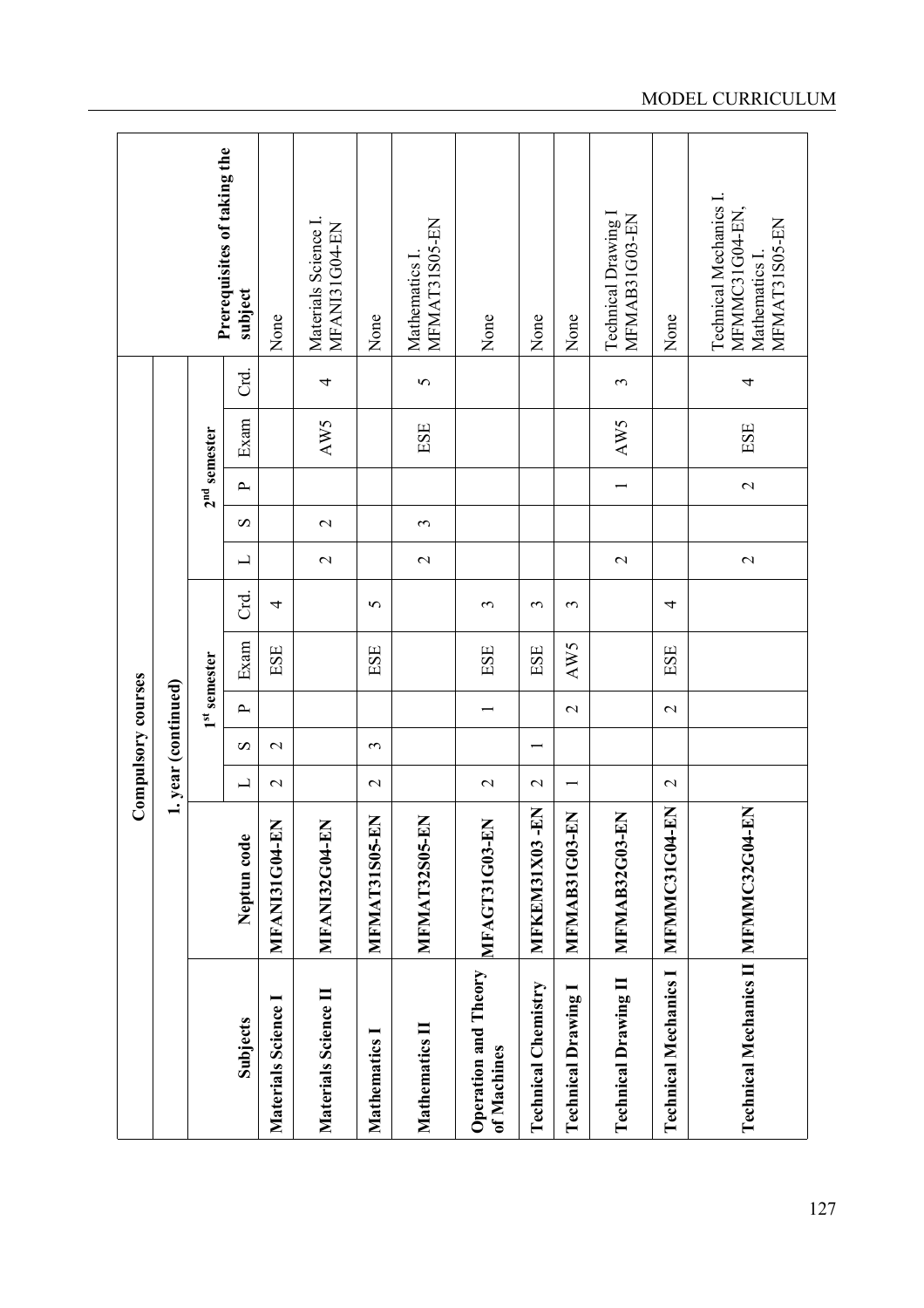|                    |                     |              | Prerequisites of taking the<br>subject               | MFMAT31S05-EN,<br>Engineering Physics<br><b>MFMF131G02-EN</b><br>Mathematics I. |  |  |  |  |  |  |
|--------------------|---------------------|--------------|------------------------------------------------------|---------------------------------------------------------------------------------|--|--|--|--|--|--|
|                    |                     |              |                                                      |                                                                                 |  |  |  |  |  |  |
|                    | $2nd$ semester      |              | ESE                                                  |                                                                                 |  |  |  |  |  |  |
|                    |                     |              |                                                      |                                                                                 |  |  |  |  |  |  |
|                    |                     |              |                                                      | $\mathrel{\sim}$                                                                |  |  |  |  |  |  |
|                    |                     |              |                                                      | $\mathcal{C}$                                                                   |  |  |  |  |  |  |
|                    |                     |              |                                                      |                                                                                 |  |  |  |  |  |  |
| Compulsory courses |                     | 1st semester | $S \mid P$ Exam Crd.   $L \mid S \mid P$ Exam   Crd. |                                                                                 |  |  |  |  |  |  |
|                    | 1. year (continued) |              |                                                      |                                                                                 |  |  |  |  |  |  |
|                    |                     |              |                                                      |                                                                                 |  |  |  |  |  |  |
|                    |                     |              |                                                      |                                                                                 |  |  |  |  |  |  |
|                    |                     |              | Neptun code                                          | ි<br>5-EN                                                                       |  |  |  |  |  |  |
|                    |                     |              | Subjects                                             | Thermodynamics and MFHOA310<br>Fluid Mechanics I                                |  |  |  |  |  |  |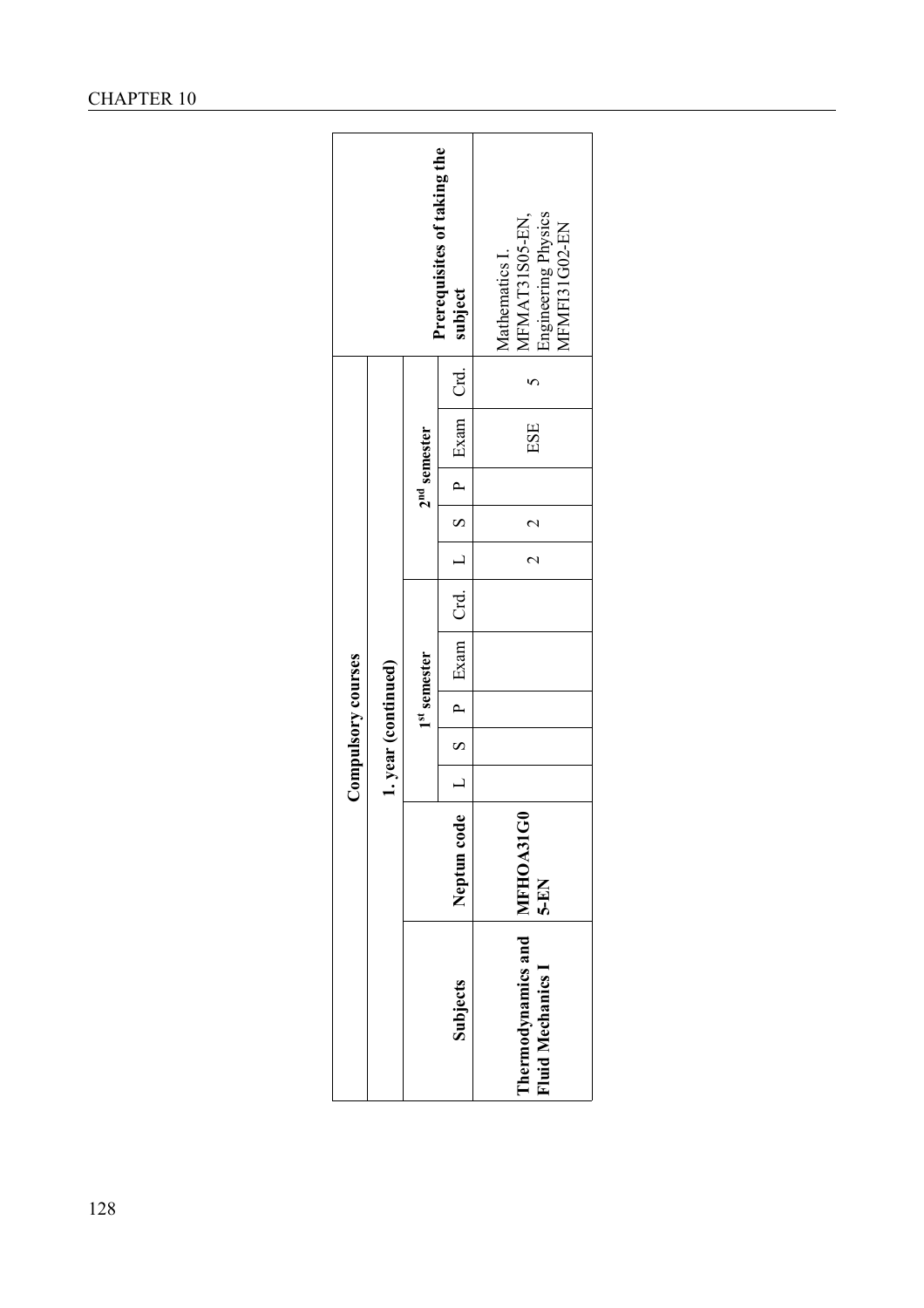|                                       |                                 |                   | Compulsory courses    |                          |                       |      |                          |                       |                |      |                       |                                                                       |
|---------------------------------------|---------------------------------|-------------------|-----------------------|--------------------------|-----------------------|------|--------------------------|-----------------------|----------------|------|-----------------------|-----------------------------------------------------------------------|
|                                       |                                 |                   | 2. year               |                          |                       |      |                          |                       |                |      |                       |                                                                       |
|                                       |                                 |                   |                       |                          | $1^{\rm st}$ semester |      |                          |                       | $2nd$ semester |      |                       |                                                                       |
| Subjects                              | Neptun code                     | L                 | $\boldsymbol{\Omega}$ | $\sim$                   | Exam                  | Crd. | $\overline{\phantom{0}}$ | $\boldsymbol{\Omega}$ | $\sim$         | Exam | Crd.                  | Prerequisites of taking the<br>subject                                |
| 3D Computer Aided<br>Design           | $\mathbf{C}$<br>MF3DP31G<br>-EN |                   |                       |                          |                       |      |                          |                       | $\mathbf{C}$   | AW5  | 3                     | MFGEP31G05-EN, CAD and<br>CAE I. MFCAD31G03-EN<br>Machine Elements I. |
| Constructions<br>Automotive           | $\overline{2}$<br>MFITE31G<br>E | $\mathbf{\Omega}$ |                       |                          | AW5                   | 3    |                          |                       |                |      |                       | None                                                                  |
| CAD and CAE I                         | MFCAD31G0<br>$3 - E N$          |                   |                       | $\overline{\phantom{0}}$ | AW5                   | 3    |                          |                       |                |      |                       | Informatics for Engineers II.<br>MFINF32X03-EN                        |
| Calculations with<br>Matlab           | MFECM31X0<br>$3 - E$ N          |                   |                       |                          |                       |      |                          | $\mathbf{\Omega}$     |                | AW5  | $\tilde{\phantom{a}}$ | Mathematics I, Mathematics II                                         |
| <b>Economics</b> for<br>Engineers     | MFKGZ31X0<br>4-EN               | $\epsilon$        |                       |                          | ESE                   | 4    |                          |                       |                |      |                       | None                                                                  |
| Electrotechnics II<br>Electronics and | MFELT32G02<br>EN-               |                   |                       |                          |                       |      | $\mathbf{C}$             |                       |                | ESE  | $\mathbf{\Omega}$     | Electronics I. MFELT31G03-<br>Electrotechnics and<br>EN               |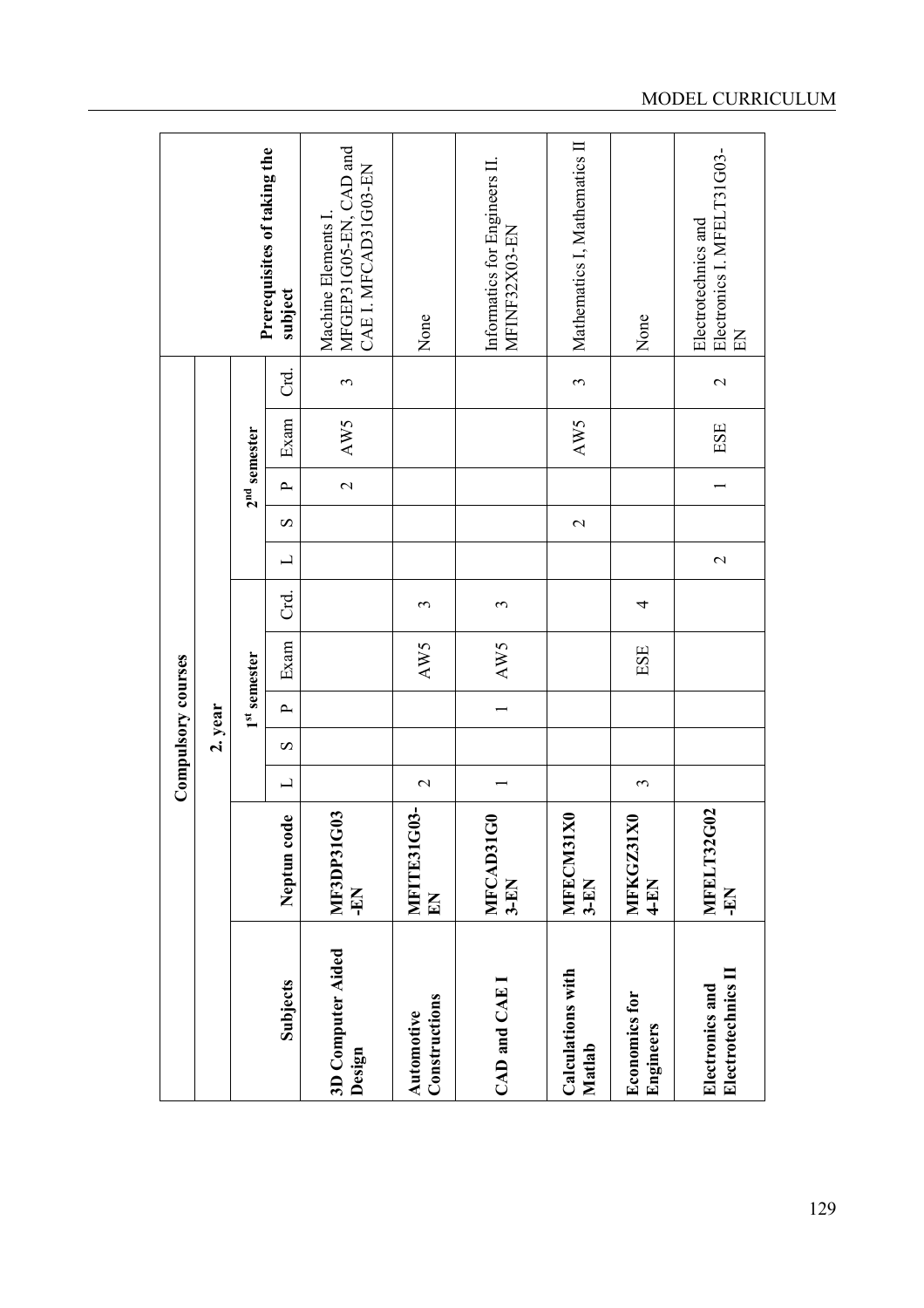| Compulsory courses<br>2. year (continued) |
|-------------------------------------------|
| 1 <sup>st</sup> semester                  |
| ਟ<br>ਹ<br>Exam<br>$\sim$                  |
| $\tilde{\phantom{a}}$<br>ESE              |
| 3<br>ESE                                  |
| $\mathbf{C}$<br>AW5<br>$\mathbf{C}$       |
|                                           |
| $\mathcal{L}$<br>ESE                      |
| $\overline{5}$<br>ESE                     |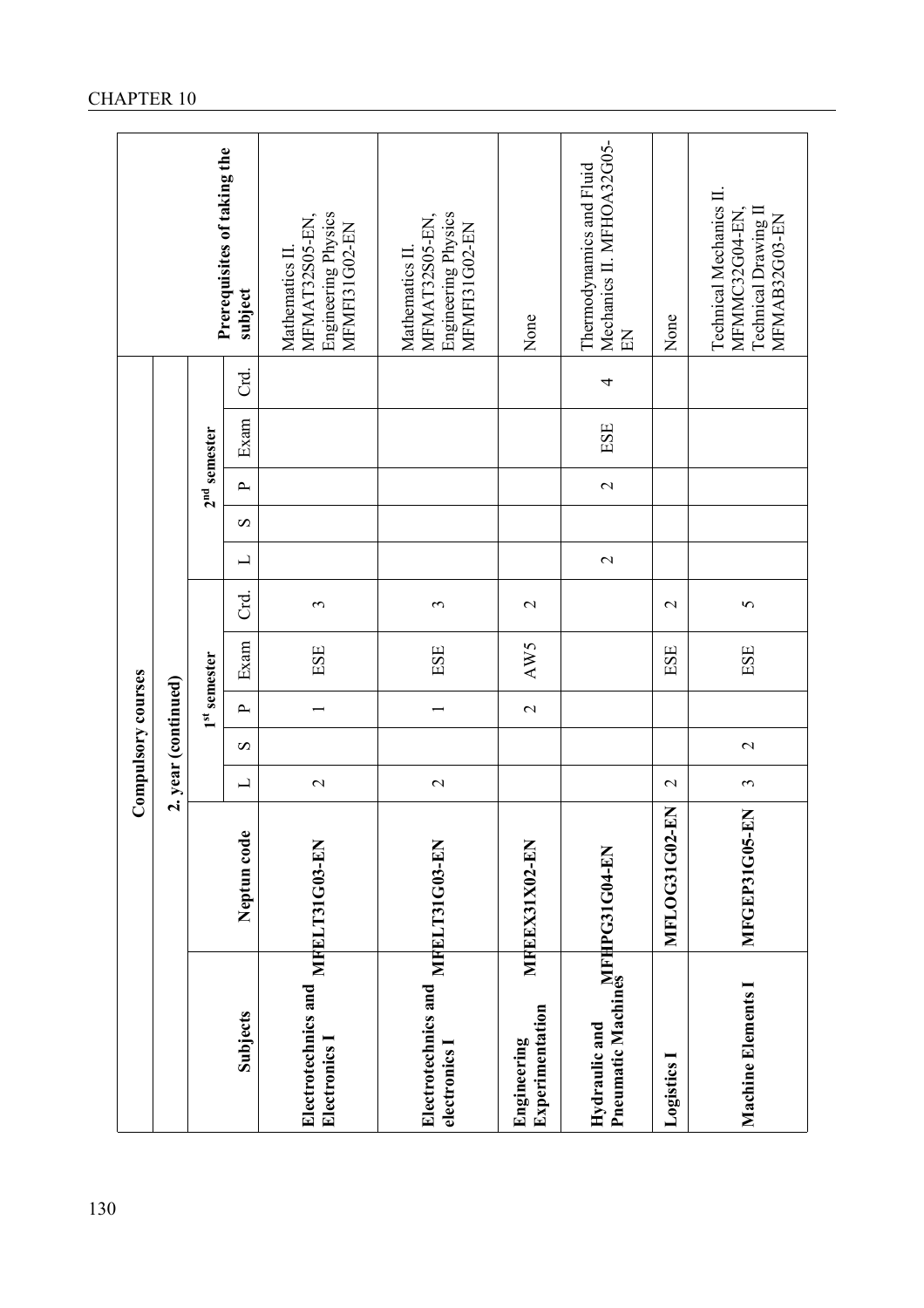|                                        |                   |                          |              | Compulsory courses       |                          |         |                          |               |                          |      |                |                                                                |
|----------------------------------------|-------------------|--------------------------|--------------|--------------------------|--------------------------|---------|--------------------------|---------------|--------------------------|------|----------------|----------------------------------------------------------------|
|                                        |                   |                          |              | 2. year (continued)      |                          |         |                          |               |                          |      |                |                                                                |
|                                        |                   |                          |              |                          | 1 <sup>st</sup> semester |         |                          |               | $2nd$ semester           |      |                |                                                                |
| Subjects                               | Neptun code       | $\overline{\phantom{0}}$ | S            | $\mathbf{r}$             | Exam                     | Crd.    | $\overline{\phantom{0}}$ | S             | $\mathbf{r}$             | Exam | ل<br>ال        | Prerequisites of taking the<br>subject                         |
| Machine Elements IIMFGEP32G05-EN       |                   |                          |              |                          |                          |         | $\mathcal{L}$            | $\mathcal{L}$ |                          | ESE  | $\overline{5}$ | Machine Elements I.<br>MFGEP31G05-EN                           |
| Manufacturing<br>Processes II          | MFGYT32G04-EN     | $\mathbf{\Omega}$        |              | $\overline{\phantom{0}}$ | AW5                      | 4       |                          |               |                          |      |                | Manufacturing Processes I.<br>MFGYT31G04-EN                    |
| Manufacturing<br>Processes III         | MFGYT33G03-EN     |                          |              |                          |                          |         |                          |               | $\mathbf{\Omega}$        | AW5  | $\epsilon$     | Manufacturing Processes II.<br>MFGYT32G04-EN                   |
| examMathematics final                  | MFMAT30X00-EN     |                          |              |                          | EE                       | $\circ$ |                          |               |                          |      |                | MFMAT33S03-EN                                                  |
| Mathematics III                        | MFMAT33S03-EN     | $\mathbf{\Omega}$        | $\mathbf{C}$ |                          | ESE                      | 3       |                          |               |                          |      |                | MFMAT32S05-EN<br>Mathematics II                                |
| Measurement and<br><b>Automatics</b> 1 | MFMET31R03-EN     |                          |              |                          |                          |         | $\mathbf{C}$             |               | $\overline{\phantom{0}}$ | ESE  | $\epsilon$     | Electronics I MFELT31G03-<br>Electrotechnics and<br>$_{\rm E}$ |
| <b>Mechatronics</b> I                  | MFMHT31R04-<br>KN |                          |              |                          |                          |         |                          |               | $\mathbf{C}$             | AW5  | 4              | Basics of mechatronics:<br>MFMEA31R04-EN                       |
| Microeconomics                         | MFVGF31X04-EN     |                          |              |                          |                          |         |                          | $\mathcal{L}$ |                          | ESE  | 4              | Economics for Engineers<br>MFKGZ31X04-EN                       |

### MODEL CURRICULUM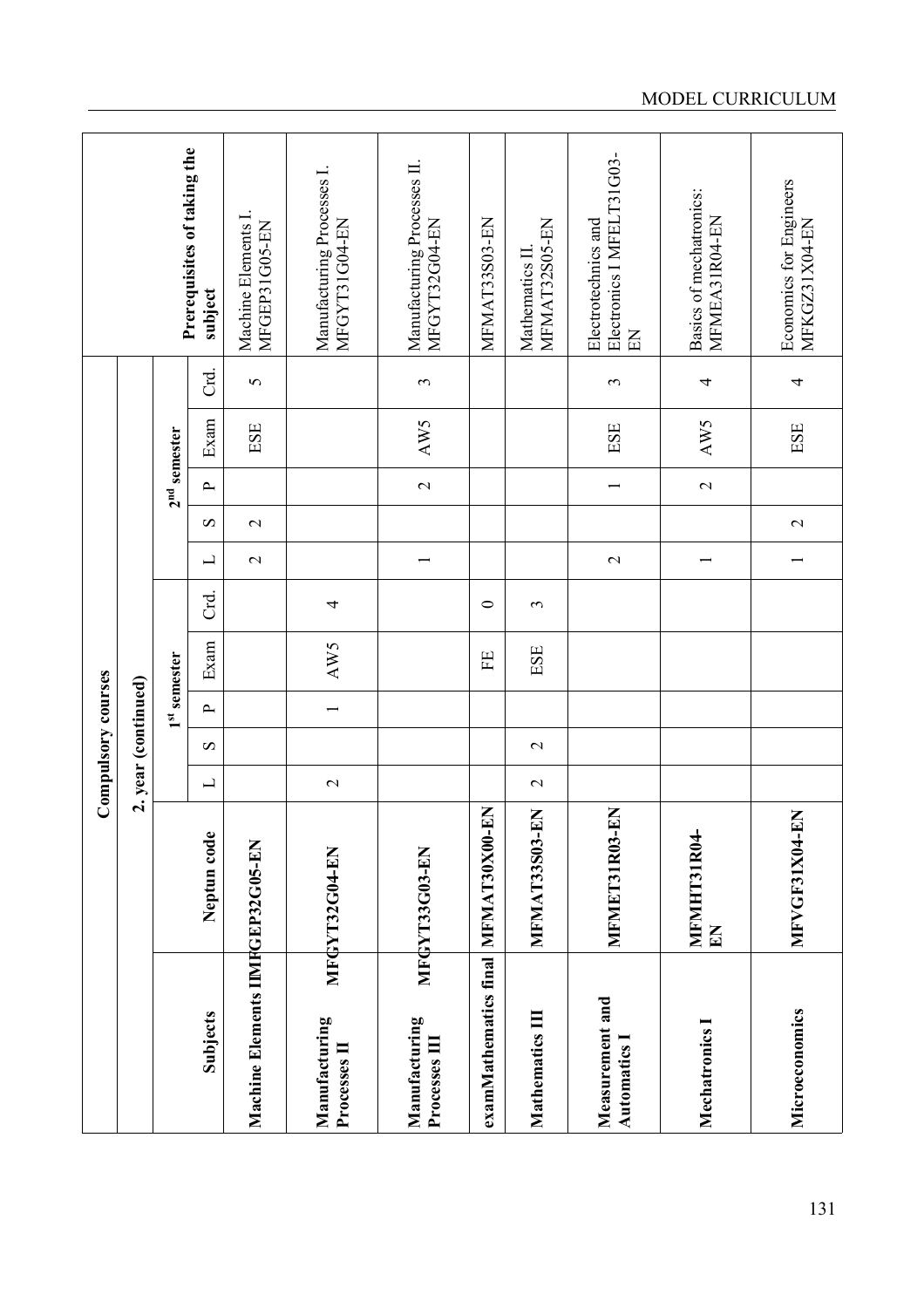|                                              |                                                 |                          |                       | Compulsory courses       |                       |              |                          |                       |                          |      |                       |                                                                                                         |
|----------------------------------------------|-------------------------------------------------|--------------------------|-----------------------|--------------------------|-----------------------|--------------|--------------------------|-----------------------|--------------------------|------|-----------------------|---------------------------------------------------------------------------------------------------------|
|                                              |                                                 |                          |                       | 2. year (continued)      |                       |              |                          |                       |                          |      |                       |                                                                                                         |
|                                              |                                                 |                          |                       |                          | $1^{\rm st}$ semester |              |                          |                       | $2nd$ semester           |      |                       |                                                                                                         |
| Subjects                                     | Neptun code                                     | $\overline{\phantom{0}}$ | $\boldsymbol{\Omega}$ | $\sim$                   | Exam                  | ਟ<br>ਹ       | $\overline{\phantom{0}}$ | $\boldsymbol{\Omega}$ | $\sim$                   | Exam | ಕ                     | Prerequisites of taking the<br>subject                                                                  |
| <b>Steel Constructions</b>                   | MFACS31G03<br><b>NA-</b>                        |                          |                       |                          |                       |              | $\mathbf{C}$             |                       |                          | ESE  | $\tilde{\phantom{0}}$ | Materials MFSAT31G02-EN<br>Technology of Structural<br><b>Technical Mechanics III</b><br>MFMMC33G03-EN, |
| <b>Technical Mechanics</b><br>Final Exam     | $\tilde{c}$<br>MFMMC30<br>$0 - E$ N             |                          |                       |                          |                       |              |                          |                       |                          | EE   | $\circ$               | <b>Technical Mechanics III</b><br>MFMMC33G02-EN                                                         |
| <b>Technical Mechanics</b><br>目              | $\tilde{c}$<br>MFMMC33<br>$3 - EN$              |                          |                       | $\overline{\phantom{0}}$ | ESE                   | 3            |                          |                       |                          |      |                       | <b>Technical Mechanics II.</b><br>MFMMC32G04-EN,<br><b>MATHEMATICS II</b><br>MFMAT32S05-EN              |
| <b>Technical Mechanics</b><br>≧              | $\tilde{G}$<br>MFMMC34<br>$2-EN$                |                          |                       |                          |                       |              |                          |                       | $\overline{\phantom{0}}$ | AW5  | $\mathbf{C}$          | <b>Technical Mechanics III</b><br>MFMMC33G03-EN                                                         |
| <b>Structural Materials</b><br>Technology of | $\mathbf{S}$<br><b>MFSAT31G</b><br><b>KN</b> -  |                          |                       |                          | ESE                   | $\mathbf{C}$ |                          |                       |                          |      |                       | Materials Science II<br>MFANI32G04-EN                                                                   |
| Thermal and Fluid<br>Machines 1              | $\sum_{i=1}^{n}$<br><b>MFHOG310</b><br>$3 - EN$ |                          |                       |                          |                       |              | $\mathbf{C}$             |                       |                          | ESE  | 3                     | Mechanics I. MFHOA31G05-<br>Thermodynamics and Fluid<br>叾                                               |
|                                              |                                                 |                          |                       |                          |                       |              |                          |                       |                          |      |                       |                                                                                                         |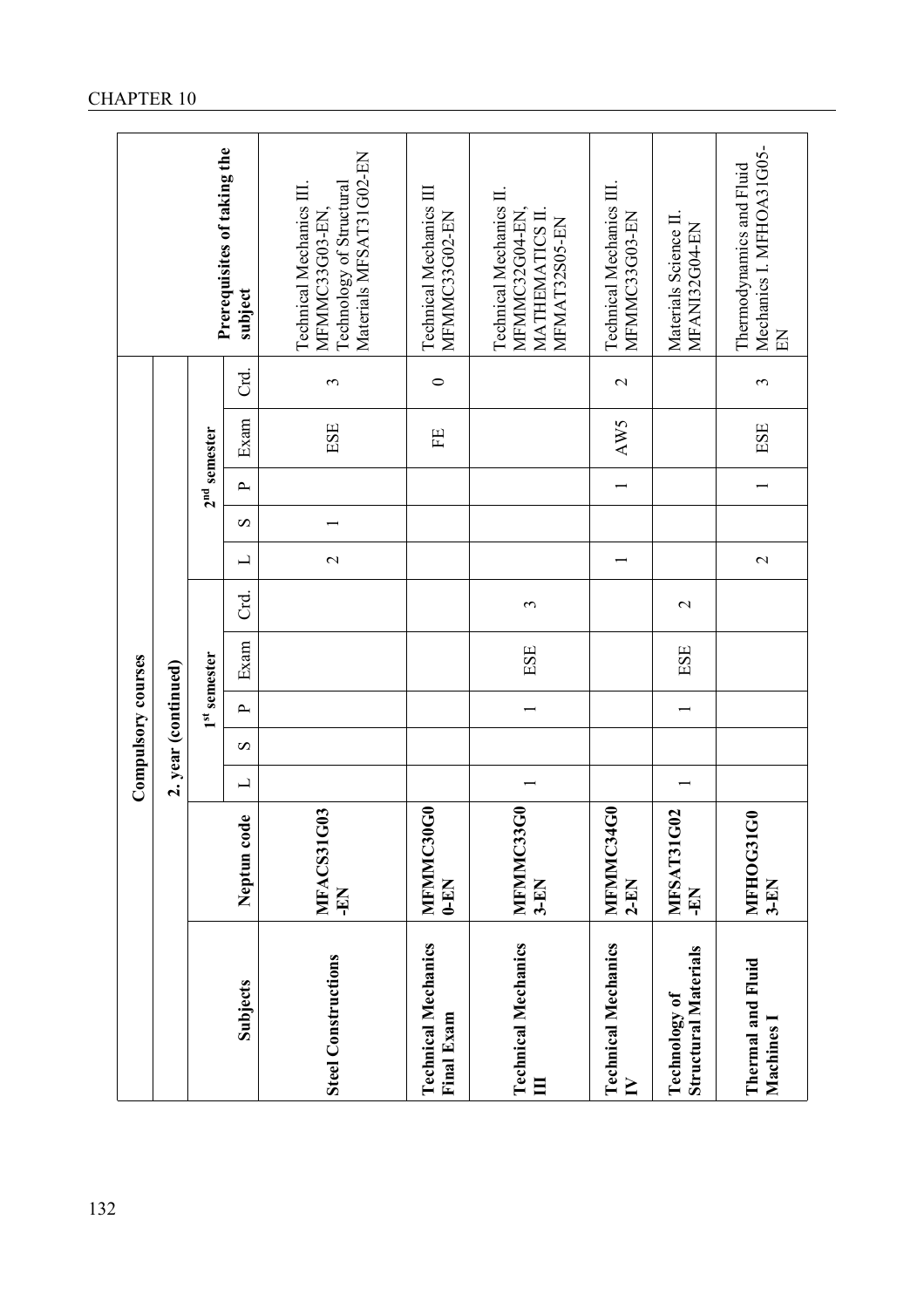|                                                    |             | Compulsory courses |                     |                          |                                                         |  |  |                |                                                            |
|----------------------------------------------------|-------------|--------------------|---------------------|--------------------------|---------------------------------------------------------|--|--|----------------|------------------------------------------------------------|
|                                                    |             |                    | 2. year (continued) |                          |                                                         |  |  |                |                                                            |
|                                                    |             |                    |                     | 1 <sup>st</sup> semester |                                                         |  |  | $2nd$ semester |                                                            |
| Subjects                                           | Neptun code |                    |                     |                          | $L \mid S \mid P$ Exam Crd. $L \mid S \mid P$ Exam Crd. |  |  |                | Prerequisites of taking the<br>subject                     |
| Thermodynamics and MFHOA32G0<br>Fluid Mechanics II | $5-EN$      |                    |                     |                          | ESE                                                     |  |  |                | mechanics I. MFHOA31G05-<br>Thermodynamics and Fluid<br>EN |

### MODEL CURRICULUM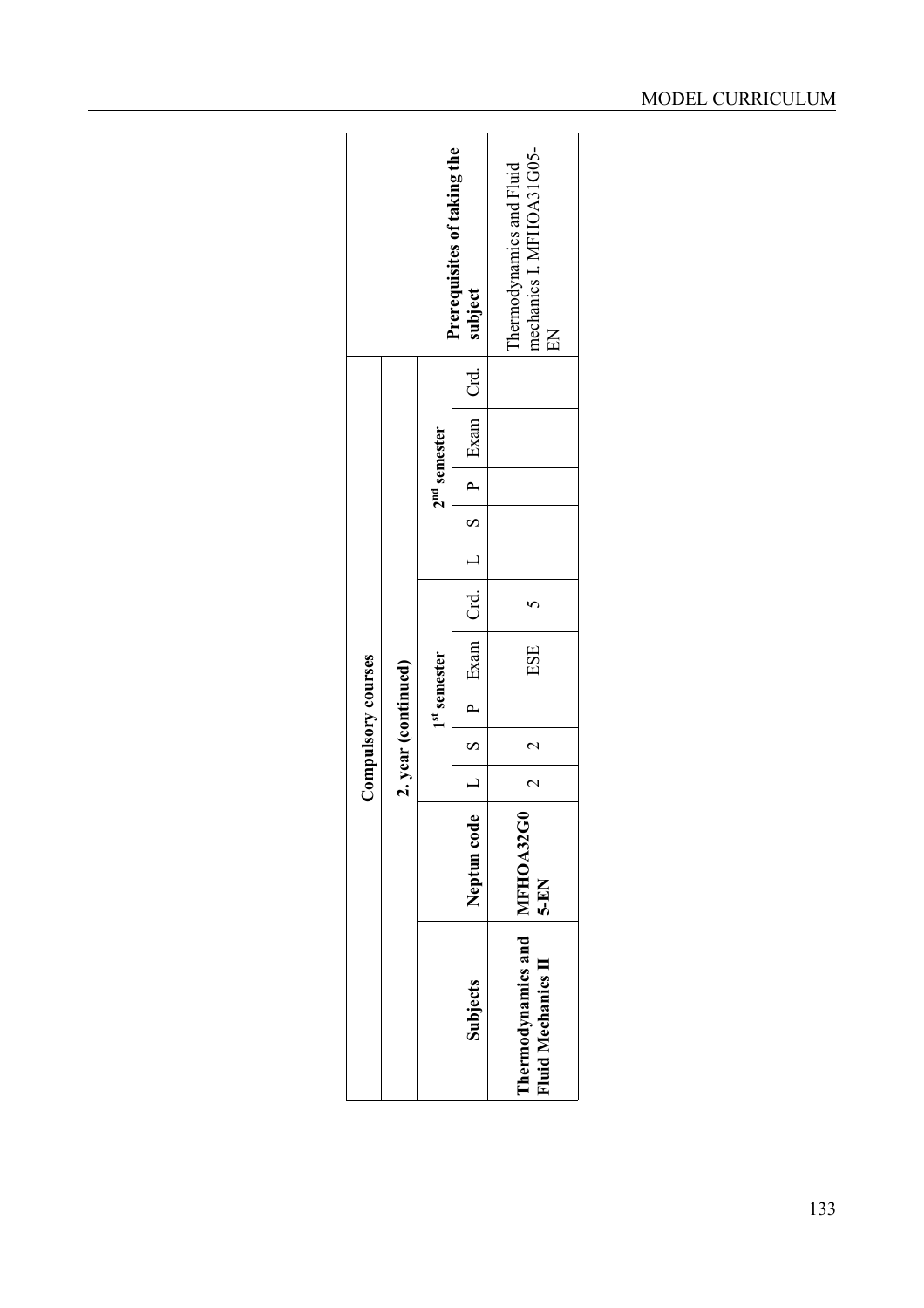|                                                                              |                                    |                          | Compulsory courses |                          |      |      |                                                   |              |                |                          |                                                                                         |
|------------------------------------------------------------------------------|------------------------------------|--------------------------|--------------------|--------------------------|------|------|---------------------------------------------------|--------------|----------------|--------------------------|-----------------------------------------------------------------------------------------|
|                                                                              |                                    |                          | 3. year            |                          |      |      |                                                   |              |                |                          |                                                                                         |
|                                                                              |                                    |                          |                    | Ist semester             |      |      |                                                   |              | $2nd$ semester |                          |                                                                                         |
| Subjects                                                                     | Neptun code                        | $\overline{\phantom{0}}$ | S                  | $\sim$                   | Exam | Crd. | $\boldsymbol{\Omega}$<br>$\overline{\phantom{0}}$ | $\sim$       | Exam           | Gd.                      | Prerequisites of taking the<br>subject                                                  |
| <b>Basics of Quality</b><br>Management                                       | MFMIN31X04-<br>$\mathbf{E}$        |                          |                    |                          | AW5  | 4    |                                                   |              |                |                          | None                                                                                    |
| Diagnostics                                                                  | <b>MFDIA31G03-</b><br>$\mathbf{E}$ | $\mathbf{C}$             |                    | $\overline{\phantom{0}}$ | ESE  | 3    |                                                   |              |                |                          | Machine Elements II<br>MFGEP32G05-EN                                                    |
| Optimization<br>Drive Train                                                  | MFHAT31G04-<br>且                   |                          |                    |                          |      |      | $\mathbf{C}$                                      | $\mathbf{C}$ | ESE            | $\overline{\mathcal{A}}$ | Manufacturing Processes III.<br>Machine Elements II.<br>MFGEP32G05-EN,<br>MFGYT33G03-EN |
| Finite Element Method <sub>HIN</sub><br>Finite Element Method <sub>HIN</sub> |                                    | $\mathbf{\Omega}$        |                    |                          | AW5  | 4    |                                                   |              |                |                          | 3D Computer Aided Design:<br>MF3DP31G03-EN,                                             |
| <b>Fracture Mechanics</b>                                                    | <b>MFTMA31G03-</b><br>且            |                          |                    |                          |      |      | $\mathbf{\Omega}$                                 |              | ESE            | 3                        | Technical Mechanics IV.<br>MFMMC34G02-EN,                                               |
| Industrial Safety                                                            | <b>MFBIZ31X02-EN</b>               |                          |                    |                          |      |      | $\mathcal{L}$                                     |              | ESE            | $\mathbf{C}$             | None                                                                                    |
| Machine Repairing I                                                          | MFGPJ31G03-<br>$\mathbf{K}$        | $\mathbf{C}$             |                    | $\overline{\mathcal{C}}$ | AW5  | 3    |                                                   |              |                |                          | Materials MFSAT31G02-EN<br>Technology of Structural                                     |
| Machine Repairing II                                                         | MFGPJ32G03-<br>$\mathbf{K}$        |                          |                    |                          |      |      | $\mathbf{\Omega}$                                 |              | AW5            | 3                        | Machine Repairing I.<br>MFGPJ31G03-EN                                                   |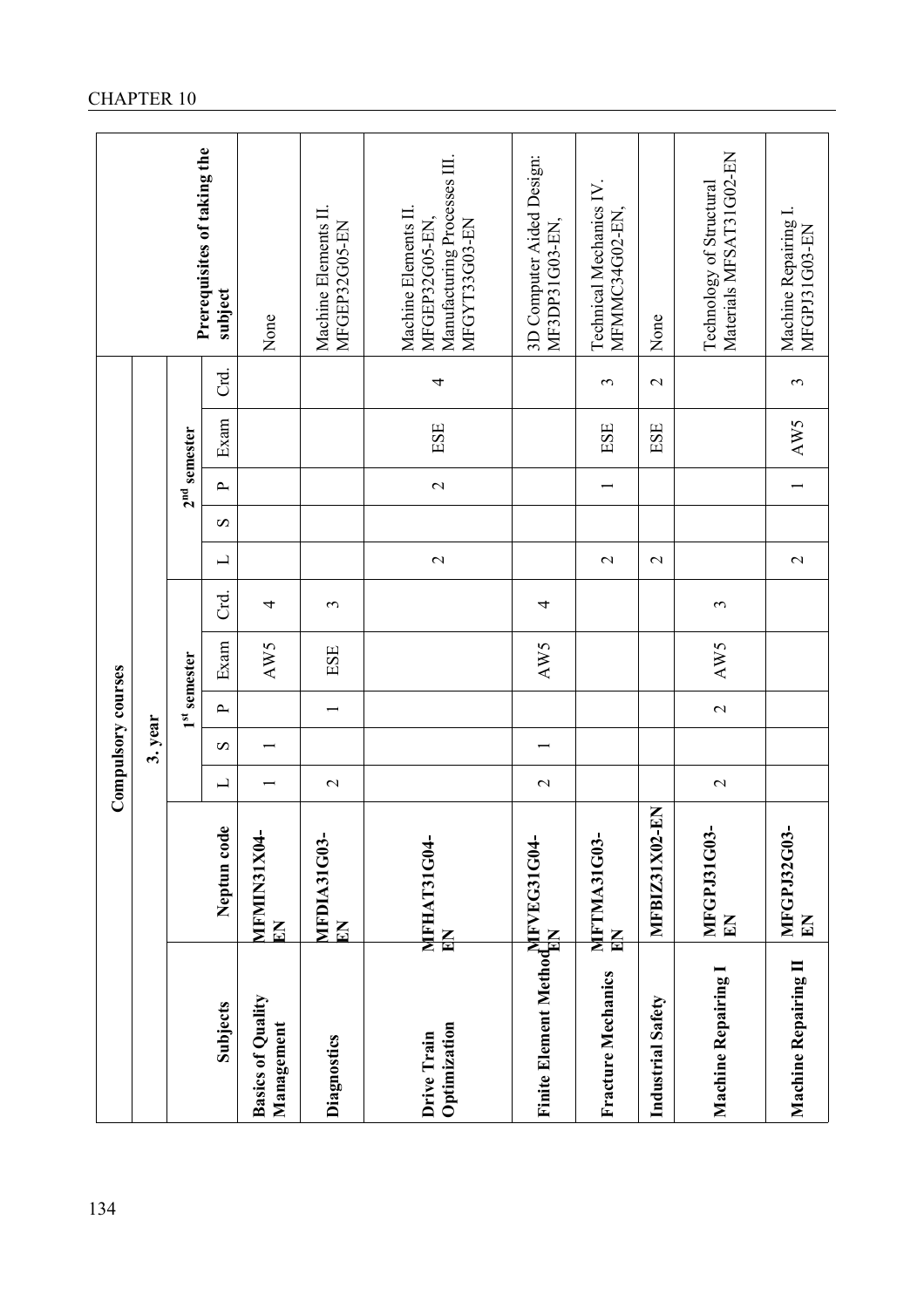|                                     |                         | Compulsory courses |                       |                       |      |        |                          |                       |        |                |        |                                                                      |
|-------------------------------------|-------------------------|--------------------|-----------------------|-----------------------|------|--------|--------------------------|-----------------------|--------|----------------|--------|----------------------------------------------------------------------|
|                                     |                         |                    | 3. year (continued)   |                       |      |        |                          |                       |        |                |        |                                                                      |
|                                     |                         |                    |                       | $1^{\rm st}$ semester |      |        |                          |                       |        | $2nd$ semester |        |                                                                      |
| Subjects                            | $\bullet$<br>Neptun cod | $\sqcup$           | $\boldsymbol{\Omega}$ | $\sim$                | Exam | ਟ<br>ਹ | $\overline{\phantom{0}}$ | $\boldsymbol{\Omega}$ | $\sim$ | Exam           | ਟ<br>ਹ | Prerequisites of taking the<br>subject                               |
| <b>Engineering</b><br>Maintenance   | MFUZM31G0<br>$3 - EN$   | $\mathbf{C}$       |                       |                       | ESE  | 3      |                          |                       |        |                |        | MFGYA31G04-EN, Internship<br>Manufacturing Planning<br>MFTGY30G00-EN |
| <b>Engineering</b> I<br>Maintenance | MFUZM32G0<br>4-EN       |                    |                       |                       |      |        | $\overline{\mathcal{C}}$ |                       |        | ESE            | 4      | Maintenance Engineering I.<br>MFUZM31G03-EN                          |
| Management for<br>Engineers         | MFMAM31X0<br>4-EN       |                    |                       |                       |      |        |                          | 3                     |        | AW5            | 4      | None                                                                 |
| Manufacturing<br>Planning           | MFGYA31G3<br>4-EN       | $\mathbf{\Omega}$  | $\mathbf{C}$          |                       | AW5  | 4      |                          |                       |        |                |        | Manufacturing Processes III.<br>MFGYT33G03-EN                        |
| Material Handling                   | MFARO31G0<br>$3 - E N$  | $\mathbf{\Omega}$  |                       |                       | AW5  | 3      |                          |                       |        |                |        | MFGEP32G05-EN Logistics I.                                           |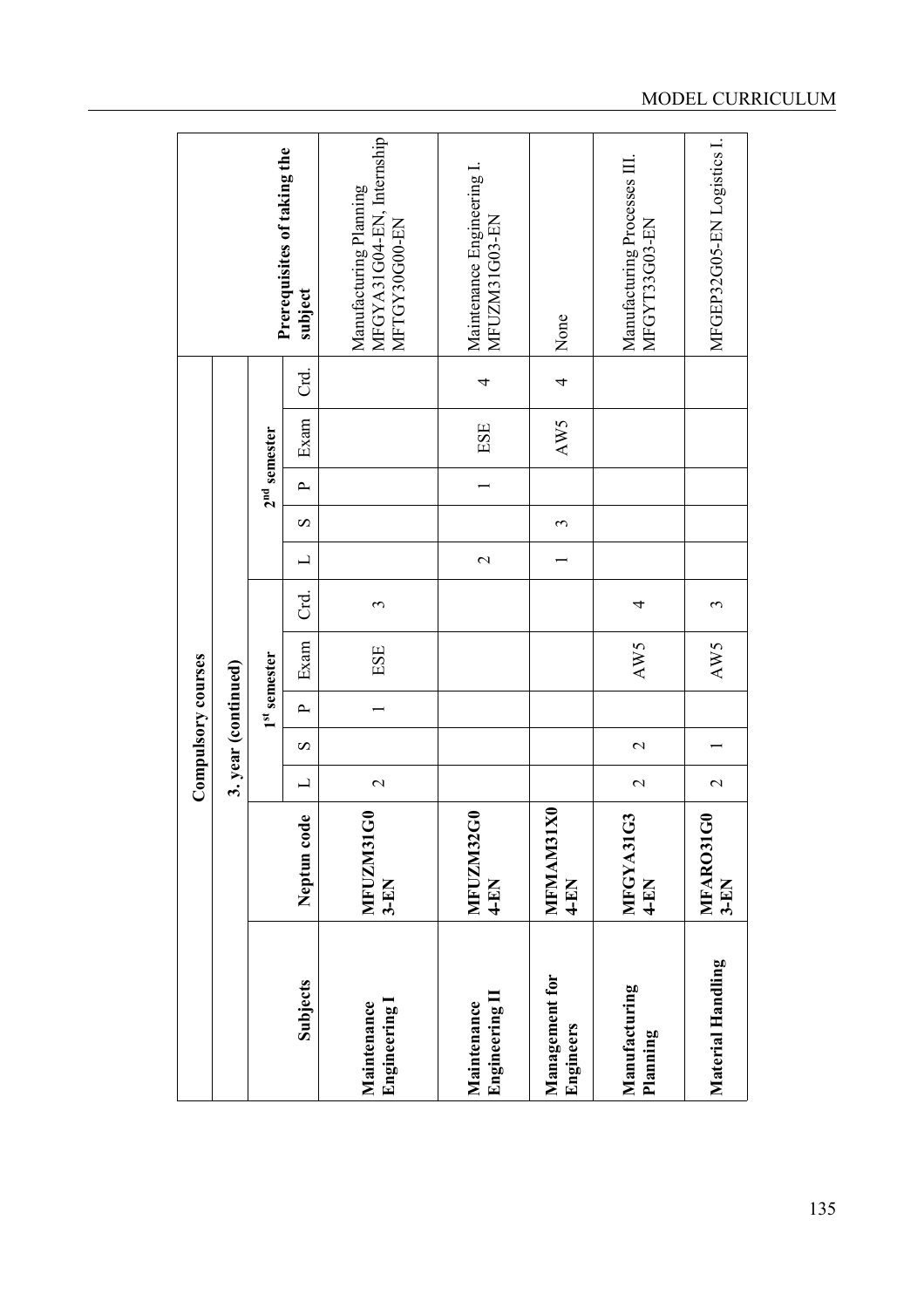|                                   |                                 | Compulsory courses  |   |                       |      |                |                          |                       |        |                |               |                                                                                                              |
|-----------------------------------|---------------------------------|---------------------|---|-----------------------|------|----------------|--------------------------|-----------------------|--------|----------------|---------------|--------------------------------------------------------------------------------------------------------------|
|                                   |                                 | 3. year (continued) |   |                       |      |                |                          |                       |        |                |               |                                                                                                              |
|                                   |                                 |                     |   | $1^{\rm st}$ semester |      |                |                          |                       |        | $2nd$ semester |               |                                                                                                              |
| Subjects                          | Neptun code                     | 凵                   | S | $\sim$                | Exam | Crd.           | $\overline{\phantom{0}}$ | $\boldsymbol{\Omega}$ | $\sim$ | Exam           | Crd.          | Prerequisites of taking the<br>subject                                                                       |
| Measurement and<br>Automatics II  | MFMET32R0<br>$4 - E$ N          | $\mathbf{C}$        |   | $\mathbf{\Omega}$     | AW5  | 4              |                          |                       |        |                |               | Electronics II. MFELT32G02-<br>Automatics I. MFMET31R03-<br>EN, Measurement and<br>Electrotechnics and<br>EN |
| Programmable Logic<br>Controllers | MFPRL31G04<br><b>KN</b> -       |                     |   | 4                     | AW5  | 4              |                          |                       |        |                |               | Electronics I. MFELT31G03-<br>Electrotechnics and<br>$\mathop{\hbox{\rm E}}$                                 |
| Project work                      | <b>MFPRO31G32</b><br><b>NA-</b> |                     |   |                       |      |                |                          | $\mathcal{L}$         |        | AW5            | $\mathcal{L}$ | MFGYT33G032<br>MFGEP32G05,                                                                                   |
| Robotics                          | MFARO32R3<br>$3 - E N$          |                     |   |                       |      |                | $\mathbf{\Omega}$        |                       |        | AW5            | $\epsilon$    | Logistics I. MFLOG31G02-<br>$\operatorname{EN}$                                                              |
| State administration<br>and Law   | MFJOG31X02<br>Ę                 | $\mathbf{\Omega}$   |   |                       | ESE  | $\mathbf{C}$   |                          |                       |        |                |               | None                                                                                                         |
| Thermal and Fluid<br>Machines II  | MFHOG32G0<br>$3 - EN$           | $\mathbf{\Omega}$   |   |                       | ESE  | $\mathfrak{c}$ |                          |                       |        |                |               | None                                                                                                         |
|                                   |                                 |                     |   |                       |      |                |                          |                       |        |                |               |                                                                                                              |